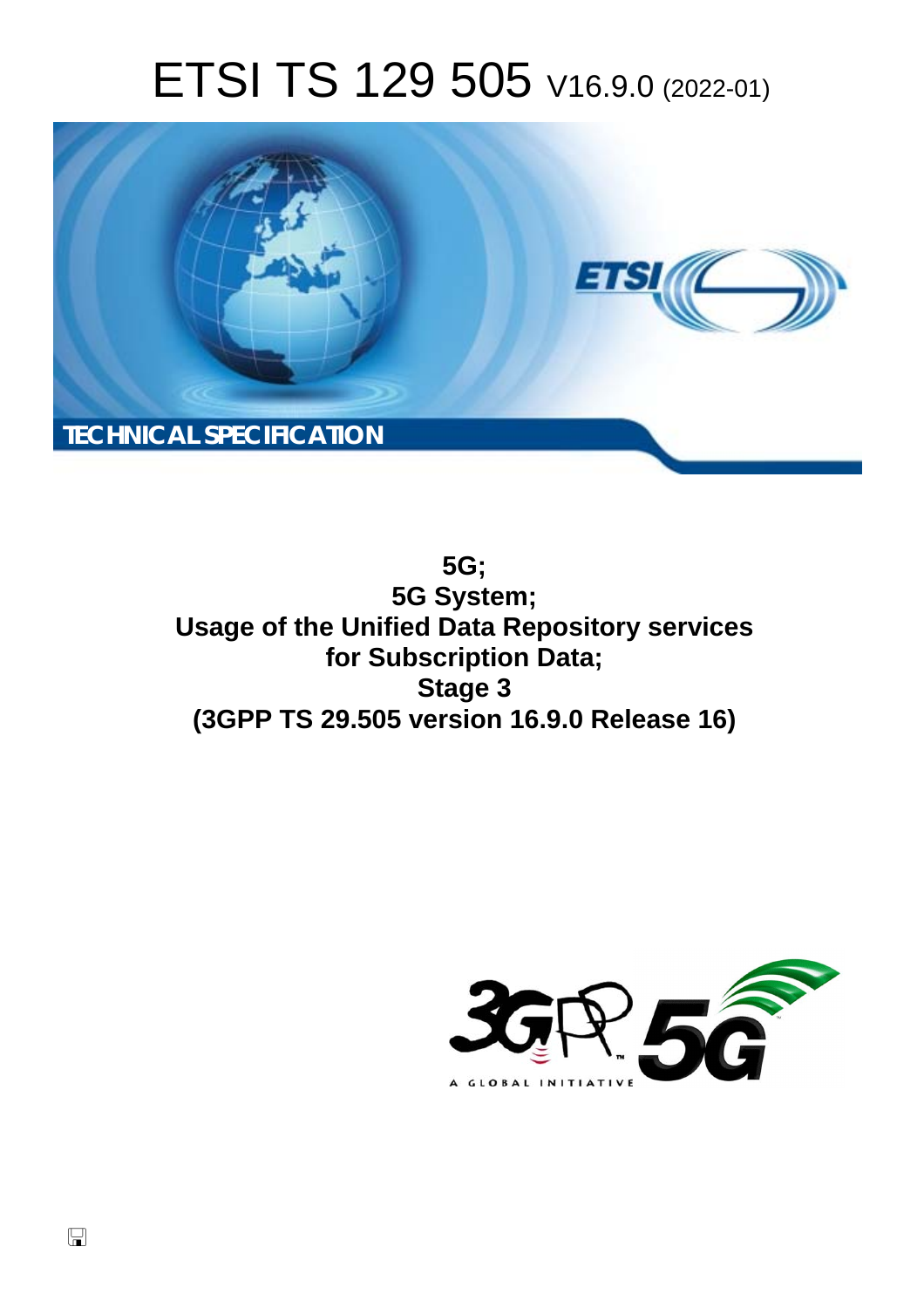Reference RTS/TSGC-0429505vg90

Keywords

 $\overline{5G}$ 

#### *ETSI*

650 Route des Lucioles F-06921 Sophia Antipolis Cedex - FRANCE

Tel.: +33 4 92 94 42 00 Fax: +33 4 93 65 47 16

Siret N° 348 623 562 00017 - APE 7112B Association à but non lucratif enregistrée à la Sous-Préfecture de Grasse (06) N° w061004871

#### *Important notice*

The present document can be downloaded from: <http://www.etsi.org/standards-search>

The present document may be made available in electronic versions and/or in print. The content of any electronic and/or print versions of the present document shall not be modified without the prior written authorization of ETSI. In case of any existing or perceived difference in contents between such versions and/or in print, the prevailing version of an ETSI deliverable is the one made publicly available in PDF format at [www.etsi.org/deliver](http://www.etsi.org/deliver).

Users of the present document should be aware that the document may be subject to revision or change of status. Information on the current status of this and other ETSI documents is available at <https://portal.etsi.org/TB/ETSIDeliverableStatus.aspx>

If you find errors in the present document, please send your comment to one of the following services: <https://portal.etsi.org/People/CommiteeSupportStaff.aspx>

#### *Notice of disclaimer & limitation of liability*

The information provided in the present deliverable is directed solely to professionals who have the appropriate degree of experience to understand and interpret its content in accordance with generally accepted engineering or other professional standard and applicable regulations.

No recommendation as to products and services or vendors is made or should be implied.

No representation or warranty is made that this deliverable is technically accurate or sufficient or conforms to any law and/or governmental rule and/or regulation and further, no representation or warranty is made of merchantability or fitness for any particular purpose or against infringement of intellectual property rights.

In no event shall ETSI be held liable for loss of profits or any other incidental or consequential damages.

Any software contained in this deliverable is provided "AS IS" with no warranties, express or implied, including but not limited to, the warranties of merchantability, fitness for a particular purpose and non-infringement of intellectual property rights and ETSI shall not be held liable in any event for any damages whatsoever (including, without limitation, damages for loss of profits, business interruption, loss of information, or any other pecuniary loss) arising out of or related to the use of or inability to use the software.

#### *Copyright Notification*

No part may be reproduced or utilized in any form or by any means, electronic or mechanical, including photocopying and microfilm except as authorized by written permission of ETSI.

The content of the PDF version shall not be modified without the written authorization of ETSI. The copyright and the foregoing restriction extend to reproduction in all media.

> © ETSI 2022. All rights reserved.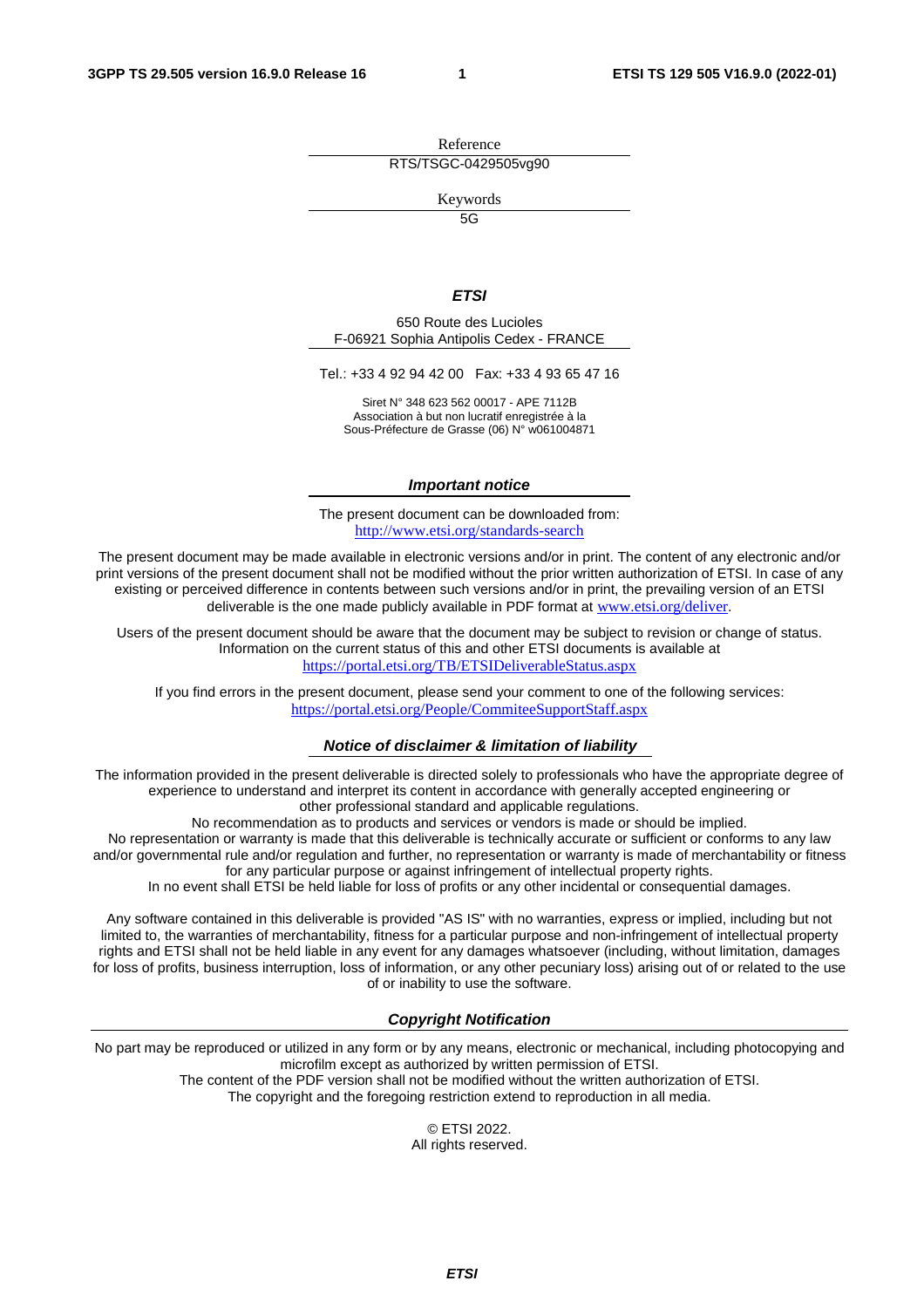# Intellectual Property Rights

#### Essential patents

IPRs essential or potentially essential to normative deliverables may have been declared to ETSI. The declarations pertaining to these essential IPRs, if any, are publicly available for **ETSI members and non-members**, and can be found in ETSI SR 000 314: *"Intellectual Property Rights (IPRs); Essential, or potentially Essential, IPRs notified to ETSI in respect of ETSI standards"*, which is available from the ETSI Secretariat. Latest updates are available on the ETSI Web server [\(https://ipr.etsi.org/](https://ipr.etsi.org/)).

Pursuant to the ETSI Directives including the ETSI IPR Policy, no investigation regarding the essentiality of IPRs, including IPR searches, has been carried out by ETSI. No guarantee can be given as to the existence of other IPRs not referenced in ETSI SR 000 314 (or the updates on the ETSI Web server) which are, or may be, or may become, essential to the present document.

#### **Trademarks**

The present document may include trademarks and/or tradenames which are asserted and/or registered by their owners. ETSI claims no ownership of these except for any which are indicated as being the property of ETSI, and conveys no right to use or reproduce any trademark and/or tradename. Mention of those trademarks in the present document does not constitute an endorsement by ETSI of products, services or organizations associated with those trademarks.

**DECT™**, **PLUGTESTS™**, **UMTS™** and the ETSI logo are trademarks of ETSI registered for the benefit of its Members. **3GPP™** and **LTE™** are trademarks of ETSI registered for the benefit of its Members and of the 3GPP Organizational Partners. **oneM2M™** logo is a trademark of ETSI registered for the benefit of its Members and of the oneM2M Partners. **GSM**® and the GSM logo are trademarks registered and owned by the GSM Association.

# Legal Notice

This Technical Specification (TS) has been produced by ETSI 3rd Generation Partnership Project (3GPP).

The present document may refer to technical specifications or reports using their 3GPP identities. These shall be interpreted as being references to the corresponding ETSI deliverables.

The cross reference between 3GPP and ETSI identities can be found under<http://webapp.etsi.org/key/queryform.asp>.

# Modal verbs terminology

In the present document "**shall**", "**shall not**", "**should**", "**should not**", "**may**", "**need not**", "**will**", "**will not**", "**can**" and "**cannot**" are to be interpreted as described in clause 3.2 of the [ETSI Drafting Rules](https://portal.etsi.org/Services/editHelp!/Howtostart/ETSIDraftingRules.aspx) (Verbal forms for the expression of provisions).

"**must**" and "**must not**" are **NOT** allowed in ETSI deliverables except when used in direct citation.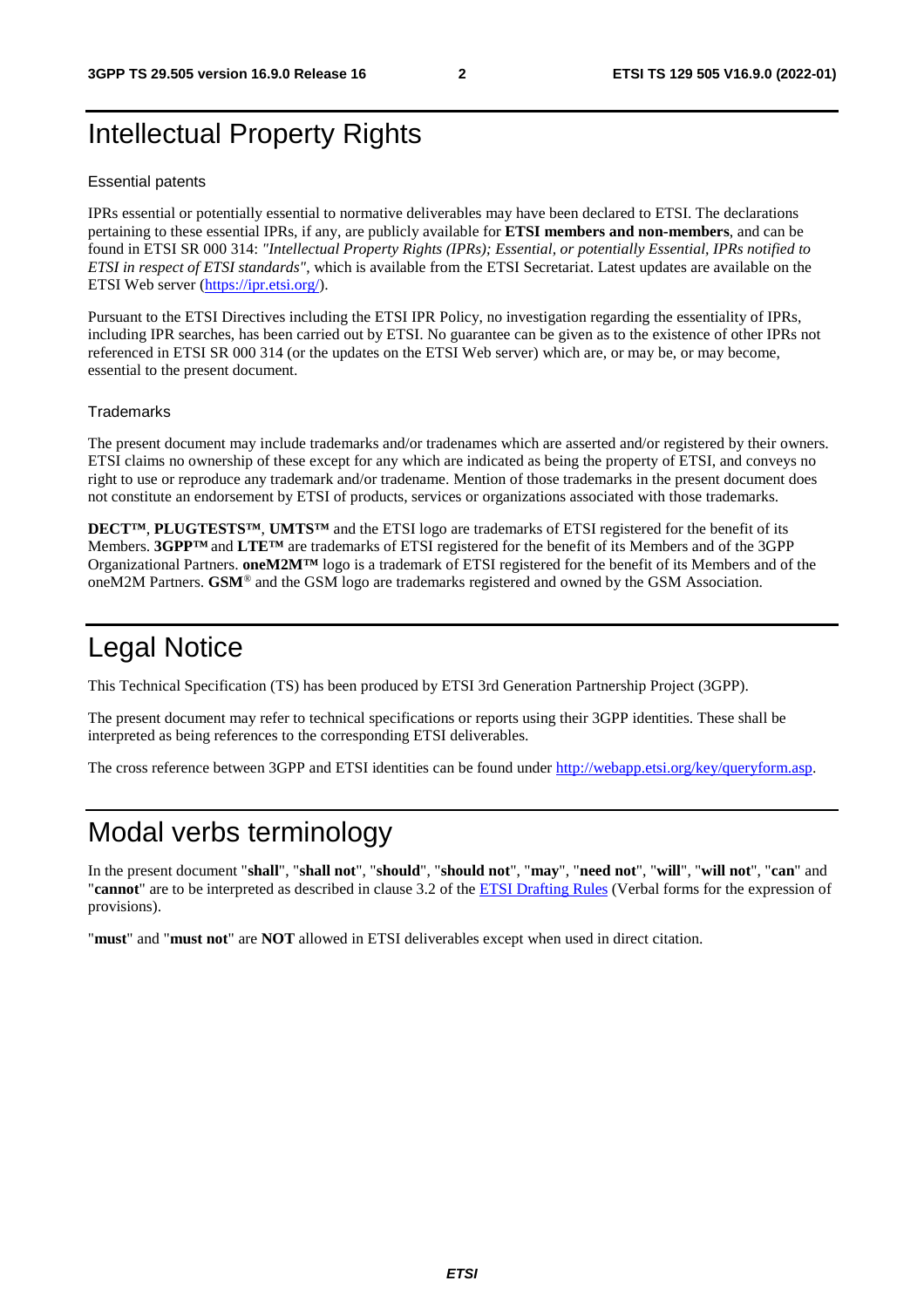$\mathbf{3}$ 

# Contents

| 1                |  |  |  |
|------------------|--|--|--|
| $\overline{2}$   |  |  |  |
| 3                |  |  |  |
| 3.1              |  |  |  |
| 3.2              |  |  |  |
| $\overline{4}$   |  |  |  |
| 5                |  |  |  |
| 5.1              |  |  |  |
| 5.2              |  |  |  |
| 5.2.1            |  |  |  |
| 5.2.2            |  |  |  |
| 5.2.2.1          |  |  |  |
| 5.2.2.2          |  |  |  |
| 5.2.2.3          |  |  |  |
| 5.2.2.3.1        |  |  |  |
| 5.2.2.3.2        |  |  |  |
| 5.2.3<br>5.2.3.1 |  |  |  |
| 5.2.3.2          |  |  |  |
| 5.2.3.3          |  |  |  |
| 5.2.3.3.1        |  |  |  |
| 5.2.4            |  |  |  |
| 5.2.4.1          |  |  |  |
| 5.2.4.2          |  |  |  |
| 5.2.4.3          |  |  |  |
| 5.2.4.3.1        |  |  |  |
| 5.2.5            |  |  |  |
| 5.2.5.1          |  |  |  |
| 5.2.5.2          |  |  |  |
| 5.2.5.3          |  |  |  |
| 5.2.5.3.1        |  |  |  |
| 5.2.6            |  |  |  |
| 5.2.6.1          |  |  |  |
| 5.2.6.2          |  |  |  |
| 5.2.6.3          |  |  |  |
| 5.2.6.3.1        |  |  |  |
| 5.2.6.3.2        |  |  |  |
| 5.2.6.3.3        |  |  |  |
| 5.2.7            |  |  |  |
| 5.2.7.1          |  |  |  |
| 5.2.7.2          |  |  |  |
| 5.2.7.3          |  |  |  |
| 5.2.7.3.1        |  |  |  |
| 5.2.7.3.2        |  |  |  |
| 5.2.7.3.3        |  |  |  |
| 5.2.8            |  |  |  |
| 5.2.8.1          |  |  |  |
| 5.2.8.2          |  |  |  |
| 5.2.8.3          |  |  |  |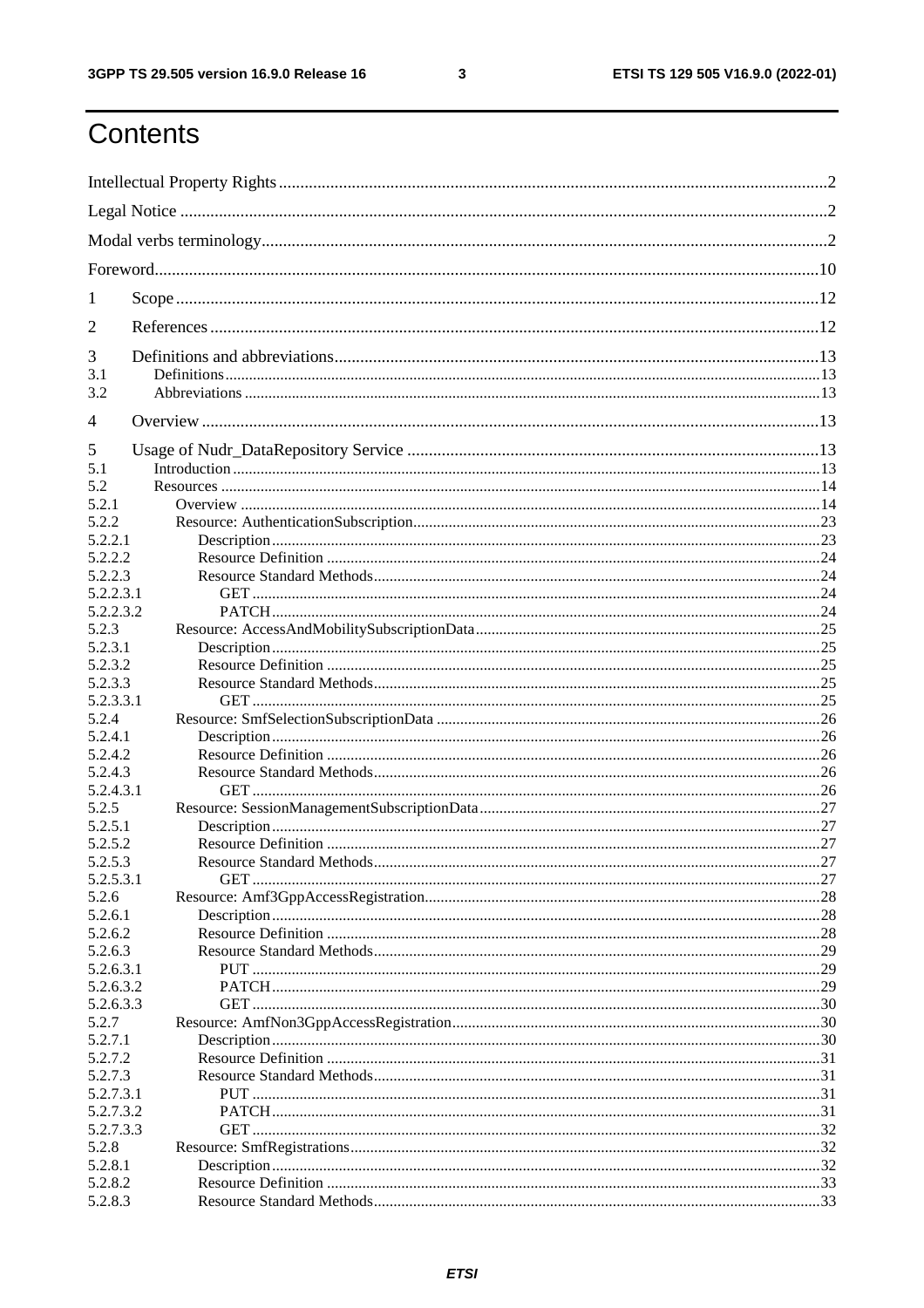#### $\overline{\mathbf{4}}$

| 5.2.8.3.1   |  |
|-------------|--|
| 5.2.9       |  |
| 5.2.9.1     |  |
| 5.2.9.2     |  |
| 5.2.9.3     |  |
| 5.2.9.3.1   |  |
| 5.2.9.3.2   |  |
| 5.2.9.3.3   |  |
| 5.2.10      |  |
| 5.2.10.1    |  |
| 5.2.10.2    |  |
| 5.2.10.3    |  |
| 5.2.10.3.1  |  |
| 5.2.10.3.2  |  |
| 5.2.11      |  |
| 5.2.11.1    |  |
| 5.2.11.2    |  |
| 5.2.11.3    |  |
| 5.2.11.3.1  |  |
| 5.2.11.3.2  |  |
| 5.2.11.3.4  |  |
| 5.2.12      |  |
| 5.2.12.1    |  |
| 5.2.12.2    |  |
| 5.2.12.3    |  |
| 5.2.12.3.1  |  |
| 5.2.12.3.2  |  |
| 5.2.12.3.4  |  |
| 5.2.12A     |  |
| 5.2.12A.1   |  |
| 5.2.12A.2   |  |
| 5.2.12A.3   |  |
| 5.2.12A.3.1 |  |
| 5.2.12A.3.2 |  |
| 5.2.12A.3.3 |  |
| 5.2.12A.3.4 |  |
| 5.2.12B     |  |
| 5.2.12B.1   |  |
| 5.2.12B.2   |  |
| 5.2.12B.3   |  |
| 5.2.12B.3.1 |  |
| 5.2.12B.3.2 |  |
| 5.2.12B.3.3 |  |
| 5.2.12B.3.4 |  |
| 5.2.13      |  |
| 5.2.13.1    |  |
| 5.2.13.2    |  |
| 5.2.13.3    |  |
| 5.2.13.3.1  |  |
| 5.2.14      |  |
| 5.2.14.1    |  |
| 5.2.14.2    |  |
| 5.2.14.3    |  |
| 5.2.14.3.1  |  |
| 5.2.14.3.2  |  |
| 5.2.14A     |  |
| 5.2.14A.1   |  |
| 5.2.14A.2   |  |
| 5.2.14A.3   |  |
| 5.2.14A.3.1 |  |
| 5.2.15      |  |
| 5.2.15.1    |  |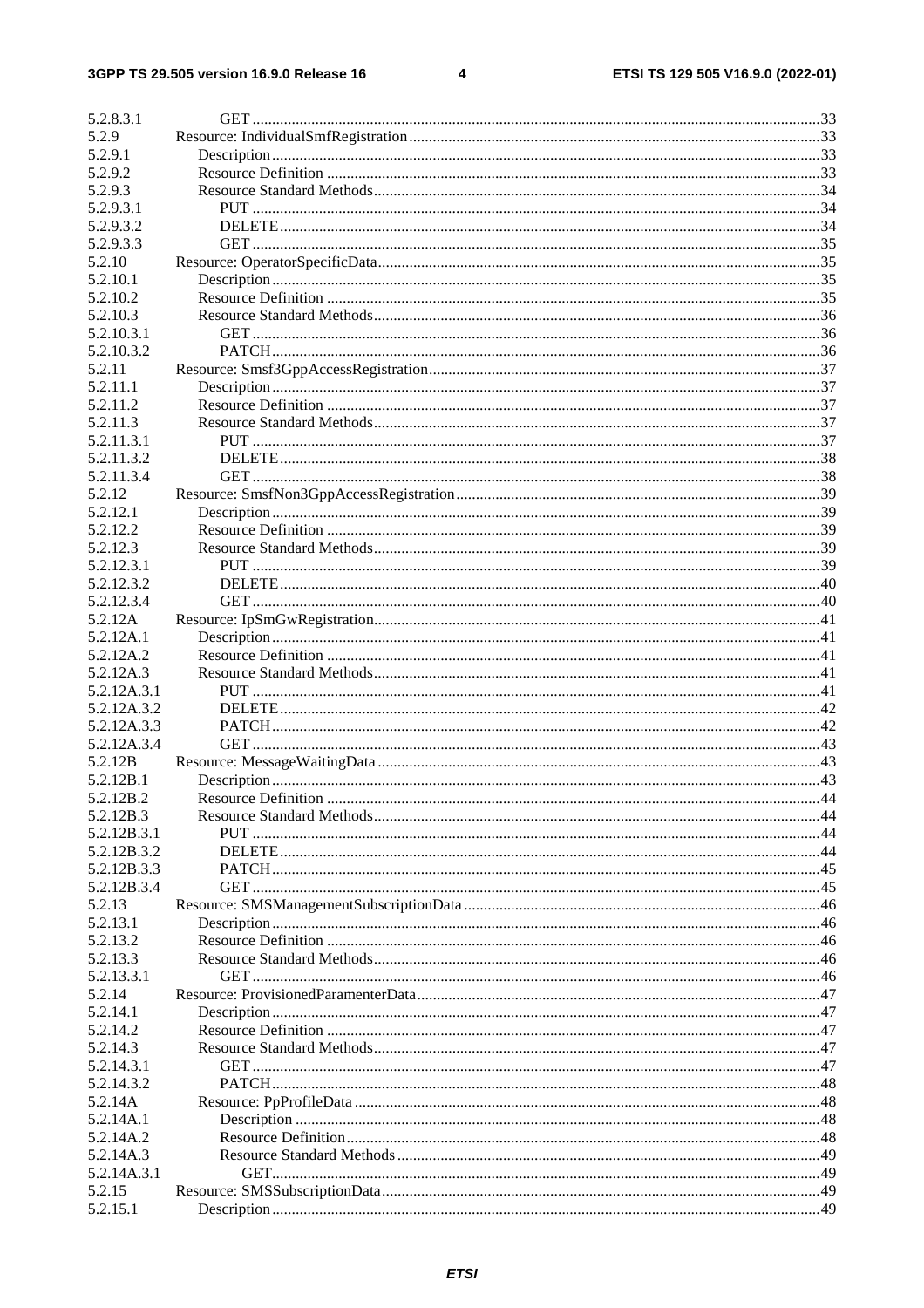#### $5\phantom{a}$

| 5.2.15.2              |  |
|-----------------------|--|
| 5.2.15.3              |  |
| 5.2.15.3.1            |  |
| 5.2.16                |  |
| 5.2.16.1              |  |
| 5.2.16.2              |  |
| 5.2.16.3              |  |
| 5.2.16.3.1            |  |
| 5.2.16.3.2            |  |
| 5.2.17                |  |
| 5.2.17.1              |  |
| 5.2.17.2              |  |
|                       |  |
| 5.2.17.3              |  |
| 5.2.17.3.1            |  |
| 5.2.17.3.2            |  |
| 5.2.17.3.3            |  |
| 5.2.17.3.4            |  |
| 5.2.17A               |  |
| 5.2.17A.1             |  |
| 5.2.17A.2             |  |
| 5.2.17A.3             |  |
| 5.2.17A.3.1           |  |
| 5.2.17A.3.2           |  |
| 5.2.17A.3.3           |  |
| 5.2.17A.3.4           |  |
| 5.2.18                |  |
| 5.2.18.1              |  |
| 5.2.18.2              |  |
| 5.2.18.3              |  |
| 5.2.18.3.1            |  |
| 5.2.18.3.2            |  |
| 5.2.19                |  |
|                       |  |
| 5.2.19.1              |  |
| 5.2.19.2              |  |
| 5.2.19.3              |  |
| 5.2.19.3.1            |  |
| 5.2.19.3.2            |  |
| 5.2.19.3.3            |  |
|                       |  |
| 5.2.19.3.4<br>5.2.19A |  |
|                       |  |
| 5.2.19A.1             |  |
| 5.2.19A.2             |  |
| 5.2.19A.3             |  |
| 5.2.19A.3.1           |  |
| 5.2.19A.3.2           |  |
| 5.2.19A.3.3           |  |
| 5.2.19A.3.4           |  |
| 5.2.19B               |  |
| 5.2.19B.1             |  |
| 5.2.19B.2             |  |
| 5.2.19B.3             |  |
| 5.2.19B.3.1           |  |
| 5.2.20                |  |
| 5.2.20.1              |  |
| 5.2.20.2              |  |
| 5.2.20.3              |  |
| 5.2.20.3.1            |  |
| 5.2.20.3.2            |  |
| 5.2.20.3.3            |  |
| 5.2.21                |  |
| 5.2.21.1<br>5.2.21.2  |  |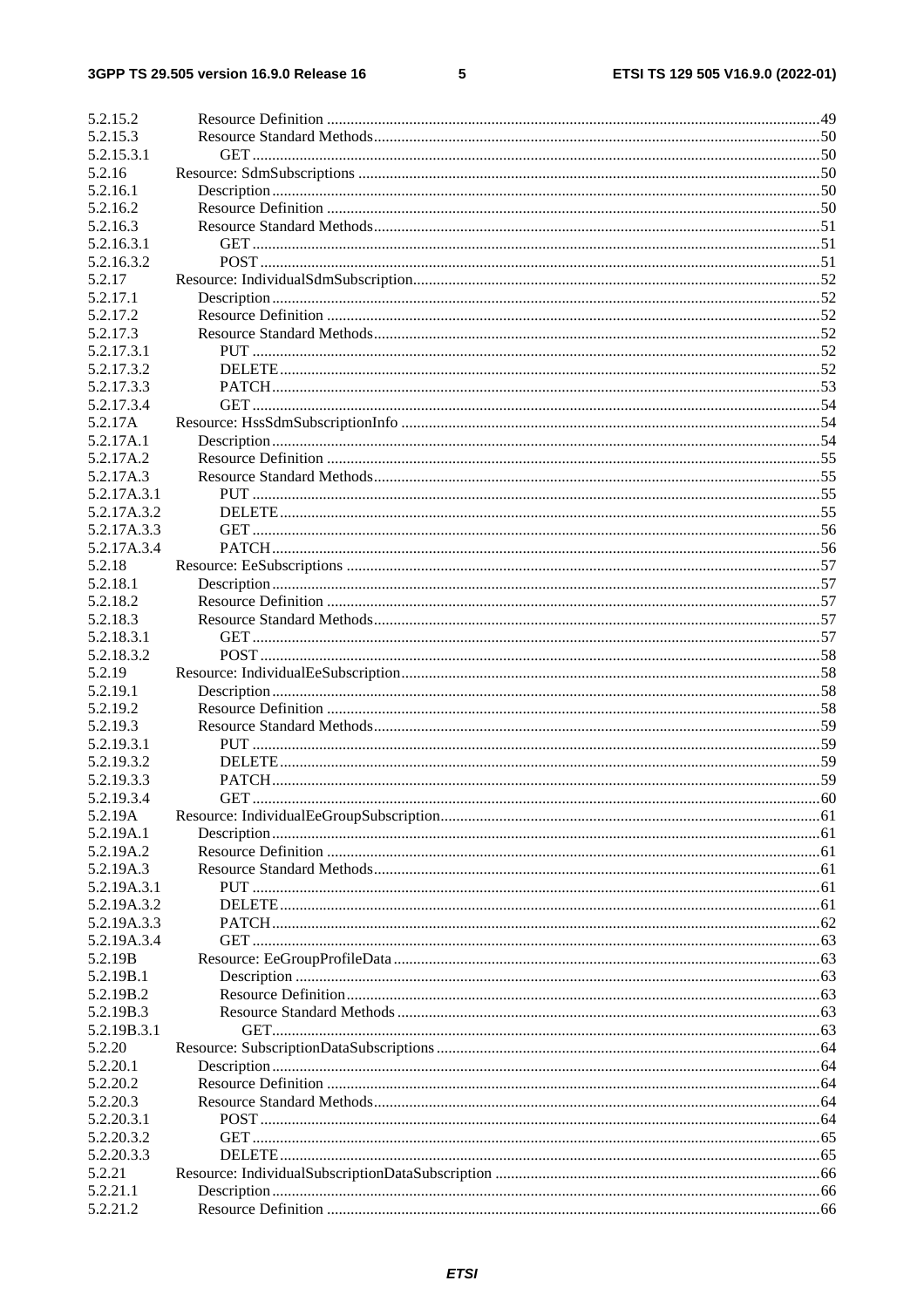#### $\bf 6$

| 5.2.21.3    |  |
|-------------|--|
| 5.2.21.3.1  |  |
| 5.2.21.3.2  |  |
| 5.2.21.3.3  |  |
| 5.2.22      |  |
| 5.2.22.1    |  |
| 5.2.22.2    |  |
| 5.2.22.3    |  |
| 5.2.3.3.1   |  |
| 5.2.23      |  |
| 5.2.23.1    |  |
| 5.2.23.2    |  |
| 5.2.23.3    |  |
| 5.2.23.3.1  |  |
| 5.2.24      |  |
| 5.2.24.1    |  |
| 5.2.24.2    |  |
| 5.2.24.3    |  |
| 5.2.24.3.1  |  |
| 5.2.24.3.2  |  |
| 5.2.24.3.3  |  |
| 5.2.24A     |  |
| 5.2.24A.1   |  |
| 5.2.24A.2   |  |
| 5.2.24A.3   |  |
| 5.2.24A.3.1 |  |
| 5.2.24A.3.2 |  |
| 5.2.24A.3.3 |  |
| 5.2.25      |  |
| 5.2.25.1    |  |
| 5.2.25.2    |  |
| 5.2.25.3    |  |
| 5.2.25.3.1  |  |
| 5.2.25.3.2  |  |
| 5.2.25A     |  |
| 5.2.25A.1   |  |
| 5.2.25A.2   |  |
| 5.2.25A.3   |  |
| 5.2.25A.3.1 |  |
| 5.2.25A.3.2 |  |
| 5.2.25B     |  |
| 5.2.25B.1   |  |
| 5.2.25B.2   |  |
| 5.2.25B.3   |  |
| 5.2.25B.3.1 |  |
| 5.2.25B.3.2 |  |
| 5.2.25C     |  |
| 5.2.25C.1   |  |
| 5.2.25C.2   |  |
| 5.2.25C.3   |  |
| 5.2.25C.3.1 |  |
| 5.2.25C.3.2 |  |
| 5.2.26      |  |
| 5.2.26.1    |  |
| 5.2.26.2    |  |
| 5.2.26.3    |  |
| 5.2.26.3.1  |  |
| 5.2.27      |  |
| 5.2.27.1    |  |
| 5.2.27.2    |  |
| 5.2.27.3    |  |
| 5.2.27.3.1  |  |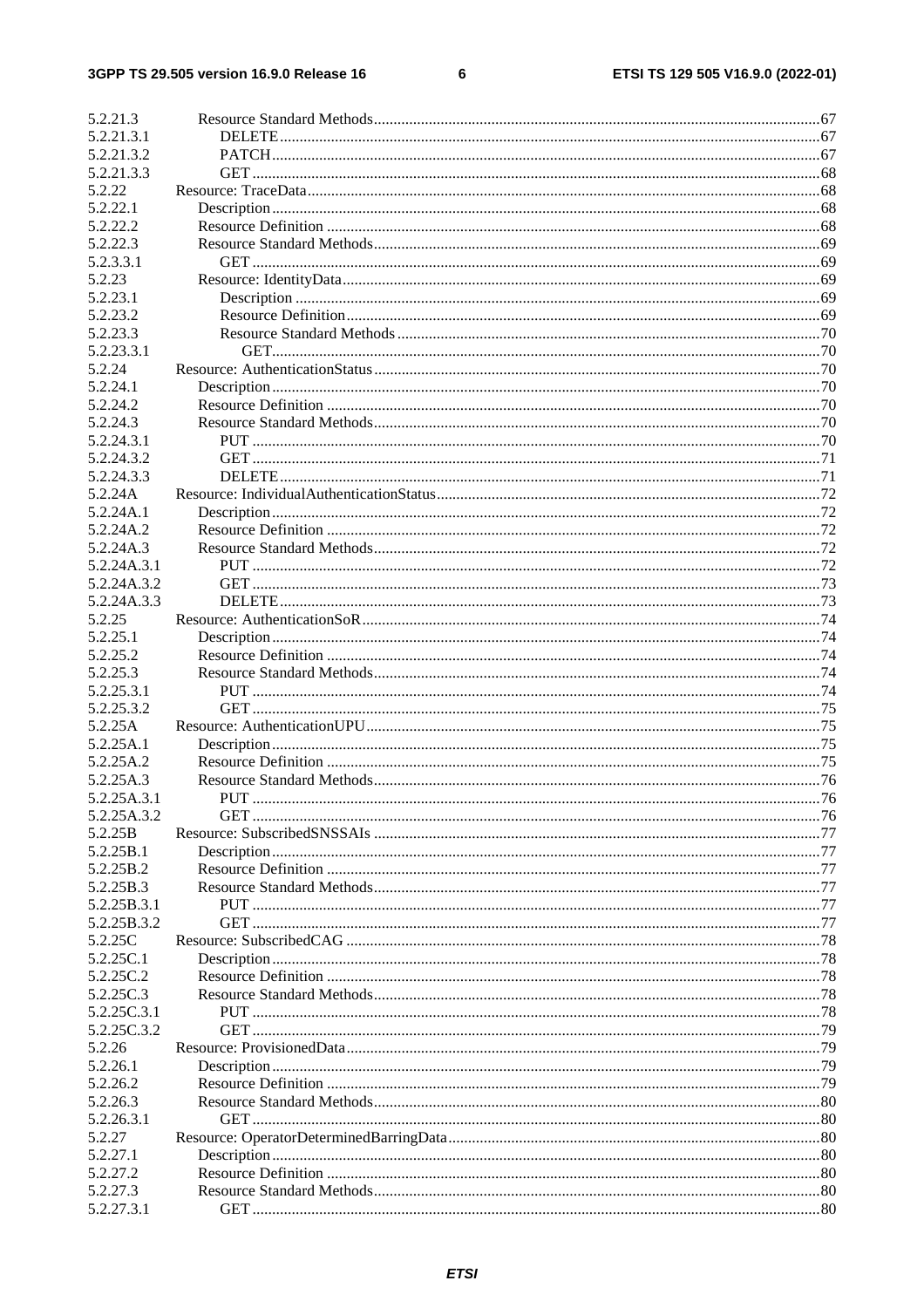#### $\overline{7}$

| 5.2.28                     |  |
|----------------------------|--|
| 5.2.28.1                   |  |
| 5.2.28.2                   |  |
| 5.2.28.3                   |  |
| 5.2.28.3.1                 |  |
| 5.2.29                     |  |
| 5.2.29.1                   |  |
| 5.2.29.2                   |  |
| 5.2.29.3                   |  |
| 5.2.29.3.1                 |  |
| 5.2.29.3.2                 |  |
| 5.2.30                     |  |
| 5.2.30.1                   |  |
| 5.2.30.2                   |  |
| 5.2.30.3                   |  |
| 5.2.30.3.1                 |  |
| 5.2.30A                    |  |
| 5.2.30A.1<br>5.2.30A.2     |  |
|                            |  |
| 5.2.30A.3<br>5.2.30A.3.1   |  |
| 5.2.31                     |  |
| 5.2.31.1                   |  |
| 5.2.31.2                   |  |
| 5.2.31.3                   |  |
| 5.2.31.3.1                 |  |
| 5.2.31.3.2                 |  |
| 5.2.31.3.3                 |  |
| 5.2.31.3.4                 |  |
| 5.2.31A                    |  |
| 5.2.31A.1                  |  |
| 5.2.31A.2                  |  |
| 5.2.31A.3                  |  |
| 5.2.31A.3.1                |  |
| 5.2.31A.3.2                |  |
| 5.2.31A.3.3                |  |
| 5.2.31A.3.4                |  |
| 5.2.31B                    |  |
| 5.2.31B.1                  |  |
| 5.2.31B.2                  |  |
| 5.2.31B.3                  |  |
| 5.2.31B.3.1<br>5.2.31B.3.2 |  |
| 5.2.31B.3.3                |  |
| 5.2.31B.3.4                |  |
| 5.2.32                     |  |
| 5.2.32.1                   |  |
| 5.2.32.2                   |  |
| 5.2.32.3                   |  |
| 5.2.32.3.1                 |  |
| 5.2.33                     |  |
| 5.2.33.1                   |  |
| 5.2.33.2                   |  |
| 5.2.33.3                   |  |
| 5.2.33.3.1                 |  |
| 5.2.34                     |  |
| 5.2.34.1                   |  |
| 5.2.34.2                   |  |
| 5.2.34.3                   |  |
| 5.2.34.3.1                 |  |
| 5.2.35                     |  |
| 5.2.35.1                   |  |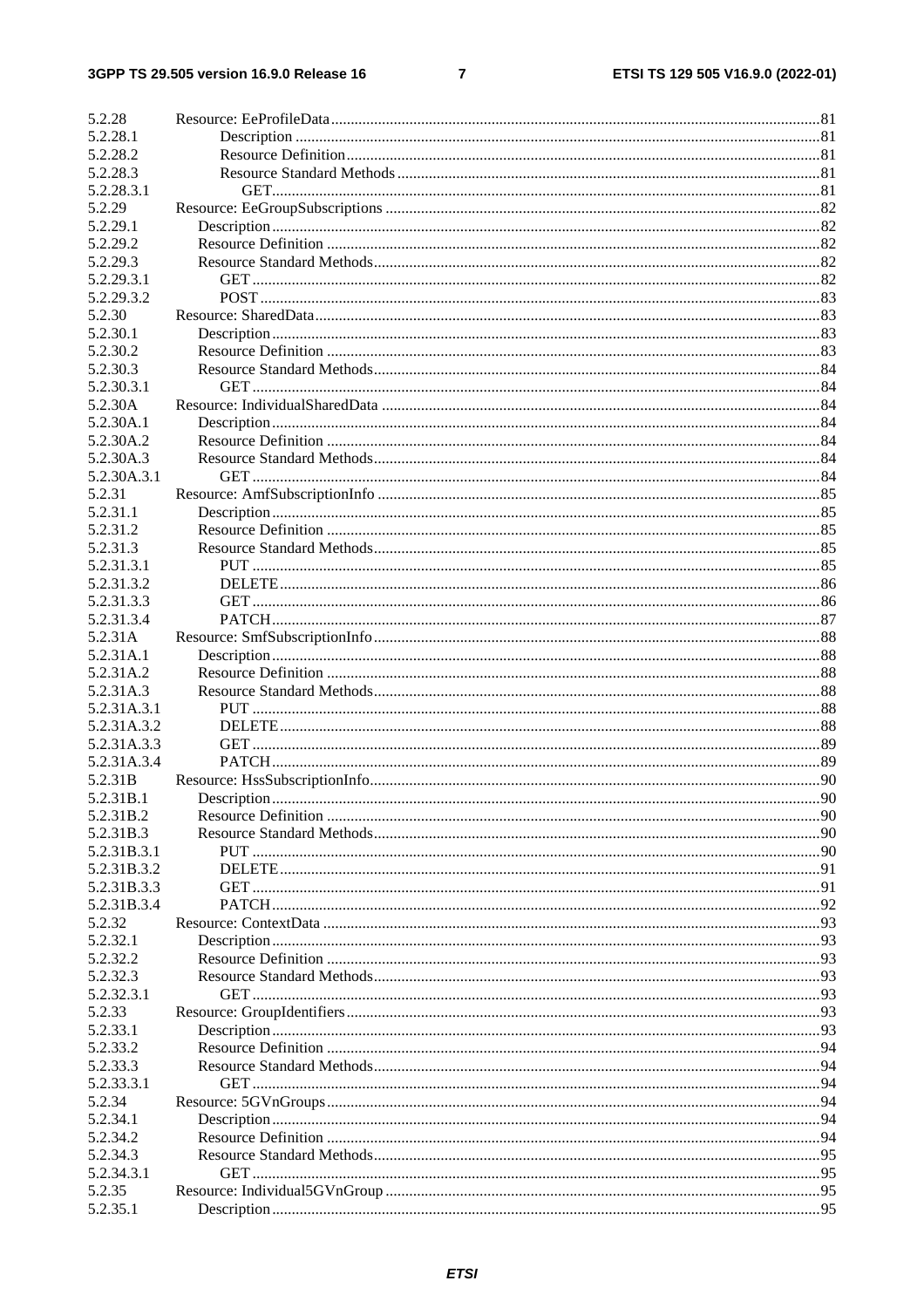#### $\bf8$

| 5.2.35.2         |  |
|------------------|--|
| 5.2.35.3         |  |
| 5.2.35.3.1       |  |
| 5.2.35.3.2       |  |
| 5.2.35.3.3       |  |
| 5.2.35.3.4       |  |
| 5.2.36           |  |
| 5.2.36.1         |  |
| 5.2.36.2         |  |
| 5.2.36.3         |  |
| 5.2.36.3.1       |  |
| 5.2.37           |  |
| 5.2.37.1         |  |
| 5.2.37.2         |  |
| 5.2.37.3         |  |
| 5.2.37.3.1       |  |
| 5.2.38           |  |
| 5.2.38.1         |  |
| 5.2.38.2         |  |
| 5.2.38.3         |  |
| 5.2.38.3.1       |  |
| 5.2.39           |  |
| 5.2.39.1         |  |
| 5.2.39.2         |  |
| 5.2.39.3         |  |
| 5.2.39.3.1       |  |
| 5.2.40           |  |
| 5.2.40.1         |  |
| 5.2.40.2         |  |
| 5.2.40.3         |  |
| 5.2.40.3.1       |  |
| 5.2.41           |  |
| 5.2.41.1         |  |
| 5.2.41.2         |  |
| 5.2.41.3         |  |
| 5.2.41.3.1       |  |
| 5.2.42           |  |
| 5.2.42.1         |  |
| 5.2.42.2         |  |
| 5.2.42.3         |  |
| 5.2.42.3.1       |  |
| 5.2.43           |  |
| 5.2.43.1         |  |
| 5.2.43.2         |  |
| 5.2.43.3         |  |
| 5.2.43.3.1       |  |
| 5.2.44           |  |
| 5.2.44.1         |  |
| 5.2.44.2         |  |
| 5.2.44.3         |  |
| 5.2.44.3.1       |  |
| 5.3              |  |
| 5.3.1            |  |
| 5.3.2            |  |
| 5.3.3            |  |
| 5.4              |  |
|                  |  |
| 5.4.1            |  |
| 5.4.2<br>5.4.2.1 |  |
|                  |  |
| 5.4.2.2          |  |
| 5.4.2.3          |  |
| 5.4.2.4          |  |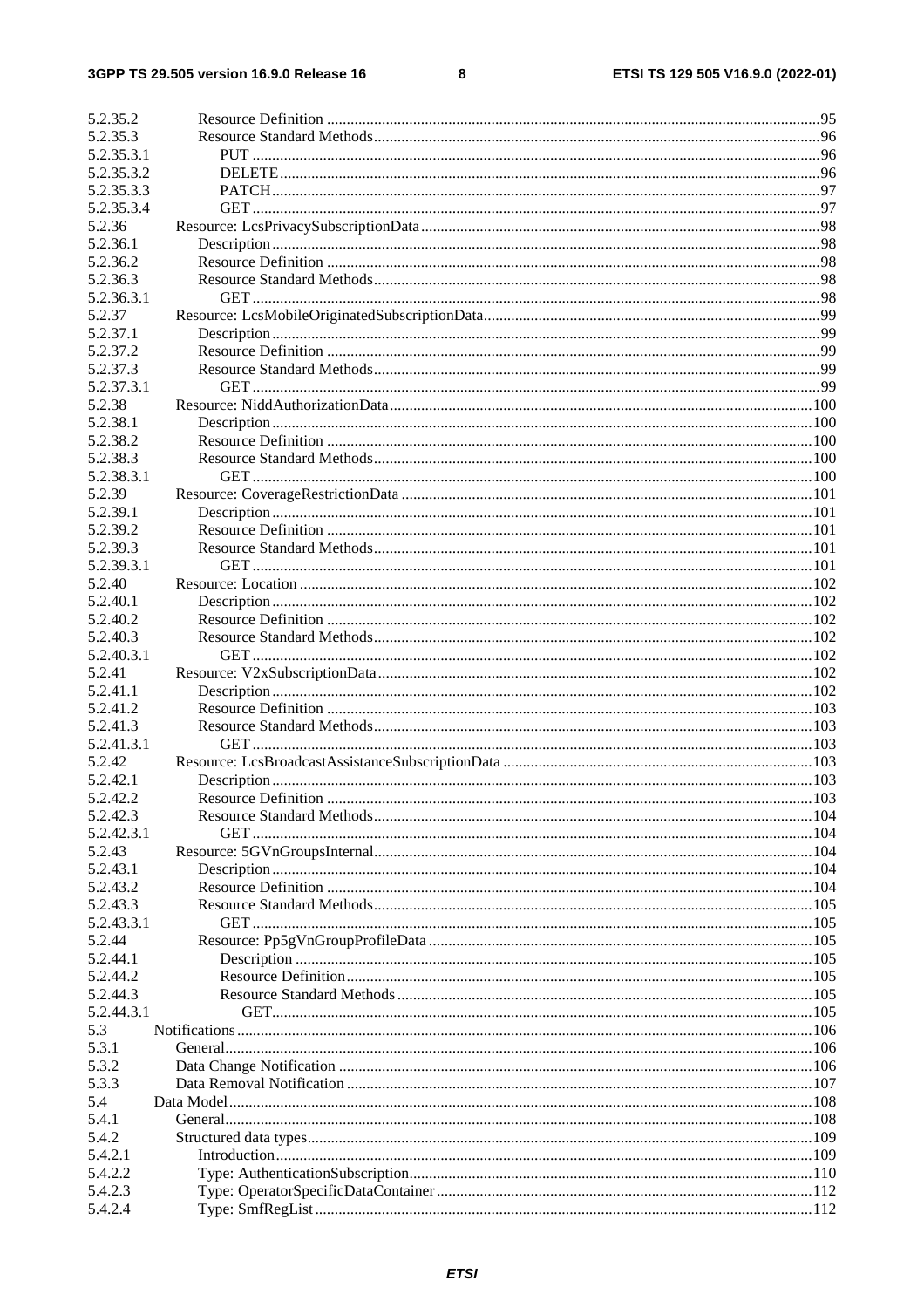#### $\boldsymbol{9}$

| 5.4.2.5          |                               |  |
|------------------|-------------------------------|--|
| 5.4.2.6          |                               |  |
| 5.4.2.7          |                               |  |
| 5.4.2.8          |                               |  |
| 5.4.2.9          |                               |  |
| 5.4.2.9A         |                               |  |
| 5.4.2.9B         |                               |  |
| 5.4.2.9C         |                               |  |
| 5.4.2.10         |                               |  |
| 5.4.2.11         |                               |  |
| 5.4.2.12         |                               |  |
| 5.4.2.13         |                               |  |
| 5.4.2.14         |                               |  |
| 5.4.2.15         |                               |  |
| 5.4.2.16         |                               |  |
| 5.4.2.17         |                               |  |
| 5.4.2.18         |                               |  |
| 5.4.2.19         |                               |  |
| 5.4.2.20         |                               |  |
| 5.4.2.21         |                               |  |
| 5.4.2.22         |                               |  |
| 5.4.2.23         |                               |  |
| 5.4.2.24         |                               |  |
| 5.4.2.25         |                               |  |
| 5.4.2.26         |                               |  |
| 5.4.2.27         |                               |  |
| 5.4.2.28         |                               |  |
| 5.4.2.29         |                               |  |
| 5.4.2.30         |                               |  |
| 5.4.2.31         |                               |  |
| 5.4.2.32         |                               |  |
| 5.4.2.33         |                               |  |
| 5.4.2.34         |                               |  |
| 5.4.3<br>5.4.3.1 |                               |  |
| 5.4.3.2          |                               |  |
| 5.4.3.3          |                               |  |
| 5.4.3.4          |                               |  |
| 5.4.3.5          | Void.                         |  |
| 5.4.3.6          |                               |  |
| 5.4.3.7          |                               |  |
| 5.4.3.8          |                               |  |
| 5.4.3.9          |                               |  |
| 5.4.3.10         |                               |  |
| 5.4.4            |                               |  |
| 5.5              |                               |  |
| 5.6              |                               |  |
|                  | <b>Annex A (normative):</b>   |  |
| A.1              |                               |  |
| A.2              |                               |  |
|                  | <b>Annex B</b> (informative): |  |
|                  |                               |  |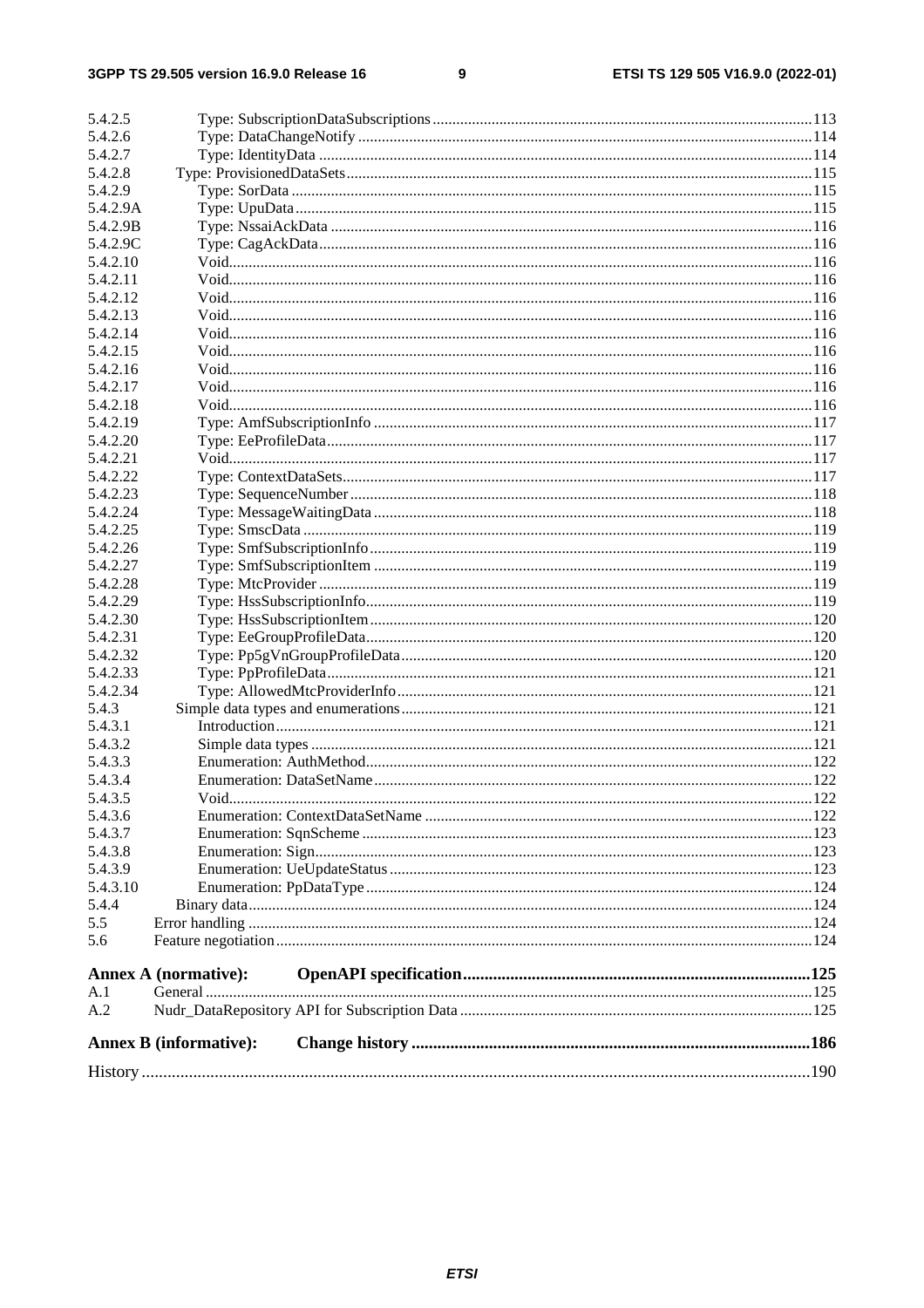# Foreword

This Technical Specification has been produced by the 3rd Generation Partnership Project (3GPP).

The contents of the present document are subject to continuing work within the TSG and may change following formal TSG approval. Should the TSG modify the contents of the present document, it will be re-released by the TSG with an identifying change of release date and an increase in version number as follows:

Version x.y.z

where:

- x the first digit:
	- 1 presented to TSG for information;
	- 2 presented to TSG for approval;
	- 3 or greater indicates TSG approved document under change control.
- y the second digit is incremented for all changes of substance, i.e. technical enhancements, corrections, updates, etc.
- z the third digit is incremented when editorial only changes have been incorporated in the document.

In the present document, modal verbs have the following meanings:

**shall** indicates a mandatory requirement to do something

**shall not** indicates an interdiction (prohibition) to do something

The constructions "shall" and "shall not" are confined to the context of normative provisions, and do not appear in Technical Reports.

The constructions "must" and "must not" are not used as substitutes for "shall" and "shall not". Their use is avoided insofar as possible, and they are not used in a normative context except in a direct citation from an external, referenced, non-3GPP document, or so as to maintain continuity of style when extending or modifying the provisions of such a referenced document.

| should     | indicates a recommendation to do something     |
|------------|------------------------------------------------|
| should not | indicates a recommendation not to do something |
| may        | indicates permission to do something           |
| need not   | indicates permission not to do something       |

The construction "may not" is ambiguous and is not used in normative elements. The unambiguous constructions "might not" or "shall not" are used instead, depending upon the meaning intended.

| can    | indicates that something is possible.  |
|--------|----------------------------------------|
| cannot | indicates that something is impossible |

The constructions "can" and "cannot" are not substitutes for "may" and "need not".

| will     | indicates that something is certain or expected to happen as a result of action taken by an agency<br>the behaviour of which is outside the scope of the present document     |
|----------|-------------------------------------------------------------------------------------------------------------------------------------------------------------------------------|
| will not | indicates that something is certain or expected not to happen as a result of action taken by an<br>agency the behaviour of which is outside the scope of the present document |
| might    | indicates a likelihood that something will happen as a result of action taken by some agency the<br>behaviour of which is outside the scope of the present document           |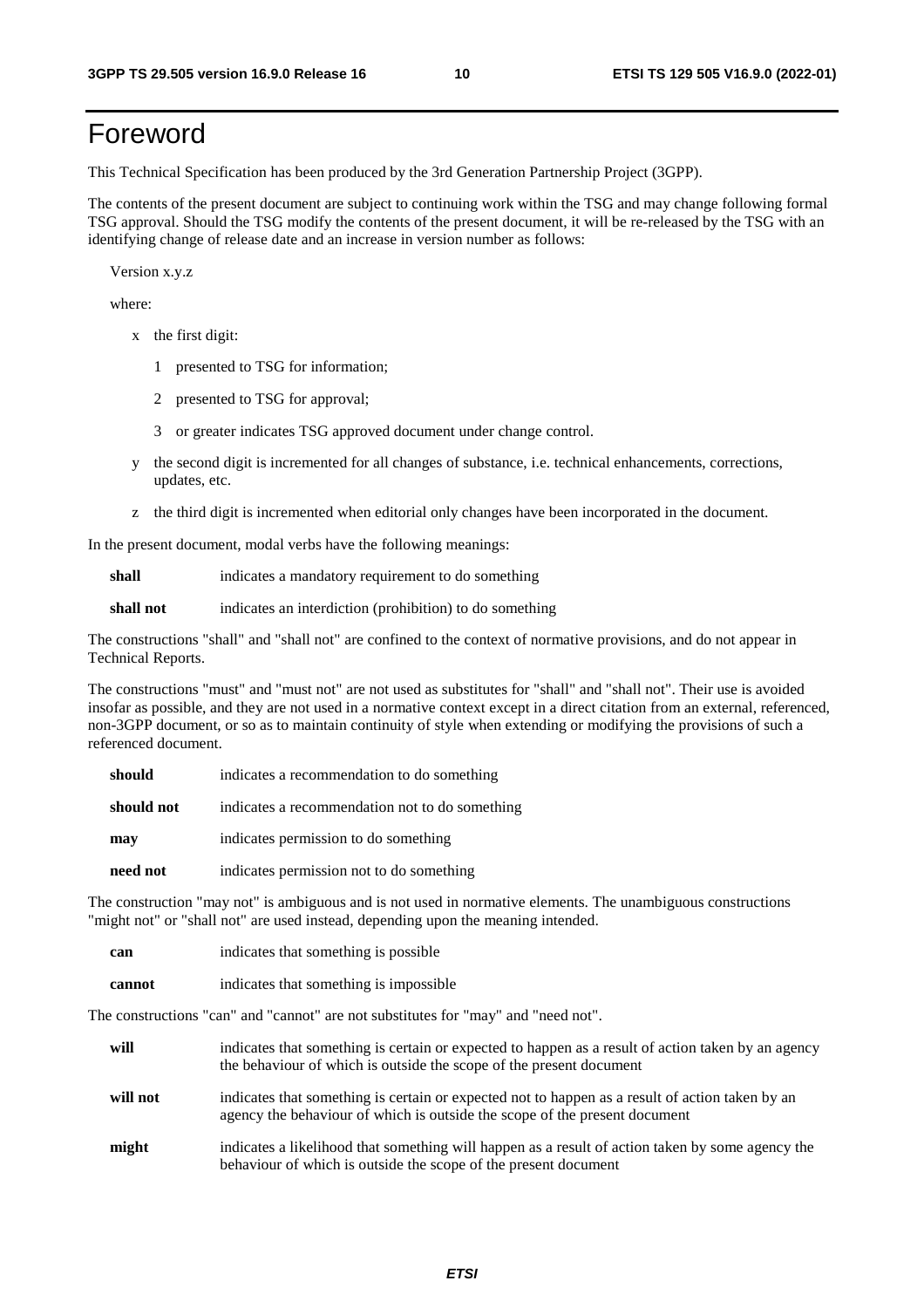**might not** indicates a likelihood that something will not happen as a result of action taken by some agency the behaviour of which is outside the scope of the present document

In addition:

- **is** (or any other verb in the indicative mood) indicates a statement of fact
- **is not** (or any other negative verb in the indicative mood) indicates a statement of fact

The constructions "is" and "is not" do not indicate requirements.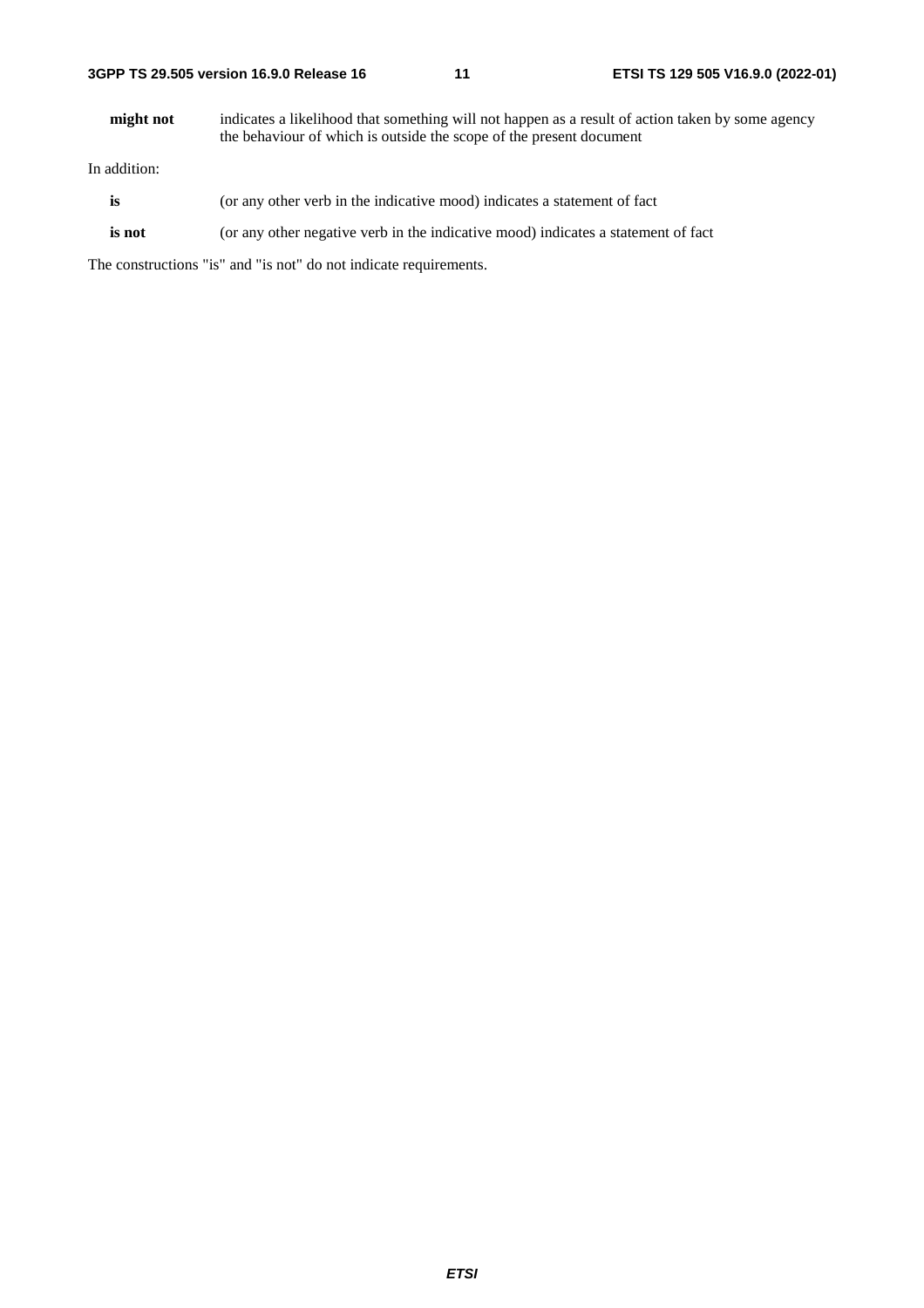# 1 Scope

The present document specifies the usage of the Unified Data Repository services for subscription data. It provides the resource definition and data model for subscription data used over the Nudr Service Based Interface. The protocol definition for Nudr Service Based Interface which is specific to subscription data is also specified in the present document.

The stage 3 protocol definition for Nudr Service Based Interface which is common for subscription data, policy data, structure data and application data for exposure is specified in 3GPP TS 29.504 [2].

# 2 References

The following documents contain provisions which, through reference in this text, constitute provisions of the present document.

- References are either specific (identified by date of publication, edition number, version number, etc.) or non-specific.
- For a specific reference, subsequent revisions do not apply.
- For a non-specific reference, the latest version applies. In the case of a reference to a 3GPP document (including a GSM document), a non-specific reference implicitly refers to the latest version of that document *in the same Release as the present document*.
- [1] 3GPP TR 21.905: "Vocabulary for 3GPP Specifications".
- [2] 3GPP TS 29.504: "5G System; Unified Data Repository Services; Stage 3".
- [3] 3GPP TS 29.571: "5G System; Common Data Types for Service Based Interfaces Stage 3".
- [4] 3GPP TS 23.501: "System Architecture for the 5G System; Stage 2".
- [5] 3GPP TS 23.003: "Numbering, addressing and identification".
- [6] 3GPP TS 29.503: "Unified Data Management Services".
- [7] 3GPP TS 29.501: "5G System; Principles and Guidelines for Services Definition; Stage 3".
- [8] 3GPP TS 29.500: "5G System; Technical Realization of Service Based Architecture; Stage 3".
- [9] 3GPP TS 33.501: "Security architecture and procedures for 5G system".
- [10] 3GPP TS 33.102: "3G Security; Security architecture".
- [11] 3GPP TS 35.206: "An example algorithm set for the 3GPP authentication and key generation functions f1, f1\*, f2, f3, f4, f5 and f5\*; Document 2: Algorithm specification".
- [12] 3GPP TS 35.231: "A second example algorithm set for the 3GPP authentication and key generation functions f1, f1\*, f2, f3, f4, f5 and f5\*; Document 1: Algorithm specification ".
- [13] 3GPP TS 29.518: "5G System; Access and Mobility Management Services; Stage 3".
- [14] 3GPP TR 21.900: "Technical Specification Group working methods".
- [15] 3GPP TS 29.509: "Authentication Server Services; Stage 3".
- [16] IETF RFC 3986: "Uniform Resource Identifier (URI): Generic Syntax".
- [17] 3GPP TS 29.519: "5G System; Usage of the Unified Data Repository service for Policy Data, Application Data and Structured Data for Exposure; Stage 3".
- [18] 3GPP TS 23.316: "Wireless and wireline convergence access support for the 5G System (5GS); Stage 2".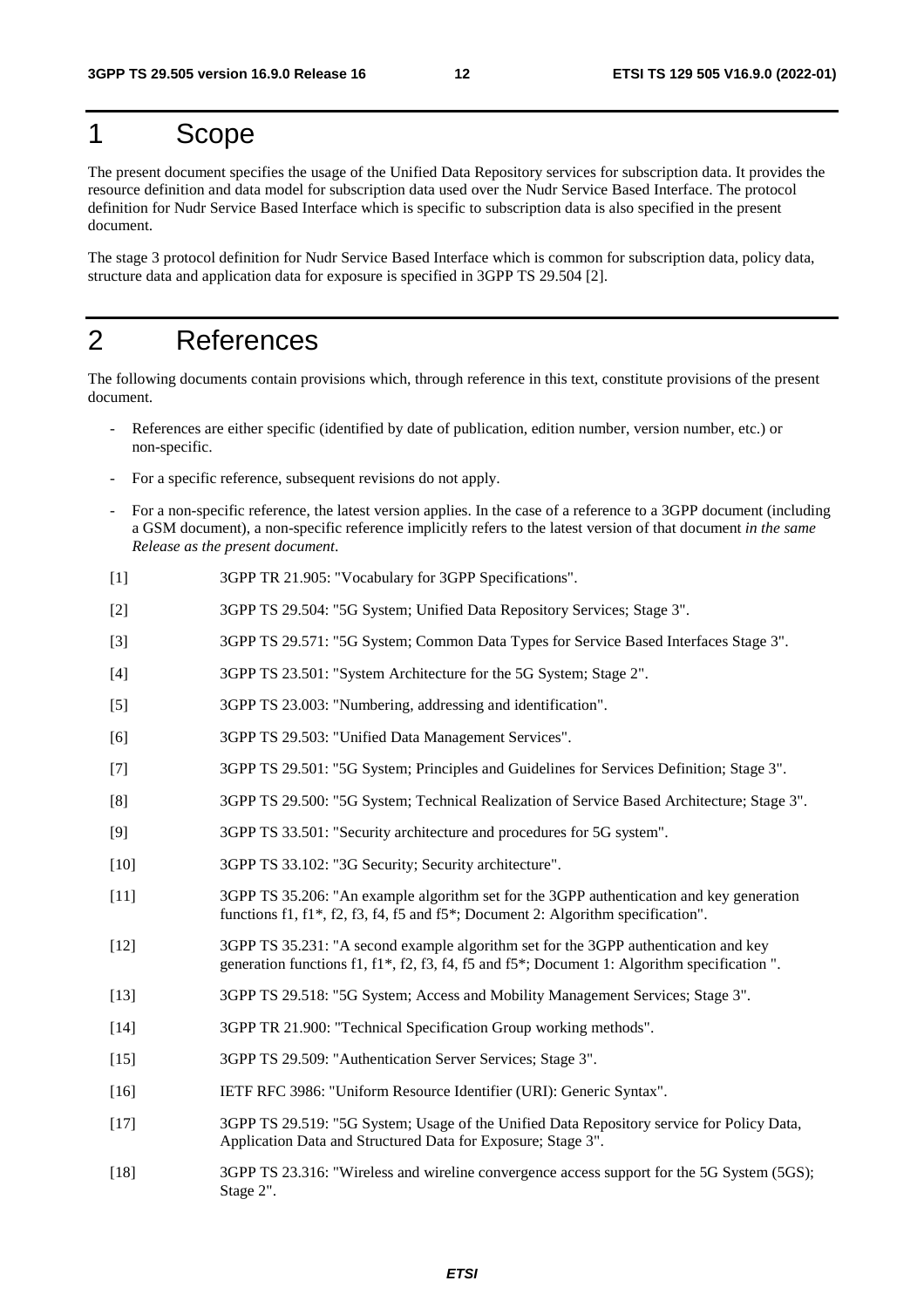| [19] | Void                                                                                                                     |
|------|--------------------------------------------------------------------------------------------------------------------------|
| [20] | 3GPP TS 29.563: "Home Subscriber Server (HSS) services for interworking with Unified Data<br>Management (UDM); Stage 3". |
| [21] | 3GPP TS 29.508: "5G System; Session Management Event Exposure Service; Stage 3".                                         |

# 3 Definitions and abbreviations

# 3.1 Definitions

For the purposes of the present document, the terms and definitions given in 3GPP TR 21.905 [1] and the following apply. A term defined in the present document takes precedence over the definition of the same term, if any, in 3GPP TR 21.905 [1].

**pointer of attribute:** The pointer of the attribute identifies the location of the attribute in the JSON object. The pointer of the attribute is a string with one or more segments, each segment is the name of an attribute within that JSON object, different segments are separated with a "/".

# 3.2 Abbreviations

For the purposes of the present document, the abbreviations given in 3GPP TR 21.905 [1] and the following apply. An abbreviation defined in the present document takes precedence over the definition of the same abbreviation, if any, in 3GPP TR 21.905 [1].

| $5 \text{GC}$ | 5G Core                                        |
|---------------|------------------------------------------------|
| AMF           | <b>Access and Mobility Management Function</b> |
| <b>DNN</b>    | Data Network Name                              |
| <b>GPSI</b>   | Generic Public Subscription Identifier         |
| <b>JSON</b>   | Javascript Object Notation                     |
| <b>SMF</b>    | <b>Session Management Function</b>             |
| <b>SMS</b>    | <b>Short Message Service</b>                   |
| <b>SMSF</b>   | <b>SMS</b> Function                            |
| <b>SUPI</b>   | Subscription Permanent Identifier              |
| <b>UDM</b>    | Unified Data Management                        |
| UDR           | Unified Data Repository                        |

# 4 Overview

The resources, data model and usage defined in the present document are used by the 5GC NFs (e.g. UDM) to access the subscription data via the Unified Data Repository services specified in 3GPP TS 29.504 [2].

# 5 Usage of Nudr\_DataRepository Service

# 5.1 Introduction

The following clauses specify the usage of Nudr\_DataRepository service for subscription data. The principles specified in 3GPP TS 29.504 [2] are followed unless explicitly specified otherwise in the following clauses.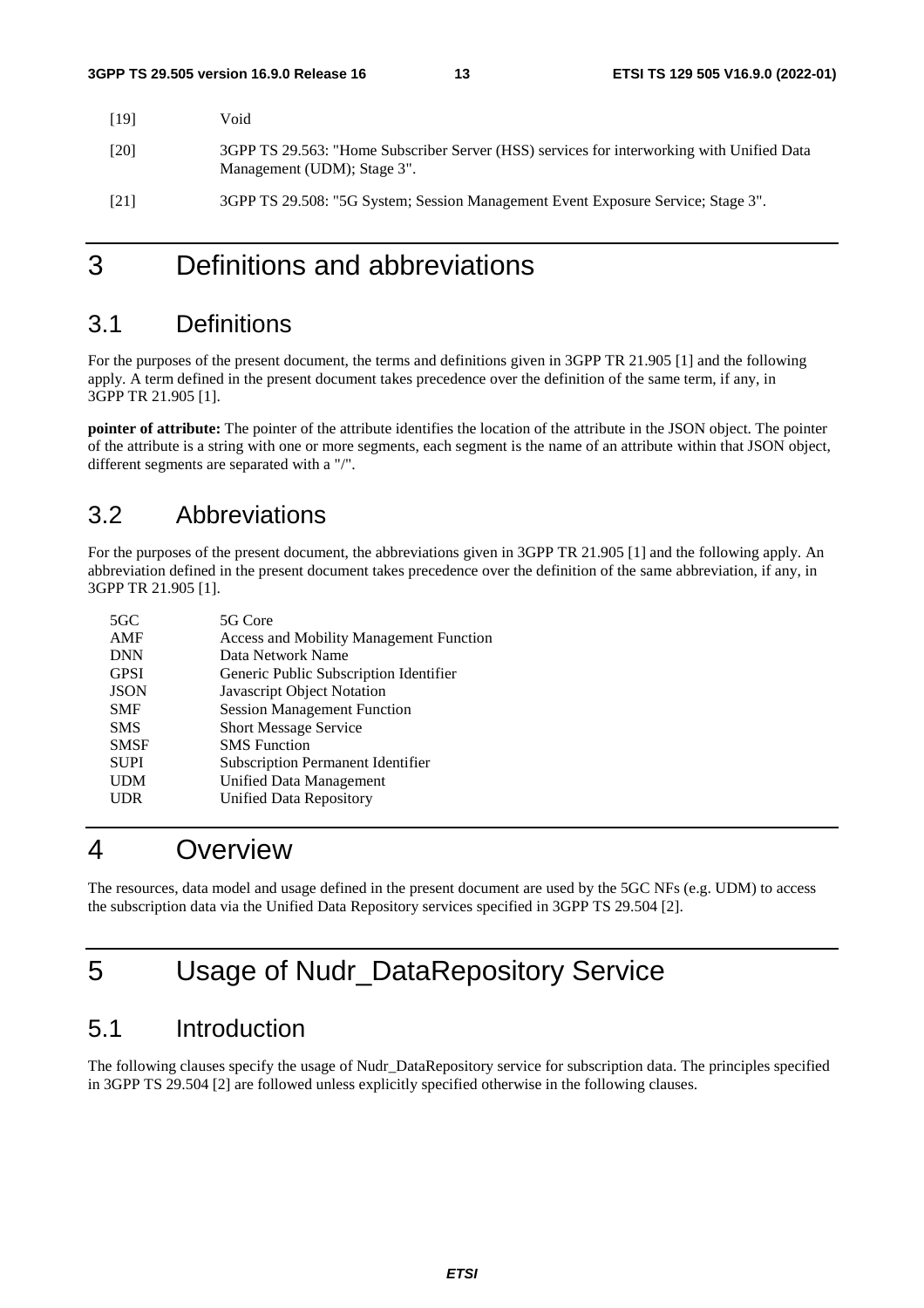- 5.2 Resources
- 5.2.1 Overview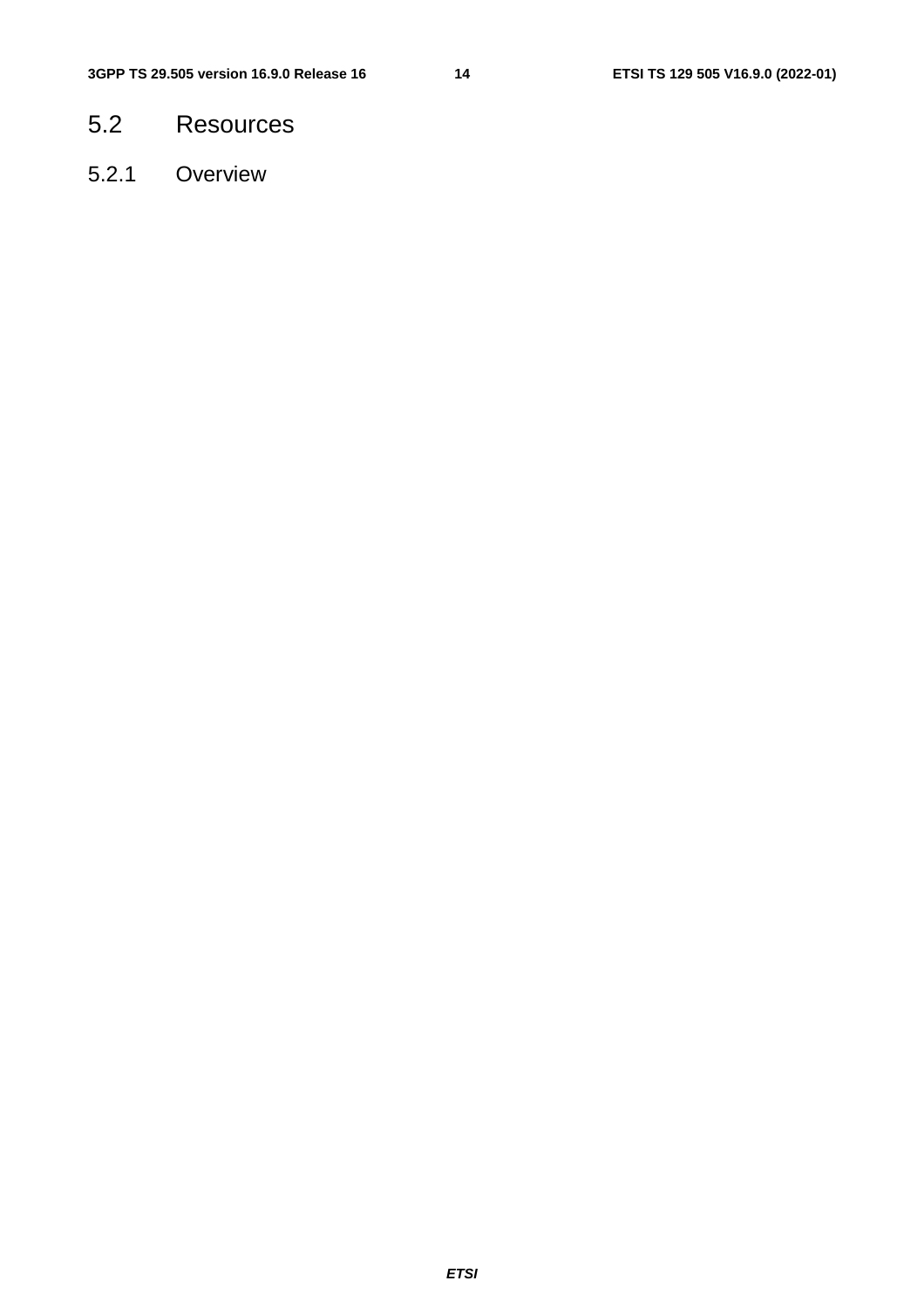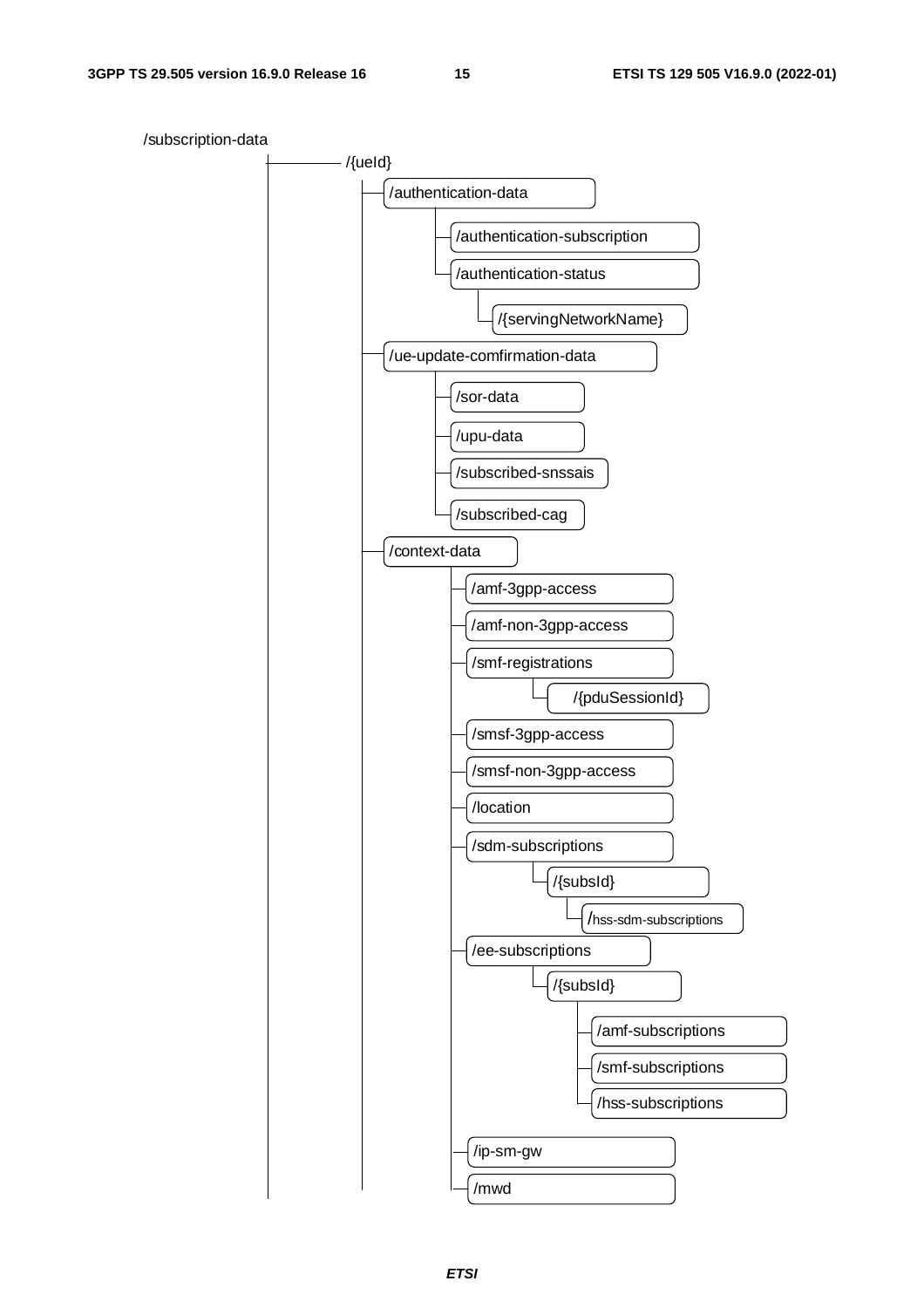



**Figure 5.2.1-2: Resource URI sub-level structure for subscription data (cont.)**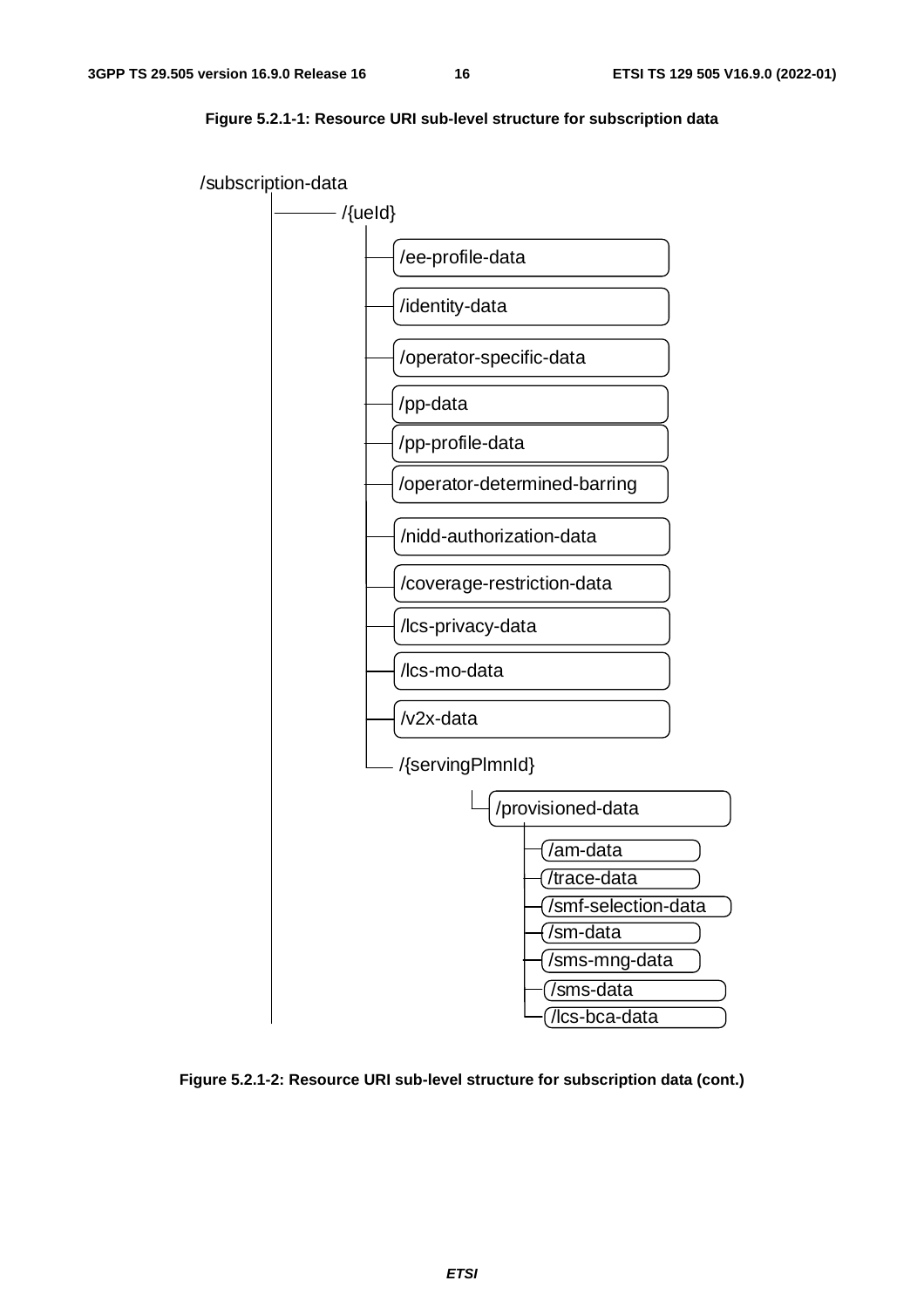

**Figure 5.2.1-3: Resource URI sub-level structure for subscription data (cont.)** 

Table 5.2.1-1 provides an overview of the resources and applicable HTTP methods.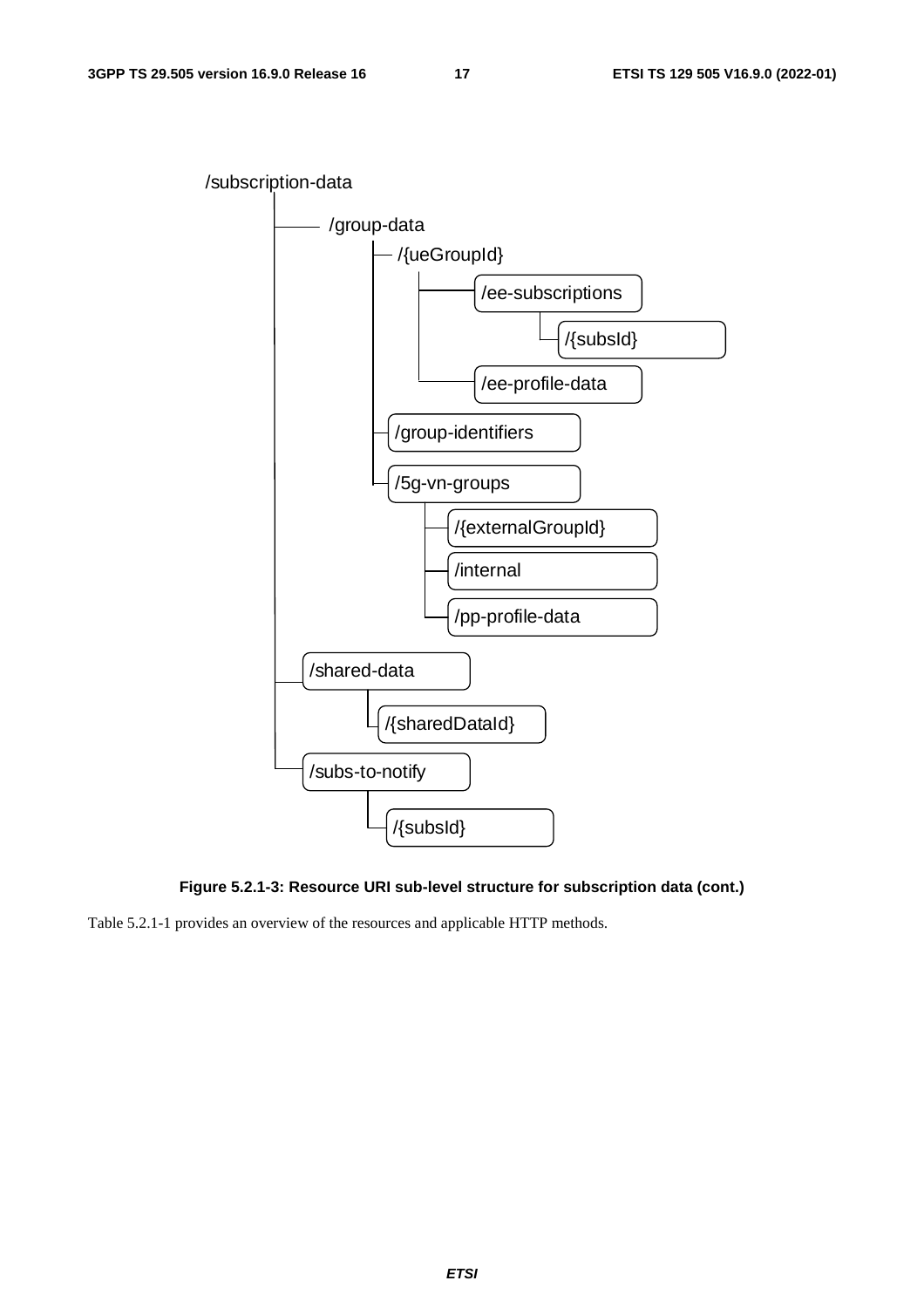**Table 5.2.1-1: Resources and methods overview**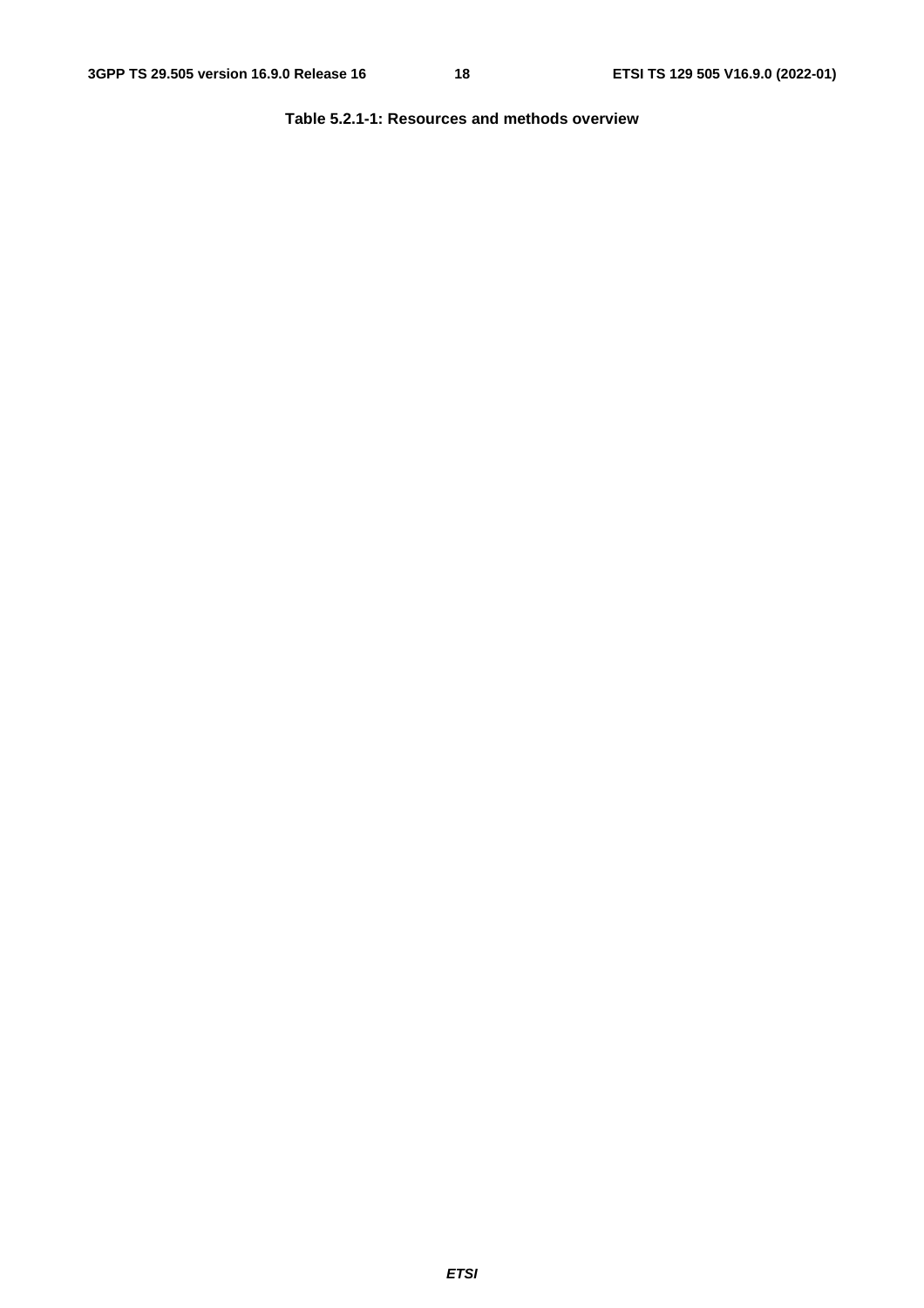| Resource name                  | <b>Resource URI</b>                                                      | <b>HTTP</b><br>method | <b>Description</b>                                |
|--------------------------------|--------------------------------------------------------------------------|-----------------------|---------------------------------------------------|
| AuthenticationSubscription     | /subscription-data/{ueld}/authentication-                                | <b>GET</b>            | Retrieve a UE's                                   |
|                                | data/authentication-subscription                                         |                       | authentication                                    |
|                                |                                                                          |                       | subscription data                                 |
|                                |                                                                          | <b>PATCH</b>          | Update a UE's                                     |
|                                |                                                                          |                       | authentication                                    |
|                                |                                                                          |                       | subscription data                                 |
|                                |                                                                          |                       | Updates shall be limited<br>to the sequenceNumber |
|                                |                                                                          |                       | attribute. Attempts to                            |
|                                |                                                                          |                       | patch any other attribute                         |
|                                |                                                                          |                       | shall be rejected by the                          |
|                                |                                                                          |                       | UDR.                                              |
| AuthenticationSoR              | /subscription-data/{ueld}/ue-update-                                     | <b>PUT</b>            | Store UE's SOR                                    |
|                                | confirmation-data/sor-data                                               |                       | acknowledgement                                   |
|                                |                                                                          |                       | information (SoR-XMAC-                            |
|                                |                                                                          |                       | IUE)                                              |
|                                |                                                                          | <b>GET</b>            | <b>Retrieve UE's SoR</b><br>acknowledgement       |
|                                |                                                                          |                       | information                                       |
| AuthenticationUPU              | /subscription-data/{ueld}/ue-update-                                     | <b>PUT</b>            | Store UE Parameter                                |
|                                | confirmation-data/upu-data                                               |                       | Update                                            |
|                                |                                                                          |                       | acknowledgement                                   |
|                                |                                                                          |                       | information (UPU-                                 |
|                                |                                                                          |                       | XMAC-IUE)                                         |
|                                |                                                                          | <b>GET</b>            | Retrieve UE Parameter                             |
|                                |                                                                          |                       | Update                                            |
|                                |                                                                          |                       | acknowledgement<br>information                    |
| <b>SubscribedSNSSAIs</b>       | /subscription-data/{ueld}/ue-update-                                     | <b>PUT</b>            | Store UE-                                         |
|                                | confirmation-data/subscribed-snssais                                     |                       | acknowledgement info                              |
|                                |                                                                          |                       | for change of subscribed                          |
|                                |                                                                          |                       | S-NSSAIs                                          |
|                                |                                                                          | <b>GET</b>            | Retrieve UE-                                      |
|                                |                                                                          |                       | acknowledgement info                              |
|                                |                                                                          |                       | for change of subscribed                          |
| SubscribedCAG                  |                                                                          | <b>PUT</b>            | S-NSSAIs<br>Store UE-                             |
|                                | /subscription-data/{ueld}/ue-update-<br>confirmation-data/subscribed-cag |                       | acknowledgement info                              |
|                                |                                                                          |                       | for change of subscribed                          |
|                                |                                                                          |                       | CAG                                               |
|                                |                                                                          | <b>GET</b>            | Retrieve UE-                                      |
|                                |                                                                          |                       | acknowledgement info                              |
|                                |                                                                          |                       | for change of subscribed                          |
|                                |                                                                          |                       | CAG                                               |
| AuthenticationStatus           | /subscription-data/{ueld}/authentication-<br>data/authentication-status  | <b>PUT</b>            | Store a UE's                                      |
|                                |                                                                          | <b>GET</b>            | authentication status<br>Retrieve a UE's          |
|                                |                                                                          |                       | authentication status                             |
|                                |                                                                          | <b>DELETE</b>         | Delete a UE's                                     |
|                                |                                                                          |                       | authentication status                             |
|                                |                                                                          | <b>PUT</b>            | When the feature                                  |
|                                |                                                                          |                       | "PerUePerSnAuthStatus"                            |
|                                |                                                                          |                       | is supported, store a                             |
|                                |                                                                          |                       | UE's Individual<br>authentication status          |
|                                |                                                                          | <b>GET</b>            | When the feature                                  |
|                                | /subscription-data/{ueld}/authentication-                                |                       | "PerUePerSnAuthStatus"                            |
| IndividualAuthenticationStatus | data/authentication-                                                     |                       | is supported, retrieve a                          |
|                                | status/{servingNetworkName}                                              |                       | UE's Individual                                   |
|                                |                                                                          |                       | authentication status                             |
|                                |                                                                          | <b>DELETE</b>         | When the feature                                  |
|                                |                                                                          |                       | "PerUePerSnAuthStatus"                            |
|                                |                                                                          |                       | is supported, delete a<br>UE's Individual         |
|                                |                                                                          |                       | authentication status                             |
|                                |                                                                          |                       |                                                   |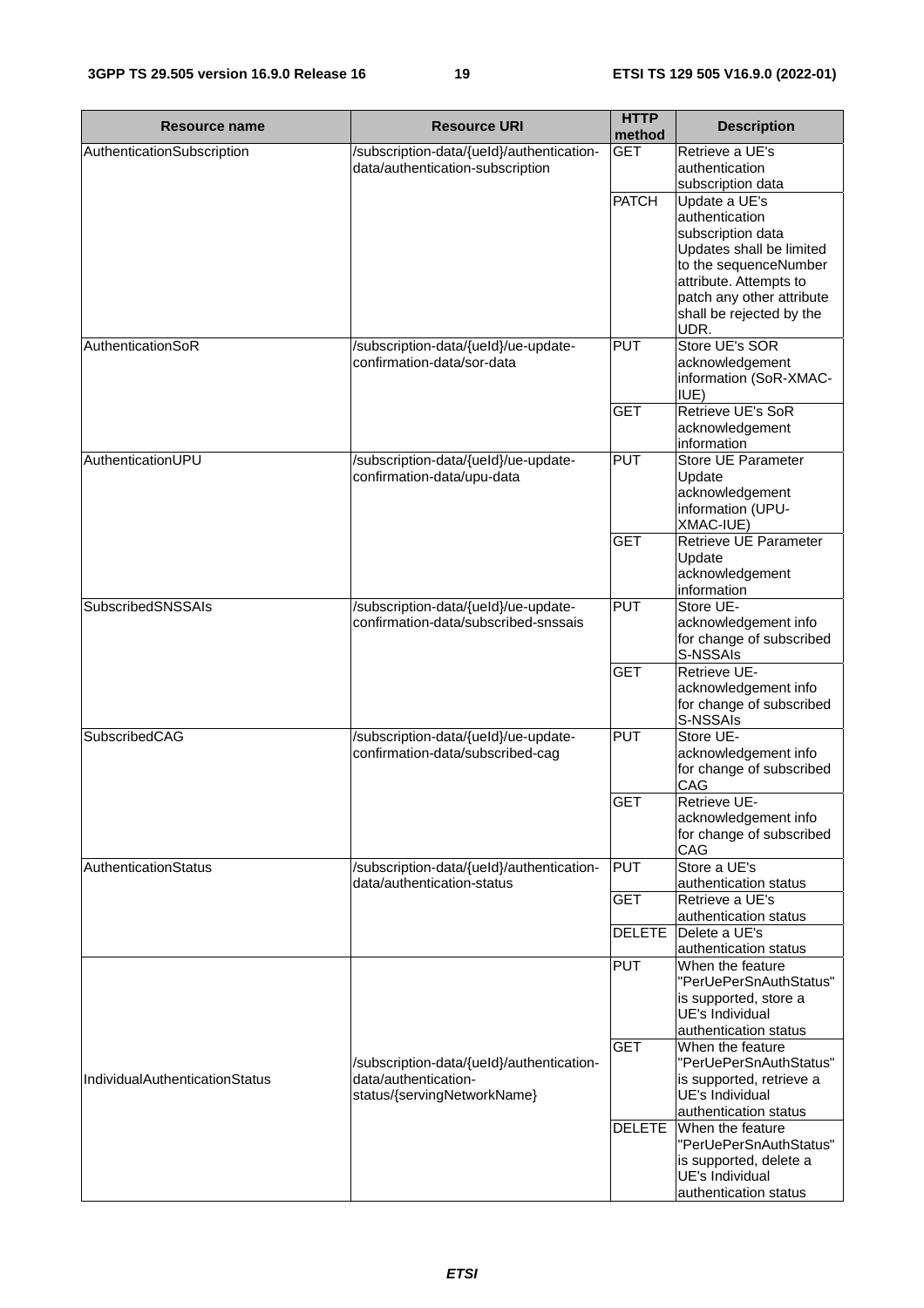| ProvisionedData                   | /subscription-<br>data/{ueld}/{servingPlmnld}/provisioned-<br>data                                                 | <b>GET</b>                  | Retrieve the UE's<br>subscribed Provisioned<br>Data                                  |
|-----------------------------------|--------------------------------------------------------------------------------------------------------------------|-----------------------------|--------------------------------------------------------------------------------------|
| AccessAndMobilitySubscriptionData | /subscription-<br>data/{ueld}/{servingPlmnld}/provisioned-                                                         | <b>GET</b>                  | Retrieve the UE's<br>subscribed Access and                                           |
| SmfSelectionSubscriptionData      | data/am-data<br>/subscription-<br>data/{ueld}/{servingPlmnld}/provisioned-<br>data/smf-selection-subscription-data | <b>GET</b>                  | <b>Mobility Data</b><br>Retrieve the UE's<br>subscribed SMF<br><b>Selection Data</b> |
| SessionManagementSubscriptionData | /subscription-<br>data/{ueld}/{servingPlmnld}/provisioned-<br>data/sm-data                                         | <b>GET</b>                  | Retrieve the UE's<br>subscribed SM<br><b>Subscription Data</b>                       |
| ContextData                       | /subscription-data/{ueld}/context-data                                                                             | <b>GET</b>                  | Retrieve the UE's<br>context Data                                                    |
|                                   |                                                                                                                    | <b>PUT</b>                  | Create and Update the<br>AMF registration for<br>3GPP access                         |
| Amf3GppAccessRegistration         | /subscription-data/{ueld}/context-<br>data/amf-3gpp-access                                                         | <b>PATCH</b>                | Modify the AMF<br>registration for 3GPP<br>access                                    |
|                                   |                                                                                                                    | <b>GET</b>                  | Retrieve the AMF<br>registration information<br>for 3GPP access                      |
|                                   |                                                                                                                    | <b>PUT</b>                  | Update the AMF<br>registration for non<br>3GPP access                                |
| AmfNon3GppAccessRegistration      | /subscription-data/{ueld}/context-<br>data/amf-non-3gpp-access                                                     | <b>PATCH</b>                | Modify the AMF<br>registration for non<br>3GPP access                                |
|                                   |                                                                                                                    | <b>GET</b>                  | Retrieve the AMF<br>registration information<br>for non 3GPP access                  |
| SmfRegistrations                  | /subscription-data/{ueld}/context-<br>data/smf-registrations                                                       | <b>GET</b>                  | Retrieve the list of the<br><b>SMF</b> registrations                                 |
|                                   | /subscription-data/{ueld}/context-data                                                                             | <b>PUT</b>                  | Store an individual SMF<br>registration identified by<br>PDU Session Id              |
| IndividualSmfRegistration         | /smf-registrations/{pduSessionId}                                                                                  | <b>DELETE</b><br><b>GET</b> | Delete an individual SMF<br>registration<br>Retrieve individual SMF                  |
|                                   |                                                                                                                    | <b>GET</b>                  | registration<br>retrieve the operator                                                |
| OperatorSpecificData              | /subscription-data/{ueld}/operator-                                                                                |                             | specific subscription data<br>of a UE                                                |
|                                   | specific-data                                                                                                      | <b>PATCH</b>                | modify the operator<br>specific subscription data<br>of a UE                         |
| OperatorDeterminedBarringData     | /subscription-data/{ueld}/operator-<br>determined-barring-data                                                     | <b>GET</b>                  | Retrieve the UE's<br><b>Operator Determined</b><br><b>Barring</b>                    |
| SMSManagementSubscriptionData     | /subscription-<br>data/{ueld}/{servingPlmnld}/provisioned-<br>data/sms-mng-data                                    | <b>GET</b>                  | Retrieve the UE's<br>subscribed SMS<br>management<br>subscription data.              |
|                                   |                                                                                                                    | <b>PUT</b>                  | Create or Update the<br><b>SMSF</b> registration                                     |
| Smsf3GppAccessRegistration        | /subscription-data/{ueld}/context-data<br>/smsf-3gpp-access                                                        | <b>DELETE</b>               | Delete the SMSF<br>registration for 3GPP<br>access                                   |
|                                   |                                                                                                                    | <b>GET</b>                  | Retrieve the SMSF<br>registration information                                        |
|                                   | /subscription-data/{ueld}/context-data                                                                             | <b>PUT</b>                  | Create or Update the<br>SMSF registration for<br>non 3GPP access                     |
| SmsfNon3GppAccessRegistration     | /smsf-non-3gpp-access                                                                                              | <b>DELETE</b>               | Delete the SMSF<br>registration for non<br>3GPP access                               |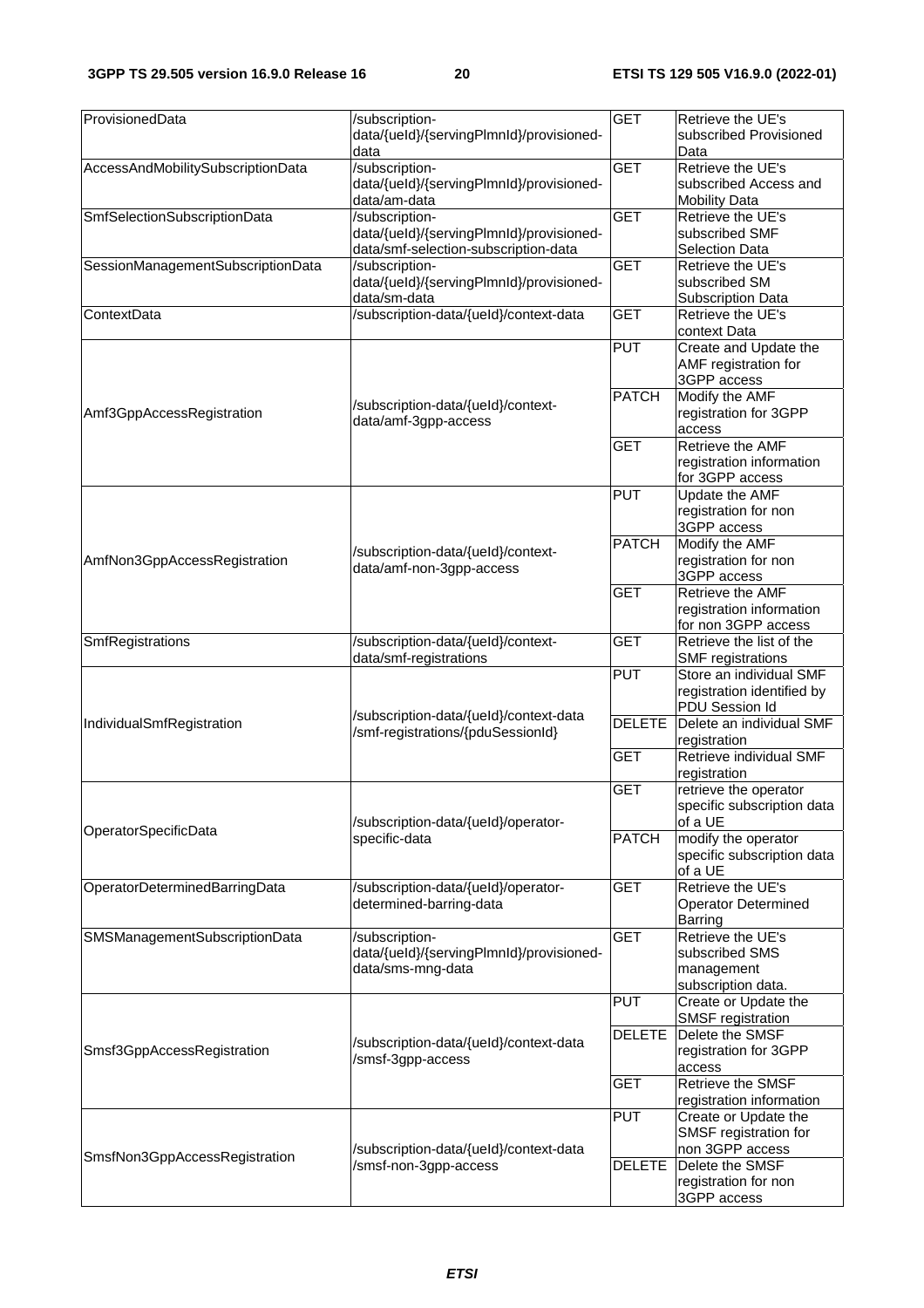|                           |                                                                                                 | <b>GET</b>    | Retrieve the SMSF                                             |
|---------------------------|-------------------------------------------------------------------------------------------------|---------------|---------------------------------------------------------------|
|                           |                                                                                                 |               | registration information<br>for non 3GPP access               |
|                           |                                                                                                 | PUT           | Create or Update the IP-<br><b>SM-GW registration</b>         |
| IpSmGwRegistration        | /subscription-data/{ueld}/context-                                                              | <b>DELETE</b> | Delete the IP-SM-GW<br>registration                           |
|                           | data/ip-sm-gw                                                                                   | <b>PATCH</b>  | Modify the IP-SM-GW<br>registration                           |
|                           |                                                                                                 | <b>GET</b>    | Retrieve the IP-SM-GW<br>registration information             |
|                           |                                                                                                 | <b>PUT</b>    | Create or Update the<br><b>SMS Message Waiting</b><br>Data    |
| MessageWaitingData        | /subscription-data/{ueld}/context-<br>data/mwd                                                  | <b>DELETE</b> | Delete the SMS<br>Message Waiting Data                        |
|                           |                                                                                                 | <b>PATCH</b>  | Modify the SMS<br>Message Waiting Data                        |
|                           |                                                                                                 | <b>GET</b>    | Retrieve the SMS<br>Message Waiting Data                      |
| SdmSubscriptions          | /subscription-data/{ueld}/context-<br>data/sdm-subscriptions                                    | <b>GET</b>    | <b>Retrieve SDM</b><br>subscriptions                          |
|                           |                                                                                                 | <b>POST</b>   | Create an individual<br>SDM subscription                      |
| IndividualSdmSubscription | /subscription-data/{ueld}/context-<br>data/sdm-subscriptions/{subsld}                           | PUT           | Update an individual<br>SDM subscription                      |
|                           |                                                                                                 | <b>DELETE</b> | Delete an individual<br>SDM subscription                      |
|                           |                                                                                                 | <b>PATCH</b>  | Update an individual<br><b>SDM Subscription</b>               |
|                           |                                                                                                 | <b>GET</b>    | Retrieve an individual<br>SDM subscription                    |
| HssSdmSubscriptionInfo    | /subscription-data/{ueld}/context-<br>data/sdm-subscriptions/{subsId}/hss-<br>sdm-subscriptions | PUT           | Store information related<br>to the Hss-SDM-<br>Subscriptions |
|                           |                                                                                                 | <b>DELETE</b> | Delete the Hss-SDM-<br>subscriptions                          |
|                           |                                                                                                 | <b>GET</b>    | Retrieve Hss-SDM-<br>subscriptions                            |
|                           |                                                                                                 | <b>PATCH</b>  | Update Hss-SDM-<br>subscriptions                              |
| EeSubscriptions           | /subscription-data/{ueld}/context-<br>data/ee-subscriptions                                     | <b>GET</b>    | <b>Retrieve EE</b><br>subscriptions                           |
|                           |                                                                                                 | <b>POST</b>   | Create an EE<br>subscription                                  |
| IndividualEeSubscription  | /subscription-data/{ueld}/context-<br>data/ee-subscriptions/{subsId}                            | <b>PUT</b>    | Update an individual EE<br>subscription                       |
|                           |                                                                                                 | <b>DELETE</b> | Delete an individual EE<br>subscription                       |
|                           |                                                                                                 | <b>PATCH</b>  | Update an individual EE<br>subscription                       |
|                           |                                                                                                 | <b>GET</b>    | Retrieve an individual EE<br>subscription                     |
| AmfSubscriptionInfo       | /subscription-data/{ueld}/context-<br>data/ee-subscriptions/{subsId}/amf-<br>subscriptions      | <b>PUT</b>    | Store information related<br>to the Amf-EE-<br>Subscriptions  |
|                           |                                                                                                 | <b>DELETE</b> | Delete the Amf-EE-<br>subscriptions                           |
|                           |                                                                                                 | <b>GET</b>    | Retrieve AMF-                                                 |
|                           |                                                                                                 | <b>PATCH</b>  | subscriptions<br>Update AMF-                                  |
| SmfSubscriptionInfo       | /subscription-data/{ueld}/context-<br>data/ee-subscriptions/{subsId}/smf-                       | PUT           | subscriptions<br>Store information related<br>to the Smf-EE-  |
|                           | subscriptions                                                                                   | <b>DELETE</b> | Subscriptions<br>Delete the Smf-EE-                           |
|                           |                                                                                                 |               | subscriptions                                                 |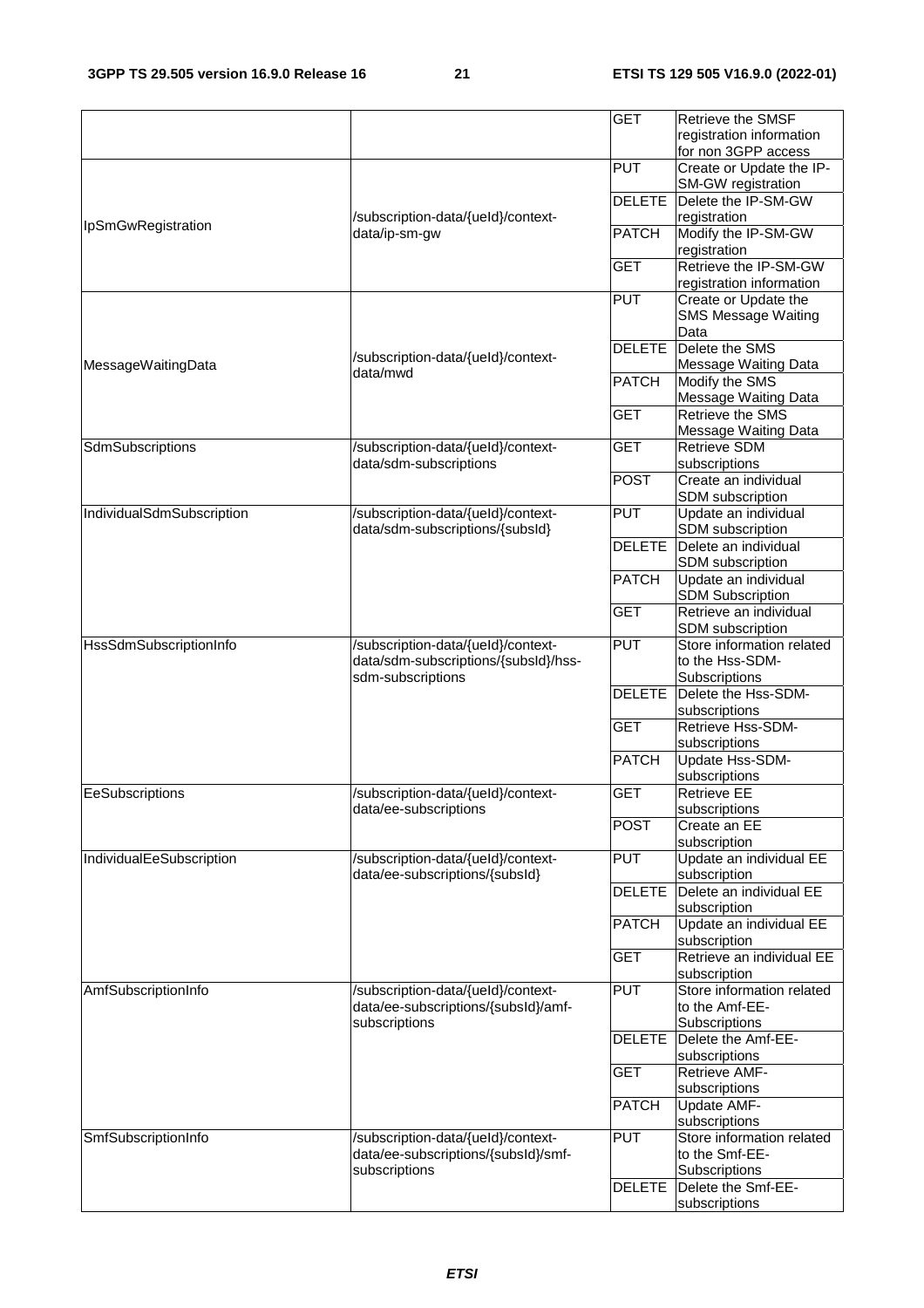|                                        |                                           | <b>GET</b>    | <b>Retrieve SMF-</b>                                 |
|----------------------------------------|-------------------------------------------|---------------|------------------------------------------------------|
|                                        |                                           |               | subscriptions                                        |
|                                        |                                           | <b>PATCH</b>  | Update SMF-                                          |
|                                        |                                           |               | subscriptions                                        |
| <b>HssSubscriptionInfo</b>             | /subscription-data/{ueld}/context-        | <b>PUT</b>    | Store information related                            |
|                                        | data/ee-subscriptions/{subsId}/hss-       |               | to the Hss-EE-                                       |
|                                        | subscriptions                             |               | Subscriptions                                        |
|                                        |                                           | <b>DELETE</b> | Delete the Hss-EE-                                   |
|                                        |                                           |               | subscriptions                                        |
|                                        |                                           | <b>GET</b>    | Retrieve Hss-EE-                                     |
|                                        |                                           |               | subscriptions                                        |
|                                        |                                           | <b>PATCH</b>  | Update Hss-EE-                                       |
|                                        |                                           |               | subscriptions                                        |
| EeProfileData                          | /subscription-data/{ueld}/ee-profile-data | <b>GET</b>    | Retrieve the UE's                                    |
|                                        |                                           |               | subscribed EE profile                                |
|                                        |                                           |               | data.                                                |
| ProvisionedParamenterData              | /subscription-data/{ueld}/pp-data         | <b>PATCH</b>  | Update of provisioned                                |
|                                        |                                           |               | parameters.                                          |
|                                        |                                           | <b>GET</b>    | Retrieves the UE's                                   |
|                                        |                                           |               | provisioned parameters.                              |
| PpProfileData                          | /subscription-data/{ueld}/pp-profile-data | <b>GET</b>    | Retrieve the UE's                                    |
|                                        |                                           |               | subscribed PP profile                                |
|                                        |                                           |               | data.                                                |
| <b>SMSSubscriptionData</b>             | /subscription-                            | <b>GET</b>    | Retrieve the UE's                                    |
|                                        | data/{ueld}/{servingPlmnld}/provisioned-  |               | subscribed SMS                                       |
|                                        | data/sms-data                             |               | subscription data.                                   |
| SubscriptionDataSubscriptions          | /subscription-data/subs-to-notify         | <b>GET</b>    | Retrieve existing                                    |
|                                        |                                           |               | subscriptions                                        |
|                                        |                                           | <b>POST</b>   | Create a subscription,                               |
|                                        |                                           |               | i.e. subscribe a node to<br>receive notification for |
|                                        |                                           |               |                                                      |
|                                        |                                           | <b>DELETE</b> | change of data<br>Deletes multiple                   |
|                                        |                                           |               | subscriptions for a given                            |
|                                        |                                           |               | UE.                                                  |
| IndividualSubscriptionDataSubscription | /subscription-data/subs-to-               | <b>DELETE</b> | Delete the subscription                              |
|                                        | notify/{subsId}                           |               | identified by {subsId}, i.e.                         |
|                                        |                                           |               | unsubscribe a node to                                |
|                                        |                                           |               | receive notification for                             |
|                                        |                                           |               | change of data                                       |
|                                        |                                           | <b>PATCH</b>  | Update an individual                                 |
|                                        |                                           |               | Subscription to                                      |
|                                        |                                           |               | notification                                         |
|                                        |                                           | <b>GET</b>    | Retrieve an individual                               |
|                                        |                                           |               | Subscription to                                      |
|                                        |                                           |               | notification                                         |
| <b>EeGroupSubscriptions</b>            | /subscription-data/group-                 | <b>GET</b>    | <b>Retrieve EE</b>                                   |
|                                        | data/{ueGroupId}/ee-subscriptions         |               | subscriptions for groups                             |
|                                        |                                           |               | of UEs                                               |
|                                        |                                           | <b>POST</b>   | Create an EE                                         |
|                                        |                                           |               | subscription for groups                              |
|                                        |                                           |               | of UEs                                               |
| IndividualEeGroupSubscription          | /subscription-data/group-                 | <b>PUT</b>    | Update an individual EE                              |
|                                        | data/{ueGroupId}/ee-                      |               | subscription for a group                             |
|                                        | subscriptions/{subsId}                    |               | of UEs                                               |
|                                        |                                           | <b>DELETE</b> | Delete an individual EE                              |
|                                        |                                           |               | subscription for a group                             |
|                                        |                                           |               | of UEs                                               |
|                                        |                                           | <b>PATCH</b>  | Update an individual EE                              |
|                                        |                                           |               | subscription for a group                             |
|                                        |                                           |               | of UEs                                               |
|                                        |                                           | <b>GET</b>    | Retrieve an individual EE                            |
|                                        |                                           |               | subscription for a group                             |
|                                        |                                           |               | of UEs                                               |
| EeGroupProfileData                     | /subscription-data/group-                 | <b>GET</b>    | Retrieve the subscribed                              |
|                                        | data/{ueGroupId}/ee-profile-data          |               | EE profile data for a                                |
|                                        |                                           |               | group of UEs.                                        |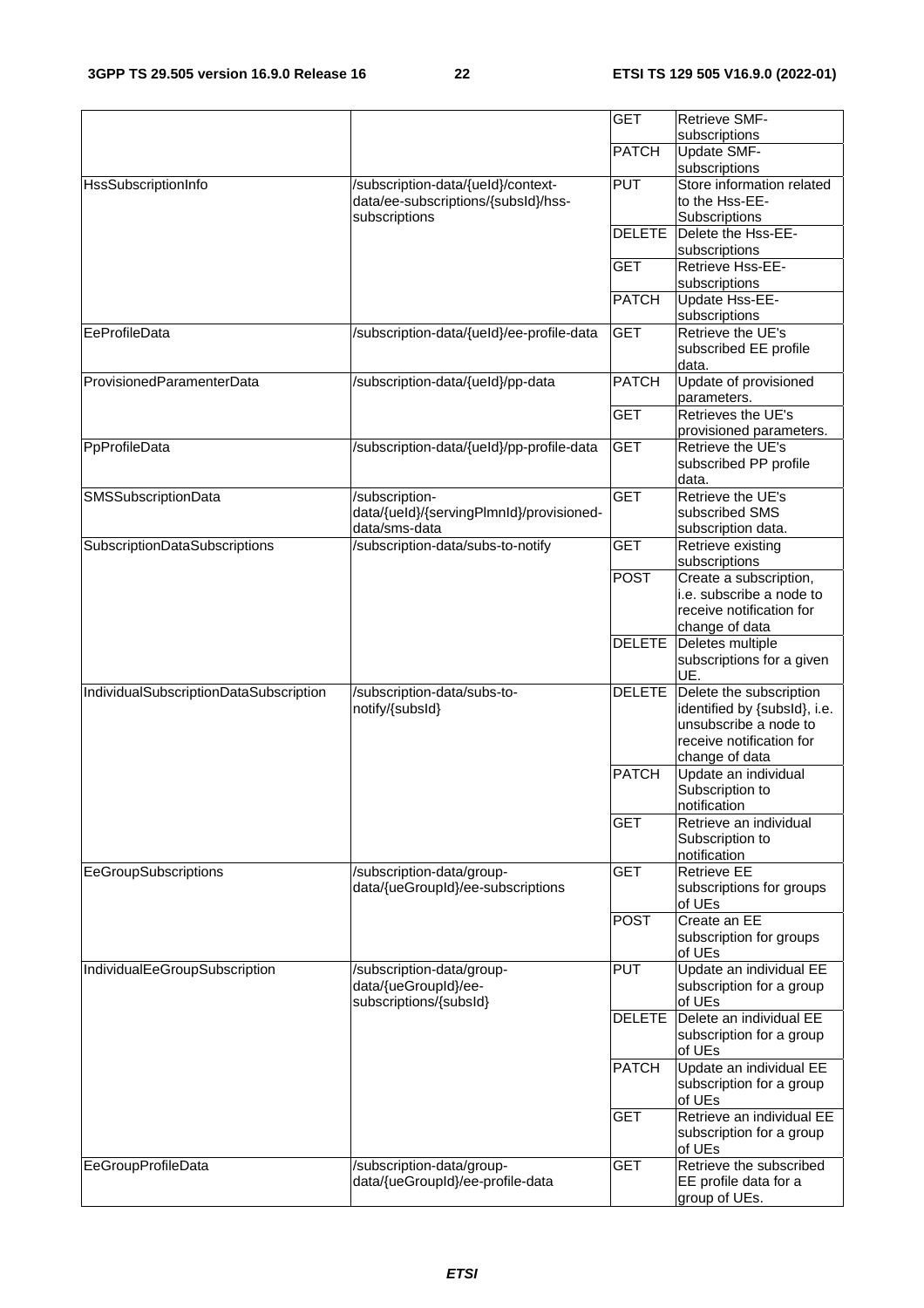| TraceData                              | /subscription-                           | <b>GET</b>    | Retrieve the UE's trace     |
|----------------------------------------|------------------------------------------|---------------|-----------------------------|
|                                        | data/{ueld}/{servingPlmnld}/provisioned- |               | configuration data          |
|                                        | data/trace-data                          |               |                             |
| IdentityData                           | /subscription-data/{ueld}/identity-data  | <b>GET</b>    | Retrieve identity data      |
|                                        |                                          |               | that corresponds to the     |
|                                        |                                          |               | provided ueld               |
| SharedData                             | /subscription-data/shared-data           | <b>GET</b>    | Retrieve shared data        |
| (Collection)                           |                                          |               |                             |
| IndividualSharedData                   | /subscription-data/shared-               | <b>GET</b>    | Retrieve the individual     |
| (Document)                             | data/{sharedDataId}                      |               | <b>Shared Data</b>          |
| GroupIdentifiers                       | /subscription-data/group-data/group-     | <b>GET</b>    | Retrieve group identifiers  |
|                                        | identifiers                              |               | and the UE identifiers      |
|                                        |                                          |               | belong to the group         |
|                                        |                                          |               | identifiers.                |
| 5GVnGroups                             | /subscription-data/group-data/5g-vn-     | <b>GET</b>    | Retrieve 5G VN Groups       |
|                                        | groups                                   |               |                             |
| Individual5GVnGroup                    | /subscription-data/group-data/5g-vn-     | <b>PUT</b>    | Create a 5G VN Group        |
|                                        | groups/{externalGroupId}                 | <b>PATCH</b>  | Update a 5G VN Group        |
|                                        |                                          | <b>DELETE</b> | Delete a 5G VN Group        |
|                                        |                                          | <b>GET</b>    | Retrieve a 5G VN Group      |
| 5GVnGroupsInternal                     | /subscription-data/group-data/5g-vn-     | <b>GET</b>    | Retrieve 5G VN Group        |
|                                        | groups/internal                          |               | Data based on Internal      |
|                                        |                                          |               | Group Identifier(s)         |
| Pp5gVnGroupProfileData                 | /subscription-data/group-data/5g-vn-     | <b>GET</b>    | Retrieve the UE's           |
|                                        | groups/pp-profile-data                   |               | subscribed PP profile       |
|                                        |                                          |               | data for accessing 5G       |
|                                        |                                          |               | VN Groups service           |
|                                        |                                          |               | operations.                 |
| LcsPrivacySubscriptionData             | /subscription-data/{ueld}/lcs-privacy-   | <b>GET</b>    | Retrieve the UE's           |
|                                        | data                                     |               | subscribed LCS privacy      |
|                                        |                                          |               | Subscription Data           |
| LcsMobileOriginatedSubscriptionData    | /subscription-data/{ueld}/lcs-mo-data    | <b>GET</b>    | Retrieve the UE's           |
|                                        |                                          |               | subscribed LCS Mobile       |
|                                        |                                          |               | Originated Subscription     |
|                                        |                                          |               | Data                        |
| NiddAuthorizationData                  | /subscription-data/{ueld}/nidd-          | <b>GET</b>    | Retrieve the UE's NIDD      |
|                                        | authorization-data                       |               | Authorization Data          |
| <b>CoverageRestrictionData</b>         | /subscription-data/{ueld}/coverage-      | <b>GET</b>    | Retrieve the UE's           |
|                                        | restriction-data                         |               | subscribed enhanced         |
|                                        |                                          |               | <b>Coverage Restriction</b> |
|                                        |                                          |               | Data                        |
| Location                               | /subscription-data/{ueld}/context-       | <b>GET</b>    | Retrieve the UE's           |
|                                        | data/location                            |               | Location Information        |
| V2xSubscriptionData                    | /subscription-data/{ueld}/v2x-data       | <b>GET</b>    | Retrieve the UE's           |
|                                        |                                          |               | subscribed V2X Data         |
| LcsBroadcastAssistanceSubscriptionData | /subscription-                           | <b>GET</b>    | Retrieve the UE's           |
|                                        | data/{ueld}/{servingPlmnld}/provisioned- |               | subscribed LCS              |
|                                        | data/lcs-bca-data                        |               | <b>Broadcast Assistance</b> |
|                                        |                                          |               | subscription data           |

# 5.2.2 Resource: AuthenticationSubscription

### 5.2.2.1 Description

This resource is modelled with the Document resource archetype (see clause C.1 of 3GPP TS 29.501 [7]).

- NOTE 1: This resource contains security-sensitive attributes, such as the long-term key of the UE (see "encPermanentKey" attribute of the AuthenticationSubscription data type in clause 5.4.2.2). Read/write access can be authorized by means of OAuth2.
- NOTE 2: Although these security-sensitive attributes are stored in an encrypted form in the UDR, operators can consider its storage separately from other types of subscription data. How to achieve this in a secure way is implementation-specific; a description of a typical mechanism can be found in the informative Annex X in 3GPP TS 29.500 [8].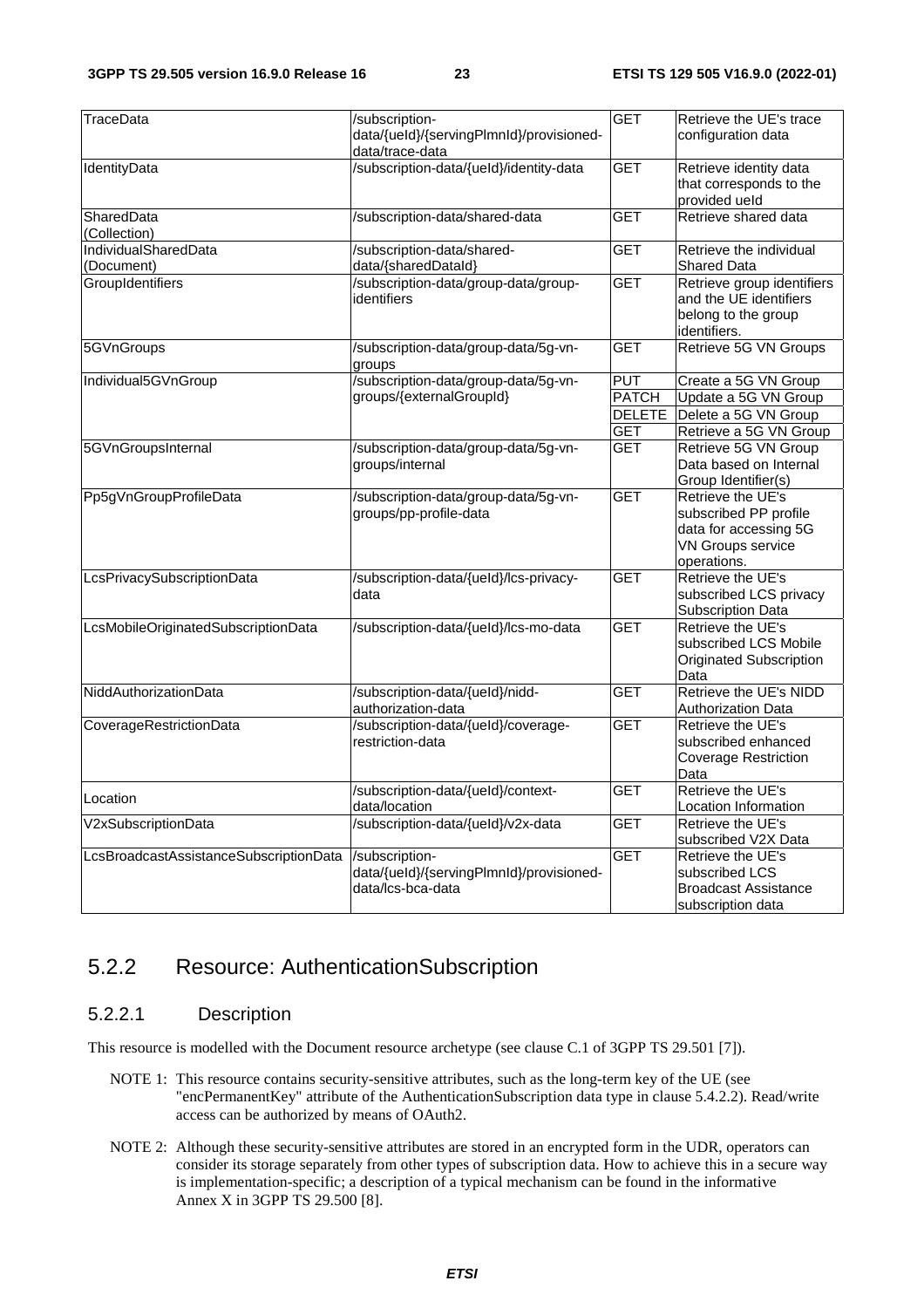### 5.2.2.2 Resource Definition

Resource URI: {apiRoot}/nudr-dr/<apiVersion>/subscription-data/{ueId}/authentication-data/authenticationsubscription

This resource shall support the resource URI variables defined in table 5.2.2.2-1.

#### **Table 5.2.2.2-1: Resource URI variables for this resource**

| <b>Name</b> | <b>Definition</b>                                                                          |
|-------------|--------------------------------------------------------------------------------------------|
| apiRoot     | See 3GPP TS 29.504 [2] clause 6.1.1                                                        |
| lueld       | Represents the Subscription Identifier of the UE.                                          |
|             | It may be the SUPI (see 3GPP TS 23.501 [4], clause 5.9.2) of the UE or a pseudonym in SUPI |
|             | format (e.g. the GLI or GCI of the UE; see 3GPP TS 23.316 [18], clauses 4.7.3 and 4.7.4).  |
|             | Pattern: See pattern of type Supi in 3GPP TS 29.571 [3].                                   |

#### 5.2.2.3 Resource Standard Methods

#### 5.2.2.3.1 GET

This method shall support the URI query parameters specified in table 5.2.2.3.1-1.

#### **Table 5.2.2.3.1-1: URI query parameters supported by the GET method on this resource**

| <b>Name</b>                    | Data type.        | <b>Cardinality</b> | <b>Description</b>                |
|--------------------------------|-------------------|--------------------|-----------------------------------|
| supported-<br><b>Ifeatures</b> | SupportedFeatures | 10                 | see 3GPP TS 29.500 [8] clause 6.6 |

This method shall support the request data structures specified in table 5.2.2.3.1-2 and the response data structures and response codes specified in table 5.2.2.3.1-3.

#### **Table 5.2.2.3.1-2: Data structures supported by the GET Request Body on this resource**

| Data type | Cardinalitv | Description |
|-----------|-------------|-------------|
| n/a       |             |             |

#### **Table 5.2.2.3.1-3: Data structures supported by the GET Response Body on this resource**

| Data type                                                                           |  | <b>Cardinality Response</b> | codes   | <b>Description</b>                            |  |
|-------------------------------------------------------------------------------------|--|-----------------------------|---------|-----------------------------------------------|--|
|                                                                                     |  |                             |         |                                               |  |
| AuthenticationSubscription M  1                                                     |  |                             | 1200 OK | Upon success, a response body containing the  |  |
|                                                                                     |  |                             |         | AuthenticationSubscription shall be returned. |  |
| NOTE:<br>In addition common data structures as listed in table 5.5-1 are supported. |  |                             |         |                                               |  |

#### 5.2.2.3.2 PATCH

This method is used to modify the authentication data of UE in the UDR.

This method shall support the URI query parameters specified in table 5.2.2.3.2-1.

#### **Table 5.2.2.3.2-1: URI query parameters supported by the PATCH method on this resource**

| <b>Name</b>                    | Data type         | <b>Cardinality</b> | <b>Description</b>                |
|--------------------------------|-------------------|--------------------|-----------------------------------|
| supported-<br><b>Ifeatures</b> | SupportedFeatures | 0                  | see 3GPP TS 29.500 [8] clause 6.6 |

This method shall support the request data structures specified in table 5.2.2.3.2-2 and the response data structures and response codes specified in table 5.2.2.3.2-3.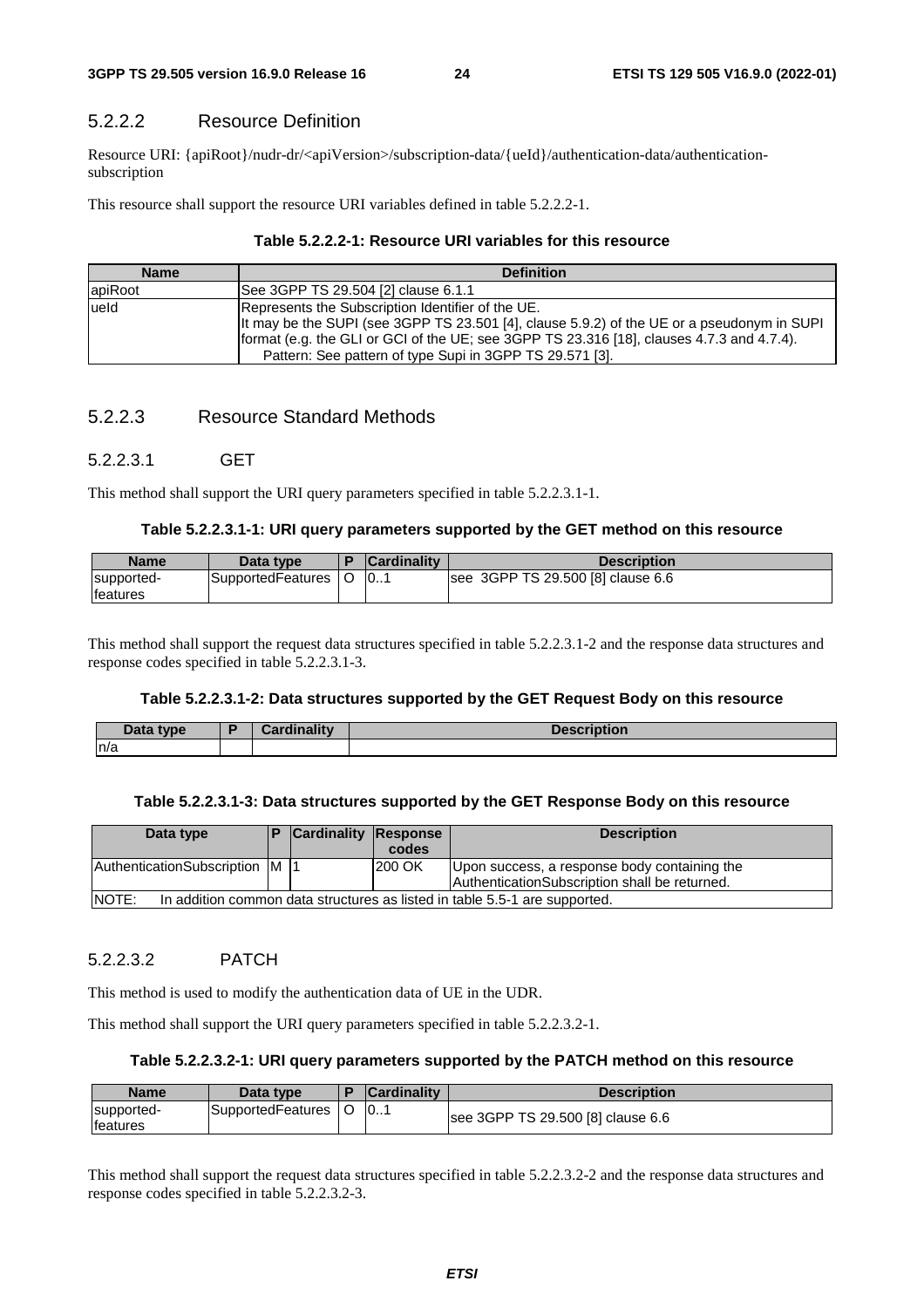#### **Table 5.2.2.3.2-2: Data structures supported by the PATCH Request Body on this resource**

| Data<br><b>type</b> |   | 2.  | <b>Description</b>                                                 |
|---------------------|---|-----|--------------------------------------------------------------------|
| (array(Patchitem)   | M | . N | Contains the delta data to the authentication subscription of a UE |

#### **Table 5.2.2.3.2-3: Data structures supported by the PATCH Response Body on this resource**

| Data type                                                                                                                                                                                                                                                                                                                                                                                                                                                                                  | Р       | Cardinality | <b>Response</b>         | <b>Description</b>                                                                                                                                                                                                                                                                                                                                      |  |  |
|--------------------------------------------------------------------------------------------------------------------------------------------------------------------------------------------------------------------------------------------------------------------------------------------------------------------------------------------------------------------------------------------------------------------------------------------------------------------------------------------|---------|-------------|-------------------------|---------------------------------------------------------------------------------------------------------------------------------------------------------------------------------------------------------------------------------------------------------------------------------------------------------------------------------------------------------|--|--|
|                                                                                                                                                                                                                                                                                                                                                                                                                                                                                            |         |             | codes                   |                                                                                                                                                                                                                                                                                                                                                         |  |  |
| n/a                                                                                                                                                                                                                                                                                                                                                                                                                                                                                        |         |             | 204 No                  | Upon successful modification there is no body in the response                                                                                                                                                                                                                                                                                           |  |  |
|                                                                                                                                                                                                                                                                                                                                                                                                                                                                                            |         |             | <b>Content</b>          | message. (NOTE 2)                                                                                                                                                                                                                                                                                                                                       |  |  |
| <b>PatchResult</b>                                                                                                                                                                                                                                                                                                                                                                                                                                                                         | м       |             | 200 OK                  | Upon success, the execution report is returned. (NOTE 2)                                                                                                                                                                                                                                                                                                |  |  |
| ProblemDetails                                                                                                                                                                                                                                                                                                                                                                                                                                                                             | $\circ$ | 10.1        | 403<br><b>Forbidden</b> | If one or more attributes are not allowed to be modified<br>according to e.g. policy or local configuration, then<br>the invalidParams attribute shall contain the JSON pointers of<br>attributes which are not allowed to be modifiedand the cause<br>attribute shall be set to "MODIFICATION_NOT_ALLOWED",<br>see 3GPP TS 29.500 [8] table 5.2.7.2-1. |  |  |
| NOTE 1: In addition common data structures as listed in table 5.5-1 are supported.<br>NOTE 2: If all the modification instructions in the PATCH request have been implemented, the UDR shall respond<br>with 204 No Content response; if some of the modification instructions in the PATCH request have been<br>discarded, and the NF service consumer has included in the supported-feature query parameter the<br>"PatchReport" feature number, the UDR shall respond with PatchResult. |         |             |                         |                                                                                                                                                                                                                                                                                                                                                         |  |  |

# 5.2.3 Resource: AccessAndMobilitySubscriptionData

# 5.2.3.1 Description

This resource represents the subscribed AccessAndMobilitySubscriptionData for a SUPI for use in a serving PLMN. It is queried by the AMF via the UDM after registering.

This resource is modelled with the Document resource archetype (see clause C.1 of 3GPP TS 29.501 [7]).

#### 5.2.3.2 Resource Definition

Resource URI: {apiRoot}/nudr-dr/<apiVersion>/subscription-data/{ueId}/{servingPlmnId}/provisioned-data/am-data

This resource shall support the resource URI variables defined in table 5.2.3.2-1.

| Table 5.2.3.2-1: Resource URI variables for this resource |  |  |  |
|-----------------------------------------------------------|--|--|--|
|-----------------------------------------------------------|--|--|--|

| <b>Name</b>          | <b>Definition</b>                                                                                                                                    |
|----------------------|------------------------------------------------------------------------------------------------------------------------------------------------------|
| apiRoot              | See 3GPP TS 29.504 [2] clause 6.1.1                                                                                                                  |
| lueld                | Represents the Subscription Identifier SUPI or GPSI (see 3GPP TS 23.501 [4] clause 5.9.2)<br>pattern: See pattern of type VarUeld 3GPP TS 29.571 [3] |
| <b>servingPlmnld</b> | Represents the Serving PLMN ID ( <mcc><mnc>)<br/>pattern: "^[0-9]{5,6}\$"</mnc></mcc>                                                                |

# 5.2.3.3 Resource Standard Methods

### 5.2.3.3.1 GET

This method shall support the URI query parameters specified in table 5.2.3.3.1-1.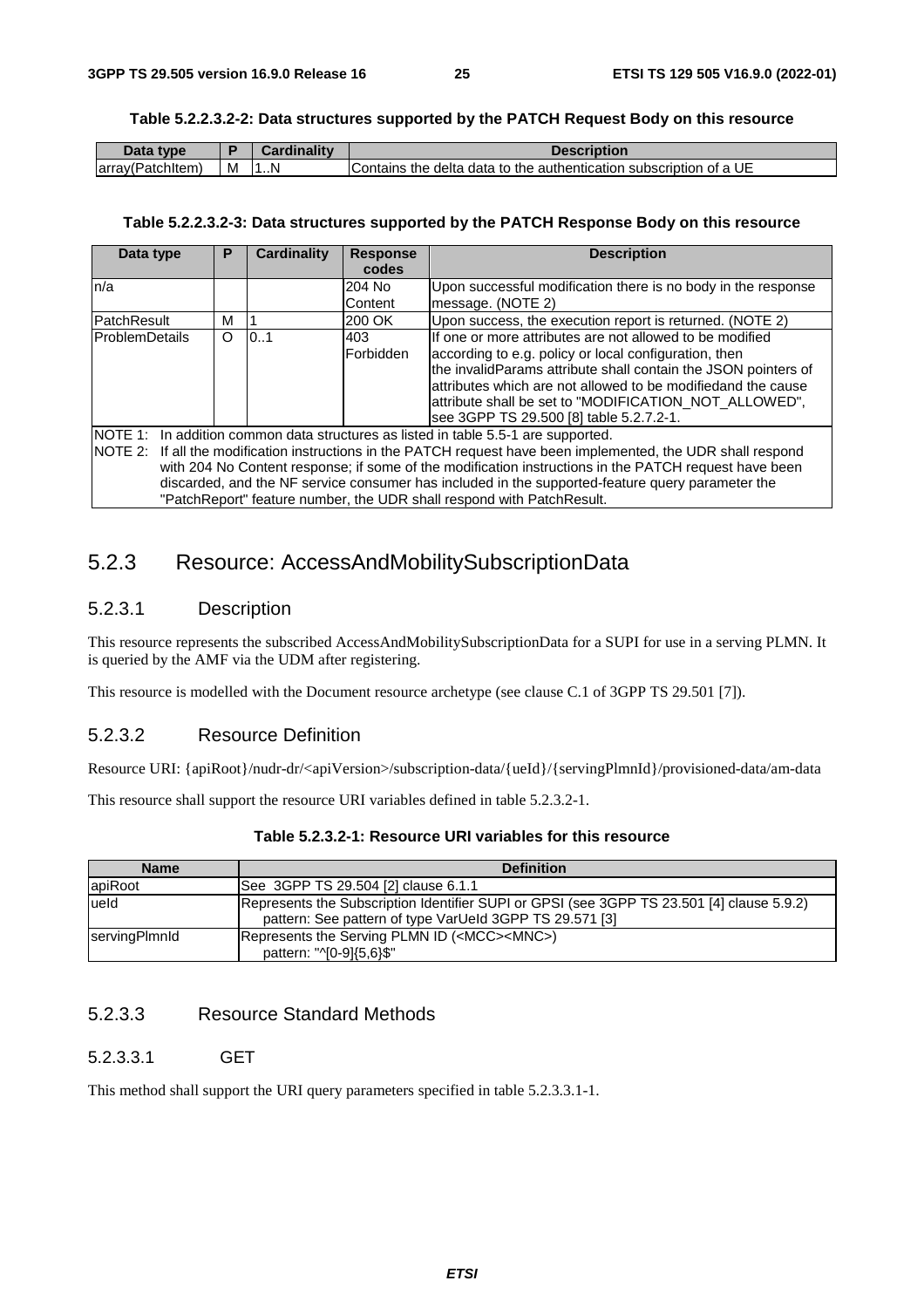#### **Table 5.2.3.3.1-1: URI query parameters supported by the GET method on this resource**

| <b>Name</b>            | Data type             | <b>Cardinality</b> | <b>Description</b>                                                                                                                                                                                             |
|------------------------|-----------------------|--------------------|----------------------------------------------------------------------------------------------------------------------------------------------------------------------------------------------------------------|
| fields                 | array(string)         | 1N                 | When the NF consumer only retrieves a subset of the<br>resource, the "fields" query parameter shall be included.<br>The "fields" query parameter contains the pointers of the<br>attribute(s) to be retrieved. |
| supported-<br>features | SupportedFeatures   O | 0.1                | see 3GPP TS 29.500 [8] clause 6.6                                                                                                                                                                              |

This method shall support the request data structures specified in table 5.2.3.3.1-2 and the response data structures and response codes specified in table 5.2.3.3.1-3.

#### **Table 5.2.3.3.1-2: Data structures supported by the GET Request Body on this resource**

| Data tvpe<br>— <i>c</i> ata | Travelin office | narintian<br><b>Description</b> |
|-----------------------------|-----------------|---------------------------------|
| n/a                         |                 |                                 |

#### **Table 5.2.3.3.1-3: Data structures supported by the GET Response Body on this resource**

| Data type                                                                        |  | <b>Cardinality Response</b> | codes  | <b>Description</b>                                                                                          |
|----------------------------------------------------------------------------------|--|-----------------------------|--------|-------------------------------------------------------------------------------------------------------------|
| AccessAndMobilitySubscriptionData M  1                                           |  |                             | 200 OK | Upon success, a response body containing the<br>Access and Mobility Subscription Data shall be<br>returned. |
| NOTE: In addition common data structures as listed in table 5.5-1 are supported. |  |                             |        |                                                                                                             |

# 5.2.4 Resource: SmfSelectionSubscriptionData

#### 5.2.4.1 Description

This resource represents the subscribed SmfSelectionSubscriptionData for a SUPI. It is queried by the UDM triggered by the AMF after registering.

This resource is modelled with the Document resource archetype (see clause C.1 of 3GPP TS 29.501 [7]).

### 5.2.4.2 Resource Definition

Resource URI: {apiRoot}/nudr-dr/<apiVersion>/subscription-data/{ueId}/{servingPlmnId}/provisioned-data/smfselection-subscription-data

This resource shall support the resource URI variables defined in table 5.2.4.2-1.

#### **Table 5.2.4.2-1: Resource URI variables for this resource**

| <b>Name</b>   | <b>Definition</b>                                                                                                                                       |
|---------------|---------------------------------------------------------------------------------------------------------------------------------------------------------|
| apiRoot       | See 3GPP TS 29.504 [2] clause 6.1.1                                                                                                                     |
| lueld         | Represents the Subscription Identifier SUPI or GPSI (see 3GPP TS 23.501 [4] clause 5.9.2)<br>pattern: See pattern of type VarUeld in 3GPP TS 29.571 [3] |
| servingPlmnld | Represents the Serving PLMN ID ( <mcc><mnc>)<br/>pattern: "^[0-9]{5,6}\$"</mnc></mcc>                                                                   |

### 5.2.4.3 Resource Standard Methods

#### 5.2.4.3.1 GET

This method shall support the URI query parameters specified in table 5.2.4.3.1-1.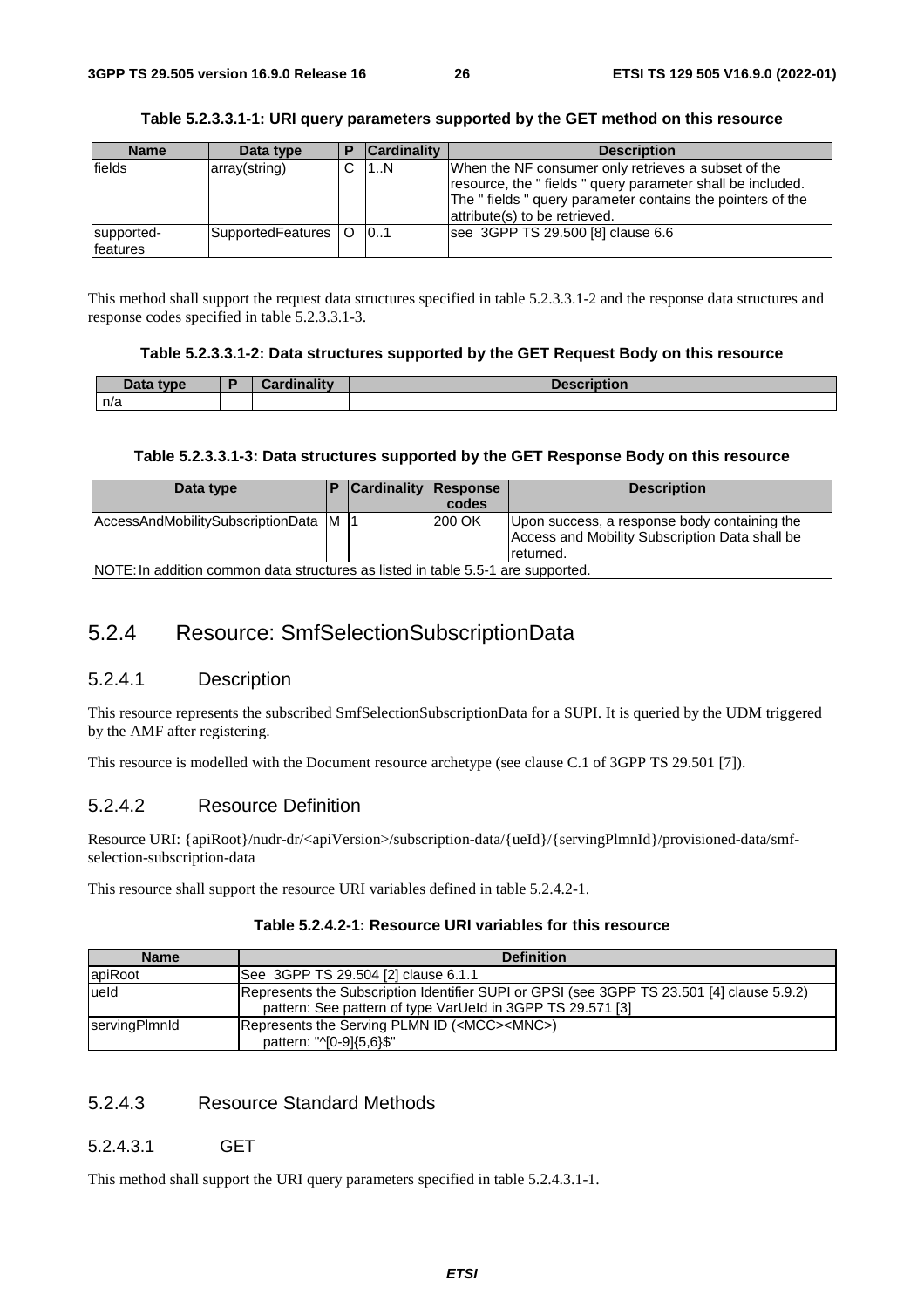supportedfeatures

| <b>Name</b> | Data type     | <b>Cardinality</b> | <b>Description</b>                                                                                                                                                                                             |
|-------------|---------------|--------------------|----------------------------------------------------------------------------------------------------------------------------------------------------------------------------------------------------------------|
| fields      | array(string) | 1N                 | When the NF consumer only retrieves a subset of the<br>resource, the "fields" query parameter shall be included.<br>The "fields" query parameter contains the pointers of the<br>attribute(s) to be retrieved. |

### **Table 5.2.4.3.1-1: URI query parameters supported by the GET method on this resource**

This method shall support the request data structures specified in table 5.2.4.3.1-2 and the response data structures and response codes specified in table 5.2.4.3.1-3.

SupportedFeatures 0 0.1 see 3GPP TS 29.500 [8] clause 6.6

#### **Table 5.2.4.3.1-2: Data structures supported by the GET Request Body on this resource**

| <b>Data type</b><br>Putu | Cordinality | <b>Description</b> |
|--------------------------|-------------|--------------------|
| n/a                      |             |                    |

#### **Table 5.2.4.3.1-3: Data structures supported by the GET Response Body on this resource**

| Data type                                                                        |  | <b>Cardinality Response</b> | codes  | <b>Description</b>                                                                                                 |  |
|----------------------------------------------------------------------------------|--|-----------------------------|--------|--------------------------------------------------------------------------------------------------------------------|--|
| SmfSelectionSubscriptionData M                                                   |  |                             | 200 OK | Upon success, a response body containing the SMF<br>Selection Subscription Data for the user shall be<br>returned. |  |
| NOTE: In addition common data structures as listed in table 5.5-1 are supported. |  |                             |        |                                                                                                                    |  |

# 5.2.5 Resource: SessionManagementSubscriptionData

# 5.2.5.1 Description

This resource represents the subscribed SessionManagementSubscriptionData for a SUPI. It is queried by the UDM triggered by the SMF during session setup, using one or both of query parameters representing the selected network slice and the DNN.

This resource is modelled with the Document resource archetype (see clause C.1 of 3GPP TS 29.501 [7]).

# 5.2.5.2 Resource Definition

Resource URI: {apiRoot}/nudr-dr/<apiVersion>/subscription-data/{ueId}/{servingPlmnId}/provisioned-data/sm-data

This resource shall support the resource URI variables defined in table 5.2.5.2-1.

# **Table 5.2.5.2-1: Resource URI variables for this resource**

| <b>Name</b>   | <b>Definition</b>                                                                                                                                       |
|---------------|---------------------------------------------------------------------------------------------------------------------------------------------------------|
| apiRoot       | See 3GPP TS 29.504 [2] clause 6.1.1                                                                                                                     |
| lueld         | Represents the Subscription Identifier SUPI or GPSI (see 3GPP TS 23.501 [4] clause 5.9.2)<br>pattern: See pattern of type VarUeld in 3GPP TS 29.571 [3] |
| servingPlmnld | Represents the Serving PLMN ID ( <mcc><mnc>)<br/>pattern: "^[0-9]{5,6}\$"</mnc></mcc>                                                                   |

# 5.2.5.3 Resource Standard Methods

# 5.2.5.3.1 GET

This method shall support the URI query parameters specified in table 5.2.5.3.1-1.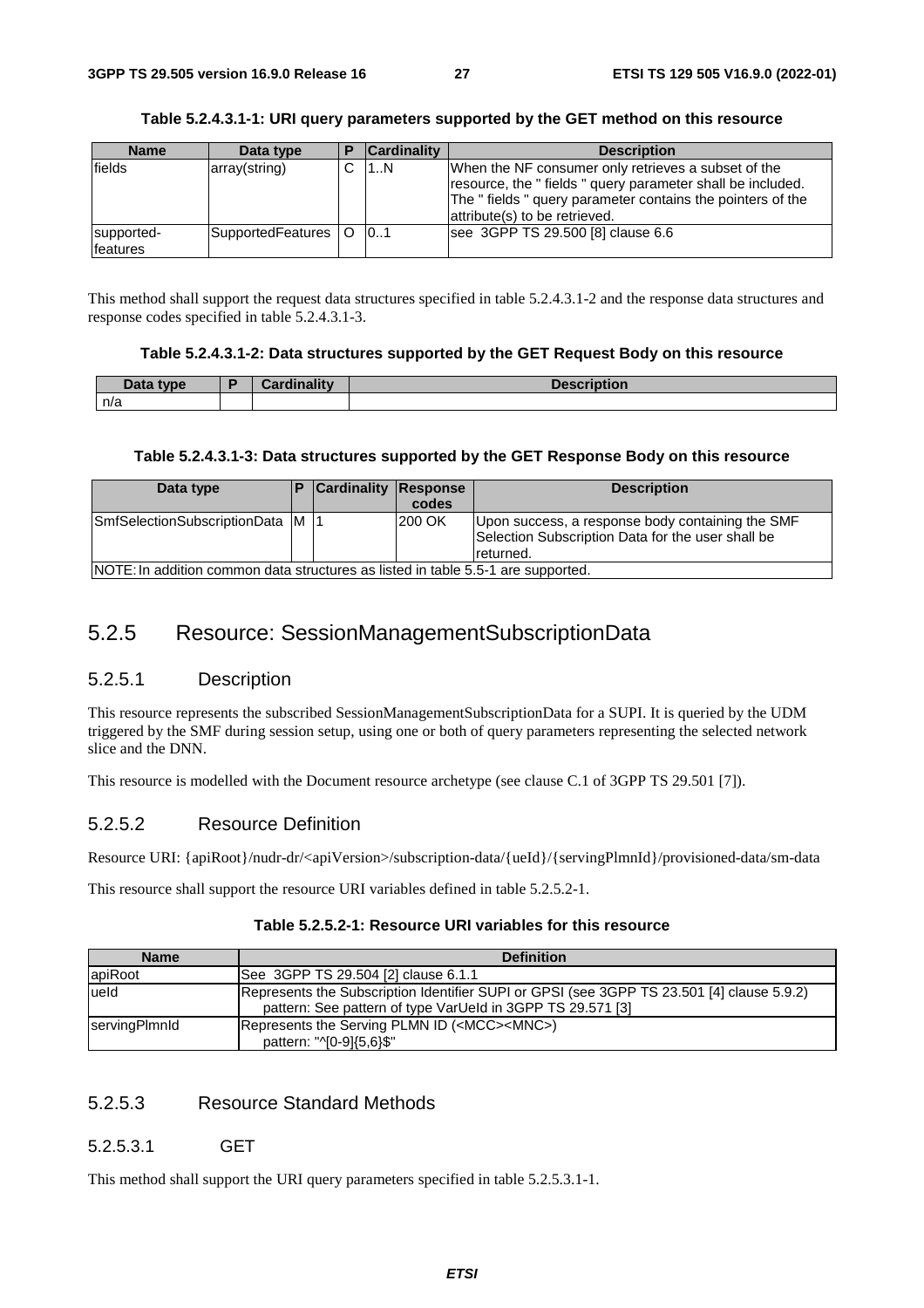#### **Table 5.2.5.3.1-1: URI query parameters supported by the GET method on this resource**

| <b>Name</b>             | Data type                | Р | <b>Cardinality</b> | <b>Description</b>                                                                                                                                                                                              |
|-------------------------|--------------------------|---|--------------------|-----------------------------------------------------------------------------------------------------------------------------------------------------------------------------------------------------------------|
| single-nssai            | Snssai                   | O | 101                | When present without Slice Differentiator (sd), all slices<br>identified by the given Slice/Service Type (sst) and any sd<br>value (if any) shall be considered matching the query<br>parameter.                |
| ldnn.                   | D <sub>nn</sub>          | O | 101                |                                                                                                                                                                                                                 |
| fields                  | array(string)            | C | 1N                 | When the NF consumer only retrieves a subset of the<br>resource, the "fields " query parameter shall be included.<br>The "fields" query parameter contains the pointers of the<br>attribute(s) to be retrieved. |
| supported-<br>lfeatures | <b>SupportedFeatures</b> | O | 0.1                | see 3GPP TS 29.500 [8] clause 6.6                                                                                                                                                                               |

If "single-nssai" is not included, and "dnn" is not included, UDR shall return all DNN configurations for all network slice(s).

If "single-nssai" is included, and "dnn" is not included, UDR shall return all DNN configurations for the requested network slice identified by "single-nssai".

If "single-nssai" is not included, and "dnn" is included, UDR shall return all DNN configurations identified by "dnn" for all network slices where such DNN is available.

If "single-nssai" is included, and "dnn" is included, UDR shall return the DNN configuration identified by "dnn", if such DNN is available in the network slice identified by "single-nssai".

This method shall support the request data structures specified in table 5.2.5.3.1-2 and the response data structures and response codes specified in table 5.2.5.3.1-3.

#### **Table 5.2.5.3.1-2: Data structures supported by the GET Request Body on this resource**

| $\Delta$ ata type | المستحققا والمستحققة | -----<br>וטווטו. |
|-------------------|----------------------|------------------|
| n/a               |                      |                  |

#### **Table 5.2.5.3.1-3: Data structures supported by the GET Response Body on this resource**

| Data type                                                                         |  | <b>Cardinality Response</b> | codes         | <b>Description</b>                                                                                         |  |  |  |
|-----------------------------------------------------------------------------------|--|-----------------------------|---------------|------------------------------------------------------------------------------------------------------------|--|--|--|
| array (SessionManagementSubscriptionData) M   1N                                  |  |                             | <b>200 OK</b> | Upon success, a response body<br>containing the Session Management<br>Subscription data shall be returned. |  |  |  |
| INOTE: In addition common data structures as listed in table 5.5-1 are supported. |  |                             |               |                                                                                                            |  |  |  |

5.2.6 Resource: Amf3GppAccessRegistration

#### 5.2.6.1 Description

This resource is used to represent AMF registrations to be stored in the UDR by the UDM.

This resource is modelled with the Document resource archetype (see clause C.1 of 3GPP TS 29.501 [7]).

### 5.2.6.2 Resource Definition

Resource URI: {apiRoot}/nudr-dr/<apiVersion>/subscription-data/{ueId}/context-data/amf-3gpp-access

This resource shall support the resource URI variables defined in table 5.2.6.2-1.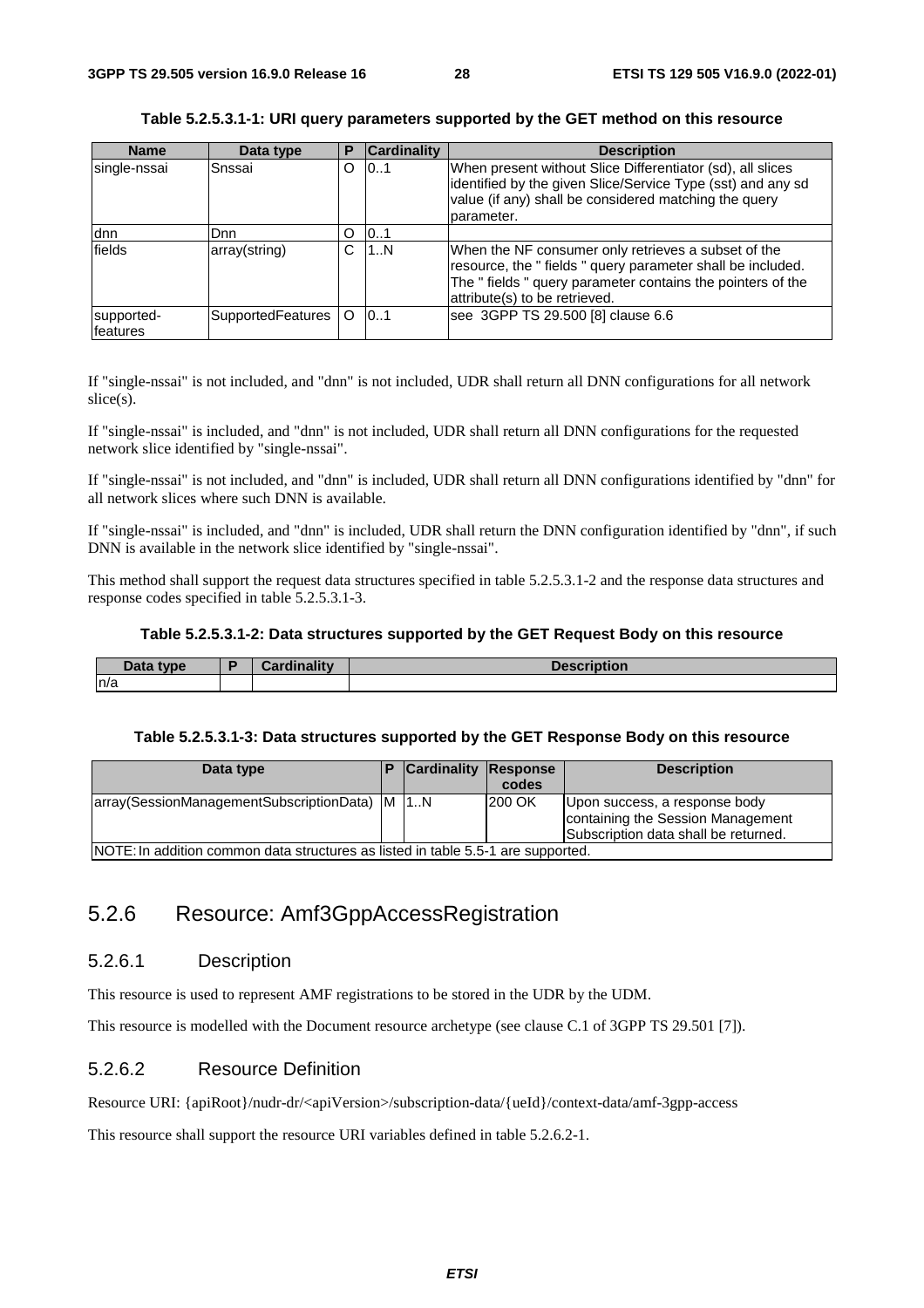| <b>Name</b> | <b>Definition</b>                                                                                                                                       |
|-------------|---------------------------------------------------------------------------------------------------------------------------------------------------------|
| apiRoot     | See 3GPP TS 29.504 [2] clause 6.1.1                                                                                                                     |
| lueld       | Represents the Subscription Identifier SUPI or GPSI (see 3GPP TS 23.501 [4] clause 5.9.2)<br>pattern: See pattern of type VarUeld in 3GPP TS 29.571 [3] |

#### **Table 5.2.6.2-1: Resource URI variables for this resource**

# 5.2.6.3 Resource Standard Methods

#### 5.2.6.3.1 PUT

This method shall support the URI query parameters specified in table 5.2.6.3.1-1.

#### **Table 5.2.6.3.1-1: URI query parameters supported by the PUT method on this resource**

| <b>Name</b> | Data type | - | Cardinality<br>.71111 | <b>IOOOFINIAR</b><br>онон |
|-------------|-----------|---|-----------------------|---------------------------|
| n/a         |           |   |                       |                           |

This method shall support the request data structures specified in table 5.2.6.3.1-2 and the response data structures and response codes specified in table 5.2.6.3.1-3.

#### **Table 5.2.6.3.1-2: Data structures supported by the PUT Request Body on this resource**

| Data type     |   | Cardinalitv | <b>Description</b>                                                 |
|---------------|---|-------------|--------------------------------------------------------------------|
| Amf3GppAccess | М |             | The AMF registration for 3GPP access is replaced with the received |
| Registration  |   |             | linformation.                                                      |

#### **Table 5.2.6.3.1-3: Data structures supported by the PUT Response Body on this resource**

| Data type                                                                        | D | <b>Cardinality Response</b> |         | <b>Description</b>                                     |
|----------------------------------------------------------------------------------|---|-----------------------------|---------|--------------------------------------------------------|
|                                                                                  |   |                             | codes   |                                                        |
| ln/a                                                                             |   |                             | 204 No  | Upon success, an empty response body shall be returned |
|                                                                                  |   |                             | Content |                                                        |
| Amf3GppAccessRegistration M                                                      |   |                             | 201     | Upon success, a response body containing a             |
|                                                                                  |   |                             | Created | representation of the created Individual               |
|                                                                                  |   |                             |         | Amf3GppAccessRegistration resource shall be returned.  |
| NOTE: In addition common data structures as listed in table 5.5-1 are supported. |   |                             |         |                                                        |

#### 5.2.6.3.2 PATCH

This method is used to modify AMF registration data for 3GPP access in the UDR.

This method shall support the URI query parameters specified in table 5.2.6.3.2-1.

#### **Table 5.2.6.3.2-1: URI query parameters supported by the PATCH method on this resource**

| <b>Name</b>                    | Data type         | <b>Cardinality</b> | Description                       |
|--------------------------------|-------------------|--------------------|-----------------------------------|
| supported-<br><b>Ifeatures</b> | SupportedFeatures | 10                 | see 3GPP TS 29.500 [8] clause 6.6 |

This method shall support the request data structures specified in table 5.2.6.3.2-2 and the response data structures and response codes specified in table 5.2.6.3.2-3.

#### **Table 5.2.6.3.2-2: Data structures supported by the PATCH Request Body on this resource**

| Data<br>tvne          |   | .  | cription                                                                          |
|-----------------------|---|----|-----------------------------------------------------------------------------------|
| larra<br>hltem:<br>эπ | м | .N | data for 3GPP access<br>e delta data to the AMF registration o<br>Contains<br>the |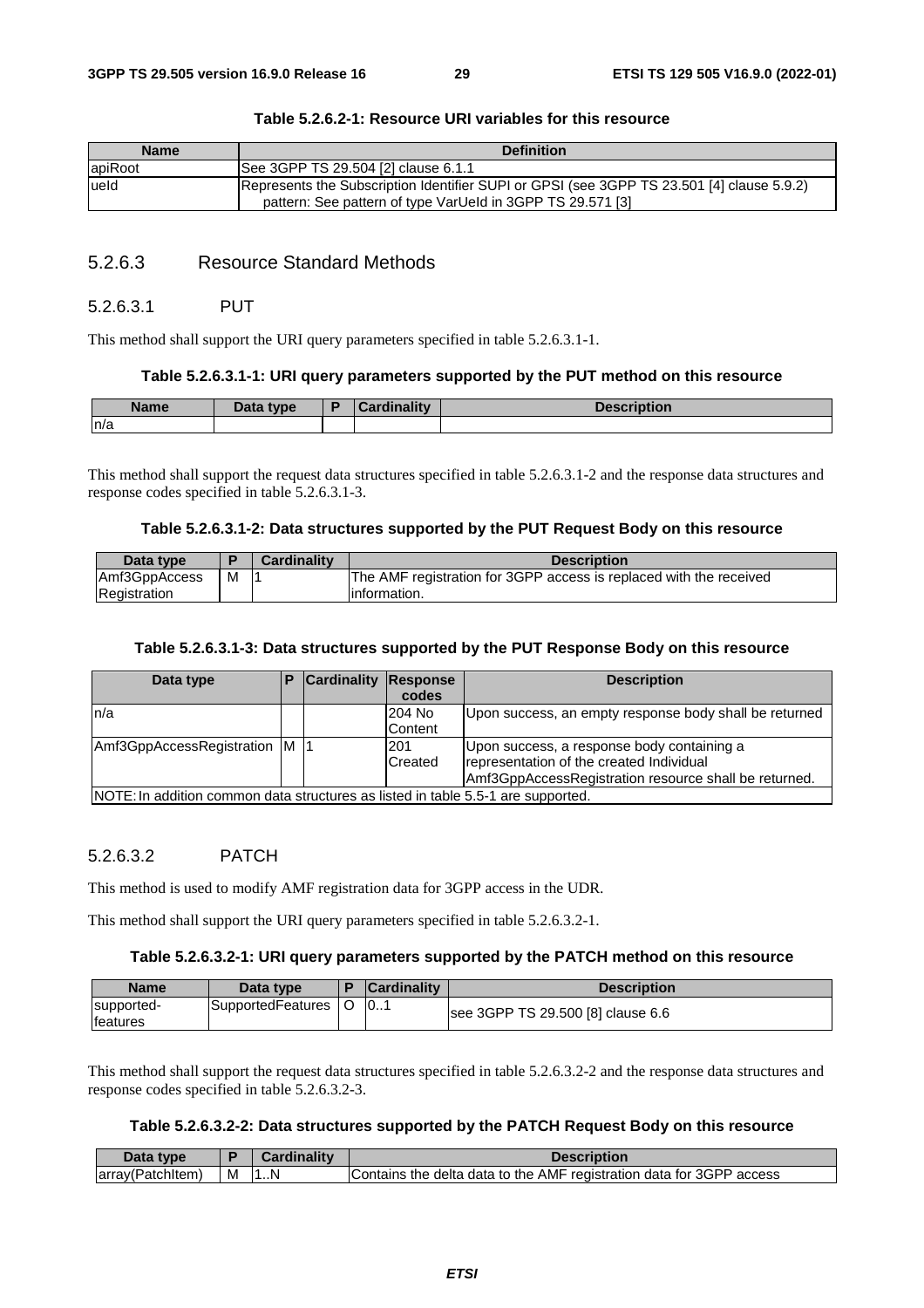#### **Table 5.2.6.3.2-3: Data structures supported by the PATCH Response Body on this resource**

| Data type              | P                                                                                                                                                                                                                                                                                                                                                                                                                                                                                          | Cardinality | <b>Response</b>          | <b>Description</b>                                                                                                                                                                                                                                                                                                                                      |  |  |  |  |
|------------------------|--------------------------------------------------------------------------------------------------------------------------------------------------------------------------------------------------------------------------------------------------------------------------------------------------------------------------------------------------------------------------------------------------------------------------------------------------------------------------------------------|-------------|--------------------------|---------------------------------------------------------------------------------------------------------------------------------------------------------------------------------------------------------------------------------------------------------------------------------------------------------------------------------------------------------|--|--|--|--|
|                        |                                                                                                                                                                                                                                                                                                                                                                                                                                                                                            |             | codes                    |                                                                                                                                                                                                                                                                                                                                                         |  |  |  |  |
| n/a                    |                                                                                                                                                                                                                                                                                                                                                                                                                                                                                            |             | 204 No<br><b>Content</b> | Upon successful modification there is no body in the response<br>message. (NOTE 2)                                                                                                                                                                                                                                                                      |  |  |  |  |
| PatchResult            | м                                                                                                                                                                                                                                                                                                                                                                                                                                                                                          |             | 200 OK                   | Upon success, the execution report is returned. (NOTE 2)                                                                                                                                                                                                                                                                                                |  |  |  |  |
| <b>IProblemDetails</b> | $\Omega$                                                                                                                                                                                                                                                                                                                                                                                                                                                                                   | 0.1         | 403<br>Forbidden         | If one or more attributes are not allowed to be modified<br>according to e.g. policy or local configuration, thenthe<br>invalidParams attribute shall contain the JSON pointers of<br>attributes which are not allowed to be modified and the cause<br>attribute shall be set to "MODIFICATION NOT ALLOWED",<br>see 3GPP TS 29.500 [8] table 5.2.7.2-1. |  |  |  |  |
|                        | NOTE 1: In addition common data structures as listed in table 5.5-1 are supported.<br>NOTE 2: If all the modification instructions in the PATCH request have been implemented, the UDR shall respond<br>with 204 No Content response; if some of the modification instructions in the PATCH request have been<br>discarded, and the NF service consumer has included in the supported-feature query parameter the<br>"PatchReport" feature number, the UDR shall respond with PatchResult. |             |                          |                                                                                                                                                                                                                                                                                                                                                         |  |  |  |  |

#### 5.2.6.3.3 GET

This method shall support the URI query parameters specified in table 5.2.6.3.1-1.

| <b>Name</b>                   | Data type             | <b>Cardinality</b> | <b>Description</b>                                                                                                                                                                                             |
|-------------------------------|-----------------------|--------------------|----------------------------------------------------------------------------------------------------------------------------------------------------------------------------------------------------------------|
| fields                        | array(string)         | 1N                 | When the NF consumer only retrieves a subset of the<br>resource, the "fields" query parameter shall be included.<br>The "fields" query parameter contains the pointers of the<br>attribute(s) to be retrieved. |
| supported-<br><b>features</b> | SupportedFeatures   O | 0.1                | see 3GPP TS 29.500 [8] clause 6.6                                                                                                                                                                              |

This method shall support the request data structures specified in table 5.2.6.3.3-2 and the response data structures and response codes specified in table 5.2.6.3.3-3.

#### **Table 5.2.6.3.3-2: Data structures supported by the GET Request Body on this resource**

| Data type | Cardinalitv | <b>Description</b> |
|-----------|-------------|--------------------|
| n/a       |             |                    |

#### **Table 5.2.6.3.3-3: Data structures supported by the GET Response Body on this resource**

| Data type                                                                        | <b>Cardinality Response</b> | codes         | <b>Description</b>                                                                           |
|----------------------------------------------------------------------------------|-----------------------------|---------------|----------------------------------------------------------------------------------------------|
| Amf3GppAccessRegistration M                                                      |                             | <b>200 OK</b> | Upon success, a response body containing the<br>Amf3GppAccessRegistration shall be returned. |
| NOTE: In addition common data structures as listed in table 5.5-1 are supported. |                             |               |                                                                                              |

# 5.2.7 Resource: AmfNon3GppAccessRegistration

#### 5.2.7.1 Description

This resource is used to represent AMF registrations to be stored in the UDR.

This resource is modelled with the Document resource archetype (see clause C.1 of 3GPP TS 29.501 [7]).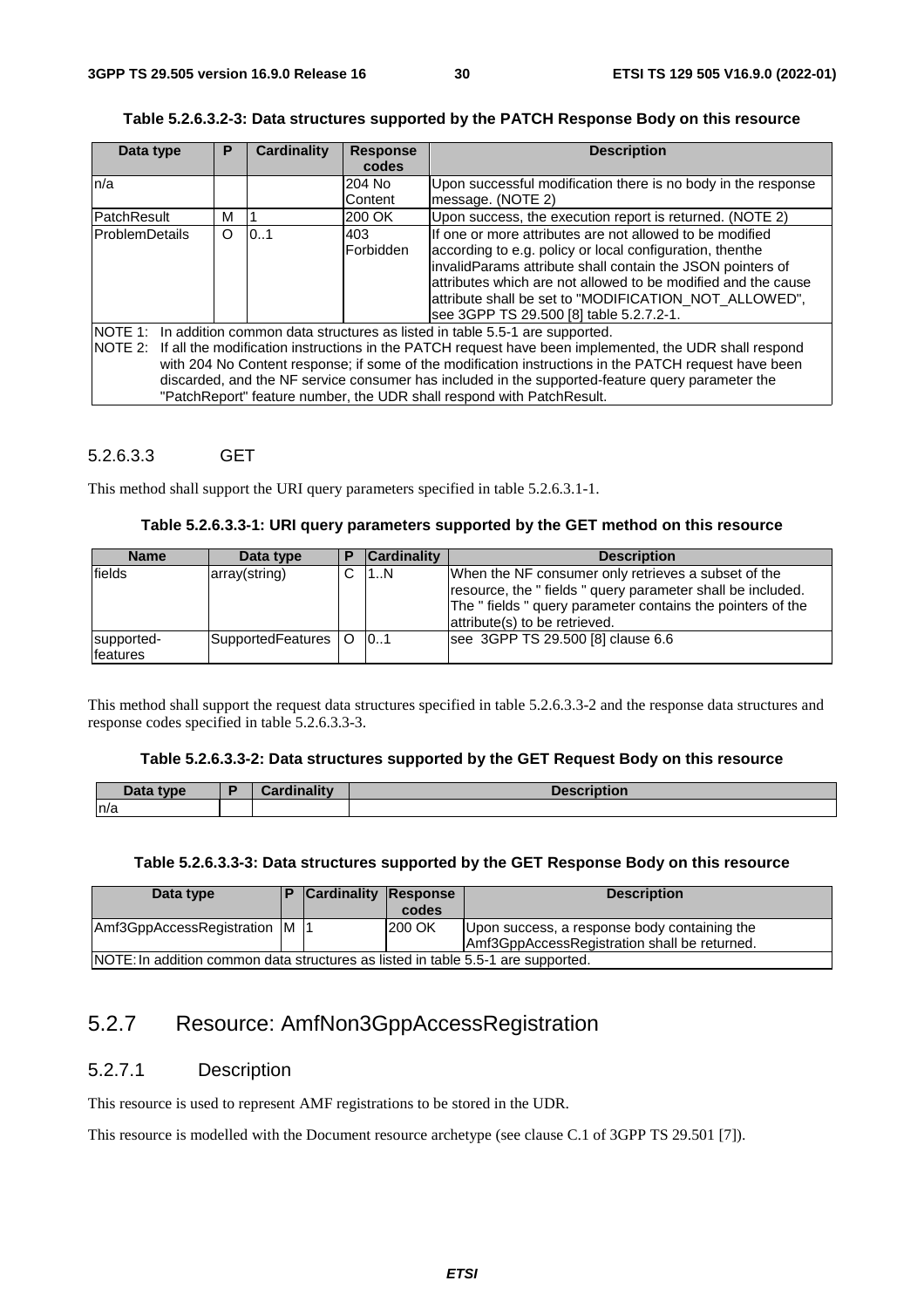# 5.2.7.2 Resource Definition

Resource URI: {apiRoot}/nudr-dr/<apiVersion>/subscription-data/{ueId}/context-data/amf-non-3gpp-access

This resource shall support the resource URI variables defined in table 5.2.7.2-1.

### **Table 5.2.7.2-1: Resource URI variables for this resource**

| <b>Name</b> | <b>Definition</b>                                                                                                                                       |
|-------------|---------------------------------------------------------------------------------------------------------------------------------------------------------|
| apiRoot     | See 3GPP TS 29.504 [2] clause 6.1.1                                                                                                                     |
| lueld       | Represents the Subscription Identifier SUPI or GPSI (see 3GPP TS 23.501 [4] clause 5.9.2)<br>pattern: See pattern of type VarUeld in 3GPP TS 29.571 [3] |

# 5.2.7.3 Resource Standard Methods

# 5.2.7.3.1 PUT

This method shall support the URI query parameters specified in table 5.2.7.3.1-1.

### **Table 5.2.7.3.1-1: URI query parameters supported by the PUT method on this resource**

| Name | Data type<br>Dala | .<br><b>THE R.</b> | $\cdots$<br><b>DESCRIPTION</b> |
|------|-------------------|--------------------|--------------------------------|
| n/a  |                   |                    |                                |

This method shall support the request data structures specified in table 5.2.7.3.1-2 and the response data structures and response codes specified in table 5.2.7.3.1-3.

#### **Table 5.2.7.3.1-2: Data structures supported by the PUT Request Body on this resource**

| Data type              |   | Cardinality | <b>Description</b>                                                     |
|------------------------|---|-------------|------------------------------------------------------------------------|
| AmfNon3GppAcc          | м |             | The AMF registration for non 3GPP access is replaced with the received |
| <b>essRegistration</b> |   |             | linformation.                                                          |

#### **Table 5.2.7.3.1-3: Data structures supported by the PUT Response Body on this resource**

| Data type                                                                         | P | <b>Cardinality Response</b> | codes                    | <b>Description</b>                                                                                                                                    |
|-----------------------------------------------------------------------------------|---|-----------------------------|--------------------------|-------------------------------------------------------------------------------------------------------------------------------------------------------|
| ln/a                                                                              |   |                             | 204 No<br><b>Content</b> | Upon success, an empty response body shall be<br>returned                                                                                             |
| AmfNon3GppAccessRegistration M  1                                                 |   |                             | 201<br>Created           | Upon success, a response body containing a<br>representation of the created Individual<br>AmfNon3GppAccessRegistration resource shall be<br>returned. |
| INOTE: In addition common data structures as listed in table 5.5-1 are supported. |   |                             |                          |                                                                                                                                                       |

able 5.5-1 are supported.

# 5.2.7.3.2 PATCH

This method is used to modify AMF registration data for non-3GPP access in the UDR.

This method shall support the URI query parameters specified in table 5.2.7.3.2-1.

### **Table 5.2.7.3.2-1: URI query parameters supported by the PATCH method on this resource**

| <b>Name</b>                   | Data type         | <b>Cardinality</b> | Description                       |
|-------------------------------|-------------------|--------------------|-----------------------------------|
| supported-<br><b>features</b> | SupportedFeatures | 10                 | see 3GPP TS 29.500 [8] clause 6.6 |

This method shall support the request data structures specified in table 5.2.7.3.2-2 and the response data structures and response codes specified in table 5.2.7.3.2-3.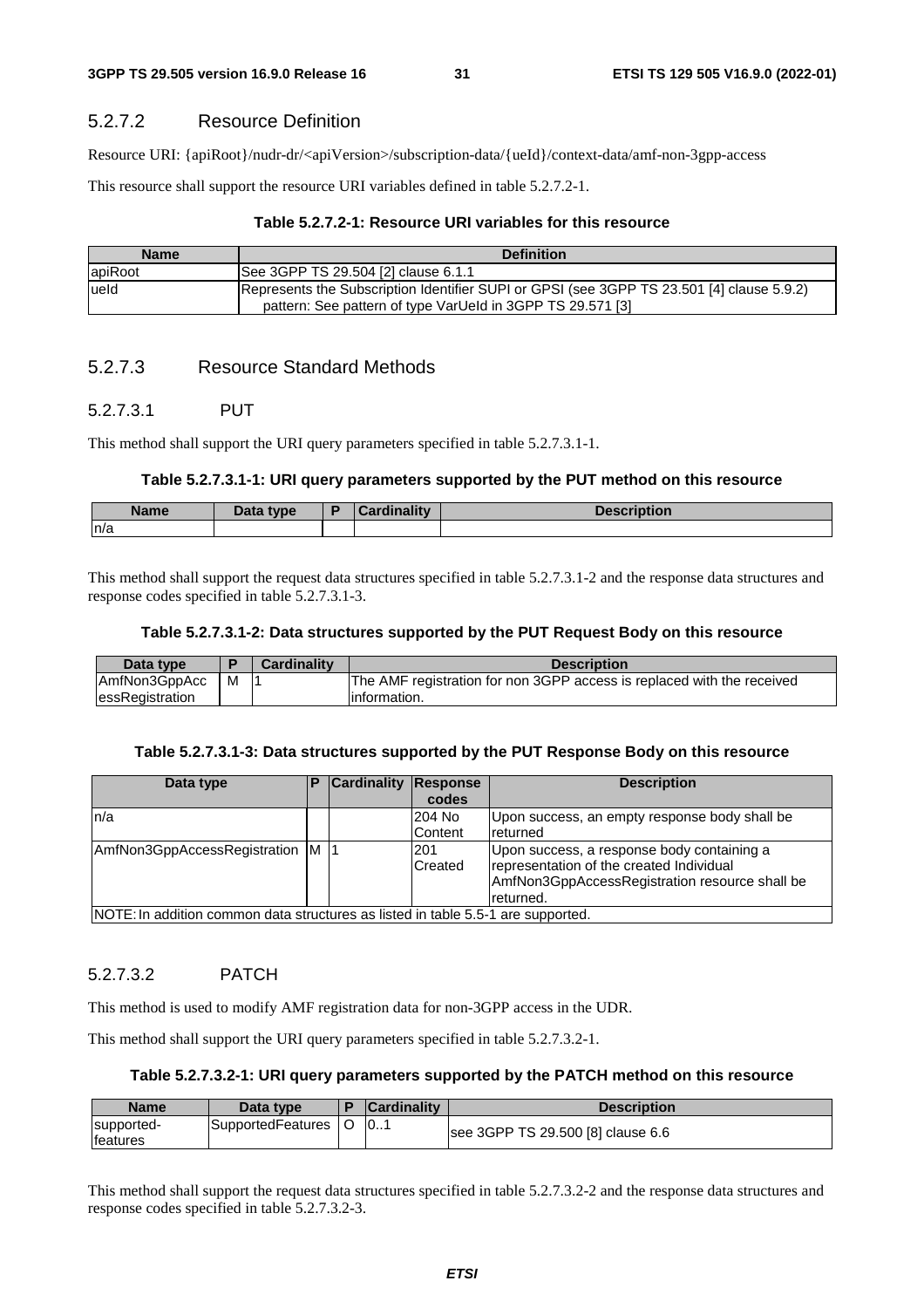#### **Table 5.2.7.3.2-2: Data structures supported by the PATCH Request Body on this resource**

| Data type        |   | <b>Cardinality</b> | <b>Description</b>                                                       |
|------------------|---|--------------------|--------------------------------------------------------------------------|
| array(Patchitem) | M | 1N                 | Contains the delta data to the AMF registration data for non-3GPP access |

#### **Table 5.2.7.3.2-3: Data structures supported by the PATCH Response Body on this resource**

| Data type                                                                          | P        | Cardinality | <b>Response</b>  | <b>Description</b>                                                                                             |  |  |  |
|------------------------------------------------------------------------------------|----------|-------------|------------------|----------------------------------------------------------------------------------------------------------------|--|--|--|
|                                                                                    |          |             | codes            |                                                                                                                |  |  |  |
| n/a                                                                                |          |             | 204 No           | Upon successful modification there is no body in the response                                                  |  |  |  |
|                                                                                    |          |             | Content          | message. (NOTE 2)                                                                                              |  |  |  |
| PatchResult                                                                        | м        |             | 200 OK           | Upon success, the execution report is returned. (NOTE 2)                                                       |  |  |  |
| <b>IProblemDetails</b>                                                             | $\Omega$ | 0.1         | 403              | If one or more attributes are not allowed to be modified                                                       |  |  |  |
|                                                                                    |          |             | <b>Forbidden</b> | according to e.g. policy or local configuration, thenthe                                                       |  |  |  |
|                                                                                    |          |             |                  | invalidParams attribute shall contain the JSON pointers of                                                     |  |  |  |
|                                                                                    |          |             |                  | attributes which are not allowed to be modified, andthe cause                                                  |  |  |  |
|                                                                                    |          |             |                  | attribute shall be set to "MODIFICATION_NOT_ALLOWED",                                                          |  |  |  |
|                                                                                    |          |             |                  | see 3GPP TS 29.500 [8] table 5.2.7.2-1.                                                                        |  |  |  |
| NOTE 1: In addition common data structures as listed in table 5.5-1 are supported. |          |             |                  |                                                                                                                |  |  |  |
|                                                                                    |          |             |                  | NOTE 2: If all the modification instructions in the PATCH request have been implemented, the UDR shall respond |  |  |  |
|                                                                                    |          |             |                  | with 204 No Content response; if some of the modification instructions in the PATCH request have been          |  |  |  |
|                                                                                    |          |             |                  | discarded, and the NF service consumer has included in the supported-feature query parameter the               |  |  |  |
|                                                                                    |          |             |                  | "PatchReport" feature number, the UDR shall respond with PatchResult.                                          |  |  |  |

# 5.2.7.3.3 GET

This method shall support the URI query parameters specified in table 5.2.7.3.1-1.

#### **Table 5.2.7.3.3-1: URI query parameters supported by the GET method on this resource**

| <b>Name</b>                   | Data type             | <b>Cardinality</b> | <b>Description</b>                                                                                                                                                                                               |
|-------------------------------|-----------------------|--------------------|------------------------------------------------------------------------------------------------------------------------------------------------------------------------------------------------------------------|
| fields                        | array(string)         | 1N                 | When the NF consumer only retrieves a subset of the<br>resource, the "fields" query parameter shall be included.<br>The " fields " query parameter contains the pointers of the<br>attribute(s) to be retrieved. |
| supported-<br><b>features</b> | SupportedFeatures   O | 0.1                | see 3GPP TS 29.500 [8] clause 6.6                                                                                                                                                                                |

This method shall support the request data structures specified in table 5.2.7.3.3-2 and the response data structures and response codes specified in table 5.2.7.3.3-3.

#### **Table 5.2.7.3.3-2: Data structures supported by the GET Request Body on this resource**

| Data type | Condination | <b>Description</b> |
|-----------|-------------|--------------------|
| n/a       |             |                    |

#### **Table 5.2.7.3.3-3: Data structures supported by the GET Response Body on this resource**

| Data type                                                                         | <b>Cardinality Response</b> | codes  | <b>Description</b>                                                                           |
|-----------------------------------------------------------------------------------|-----------------------------|--------|----------------------------------------------------------------------------------------------|
| AmfNon3GppAccessRegistration M  1                                                 |                             | 200 OK | Upon success, a response body containing the<br>Amf3GppAccessRegistration shall be returned. |
| INOTE: In addition common data structures as listed in table 5.5-1 are supported. |                             |        |                                                                                              |

# 5.2.8 Resource: SmfRegistrations

#### 5.2.8.1 Description

This resource is used to represent SMF registrations to be stored in the UDR.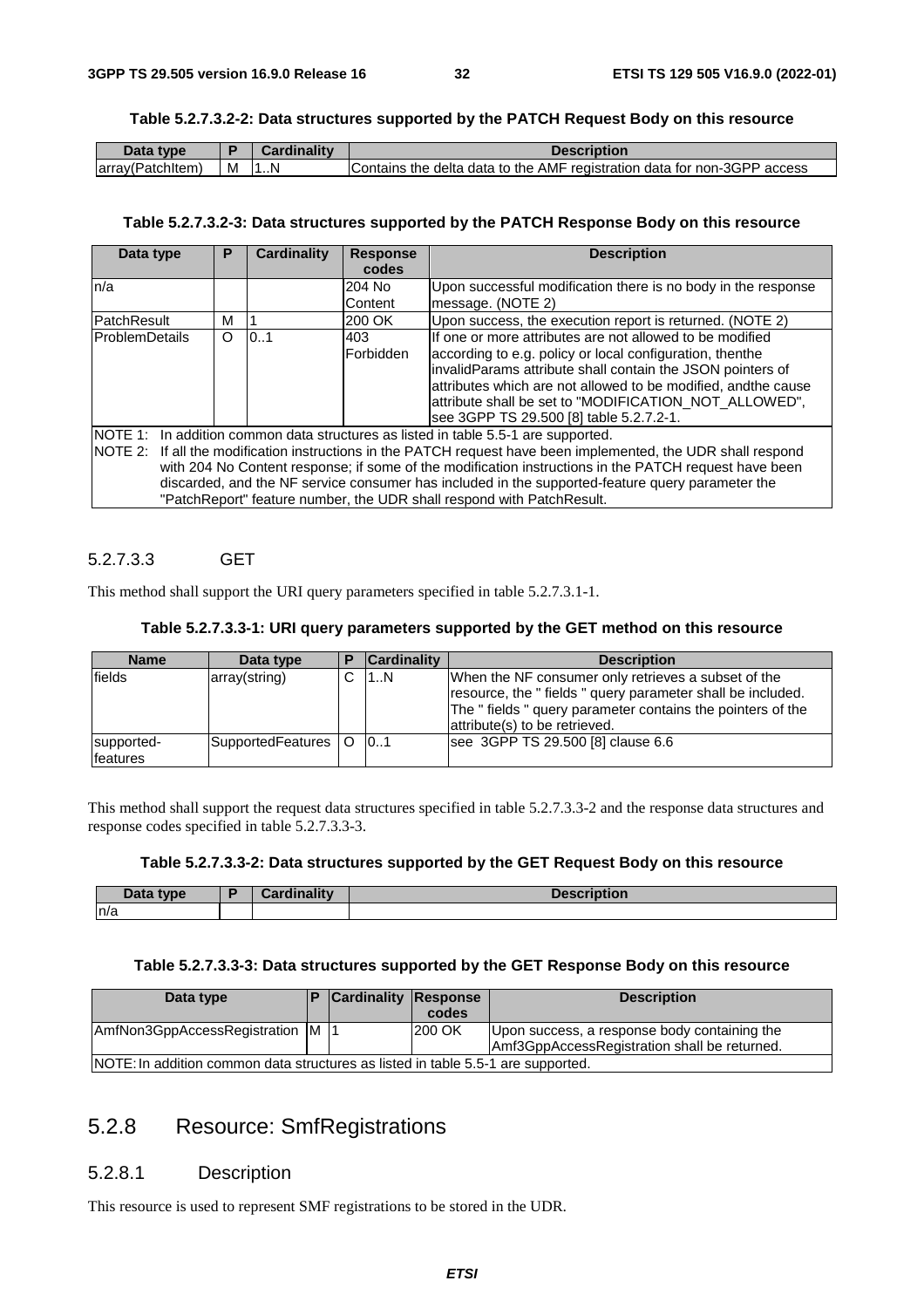This resource is modelled with the Store resource archetype (see clause C.1 of 3GPP TS 29.501 [7]).

# 5.2.8.2 Resource Definition

Resource URI: {apiRoot}/nudr-dr/<apiVersion>/ subscription-data/{ueId}/context-data/smf-registrations

This resource shall support the resource URI variables defined in table 6.2.3.4.2-1.

### **Table 5.2.8.2-1: Resource URI variables for this resource**

| <b>Name</b> | <b>Definition</b>                                                                         |
|-------------|-------------------------------------------------------------------------------------------|
| lapiRoot    | ISee clause 6.4.1                                                                         |
| lueld       | Represents the Subscription Identifier SUPI or GPSI (see 3GPP TS 23.501 [4] clause 5.9.2) |
|             | pattern: See pattern of type VarUeld in 3GPP TS 29.571 [3]                                |

# 5.2.8.3 Resource Standard Methods

# 5.2.8.3.1 GET

This method shall support the URI query parameters specified in table 5.2.8.3.1-1.

#### **Table 5.2.8.3.1-1: URI query parameters supported by the GET method on this resource**

| <b>Name</b>      | Data type         | <b>Cardinality</b> | <b>Description</b>                |
|------------------|-------------------|--------------------|-----------------------------------|
| supported-       | SupportedFeatures | 10                 | see 3GPP TS 29.500 [8] clause 6.6 |
| <b>Ifeatures</b> |                   |                    |                                   |

This method shall support the request data structures specified in table 5.2.8.3.1-2 and the response data structures and response codes specified in table 5.2.8.3.1-3.

#### **Table 5.2.8.3.1-2: Data structures supported by the GET Request Body on this resource**

| Doto.<br>type<br>Dala | œ | <b>Contract Made and State Advisers</b> | Descr<br>snouon |
|-----------------------|---|-----------------------------------------|-----------------|
| n/a                   |   |                                         |                 |

#### **Table 5.2.8.3.1-3: Data structures supported by the GET Response Body on this resource**

| Data type  |                                                                                  | Cardinality | <b>Response</b><br>codes | <b>Description</b>                                                                                              |  |  |  |
|------------|----------------------------------------------------------------------------------|-------------|--------------------------|-----------------------------------------------------------------------------------------------------------------|--|--|--|
| SmfRegList | М                                                                                |             | 200 OK                   | Upon success, a response body containing the list of SMF<br>registrations of the relevant UE shall be returned. |  |  |  |
|            | NOTE: In addition common data structures as listed in table 5.5-1 are supported. |             |                          |                                                                                                                 |  |  |  |

# 5.2.9 Resource: IndividualSmfRegistration

# 5.2.9.1 Description

This resource is used to represent individual PDU session SMF registrations to be stored in the UDR.

This resource is modelled with the Document resource archetype (see clause C.1 of 3GPP TS 29.501 [7]).

# 5.2.9.2 Resource Definition

Resource URI: {apiRoot}/nudr-dr/<apiVersion>/{ueId}/context-data/smf-registrations/{pduSessionId}

This resource shall support the resource URI variables defined in table 5.2.9.2-1.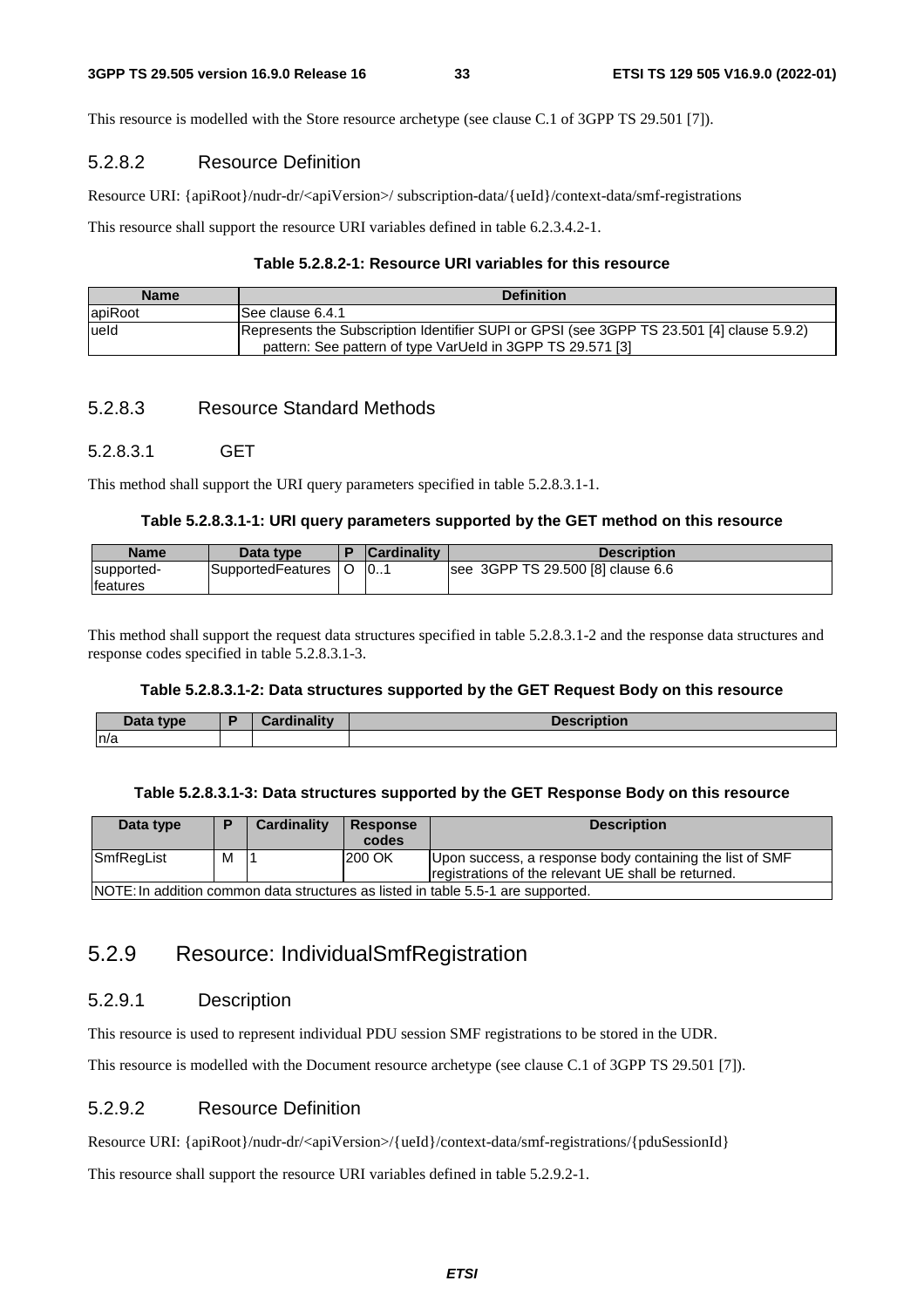| <b>Name</b>          | <b>Definition</b>                                                                                                                                       |
|----------------------|---------------------------------------------------------------------------------------------------------------------------------------------------------|
| apiRoot              | See clause 6.4.1                                                                                                                                        |
| lueld                | Represents the Subscription Identifier SUPI or GPSI (see 3GPP TS 23.501 [4] clause 5.9.2)<br>pattern: See pattern of type VarUeld in 3GPP TS 29.571 [3] |
| <b>IpduSessionId</b> | The pduSessionId identifies an individual SMF registration.                                                                                             |

#### **Table 5.2.9.2-1: Resource URI variables for this resource**

# 5.2.9.3 Resource Standard Methods

#### 5.2.9.3.1 PUT

This method shall support the URI query parameters specified in table 5.2.9.3.1-1.

#### **Table 5.2.9.3.1-1: URI query parameters supported by the PUT method on this resource**

| <b>Name</b> | <b>Pata type</b><br><u>.</u> | $m_{\rm B}$ $\sim$ 114 $\sim$ 114 $\sim$<br><b>CONTRACTOR</b> CONTRACTOR | , |
|-------------|------------------------------|--------------------------------------------------------------------------|---|
| n/a         |                              |                                                                          |   |

This method shall support the request data structures specified in table 5.2.9.3.1-2 and the response data structures and response codes specified in table 5.2.9.3.1-3.

#### **Table 5.2.9.3.1-2: Data structures supported by the PUT Request Body on this resource**

| Data type       |   | <b>dinality</b> | <b>Description</b>                              |
|-----------------|---|-----------------|-------------------------------------------------|
| SmfRegistration | м |                 | i that is to be created<br>registration<br>l he |

#### **Table 5.2.9.3.1-3: Data structures supported by the PUT Response Body on this resource**

| Data type                                                                        | P | Cardinality | <b>Response</b><br>codes | <b>Description</b>                                                                                                                    |  |  |
|----------------------------------------------------------------------------------|---|-------------|--------------------------|---------------------------------------------------------------------------------------------------------------------------------------|--|--|
| SmfRegistration                                                                  | м |             | l201<br>Created          | Upon success, a response body containing a representation of<br>the created Individual SmfRegistration resource shall be<br>returned. |  |  |
| ln/a                                                                             |   |             | 204 No<br>Content        | Upon success, an empty response body shall be returned.                                                                               |  |  |
| NOTE: In addition common data structures as listed in table 5.5-1 are supported. |   |             |                          |                                                                                                                                       |  |  |

#### 5.2.9.3.2 DELETE

This method shall support the URI query parameters specified in table 5.2.9.3.2-1.

#### **Table 5.2.9.3.2-1: URI query parameters supported by the DELETE method on this resource**

|     | Data type | <b>Description</b> |
|-----|-----------|--------------------|
| n/a |           |                    |

This method shall support the request data structures specified in table 5.2.9.3.2-2 and the response data structures and response codes specified in table 5.2.9.3.2-3.

#### **Table 5.2.9.3.2-2: Data structures supported by the DELETE Request Body on this resource**

| <b>Data type</b><br>Pata |  | <b>Description</b> |
|--------------------------|--|--------------------|
| n/a                      |  |                    |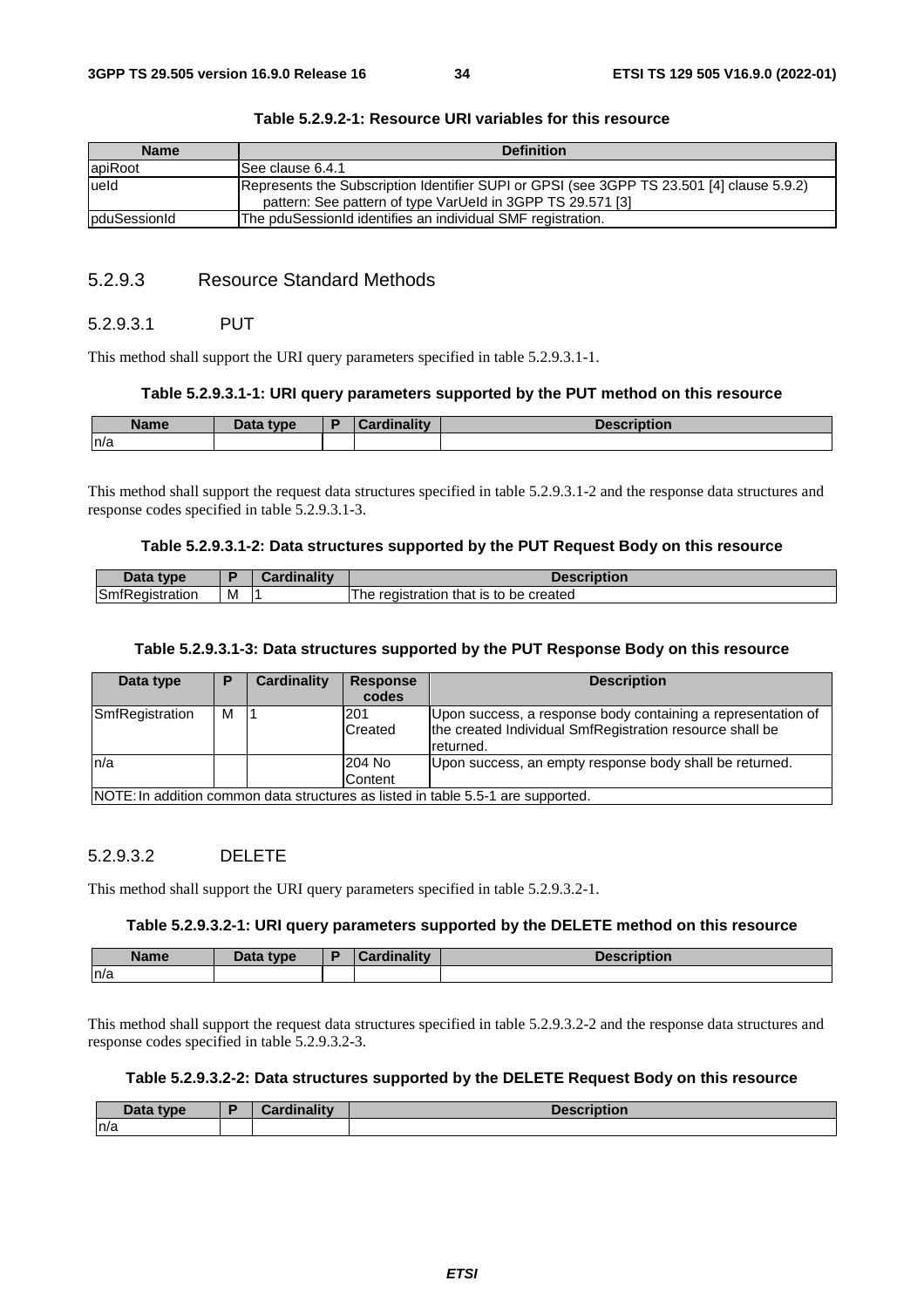#### **Table 5.2.9.3.2-3: Data structures supported by the DELETE Response Body on this resource**

| Data type | D                                                                                | Cardinality | <b>Response</b> | <b>Description</b>                                      |  |  |  |
|-----------|----------------------------------------------------------------------------------|-------------|-----------------|---------------------------------------------------------|--|--|--|
|           |                                                                                  |             | codes           |                                                         |  |  |  |
| ln/a      |                                                                                  |             | 204 No          | Upon success, an empty response body shall be returned. |  |  |  |
|           |                                                                                  |             | Content         |                                                         |  |  |  |
|           | NOTE: In addition common data structures as listed in table 5.5-1 are supported. |             |                 |                                                         |  |  |  |

#### 5.2.9.3.3 GET

This method shall support the URI query parameters specified in table 5.2.9.3.3-1.

#### **Table 5.2.9.3.3-1: URI query parameters supported by the GET method on this resource**

| <b>Name</b>            | Data type             | <b>Cardinality</b> | <b>Description</b>                                                                                                                                                                                               |
|------------------------|-----------------------|--------------------|------------------------------------------------------------------------------------------------------------------------------------------------------------------------------------------------------------------|
| fields                 | array(string)         | 11N                | When the NF consumer only retrieves a subset of the<br>resource, the "fields" query parameter shall be included.<br>The " fields " query parameter contains the pointers of the<br>attribute(s) to be retrieved. |
| supported-<br>features | SupportedFeatures   O | 0.1                | see 3GPP TS 29.500 [8] clause 6.6                                                                                                                                                                                |

This method shall support the request data structures specified in table 5.2.9.3.3-2 and the response data structures and response codes specified in table 5.2.9.3.3-3.

#### **Table 5.2.9.3.3-2: Data structures supported by the GET Request Body on this resource**

| <b>Pata type</b><br>Dala | $-1$ Cardinality | <b>Description</b><br>nonc |
|--------------------------|------------------|----------------------------|
| n/a                      |                  |                            |

#### **Table 5.2.9.3.3-3: Data structures supported by the GET Response Body on this resource**

| Data type                                                                        |   | Cardinality | Response<br>codes | <b>Description</b>                           |  |  |
|----------------------------------------------------------------------------------|---|-------------|-------------------|----------------------------------------------|--|--|
| <b>SmfRegistration</b>                                                           | M |             | 200 OK            | The SMF registration that is to be retrieved |  |  |
| NOTE: In addition common data structures as listed in table 5.5-1 are supported. |   |             |                   |                                              |  |  |

# 5.2.10 Resource: OperatorSpecificData

#### 5.2.10.1 Description

This resource represents the UE's operator specific data.

This resource is modelled with the Document resource archetype (see clause C.1 of 3GPP TS 29.501 [7]).

### 5.2.10.2 Resource Definition

Resource URI: {apiRoot}/nudr-dr/<apiVersion>/subscription-data/{ueId}/operator-specific-data

This resource shall support the resource URI variables defined in table 5.2.10.2-1.

#### **Table 5.2.10.2-1: Resource URI variables for this resource**

| <b>Name</b>                                                       | <b>Definition</b>                                                                                                                                       |
|-------------------------------------------------------------------|---------------------------------------------------------------------------------------------------------------------------------------------------------|
| apiRoot                                                           | See 3GPP TS 29.504 [2] clause 6.1.1                                                                                                                     |
| lueld                                                             | Represents the Subscription Identifier SUPI or GPSI (see 3GPP TS 23.501 [4] clause 5.9.2)<br>pattern: See pattern of type VarUeld in 3GPP TS 29.571 [3] |
| NOTE:<br>The content of ueld SUPI or GPSI depends on the service. |                                                                                                                                                         |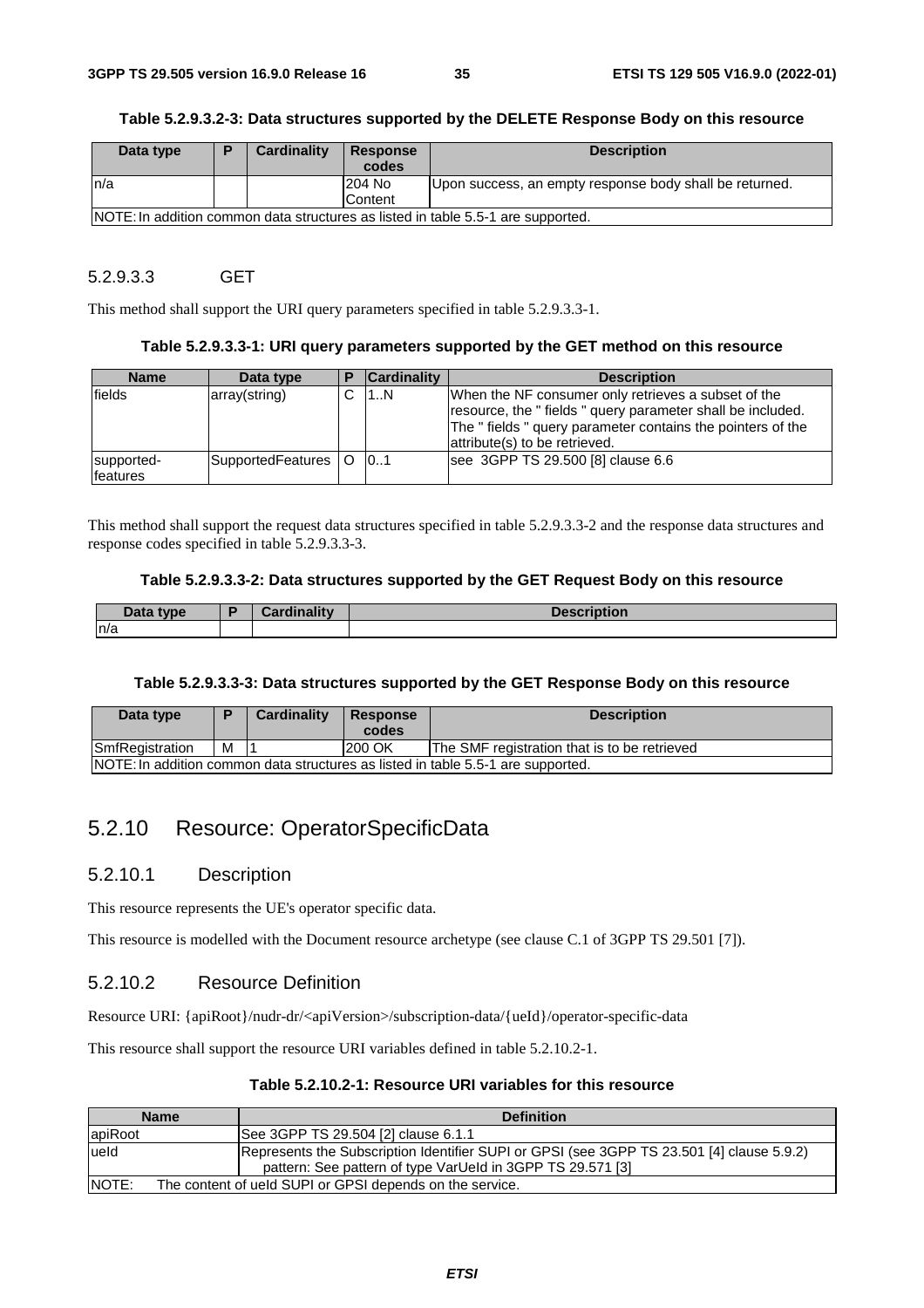# 5.2.10.3 Resource Standard Methods

## 5.2.10.3.1 GET

This method is used to retrieve operator specific data from the UDR.

This method shall support the URI query parameters specified in table 5.2.10.3.1-1.

### **Table 5.2.10.3.1-1: URI query parameters supported by the GET method on this resource**

| <b>Name</b>            | Data type             | <b>Cardinality</b> | <b>Description</b>                                                                                                                                                                                               |
|------------------------|-----------------------|--------------------|------------------------------------------------------------------------------------------------------------------------------------------------------------------------------------------------------------------|
| fields                 | array(string)         | 1N                 | When the NF consumer only retrieves a subset of the<br>resource, the "fields" query parameter shall be included.<br>The " fields " query parameter contains the pointers of the<br>attribute(s) to be retrieved. |
| supported-<br>features | SupportedFeatures   O | 0.1                | see 3GPP TS 29.500 [8] clause 6.6                                                                                                                                                                                |

This method shall support the request data structures specified in table 5.2.10.3.1-2 and the response data structures and response codes specified in table 5.2.10.3.1-3.

#### **Table 5.2.10.3.1-2: Data structures supported by the GET Request Body on this resource**

| Data type<br>Dala | n | <b>Cordinality</b> | Descr<br>ווטווט |
|-------------------|---|--------------------|-----------------|
| n/a               |   |                    |                 |

#### **Table 5.2.10.3.1-3: Data structures supported by the GET Response Body on this resource**

| Data type                                                                        | <b>Cardinality Response</b> | codes         | <b>Description</b>                                                                                                                                                                          |
|----------------------------------------------------------------------------------|-----------------------------|---------------|---------------------------------------------------------------------------------------------------------------------------------------------------------------------------------------------|
| map(OperatorSpecificDataContainer)   M   1N                                      |                             | <b>200 OK</b> | Upon success, a response body containing a<br>map shall be returned. The key of the map is<br>operator specific data element name and the<br>value is the operator specific data of the UE. |
| NOTE: In addition common data structures as listed in table 5.5-1 are supported. |                             |               |                                                                                                                                                                                             |

### 5.2.10.3.2 PATCH

This method is used to modify operator specific data in the UDR.

This method shall support the URI query parameters specified in table 5.2.10.3.2-1.

## **Table 5.2.10.3.2-1: URI query parameters supported by the PATCH method on this resource**

| Name                    | Data type         |         | <b>Cardinality</b> | Description                       |
|-------------------------|-------------------|---------|--------------------|-----------------------------------|
| supported-<br>lfeatures | SupportedFeatures | $\circ$ | $\vert 0$          | see 3GPP TS 29.500 [8] clause 6.6 |

This method shall support the request data structures specified in table 5.2.10.3.2-2 and the response data structures and response codes specified in table 5.2.10.3.2-3.

### **Table 5.2.10.3.2-2: Data structures supported by the PATCH Request Body on this resource**

| Data<br>type               |   | `ordinolity | Description                                                        |
|----------------------------|---|-------------|--------------------------------------------------------------------|
| Jarray (Patc<br>PatchItem⊥ | м | ۱N          | ⊧ delta<br>a data to the operator specific<br>data<br>Contains the |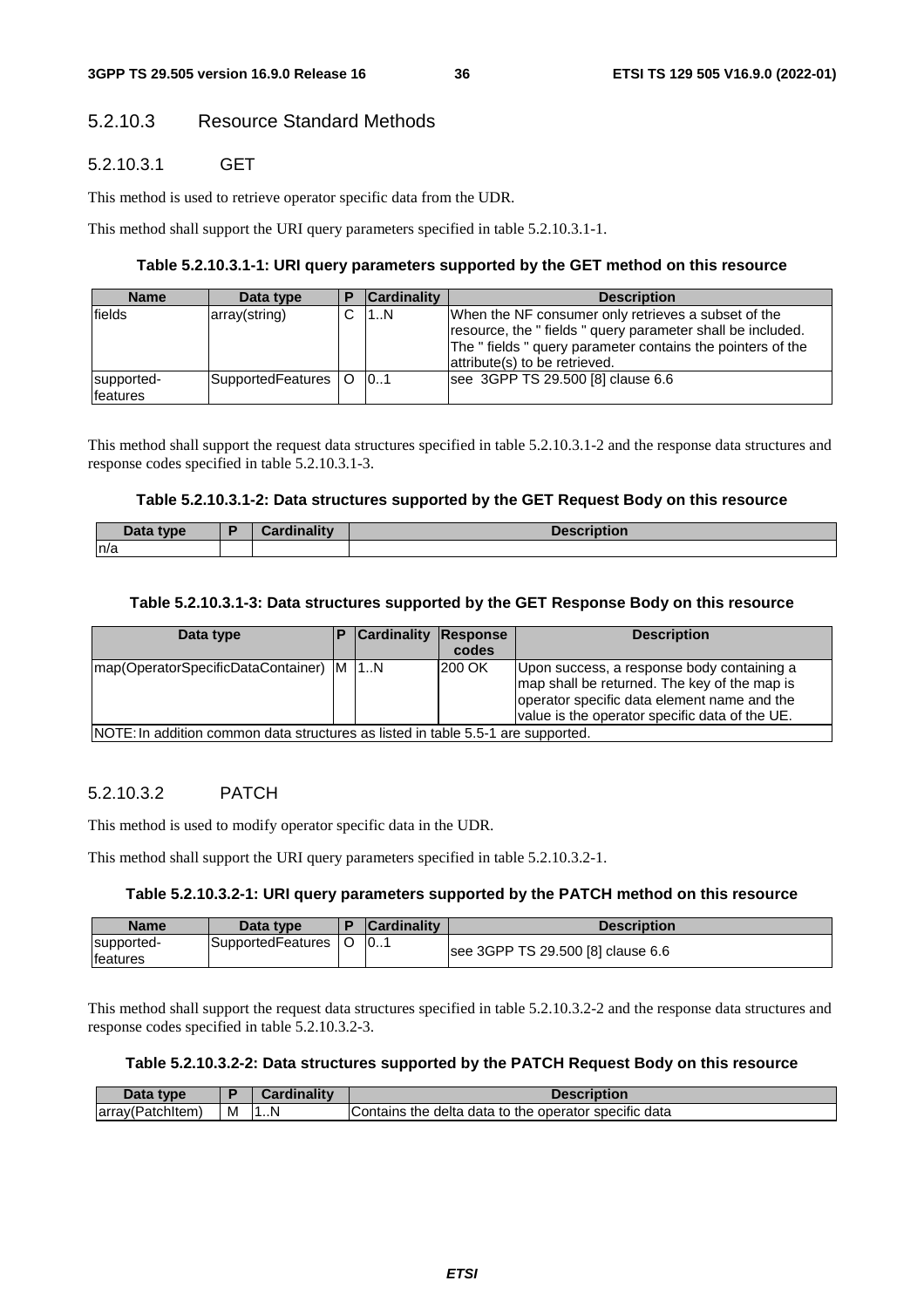**Table 5.2.10.3.2-3: Data structures supported by the PATCH Response Body on this resource** 

| Data type             | Р        | Cardinality | <b>Response</b> | <b>Description</b>                                                                                             |
|-----------------------|----------|-------------|-----------------|----------------------------------------------------------------------------------------------------------------|
|                       |          |             | codes           |                                                                                                                |
| n/a                   |          |             | 204 No          | Upon successful modification there is no body in the response                                                  |
|                       |          |             | Content         | message. (NOTE 2)                                                                                              |
| PatchResult           | м        |             | 200 OK          | Upon success, the execution report is returned. (NOTE 2)                                                       |
| <b>ProblemDetails</b> | $\Omega$ | 0.1         | 403             | If one or more attributes are not allowed to be modified                                                       |
|                       |          |             | Forbidden       | according to e.g. policy or local configuration, thenthe                                                       |
|                       |          |             |                 | invalidParams attribute shall contain the JSON pointers of                                                     |
|                       |          |             |                 | attributes which are not allowed to be modified, and the cause                                                 |
|                       |          |             |                 | attribute shall be set to "MODIFICATION_NOT_ALLOWED",                                                          |
|                       |          |             |                 | see 3GPP TS 29.500 [8] table 5.2.7.2-1.                                                                        |
|                       |          |             |                 | NOTE 1: In addition common data structures as listed in table 5.5-1 are supported.                             |
|                       |          |             |                 | NOTE 2: If all the modification instructions in the PATCH request have been implemented, the UDR shall respond |
|                       |          |             |                 | with 204 No Content response; if some of the modification instructions in the PATCH request have been          |
|                       |          |             |                 | discarded, and the NF service consumer has included in the supported-feature query parameter the               |

# 5.2.11 Resource: Smsf3GppAccessRegistration

"PatchReport" feature number, the UDR shall respond with PatchResult.

# 5.2.11.1 Description

This resource represents registered SMSF for 3GPP access.

This resource is modelled with the Document resource archetype (see clause C.1 of 3GPP TS 29.501 [7]).-

## 5.2.11.2 Resource Definition

Resource URI: {apiRoot}/nudr-dr/<apiVersion>/subscription-data/{ueId}/context-data/smsf-3gpp-access

This resource shall support the resource URI variables defined in table 5.2.11.2-1.

### **Table 5.2.11.2-1: Resource URI variables for this resource**

| <b>Name</b> | <b>Definition</b>                                                                                                                                       |
|-------------|---------------------------------------------------------------------------------------------------------------------------------------------------------|
| apiRoot     | See 3GPP TS 29.504 [2] clause 6.1.1                                                                                                                     |
| lueld       | Represents the Subscription Identifier SUPI or GPSI (see 3GPP TS 23.501 [4] clause 5.9.2)<br>pattern: See pattern of type VarUeld in 3GPP TS 29.571 [3] |

# 5.2.11.3 Resource Standard Methods

### 5.2.11.3.1 PUT

This method shall support the URI query parameters specified in table 5.2.11.3.1-1.

#### **Table 5.2.11.3.1-1: URI query parameters supported by the PUT method on this resource**

| <b>Name</b> | <b>Data type</b> | <b>Hinolity</b> | <b>Execution</b> |
|-------------|------------------|-----------------|------------------|
| n/a         |                  |                 |                  |

This method shall support the request data structures specified in table 5.2.11.3.1-2 and the response data structures and response codes specified in table 5.2.11.3.1-3.

#### **Table 5.2.11.3.1-2: Data structures supported by the PUT Request Body on this resource**

| Data type        |   | <b>Cardinality</b> | <b>Description</b>                                                   |
|------------------|---|--------------------|----------------------------------------------------------------------|
| SmsfRegistration | M |                    | The SMSF registration for 3GPP access is created or updated with the |
|                  |   |                    | received information.                                                |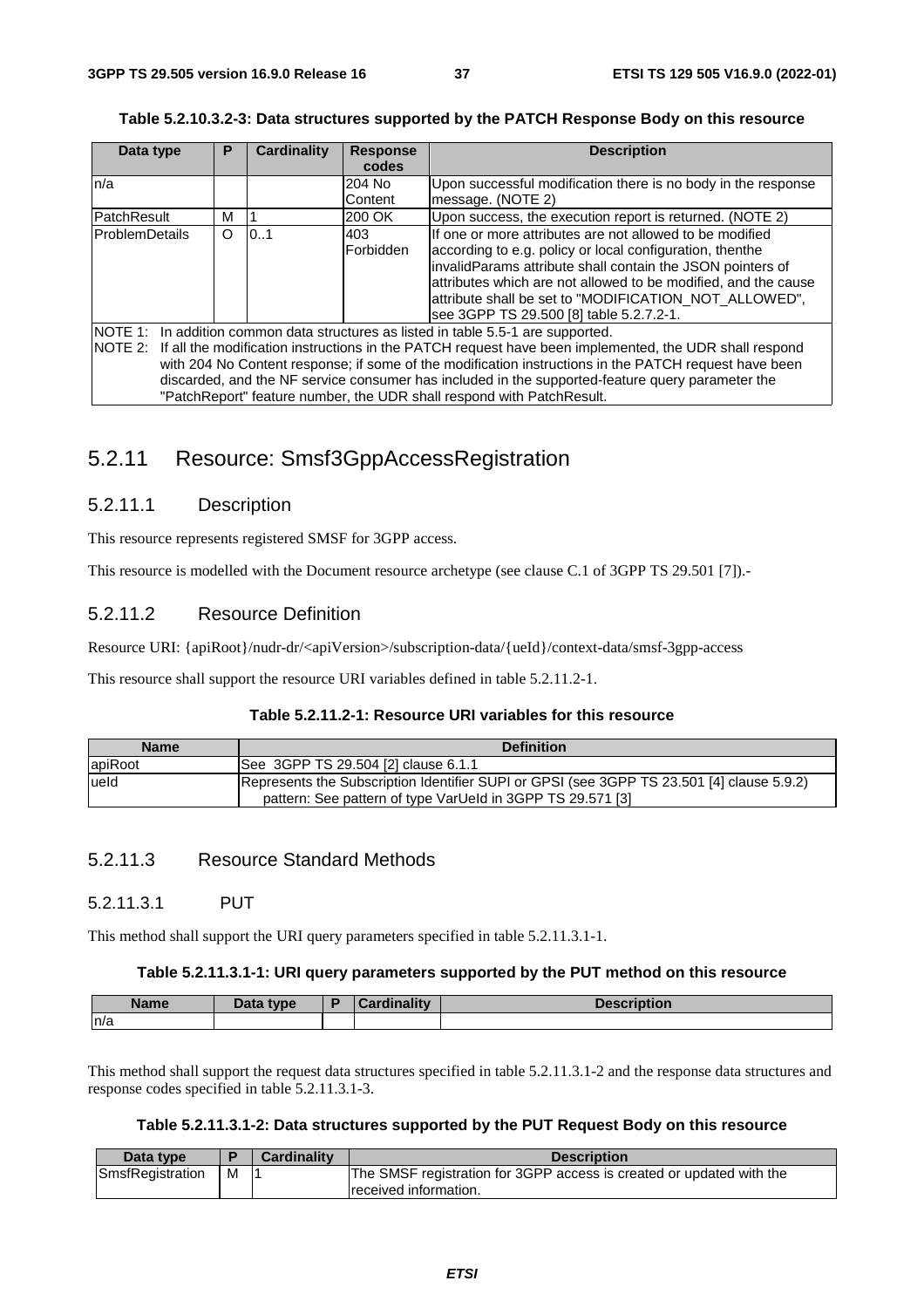| Data type                                                                        | P | Cardinality | <b>Response</b><br>codes | <b>Description</b>                                           |
|----------------------------------------------------------------------------------|---|-------------|--------------------------|--------------------------------------------------------------|
| ln/a                                                                             |   |             | 204 No                   | Upon success, an empty response body shall be returned       |
|                                                                                  |   |             | Content                  |                                                              |
| SmsfRegistration                                                                 | м |             | 201                      | Upon success, a response body containing a representation of |
|                                                                                  |   |             | Created                  | the created Individual SmsfRegistration for 3GPP access      |
|                                                                                  |   |             |                          | resource shall be returned.                                  |
| NOTE: In addition common data structures as listed in table 5.5-1 are supported. |   |             |                          |                                                              |

### **Table 5.2.11.3.1-3: Data structures supported by the PUT Response Body on this resource**

# 5.2.11.3.2 DELETE

This method shall support the URI query parameters specified in table 5.2.11.3.2-1.

#### **Table 5.2.11.3.2-1: URI query parameters supported by the DELETE method on this resource**

| <b>Name</b> | <b>Pata type</b><br>Dald | <b>Hinolity</b> | <b><i><u>Innervinting</u></i></b><br><b>UESCHDUUI</b> |
|-------------|--------------------------|-----------------|-------------------------------------------------------|
| n/a         |                          |                 |                                                       |

This method shall support the request data structures specified in table 5.2.11.3.2-2 and the response data structures and response codes specified in table 5.2.11.3.2-3.

#### **Table 5.2.11.3.2-2: Data structures supported by the DELETE Request Body on this resource**

| $\mathbf{a}$<br>tvne | والمقال والمسافرة | iption                                        |
|----------------------|-------------------|-----------------------------------------------|
| n/a                  |                   | body shall<br>l he<br>emptv.<br>request<br>be |

#### **Table 5.2.11.3.2-3: Data structures supported by the DELETE Response Body on this resource**

| Data type | ь                                                                                | Cardinality | <b>Response</b><br>codes | <b>Description</b>                                      |  |  |
|-----------|----------------------------------------------------------------------------------|-------------|--------------------------|---------------------------------------------------------|--|--|
| ln/a      |                                                                                  |             | 204 No                   | Upon success, an empty response body shall be returned. |  |  |
|           |                                                                                  |             | lContent                 |                                                         |  |  |
|           | NOTE: In addition common data structures as listed in table 5.5-1 are supported. |             |                          |                                                         |  |  |

# 5.2.11.3.4 GET

This method shall support the URI query parameters specified in table 5.2.11.3.4-1.

### **Table 5.2.11.3.4-1: URI query parameters supported by the GET method on this resource**

| <b>Name</b>            | Data type                  | <b>Cardinality</b> | <b>Description</b>                                                                                                                                                                                             |
|------------------------|----------------------------|--------------------|----------------------------------------------------------------------------------------------------------------------------------------------------------------------------------------------------------------|
| fields                 | array(string)              | 1N                 | When the NF consumer only retrieves a subset of the<br>resource, the "fields" query parameter shall be included.<br>The "fields" query parameter contains the pointers of the<br>attribute(s) to be retrieved. |
| supported-<br>features | SupportedFeatures   O   01 |                    | see 3GPP TS 29.500 [8] clause 6.6                                                                                                                                                                              |

This method shall support the request data structures specified in table 5.2.11.3.4-2 and the response data structures and response codes specified in table 5.2.11.3.4-3.

# **Table 5.2.11.3.4-2: Data structures supported by the GET Request Body on this resource**

| Data type | <b>Cardinality</b> | <b>Description</b> |
|-----------|--------------------|--------------------|
| n/a       |                    |                    |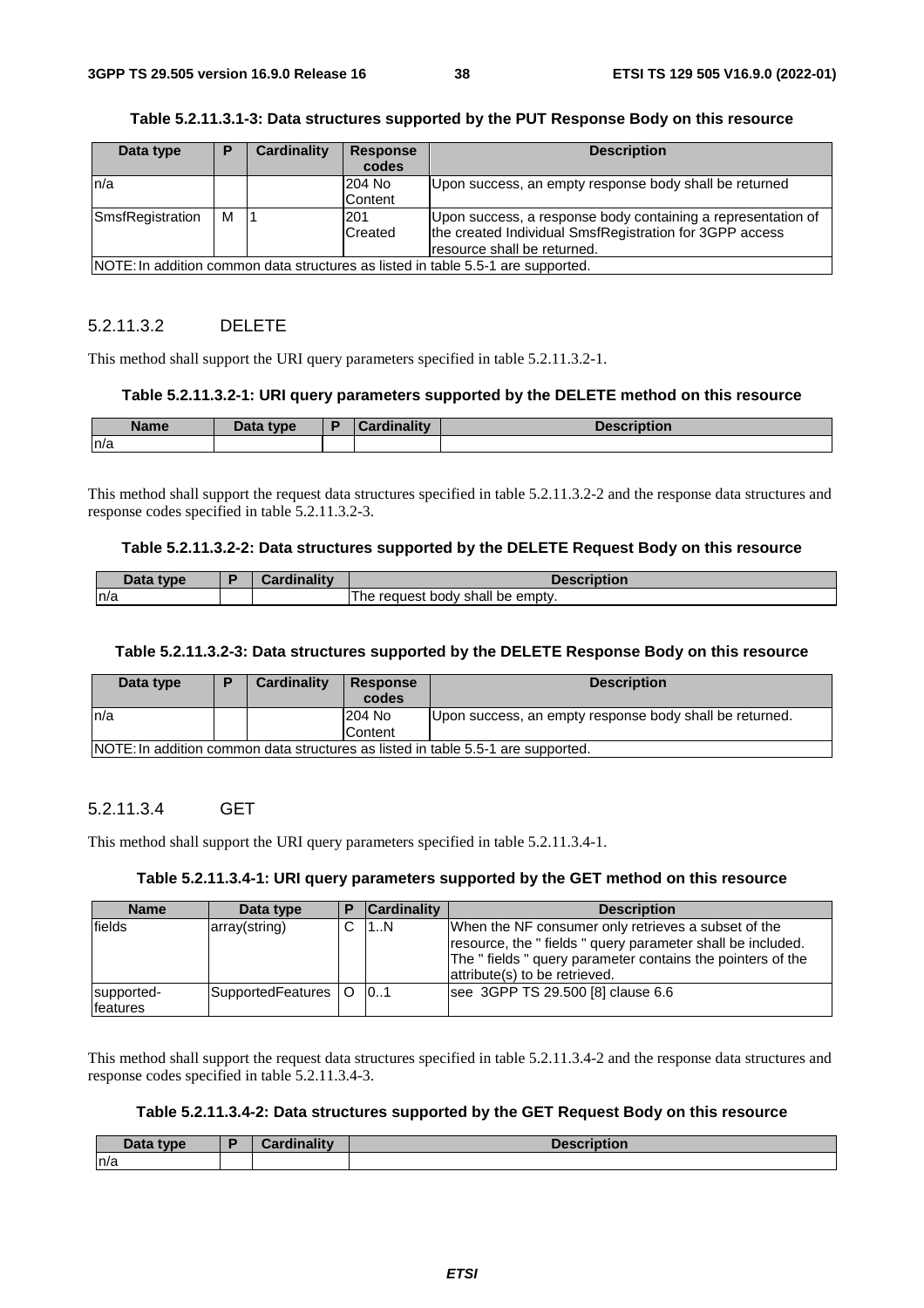|           |                        | Table 5.2.11.3.4-3: Data structures supported by the GET Response Body on this resource |
|-----------|------------------------|-----------------------------------------------------------------------------------------|
| Data type | Cardinality   Response | <b>Description</b>                                                                      |

| Data type        |   | Cardinality | <b>Response</b> | <b>Description</b>                                                                                        |
|------------------|---|-------------|-----------------|-----------------------------------------------------------------------------------------------------------|
|                  |   |             | codes           |                                                                                                           |
| SmsfRegistration | м |             | 200 OK          | Upon success, a response body containing the SMSF<br>registration for 3GPP access Data shall be returned. |
|                  |   |             |                 | NOTE: In addition common data structures as listed in table 5.5-1 are supported.                          |

# 5.2.12 Resource: SmsfNon3GppAccessRegistration

# 5.2.12.1 Description

This resource represents registered SMSF for Non 3GPP access.

This resource is modelled with the Document resource archetype (see clause C.1 of 3GPP TS 29.501 [7]).

# 5.2.12.2 Resource Definition

Resource URI: {apiRoot}/nudr-dr/<apiVersion>/subscription-data/{ueId}/context-data/smsf-non-3gpp-access

This resource shall support the resource URI variables defined in table 5.2.12.2-1.

# **Table 5.2.12.2-1: Resource URI variables for this resource**

| <b>Name</b> | <b>Definition</b>                                                                                                                                       |
|-------------|---------------------------------------------------------------------------------------------------------------------------------------------------------|
| apiRoot     | See 3GPP TS 29.504 [2] clause 6.1.1                                                                                                                     |
| lueld       | Represents the Subscription Identifier SUPI or GPSI (see 3GPP TS 23.501 [4] clause 5.9.2)<br>pattern: See pattern of type VarUeld in 3GPP TS 29.571 [3] |

# 5.2.12.3 Resource Standard Methods

# 5.2.12.3.1 PUT

This method shall support the URI query parameters specified in table 5.2.12.3.1-1.

# **Table 5.2.12.3.1-1: URI query parameters supported by the PUT method on this resource**

| <b>Name</b> | Data type | $\Delta$ $\Delta$ $\Delta$ $\Delta$ $\Delta$ $\Delta$ $\Delta$ $\Delta$ | <b>Description</b> |
|-------------|-----------|-------------------------------------------------------------------------|--------------------|
| n/a         |           |                                                                         |                    |

This method shall support the request data structures specified in table 5.2.12.3.1-2 and the response data structures and response codes specified in table 5.2.12.3.1-3.

# **Table 5.2.12.3.1-2: Data structures supported by the PUT Request Body on this resource**

| Data type        |   | <b>Cardinality</b> | <b>Description</b>                                                       |
|------------------|---|--------------------|--------------------------------------------------------------------------|
| SmsfRegistration | M |                    | The SMSF registration for non 3GPP access is created or updated with the |
|                  |   |                    | received information.                                                    |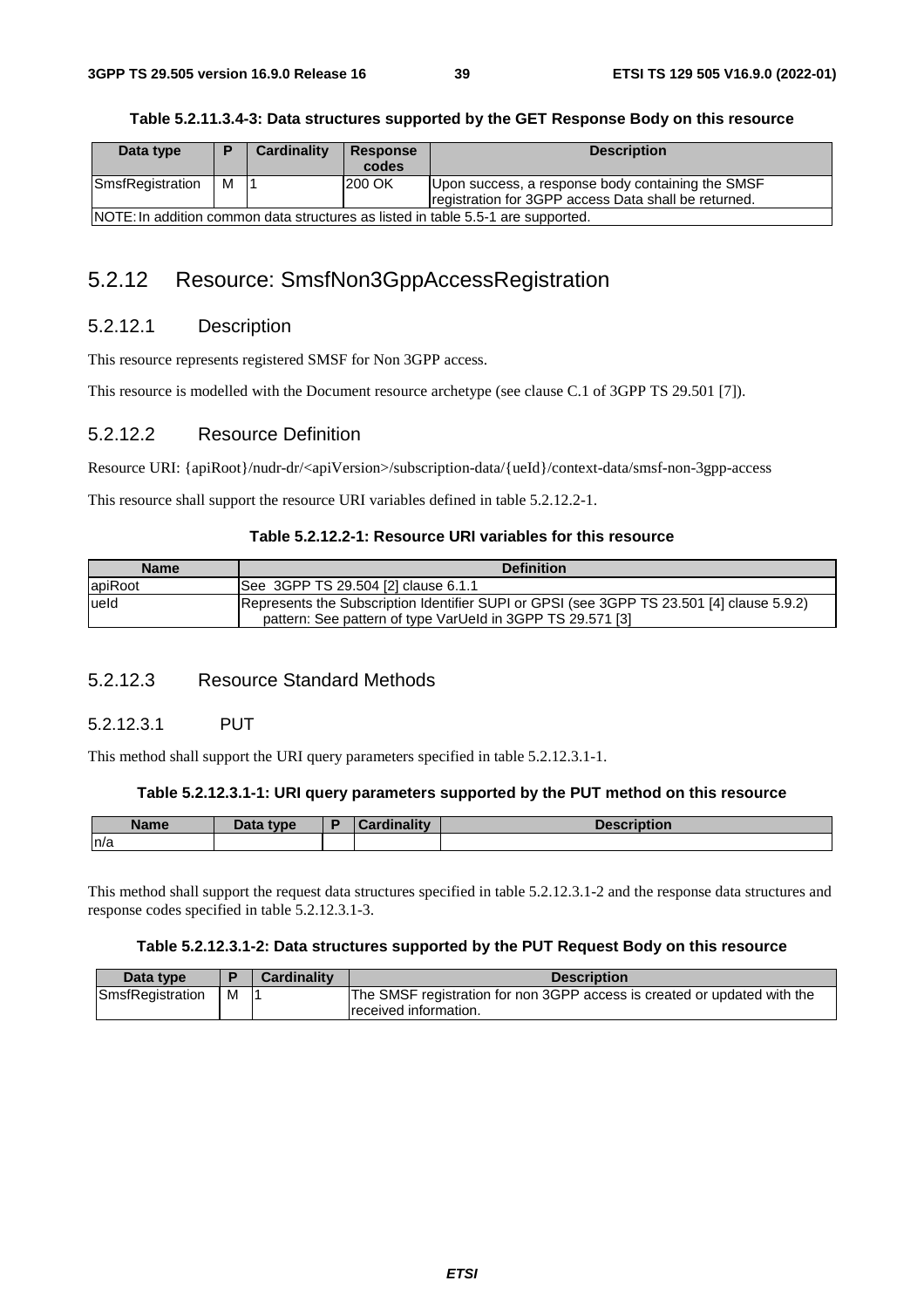| Data type        | P | Cardinality | <b>Response</b><br>codes | <b>Description</b>                                                               |
|------------------|---|-------------|--------------------------|----------------------------------------------------------------------------------|
| ln/a             |   |             | 204 No<br>Content        | Upon success, an empty response body shall be returned                           |
|                  |   |             |                          |                                                                                  |
| SmsfRegistration | м |             | <b>201</b>               | Upon success, a response body containing a representation of                     |
|                  |   |             | <b>Created</b>           | the created Individual SmsfRegistration for non 3GPP access                      |
|                  |   |             |                          | resource shall be returned.                                                      |
|                  |   |             |                          | NOTE: In addition common data structures as listed in table 5.5-1 are supported. |

### **Table 5.2.12.3.1-3: Data structures supported by the PUT Response Body on this resource**

# 5.2.12.3.2 DELETE

This method shall support the URI query parameters specified in table 5.2.12.3.2-1.

#### **Table 5.2.12.3.2-1: URI query parameters supported by the DELETE method on this resource**

| <b>Name</b> | Data type | <b>Cardinality</b> | <b>Decerintian</b><br>чон |
|-------------|-----------|--------------------|---------------------------|
| ln/a        |           |                    |                           |

This method shall support the request data structures specified in table 5.2.12.3.2-2 and the response data structures and response codes specified in table 5.2.12.3.2-3.

#### **Table 5.2.12.3.2-2: Data structures supported by the DELETE Request Body on this resource**

| Data type | <b>Cardinality</b> | Description                             |
|-----------|--------------------|-----------------------------------------|
| n/a       |                    | t body shall be empty.<br>reauest<br>he |

#### **Table 5.2.12.3.2-3: Data structures supported by the DELETE Response Body on this resource**

| Data type                                                                         |  | Cardinality | Response<br>codes | <b>Description</b>                                      |  |  |
|-----------------------------------------------------------------------------------|--|-------------|-------------------|---------------------------------------------------------|--|--|
| ln/a                                                                              |  |             | 204 No            | Upon success, an empty response body shall be returned. |  |  |
|                                                                                   |  |             | <b>Content</b>    |                                                         |  |  |
| INOTE: In addition common data structures as listed in table 5.5-1 are supported. |  |             |                   |                                                         |  |  |

# 5.2.12.3.4 GET

This method shall support the URI query parameters specified in table 5.2.12.3.4-1.

### **Table 5.2.12.3.4-1: URI query parameters supported by the GET method on this resource**

| <b>Name</b>            | Data type             | <b>Cardinality</b> | <b>Description</b>                                                                                                                                                                                             |
|------------------------|-----------------------|--------------------|----------------------------------------------------------------------------------------------------------------------------------------------------------------------------------------------------------------|
| fields                 | array(string)         | 11N                | When the NF consumer only retrieves a subset of the<br>resource, the "fields" query parameter shall be included.<br>The "fields" query parameter contains the pointers of the<br>attribute(s) to be retrieved. |
| supported-<br>features | SupportedFeatures   O | 0.1                | see 3GPP TS 29.500 [8] clause 6.6                                                                                                                                                                              |

This method shall support the request data structures specified in table 5.2.12.3.4-2 and the response data structures and response codes specified in table 5.2.12.3.4-3.

## **Table 5.2.12.3.4-2: Data structures supported by the GET Request Body on this resource**

| Data type | Cardinality | <b>Description</b> |
|-----------|-------------|--------------------|
| n/a       |             |                    |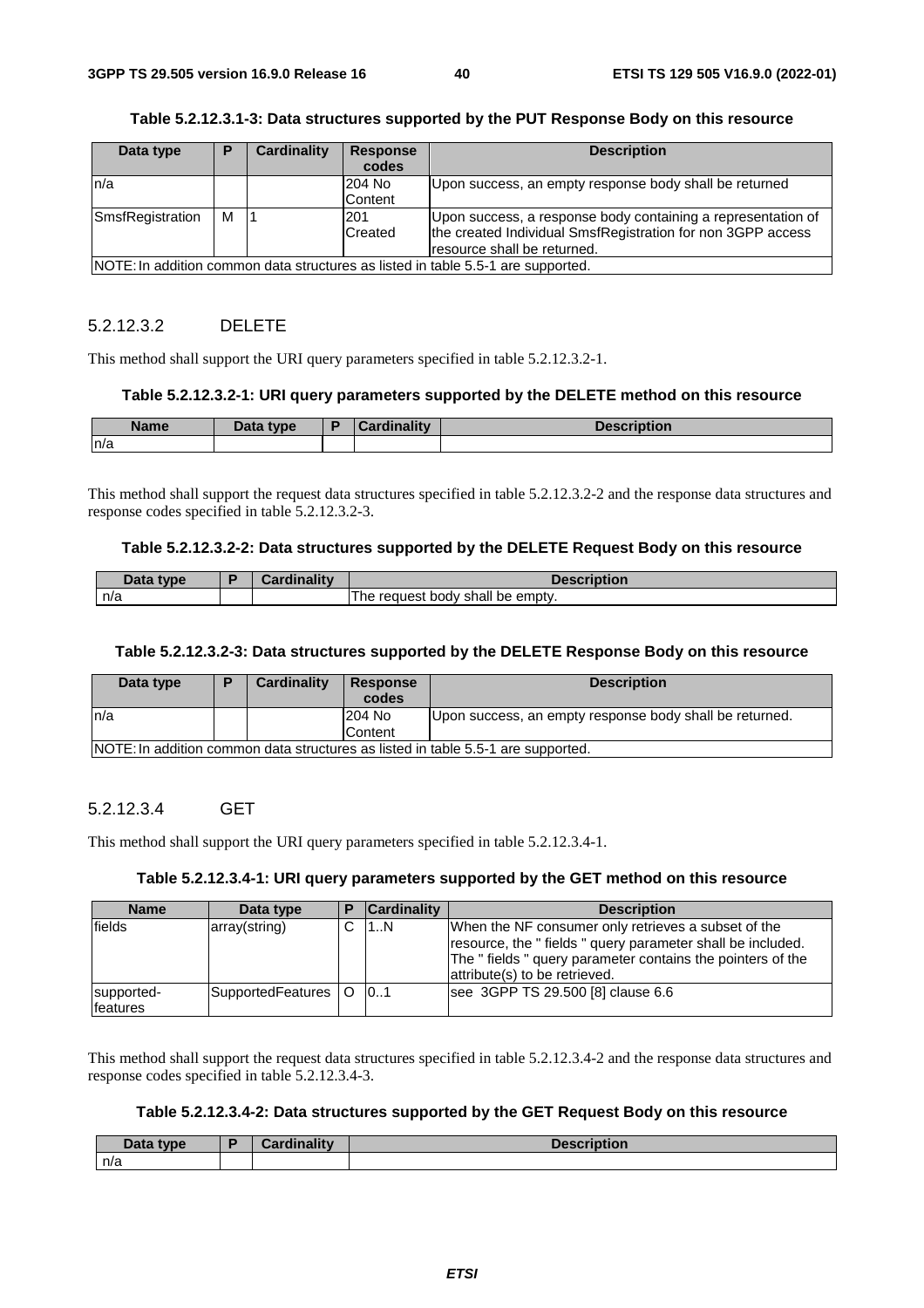| Table 5.2.12.3.4-3: Data structures supported by the GET Response Body on this resource |
|-----------------------------------------------------------------------------------------|
|                                                                                         |

| Data type        | D                                                                                | Cardinality | <b>Response</b> | <b>Description</b>                                                                                            |  |  |  |
|------------------|----------------------------------------------------------------------------------|-------------|-----------------|---------------------------------------------------------------------------------------------------------------|--|--|--|
|                  |                                                                                  |             | codes           |                                                                                                               |  |  |  |
| SmsfRegistration | м                                                                                |             | 200 OK          | Upon success, a response body containing the SMSF<br>registration for non 3GPP access Data shall be returned. |  |  |  |
|                  | NOTE: In addition common data structures as listed in table 5.5-1 are supported. |             |                 |                                                                                                               |  |  |  |

# 5.2.12A Resource: IpSmGwRegistration

# 5.2.12A.1 Description

This resource represents the registered IP-SM-GW.

This resource is modelled with the Document resource archetype (see clause C.1 of 3GPP TS 29.501 [7]).

# 5.2.12A.2 Resource Definition

Resource URI: {apiRoot}/nudr-dr/<apiVersion>/subscription-data/{ueId}/context-data/ip-sm-gw

This resource shall support the resource URI variables defined in table 5.2.12A.2-1.

## **Table 5.2.12A.2-1: Resource URI variables for this resource**

| <b>Name</b> | <b>Definition</b>                                                                         |
|-------------|-------------------------------------------------------------------------------------------|
| apiRoot     | See 3GPP TS 29.504 [2] clause 6.1.1                                                       |
| ueld        | Represents the Subscription Identifier SUPI or GPSI (see 3GPP TS 23.501 [4] clause 5.9.2) |
|             | pattern: See pattern of type VarUeld in 3GPP TS 29.571 [3]                                |

# 5.2.12A.3 Resource Standard Methods

# 5.2.12A.3.1 PUT

This method shall support the URI query parameters specified in table 5.2.12A.3.1-1.

#### **Table 5.2.12A.3.1-1: URI query parameters supported by the PUT method on this resource**

| <b>Name</b> | Data type | `ordinoli‡v<br>arantv<br>$\sim$ | <b>Description</b> |
|-------------|-----------|---------------------------------|--------------------|
| n/a         |           |                                 |                    |

This method shall support the request data structures specified in table 5.2.12A.3.1-2 and the response data structures and response codes specified in table 5.2.12A.3.1-3.

### **Table 5.2.12A.3.1-2: Data structures supported by the PUT Request Body on this resource**

| Data type          |   | <b>Cardinality</b> | <b>Description</b>                                                |
|--------------------|---|--------------------|-------------------------------------------------------------------|
| IpSmGwRegistrati I | M |                    | The IP-SM-GW registration is created or updated with the received |
| lon                |   |                    | linformation.                                                     |

### **Table 5.2.12A.3.1-3: Data structures supported by the PUT Response Body on this resource**

| Data type                                                                                   | Þ | Cardinality | <b>Response</b><br>codes | <b>Description</b>                                     |  |  |
|---------------------------------------------------------------------------------------------|---|-------------|--------------------------|--------------------------------------------------------|--|--|
| ln/a                                                                                        |   |             | 204 No                   | Upon success, an empty response body shall be returned |  |  |
|                                                                                             |   |             | Content                  |                                                        |  |  |
| <b>NOTE:</b><br>In addition, common data structures as listed in table 5.5-1 are supported. |   |             |                          |                                                        |  |  |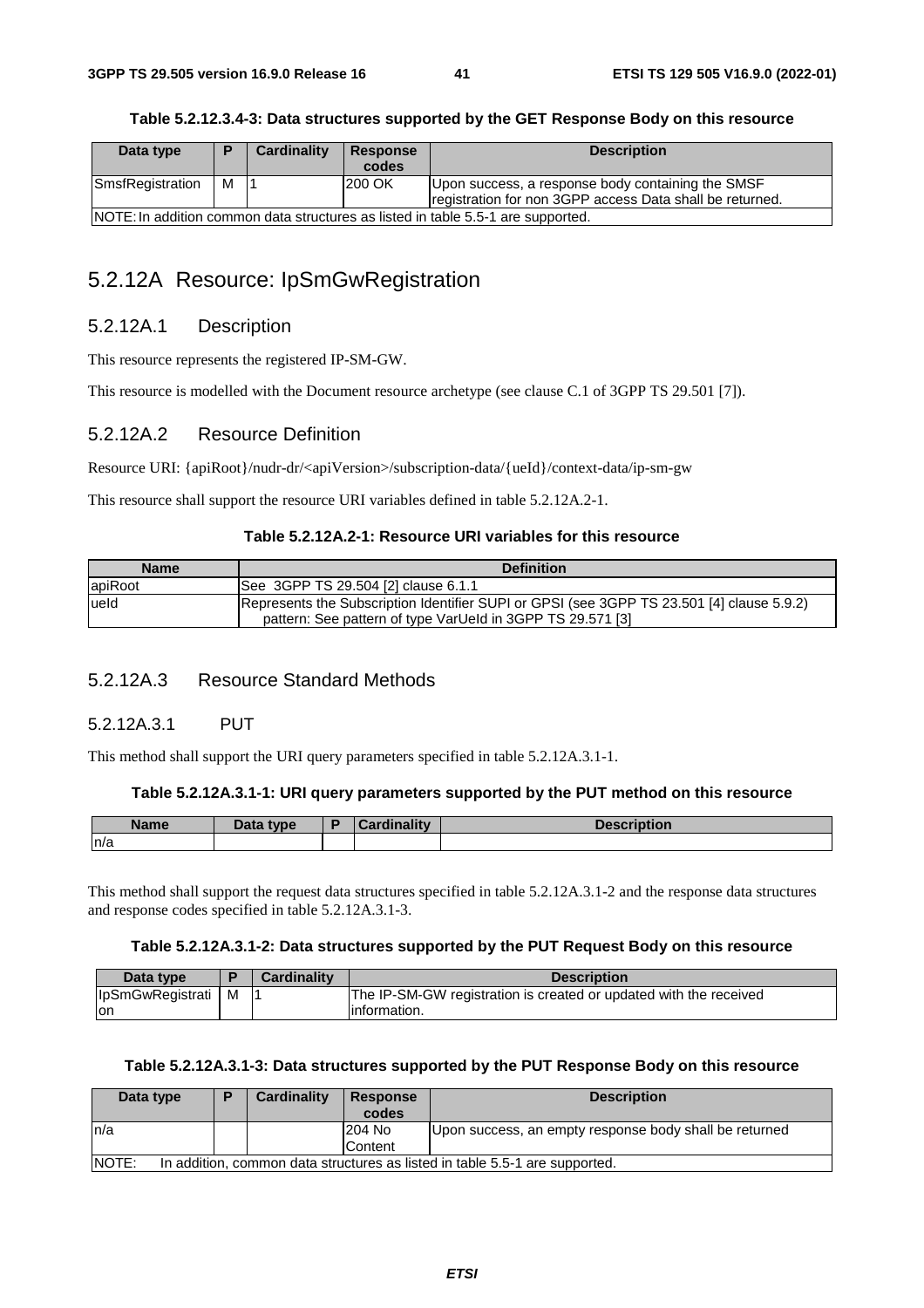# 5.2.12A.3.2 DELETE

This method shall support the URI query parameters specified in table 5.2.12A.3.2-1.

#### **Table 5.2.12A.3.2-1: URI query parameters supported by the DELETE method on this resource**

| <b>Name</b> | <b>Data type</b> | inalitu<br>-- | rintian<br>чoг. |
|-------------|------------------|---------------|-----------------|
| n/a         |                  |               |                 |

This method shall support the request data structures specified in table 5.2.12A.3.2-2 and the response data structures and response codes specified in table 5.2.12A.3.2-3.

#### **Table 5.2.12A.3.2-2: Data structures supported by the DELETE Request Body on this resource**

| Then.<br>tvpe. | $\blacksquare$<br>™oınan.<br>- 0 |                                                |
|----------------|----------------------------------|------------------------------------------------|
| n/a            |                                  | emptv.<br>request<br>shall<br>be<br>body<br>he |

#### **Table 5.2.12A.3.2-3: Data structures supported by the DELETE Response Body on this resource**

| Data type                                                                                   | D | Cardinality | <b>Response</b><br>codes | <b>Description</b>                                      |  |  |
|---------------------------------------------------------------------------------------------|---|-------------|--------------------------|---------------------------------------------------------|--|--|
| In/a                                                                                        |   |             | 204 No                   | Upon success, an empty response body shall be returned. |  |  |
|                                                                                             |   |             | Content                  |                                                         |  |  |
| <b>NOTE:</b><br>In addition, common data structures as listed in table 5.5-1 are supported. |   |             |                          |                                                         |  |  |

## 5.2.12A.3.3 PATCH

This method shall support the URI query parameters specified in table 5.2.12A.3.3-1.

### **Table 5.2.12A.3.3-1: URI query parameters supported by the PATCH method on this resource**

| <b>Name</b>                    | Data type         | <b>Cardinality</b> | Description                       |
|--------------------------------|-------------------|--------------------|-----------------------------------|
| supported-<br><b>Ifeatures</b> | SupportedFeatures | 10                 | see 3GPP TS 29.500 [8] clause 6.6 |

This method shall support the request data structures specified in table 5.2.12A.3.3-2 and the response data structures and response codes specified in table 5.2.12A.3.3-3.

#### **Table 5.2.12A.3.3-2: Data structures supported by the PATCH Request Body on this resource**

| Data type        |   | <b>Cardinality</b> | <b>Description</b>                                                 |
|------------------|---|--------------------|--------------------------------------------------------------------|
| array(Patchitem) | м | 11N                | Contains the delta data to the authentication subscription of a UE |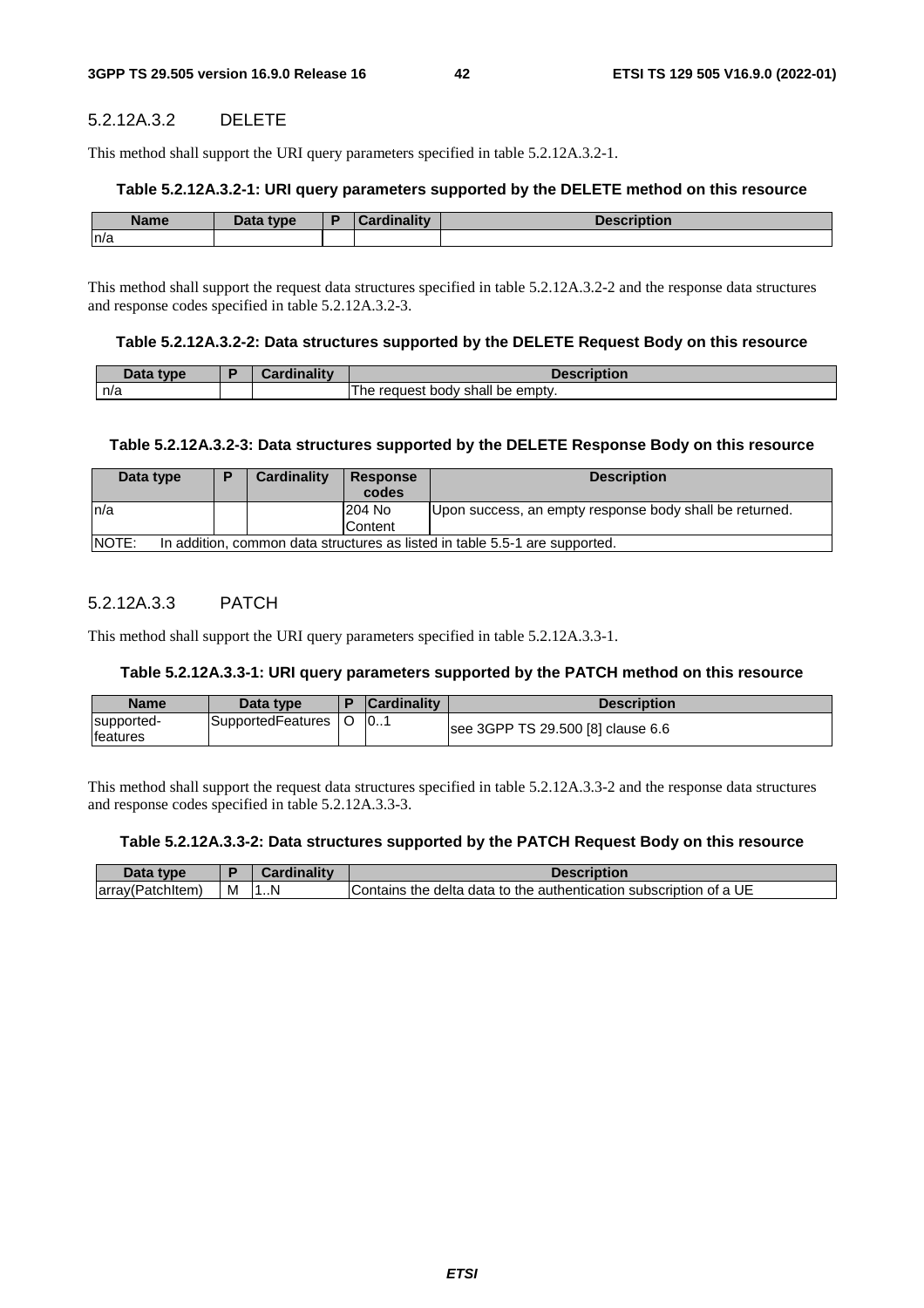| Table 5.2.12A.3.3-3: Data structures supported by the PATCH Response Body on this resource |  |  |  |
|--------------------------------------------------------------------------------------------|--|--|--|
|                                                                                            |  |  |  |

|                                                                                                  |   |                    | <b>Description</b>                                                                                             |  |  |  |
|--------------------------------------------------------------------------------------------------|---|--------------------|----------------------------------------------------------------------------------------------------------------|--|--|--|
|                                                                                                  |   |                    |                                                                                                                |  |  |  |
|                                                                                                  |   | 204 No             | Upon successful modification there is no body in the response                                                  |  |  |  |
|                                                                                                  |   | Content            | message. (NOTE 2)                                                                                              |  |  |  |
| м                                                                                                |   | 200 OK             | Upon success, the execution report is returned. (NOTE 2)                                                       |  |  |  |
| O                                                                                                |   | 403                | One or more attributes are not allowed to be modified                                                          |  |  |  |
|                                                                                                  |   | Forbidden          | according to e.g. policy or local configuration.                                                               |  |  |  |
|                                                                                                  |   |                    | The invalidParams attribute shall contain the JSON pointers of                                                 |  |  |  |
|                                                                                                  |   |                    | attributes which are not allowed to be modified.                                                               |  |  |  |
|                                                                                                  |   |                    | The cause attribute may be used to convey any of the following                                                 |  |  |  |
|                                                                                                  |   |                    | errors:                                                                                                        |  |  |  |
|                                                                                                  |   |                    | - "MODIFICATION NOT ALLOWED", see                                                                              |  |  |  |
|                                                                                                  |   |                    | 3GPP TS 29.500 [8] table 5.2.7.2-1.                                                                            |  |  |  |
| NOTE 1: In addition, common data structures as listed in table 5.5-1 are supported.              |   |                    |                                                                                                                |  |  |  |
|                                                                                                  |   |                    | NOTE 2: If all the modification instructions in the PATCH request have been implemented, the UDR shall respond |  |  |  |
|                                                                                                  |   |                    | with 204 No Content response; if some of the modification instructions in the PATCH request have been          |  |  |  |
| discarded, and the NF service consumer has included in the supported-feature query parameter the |   |                    |                                                                                                                |  |  |  |
|                                                                                                  |   |                    |                                                                                                                |  |  |  |
|                                                                                                  | P | Cardinality<br>0.1 | <b>Response</b><br>codes<br>"PatchReport" feature number, the UDR shall respond with PatchResult.              |  |  |  |

## 5.2.12A.3.4 GET

This method shall support the URI query parameters specified in table 5.2.12A.3.4-1.

#### **Table 5.2.12A.3.4-1: URI query parameters supported by the GET method on this resource**

| <b>Name</b>            | Data type             | D | <b>Cardinality</b> | <b>Description</b>                                                                                                                                                                                             |
|------------------------|-----------------------|---|--------------------|----------------------------------------------------------------------------------------------------------------------------------------------------------------------------------------------------------------|
| fields                 | array(string)         |   | 1N                 | When the NF consumer only retrieves a subset of the<br>resource, the "fields" query parameter shall be included.<br>The "fields" query parameter contains the pointers of the<br>attribute(s) to be retrieved. |
| supported-<br>features | SupportedFeatures   O |   | 0.1                | see 3GPP TS 29.500 [8] clause 6.6                                                                                                                                                                              |

This method shall support the request data structures specified in table 5.2.12A.3.4-2 and the response data structures and response codes specified in table 5.2.12A.3.4-3.

### **Table 5.2.12A.3.4-2: Data structures supported by the GET Request Body on this resource**

| Data type | $\mathcal{O}$ and in all in .<br>.<br>$\sim$ | <b>Description</b> |
|-----------|----------------------------------------------|--------------------|
| n/a       |                                              |                    |

## **Table 5.2.12A.3.4-3: Data structures supported by the GET Response Body on this resource**

| Data type                                                                                    |     | Cardinality | Response<br>codes | <b>Description</b>                                                                            |
|----------------------------------------------------------------------------------------------|-----|-------------|-------------------|-----------------------------------------------------------------------------------------------|
| <b>IpSmGwRegistration</b>                                                                    | M 1 |             | 200 OK            | Upon success, a response body containing the IP-SM-GW<br>Registration Data shall be returned. |
| <b>INOTE:</b><br>In addition, common data structures as listed in table 5.5-1 are supported. |     |             |                   |                                                                                               |

# 5.2.12B Resource: MessageWaitingData

# 5.2.12B.1 Description

This resource represents the Message Waiting Data list for a given UE.

This resource is modelled with the Document resource archetype (see clause C.1 of 3GPP TS 29.501 [7]).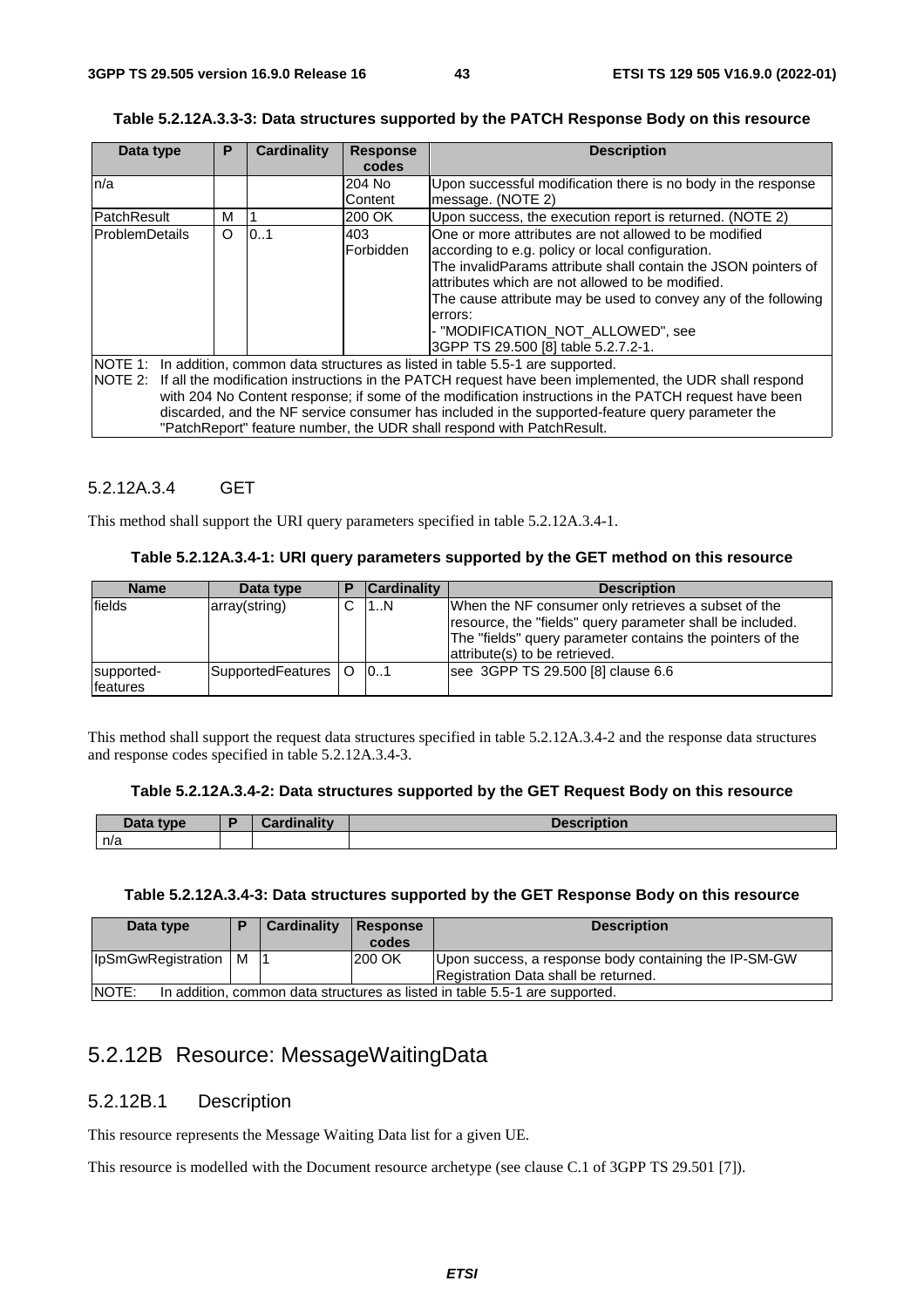# 5.2.12B.2 Resource Definition

Resource URI: {apiRoot}/nudr-dr/<apiVersion>/subscription-data/{ueId}/context-data/mwd

This resource shall support the resource URI variables defined in table 5.2.12B.2-1.

#### **Table 5.2.12B.2-1: Resource URI variables for this resource**

| <b>Name</b> | <b>Definition</b>                                                                                                                                       |
|-------------|---------------------------------------------------------------------------------------------------------------------------------------------------------|
| apiRoot     | See 3GPP TS 29.504 [2] clause 6.1.1                                                                                                                     |
| lueld       | Represents the Subscription Identifier SUPI or GPSI (see 3GPP TS 23.501 [4] clause 5.9.2)<br>pattern: See pattern of type VarUeld in 3GPP TS 29.571 [3] |

# 5.2.12B.3 Resource Standard Methods

### 5.2.12B.3.1 PUT

This method shall support the URI query parameters specified in table 5.2.12B.3.1-1.

#### **Table 5.2.12B.3.1-1: URI query parameters supported by the PUT method on this resource**

| - -<br>Name | Data type | المتقالم متلاميمك | <b>Description</b> |
|-------------|-----------|-------------------|--------------------|
| n/a         |           |                   |                    |

This method shall support the request data structures specified in table 5.2.12B.3.1-2 and the response data structures and response codes specified in table 5.2.12B.3.1-3.

#### **Table 5.2.12B.3.1-2: Data structures supported by the PUT Request Body on this resource**

| Data type      |   | <b>Cardinality</b> | <b>Description</b>                                                    |
|----------------|---|--------------------|-----------------------------------------------------------------------|
| MessageWaiting | M |                    | The Message Waiting Data list is created or updated with the received |
| Data           |   |                    | linformation.                                                         |

#### **Table 5.2.12B.3.1-3: Data structures supported by the PUT Response Body on this resource**

| Data type                                                                                   |  | <b>Cardinality</b> | <b>Response</b><br>codes | <b>Description</b>                                     |  |
|---------------------------------------------------------------------------------------------|--|--------------------|--------------------------|--------------------------------------------------------|--|
| ln/a                                                                                        |  |                    | 204 No                   | Upon success, an empty response body shall be returned |  |
|                                                                                             |  |                    | Content                  |                                                        |  |
| <b>NOTE:</b><br>In addition, common data structures as listed in table 5.5-1 are supported. |  |                    |                          |                                                        |  |

# 5.2.12B.3.2 DELETE

This method shall support the URI query parameters specified in table 5.2.12B.3.2-1.

### **Table 5.2.12B.3.2-1: URI query parameters supported by the DELETE method on this resource**

| <b>Name</b> | Data type | $\sqrt{R}$ | <i>'ordinality</i><br>41 L V | <b>Description</b> |
|-------------|-----------|------------|------------------------------|--------------------|
| n/a         |           |            |                              |                    |

This method shall support the request data structures specified in table 5.2.12B.3.2-2 and the response data structures and response codes specified in table 5.2.12B.3.2-3.

### **Table 5.2.12B.3.2-2: Data structures supported by the DELETE Request Body on this resource**

| Data<br>type | <b>Cardinality</b> | :ription<br>Descri                        |
|--------------|--------------------|-------------------------------------------|
| n/a          |                    | t body shall be empty.<br>l he<br>request |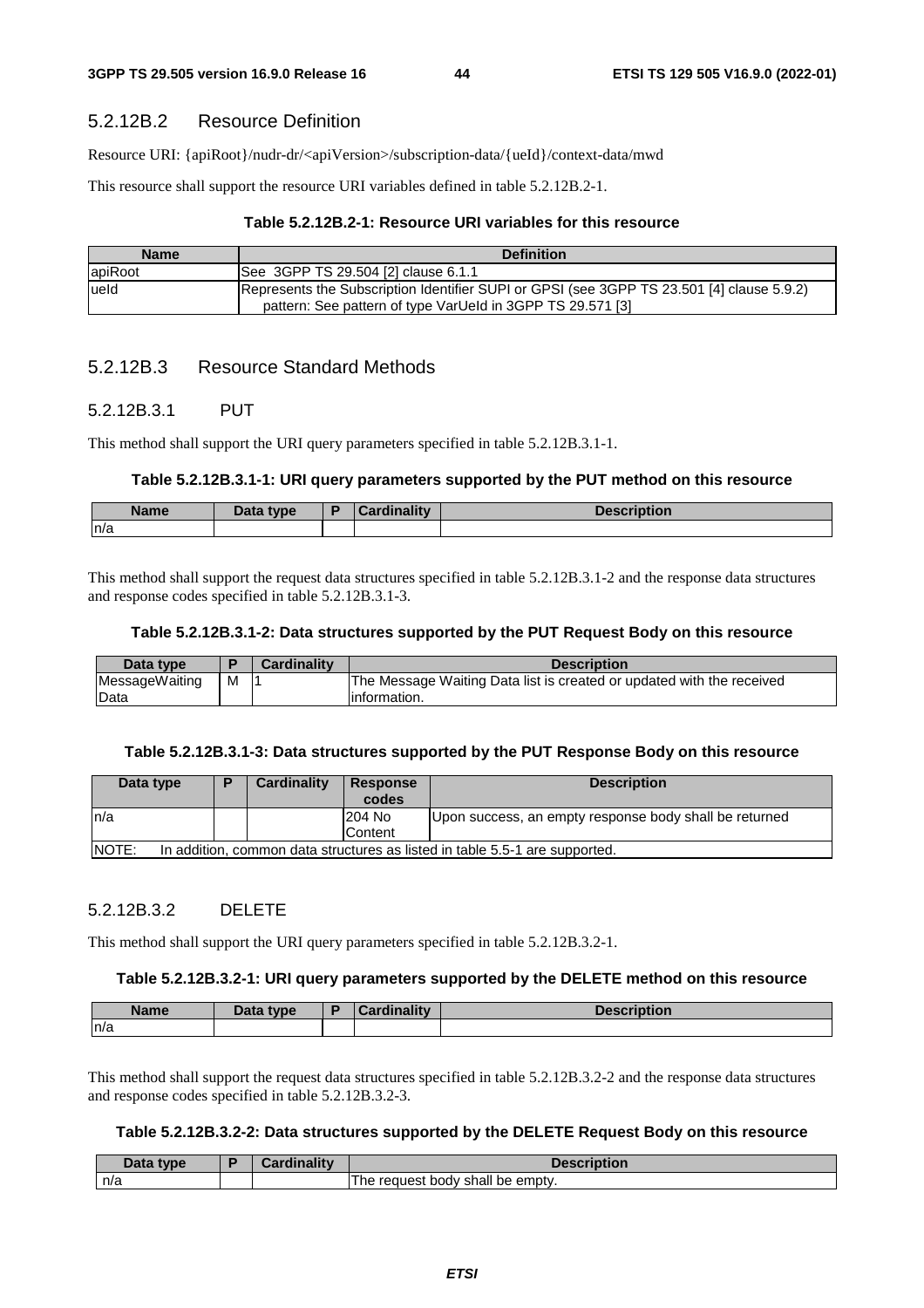### **Table 5.2.12B.3.2-3: Data structures supported by the DELETE Response Body on this resource**

| Data type                                                                                   | D | <b>Cardinality</b> | <b>Response</b> | <b>Description</b>                                      |  |  |
|---------------------------------------------------------------------------------------------|---|--------------------|-----------------|---------------------------------------------------------|--|--|
|                                                                                             |   |                    | codes           |                                                         |  |  |
| ln/a                                                                                        |   |                    | 204 No          | Upon success, an empty response body shall be returned. |  |  |
|                                                                                             |   |                    | Content         |                                                         |  |  |
| <b>NOTE:</b><br>In addition, common data structures as listed in table 5.5-1 are supported. |   |                    |                 |                                                         |  |  |

### 5.2.12B.3.3 PATCH

This method shall support the URI query parameters specified in table 5.2.12B.3.3-1.

#### **Table 5.2.12B.3.3-1: URI query parameters supported by the PATCH method on this resource**

| <b>Name</b>            | Data type         | <b>Cardinality</b> | <b>Description</b>                |
|------------------------|-------------------|--------------------|-----------------------------------|
| supported-<br>features | SupportedFeatures | $\overline{0}$     | see 3GPP TS 29.500 [8] clause 6.6 |

This method shall support the request data structures specified in table 5.2.12B.3.3-2 and the response data structures and response codes specified in table 5.2.12B.3.3-3.

#### **Table 5.2.12B.3.3-2: Data structures supported by the PATCH Request Body on this resource**

| Data<br>type          |   |     | Description                                                        |
|-----------------------|---|-----|--------------------------------------------------------------------|
| array(<br>`'atchItem) | м | . N | Contains the delta data to the authentication subscription of a UE |

#### **Table 5.2.12B.3.3-3: Data structures supported by the PATCH Response Body on this resource**

| Data type             | P                                                                                                              | <b>Cardinality</b> | <b>Response</b> | <b>Description</b>                                                                               |  |  |
|-----------------------|----------------------------------------------------------------------------------------------------------------|--------------------|-----------------|--------------------------------------------------------------------------------------------------|--|--|
|                       |                                                                                                                |                    | codes           |                                                                                                  |  |  |
| n/a                   |                                                                                                                |                    | 204 No          | Upon successful modification there is no body in the response                                    |  |  |
|                       |                                                                                                                |                    | Content         | message. (NOTE 2)                                                                                |  |  |
| <b>PatchResult</b>    | м                                                                                                              |                    | 200 OK          | Upon success, the execution report is returned. (NOTE 2)                                         |  |  |
| <b>ProblemDetails</b> | O                                                                                                              | 0.1                | 403             | One or more attributes are not allowed to be modified                                            |  |  |
|                       |                                                                                                                |                    | Forbidden       | according to e.g. policy or local configuration.                                                 |  |  |
|                       |                                                                                                                |                    |                 | The invalidParams attribute shall contain the JSON pointers of                                   |  |  |
|                       |                                                                                                                |                    |                 | attributes which are not allowed to be modified.                                                 |  |  |
|                       |                                                                                                                |                    |                 | The cause attribute may be used to convey any of the following                                   |  |  |
|                       |                                                                                                                |                    |                 | errors:                                                                                          |  |  |
|                       |                                                                                                                |                    |                 | - "MODIFICATION NOT ALLOWED", see                                                                |  |  |
|                       |                                                                                                                |                    |                 | 3GPP TS 29.500 [8] table 5.2.7.2-1.                                                              |  |  |
|                       | NOTE 1: In addition, common data structures as listed in table 5.5-1 are supported.                            |                    |                 |                                                                                                  |  |  |
|                       | NOTE 2: If all the modification instructions in the PATCH request have been implemented, the UDR shall respond |                    |                 |                                                                                                  |  |  |
|                       | with 204 No Content response; if some of the modification instructions in the PATCH request have been          |                    |                 |                                                                                                  |  |  |
|                       |                                                                                                                |                    |                 | discarded, and the NF service consumer has included in the supported-feature query parameter the |  |  |
|                       |                                                                                                                |                    |                 | "PatchReport" feature number, the UDR shall respond with PatchResult.                            |  |  |

## 5.2.12B.3.4 GET

This method shall support the URI query parameters specified in table 5.2.12B.3.4-1.

### **Table 5.2.12B.3.4-1: URI query parameters supported by the GET method on this resource**

| <b>Name</b>                   | Data type         |          | <b>Cardinality</b> | <b>Description</b>                                                                                                                                                                                             |
|-------------------------------|-------------------|----------|--------------------|----------------------------------------------------------------------------------------------------------------------------------------------------------------------------------------------------------------|
| fields                        | array(string)     | ⌒        | 1N                 | When the NF consumer only retrieves a subset of the<br>resource, the "fields" query parameter shall be included.<br>The "fields" query parameter contains the pointers of the<br>attribute(s) to be retrieved. |
| supported-<br><b>features</b> | SupportedFeatures | $\Omega$ | 10.1               | see 3GPP TS 29.500 [8] clause 6.6                                                                                                                                                                              |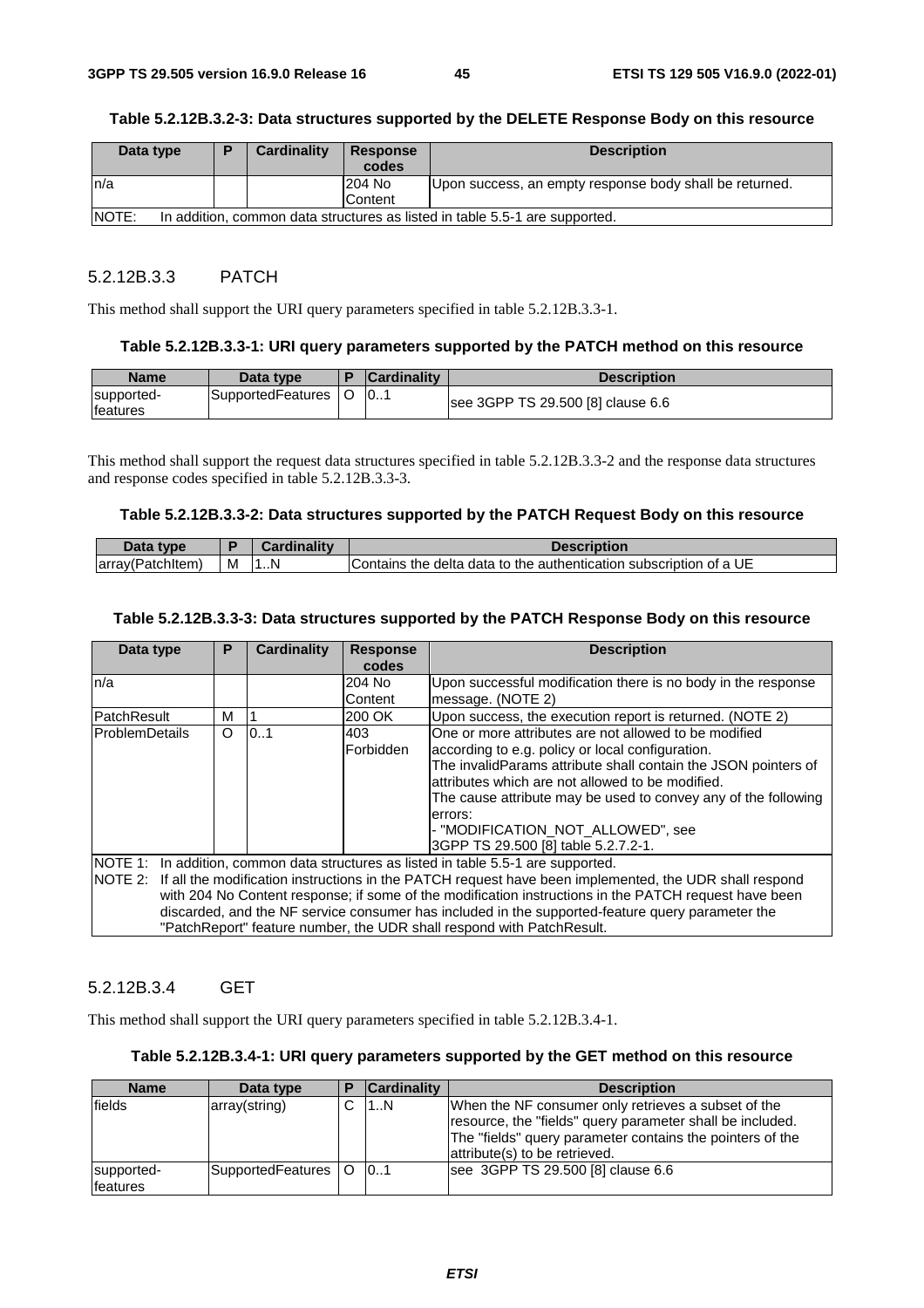This method shall support the request data structures specified in table 5.2.12B.3.4-2 and the response data structures and response codes specified in table 5.2.12B.3.4-3.

#### **Table 5.2.12B.3.4-2: Data structures supported by the GET Request Body on this resource**

| Data type | Cardinality<br>-ш. | <b>Naccrintion</b><br>NDUOL. |
|-----------|--------------------|------------------------------|
| n/a       |                    |                              |

#### **Table 5.2.12B.3.4-3: Data structures supported by the GET Response Body on this resource**

| Data type                                                                                   |  | Cardinality | Response | <b>Description</b>                                   |  |
|---------------------------------------------------------------------------------------------|--|-------------|----------|------------------------------------------------------|--|
|                                                                                             |  |             | codes    |                                                      |  |
| MessageWaitingData   M   1                                                                  |  |             | 200 OK   | Upon success, a response body containing the Message |  |
| Waiting Data shall be returned.                                                             |  |             |          |                                                      |  |
| <b>NOTE:</b><br>In addition, common data structures as listed in table 5.5-1 are supported. |  |             |          |                                                      |  |

# 5.2.13 Resource: SMSManagementSubscriptionData

## 5.2.13.1 Description

This resource represents the subscribed SMSManagementSubscriptionData for a SUPI for use in a serving PLMN. It is queried by the SMSF via the UDM after registering.

This resource is modelled with the Document resource archetype (see clause C.1 of 3GPP TS 29.501 [7]).

# 5.2.13.2 Resource Definition

Resource URI: {apiRoot}/nudr-dr/<apiVersion>/subscription-data/{ueId}/{servingPlmnId}/provisioned-data/sms-mngdata

This resource shall support the resource URI variables defined in table 5.2.13.2-1.

| <b>Name</b>   | <b>Definition</b>                                                                         |
|---------------|-------------------------------------------------------------------------------------------|
| apiRoot       | See 3GPP TS 29.504 [2] clause 6.1.1                                                       |
| lueld         | Represents the Subscription Identifier SUPI or GPSI (see 3GPP TS 23.501 [4] clause 5.9.2) |
|               | pattern: See pattern of type VarUeld in 3GPP TS 29.571 [3]                                |
| servingPlmnld | Represents the Serving PLMN ID ( <mcc><mnc>)</mnc></mcc>                                  |
|               | pattern: "^[0-9]{5,6}\$"                                                                  |

# 5.2.13.3 Resource Standard Methods

# 5.2.13.3.1 GET

This method shall support the URI query parameters specified in table 5.2.13.3.1-1.

### **Table 5.2.13.3.1-1: URI query parameters supported by the GET method on this resource**

| <b>Name</b>                    | Data type         | <b>Cardinality</b> | Description                       |
|--------------------------------|-------------------|--------------------|-----------------------------------|
| supported-<br><b>Ifeatures</b> | SupportedFeatures | 10                 | see 3GPP TS 29.500 [8] clause 6.6 |

This method shall support the request data structures specified in table 5.2.13.3.1-2 and the response data structures and response codes specified in table 5.2.13.3.1-3.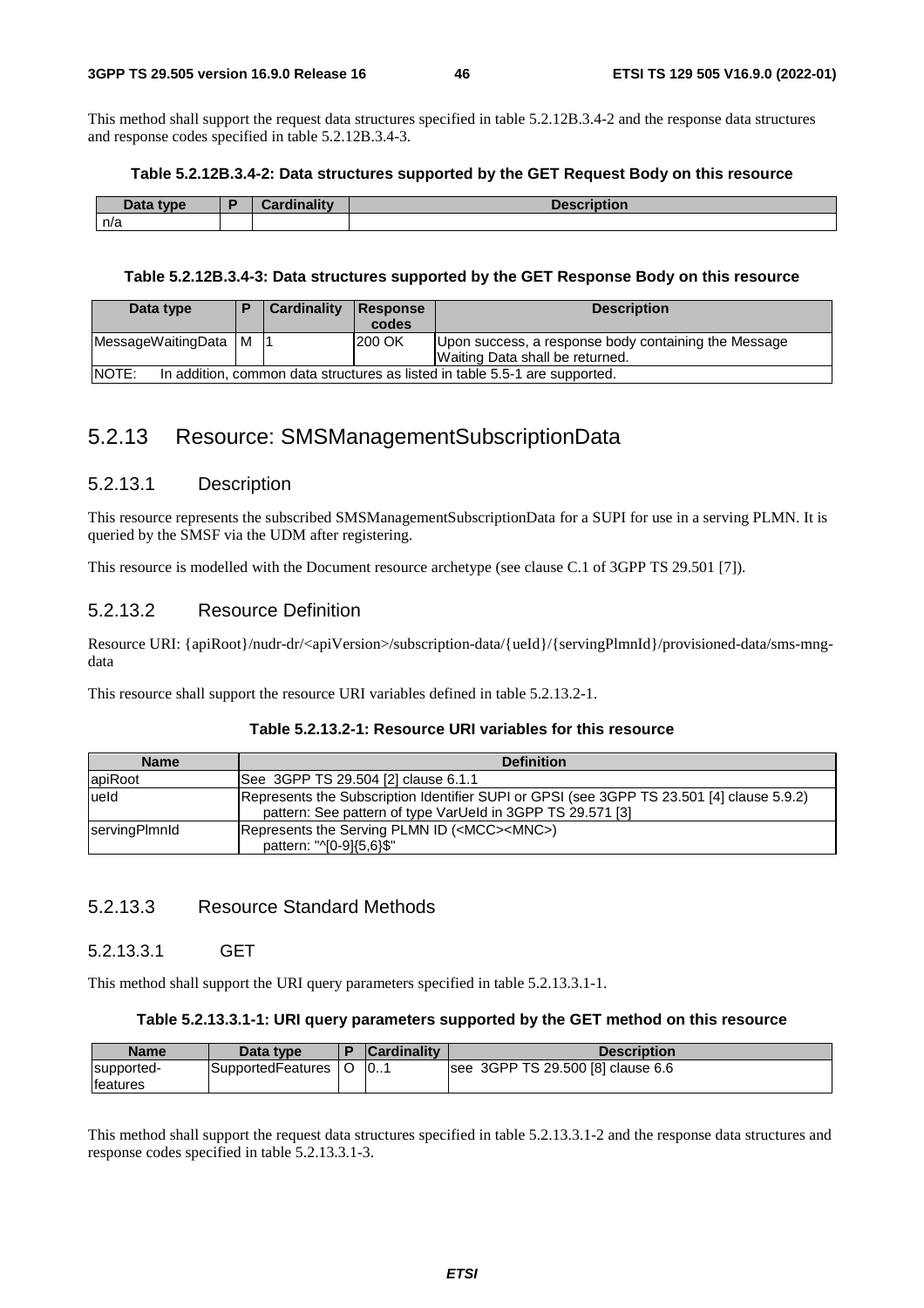#### **Table 5.2.13.3.1-2: Data structures supported by the GET Request Body on this resource**

| Data type | <b>Cardinality</b> | <b>Description</b> |
|-----------|--------------------|--------------------|
| n/a       |                    |                    |

#### **Table 5.2.13.3.1-3: Data structures supported by the GET Response Body on this resource**

| Data type                                                                        |  | <b>Cardinality Response</b> | codes  | <b>Description</b>                                                                                            |  |  |  |
|----------------------------------------------------------------------------------|--|-----------------------------|--------|---------------------------------------------------------------------------------------------------------------|--|--|--|
| SmsManagementSubscriptionData M  1                                               |  |                             | 200 OK | Upon success, a response body containing the<br><b>SMS Management Subscription Data shall be</b><br>returned. |  |  |  |
| NOTE: In addition common data structures as listed in table 5.5-1 are supported. |  |                             |        |                                                                                                               |  |  |  |

# 5.2.14 Resource: ProvisionedParamenterData

## 5.2.14.1 Description

This resource represents the subscribed ProvisionedParameterData for a GPSI. It is triggered by the AF/NEF via the UDM to update provisioned data stored for the subscriber.

This resource is modelled with the Document resource archetype (see clause C.1 of 3GPP TS 29.501 [7]).

# 5.2.14.2 Resource Definition

Resource URI: {apiRoot}/nudr-dr/<apiVersion>/subscription-data/{ueId}/pp-data

This resource shall support the resource URI variables defined in table 5.2.14.2-1.

# **Table 5.2.14.2-1: Resource URI variables for this resource**

| <b>Name</b> | <b>Definition</b>                                                                         |
|-------------|-------------------------------------------------------------------------------------------|
| apiRoot     | See 3GPP TS 29.504 [2] clause 6.1.1                                                       |
| lueld       | Represents the Subscription Identifier SUPI or GPSI (see 3GPP TS 23.501 [4] clause 5.9.2) |
|             | pattern: See pattern of type VarUeld in 3GPP TS 29.571 [3]                                |

# 5.2.14.3 Resource Standard Methods

# 5.2.14.3.1 GET

This method retrieves the provisioned data of a given UE.

This method shall support the URI query parameters specified in table 5.2.14.3.1-1.

# **Table 5.2.14.3.1-1: URI query parameters supported by the GET method on this resource**

| <b>Name</b>      | Data type         | <b>Cardinality</b> | <b>Description</b>                |
|------------------|-------------------|--------------------|-----------------------------------|
| supported-       | SupportedFeatures | $\vert 0$          | see 3GPP TS 29.500 [8] clause 6.6 |
| <b>Ifeatures</b> |                   |                    |                                   |

This method shall support the request data structures specified in table 5.2.14.3.1-2 and the response data structures and response codes specified in table 5.2.14.3.1-3.

## **Table 5.2.14.3.1-2: Data structures supported by the GET Request Body on this resource**

| Data type | <br><br><u>Cardinality</u> | <b>Boogniahing</b><br><b>Description</b> |
|-----------|----------------------------|------------------------------------------|
| m/a       |                            |                                          |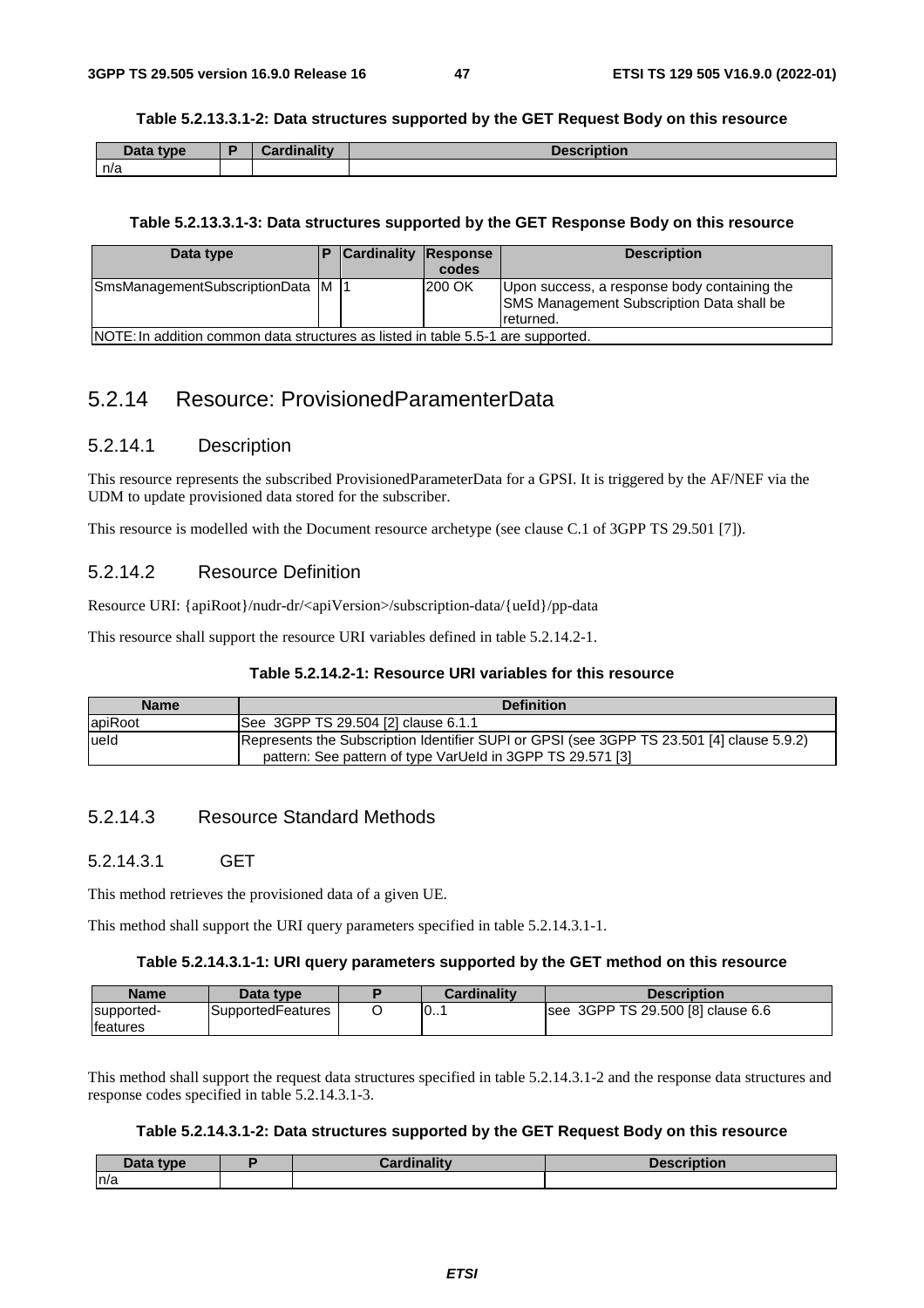#### **Table 5.2.14.3.1-3: Data structures supported by the GET Response Body on this resource**

| Data type      |   | <b>Cardinality</b> | <b>Response</b><br>codes | <b>Description</b>                                                                        |
|----------------|---|--------------------|--------------------------|-------------------------------------------------------------------------------------------|
| <b>P</b> pData | М |                    | 200 OK                   | Upon success, a response body is returned<br>containing the provisioned data of the GPSI. |

## 5.2.14.3.2 PATCH

This method is used to modify the provisioned parameter data in the UDR.

This method shall support the URI query parameters specified in table 5.2.14.3.2-1.

#### **Table 5.2.14.3.2-1: URI query parameters supported by the PATCH method on this resource**

| <b>Name</b>                   | Data type         | <b>Cardinality</b> | <b>Description</b>                |
|-------------------------------|-------------------|--------------------|-----------------------------------|
| supported-<br><b>features</b> | SupportedFeatures | 10                 | see 3GPP TS 29.500 [8] clause 6.6 |

This method shall support the request data structures specified in table 5.2.14.3.2-2 and the response data structures and response codes specified in table 5.2.14.3.2-3.

#### **Table 5.2.14.3.2-2: Data structures supported by the PATCH Request Body on this resource**

| Jata<br>tvne                      |   | inalitv | <b>Description</b>                                                                 |
|-----------------------------------|---|---------|------------------------------------------------------------------------------------|
| (PatchItem)<br>array <sup>r</sup> | M | 1N      | gparameter data<br>. to the :<br>delta<br>. data<br>provisioned<br>Contains<br>the |

#### **Table 5.2.14.3.2-3: Data structures supported by the PATCH Response Body on this resource**

| Data type          | P        | <b>Cardinality</b> | <b>Response</b><br>codes | <b>Description</b>                                                                                                                                                                                                                                                                                                                                                                                                                                                                         |
|--------------------|----------|--------------------|--------------------------|--------------------------------------------------------------------------------------------------------------------------------------------------------------------------------------------------------------------------------------------------------------------------------------------------------------------------------------------------------------------------------------------------------------------------------------------------------------------------------------------|
| n/a                |          |                    | 204 No<br>Content        | Upon successful modification there is no body in the response<br>message. (NOTE 2)                                                                                                                                                                                                                                                                                                                                                                                                         |
| <b>PatchResult</b> | м        |                    | 200 OK                   | Upon success, the execution report is returned. (NOTE 2)                                                                                                                                                                                                                                                                                                                                                                                                                                   |
| ProblemDetails     | $\Omega$ | 0.1                | 403<br>Forbidden         | If one or more attributes are not allowed to be modified<br>according to e.g. policy or local configuration, then the<br>invalidParams attribute shall contain the JSON pointers of<br>attributes which are not allowed to be modified, and the cause<br>attribute shall be set to "MODIFICATION NOT ALLOWED",<br>lsee 3GPP TS 29.500 [8] table 5.2.7.2-1.                                                                                                                                 |
|                    |          |                    |                          | NOTE 1: In addition common data structures as listed in table 5.5-1 are supported.<br>NOTE 2: If all the modification instructions in the PATCH request have been implemented, the UDR shall respond<br>with 204 No Content response; if some of the modification instructions in the PATCH request have been<br>discarded, and the NF service consumer has included in the supported-feature query parameter the<br>"PatchReport" feature number, the UDR shall respond with PatchResult. |

## 5.2.14A Resource: PpProfileData

### 5.2.14A.1 Description

This resource represents the Parameter Provision Profile Data for the UE. It is queried by the UDM by either GPSI or SUPI.

### 5.2.14A.2 Resource Definition

Resource URI: {apiRoot}/nudr-dr/<apiVersion>/subscription-data/{ueId}/pp-profile-data

This resource shall support the resource URI variables defined in table 5.2.14A.2-1.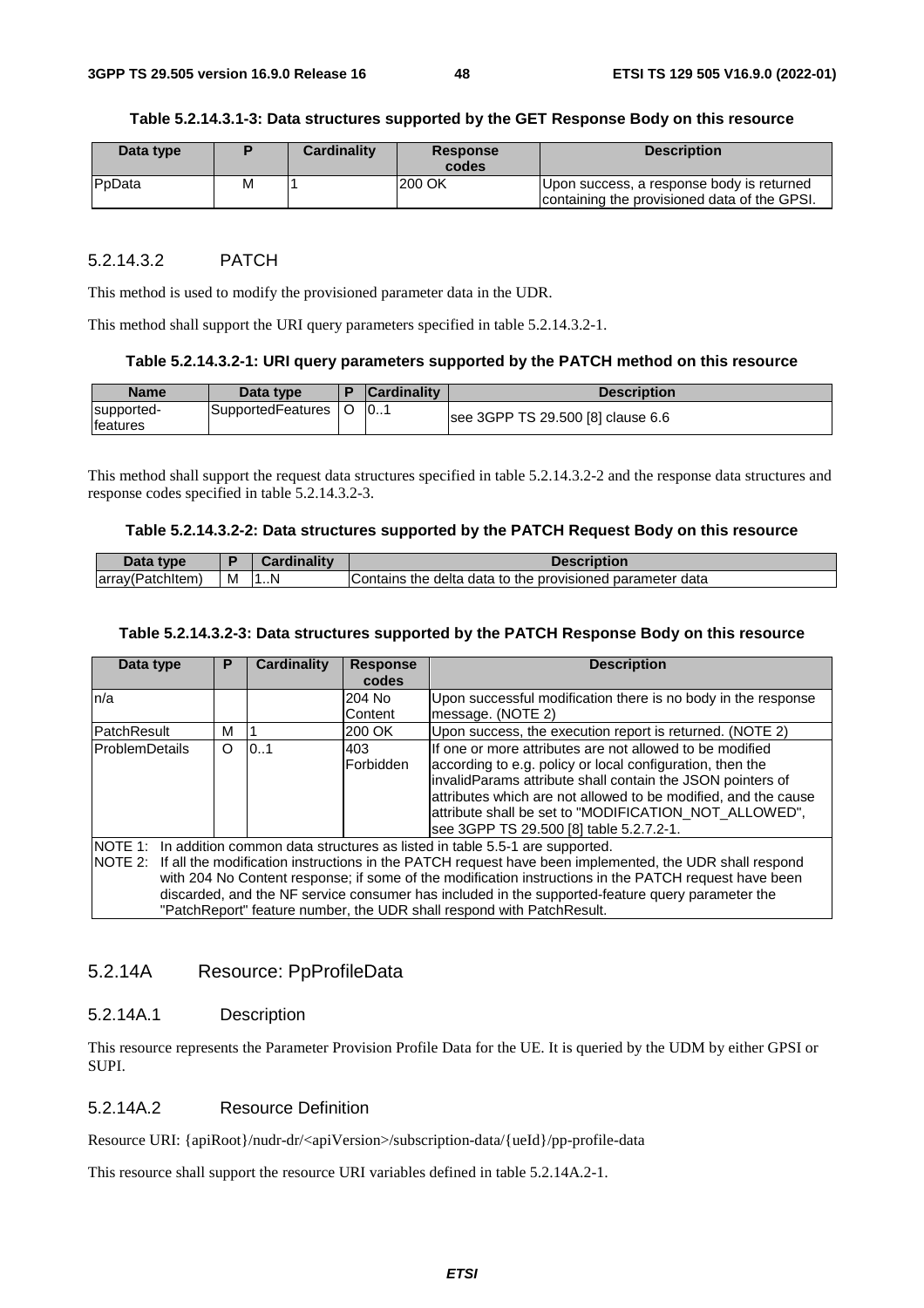| <b>Name</b> | <b>Definition</b>                                                                                                                                       |
|-------------|---------------------------------------------------------------------------------------------------------------------------------------------------------|
| lapiRoot    | See clause 6.1.1                                                                                                                                        |
| ueld        | Represents the Subscription Identifier SUPI or GPSI (see 3GPP TS 23.501 [4] clause 5.9.2)<br>pattern: See pattern of type VarUeld in 3GPP TS 29.571 [3] |

#### **Table 5.2.14A.2-1: Resource URI variables for this resource**

# 5.2.14A.3 Resource Standard Methods

### 5.2.14A.3.1 GET

This method shall support the URI query parameters specified in table 5.2.14A.3.1-1.

#### **Table 5.2.14A.3.1-1: URI query parameters supported by the GET method on this resource**

| Name                           | Data type                  | <b>Cardinality</b> | <b>Description</b>                |
|--------------------------------|----------------------------|--------------------|-----------------------------------|
| supported-<br><b>Ifeatures</b> | SupportedFeatures   O   01 |                    | see 3GPP TS 29.500 [8] clause 6.6 |

This method shall support the request data structures specified in table 5.2.14A.3.1-2 and the response data structures and response codes specified in table 5.2.14A.3.1-3.

#### **Table 5.2.14A.3.1-2: Data structures supported by the GET Request Body on this resource**

| Data<br>type. | $\blacksquare$ Cordinality<br>Valutilality | Description |
|---------------|--------------------------------------------|-------------|
| n/a           |                                            |             |

#### **Table 5.2.14A.3.1-3: Data structures supported by the GET Response Body on this resource**

| Data type                                                                        |   | <b>Cardinality</b> | <b>Response</b> | <b>Description</b>                                      |
|----------------------------------------------------------------------------------|---|--------------------|-----------------|---------------------------------------------------------|
|                                                                                  |   |                    | codes           |                                                         |
| <b>P</b> pProfileData                                                            | M |                    | 200 OK          | Upon success, a response body containing the Parameter  |
|                                                                                  |   |                    |                 | Provision Profile that corresponds to the provided ueld |
| NOTE: In addition common data structures as listed in table 5.5-1 are supported. |   |                    |                 |                                                         |

# 5.2.15 Resource: SMSSubscriptionData

# 5.2.15.1 Description

This resource represents the subscribed SMS Subscription Data for a SUPI for use in a serving PLMN. It is queried by the AMF via the UDM after registering.

This resource is modelled with the Document resource archetype (see clause C.1 of 3GPP TS 29.501 [7]).

# 5.2.15.2 Resource Definition

Resource URI: {apiRoot}/nudr-dr/<apiVersion>/subscription-data/{ueId}/{serving-plmn-id}/provisioned-data/sms-data

This resource shall support the resource URI variables defined in table 5.2.15.2-1.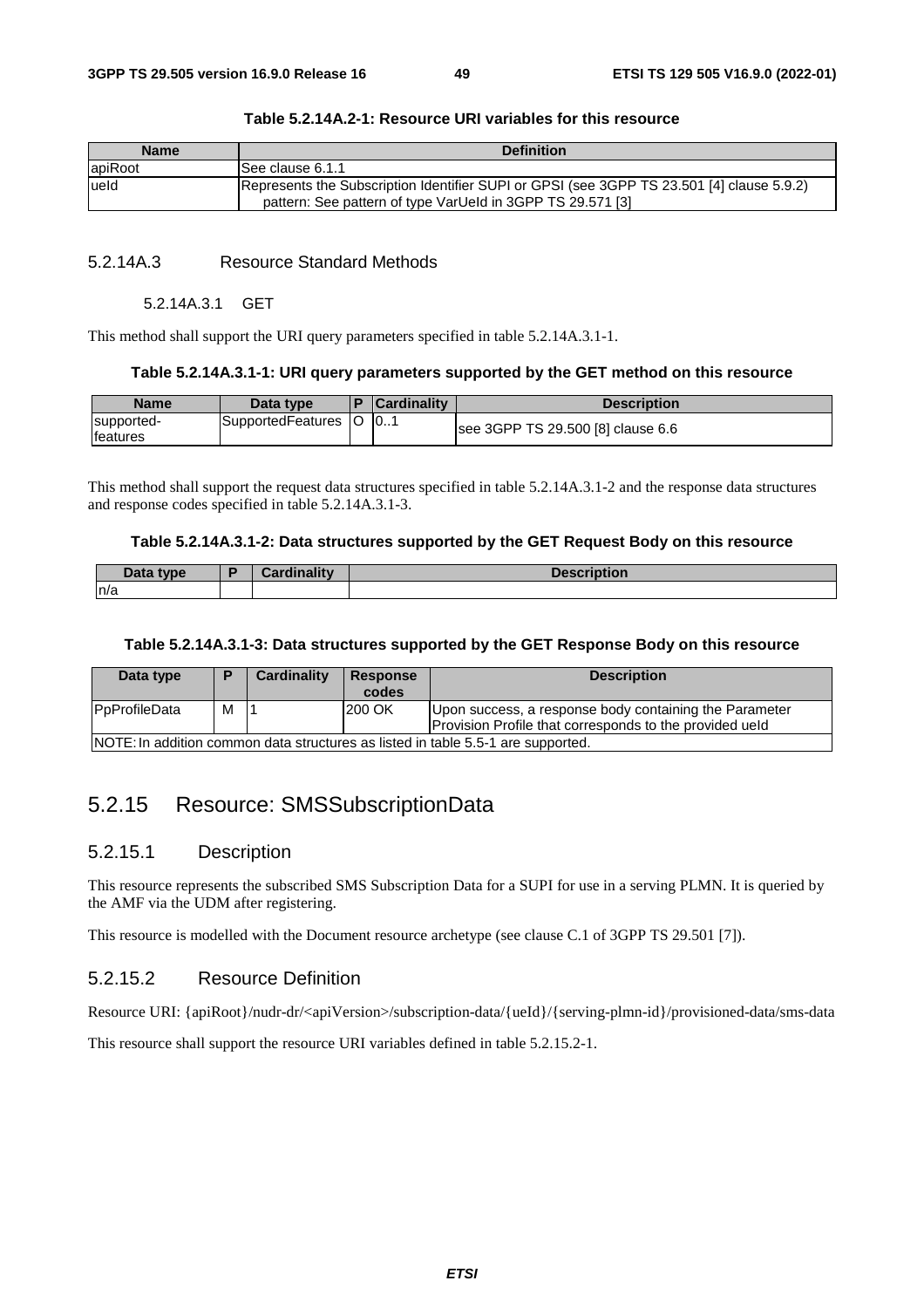| <b>Name</b>     | <b>Definition</b>                                                                                                                                       |
|-----------------|---------------------------------------------------------------------------------------------------------------------------------------------------------|
| apiRoot         | See 3GPP TS 29.504 [2] clause 6.1.1                                                                                                                     |
| Ue-id           | Represents the Subscription Identifier SUPI or GPSI (see 3GPP TS 23.501 [4] clause 5.9.2)<br>pattern: See pattern of type VarUeld in 3GPP TS 29.571 [3] |
| serving-plmn-id | Represents the Serving PLMN ID ( <mcc><mnc>)<br/>pattern: "^[0-9]{5,6}\$"</mnc></mcc>                                                                   |

# 5.2.15.3 Resource Standard Methods

# 5.2.15.3.1 GET

This method shall support the URI query parameters specified in table 5.2.15.3.1-1.

#### **Table 5.2.15.3.1-1: URI query parameters supported by the GET method on this resource**

| <b>Name</b>                    | Data type         | <b>Cardinality</b> | <b>Description</b>                |
|--------------------------------|-------------------|--------------------|-----------------------------------|
| supported-<br><b>Ifeatures</b> | SupportedFeatures | 0                  | see 3GPP TS 29.500 [8] clause 6.6 |

This method shall support the request data structures specified in table 5.2.15.3.1-2 and the response data structures and response codes specified in table 5.2.15.3.1-3.

#### **Table 5.2.15.3.1-2: Data structures supported by the GET Request Body on this resource**

| Data type | Cordinality | <b>Description</b> |
|-----------|-------------|--------------------|
| n/a       |             |                    |

#### **Table 5.2.15.3.1-3: Data structures supported by the GET Response Body on this resource**

| Data type               | Cardinality | Response<br>codes | <b>Description</b>                                                                                  |
|-------------------------|-------------|-------------------|-----------------------------------------------------------------------------------------------------|
| SmsSubscriptionData   M |             | 200 OK            | Upon success, a response body containing the SMS<br>Management Subscription Data shall be returned. |
|                         |             |                   | NOTE: In addition common data structures as listed in table 5.5-1 are supported.                    |

# 5.2.16 Resource: SdmSubscriptions

# 5.2.16.1 Description

This resource represents the collection of SDM Subscriptions for a UE.

This resource is modelled with the Collection resource archetype (see clause C.1 of 3GPP TS 29.501 [7]).

# 5.2.16.2 Resource Definition

Resource URI: {apiRoot}/nudr-dr/<apiVersion>/subscription-data/{ueId}/context-data/sdm-subscriptions

This resource shall support the resource URI variables defined in table 5.2.16.2-1.

## **Table 5.2.16.2-1: Resource URI variables for this resource**

| <b>Name</b> | <b>Definition</b>                                                                                                                                       |
|-------------|---------------------------------------------------------------------------------------------------------------------------------------------------------|
| apiRoot     | See 3GPP TS 29.504 [2] clause 6.1.1                                                                                                                     |
| lueld       | Represents the Subscription Identifier SUPI or GPSI (see 3GPP TS 23.501 [4] clause 5.9.2)<br>pattern: See pattern of type VarUeld in 3GPP TS 29.571 [3] |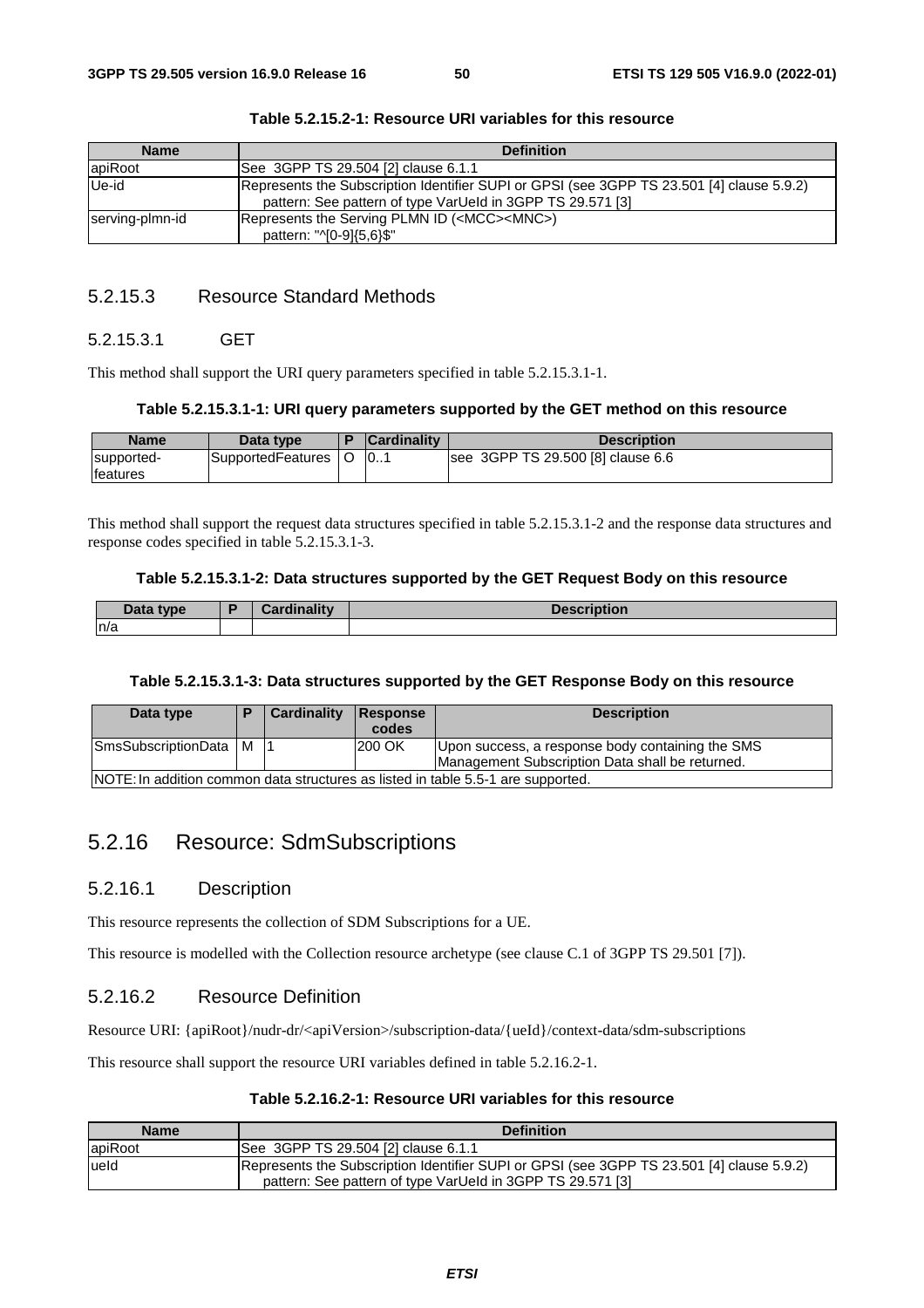# 5.2.16.3 Resource Standard Methods

## 5.2.16.3.1 GET

This method shall support the URI query parameters specified in table 5.2.16.3.1-1.

#### **Table 5.2.16.3.1-1: URI query parameters supported by the GET method on this resource**

| <b>Name</b>                    | Data type         | <b>Cardinality</b> | Description                       |
|--------------------------------|-------------------|--------------------|-----------------------------------|
| supported-<br><b>Ifeatures</b> | SupportedFeatures | 10                 | see 3GPP TS 29.500 [8] clause 6.6 |

This method shall support the request data structures specified in table 5.2.16.3.1-2 and the response data structures and response codes specified in table 5.2.16.3.1-3.

### **Table 5.2.16.3.1-2: Data structures supported by the GET Request Body on this resource**

| Data type | Cardinalitv | Descri<br>:ription |
|-----------|-------------|--------------------|
| n/a       |             |                    |

### **Table 5.2.16.3.1-3: Data structures supported by the GET Response Body on this resource**

| Data type                                                                        | <b>Cardinality Response</b> | codes  | <b>Description</b>                                                                                      |
|----------------------------------------------------------------------------------|-----------------------------|--------|---------------------------------------------------------------------------------------------------------|
| array(SdmSubscription)   M   1N                                                  |                             | 200 OK | Upon success, a response body containing the individual<br><b>ISDM</b> subscriptions shall be returned. |
| NOTE: In addition common data structures as listed in table 5.5-1 are supported. |                             |        |                                                                                                         |

### 5.2.16.3.2 POST

This method shall support the URI query parameters specified in table 5.2.16.3.2-1.

#### **Table 5.2.16.3.2-1: URI query parameters supported by the POST method on this resource**

| <b>Name</b> | <b>Pata type</b> | Cardinality | <b>Description</b> |
|-------------|------------------|-------------|--------------------|
| n/a         |                  |             |                    |

This method shall support the request data structures specified in table 5.2.16.3.1-2 and the response data structures and response codes specified in table 5.2.16.3.1-3.

#### **Table 5.2.16.3.2-2: Data structures supported by the POST Request Body on this resource**

| tvne       |   | <b>ALC</b> |                                                                                                                       |
|------------|---|------------|-----------------------------------------------------------------------------------------------------------------------|
| DSCriduor' | M |            | UDR.<br>$\cdot$<br>the<br>stored<br><b>Ildentifies</b><br>subscriber<br>subscription<br>data<br>the<br>ır<br>to<br>be |

#### **Table 5.2.16.3.2-3: Data structures supported by the POST Response Body on this resource**

| Data type       | P | Cardinality | <b>Response</b><br>codes | <b>Description</b>                                                                                                                                                                                                                                    |
|-----------------|---|-------------|--------------------------|-------------------------------------------------------------------------------------------------------------------------------------------------------------------------------------------------------------------------------------------------------|
| SdmSubscription | м |             | 201<br>Created           | Upon success, a response body containing a representation of<br>the Ueld's Individual subscription resource shall be returned.<br>The HTTP response shall include a "Location" HTTP header<br>that contains the resource URI of the created resource. |
|                 |   |             |                          | INOTE: In addition common data structures as listed in table 5.5-1 are supported                                                                                                                                                                      |

NOTE: In addition common data structures as listed in table 5.5-1 are supported.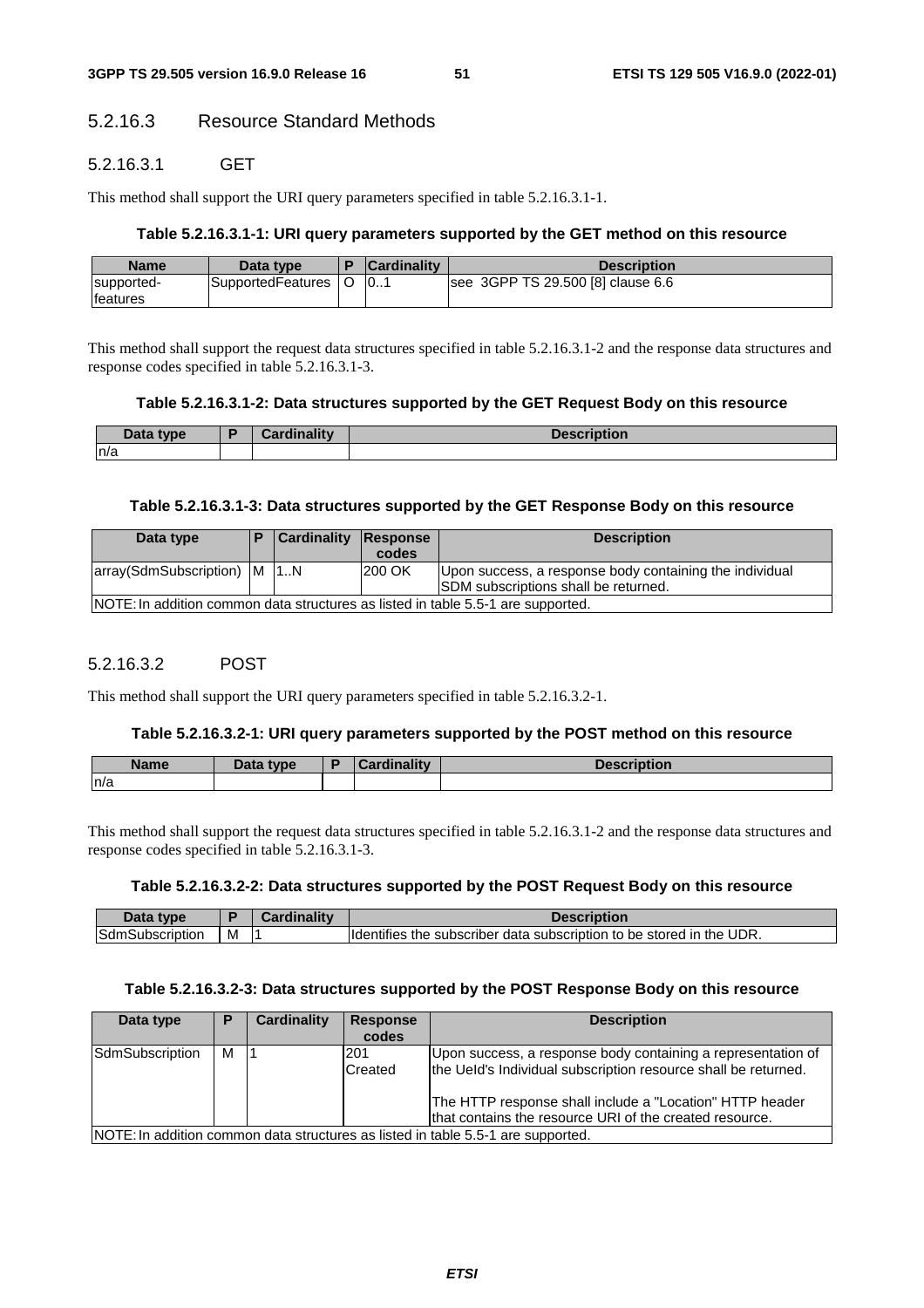# 5.2.17 Resource: IndividualSdmSubscription

# 5.2.17.1 Description

This resource represents an individual SDM Subscription for a UE.

This resource is modelled with the Document resource archetype (see clause C.1 of 3GPP TS 29.501 [7]).

# 5.2.17.2 Resource Definition

Resource URI: {apiRoot}/nudr-dr/<apiVersion>/subscription-data/{ueId}/context-data/sdm-subscriptions/{subsId}

This resource shall support the resource URI variables defined in table 5.2.17.2-1.

| Table 5.2.17.2-1: Resource URI variables for this resource_ |  |  |
|-------------------------------------------------------------|--|--|
|-------------------------------------------------------------|--|--|

| <b>Name</b> | <b>Definition</b>                                                                                                                                       |
|-------------|---------------------------------------------------------------------------------------------------------------------------------------------------------|
| apiRoot     | See 3GPP TS 29.504 [2] clause 6.1.1                                                                                                                     |
| ueld        | Represents the Subscription Identifier SUPI or GPSI (see 3GPP TS 23.501 [4] clause 5.9.2)<br>pattern: See pattern of type VarUeld in 3GPP TS 29.571 [3] |
| subsid      | Identifier of the subscription (as allocated by the UDR)                                                                                                |

# 5.2.17.3 Resource Standard Methods

# 5.2.17.3.1 PUT

This method shall support the URI query parameters specified in table 5.2.17.3.1-1.

### **Table 5.2.17.3.1-1: URI query parameters supported by the PUT method on this resource**

| <b>Name</b> | Data type<br><i>_J</i> ala - | inaliŧw<br><b>THE 200</b> | $\sim$ $\sim$ $\sim$<br>$-100$<br>vesci<br>лючон |
|-------------|------------------------------|---------------------------|--------------------------------------------------|
| n/a         |                              |                           |                                                  |

This method shall support the request data structures specified in table 5.2.17.3.1-2 and the response data structures and response codes specified in table 5.2.17.3.1-3.

### **Table 5.2.17.3.1-2: Data structures supported by the PUT Request Body on this resource**

| ---<br>tvne                   |   | . |                                                                                      |
|-------------------------------|---|---|--------------------------------------------------------------------------------------|
| <b>ISdm</b><br>ubscription ات | M |   | -SDM-<br>be stored<br>l subscription<br>that is<br>∣he<br>$+\sim$<br>individual<br>w |

### **Table 5.2.17.3.1-3: Data structures supported by the PUT Response Body on this resource**

| Data type             | D        | Cardinality | <b>Response</b><br>codes | <b>Description</b>                                                               |
|-----------------------|----------|-------------|--------------------------|----------------------------------------------------------------------------------|
|                       |          |             |                          |                                                                                  |
| In/a                  |          |             | 204 No                   | Upon success, an empty response body shall be returned.                          |
|                       |          |             | <b>Content</b>           |                                                                                  |
| <b>ProblemDetails</b> | $\Omega$ | 101         | 404 Not                  | If the resource does not exist, a response code of 404 Not                       |
|                       |          |             | <b>Found</b>             | Found shall be returned.                                                         |
|                       |          |             |                          | NOTE: In addition common data structures as listed in table 5.5-1 are supported. |

# 5.2.17.3.2 DELETE

This method shall support the URI query parameters specified in table 5.2.17.3.2-1.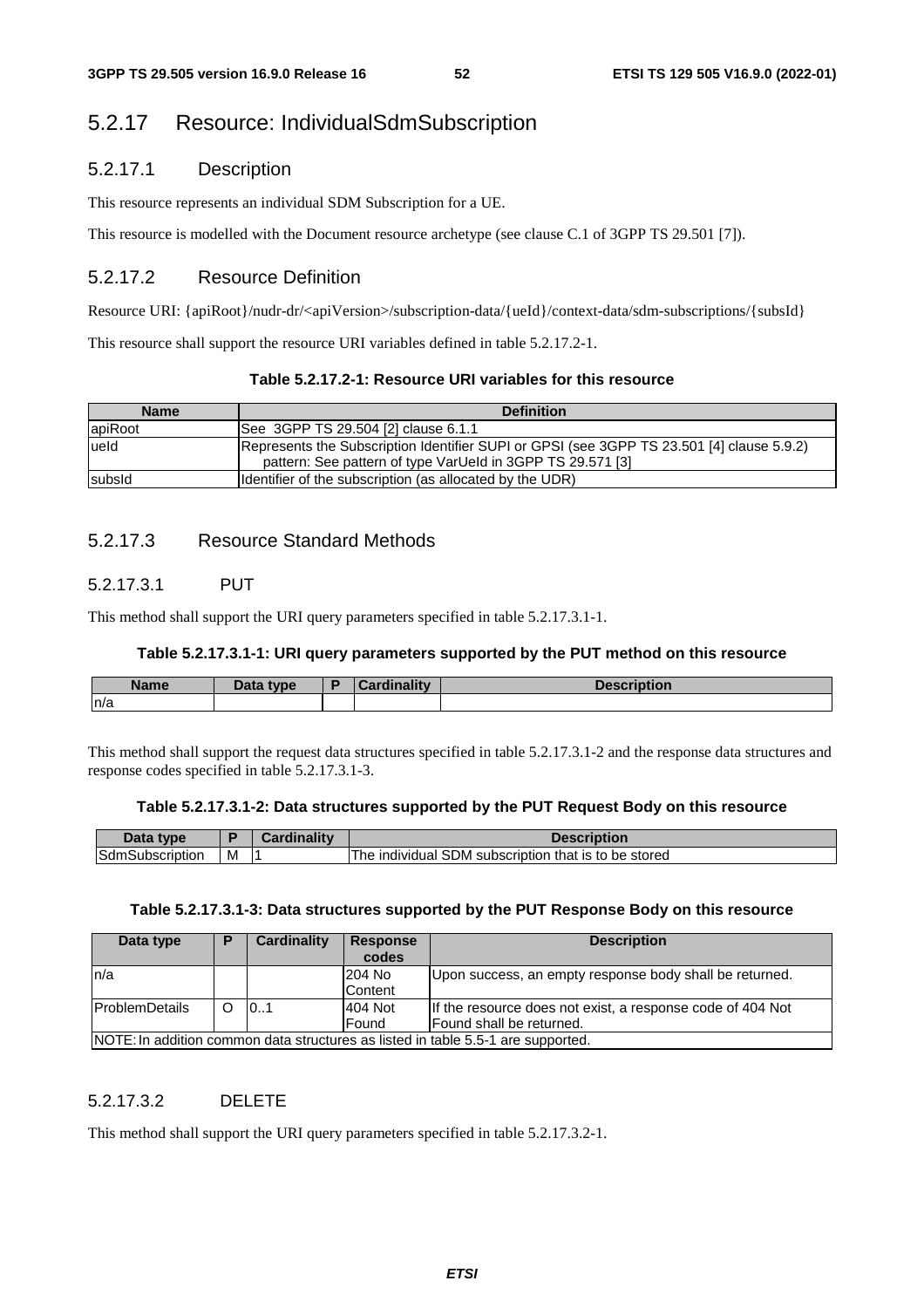#### **Table 5.2.17.3.2-1: URI query parameters supported by the DELETE method on this resource**

| <b>Name</b> | <b>Pata type</b> | تنازله وباز<br><b>STATISTICS</b><br><b><i>CONTINUES</i></b> | 10000<br>≈πption. |
|-------------|------------------|-------------------------------------------------------------|-------------------|
| ln/a        |                  |                                                             |                   |

This method shall support the request data structures specified in table 5.2.17.3.2-2 and the response data structures and response codes specified in table 5.2.17.3.2-3.

### **Table 5.2.17.3.2-2: Data structures supported by the DELETE Request Body on this resource**

| <b>Pata type</b><br><b>Data</b> | $-15$ and $-15$ data.<br>---- | a marca |
|---------------------------------|-------------------------------|---------|
| ln/a                            |                               |         |

### **Table 5.2.17.3.2-3: Data structures supported by the DELETE Response Body on this resource**

| Data type              | D | <b>Cardinality</b> | <b>Response</b> | <b>Description</b>                                                               |
|------------------------|---|--------------------|-----------------|----------------------------------------------------------------------------------|
|                        |   |                    | codes           |                                                                                  |
| In/a                   |   |                    | 204 No          | Upon success, an empty response body shall be returned.                          |
|                        |   |                    | Content         |                                                                                  |
| <b>IProblemDetails</b> | O | 101                | 404 Not         | The "cause" attribute may be used to indicate one of the                         |
|                        |   |                    | Found           | following application errors:                                                    |
|                        |   |                    |                 | - USER_NOT_FOUND                                                                 |
|                        |   |                    |                 | - DATA NOT FOUND                                                                 |
|                        |   |                    |                 | NOTE: In addition common data structures as listed in table 5.5-1 are supported. |

### 5.2.17.3.3 PATCH

This method shall support the URI query parameters specified in table 5.2.17.3.3-1.

#### **Table 5.2.17.3.3-1: URI query parameters supported by the PATCH method on this resource**

| <b>Name</b>                    | Data type         | <b>Cardinality</b> | <b>Description</b>                |
|--------------------------------|-------------------|--------------------|-----------------------------------|
| supported-<br><b>Ifeatures</b> | SupportedFeatures | 0                  | see 3GPP TS 29.500 [8] clause 6.6 |

This method shall support the request data structures specified in table 5.2.17.3.3-2 and the response data structures and response codes specified in table 5.2.17.3.3-3.

#### **Table 5.2.17.3.3-2: Data structures supported by the PATCH Request Body on this resource**

| Data<br>type     |   | Cardinality | Description                                                                 |
|------------------|---|-------------|-----------------------------------------------------------------------------|
| array(Patchitem) | M | 7N          | 'Subscription<br>I Contains the delta data to the Individual SDM S<br>data. |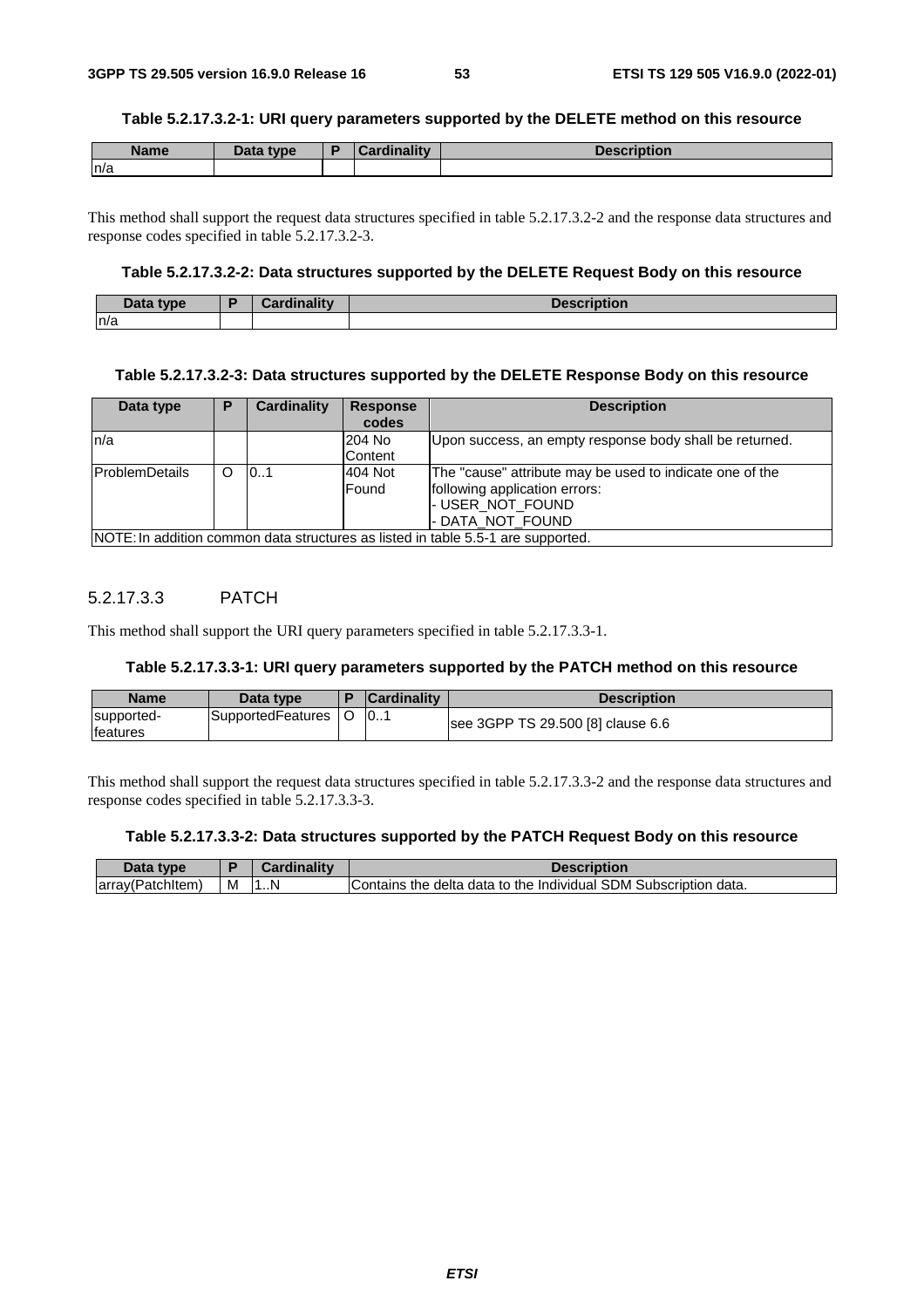### **Table 5.2.17.3.3-3: Data structures supported by the PATCH Response Body on this resource**

| Data type             | P        | <b>Cardinality</b> | <b>Response</b><br>codes | <b>Description</b>                                                                                                                                                                                                                                                                                                                                                                                                                                                                         |
|-----------------------|----------|--------------------|--------------------------|--------------------------------------------------------------------------------------------------------------------------------------------------------------------------------------------------------------------------------------------------------------------------------------------------------------------------------------------------------------------------------------------------------------------------------------------------------------------------------------------|
|                       |          |                    |                          |                                                                                                                                                                                                                                                                                                                                                                                                                                                                                            |
| n/a                   |          |                    | 204 No<br>Content        | Upon successful modification, there is no body in the response<br>message. (NOTE 2)                                                                                                                                                                                                                                                                                                                                                                                                        |
| <b>PatchResult</b>    | м        |                    | 200 OK                   | Upon success, the execution report is returned. (NOTE 2)                                                                                                                                                                                                                                                                                                                                                                                                                                   |
| <b>ProblemDetails</b> | $\Omega$ | 0.1                | 403<br>Forbidden         | If one or more attributes are not allowed to be modified<br>according to e.g. policy or local configuration, then<br>the invalidParams attribute shall contain the JSON pointers of<br>attributes which are not allowed to be modified, and<br>the cause attribute shall be set to<br>"MODIFICATION_NOT_ALLOWED", see 3GPP TS 29.500 [8]<br>table 5.2.7.2-1.                                                                                                                               |
|                       |          |                    |                          | NOTE 1: In addition common data structures as listed in table 5.5-1 are supported.<br>NOTE 2: If all the modification instructions in the PATCH request have been implemented, the UDR shall respond<br>with 204 No Content response; if some of the modification instructions in the PATCH request have been<br>discarded, and the NF service consumer has included in the supported-feature query parameter the<br>"PatchReport" feature number, the UDR shall respond with PatchResult. |

# 5.2.17.3.4 GET

This method shall support the URI query parameters specified in table 5.2.17.3.4-1.

#### **Table 5.2.17.3.4-1: URI query parameters supported by the GET method on this resource**

| <b>Name</b><br>Dala | Data type | $\sim$ $\sim$ 114.4 | <b>Description</b> |
|---------------------|-----------|---------------------|--------------------|
| n/a                 |           |                     |                    |

This method shall support the request data structures specified in table 5.2.17.3.4-2 and the response data structures and response codes specified in table 5.2.17.3.4-3.

#### **Table 5.2.17.3.4-2: Data structures supported by the GET Request Body on this resource**

| Data type | Cardinalitv | <b>Description</b> |
|-----------|-------------|--------------------|
| n/a       |             |                    |

#### **Table 5.2.17.3.4-3: Data structures supported by the GET Response Body on this resource**

| Data type                                                                                   | D   | Cardinality | <b>Response</b><br>codes | <b>Description</b>                                                                              |  |
|---------------------------------------------------------------------------------------------|-----|-------------|--------------------------|-------------------------------------------------------------------------------------------------|--|
| SdmSubscription                                                                             | IM. |             | 200 OK                   | Upon success, a response body containing the individual SDM<br>subscriptions shall be returned. |  |
| <b>INOTE:</b><br>In addition common data structures as listed in table 5.5-1 are supported. |     |             |                          |                                                                                                 |  |

# 5.2.17A Resource: HssSdmSubscriptionInfo

# 5.2.17A.1 Description

This resource represents information relevant to an individual SDM Subscription for a UE. The UDM may need to consume the Nhss\_SDM\_Subscribe service operation to subscribe at the HSS (see 3GPP TS 29.563 [20]). After successful subscription at the HSS, the UDM needs to store within the UDR related information, e.g. the SubscriptionId allocated by the HSS.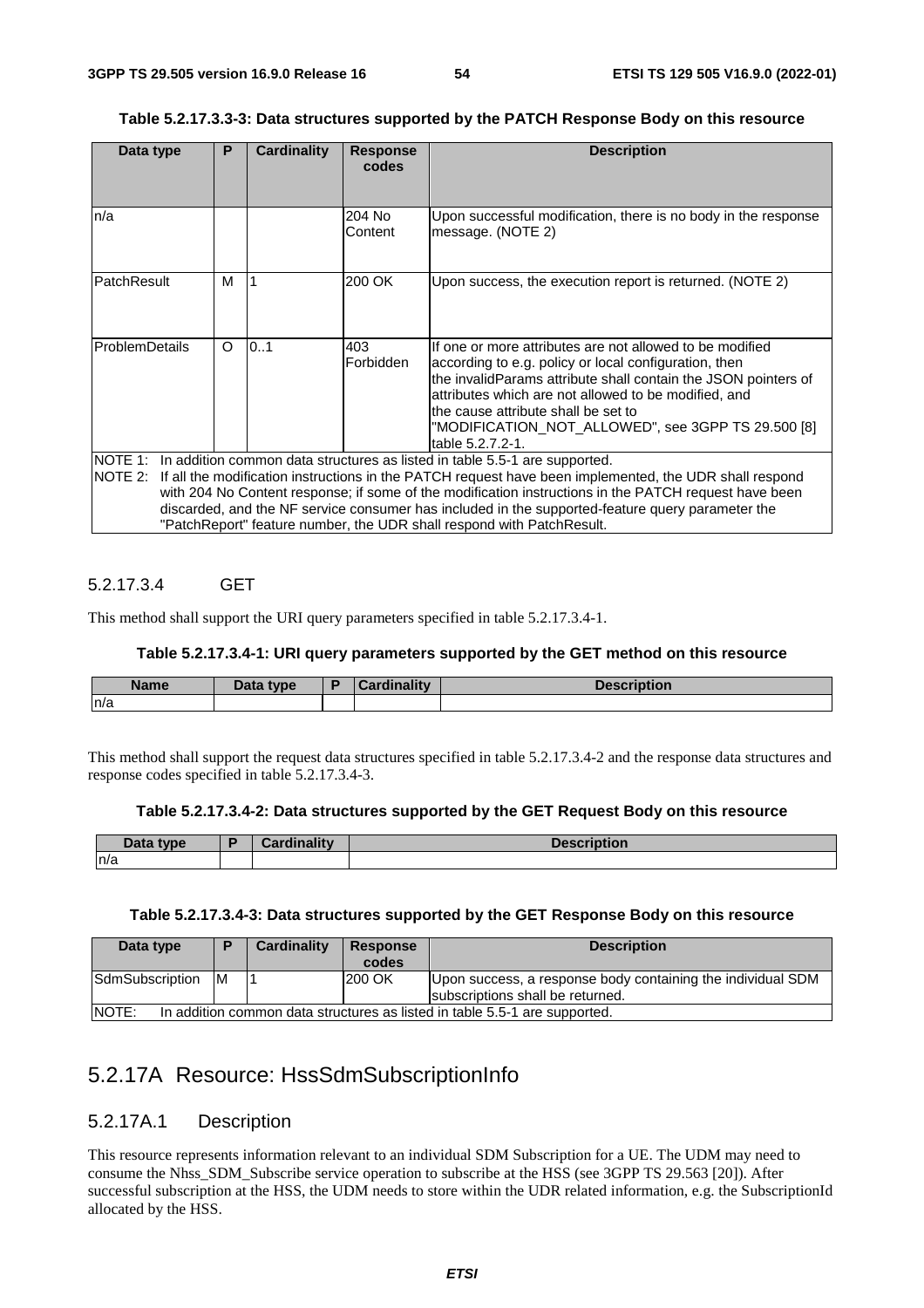This resource is modelled with the Document resource archetype (see clause C.1 of 3GPP TS 29.501 [7]).

# 5.2.17A.2 Resource Definition

Resource URI: {apiRoot}/nudr-dr/<apiVersion>/subscription-data/{ueId}/context-data/sdm-subscriptions/{subsId}/hsssdm-subscriptions

This resource shall support the resource URI variables defined in table 5.2.17A.2-1.

### **Table 5.2.17A.2-1: Resource URI variables for this resource**

| <b>Name</b> | <b>Definition</b>                                                                                                                                       |
|-------------|---------------------------------------------------------------------------------------------------------------------------------------------------------|
| apiRoot     | See 3GPP TS 29.504 [2] clause 6.1.1                                                                                                                     |
| lueld       | Represents the Subscription Identifier SUPI or GPSI (see 3GPP TS 23.501 [4] clause 5.9.2)<br>pattern: See pattern of type VarUeld in 3GPP TS 29.571 [3] |
| subsid      | Identifier of the subscription (allocated by the UDM)                                                                                                   |

# 5.2.17A.3 Resource Standard Methods

# 5.2.17A.3.1 PUT

This method shall support the URI query parameters specified in table 5.2.17A.3.1-1.

### **Table 5.2.17A.3.1-1: URI query parameters supported by the PUT method on this resource**

| <b>Name</b> | <b>Pata type</b> | and an Idea of the United States<br><b>The Company's Company's Company's</b><br>adille – | <u>ension</u><br>NUUUN |
|-------------|------------------|------------------------------------------------------------------------------------------|------------------------|
| n/a         |                  |                                                                                          |                        |

This method shall support the request data structures specified in table 5.2.17A.3.1-2 and the response data structures, and response codes specified in table 5.2.17A.3.1-3.

# **Table 5.2.17A.3.1-2: Data structures supported by the PUT Request Body on this resource**

| Data type                |   | <b>Cardinality</b> | <b>Description</b>               |
|--------------------------|---|--------------------|----------------------------------|
| <b>HssSubscriptionIn</b> | м |                    | <b>HSS SDM subscription info</b> |
| lfo                      |   |                    |                                  |

#### **Table 5.2.17A.3.1-3: Data structures supported by the PUT Response Body on this resource**

| Data type    | Ð                                                                           | Cardinality | <b>Response</b><br>codes | <b>Description</b>                                      |  |  |  |
|--------------|-----------------------------------------------------------------------------|-------------|--------------------------|---------------------------------------------------------|--|--|--|
| ln/a         |                                                                             |             | 204 No                   | Upon success, an empty response body shall be returned. |  |  |  |
|              |                                                                             |             | Content                  |                                                         |  |  |  |
| <b>NOTE:</b> | In addition, common data structures as listed in table 5.5-1 are supported. |             |                          |                                                         |  |  |  |

### 5.2.17A.3.2 DELETE

This method shall support the URI query parameters specified in table 5.2.17A.3.2-1.

#### **Table 5.2.17A.3.2-1: URI query parameters supported by the DELETE method on this resource**

| <b>Name</b> | Data type | Cardinality | <b>Description</b> |
|-------------|-----------|-------------|--------------------|
| n/a         |           |             |                    |

This method shall support the request data structures specified in table 5.2.17A.3.2-2 and the response data structures, and response codes specified in table 5.2.17A.3.2-3.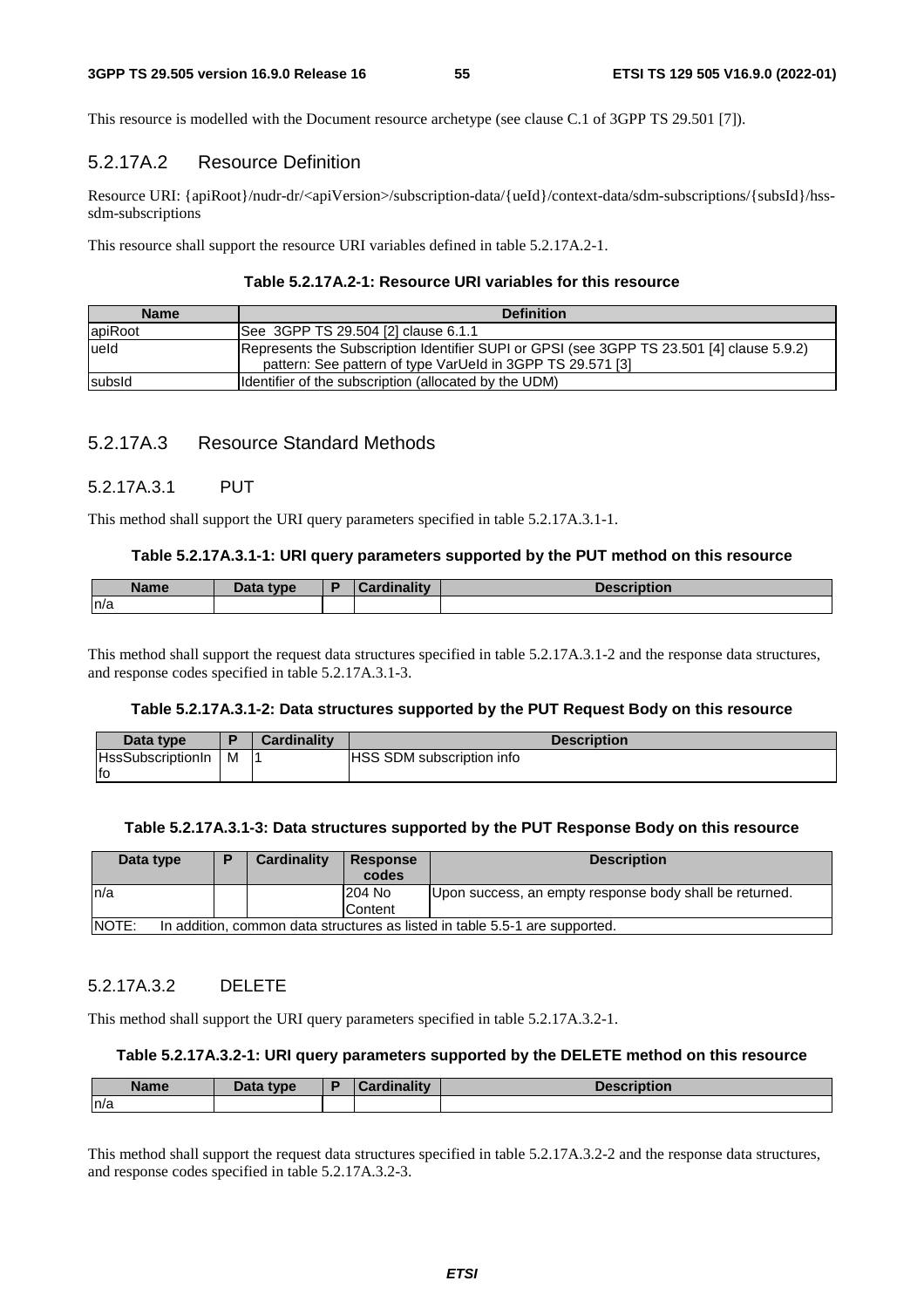#### **Table 5.2.17A.3.2-2: Data structures supported by the DELETE Request Body on this resource**

| ∴ c+c<br>type<br>Data | Cardinality | <b>Description</b> |
|-----------------------|-------------|--------------------|
| n/a                   |             |                    |

#### **Table 5.2.17A.3.2-3: Data structures supported by the DELETE Response Body on this resource**

| Data type                                                                             | D | Cardinality | <b>Response</b><br>codes | <b>Description</b>                                      |  |  |
|---------------------------------------------------------------------------------------|---|-------------|--------------------------|---------------------------------------------------------|--|--|
| In/a                                                                                  |   |             | 204 No                   | Upon success, an empty response body shall be returned. |  |  |
|                                                                                       |   |             | Content                  |                                                         |  |  |
| INOTE:<br>In addition, common data structures as listed in table 5.5-1 are supported. |   |             |                          |                                                         |  |  |

### 5.2.17A.3.3 GET

This method shall support the URI query parameters specified in table 5.2.17A.3.3-1.

#### **Table 5.2.17A.3.3-1: URI query parameters supported by the GET method on this resource**

| <b>Name</b> | Data type | Cardinality | <b>Description</b> |
|-------------|-----------|-------------|--------------------|
| n/a         |           |             |                    |

This method shall support the request data structures specified in table 5.2.17A.3.3-2 and the response data structures and response codes specified in table 5.2.17A.3.3-3.

### **Table 5.2.17A.3.3-2: Data structures supported by the GET Request Body on this resource**

| Data type | <b>Cardinality</b><br>Tumality | <b>Description</b> |
|-----------|--------------------------------|--------------------|
| n/a       |                                |                    |

#### **Table 5.2.17A.3.3-3: Data structures supported by the GET Response Body on this resource**

| Data type               |                                                                             | <b>Cardinality</b> | <b>Response</b><br>codes | <b>Description</b>                                                                       |  |  |
|-------------------------|-----------------------------------------------------------------------------|--------------------|--------------------------|------------------------------------------------------------------------------------------|--|--|
| HssSubscriptionInfo   M |                                                                             |                    | 200 OK                   | Upon success, a response body containing HSS SDM<br>Subscription Info shall be returned. |  |  |
| NOTE:                   | In addition, common data structures as listed in table 5.5-1 are supported. |                    |                          |                                                                                          |  |  |

# 5.2.17A.3.4 PATCH

This method shall support the URI query parameters specified in table 5.2.17A.3.4-1.

#### **Table 5.2.17A.3.4-1: URI query parameters supported by the PATCH method on this resource**

| <b>Name</b>                    | Data type             | D | <b>Cardinality</b> | <b>Description</b>                |
|--------------------------------|-----------------------|---|--------------------|-----------------------------------|
| supported-<br><b>Ifeatures</b> | SupportedFeatures   O |   | $\vert 0$          | see 3GPP TS 29.500 [4] clause 6.6 |

This method shall support the request data structures specified in table 5.2.17A.3.2-2 and the response data structures, and response codes specified in table 5.2.17A.3.4-3.

# **Table 5.2.17A.3.4-2: Data structures supported by the PATCH Request Body on this resource**

| <b>Data</b><br>type |   | inalitv<br>:ard | <b>Description</b>                                        |
|---------------------|---|-----------------|-----------------------------------------------------------|
| array(Patchitem,    | м | .N              | Contains the delta data to the provisioned parameter data |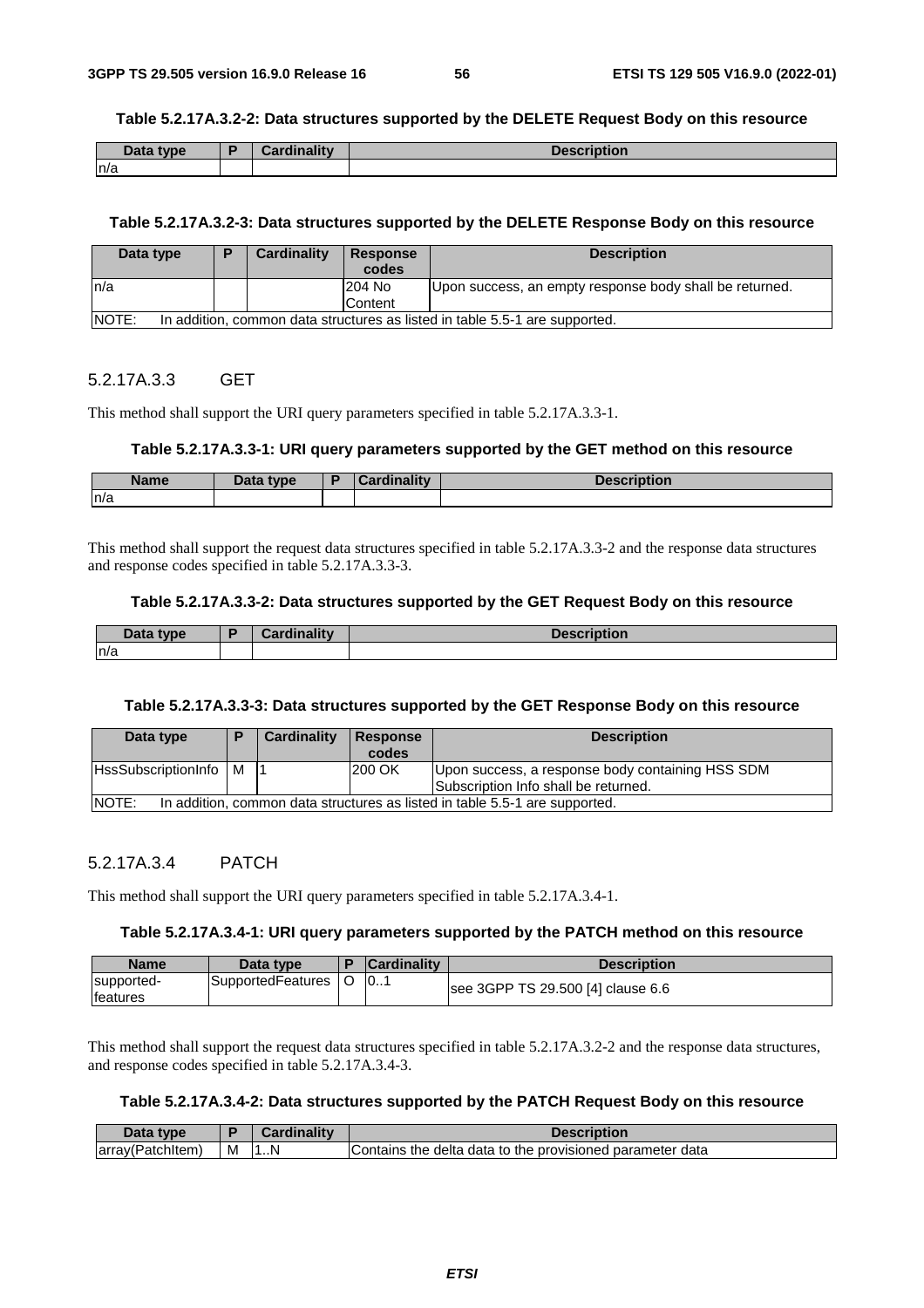| Table 5.2.17A.3.4-3: Data structures supported by the PATCH Response Body on this resource |  |  |  |
|--------------------------------------------------------------------------------------------|--|--|--|
|                                                                                            |  |  |  |

| Data type              | Р | Cardinality | <b>Response</b>   | <b>Description</b>                                                                                             |
|------------------------|---|-------------|-------------------|----------------------------------------------------------------------------------------------------------------|
|                        |   |             | codes             |                                                                                                                |
| n/a                    |   |             | 204 No            | Upon successful modification there is no body in the response                                                  |
|                        |   |             | Content           | message. (NOTE 2)                                                                                              |
| <b>PatchResult</b>     | м |             | 200 OK            | Upon success, the execution report is returned. (NOTE 2)                                                       |
| <b>IProblemDetails</b> | O | 0.1         | 403               | If one or more attributes are not allowed to be modified                                                       |
|                        |   |             | <b>IForbidden</b> | according to e.g. policy or local configuration, then the                                                      |
|                        |   |             |                   | invalidParams attribute shall contain the JSON pointers of                                                     |
|                        |   |             |                   | attributes which are not allowed to be modified, and the cause                                                 |
|                        |   |             |                   | attribute shall be set to "MODIFICATION NOT ALLOWED",                                                          |
|                        |   |             |                   | see 3GPP TS 29.500 [8] table 5.2.7.2-1.                                                                        |
|                        |   |             |                   | NOTE 1: In addition common data structures as listed in table 5.5-1 are supported.                             |
|                        |   |             |                   | NOTE 2: If all the modification instructions in the PATCH request have been implemented, the UDR shall respond |
|                        |   |             |                   | with 204 No Content response; if some of the modification instructions in the PATCH request have been          |
|                        |   |             |                   | discarded, and the NF service consumer has included in the supported-feature query parameter the               |
|                        |   |             |                   | "PatchReport" feature number, the UDR shall respond with PatchResult.                                          |

# 5.2.18 Resource: EeSubscriptions

# 5.2.18.1 Description

This resource represents the collection of EE Subscriptions for a UE.

This resource is modelled with the Collection resource archetype (see clause C.1 of 3GPP TS 29.501 [7]).

# 5.2.18.2 Resource Definition

Resource URI: {apiRoot}/nudr-dr/<apiVersion>/subscription-data/{ueId}/context-data/ee-subscriptions

This resource shall support the resource URI variables defined in table 5.2.18.2-1.

#### **Table 5.2.18.2-1: Resource URI variables for this resource**

| <b>Name</b> | <b>Definition</b>                                                                                                                                       |
|-------------|---------------------------------------------------------------------------------------------------------------------------------------------------------|
| apiRoot     | See 3GPP TS 29.504 [2] clause 6.1.1                                                                                                                     |
| lueld       | Represents the Subscription Identifier SUPI or GPSI (see 3GPP TS 23.501 [4] clause 5.9.2)<br>pattern: See pattern of type VarUeld in 3GPP TS 29.571 [3] |

# 5.2.18.3 Resource Standard Methods

### 5.2.18.3.1 GET

This method shall support the URI query parameters specified in table 5.2.18.3.1-1.

#### **Table 5.2.18.3.1-1: URI query parameters supported by the GET method on this resource**

| <b>Name</b>                    | Data type         | <b>Cardinality</b> | Description                       |
|--------------------------------|-------------------|--------------------|-----------------------------------|
| supported-<br><b>Ifeatures</b> | SupportedFeatures | 10                 | see 3GPP TS 29.500 [8] clause 6.6 |

This method shall support the request data structures specified in table 5.2.18.3.1-2 and the response data structures and response codes specified in table 5.2.18.3.1-3.

#### **Table 5.2.18.3.1-2: Data structures supported by the GET Request Body on this resource**

| Data type | Cardinality | <b>Description</b> |
|-----------|-------------|--------------------|
| n/a       |             |                    |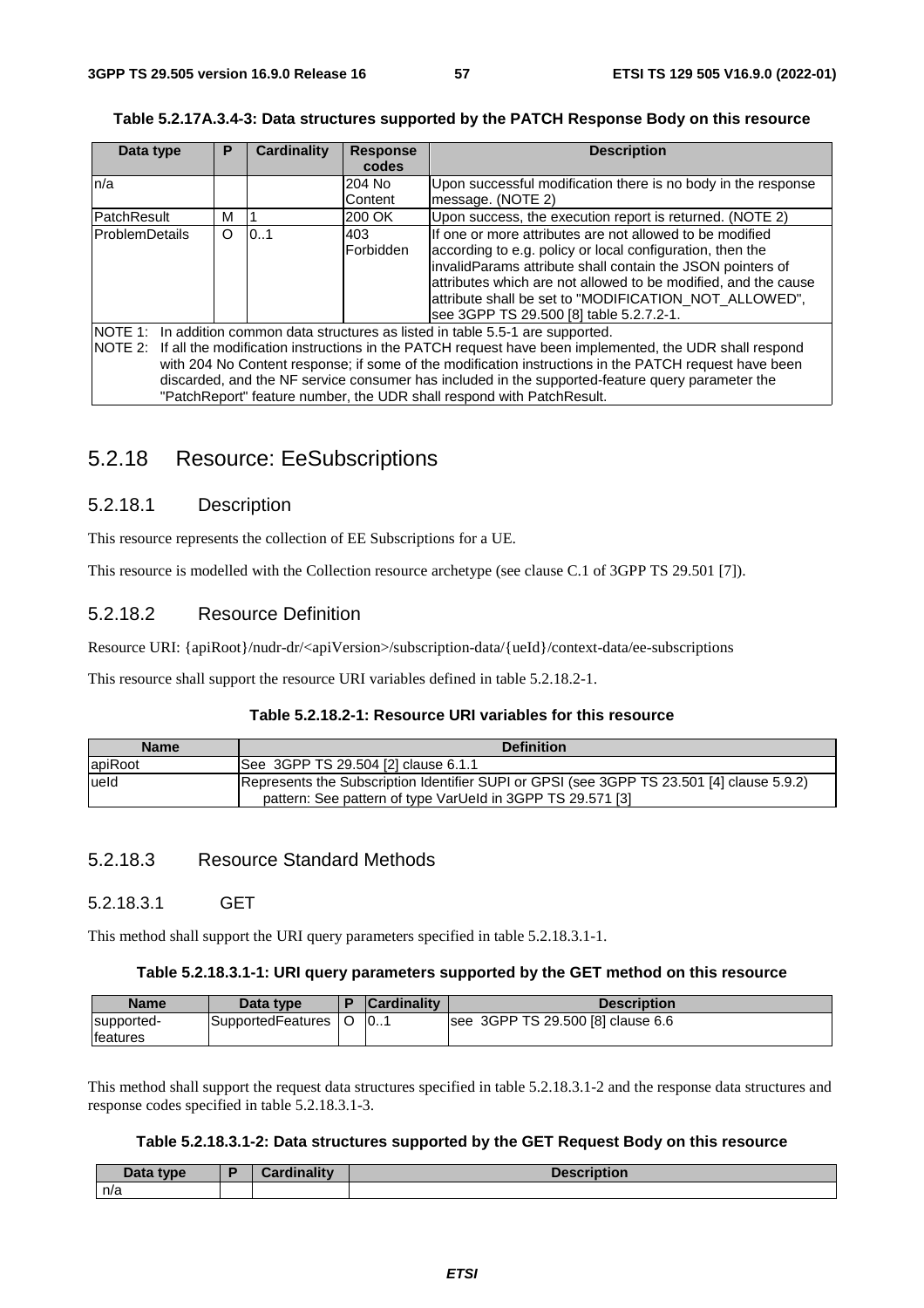### **Table 5.2.18.3.1-3: Data structures supported by the GET Response Body on this resource**

| Data type                                                                        |  | Cardinality | <b>Response</b> | <b>Description</b>                                         |  |
|----------------------------------------------------------------------------------|--|-------------|-----------------|------------------------------------------------------------|--|
|                                                                                  |  |             | codes           |                                                            |  |
| array(EeSubscription)   M                                                        |  | 11N         | 1200 OK         | Upon success, a response body containing the individual EE |  |
|                                                                                  |  |             |                 | subscriptions shall be returned.                           |  |
| NOTE: In addition common data structures as listed in table 5.5-1 are supported. |  |             |                 |                                                            |  |

#### 5.2.18.3.2 POST

This method shall support the URI query parameters specified in table 5.2.18.3.2-1.

#### **Table 5.2.18.3.2-1: URI query parameters supported by the POST method on this resource**

| <b>Name</b> | Data type | <b>Cardinality</b> | Description |
|-------------|-----------|--------------------|-------------|
| n/a         |           |                    |             |

This method shall support the request data structures specified in table 5.2.18.3.1-2 and the response data structures and response codes specified in table 5.2.18.3.1-3.

#### **Table 5.2.18.3.2-2: Data structures supported by the POST Request Body on this resource**

| anto -<br>type    |   | Description                                                                                |
|-------------------|---|--------------------------------------------------------------------------------------------|
| IEe:<br>τιυτιοι . | M | o be stored in the UDR.<br><b>Identifies</b><br>: subscriber data subscription to '<br>the |

#### **Table 5.2.18.3.2-3: Data structures supported by the POST Response Body on this resource**

| Data type                                                                        | P | Cardinality | <b>Response</b><br>codes | <b>Description</b>                                                                                                                                                                                                                                    |  |
|----------------------------------------------------------------------------------|---|-------------|--------------------------|-------------------------------------------------------------------------------------------------------------------------------------------------------------------------------------------------------------------------------------------------------|--|
| EeSubscription                                                                   | м |             | 201<br>Created           | Upon success, a response body containing a representation of<br>the Ueld's Individual subscription resource shall be returned.<br>The HTTP response shall include a "Location" HTTP header<br>that contains the resource URI of the created resource. |  |
| NOTE: In addition common data structures as listed in table 5.5-1 are supported. |   |             |                          |                                                                                                                                                                                                                                                       |  |

# 5.2.19 Resource: IndividualEeSubscription

# 5.2.19.1 Description

This resource represents an individual EE Subscription for a UE.

This resource is modelled with the Document resource archetype (see clause C.1 of 3GPP TS 29.501 [7]).

# 5.2.19.2 Resource Definition

Resource URI: {apiRoot}/nudr-dr/<apiVersion>/subscription-data/{ueId}/context-data/ee-subscriptions/{subsId}

This resource shall support the resource URI variables defined in table 5.2.19.2-1.

| <b>Name</b> | <b>Definition</b>                                                                                                                                       |
|-------------|---------------------------------------------------------------------------------------------------------------------------------------------------------|
| apiRoot     | See 3GPP TS 29.504 [2] clause 6.1.1                                                                                                                     |
| ueld        | Represents the Subscription Identifier SUPI or GPSI (see 3GPP TS 23.501 [4] clause 5.9.2)<br>pattern: See pattern of type VarUeld in 3GPP TS 29.571 [3] |
| subsid      | Identifier of the subscription (allocated by the UDR)                                                                                                   |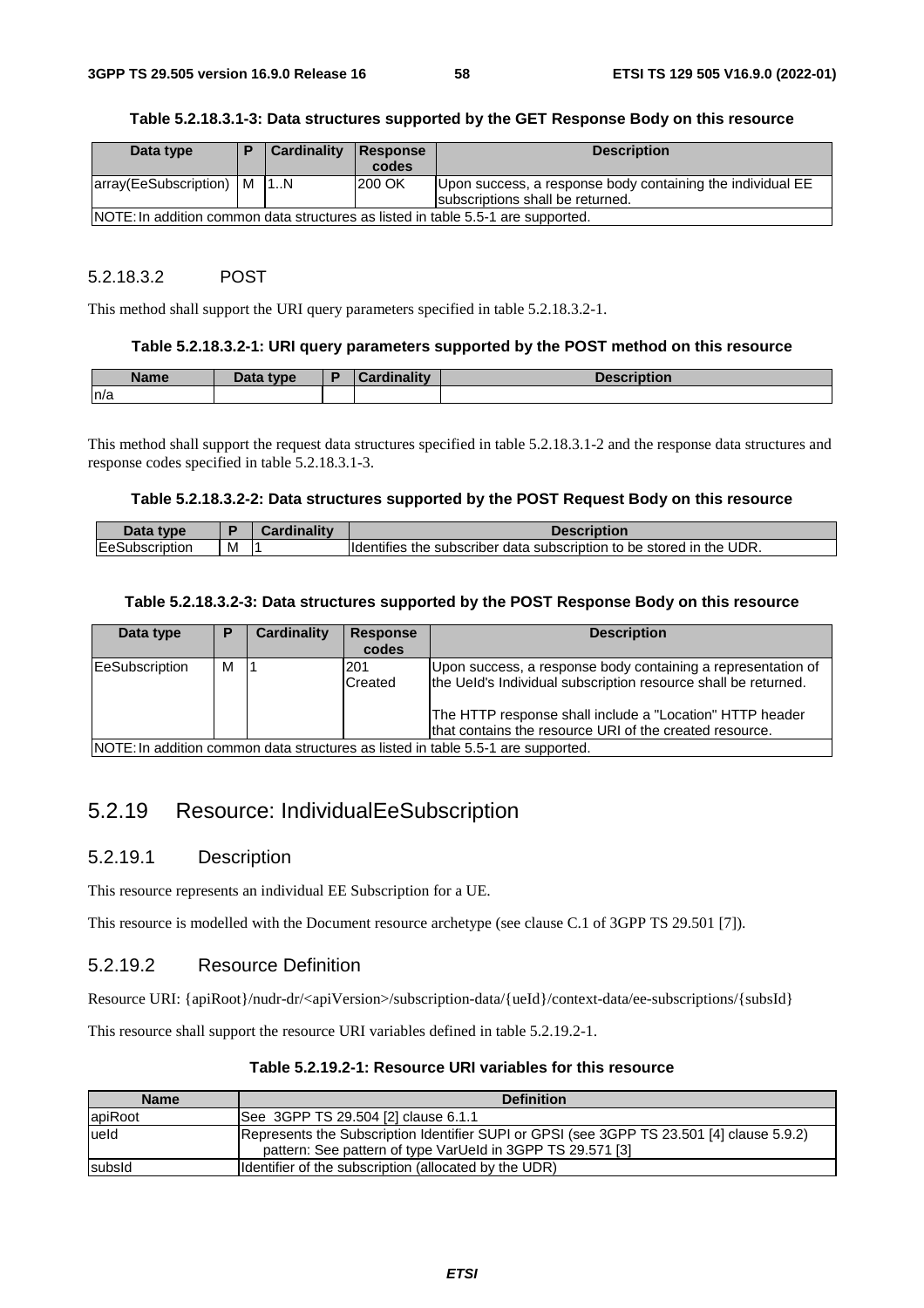# 5.2.19.3 Resource Standard Methods

## 5.2.19.3.1 PUT

This method shall support the URI query parameters specified in table 5.2.19.3.1-1.

#### **Table 5.2.19.3.1-1: URI query parameters supported by the PUT method on this resource**

| <b>Name</b> | <b>Pata type</b><br>Dala | ╺ | السنانا ومؤالست | <b>Deepwickien</b><br>vuvı. |
|-------------|--------------------------|---|-----------------|-----------------------------|
| n/a         |                          |   |                 |                             |

This method shall support the request data structures specified in table 5.2.19.3.1-2 and the response data structures and response codes specified in table 5.2.19.3.1-3.

#### **Table 5.2.19.3.1-2: Data structures supported by the PUT Request Body on this resource**

| <b>Data</b><br>type |   | <b>Description</b>                                             |
|---------------------|---|----------------------------------------------------------------|
| EeSubscription      | M | be stored<br>LEE subscription that is to<br>l he<br>individual |

#### **Table 5.2.19.3.1-3: Data structures supported by the PUT Response Body on this resource**

| Data type       | в        | Cardinality | <b>Response</b><br>codes | <b>Description</b>                                                                |
|-----------------|----------|-------------|--------------------------|-----------------------------------------------------------------------------------|
| ln/a            |          |             | 204 No                   | Upon success, an empty response body shall be returned.                           |
|                 |          |             | Content                  |                                                                                   |
| lProblemDetails | $\Omega$ | 101         | 404 Not                  | If the resource does not exist, a response code of 404 Not                        |
|                 |          |             | <b>Found</b>             | Found shall be returned.                                                          |
|                 |          |             |                          | INOTE: In addition common data structures as listed in table 5.5-1 are supported. |

### 5.2.19.3.2 DELETE

This method shall support the URI query parameters specified in table 5.2.19.3.2-1.

#### **Table 5.2.19.3.2-1: URI query parameters supported by the DELETE method on this resource**

| <b>Name</b> | Data type | <b>Cardinality</b> | Description |
|-------------|-----------|--------------------|-------------|
| n/a         |           |                    |             |

This method shall support the request data structures specified in table 5.2.19.3.2-2 and the response data structures and response codes specified in table 5.2.19.3.2-3.

#### **Table 5.2.19.3.2-2: Data structures supported by the DELETE Request Body on this resource**

| <b>Pata type</b><br><b>Data</b> | <b>Time little</b> | ויאםר<br>ноп |
|---------------------------------|--------------------|--------------|
| ln/a                            |                    |              |

#### **Table 5.2.19.3.2-3: Data structures supported by the DELETE Response Body on this resource**

| Data type | Ð                                                                                | Cardinality | <b>Response</b><br>codes | <b>Description</b>                                      |  |  |
|-----------|----------------------------------------------------------------------------------|-------------|--------------------------|---------------------------------------------------------|--|--|
| In/a      |                                                                                  |             | 204 No                   | Upon success, an empty response body shall be returned. |  |  |
|           |                                                                                  |             | Content                  |                                                         |  |  |
|           | NOTE: In addition common data structures as listed in table 5.5-1 are supported. |             |                          |                                                         |  |  |

# 5.2.19.3.3 PATCH

This method shall support the URI query parameters specified in table 5.2.19.3.3-1.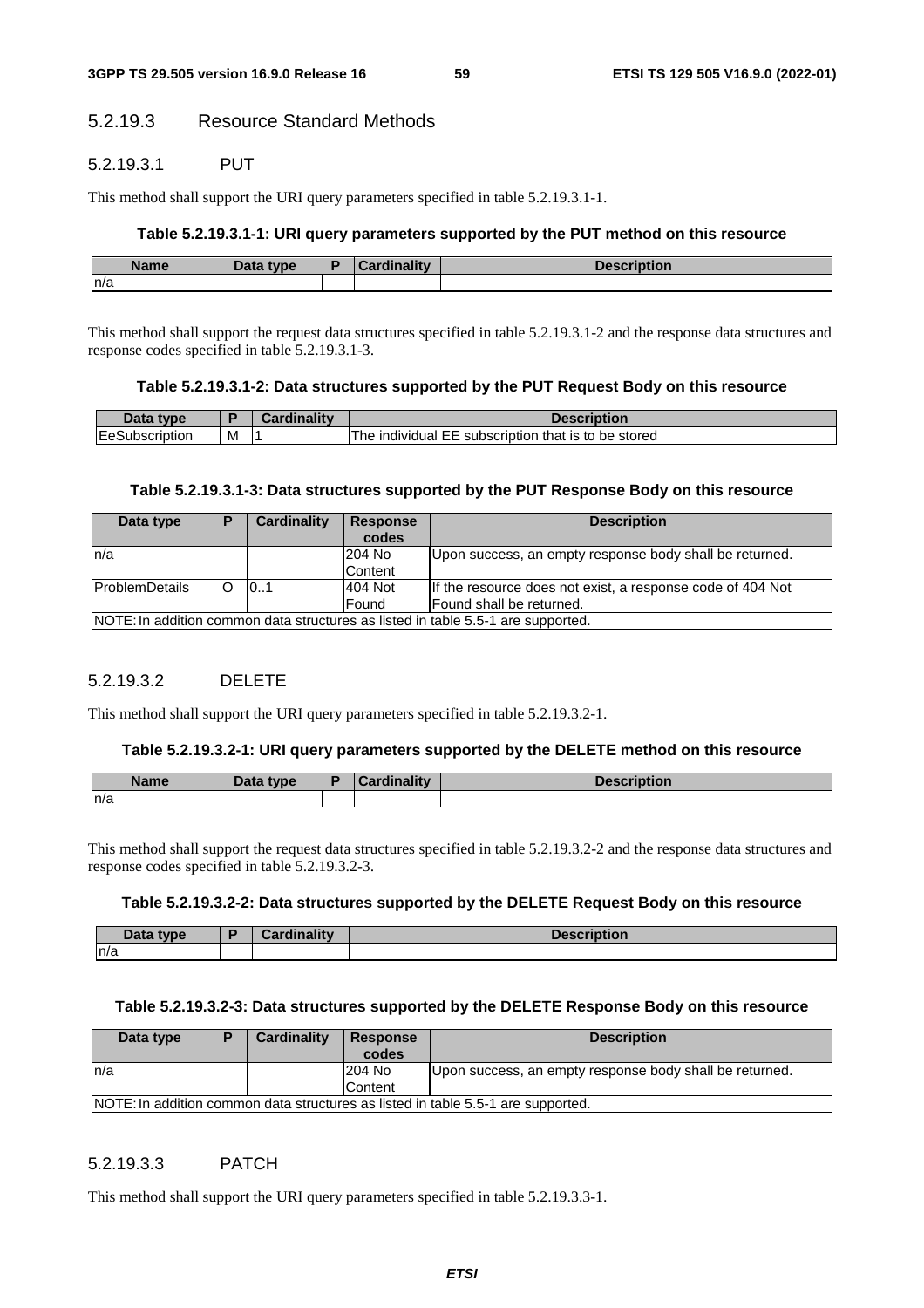### **Table 5.2.19.3.3-1: URI query parameters supported by the PATCH method on this resource**

| <b>Name</b>                   | Data type         | <b>Cardinality</b> | <b>Description</b>                |
|-------------------------------|-------------------|--------------------|-----------------------------------|
| supported-<br><b>features</b> | SupportedFeatures | 10                 | see 3GPP TS 29.500 [8] clause 6.6 |

This method shall support the request data structures specified in table 5.2.19.3.3-2 and the response data structures and response codes specified in table 5.2.19.3.3-3.

#### **Table 5.2.19.3.3-2: Data structures supported by the PATCH Request Body on this resource**

| Data<br>type      |   | Cardinality |                                                                          |
|-------------------|---|-------------|--------------------------------------------------------------------------|
| (array(Patchitem) | M | N<br>1N     | s the delta data to the Individual EE Subscription .<br>data<br>Contains |

#### **Table 5.2.19.3.3-3: Data structures supported by the PATCH Response Body on this resource**

| Data type                                                                                             | Р                                                                                                              | <b>Cardinality</b> | <b>Response</b> | <b>Description</b>                                                                               |  |  |
|-------------------------------------------------------------------------------------------------------|----------------------------------------------------------------------------------------------------------------|--------------------|-----------------|--------------------------------------------------------------------------------------------------|--|--|
|                                                                                                       |                                                                                                                |                    | codes           |                                                                                                  |  |  |
| n/a                                                                                                   |                                                                                                                |                    | 204 No          | Upon successful modification, there is no body in the response                                   |  |  |
|                                                                                                       |                                                                                                                |                    | Content         | message. (NOTE 2)                                                                                |  |  |
| <b>PatchResult</b>                                                                                    | м                                                                                                              |                    | 200 OK          | Upon success, the execution report is returned. (NOTE 2)                                         |  |  |
| <b>IProblemDetails</b>                                                                                | $\Omega$                                                                                                       | 10.1               | 403             | If one or more attributes are not allowed to be modified                                         |  |  |
|                                                                                                       |                                                                                                                |                    | Forbidden       | according to e.g. policy or local configuration, then                                            |  |  |
|                                                                                                       |                                                                                                                |                    |                 | the invalidParams attribute shall contain the JSON pointers of                                   |  |  |
|                                                                                                       |                                                                                                                |                    |                 | attributes which are not allowed to be modified, and                                             |  |  |
|                                                                                                       |                                                                                                                |                    |                 | the cause attribute shall be set to                                                              |  |  |
|                                                                                                       |                                                                                                                |                    |                 | "MODIFICATION_NOT_ALLOWED", see 3GPP TS 29.500 [8]                                               |  |  |
|                                                                                                       |                                                                                                                |                    |                 | ltable 5.2.7.2-1.                                                                                |  |  |
|                                                                                                       |                                                                                                                |                    |                 | NOTE 1: In addition common data structures as listed in table 5.5-1 are supported.               |  |  |
|                                                                                                       | NOTE 2: If all the modification instructions in the PATCH request have been implemented, the UDR shall respond |                    |                 |                                                                                                  |  |  |
| with 204 No Content response; if some of the modification instructions in the PATCH request have been |                                                                                                                |                    |                 |                                                                                                  |  |  |
|                                                                                                       |                                                                                                                |                    |                 | discarded, and the NF service consumer has included in the supported-feature query parameter the |  |  |
|                                                                                                       |                                                                                                                |                    |                 | "PatchReport" feature number, the UDR shall respond with PatchResult.                            |  |  |

# 5.2.19.3.4 GET

This method shall support the URI query parameters specified in table 5.2.19.3.4-1.

# **Table 5.2.19.3.4-1: URI query parameters supported by the GET method on this resource**

| <b>Name</b> | Data type<br>Putu | and a Hitchnetts<br>$\sim$ | iption |
|-------------|-------------------|----------------------------|--------|
| n/a         |                   |                            |        |

This method shall support the request data structures specified in table 5.2.19.3.4-2 and the response data structures and response codes specified in table 5.2.19.3.4-3.

#### **Table 5.2.19.3.4-2: Data structures supported by the GET Request Body on this resource**

| Data type | <b>Cordinality</b><br>. | <b>Description</b> |
|-----------|-------------------------|--------------------|
| In/a      |                         |                    |

### **Table 5.2.19.3.4-3: Data structures supported by the GET Response Body on this resource**

| Data type                                                                           | D | <b>Cardinality</b> | <b>Response</b> | <b>Description</b>                                                                             |  |
|-------------------------------------------------------------------------------------|---|--------------------|-----------------|------------------------------------------------------------------------------------------------|--|
|                                                                                     |   |                    | codes           |                                                                                                |  |
| <b>EeSubscription</b>                                                               | M |                    | 200 OK          | Upon success, a response body containing the individual EE<br>subscriptions shall be returned. |  |
| NOTE:<br>In addition common data structures as listed in table 5.5-1 are supported. |   |                    |                 |                                                                                                |  |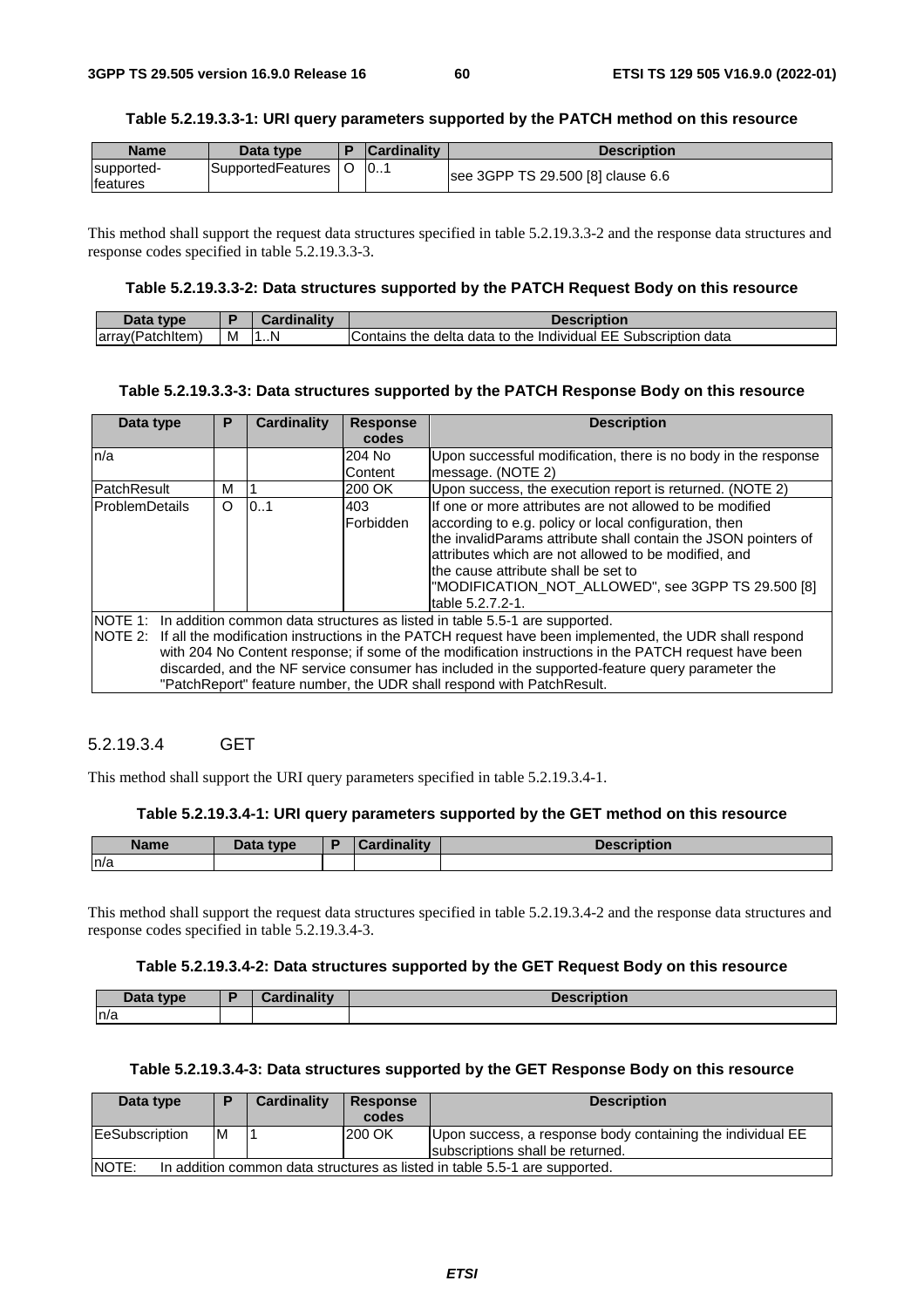# 5.2.19A Resource: IndividualEeGroupSubscription

# 5.2.19A.1 Description

This resource represents an individual EE Subscription for a group of UEs or any UE (i.e. all UEs).

This resource is modelled with the Document resource archetype (see clause C.1 of 3GPP TS 29.501 [7]).

# 5.2.19A.2 Resource Definition

Resource URI: {apiRoot}/nudr-dr/<apiVersion>/subscription-data/group-data/{ueGroupId}/ee-subscriptions/{subsId}

This resource shall support the resource URI variables defined in table 5.2.19A.2-1.

|  | Table 5.2.19A.2-1: Resource URI variables for this resource |
|--|-------------------------------------------------------------|
|--|-------------------------------------------------------------|

| <b>Name</b> | <b>Definition</b>                                                                                                                                                                 |
|-------------|-----------------------------------------------------------------------------------------------------------------------------------------------------------------------------------|
| apiRoot     | See 3GPP TS 29.504 [2] clause 6.1.1                                                                                                                                               |
| lueGroupId  | Represents the identifier of the Group of UEs. For this resource, either External Group<br>Identifier or any UE shall be present.<br>Pattern: '^(extgroupid-[^@]+@[^@]+ anyUE)\$' |
| subsid      | Identifier of the subscription (allocated by the UDM)                                                                                                                             |

# 5.2.19A.3 Resource Standard Methods

## 5.2.19A.3.1 PUT

This method shall support the URI query parameters specified in table 5.2.19A.3.1-1.

### **Table 5.2.19A.3.1-1: URI query parameters supported by the PUT method on this resource**

| <b>Name</b> | Data type | ۰. | <b>Cardinality</b> | <b>Description</b> |
|-------------|-----------|----|--------------------|--------------------|
| n/a         |           |    |                    |                    |

This method shall support the request data structures specified in table 5.2.19A.3.1-2 and the response data structures and response codes specified in table 5.2.19A.3.1-3.

#### **Table 5.2.19A.3.1-2: Data structures supported by the PUT Request Body on this resource**

| type<br><b>Jata</b> |     | Description                                                                         |
|---------------------|-----|-------------------------------------------------------------------------------------|
| EeSubscription      | ΙVΙ | subscription for the group of UEs that is to be stored<br>l he<br>individual<br>FF. |

### **Table 5.2.19A.3.1-3: Data structures supported by the PUT Response Body on this resource**

| Data type             | D                                                                                 | Cardinality | <b>Response</b><br>codes | <b>Description</b>                                         |  |  |  |
|-----------------------|-----------------------------------------------------------------------------------|-------------|--------------------------|------------------------------------------------------------|--|--|--|
| ln/a                  |                                                                                   |             | 204 No                   | Upon success, an empty response body shall be returned.    |  |  |  |
|                       |                                                                                   |             | Content                  |                                                            |  |  |  |
| <b>ProblemDetails</b> | O                                                                                 | 101         | 404 Not                  | If the resource does not exist, a response code of 404 Not |  |  |  |
|                       |                                                                                   |             | Found                    | Found shall be returned.                                   |  |  |  |
|                       | NOTE: In addition, common data structures as listed in table 5.5-1 are supported. |             |                          |                                                            |  |  |  |

### 5.2.19A.3.2 DELETE

This method shall support the URI query parameters specified in table 5.2.19A.3.2-1.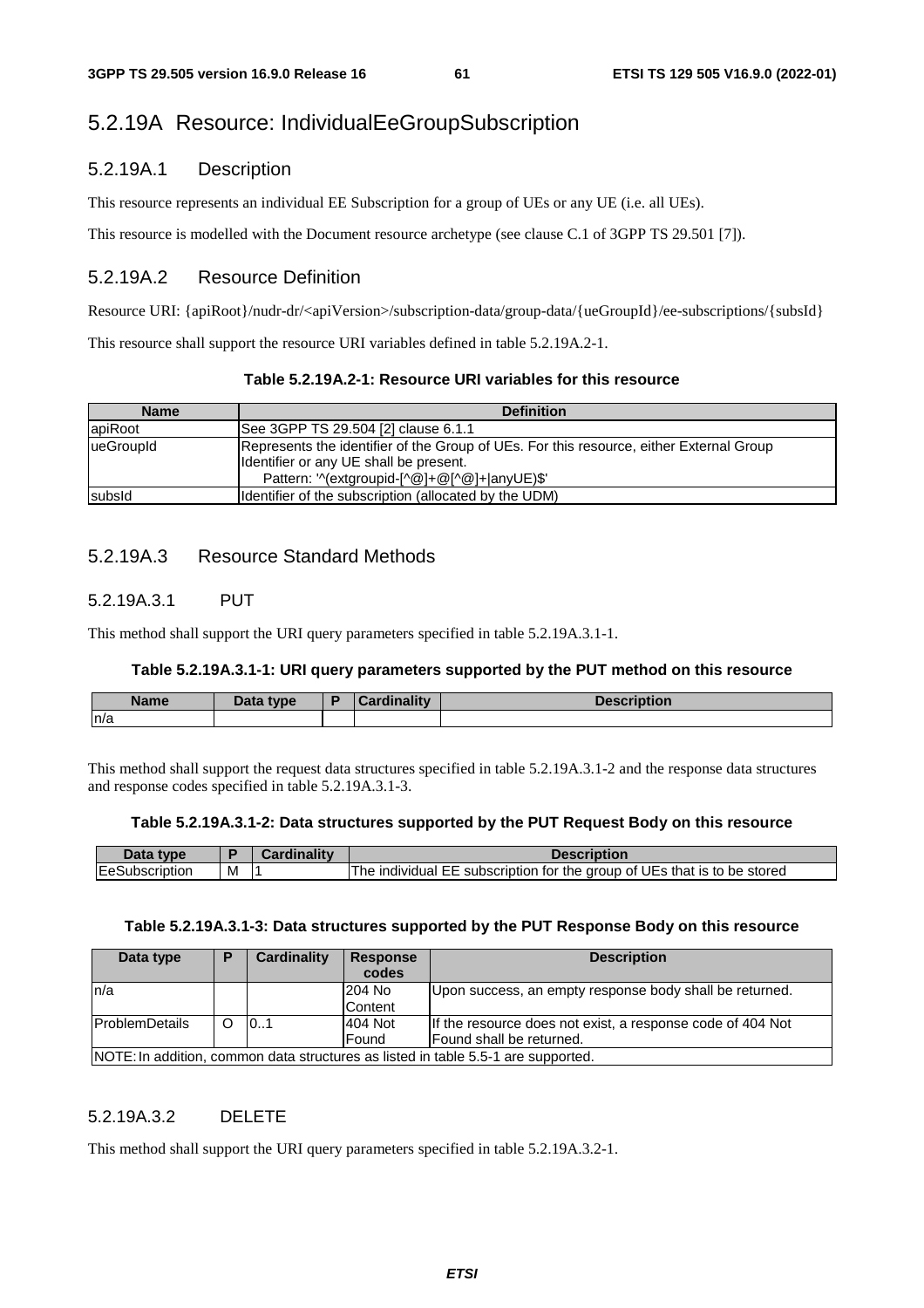#### **Table 5.2.19A.3.2-1: URI query parameters supported by the DELETE method on this resource**

| <b>Name</b> | Data type | Cardinality | <b>Description</b> |
|-------------|-----------|-------------|--------------------|
| n/a         |           |             |                    |

This method shall support the request data structures specified in table 5.2.19A.3.2-2 and the response data structures and response codes specified in table 5.2.19A.3.2-3.

### **Table 5.2.19.3.2-2: Data structures supported by the DELETE Request Body on this resource**

| Data type | Cordinality | .<br><b>Descrir</b><br>TIDUOH. |
|-----------|-------------|--------------------------------|
| n/a       |             |                                |

#### **Table 5.2.19A.3.2-3: Data structures supported by the DELETE Response Body on this resource**

| Data type | <b>Cardinality</b> | <b>Response</b><br>codes | <b>Description</b>                                                                |
|-----------|--------------------|--------------------------|-----------------------------------------------------------------------------------|
| ln/a      |                    | 204 No                   | Upon success, an empty response body shall be returned.                           |
|           |                    | Content                  |                                                                                   |
|           |                    |                          | NOTE: In addition, common data structures as listed in table 5.5-1 are supported. |

### 5.2.19A.3.3 PATCH

This method shall support the URI query parameters specified in table 5.2.19A.3.3-1.

### **Table 5.2.19A.3.3-1: URI query parameters supported by the PATCH method on this resource**

| <b>Name</b>                   | Data type         | <b>Cardinality</b> | <b>Description</b>                |
|-------------------------------|-------------------|--------------------|-----------------------------------|
| supported-<br><b>features</b> | SupportedFeatures | 10                 | see 3GPP TS 29.500 [8] clause 6.6 |

This method shall support the request data structures specified in table 5.2.19A.3.3-2 and the response data structures and response codes specified in table 5.2.19A.3.3-3.

#### **Table 5.2.19A.3.3-2: Data structures supported by the PATCH Request Body on this resource**

| Data type        |   | Cardinality | Description                                                          |
|------------------|---|-------------|----------------------------------------------------------------------|
| array(Patchitem) | м | 1N          | Contains the delta data to the Individual EE Group Subscription data |

#### **Table 5.2.19A.3.3-3: Data structures supported by the PATCH Response Body on this resource**

| Data type                                                                                             | P        | Cardinality | <b>Response</b> | <b>Description</b>                                                                                             |  |  |
|-------------------------------------------------------------------------------------------------------|----------|-------------|-----------------|----------------------------------------------------------------------------------------------------------------|--|--|
|                                                                                                       |          |             | codes           |                                                                                                                |  |  |
| n/a                                                                                                   |          |             | 204 No          | Upon successful modification, there is no body in the response                                                 |  |  |
|                                                                                                       |          |             | <b>Content</b>  | message. (NOTE 2)                                                                                              |  |  |
| <b>PatchResult</b>                                                                                    | м        |             | 200 OK          | Upon success, the execution report is returned. (NOTE 2)                                                       |  |  |
| <b>ProblemDetails</b>                                                                                 | $\Omega$ | 0.1         | 403             | If one or more attributes are not allowed to be modified                                                       |  |  |
|                                                                                                       |          |             | Forbidden       | according to e.g. policy or local configuration, then                                                          |  |  |
|                                                                                                       |          |             |                 | the invalidParams attribute shall contain the JSON pointers of                                                 |  |  |
|                                                                                                       |          |             |                 | attributes which are not allowed to be modified, and                                                           |  |  |
|                                                                                                       |          |             |                 | the cause attribute shall be set to                                                                            |  |  |
|                                                                                                       |          |             |                 | "MODIFICATION_NOT_ALLOWED", see 3GPP TS 29.500 [8]                                                             |  |  |
|                                                                                                       |          |             |                 | table 5.2.7.2-1.                                                                                               |  |  |
| NOTE 1: In addition common data structures as listed in table 5.5-1 are supported.                    |          |             |                 |                                                                                                                |  |  |
|                                                                                                       |          |             |                 | NOTE 2: If all the modification instructions in the PATCH request have been implemented, the UDR shall respond |  |  |
| with 204 No Content response; if some of the modification instructions in the PATCH request have been |          |             |                 |                                                                                                                |  |  |
|                                                                                                       |          |             |                 | discarded, and the NF service consumer has included in the supported-feature query parameter the               |  |  |
|                                                                                                       |          |             |                 | "PatchReport" feature number, the UDR shall respond with PatchResult.                                          |  |  |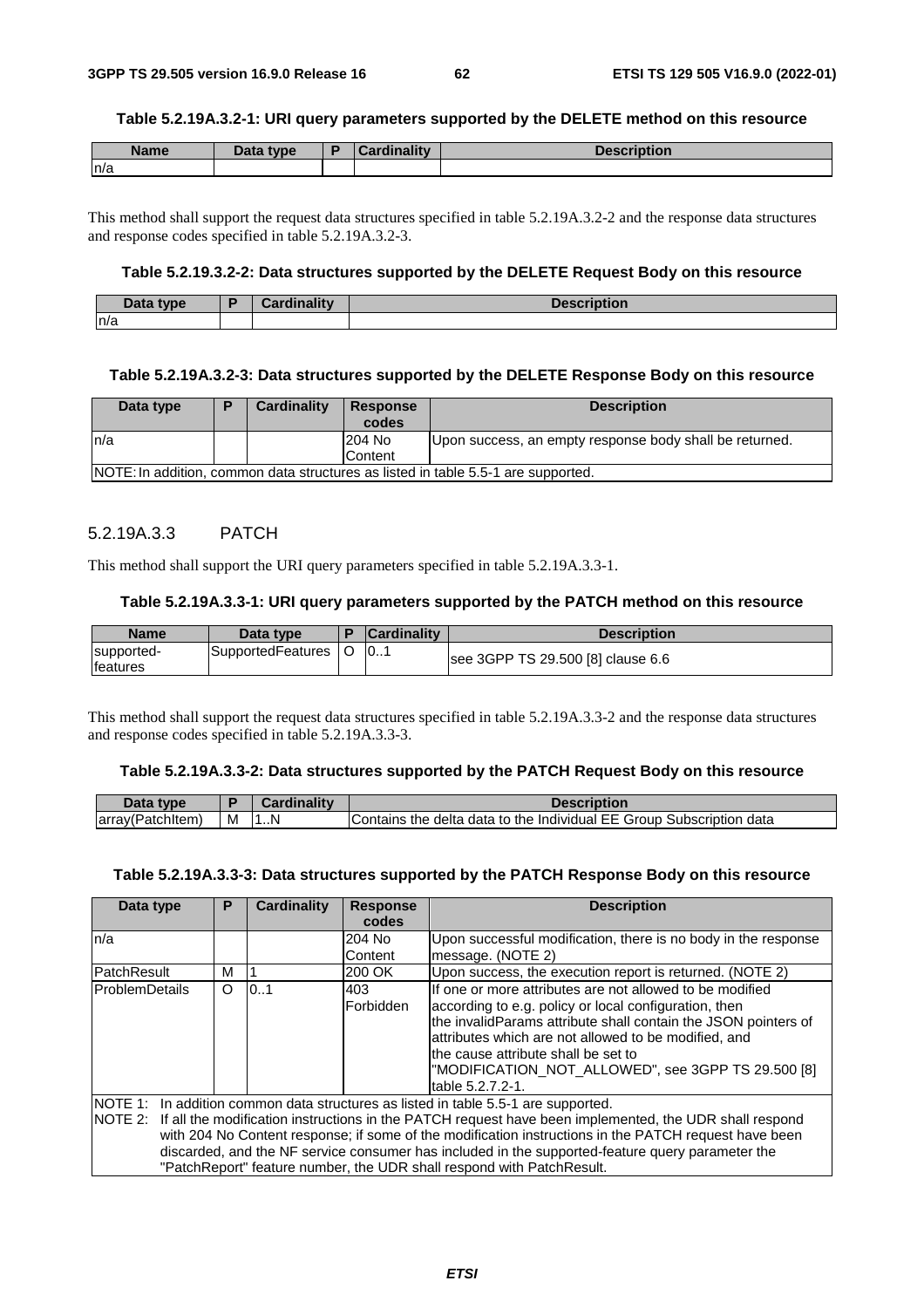# 5.2.19A.3.4 GET

This method shall support the URI query parameters specified in table 5.2.19A.3.4-1.

#### **Table 5.2.19A.3.4-1: URI query parameters supported by the GET method on this resource**

| <b>Name</b> | <b>Pata type</b> | $-$ and in other than $-$<br>$\sim$ $\sim$ $\sim$ $\sim$ | <b>Description</b> |
|-------------|------------------|----------------------------------------------------------|--------------------|
| n/a         |                  |                                                          |                    |

This method shall support the request data structures specified in table 5.2.19A.3.4-2 and the response data structures and response codes specified in table 5.2.19A.3.4-3.

#### **Table 5.2.19A.3.4-2: Data structures supported by the GET Request Body on this resource**

| Data type | <b>Cardinality</b> | <b>Description</b> |
|-----------|--------------------|--------------------|
| n/a       |                    |                    |

#### **Table 5.2.19A.3.4-3: Data structures supported by the GET Response Body on this resource**

| Data type             |    | Cardinality | <b>Response</b><br>codes | <b>Description</b>                                                                                                  |
|-----------------------|----|-------------|--------------------------|---------------------------------------------------------------------------------------------------------------------|
| <b>EeSubscription</b> | ΙM |             | 204 OK                   | Upon success, a response body containing the individual EE<br>subscriptions for the groups of UEs shall be returned |
| <b>INOTE:</b>         |    |             |                          | In addition, common data structures as listed in table 5.5-1 are supported.                                         |

# 5.2.19B Resource: EeGroupProfileData

#### 5.2.19B.1 Description

This resource represents the subscribed Event Exposure Profile Data for a group of UEs or any UE (i.e. all UEs). It is queried by the UDM by either external group identifier or anyUE.

### 5.2.19B.2 Resource Definition

Resource URI: {apiRoot}/nudr-dr/<apiVersion>/subscription-data/group-data/{ueGroupId}/ee-profile-data

This resource shall support the resource URI variables defined in table 5.2.19B.2-1.

| <b>Name</b> | <b>Definition</b>                                                                                                                                                              |  |  |  |  |  |
|-------------|--------------------------------------------------------------------------------------------------------------------------------------------------------------------------------|--|--|--|--|--|
| apiRoot     | See clause 6.1.1                                                                                                                                                               |  |  |  |  |  |
| lueGroupId  | Represents the identifier of the Group of UEs. For this resource, either External Group<br>Identifier or any UE shall be present.<br>pattern: See pattern of type VarUeGroupId |  |  |  |  |  |

# 5.2.19B.3 Resource Standard Methods

#### 5.2.19B.3.1 GET

This method shall support the URI query parameters specified in table 5.2.19B.3.1-1.

# **Table 5.2.19B.3.1-1: URI query parameters supported by the GET method on this resource**

| <b>Name</b>            | Data tvpe             | <b>Cardinality</b> | <b>Description</b>                |
|------------------------|-----------------------|--------------------|-----------------------------------|
| supported-<br>features | SupportedFeatures   O | ີ 10…              | see 3GPP TS 29.500 [8] clause 6.6 |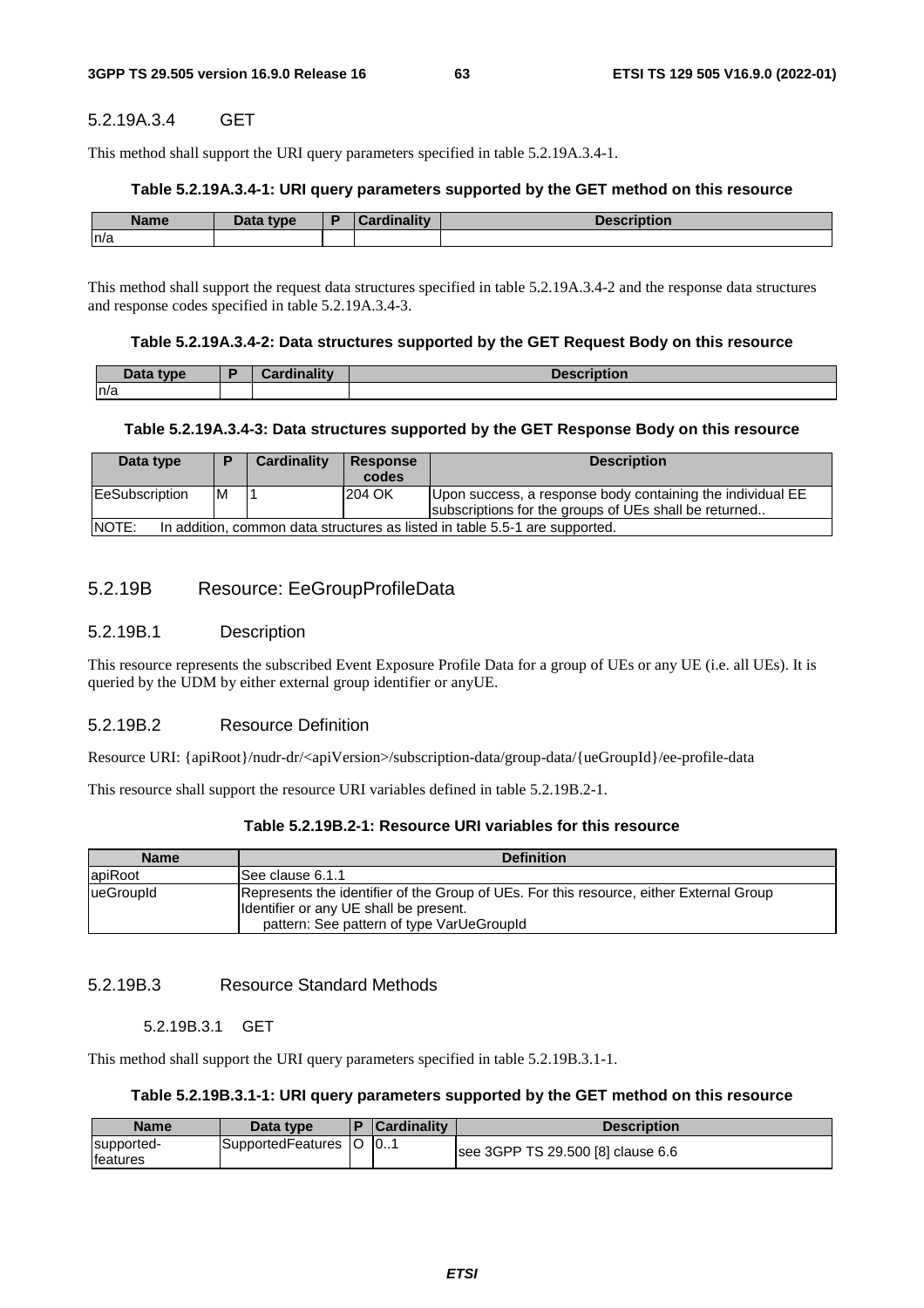This method shall support the request data structures specified in table 5.2.19B.3.1-2 and the response data structures and response codes specified in table 5.2.19B.3.1-3.

#### **Table 5.2.19B.3.1-2: Data structures supported by the GET Request Body on this resource**

| Data type | والمتوازن والمستورة | <b>Description</b> |
|-----------|---------------------|--------------------|
| n/a       |                     |                    |

#### **Table 5.2.19B.3.1-3: Data structures supported by the GET Response Body on this resource**

| Data type              | D | Cardinality | <b>Response</b><br>codes | <b>Description</b>                                                                                                                              |
|------------------------|---|-------------|--------------------------|-------------------------------------------------------------------------------------------------------------------------------------------------|
| EeGroupProfileData   M |   |             | l200 OK                  | Upon success, a response body containing the Event<br>Exposure Profile Data for a group of UEs, which corresponds<br>to the provided ueGroupId. |
|                        |   |             |                          | NOTE: In addition common data structures as listed in table 5.5-1 are supported.                                                                |

# 5.2.20 Resource: SubscriptionDataSubscriptions

# 5.2.20.1 Description

This resource is used to represent explicit subscriber data subscriptions to notifications.

# 5.2.20.2 Resource Definition

Resource URI: {apiRoot}/nudr-dr/<apiVersion>/subscription-data/subs-to-notify

This resource shall support the resource URI variables defined in table 5.2.20.2-1.

### **Table 5.2.20.2-1: Resource URI variables for this resource**

| Name                                 | <b>Definition</b><br>чног.                                               |
|--------------------------------------|--------------------------------------------------------------------------|
| $\overline{\phantom{a}}$<br>lapiRoot | EO <sub>1</sub><br>504.,<br>$AGPP^*$<br>ാവ<br>see<br>clause 6.1.1<br>. . |

## 5.2.20.3 Resource Standard Methods

# 5.2.20.3.1 POST

This method shall support the URI query parameters specified in table 5.2.20.3.1-1.

### **Table 5.2.20.3.1-1: URI query parameters supported by the POST method on this resource**

| <b>Name</b> | Data type | ъ. | المستقل والمستقل<br><b>THE ROOM</b> | DUUI |
|-------------|-----------|----|-------------------------------------|------|
| n/a         |           |    |                                     |      |

This method shall support the request data structures specified in table 5.2.20.3.1-2 and the response data structures and response codes specified in table 5.2.20.3.1-3.

### **Table 5.2.20.3.1-2: Data structures supported by the POST Request Body on this resource**

| Data type        |   | <b>Cardinality</b> | <b>Description</b>                                                    |
|------------------|---|--------------------|-----------------------------------------------------------------------|
| SubscriptionData | м |                    | Ildentifies the subscriber data subscription to be stored in the UDR. |
| Subscriptions    |   |                    |                                                                       |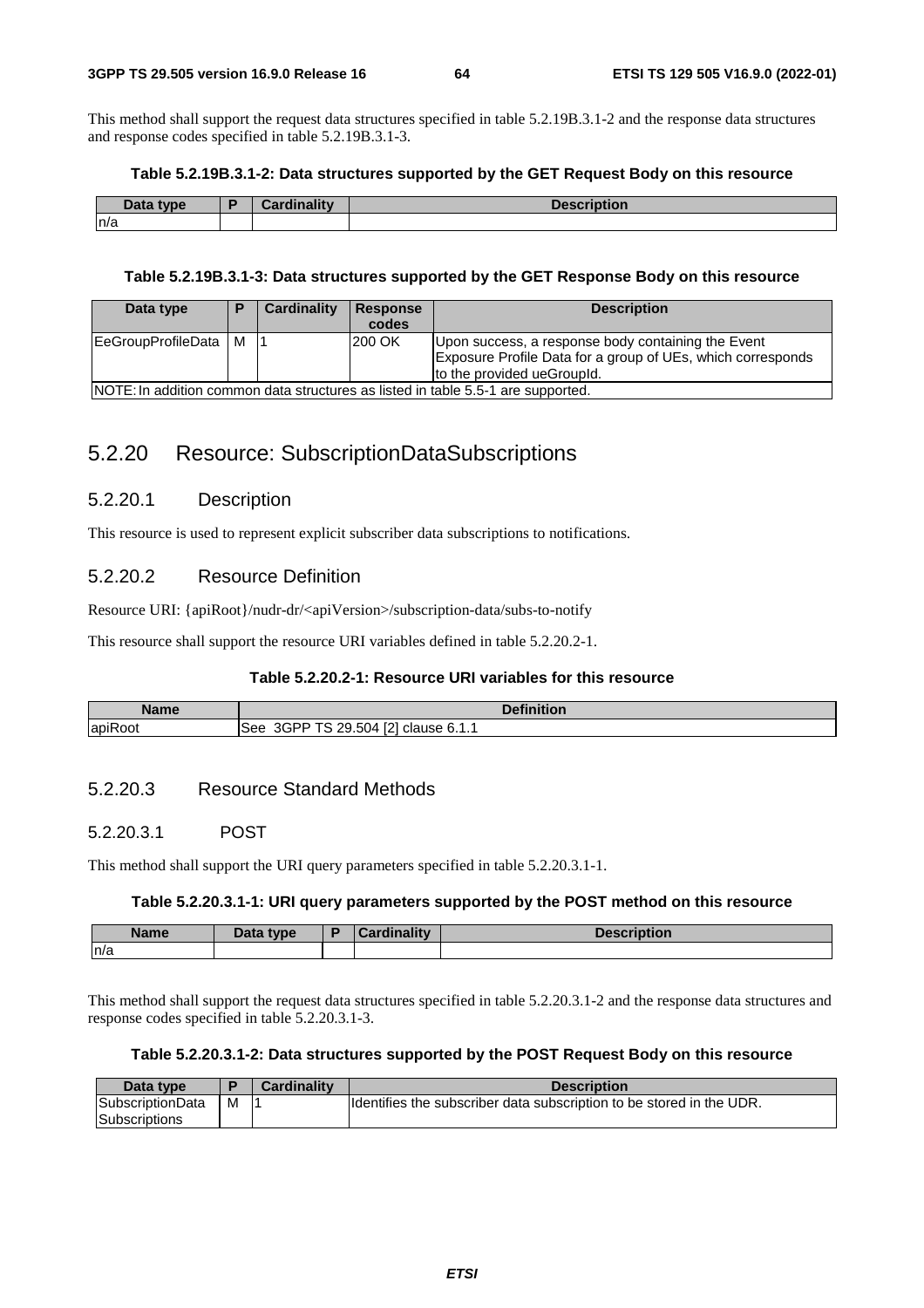**Table 5.2.20.3.1-3: Data structures supported by the POST Response Body on this resource** 

| Data type                                                                        | Р | <b>Cardinality</b> | <b>Response</b><br>codes | <b>Description</b>                                                                                                                                                                                                                                          |
|----------------------------------------------------------------------------------|---|--------------------|--------------------------|-------------------------------------------------------------------------------------------------------------------------------------------------------------------------------------------------------------------------------------------------------------|
| SubscriptionDataSubscriptions M  1                                               |   |                    | 1201<br>Created          | Upon success, a response body containing a<br>representation of the Ueld's Individual subscription<br>resource shall be returned.<br>The HTTP response shall include a "Location" HTTP<br>header that contains the resource URI of the created<br>resource. |
| NOTE: In addition common data structures as listed in table 5.5-1 are supported. |   |                    |                          |                                                                                                                                                                                                                                                             |

# 5.2.20.3.2 GET

This method shall support the URI query parameters specified in table 5.2.20.3.2-1.

#### **Table 5.2.20.3.2-1: URI query parameters supported by the GET method on this resource**

| <b>Name</b>            | Data type             |   | <b>Cardinality</b> | <b>Description</b>                                                                                                                                         |
|------------------------|-----------------------|---|--------------------|------------------------------------------------------------------------------------------------------------------------------------------------------------|
| ue-id                  | VarUeld               | M |                    | Represents the Subscription Identifier SUPI or GPSI (see<br>3GPP TS 23.501 [4] clause 5.9.2)<br>pattern: See pattern of type VarUeld in 3GPP TS 29.571 [3] |
| supported-<br>features | SupportedFeatures   O |   | 0.1                | see 3GPP TS 29.500 [8] clause 6.6                                                                                                                          |

This method shall support the request data structures specified in table 5.2.20.3.2-2 and the response data structures and response codes specified in table 5.2.20.3.2-3.

#### **Table 5.2.20.3.2-2: Data structures supported by the GET Request Body on this resource**

| Data type | Cardinalitv | <b>Description</b> |
|-----------|-------------|--------------------|
| n/a       |             |                    |

### **Table 5.2.20.3.2-3: Data structures supported by the GET Response Body on this resource**

| Data type                                                                            |  | <b>Cardinality Response</b> |        | <b>Description</b>                           |  |  |
|--------------------------------------------------------------------------------------|--|-----------------------------|--------|----------------------------------------------|--|--|
|                                                                                      |  |                             | codes  |                                              |  |  |
| array (Subscription Data Subscriptions) M   0.N                                      |  |                             | 200 OK | Upon success, a response body containing the |  |  |
|                                                                                      |  |                             |        | individual subscriptions shall be returned.  |  |  |
| INOTE:<br>In addition common data structures as listed in table 5.5-1 are supported. |  |                             |        |                                              |  |  |

### 5.2.20.3.3 DELETE

This method shall support the URI query parameters specified in table 5.2.20.3.3-1.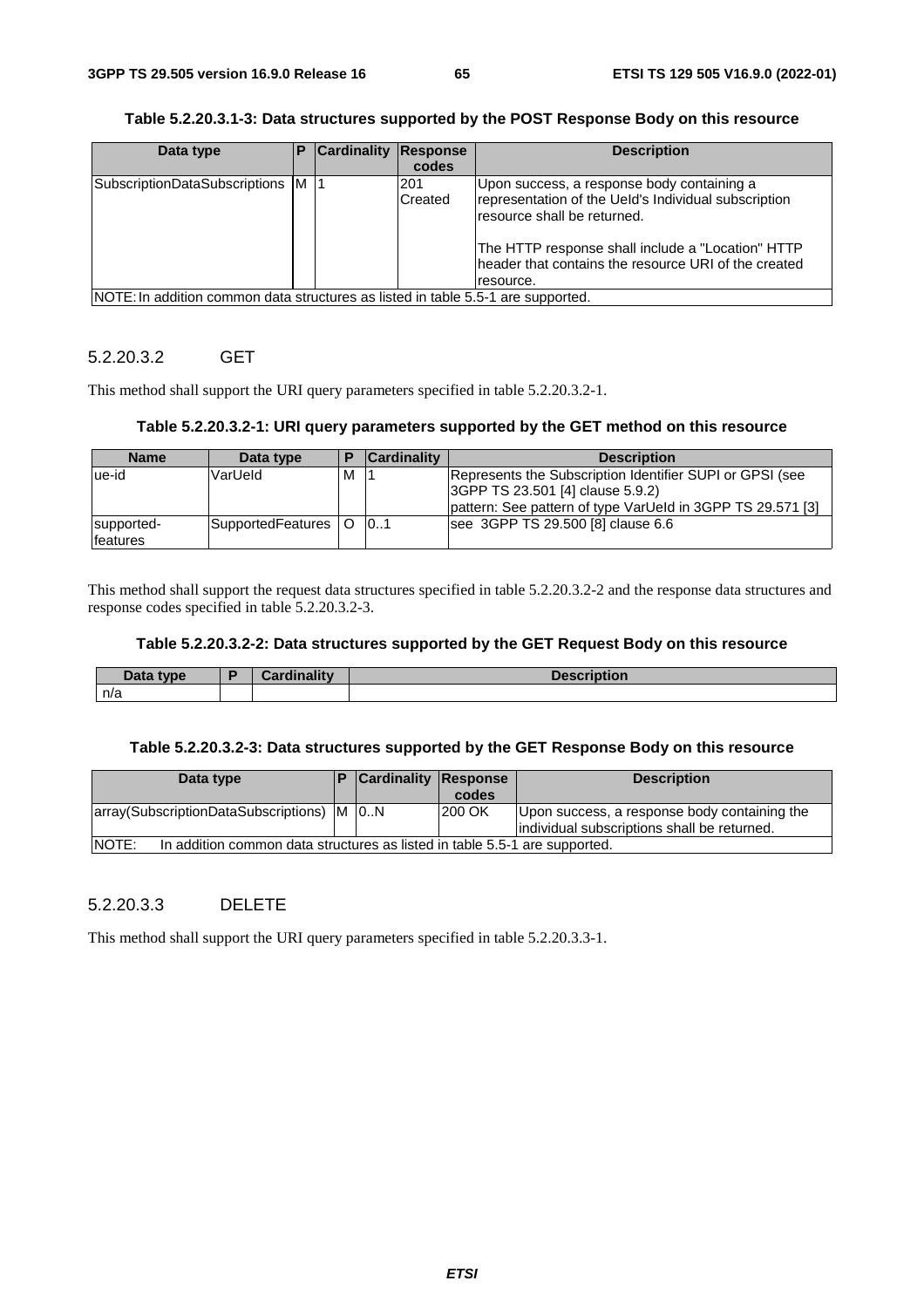### **Table 5.2.20.3.3-1: URI query parameters supported by the DELETE method on this resource**

| <b>Name</b>                             | Data type    | P            | <b>Cardinality</b> | <b>Description</b>                                                                                                                                                                                                                                                                                                             |
|-----------------------------------------|--------------|--------------|--------------------|--------------------------------------------------------------------------------------------------------------------------------------------------------------------------------------------------------------------------------------------------------------------------------------------------------------------------------|
| ue-id                                   | VarUeld      | M            |                    | Represents the Subscription Identifier SUPI or GPSI (see<br>3GPP TS 23.501 [4] clause 5.9.2) of the UE associated to<br>this subscription.                                                                                                                                                                                     |
|                                         |              |              |                    | Pattern: See pattern of type VarUeld in 3GPP TS 29.571 [3]                                                                                                                                                                                                                                                                     |
| nf-instance-id                          | Nflnstanceld | $\mathsf{C}$ | 0.1                | If included, this IE shall contain the Instance ID of the original<br>NF Service Consumer of the UDM that created the<br>subscription, and the UDR shall delete all subscriptions<br>associated to the ue-id that were created by this specific nf-<br>instance-id.<br>If not included, the UDR shall delete all subscriptions |
|                                         |              |              |                    | matching the rest of query parameters.<br>(See NOTE)                                                                                                                                                                                                                                                                           |
| delete-all-nfs                          | boolean      | $\mathsf{C}$ | 0.1                | If included, this IE indicates that the UDR shall delete all<br>subscriptions associated to the ue-id.<br>(See NOTE)                                                                                                                                                                                                           |
| implicit-<br>unsubscribe-<br>indication | boolean      | O            | 0.1                | If included, this IE shall contain the content of the<br>"implicitUnsubscribe" attribute sent during the creation of the<br>subscription in UDM.                                                                                                                                                                               |
|                                         |              |              |                    | If it is set to true, it means that the UDR shall delete all those<br>subscriptions from NF Service Consumers of UDM, whose<br>implicitUnsubscribe value is set to true.                                                                                                                                                       |
|                                         |              |              |                    | It not included, or set to false, the UDR shall delete all<br>subscriptions matching the rest of query parameters.                                                                                                                                                                                                             |
| NOTE:                                   |              |              |                    | Either "nf-instance-id" or "delete-all-nfs" shal be included in the request.                                                                                                                                                                                                                                                   |

This method shall support the request data structures specified in table 5.2.20.3.3-2 and the response data structures and response codes specified in table 5.2.20.3.3-3.

#### **Table 5.2.20.3.3-2: Data structures supported by the DELETE Request Body on this resource**

| Dota -<br><b>tyne</b><br><b>Dala</b> | $\frac{1}{2}$ is a set of $\frac{1}{2}$<br>. . | Description                          |
|--------------------------------------|------------------------------------------------|--------------------------------------|
| 77 C                                 |                                                | request body shall<br>≧ emptv.<br>be |

#### **Table 5.2.20.3.3-3: Data structures supported by the DELETE Response Body on this resource**

| Data type                                                                          | Ð | Cardinality | <b>Response</b><br>codes | <b>Description</b>                                      |  |
|------------------------------------------------------------------------------------|---|-------------|--------------------------|---------------------------------------------------------|--|
| In/a                                                                               |   |             | 204 No                   | Upon success, an empty response body shall be returned. |  |
|                                                                                    |   |             | Content                  |                                                         |  |
| INOTE: In addition, common data structures as listed in table 5.5-1 are supported. |   |             |                          |                                                         |  |

# 5.2.21 Resource: IndividualSubscriptionDataSubscription

# 5.2.21.1 Description

This resource is used to represent an individual subscriber data subscriptions to notifications.

# 5.2.21.2 Resource Definition

Resource URI: {apiRoot}/nudr-dr/<apiVersion>/subscription-data/subs-to-notify/{subsId}

This resource shall support the resource URI variables defined in table 5.2.21.2-1.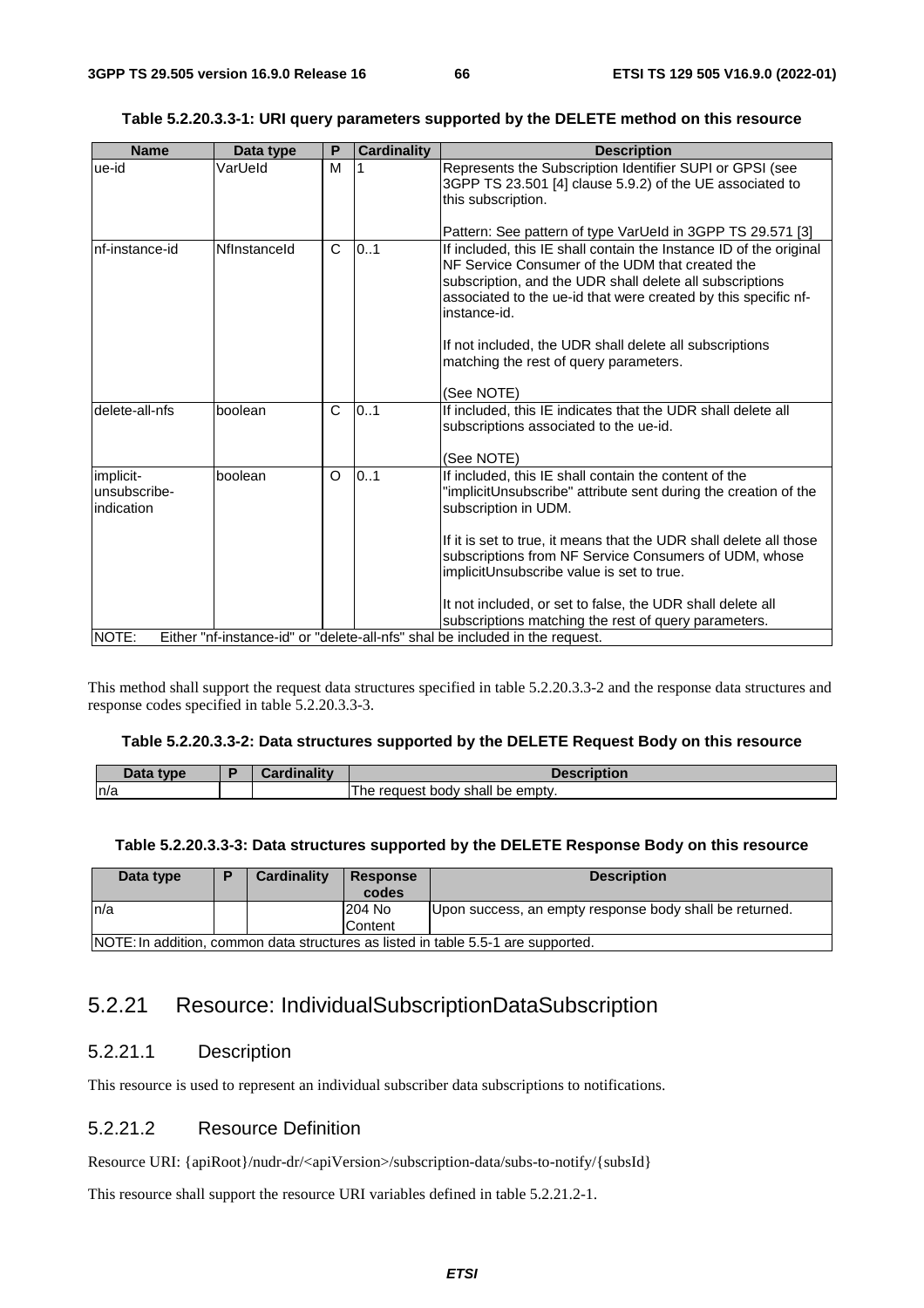| <b>Name</b> | <b>Definition</b>                                                                                                                                                                       |
|-------------|-----------------------------------------------------------------------------------------------------------------------------------------------------------------------------------------|
| apiRoot     | See 3GPP TS 29.504 [2] clause 6.1.1                                                                                                                                                     |
| subsId      | The subsId identifies an individual SubscriptionDataSubscriptions to notifications. The value is<br>allocated by the UDR during creation of the SubscriptionDataSubscriptions resource. |

### **Table 5.2.21.2-1: Resource URI variables for this resource**

# 5.2.21.3 Resource Standard Methods

#### 5.2.21.3.1 DELETE

This method shall support the URI query parameters specified in table 5.2.21.3.1-1.

#### **Table 5.2.21.3.1-1: URI query parameters supported by the DELETE method on this resource**

| <b>Name</b> | Data type | -<br>г | <b>Cardinality</b> | Description |
|-------------|-----------|--------|--------------------|-------------|
| ln/a        |           |        |                    |             |

This method shall support the request data structures specified in table 5.2.21.3.1-2 and the response data structures and response codes specified in table 5.2.21.3.1-3.

#### **Table 5.2.21.3.1-2: Data structures supported by the DELETE Request Body on this resource**

| Doto.<br>type. | <b>Cordinality</b><br>REIN | Description                                       |
|----------------|----------------------------|---------------------------------------------------|
| n/a            |                            | emptv.<br>≅shall<br>request<br>body<br>be<br>' he |

#### **Table 5.2.21.3.1-3: Data structures supported by the DELETE Response Body on this resource**

| Data type                                                                        | D | <b>Cardinality</b> | <b>Response</b><br>codes | <b>Description</b>                                      |  |
|----------------------------------------------------------------------------------|---|--------------------|--------------------------|---------------------------------------------------------|--|
| ln/a                                                                             |   |                    | 204 No                   | Upon success, an empty response body shall be returned. |  |
|                                                                                  |   |                    | Content                  |                                                         |  |
| NOTE: In addition common data structures as listed in table 5.5-1 are supported. |   |                    |                          |                                                         |  |

### 5.2.21.3.2 PATCH

This method shall support the URI query parameters specified in table 5.2.21.3.2-1.

### **Table 5.2.21.3.2-1: URI query parameters supported by the PATCH method on this resource**

| <b>Name</b>                    | Data type         |   | <b>Cardinality</b> | Description                       |
|--------------------------------|-------------------|---|--------------------|-----------------------------------|
| supported-<br><b>Ifeatures</b> | SupportedFeatures | O | $\vert 0$          | see 3GPP TS 29.500 [8] clause 6.6 |

This method shall support the request data structures specified in table 5.2.21.3.2-2 and the response data structures and response codes specified in table 5.2.21.3.2-3.

### **Table 5.2.21.3.2-2: Data structures supported by the PATCH Request Body on this resource**

| Data<br>type      |   | Cardinality | Description                                                                       |
|-------------------|---|-------------|-----------------------------------------------------------------------------------|
| (array(Patchitem) | M | .N          | l Subscription Data Subscription.<br>lContains the delta data to the Individual : |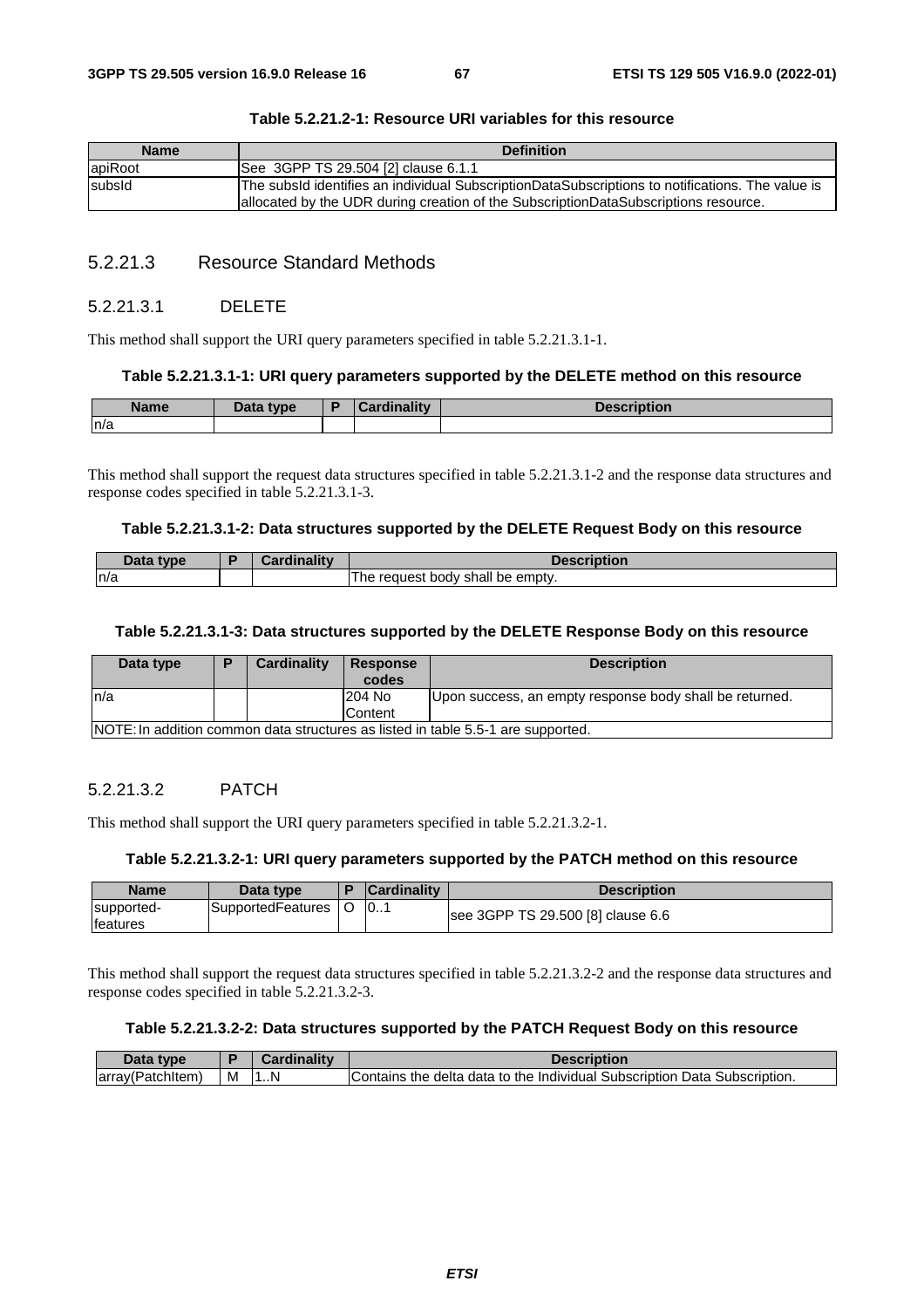### **Table 5.2.21.3.2-3: Data structures supported by the PATCH Response Body on this resource**

| Data type                                                                                                                                                                                                                                                                                                                                                                                                                                                                                  | P        | <b>Cardinality</b> | <b>Response</b>  | <b>Description</b>                                                                                                                                                                                                                                                                                                                                            |  |  |
|--------------------------------------------------------------------------------------------------------------------------------------------------------------------------------------------------------------------------------------------------------------------------------------------------------------------------------------------------------------------------------------------------------------------------------------------------------------------------------------------|----------|--------------------|------------------|---------------------------------------------------------------------------------------------------------------------------------------------------------------------------------------------------------------------------------------------------------------------------------------------------------------------------------------------------------------|--|--|
|                                                                                                                                                                                                                                                                                                                                                                                                                                                                                            |          |                    | codes            |                                                                                                                                                                                                                                                                                                                                                               |  |  |
| n/a                                                                                                                                                                                                                                                                                                                                                                                                                                                                                        |          |                    | 204 No           | Upon successful modification, there is no body in the response                                                                                                                                                                                                                                                                                                |  |  |
|                                                                                                                                                                                                                                                                                                                                                                                                                                                                                            |          |                    | Content          | message. (NOTE 2)                                                                                                                                                                                                                                                                                                                                             |  |  |
| PatchResult                                                                                                                                                                                                                                                                                                                                                                                                                                                                                | м        |                    | 200 OK           | Upon success, the execution report is returned. (NOTE 2)                                                                                                                                                                                                                                                                                                      |  |  |
| <b>ProblemDetails</b>                                                                                                                                                                                                                                                                                                                                                                                                                                                                      | $\Omega$ | 0.1                | 403<br>Forbidden | If one or more attributes are not allowed to be modified<br>according to e.g. policy or local configuration, then<br>the invalidParams attribute shall contain the JSON pointers of<br>attributes which are not allowed to be modified, and<br>lthe cause attribute shall be set to<br>"MODIFICATION NOT ALLOWED", see 3GPP TS 29.500 [8]<br>table 5.2.7.2-1. |  |  |
| NOTE 1: In addition common data structures as listed in table 5.5-1 are supported.<br>NOTE 2: If all the modification instructions in the PATCH request have been implemented, the UDR shall respond<br>with 204 No Content response; if some of the modification instructions in the PATCH request have been<br>discarded, and the NF service consumer has included in the supported-feature query parameter the<br>"PatchReport" feature number, the UDR shall respond with PatchResult. |          |                    |                  |                                                                                                                                                                                                                                                                                                                                                               |  |  |

# 5.2.21.3.3 GET

This method shall support the URI query parameters specified in table 5.2.21.3.3-1.

#### **Table 5.2.21.3.3-1: URI query parameters supported by the GET method on this resource**

| Name | Data type | $\frac{1}{2}$ in all $\frac{1}{2}$<br>. | <b>Description</b> |
|------|-----------|-----------------------------------------|--------------------|
| n/a  |           |                                         |                    |

This method shall support the request data structures specified in table 5.2.21.3.3-2 and the response data structures and response codes specified in table 5.2.21.3.3-3.

#### **Table 5.2.21.3.3-2: Data structures supported by the GET Request Body on this resource**

| Data<br>∶tvpe | <b>THE R</b><br>------- | Description                                      |
|---------------|-------------------------|--------------------------------------------------|
| n/a           |                         | emptv.<br>l he<br>request<br>body<br>shall<br>be |

#### **Table 5.2.21.3.3-3: Data structures supported by the GET Response Body on this resource**

| Data type                                                                        | <b>Cardinality Response</b> |               | <b>Description</b>                                                                          |
|----------------------------------------------------------------------------------|-----------------------------|---------------|---------------------------------------------------------------------------------------------|
|                                                                                  |                             | codes         |                                                                                             |
| SubscriptionDataSubscriptions M  1                                               |                             | <b>200 OK</b> | Upon success, a response body containing the<br>individual subscriptions shall be returned. |
| NOTE: In addition common data structures as listed in table 5.5-1 are supported. |                             |               |                                                                                             |

# 5.2.22 Resource: TraceData

## 5.2.22.1 Description

This resource represents the trace configuration data for a SUPI for use in a serving PLMN. It is queried by the AMF via the UDM after registering.

This resource is modelled with the Document resource archetype (see clause C.1 of 3GPP TS 29.501 [7]).

# 5.2.22.2 Resource Definition

Resource URI: {apiRoot}/nudr-dr/<apiVersion>/subscription-data/{ueId}/{servingPlmnId}/provisioned-data/trace-data

This resource shall support the resource URI variables defined in table 5.2.22.2-1.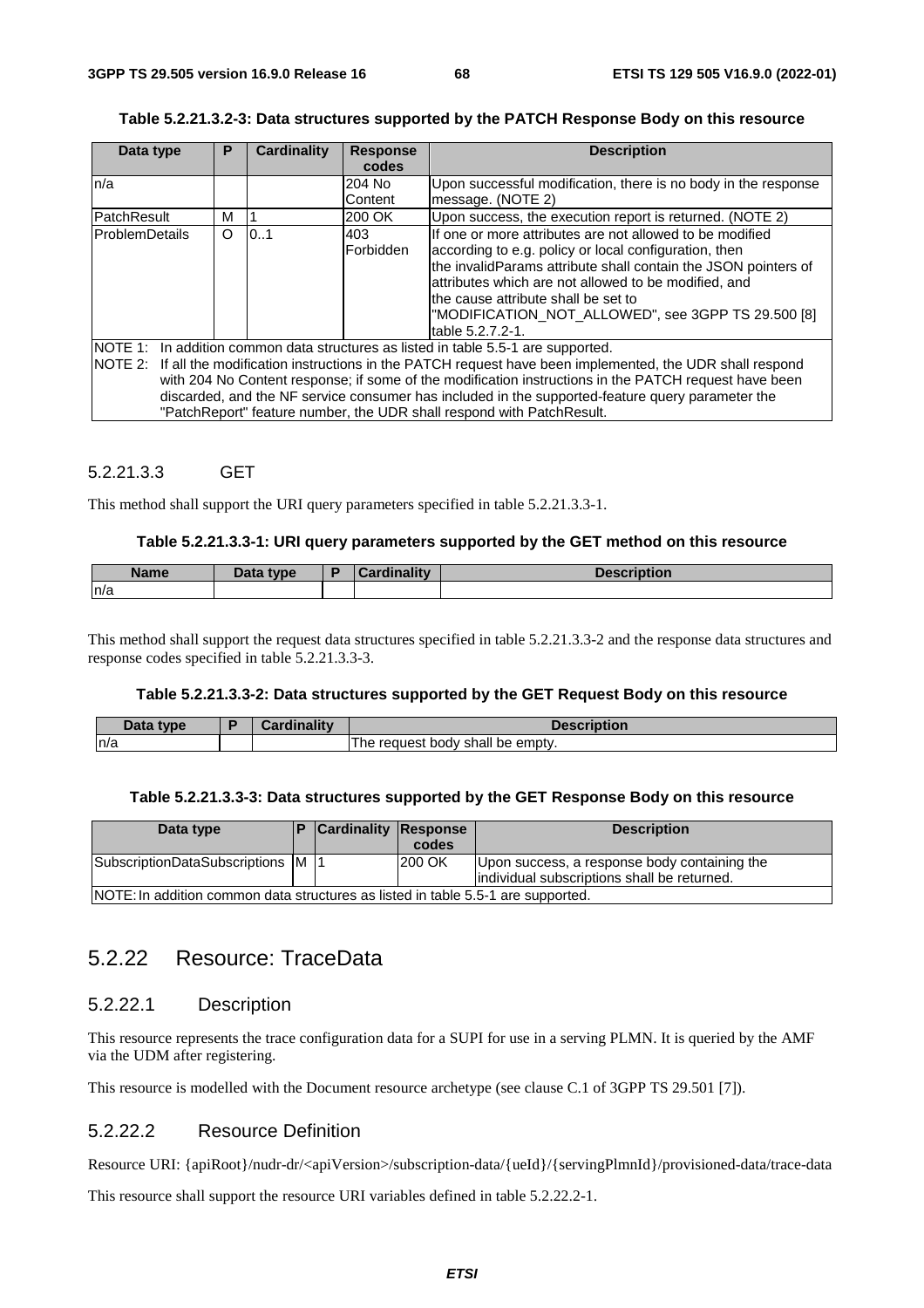| <b>Name</b>          | <b>Definition</b>                                                                                                                                       |
|----------------------|---------------------------------------------------------------------------------------------------------------------------------------------------------|
| apiRoot              | See 3GPP TS 29.504 [2] clause 6.1.1                                                                                                                     |
| lueld                | Represents the Subscription Identifier SUPI or GPSI (see 3GPP TS 23.501 [4] clause 5.9.2)<br>pattern: See pattern of type VarUeld in 3GPP TS 29.571 [3] |
| <b>servingPlmnld</b> | Represents the Serving PLMN ID ( <mcc><mnc>)<br/>pattern: "^[0-9]{5,6}\$"</mnc></mcc>                                                                   |

# 5.2.22.3 Resource Standard Methods

# 5.2.3.3.1 GET

This method shall support the URI query parameters specified in table 5.2.22.3.1-1.

#### **Table 5.2.22.3.1-1: URI query parameters supported by the GET method on this resource**

| <b>Name</b> | Data type<br>Putu | <b>Doubling</b> litie | <b>Description</b> |
|-------------|-------------------|-----------------------|--------------------|
| n/a         |                   |                       |                    |

This method shall support the request data structures specified in table 5.2.22.3.1-2 and the response data structures and response codes specified in table 5.2.22.3.1-3.

#### **Table 5.2.22.3.1-2: Data structures supported by the GET Request Body on this resource**

| Data type | <b>Cardinality</b> | <b>Description</b> |
|-----------|--------------------|--------------------|
| n/a       |                    |                    |

#### **Table 5.2.3.3.1-3: Data structures supported by the GET Response Body on this resource**

| Data type                                                                        | D | Cardinality | Response<br>codes | <b>Description</b>                                 |  |
|----------------------------------------------------------------------------------|---|-------------|-------------------|----------------------------------------------------|--|
| <b>TraceData</b>                                                                 | м |             | 200 OK            | Upon success, a response body containing the Trace |  |
|                                                                                  |   |             |                   | Configuration Data shall be returned.              |  |
| NOTE: In addition common data structures as listed in table 5.5-1 are supported. |   |             |                   |                                                    |  |

# 5.2.23 Resource: IdentityData

### 5.2.23.1 Description

This resource represents the identity data. It is queried by the UDM by GPSI or SUPI.

### 5.2.23.2 Resource Definition

Resource URI: {apiRoot}/nudr-dr/<apiVersion>/subscription-data/{ueId}/identity-data

This resource shall support the resource URI variables defined in table 5.2.23.2-1.

| Table 5.2.23.2-1: Resource URI variables for this resource |  |
|------------------------------------------------------------|--|
|------------------------------------------------------------|--|

| <b>Name</b> | <b>Definition</b>                                                                                                                                       |
|-------------|---------------------------------------------------------------------------------------------------------------------------------------------------------|
| apiRoot     | See clause 6.1.1                                                                                                                                        |
| lueld       | Represents the Subscription Identifier SUPI or GPSI (see 3GPP TS 23.501 [4] clause 5.9.2)<br>pattern: See pattern of type VarUeld in 3GPP TS 29.571 [3] |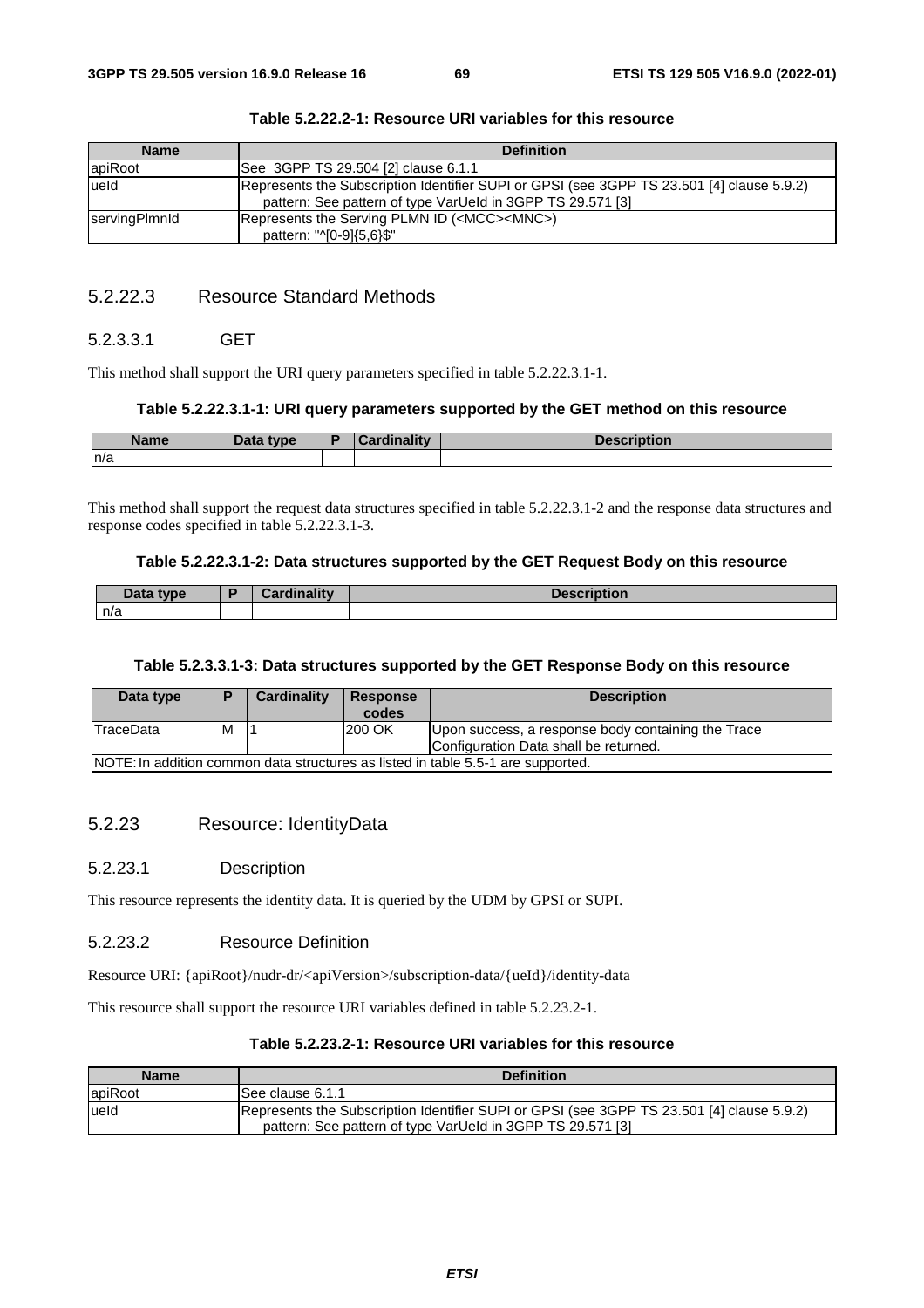# 5.2.23.3 Resource Standard Methods

#### 5.2.23.3.1 GET

This method shall support the URI query parameters specified in table 5.2.23.3.1-1.

### **Table 5.2.23.3.1-1: URI query parameters supported by the GET method on this resource**

| <b>Name</b> | Data type | <b>Cardinality</b> | <b>Description</b>                                               |
|-------------|-----------|--------------------|------------------------------------------------------------------|
| app-port-id | AppPortId | $\overline{0}$     | Application port identity, see 3GPP TS 23.501 [4] clause<br>14.4 |

This method shall support the request data structures specified in table 5.2.23.3.1-2 and the response data structures and response codes specified in table 5.2.23.3.1-3.

### **Table 5.2.23.3.1-2: Data structures supported by the GET Request Body on this resource**

| Data type | Cardinalitv | <b>Description</b> |
|-----------|-------------|--------------------|
| n/a       |             |                    |

### **Table 5.2.23.3.1-3: Data structures supported by the GET Response Body on this resource**

| Data type                                                                        | Ð | <b>Cardinality</b> | <b>Response</b><br>codes | <b>Description</b>                                                                                  |  |
|----------------------------------------------------------------------------------|---|--------------------|--------------------------|-----------------------------------------------------------------------------------------------------|--|
| <b>I</b> IdentitvData                                                            | M |                    | 200 OK                   | Upon success, a response body containing the identity data<br>that corresponds to the provided ueld |  |
| INOTE: In addition common data structures as listed in table 5.5-1 are supported |   |                    |                          |                                                                                                     |  |

NOTE: In addition common data structures as listed in table 5.5-1 are supported.

# 5.2.24 Resource: AuthenticationStatus

# 5.2.24.1 Description

This resource is modelled with the Document resource archetype (see clause C.1 of 3GPP TS 29.501 [7]).

# 5.2.24.2 Resource Definition

Resource URI: {apiRoot}/nudr-dr/<apiVersion>/subscription-data/{ueId}/authentication-data/authentication-status

This resource shall support the resource URI variables defined in table 5.2.24.2-1.

### **Table 5.2.24.2-1: Resource URI variables for this resource**

| <b>Name</b> | <b>Definition</b>                                                                 |
|-------------|-----------------------------------------------------------------------------------|
| apiRoot     | See 3GPP TS 29.504 [2] clause 6.1.1                                               |
| lueld       | Represents the Subscription Identifier SUPI (see 3GPP TS 23.501 [4] clause 5.9.2) |
|             | pattern: See pattern of type Supi in 3GPP TS 29.571 [3]                           |

# 5.2.24.3 Resource Standard Methods

# 5.2.24.3.1 PUT

This method shall support the URI query parameters specified in table 5.2.24.3.1-1.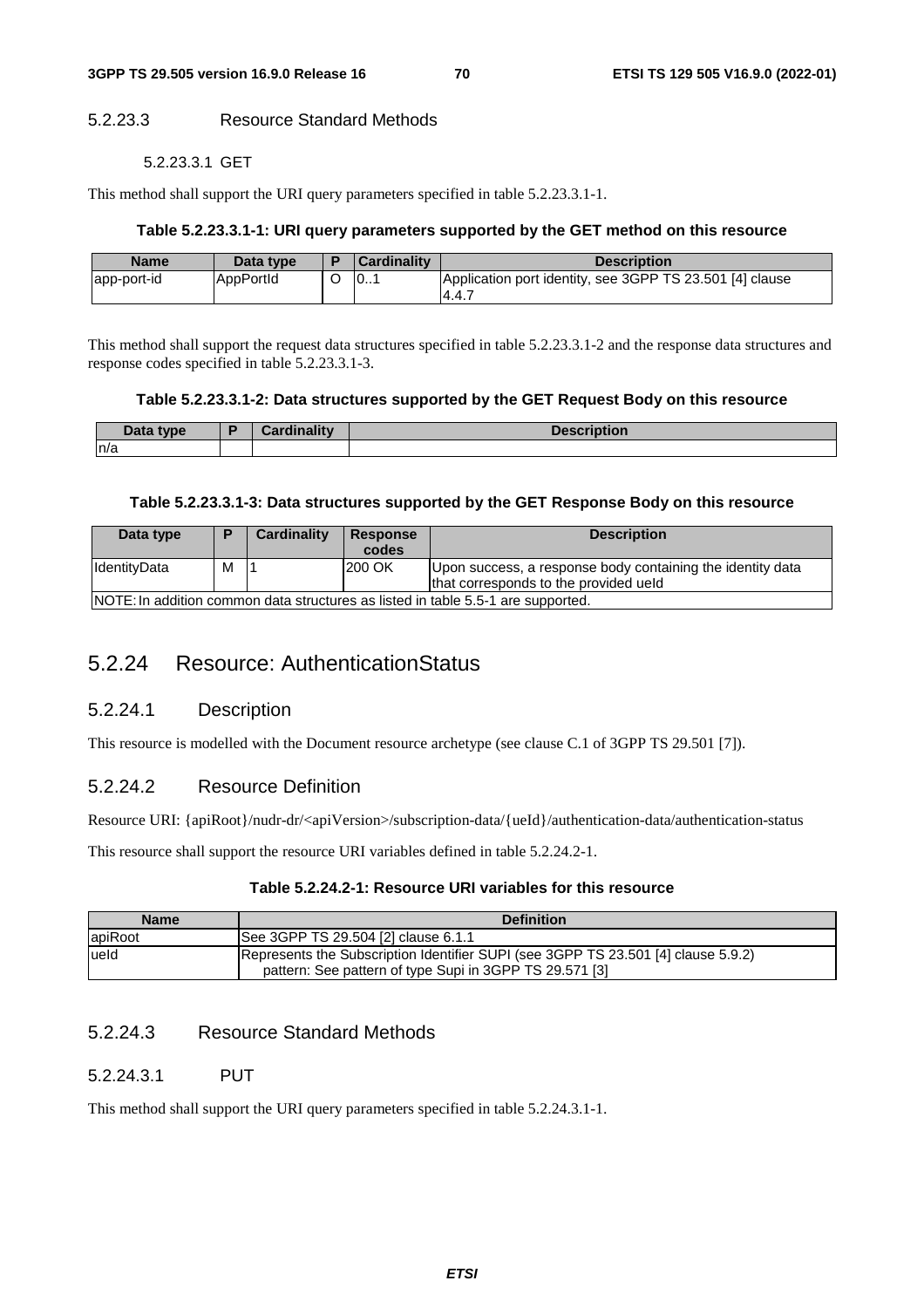#### **Table 5.2.24.3.1-1: URI query parameters supported by the PUT method on this resource**

| <b>Name</b> | Data type | Cardinality | <b>Description</b> |
|-------------|-----------|-------------|--------------------|
| n/a         |           |             |                    |

This method shall support the request data structures specified in table 5.2.24.3.1-2 and the response data structures and response codes specified in table 5.2.24.3.1-3.

### **Table 5.2.24.3.1-2: Data structures supported by the PUT Request Body on this resource**

| Data<br>type   |   | amality and<br>`ord<br>Caromanty | <b>Description</b>                                          |
|----------------|---|----------------------------------|-------------------------------------------------------------|
| vent<br>lAuthE | M |                                  | UE<br>the<br>status of<br>store<br>the authentication<br>10 |

#### **Table 5.2.24.3.1-3: Data structures supported by the PUT Response Body on this resource**

| Data type                                                                        |  | Cardinality | <b>Response</b><br>codes | <b>Description</b>                                     |  |  |
|----------------------------------------------------------------------------------|--|-------------|--------------------------|--------------------------------------------------------|--|--|
| n/a                                                                              |  |             | 204 No                   | Upon success, an empty response body shall be returned |  |  |
|                                                                                  |  |             | <b>Content</b>           |                                                        |  |  |
| NOTE: In addition common data structures as listed in table 5.5-1 are supported. |  |             |                          |                                                        |  |  |

## 5.2.24.3.2 GET

This method shall support the URI query parameters specified in table 5.2.24.3.2-1.

### **Table 5.2.24.3.2-1: URI query parameters supported by the GET method on this resource**

| <b>Name</b>                    | Data type                  | <b>Cardinality</b> | <b>Description</b>                                                                                                                                                                                             |
|--------------------------------|----------------------------|--------------------|----------------------------------------------------------------------------------------------------------------------------------------------------------------------------------------------------------------|
| lfields                        | array(string)              | 1N                 | When the NF consumer only retrieves a subset of the<br>resource, the "fields" query parameter shall be included.<br>The "fields" query parameter contains the pointers of the<br>attribute(s) to be retrieved. |
| supported-<br><b>Ifeatures</b> | SupportedFeatures   O   01 |                    | see 3GPP TS 29.500 [8] clause 6.6                                                                                                                                                                              |

This method shall support the request data structures specified in table 5.2.24.3.2-2 and the response data structures and response codes specified in table 5.2.24.3.2-3.

#### **Table 5.2.24.3.2-2: Data structures supported by the GET Request Body on this resource**

| Data<br>type | and an interval of the state of the<br><b>Pord</b> | <b>Description</b> |
|--------------|----------------------------------------------------|--------------------|
| n/a          |                                                    |                    |

#### **Table 5.2.24.3.2-3: Data structures supported by the GET Response Body on this resource**

| Data type                                                                                  | D | Cardinality | <b>Response</b><br>codes | <b>Description</b>                                                            |  |
|--------------------------------------------------------------------------------------------|---|-------------|--------------------------|-------------------------------------------------------------------------------|--|
| AuthEvent                                                                                  | M |             | 200 OK                   | Upon success, a response body containing the AuthEvent shall<br>Ibe returned. |  |
| <b>NOTE:</b><br>In addition common data structures as listed in table 5.5-1 are supported. |   |             |                          |                                                                               |  |

# 5.2.24.3.3 DELETE

This method shall support the URI query parameters specified in table 5.2.24.3.3-1.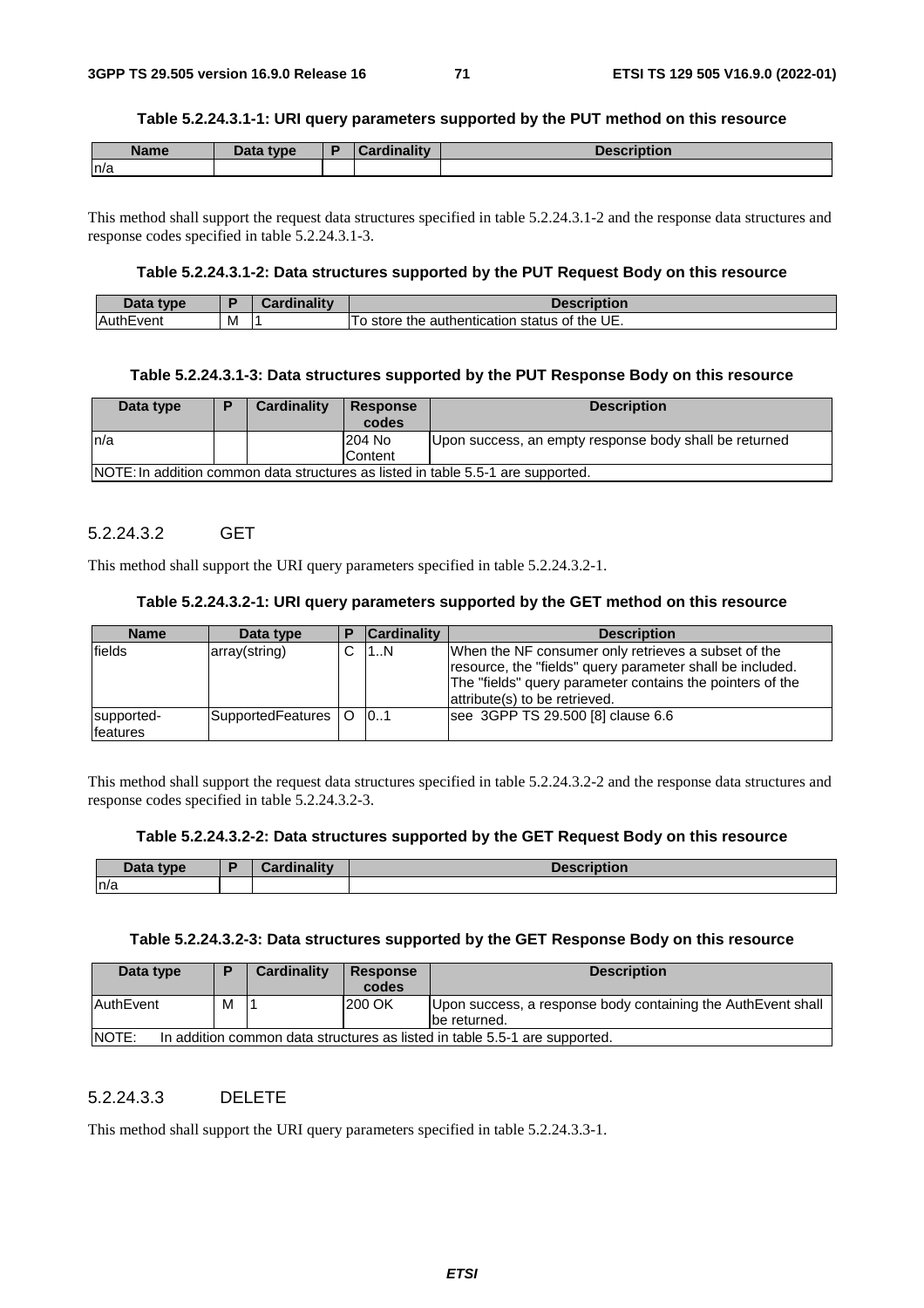#### **Table 5.2.24.3.3-1: URI query parameters supported by the DELETE method on this resource**

| <b>Name</b> | Data type | Cardinality | <b>Description</b> |
|-------------|-----------|-------------|--------------------|
| ln/a        |           |             |                    |

This method shall support the request data structures specified in table 5.2.24.3.3-2 and the response data structures and response codes specified in table 5.2.24.3.3-3.

## **Table 5.2.24.3.3-2: Data structures supported by the DELETE Request Body on this resource**

| Data type | <b>Cordinality</b> | the contract of the contract of<br>$\mathbf{L}$ |
|-----------|--------------------|-------------------------------------------------|
| ln/a      |                    |                                                 |

#### **Table 5.2.24.3.3-3: Data structures supported by the DELETE Response Body on this resource**

| Data type | Cardinality | <b>Response</b><br>codes | <b>Description</b>                                                               |
|-----------|-------------|--------------------------|----------------------------------------------------------------------------------|
| n/a       |             | 204 No                   | Upon success, an empty response body shall be returned.                          |
|           |             | <b>Content</b>           |                                                                                  |
|           |             |                          | NOTE: In addition common data structures as listed in table 5.5-1 are supported. |

# 5.2.24A Resource: IndividualAuthenticationStatus

## 5.2.24A.1 Description

This resource is used to represent individual Authentication Status to be stored in the UDR.

This resource is modelled with the Document resource archetype (see clause C.1 of 3GPP TS 29.501 [7]).

# 5.2.24A.2 Resource Definition

Resource URI: {apiRoot}/nudr-dr/<apiVersion>/subscription-data/{ueId}/authentication-data/authenticationstatus/{servingNetworkName}

This resource shall support the resource URI variables defined in table 5.2.24A.2-1.

| <b>Name</b>        | <b>Definition</b>                                                                                                                            |
|--------------------|----------------------------------------------------------------------------------------------------------------------------------------------|
| apiRoot            | ISee clause 6.4.1                                                                                                                            |
| lueld              | Represents the Subscription Identifier SUPI (see 3GPP TS 23.501 [4] clause 5.9.2)<br>pattern: See pattern of type Supi in 3GPP TS 29.571 [3] |
| servingNetworkName | Represents the Serving Network Name.<br>pattern: See pattern of type ServingNetworkName in 3GPP TS 29.503 [6]                                |

## **Table 5.2.24A.2-1: Resource URI variables for this resource**

# 5.2.24A.3 Resource Standard Methods

## 5.2.24A.3.1 PUT

This method shall support the URI query parameters specified in table 5.2.24A.3.1-1.

### **Table 5.2.24A.3.1-1: URI query parameters supported by the PUT method on this resource**

| <b>Name</b> | Data type | <b>Cardinality</b> | <b>Description</b> |
|-------------|-----------|--------------------|--------------------|
| n/a         |           |                    |                    |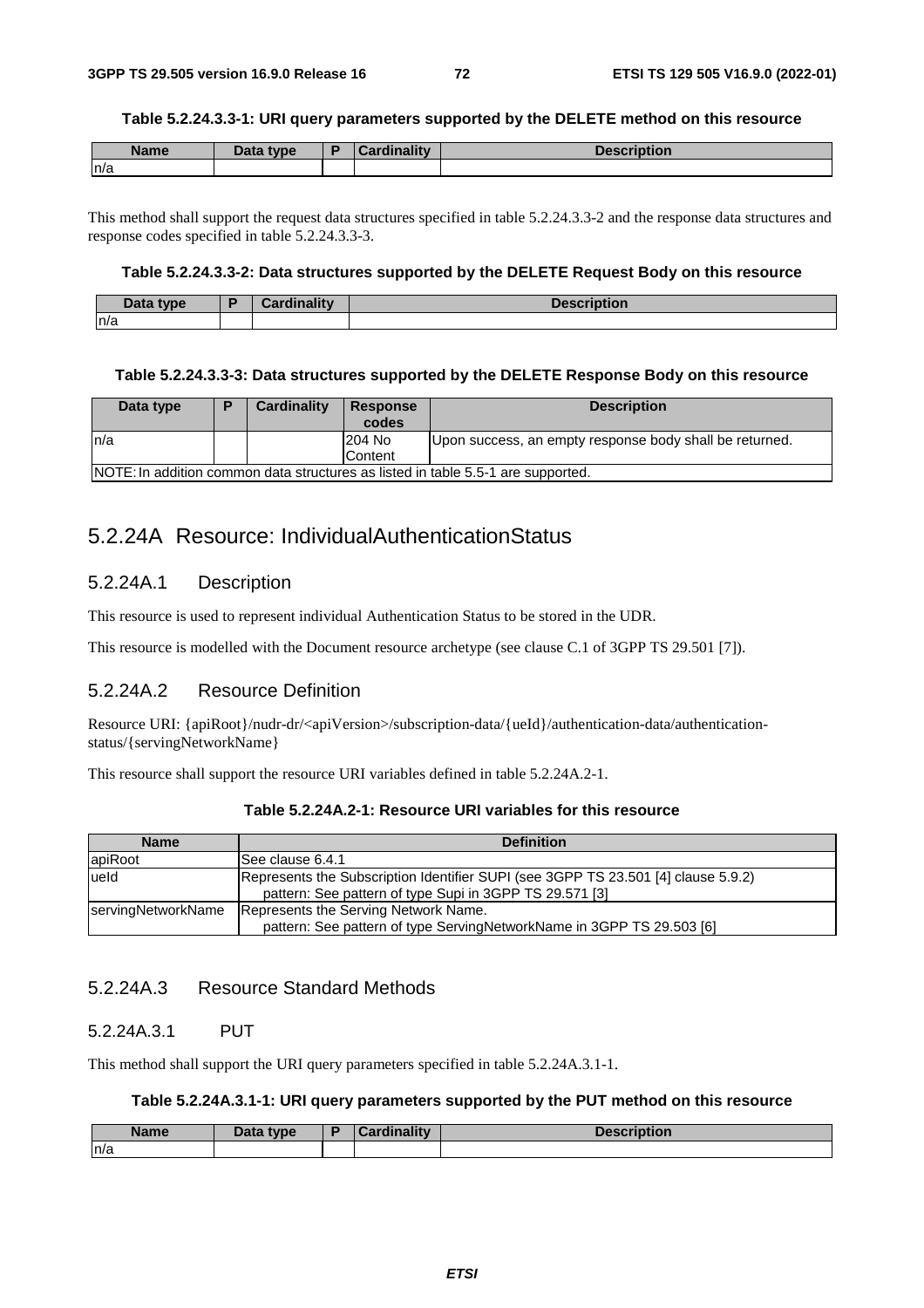This method shall support the request data structures specified in table 5.2.24A.3.1-2 and the response data structures and response codes specified in table 5.2.24A.3.1-3.

#### **Table 5.2.24A.3.1-2: Data structures supported by the PUT Request Body on this resource**

| Then,<br><b>type</b> |          | ardinalitv: |                                                          |
|----------------------|----------|-------------|----------------------------------------------------------|
| Auth<br><b>vent</b>  | <b>M</b> |             | f the UE.<br>the<br>store<br>status of<br>authentication |

#### **Table 5.2.24A.3.1-3: Data structures supported by the PUT Response Body on this resource**

| Data type                                                                        | D | <b>Cardinality</b> | <b>Response</b><br>codes | <b>Description</b>                                     |  |
|----------------------------------------------------------------------------------|---|--------------------|--------------------------|--------------------------------------------------------|--|
| ln/a                                                                             |   |                    | 204 No                   | Upon success, an empty response body shall be returned |  |
|                                                                                  |   |                    | Content                  |                                                        |  |
| NOTE: In addition common data structures as listed in table 5.5-1 are supported. |   |                    |                          |                                                        |  |

### 5.2.24A.3.2 GET

This method shall support the URI query parameters specified in table 5.2.24A.3.2-1.

### **Table 5.2.24A.3.2-1: URI query parameters supported by the GET method on this resource**

| <b>Name</b>            | Data type             | <b>Cardinality</b> | <b>Description</b>                                                                                                                                                                                             |
|------------------------|-----------------------|--------------------|----------------------------------------------------------------------------------------------------------------------------------------------------------------------------------------------------------------|
| lfields                | array(string)         | 1N                 | When the NF consumer only retrieves a subset of the<br>resource, the "fields" query parameter shall be included.<br>The "fields" query parameter contains the pointers of the<br>attribute(s) to be retrieved. |
| supported-<br>features | SupportedFeatures   O | 0.1                | see 3GPP TS 29.500 [8] clause 6.6                                                                                                                                                                              |

This method shall support the request data structures specified in table 5.2.24A.3.2-2 and the response data structures and response codes specified in table 5.2.24A.3.2-3.

#### **Table 5.2.24A.3.2-2: Data structures supported by the GET Request Body on this resource**

| Data type | <b>Pordinolity</b><br>→arumality → | <b>Description</b> |
|-----------|------------------------------------|--------------------|
| n/a       |                                    |                    |

#### **Table 5.2.24A.3.2-3: Data structures supported by the GET Response Body on this resource**

| Data type                                                                            |   | Cardinality | <b>Response</b><br>codes | <b>Description</b>                                                            |  |
|--------------------------------------------------------------------------------------|---|-------------|--------------------------|-------------------------------------------------------------------------------|--|
| <b>AuthEvent</b>                                                                     | М |             | 200 OK                   | Upon success, a response body containing the AuthEvent shall<br>Ibe returned. |  |
| INOTE:<br>In addition common data structures as listed in table 5.5-1 are supported. |   |             |                          |                                                                               |  |

### 5.2.24A.3.3 DELETE

This method shall support the URI query parameters specified in table 5.2.24A.3.3-1.

#### **Table 5.2.24A.3.3-1: URI query parameters supported by the DELETE method on this resource**

| <b>Name</b> | Data tyne<br>Putu | $m = 11$ |  |
|-------------|-------------------|----------|--|
| n/a         |                   |          |  |

This method shall support the request data structures specified in table 5.2.24A.3.3-2 and the response data structures and response codes specified in table 5.2.24A.3.3-3.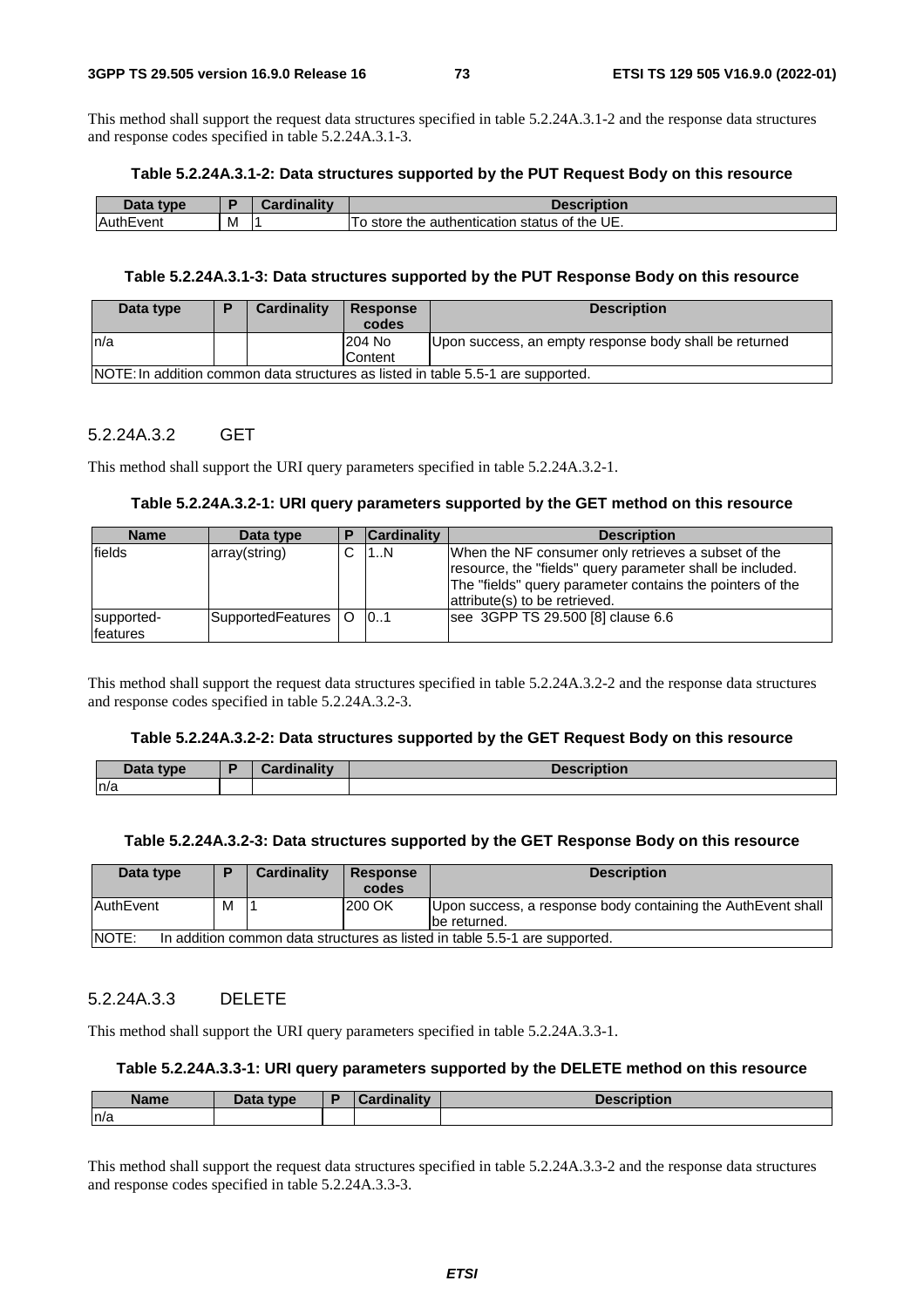#### **Table 5.2.24A.3.3-2: Data structures supported by the DELETE Request Body on this resource**

| Data type<br>Putu | Cardinality | <b>Description</b> |
|-------------------|-------------|--------------------|
| n/a               |             |                    |

### **Table 5.2.24A.3.3-3: Data structures supported by the DELETE Response Body on this resource**

| Data type | Cardinality | <b>Response</b><br>codes | <b>Description</b>                                                               |
|-----------|-------------|--------------------------|----------------------------------------------------------------------------------|
| ln/a      |             | 204 No                   | Upon success, an empty response body shall be returned.                          |
|           |             | Content                  |                                                                                  |
|           |             |                          | NOTE: In addition common data structures as listed in table 5.5-1 are supported. |

# 5.2.25 Resource: AuthenticationSoR

## 5.2.25.1 Description

This resource is modelled with the Document resource archetype (see clause C.1 of 3GPP TS 29.501 [7]).

# 5.2.25.2 Resource Definition

Resource URI: {apiRoot}/nudr-dr/<apiVersion>/subscription-data/{ueId}/ue-update-confirmation-data/sor-data

This resource shall support the resource URI variables defined in table 5.2.25.2-1.

## **Table 5.2.25.2-1: Resource URI variables for this resource**

| <b>Name</b> | <b>Definition</b>                                                                 |  |  |  |  |  |  |
|-------------|-----------------------------------------------------------------------------------|--|--|--|--|--|--|
| apiRoot     | See 3GPP TS 29.504 [2] clause 6.1.1                                               |  |  |  |  |  |  |
| lueld       | Represents the Subscription Identifier SUPI (see 3GPP TS 23.501 [4] clause 5.9.2) |  |  |  |  |  |  |
|             | pattern: See pattern of type Supi in 3GPP TS 29.571 [3]                           |  |  |  |  |  |  |

## 5.2.25.3 Resource Standard Methods

## 5.2.25.3.1 PUT

This method shall support the URI query parameters specified in table 5.2.25.3.1-1.

### **Table 5.2.25.3.1-1: URI query parameters supported by the PUT method on this resource**

| <b>Name</b> | Data type | ъ. | and in a little control | Description |
|-------------|-----------|----|-------------------------|-------------|
| n/a         |           |    |                         |             |

This method shall support the request data structures specified in table 5.2.25.3.1-2 and the response data structures and response codes specified in table 5.2.25.3.1-3.

### **Table 5.2.25.3.1-2: Data structures supported by the PUT Request Body on this resource**

| Jata<br>V <sub>D</sub> <sub>e</sub> |   | --- - - - - - |                                                                                   |
|-------------------------------------|---|---------------|-----------------------------------------------------------------------------------|
| <b>SorData</b>                      | м |               | be stored<br>' temporarılv.<br>intormation<br>acknowledgement<br>l he<br>കല<br>to |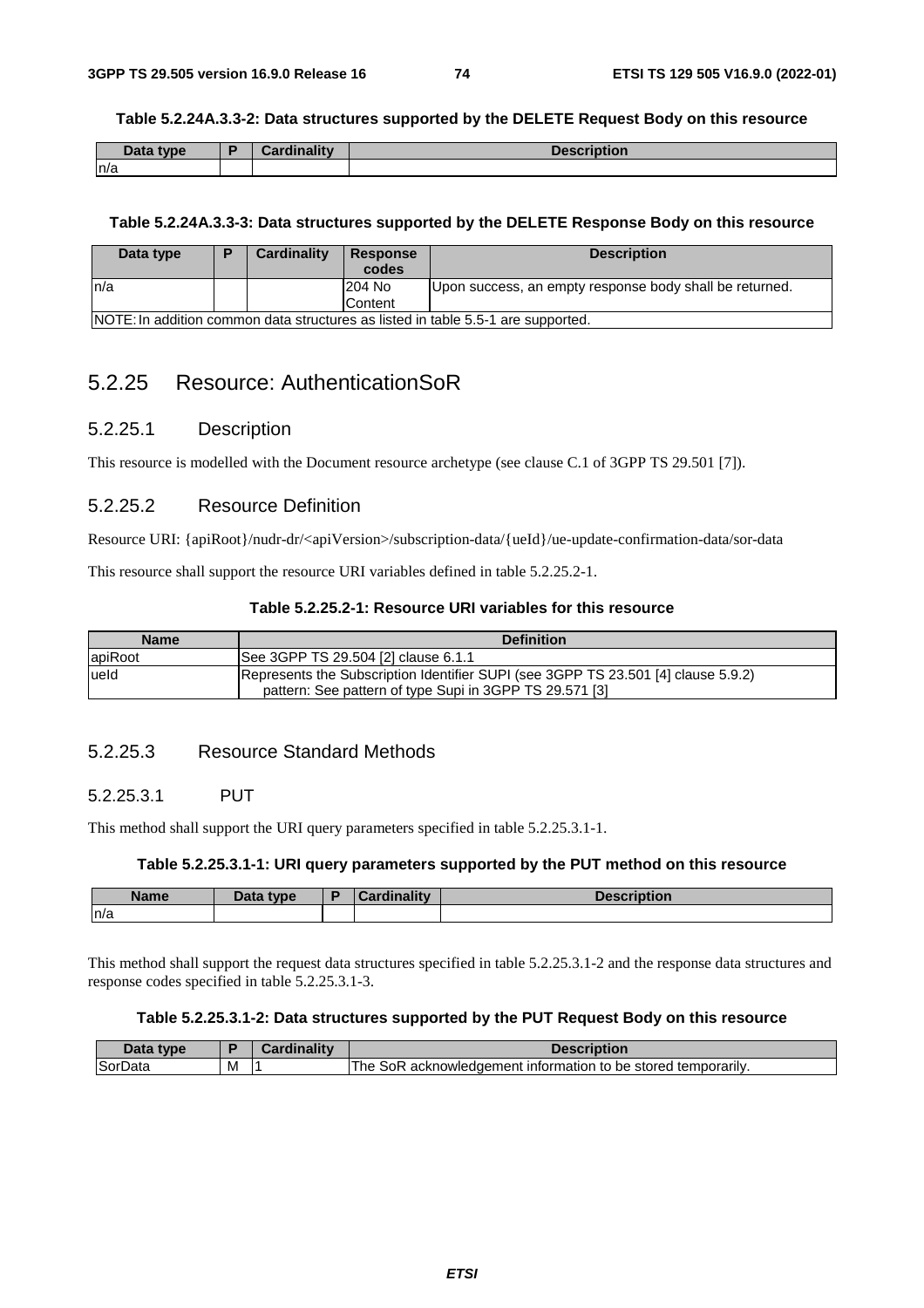#### **Table 5.2.25.3.1-3: Data structures supported by the PUT Response Body on this resource**

| Data type | D | <b>Cardinality</b> | <b>Response</b> | <b>Description</b>                                                               |
|-----------|---|--------------------|-----------------|----------------------------------------------------------------------------------|
|           |   |                    | codes           |                                                                                  |
| In/a      |   |                    | 204 No          | Upon success, an empty response body shall be returned                           |
|           |   |                    | Content         |                                                                                  |
|           |   |                    |                 | NOTE: In addition common data structures as listed in table 5.5-1 are supported. |

### 5.2.25.3.2 GET

This method shall support the URI query parameters specified in table 5.2.25.3.2-1.

#### **Table 5.2.25.3.2-1: URI query parameters supported by the GET method on this resource**

| <b>Name</b>      | Data type         | <b>Cardinality</b> | <b>Description</b>                |
|------------------|-------------------|--------------------|-----------------------------------|
| supported-       | SupportedFeatures | 10                 | see 3GPP TS 29.500 [8] clause 6.6 |
| <b>Ifeatures</b> |                   |                    |                                   |

This method shall support the request data structures specified in table 5.2.25.3.2-2 and the response data structures and response codes specified in table 5.2.25.3.2-3.

#### **Table 5.2.25.3.2-2: Data structures supported by the GET Request Body on this resource**

| <b>D.L.</b><br>tyne<br>Putu | $P$ ordinality<br>. | <b>Naccrintion</b><br>чUН. |
|-----------------------------|---------------------|----------------------------|
| n/a                         |                     |                            |

#### **Table 5.2.25.3.2-3: Data structures supported by the GET Response Body on this resource**

| Data type      |   | Cardinality | <b>Response</b><br>codes | <b>Description</b>                                                               |
|----------------|---|-------------|--------------------------|----------------------------------------------------------------------------------|
| <b>SorData</b> | м |             | 200 OK                   | Upon success, a response body containing the SorData shall<br>Ibe returned.      |
|                |   |             |                          | NOTE: In addition common data structures as listed in table 5.5-1 are supported. |

5.2.25A Resource: AuthenticationUPU

## 5.2.25A.1 Description

This resource is modelled with the Document resource archetype (see clause C.1 of 3GPP TS 29.501 [7]).

## 5.2.25A.2 Resource Definition

Resource URI: {apiRoot}/nudr-dr/<apiVersion>/subscription-data/{ueId}/ue-update-confirmation-data/upu-data

This resource shall support the resource URI variables defined in table 5.2.25A.2-1.

#### **Table 5.2.25A.2-1: Resource URI variables for this resource**

| <b>Name</b> | <b>Definition</b>                                                                                                                            |
|-------------|----------------------------------------------------------------------------------------------------------------------------------------------|
| apiRoot     | See 3GPP TS 29.504 [2] clause 6.1.1                                                                                                          |
| lueld       | Represents the Subscription Identifier SUPI (see 3GPP TS 23.501 [4] clause 5.9.2)<br>pattern: See pattern of type Supi in 3GPP TS 29.571 [3] |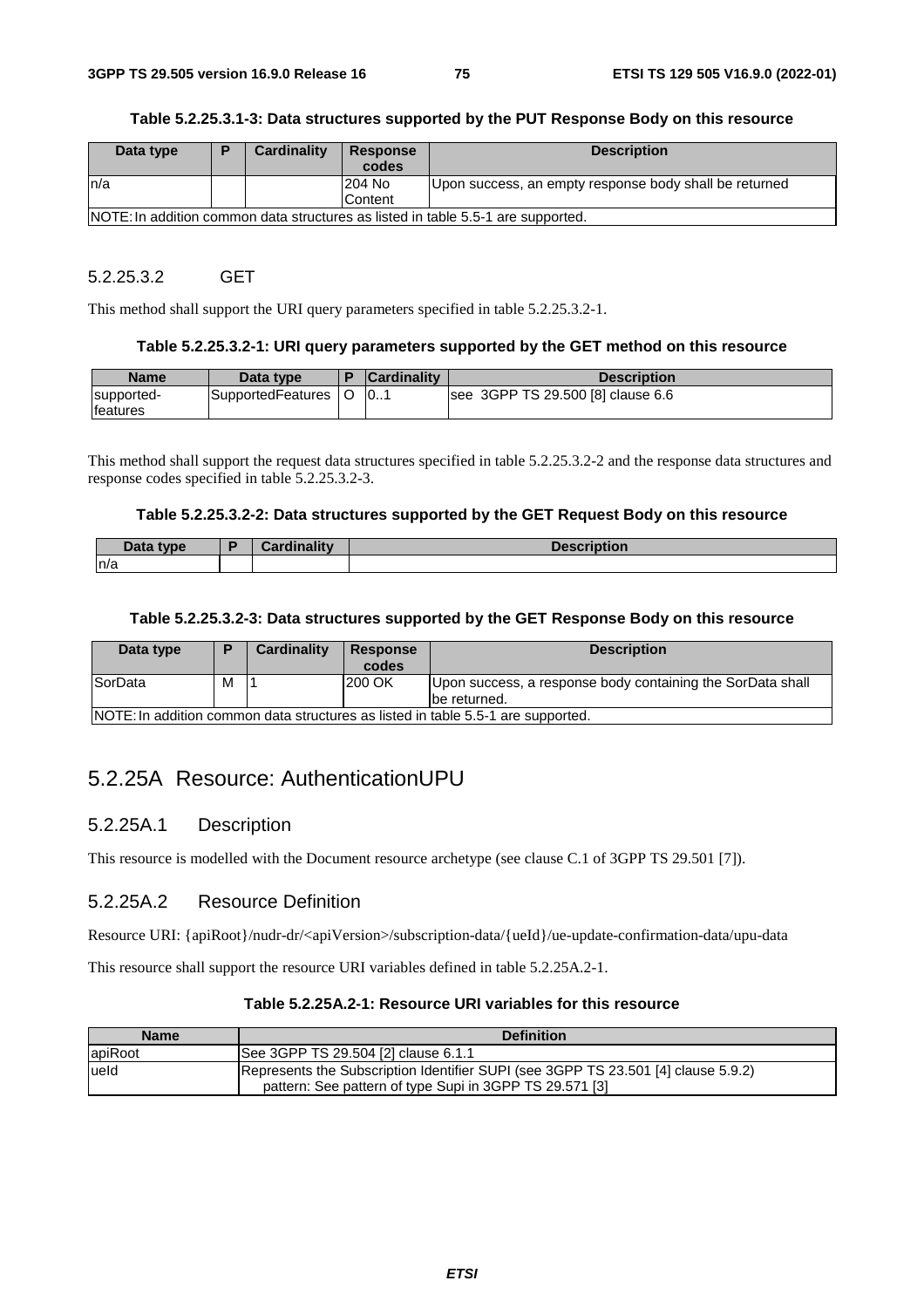# 5.2.25A.3 Resource Standard Methods

## 5.2.25A.3.1 PUT

This method shall support the URI query parameters specified in table 5.2.25A.3.1-1.

### **Table 5.2.25A.3.1-1: URI query parameters supported by the PUT method on this resource**

| <b>Name</b> | <b>Pata type</b> | min o litre de | 1000rintian<br>Description |
|-------------|------------------|----------------|----------------------------|
| n/a         |                  |                |                            |

This method shall support the request data structures specified in table 5.2.25A.3.1-2 and the response data structures and response codes specified in table 5.2.25A.3.1-3.

#### **Table 5.2.25A.3.1-2: Data structures supported by the PUT Request Body on this resource**

| Jata<br>type |   | $\mathbf{1} \cdot \mathbf{1}$ . The set of $\mathbf{1} \cdot \mathbf{1}$ | :rintion                                                                    |
|--------------|---|--------------------------------------------------------------------------|-----------------------------------------------------------------------------|
| UpuData      | M |                                                                          | . JPL<br>™he<br>be stored temporarily.<br>acknowledgement information<br>τО |

#### **Table 5.2.25A.3.1-3: Data structures supported by the PUT Response Body on this resource**

| Data type                                                                                   | D | Cardinality | <b>Response</b><br>codes | <b>Description</b>                                     |  |  |  |
|---------------------------------------------------------------------------------------------|---|-------------|--------------------------|--------------------------------------------------------|--|--|--|
| In/a                                                                                        |   |             | 204 No                   | Upon success, an empty response body shall be returned |  |  |  |
| Content<br>NOTE: In addition common data structures as listed in table 5.5-1 are supported. |   |             |                          |                                                        |  |  |  |

# 5.2.25A.3.2 GET

This method shall support the URI query parameters specified in table 5.2.25A.3.2-1.

#### **Table 5.2.25A.3.2-1: URI query parameters supported by the GET method on this resource**

| <b>Name</b>      | Data type         | <b>Cardinality</b> | <b>Description</b>                |
|------------------|-------------------|--------------------|-----------------------------------|
| supported-       | SupportedFeatures | 10                 | see 3GPP TS 29.500 [8] clause 6.6 |
| <b>Ifeatures</b> |                   |                    |                                   |

This method shall support the request data structures specified in table 5.2.25A.3.2-2 and the response data structures and response codes specified in table 5.2.25A.3.2-3.

#### **Table 5.2.25A.3.2-2: Data structures supported by the GET Request Body on this resource**

| Data type | - | . 15 de e<br><b>The Country of Country</b><br>ᄀᇰᆸ<br> | -----<br>40L |
|-----------|---|-------------------------------------------------------|--------------|
| ln/a      |   |                                                       |              |

#### **Table 5.2.25A.3.2-3: Data structures supported by the GET Response Body on this resource**

| Data type |   | <b>Cardinality</b> | <b>Response</b><br>codes | <b>Description</b>                                                               |
|-----------|---|--------------------|--------------------------|----------------------------------------------------------------------------------|
| UpuData   | м |                    | 200 OK                   | Upon success, a response body containing the UpuData shall<br>Ibe returned.      |
|           |   |                    |                          | NOTE: In addition common data structures as listed in table 5.5-1 are supported. |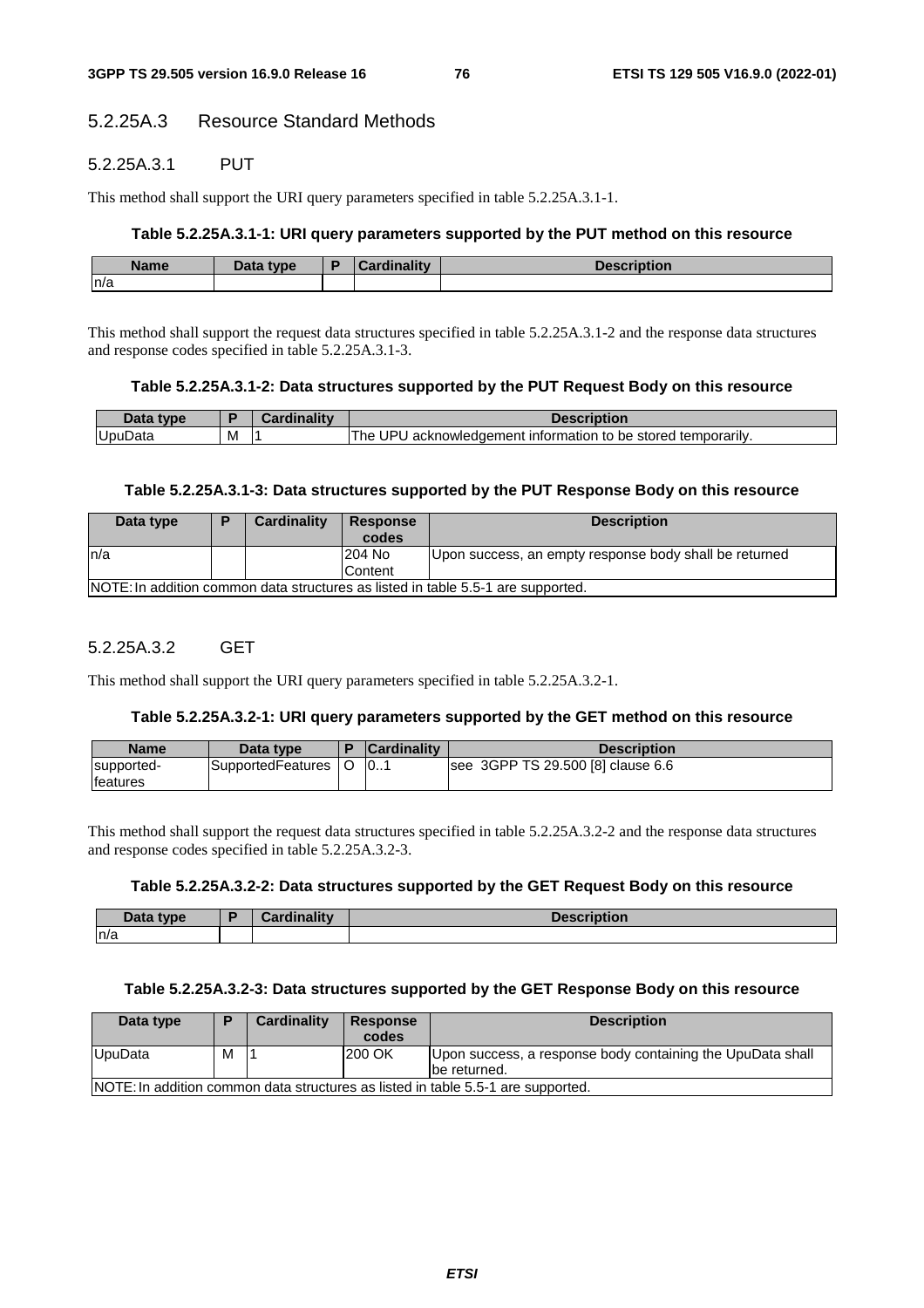# 5.2.25B Resource: SubscribedSNSSAIs

# 5.2.25B.1 Description

This resource is modelled with the Document resource archetype (see clause C.1 of 3GPP TS 29.501 [7]).

# 5.2.25B.2 Resource Definition

Resource URI: {apiRoot}/nudr-dr/<apiVersion>/subscription-data/{ueId}/ue-update-confirmation-data/subscribedsnssais

This resource shall support the resource URI variables defined in table 5.2.25B.2-1.

# **Table 5.2.25B.2-1: Resource URI variables for this resource**

| <b>Name</b> | <b>Definition</b>                                                                                                                            |
|-------------|----------------------------------------------------------------------------------------------------------------------------------------------|
| apiRoot     | See 3GPP TS 29.504 [2] clause 6.1.1                                                                                                          |
| lueld       | Represents the Subscription Identifier SUPI (see 3GPP TS 23.501 [4] clause 5.9.2)<br>pattern: See pattern of type Supi in 3GPP TS 29.571 [3] |

# 5.2.25B.3 Resource Standard Methods

# 5.2.25B.3.1 PUT

This method shall support the URI query parameters specified in table 5.2.25B.3.1-1.

# **Table 5.2.25B.3.1-1: URI query parameters supported by the PUT method on this resource**

| <b>Name</b> | $\Box$ ata type<br>Dala | $m = 124$<br> | יכטע<br>80 B |
|-------------|-------------------------|---------------|--------------|
| ln/a        |                         |               |              |

This method shall support the request data structures specified in table 5.2.25B.3.1-2 and the response data structures and response codes specified in table 5.2.25B.3.1-3.

## **Table 5.2.25B.3.1-2: Data structures supported by the PUT Request Body on this resource**

| Data type           |   | <b>Cardinality</b> | <b>Description</b>                                                                      |
|---------------------|---|--------------------|-----------------------------------------------------------------------------------------|
| <b>NssaiAckData</b> | М |                    | Contains the provisioning time stamp of the acknowledged subscribed S-<br><b>NSSAIs</b> |

# **Table 5.2.25B.3.1-3: Data structures supported by the PUT Response Body on this resource**

| Data type | Cardinality | <b>Response</b><br>codes | <b>Description</b>                                                               |
|-----------|-------------|--------------------------|----------------------------------------------------------------------------------|
| ln/a      |             | 204 No<br>Content        | Upon success, an empty response body shall be returned                           |
|           |             |                          | NOTE: In addition common data structures as listed in table 5.5-1 are supported. |

# 5.2.25B.3.2 GET

This method shall support the URI query parameters specified in table 5.2.25B.3.2-1.

# **Table 5.2.25B.3.2-1: URI query parameters supported by the GET method on this resource**

| <b>Name</b> | Data type         | <b>Cardinality</b> | <b>Description</b>                |
|-------------|-------------------|--------------------|-----------------------------------|
| supported-  | SupportedFeatures | 10                 | see 3GPP TS 29.500 [8] clause 6.6 |
| features    |                   |                    |                                   |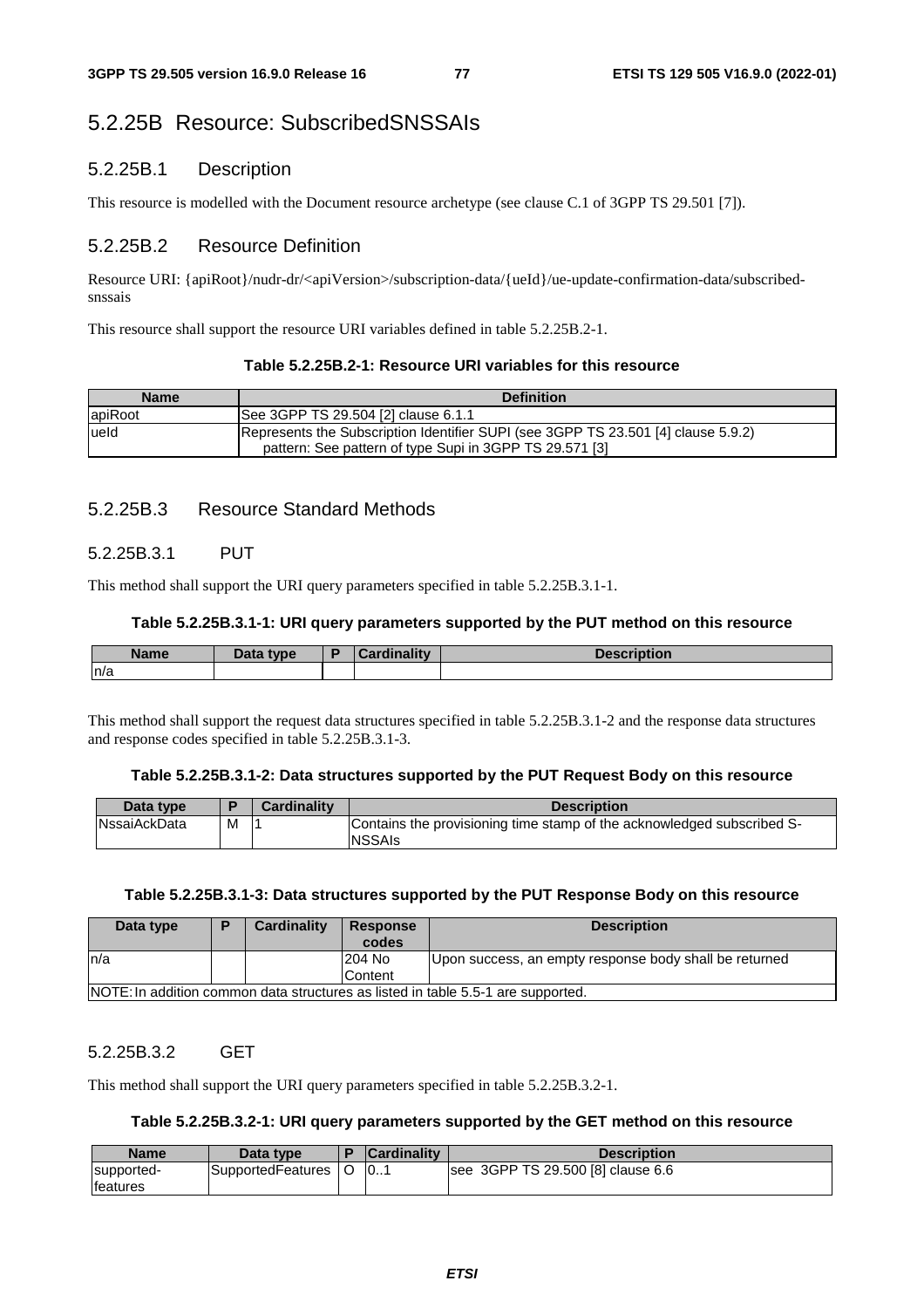This method shall support the request data structures specified in table 5.2.25B.3.2-2 and the response data structures and response codes specified in table 5.2.25B.3.2-3.

#### **Table 5.2.25B.3.2-2: Data structures supported by the GET Request Body on this resource**

| Data type | <b>Cordinality</b> | <b>Description</b> |
|-----------|--------------------|--------------------|
| n/a       |                    |                    |

#### **Table 5.2.25B.3.2-3: Data structures supported by the GET Response Body on this resource**

| Data type            | P                                                                                | Cardinality | <b>Response</b><br>codes | <b>Description</b>                                                               |  |  |  |
|----------------------|----------------------------------------------------------------------------------|-------------|--------------------------|----------------------------------------------------------------------------------|--|--|--|
| <b>INssaiAckData</b> | м                                                                                |             | 200 OK                   | Upon success, a response body containing the NssaiAckData<br>Ishall be returned. |  |  |  |
|                      | NOTE: In addition common data structures as listed in table 5.5-1 are supported. |             |                          |                                                                                  |  |  |  |

# 5.2.25C Resource: SubscribedCAG

## 5.2.25C.1 Description

This resource is modelled with the Document resource archetype (see clause C.1 of 3GPP TS 29.501 [7]).

## 5.2.25C.2 Resource Definition

Resource URI: {apiRoot}/nudr-dr/<apiVersion>/subscription-data/{ueId}/ue-update-confirmation-data/subscribed-cag

This resource shall support the resource URI variables defined in table 5.2.25C.2-1.

### **Table 5.2.25C.2-1: Resource URI variables for this resource**

| <b>Name</b> | <b>Definition</b>                                                                                                                            |
|-------------|----------------------------------------------------------------------------------------------------------------------------------------------|
| apiRoot     | See 3GPP TS 29.504 [2] clause 6.1.1                                                                                                          |
| lueld       | Represents the Subscription Identifier SUPI (see 3GPP TS 23.501 [4] clause 5.9.2)<br>pattern: See pattern of type Supi in 3GPP TS 29.571 [3] |

# 5.2.25C.3 Resource Standard Methods

## 5.2.25C.3.1 PUT

This method shall support the URI query parameters specified in table 5.2.25C.3.1-1.

#### **Table 5.2.25C.3.1-1: URI query parameters supported by the PUT method on this resource**

| <b>Name</b> | Data type | R | $-$ ardinality $-$ | $\blacksquare$<br>Description |
|-------------|-----------|---|--------------------|-------------------------------|
| n/a         |           |   |                    |                               |

This method shall support the request data structures specified in table 5.2.25C.3.1-2 and the response data structures and response codes specified in table 5.2.25C.3.1-3.

#### **Table 5.2.25C.3.1-2: Data structures supported by the PUT Request Body on this resource**

| Data<br>tvpe      |   | . | <b>Descr</b> i                                                                                       |
|-------------------|---|---|------------------------------------------------------------------------------------------------------|
| ١C<br> CaqAckData | M |   | ' CAG<br>acknowledged .<br>stamp of<br>Contains <sup>+</sup><br>, provisionina<br>the<br>time<br>the |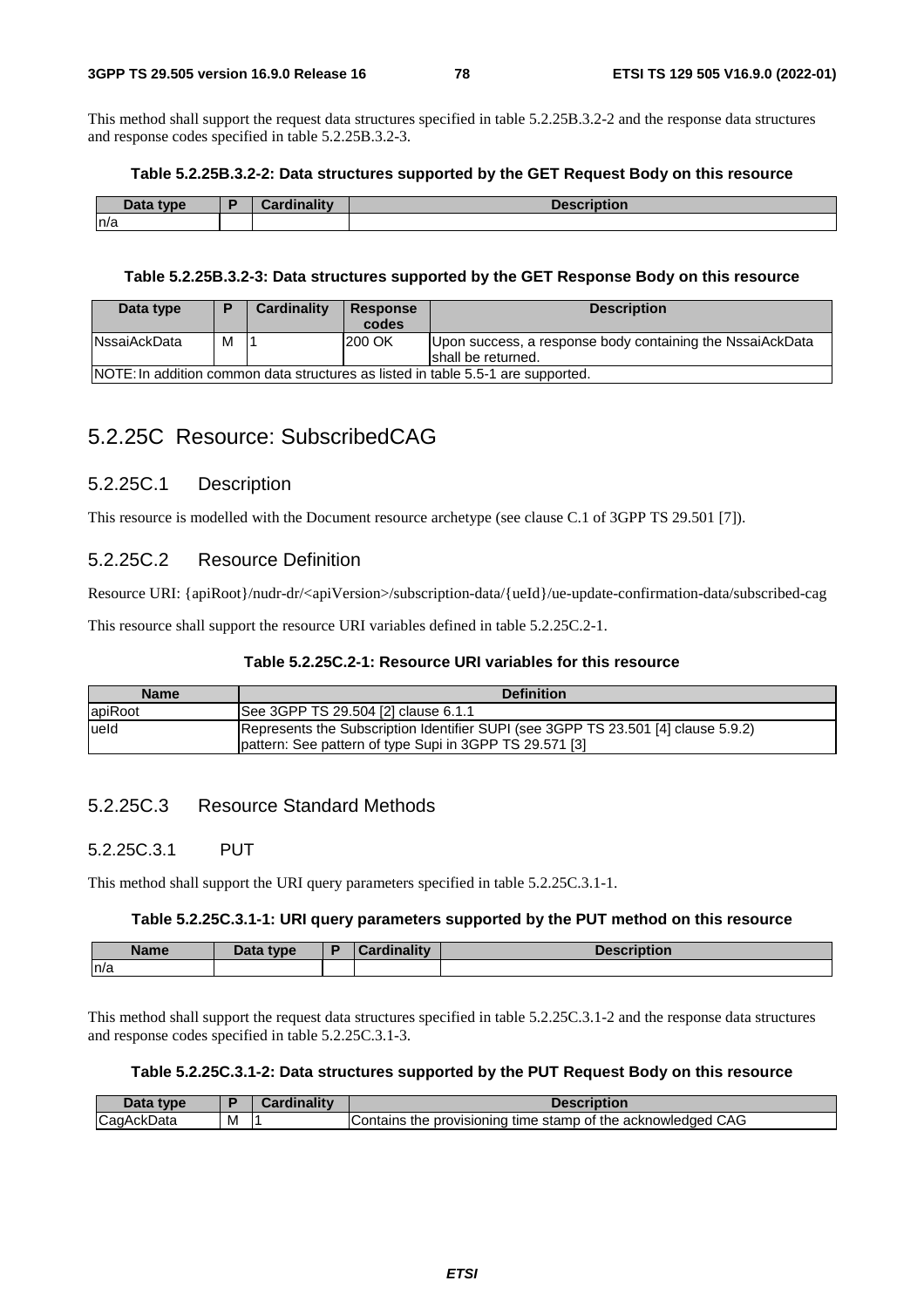#### **Table 5.2.25C.3.1-3: Data structures supported by the PUT Response Body on this resource**

| Data type | Ð | Cardinality | <b>Response</b> | <b>Description</b>                                                               |
|-----------|---|-------------|-----------------|----------------------------------------------------------------------------------|
|           |   |             | codes           |                                                                                  |
| ln/a      |   |             | 204 No          | Upon success, an empty response body shall be returned                           |
|           |   |             | Content         |                                                                                  |
|           |   |             |                 | NOTE: In addition common data structures as listed in table 5.5-1 are supported. |

#### 5.2.25C.3.2 GET

This method shall support the URI query parameters specified in table 5.2.25C.3.2-1.

#### **Table 5.2.25C.3.2-1: URI query parameters supported by the GET method on this resource**

| <b>Name</b>     | Data type         | <b>Cardinality</b> | <b>Description</b>                |
|-----------------|-------------------|--------------------|-----------------------------------|
| supported-      | SupportedFeatures | 10                 | see 3GPP TS 29.500 [8] clause 6.6 |
| <b>features</b> |                   |                    |                                   |

This method shall support the request data structures specified in table 5.2.25C.3.2-2 and the response data structures and response codes specified in table 5.2.25C.3.2-3.

#### **Table 5.2.25C.3.2-2: Data structures supported by the GET Request Body on this resource**

| n     | والمتراوية والمستحدث | <b>Taecr</b>                                                                                                                                                                                                                                     |
|-------|----------------------|--------------------------------------------------------------------------------------------------------------------------------------------------------------------------------------------------------------------------------------------------|
| type. |                      | <b><i><u>Property and the second contract of the second contract of the second contract of the second contract of the second contract of the second contract of the second contract of the second contract of the second contract of</u></i></b> |
| Putu  | `ord                 | JUON.                                                                                                                                                                                                                                            |
| n/a   |                      |                                                                                                                                                                                                                                                  |

#### **Table 5.2.25C.3.2-3: Data structures supported by the GET Response Body on this resource**

| Data type  | D | <b>Cardinality</b> | <b>Response</b><br>codes | <b>Description</b>                                                               |
|------------|---|--------------------|--------------------------|----------------------------------------------------------------------------------|
| CagAckData | M |                    | 200 OK                   | Upon success, a response body containing the CagAckData<br>Ishall be returned.   |
|            |   |                    |                          | NOTE: In addition common data structures as listed in table 5.5-1 are supported. |

5.2.26 Resource: ProvisionedData

## 5.2.26.1 Description

This resource represents the subscribed ProvisionedData for a UE ID for use in a serving PLMN.

This resource is modelled with the Document resource archetype (see clause C.1 of 3GPP TS 29.501 [7]).

# 5.2.26.2 Resource Definition

Resource URI: {apiRoot}/nudr-dr/<apiVersion>/subscription-data/{ueId}/{servingPlmnId}/provisioned-data

This resource shall support the resource URI variables defined in table 5.2.26.2-1.

| <b>Name</b>   | <b>Definition</b>                                                                                                                                       |
|---------------|---------------------------------------------------------------------------------------------------------------------------------------------------------|
| apiRoot       | See 3GPP TS 29.504 [2] clause 6.1.1                                                                                                                     |
| lueld         | Represents the Subscription Identifier SUPI or GPSI (see 3GPP TS 23.501 [4] clause 5.9.2)<br>pattern: See pattern of type VarUeld in 3GPP TS 29.571 [3] |
| servingPlmnld | Represents the Serving PLMN ID ( <mcc><mnc>)<br/>pattern: "^[0-9]{5,6}\$"</mnc></mcc>                                                                   |

**Table 5.2.26.2-1: Resource URI variables for this resource**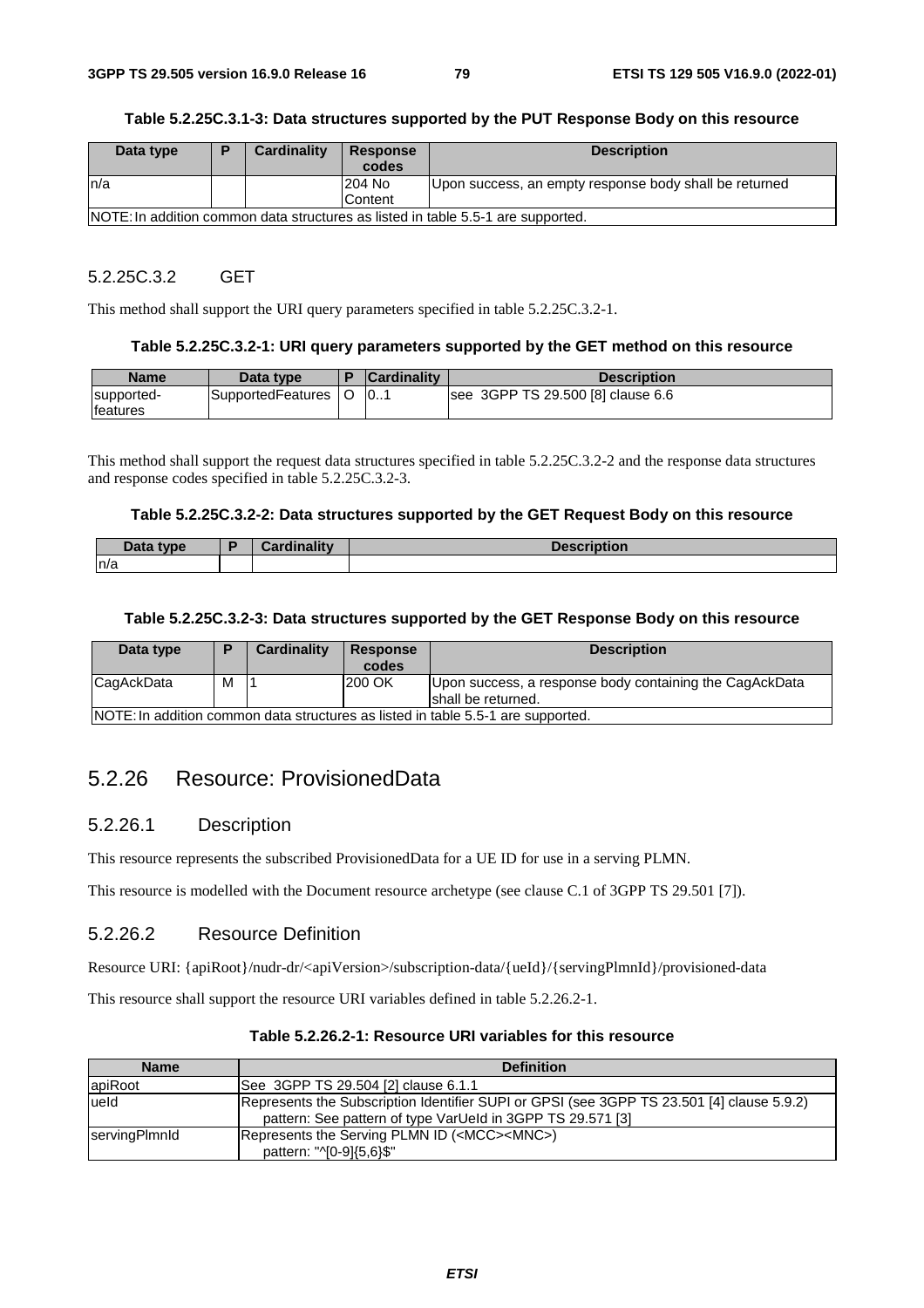# 5.2.26.3 Resource Standard Methods

## 5.2.26.3.1 GET

This method shall support the URI query parameters specified in table 5.2.26.3.1-1.

### **Table 5.2.26.3.1-1: URI query parameters supported by the GET method on this resource**

| <b>Name</b>    | Data type                   | <b>Cardinality</b> | <b>Description</b>                                                                                                              |
|----------------|-----------------------------|--------------------|---------------------------------------------------------------------------------------------------------------------------------|
| Idataset-names | array(DataSetName)   O   1N |                    | If included, this IE shall contain the names of data sets to<br>the retrieved. If not included, all provisioned data sets shall |
|                |                             |                    | lbe returned.                                                                                                                   |

This method shall support the request data structures specified in table 5.2.26.3.1-2 and the response data structures and response codes specified in table 5.2.26.3.1-3.

### **Table 5.2.26.3.1-2: Data structures supported by the GET Request Body on this resource**

| Data type | .<br>.<br>Cordinality<br>vrginali. | .<br><b>Description</b><br><b>ASCIBRIQUE</b> |
|-----------|------------------------------------|----------------------------------------------|
| n/a       |                                    |                                              |

#### **Table 5.2.26.3.1-3: Data structures supported by the GET Response Body on this resource**

| Data type                      | <b>Cardinality</b> | <b>Response</b><br>codes | <b>Description</b>                                                                     |
|--------------------------------|--------------------|--------------------------|----------------------------------------------------------------------------------------|
| <b>ProvisionedDataSets   M</b> |                    | 200 OK                   | Upon success, a response body containing the requested data<br>sets shall be returned. |
|                                |                    |                          | NOTE: In addition common data structures as listed in table 5.5-1 are supported.       |

# 5.2.27 Resource: OperatorDeterminedBarringData

# 5.2.27.1 Description

This resource represents the subscribed OperatorDeterminedBarringData for a SUPI. It is queried by the UDM during registration.

This resource is modelled with the Document resource archetype (see clause C.1 of 3GPP TS 29.501 [7]).

# 5.2.27.2 Resource Definition

Resource URI: {apiRoot}/nudr-dr/<apiVersion>/subscription-data/{ueId}/operator-determined-barring-data

This resource shall support the resource URI variables defined in table 5.2.27.2-1.

## **Table 5.2.27.2-1: Resource URI variables for this resource**

| <b>Name</b> | <b>Definition</b>                                                                                                                                       |
|-------------|---------------------------------------------------------------------------------------------------------------------------------------------------------|
| apiRoot     | See 3GPP TS 29.504 [2] clause 6.1.1                                                                                                                     |
| lueld       | Represents the Subscription Identifier SUPI or GPSI (see 3GPP TS 23.501 [4] clause 5.9.2)<br>pattern: See pattern of type VarUeld in 3GPP TS 29.571 [3] |

# 5.2.27.3 Resource Standard Methods

## 5.2.27.3.1 GET

This method shall support the URI query parameters specified in table 5.2.27.3.1-1.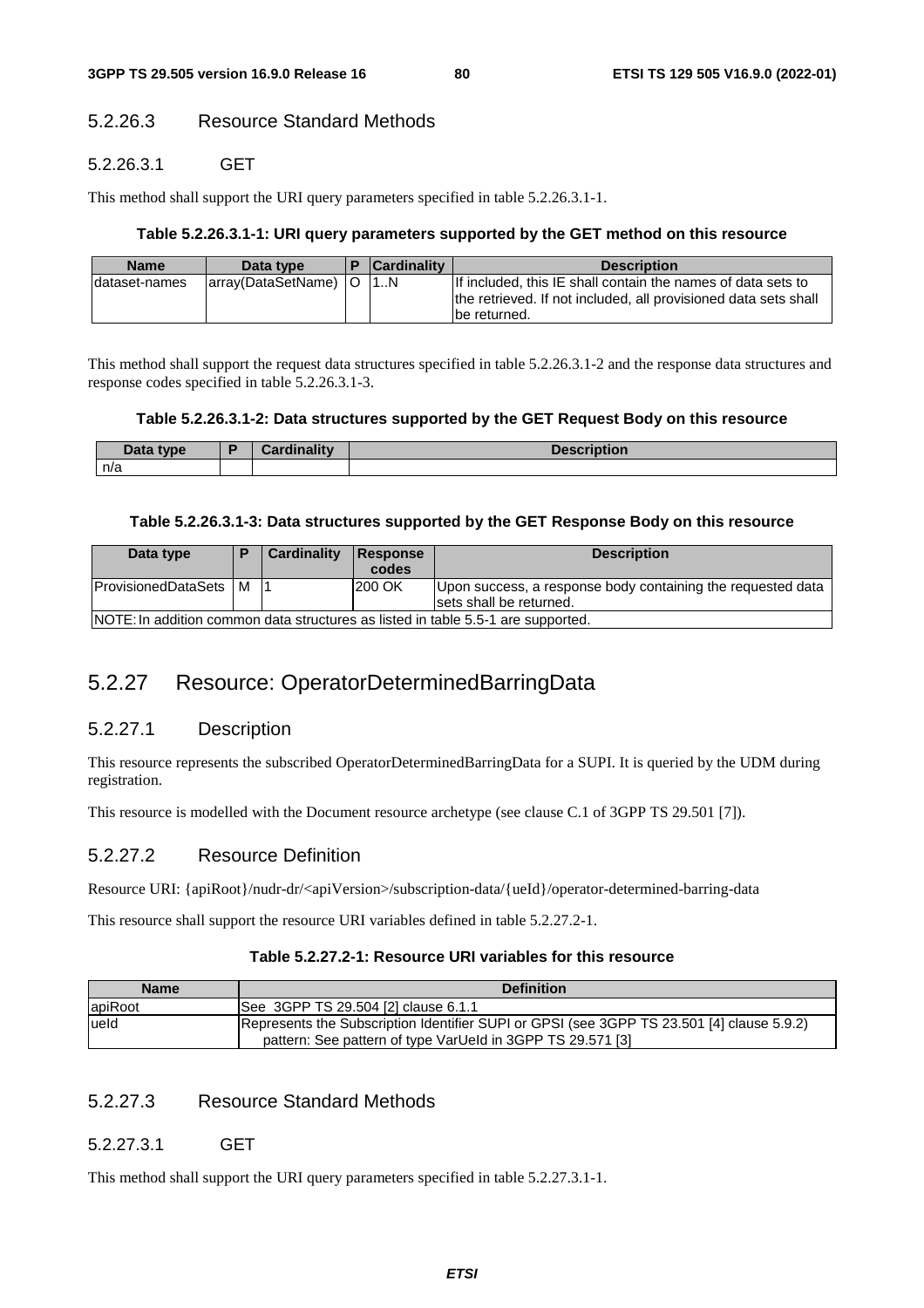#### **Table 5.2.27.3.1-1: URI query parameters supported by the GET method on this resource**

| Name | <b>Pata type</b> | D | الممتلئ والمستلومات | <b>Dooorintian</b><br>*SCHDUOIL |
|------|------------------|---|---------------------|---------------------------------|
| n/a  |                  |   |                     |                                 |

This method shall support the request data structures specified in table 5.2.27.3.1-2 and the response data structures and response codes specified in table 5.2.27.3.1-3.

### **Table 5.2.27.3.1-2: Data structures supported by the GET Request Body on this resource**

| Data type | Cardinalitv | <b>Description</b> |
|-----------|-------------|--------------------|
| n/a       |             |                    |

#### **Table 5.2.27.3.1-3: Data structures supported by the GET Response Body on this resource**

| Data type                                                                         | D | Cardinality | <b>Response</b><br>codes | <b>Description</b>                                                                                  |  |  |
|-----------------------------------------------------------------------------------|---|-------------|--------------------------|-----------------------------------------------------------------------------------------------------|--|--|
| <b>OdbData</b>                                                                    | м |             | 200 OK                   | Upon success, a response body containing the Operator<br>Determined Barring Data shall be returned. |  |  |
| NOTE: In addition, common data structures as listed in table 5.5-1 are supported. |   |             |                          |                                                                                                     |  |  |

# 5.2.28 Resource: EeProfileData

## 5.2.28.1 Description

This resource represents a list of the Event Exposure Profile Data. It is queried by the UDM by either GPSI or SUPI.

### 5.2.28.2 Resource Definition

Resource URI: {apiRoot}/nudr-dr/<apiVersion>/subscription-data/{ueId}/ee-profile-data

This resource shall support the resource URI variables defined in table 5.2.28.2-1.

#### **Table 5.2.28.2-1: Resource URI variables for this resource**

| <b>Name</b> | <b>Definition</b>                                                                                                                                       |
|-------------|---------------------------------------------------------------------------------------------------------------------------------------------------------|
| apiRoot     | ISee clause 6.1.1                                                                                                                                       |
| lueld       | Represents the Subscription Identifier SUPI or GPSI (see 3GPP TS 23.501 [4] clause 5.9.2)<br>pattern: See pattern of type VarUeld in 3GPP TS 29.571 [3] |

## 5.2.28.3 Resource Standard Methods

### 5.2.28.3.1 GET

This method shall support the URI query parameters specified in table 5.2.28.3.1-1.

### **Table 5.2.28.3.1-1: URI query parameters supported by the GET method on this resource**

| <b>Name</b>                   | Data type             | <b>Cardinality</b> | <b>Description</b>                                                                                                                                                                                             |
|-------------------------------|-----------------------|--------------------|----------------------------------------------------------------------------------------------------------------------------------------------------------------------------------------------------------------|
| fields                        | array(string)         | 11-N               | When the NF consumer only retrieves a subset of the<br>resource, the "fields" query parameter shall be included.<br>The "fields" query parameter contains the pointers of the<br>attribute(s) to be retrieved. |
| supported-<br><b>features</b> | SupportedFeatures   O | 0.1                | see 3GPP TS 29.500 [8] clause 6.6                                                                                                                                                                              |

This method shall support the request data structures specified in table 5.2.28.3.1-2 and the response data structures and response codes specified in table 5.2.28.3.1-3.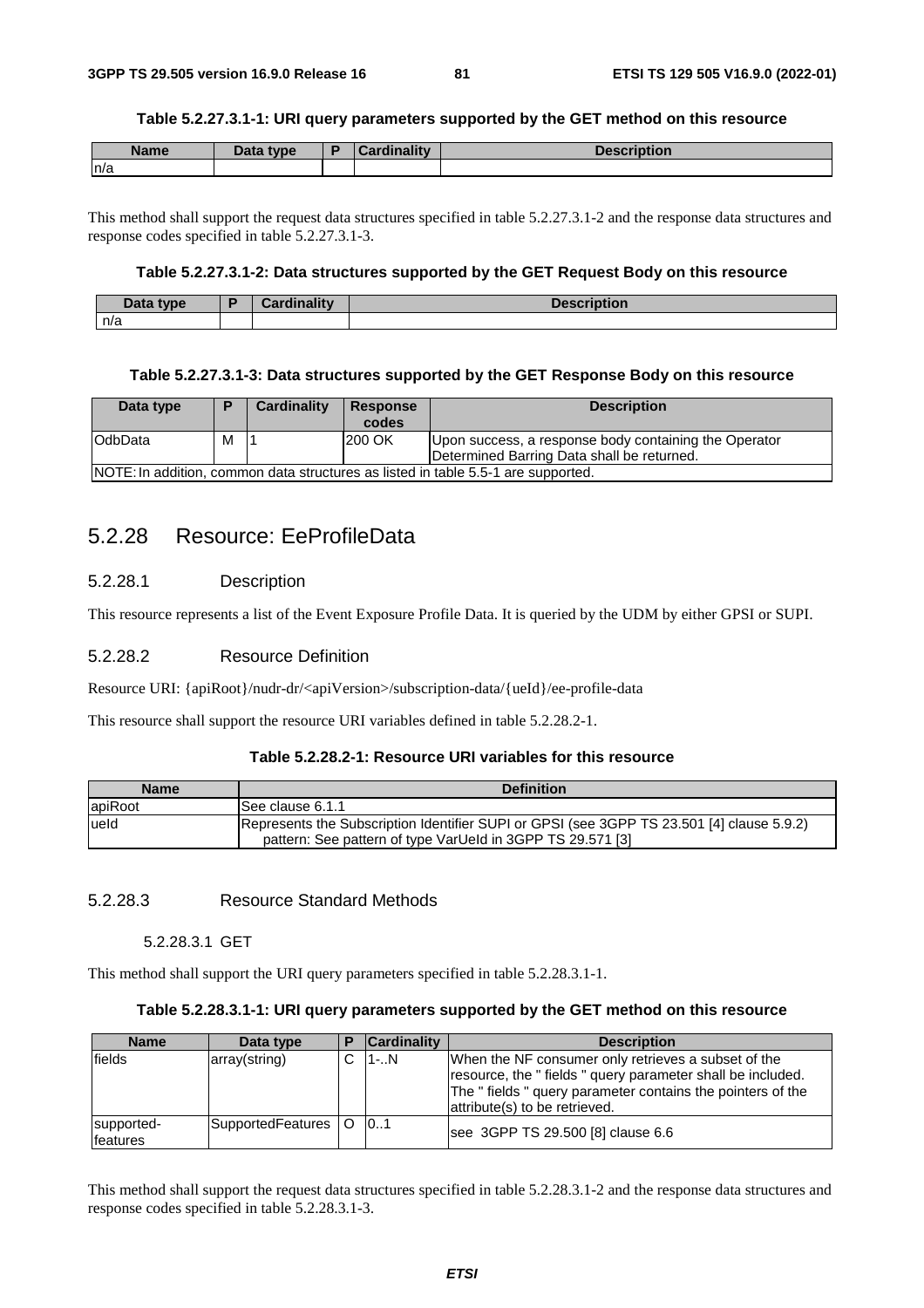#### **Table 5.2.28.3.1-2: Data structures supported by the GET Request Body on this resource**

| Data type | The adjustment of the contract of the<br>$-211$ | Description |
|-----------|-------------------------------------------------|-------------|
| n/a       |                                                 |             |

## **Table 5.2.28.3.1-3: Data structures supported by the GET Response Body on this resource**

| Data type                                                                         | D | Cardinality | Response<br>codes | <b>Description</b>                                     |  |  |
|-----------------------------------------------------------------------------------|---|-------------|-------------------|--------------------------------------------------------|--|--|
| <b>IEeProfileData</b>                                                             | М |             | 200 OK            | Upon success, a response body containing the Event     |  |  |
|                                                                                   |   |             |                   | Exposure Profile that corresponds to the provided ueld |  |  |
| INOTE: In addition common data structures as listed in table 5.5-1 are supported. |   |             |                   |                                                        |  |  |

# 5.2.29 Resource: EeGroupSubscriptions

## 5.2.29.1 Description

This resource represents the collection of EE Subscriptions for a group of UEs or any UE (i.e. all UEs).

This resource is modelled with the Collection resource archetype (see clause C.1 of 3GPP TS 29.501 [7]).

## 5.2.29.2 Resource Definition

Resource URI: {apiRoot}/nudr-dr/<apiVersion>/subscription-data/group-data/{ueGroupId}/ee-subscriptions

This resource shall support the resource URI variables defined in table 5.2.29.2-1.

## **Table 5.2.29.2-1: Resource URI variables for this resource**

| <b>Name</b> | <b>Definition</b>                                                                                                                 |
|-------------|-----------------------------------------------------------------------------------------------------------------------------------|
| apiRoot     | See 3GPP TS 29.504 [2] clause 6.1.1                                                                                               |
| lueGroupId  | Represents the identifier of the Group of UEs. For this resource, either External Group<br>Identifier or any UE shall be present. |
|             | pattern: '^(extgroupid-[^@]+@[^@]+ anyUE)\$'                                                                                      |

## 5.2.29.3 Resource Standard Methods

## 5.2.29.3.1 GET

This method shall support the URI query parameters specified in table 5.2.29.3.1-1.

### **Table 5.2.29.3.1-1: URI query parameters supported by the GET method on this resource**

| <b>Name</b>                    | Data type         | <b>Cardinality</b> | <b>Description</b>                |
|--------------------------------|-------------------|--------------------|-----------------------------------|
| supported-<br><b>Ifeatures</b> | SupportedFeatures | 10                 | see 3GPP TS 29.500 [8] clause 6.6 |

This method shall support the request data structures specified in table 5.2.29.3.1-2 and the response data structures and response codes specified in table 5.2.29.3.1-3.

#### **Table 5.2.29.3.1-2: Data structures supported by the GET Request Body on this resource**

| Data type | Cordinality<br>ardınalıtv<br>$-0$ | <b>Description</b> |
|-----------|-----------------------------------|--------------------|
| n/a       |                                   |                    |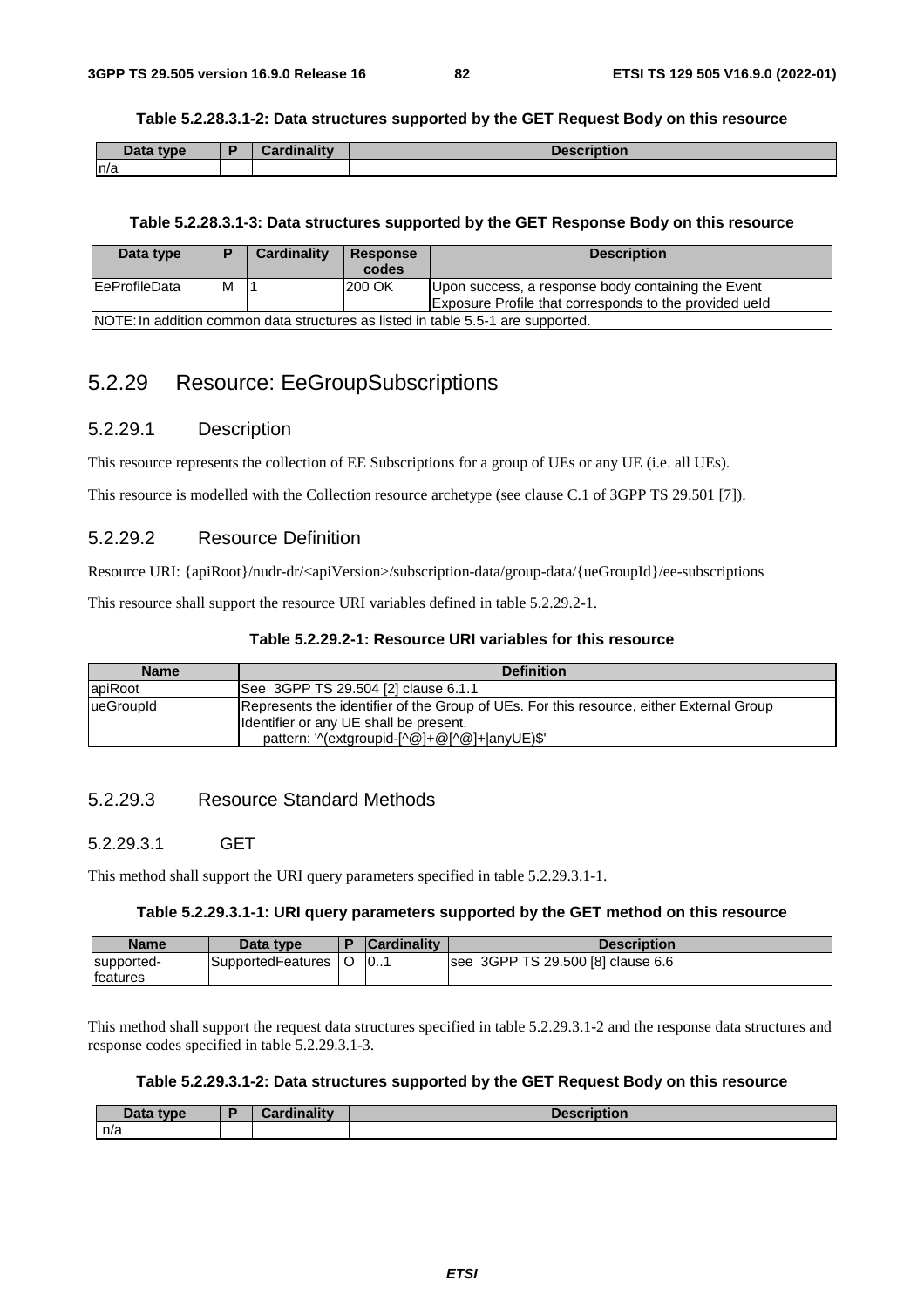#### **Table 5.2.29.3.1-3: Data structures supported by the GET Response Body on this resource**

| Data type                 |                                                                                   | Cardinality | Response | <b>Description</b>                                         |  |  |  |
|---------------------------|-----------------------------------------------------------------------------------|-------------|----------|------------------------------------------------------------|--|--|--|
|                           |                                                                                   |             | codes    |                                                            |  |  |  |
| array(EeSubscription)   M |                                                                                   | 11N         | 200 OK   | Upon success, a response body containing the individual EE |  |  |  |
|                           |                                                                                   |             |          | subscriptions for the groups of UEs shall be returned.     |  |  |  |
|                           | NOTE: In addition, common data structures as listed in table 5.5-1 are supported. |             |          |                                                            |  |  |  |

#### 5.2.29.3.2 POST

This method shall support the URI query parameters specified in table 5.2.29.3.2-1.

#### **Table 5.2.29.3.2-1: URI query parameters supported by the POST method on this resource**

| <b>Name</b> | Data type | <b>Cardinality</b> | <b>Description</b> |
|-------------|-----------|--------------------|--------------------|
| n/a         |           |                    |                    |

This method shall support the request data structures specified in table 5.2.19.3.2-2 and the response data structures and response codes specified in table 5.2.29.3.2-3.

#### **Table 5.2.29.3.2-2: Data structures supported by the POST Request Body on this resource**

| nata.<br>tvne                  |   | <br>Description                                                                      |
|--------------------------------|---|--------------------------------------------------------------------------------------|
| <b>IEeS</b><br>ridtion<br>udsc | M | <b>Identifies</b><br>UDR.<br>the<br>, to be stored<br>data subscription<br>the<br>ın |

#### **Table 5.2.29.3.2-3: Data structures supported by the POST Response Body on this resource**

| Data type      | P | <b>Cardinality</b> | <b>Response</b><br>codes | <b>Description</b>                                                                                                      |
|----------------|---|--------------------|--------------------------|-------------------------------------------------------------------------------------------------------------------------|
| EeSubscription | м |                    | 201<br>Created           | Upon success, a response body containing a representation of<br>the Individual subscription resource shall be returned. |
|                |   |                    |                          | The HTTP response shall include a "Location" HTTP header<br>that contains the resource URI of the created resource.     |
|                |   |                    |                          | NOTE: In addition, common data structures as listed in table 5.5-1 are supported.                                       |

# 5.2.30 Resource: SharedData

## 5.2.30.1 Description

This resource represents the collection of data that can be shared by multiple UEs.

## 5.2.30.2 Resource Definition

Resource URI: {apiRoot}/nudr-dr/<apiVersion>/subscription-data/shared-data

This resource shall support the resource URI variables defined in table 5.2.30.2-1.

# **Table 5.2.30.2-1: Resource URI variables for this resource**

| Name                                 | <b>Pefinition</b>                                                            |
|--------------------------------------|------------------------------------------------------------------------------|
| $\overline{\phantom{a}}$<br>lapiRoot | <b>ECT</b><br>TS 20<br>$29.504$ M<br>3GPP<br>-<br>clause 6.1.1<br>See<br>121 |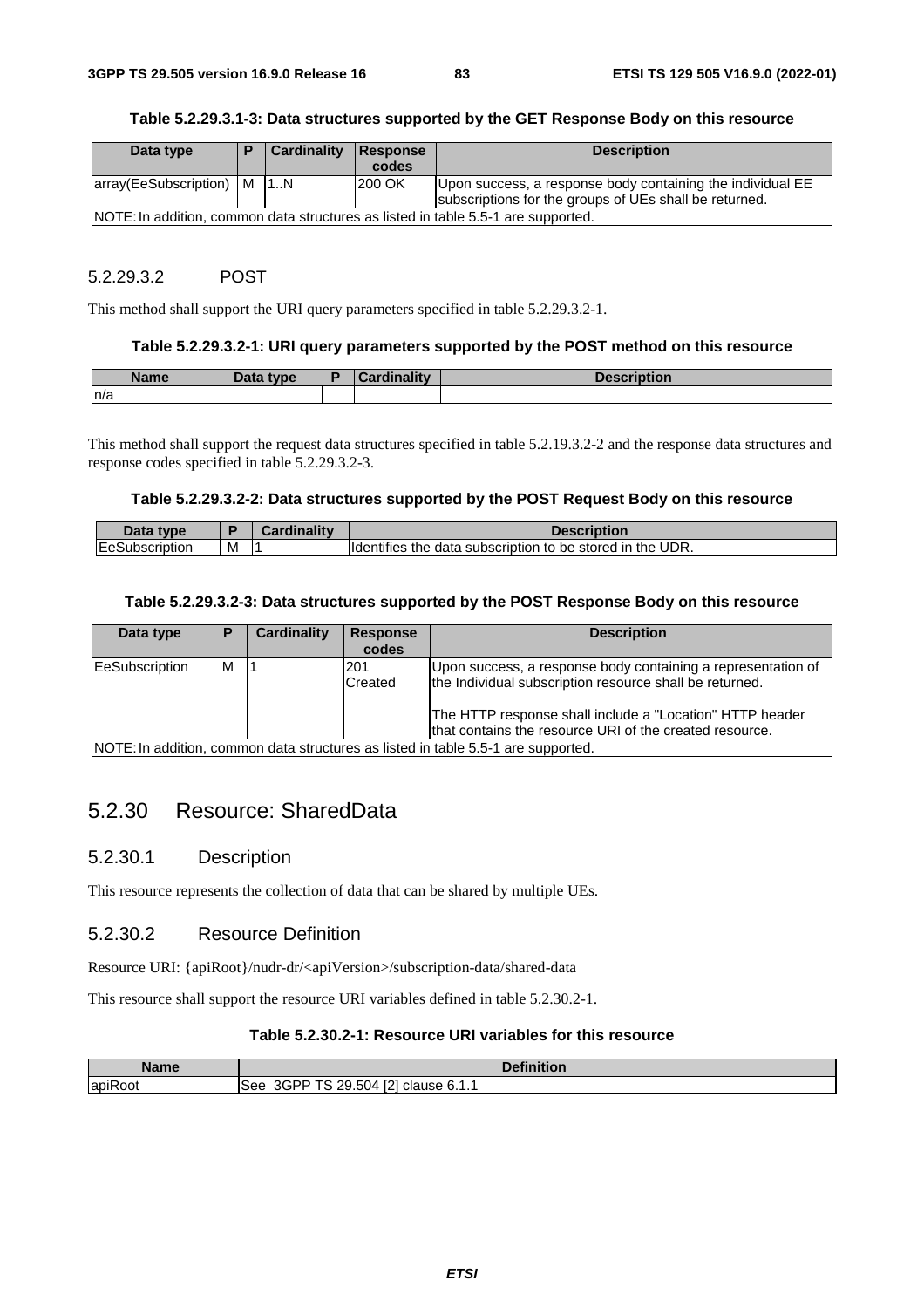# 5.2.30.3 Resource Standard Methods

# 5.2.30.3.1 GET

This method shall support the URI query parameters specified in table 5.2.30.3.1-1.

## **Table 5.2.30.3.1-1: URI query parameters supported by the GET method on this resource**

| <b>Name</b>                    | Data type               |    | <b>Cardinality</b> | <b>Description</b>                |
|--------------------------------|-------------------------|----|--------------------|-----------------------------------|
| Ishared-data-ids               | array(SharedDatald)   M |    |                    |                                   |
| supported-<br><b>Ifeatures</b> | SupportedFeatures       | ΙO | 101                | see 3GPP TS 29.500 [8] clause 6.6 |

This method shall support the request data structures specified in table 5.2.30.3.1-2 and the response data structures and response codes specified in table 5.2.30.3.1-3.

## **Table 5.2.30.3.1-2: Data structures supported by the GET Request Body on this resource**

| Data type | $\mathcal{O}$ and in all in $\mathcal{O}$ | Пааанімііам<br><b>Description</b> |
|-----------|-------------------------------------------|-----------------------------------|
| n/a       |                                           |                                   |

## **Table 5.2.30.3.1-3: Data structures supported by the GET Response Body on this resource**

| Data type                                                                                  |  | Cardinality | Response<br>codes | <b>Description</b>                                                                  |
|--------------------------------------------------------------------------------------------|--|-------------|-------------------|-------------------------------------------------------------------------------------|
| array(SharedData)   M                                                                      |  | 1N          | 200 OK            | Upon success, a response body containing a list of<br>SharedData shall be returned. |
| <b>NOTE:</b><br>In addition common data structures as listed in table 5.5-1 are supported. |  |             |                   |                                                                                     |

# 5.2.30A Resource: IndividualSharedData

# 5.2.30A.1 Description

This resource represents the individual shared data.

# 5.2.30A.2 Resource Definition

Resource URI: {apiRoot}/nudr-dr/<apiVersion>/subscription-data/shared-data/{sharedDataId}

This resource shall support the resource URI variables defined in table 5.2.30A.2-1.

# **Table 5.2.30A.2-1: Resource URI variables for this resource**

| Name                 | <b>Definition</b>                                |
|----------------------|--------------------------------------------------|
| apiRoot              | See 3GPP TS 29.504 [2] clause 6.1.1              |
| <b>IsharedDataId</b> | 'Contains the individual Shared Data Identifier. |

# 5.2.30A.3 Resource Standard Methods

# 5.2.30A.3.1 GET

This method shall support the URI query parameters specified in table 5.2.30A.3.1-1.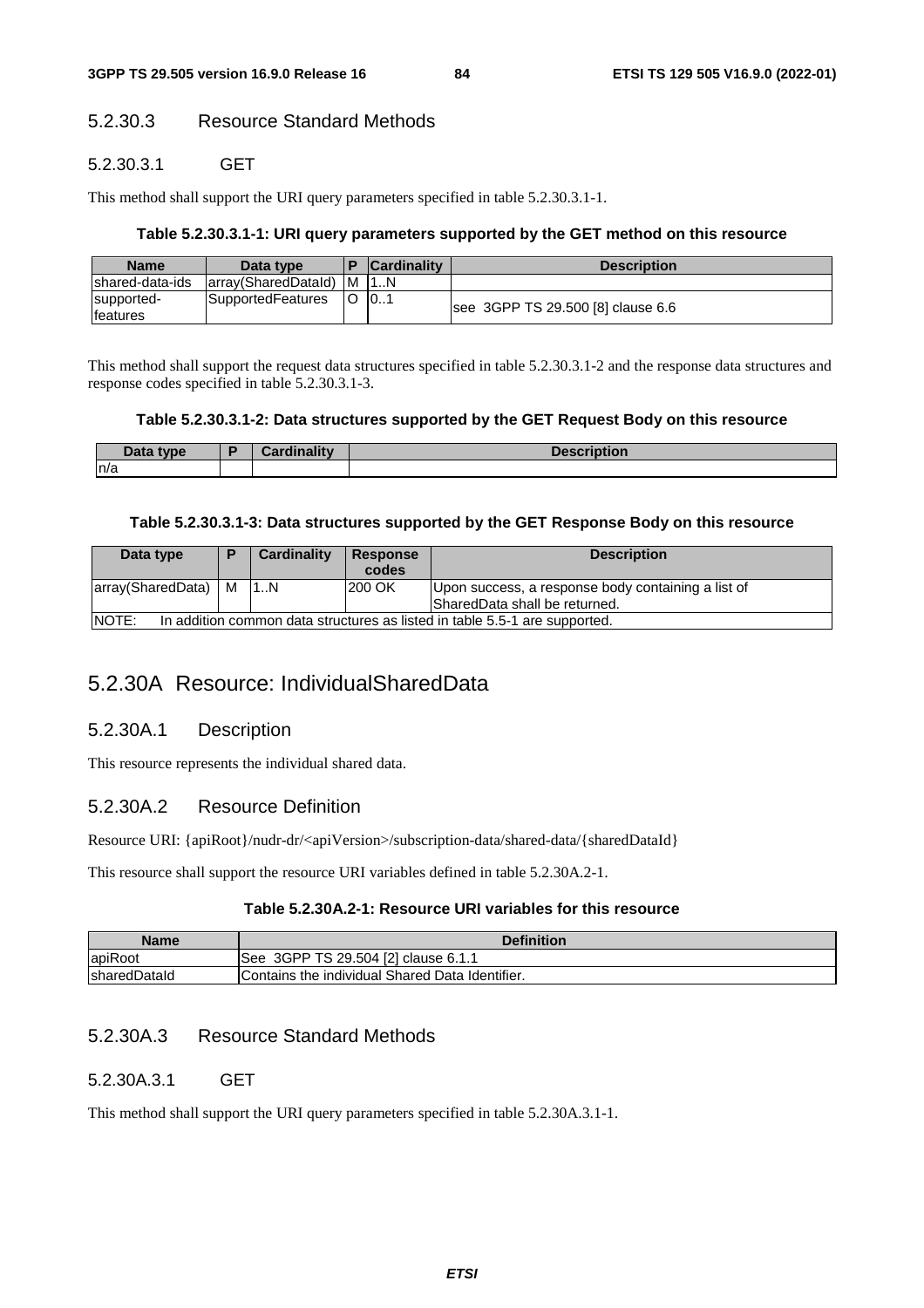#### **Table 5.2.30A.3.1-1: URI query parameters supported by the GET method on this resource**

| <b>Name</b> | Data type | R | <b>Cardinality</b> | <b>Description</b> |
|-------------|-----------|---|--------------------|--------------------|
| n/a         |           |   |                    |                    |

This method shall support the request data structures specified in table 5.2.30A.3.1-2 and the response data structures and response codes specified in table 5.2.30A.3.1-3.

### **Table 5.2.30A.3.1-2: Data structures supported by the GET Request Body on this resource**

| <b>Data</b><br>type. | Orașe al III-lea de la II-lea de | - - - - -<br>$\sim$ 11000 $\sim$ |
|----------------------|----------------------------------|----------------------------------|
| n/a                  |                                  |                                  |

#### **Table 5.2.30A.3.1-3: Data structures supported by the GET Response Body on this resource**

| Data type                                                                                   | P | Cardinality | <b>Response</b><br>codes | <b>Description</b>                                                                                            |
|---------------------------------------------------------------------------------------------|---|-------------|--------------------------|---------------------------------------------------------------------------------------------------------------|
| <b>ISharedData</b>                                                                          | М |             | 200 OK                   | Upon success, a response body containing SharedData shall<br>be returned.                                     |
| <b>ProblemDetails</b>                                                                       | Ω | 101         | 404 Not<br>Found         | The "cause" attribute may be used to indicate one of the<br>following application errors:<br>- DATA_NOT_FOUND |
| <b>INOTE:</b><br>In addition common data structures as listed in table 5.5-1 are supported. |   |             |                          |                                                                                                               |

# 5.2.31 Resource: AmfSubscriptionInfo

## 5.2.31.1 Description

This resource represents information relevant to an individual EE Subscription for a UE. Depending on the Event Types of the EeSubscription, the UDM may need to consume the Namf\_EventExposure\_Subscribe service operation to subscribe at the AMF (see 3GPP TS 29.518 [13]). After successful subscription at the AMF, the UDM needs to store within the UDR related information, e.g. the SubscriptionId allocated by the AMF.

This resource is modelled with the Document resource archetype (see clause C.1 of 3GPP TS 29.501 [7]).

# 5.2.31.2 Resource Definition

Resource URI: {apiRoot}/nudr-dr/<apiVersion>/subscription-data/{ueId}/context-data/ee-subscriptions/{subsId}/amfsubscriptions

This resource shall support the resource URI variables defined in table 5.2.31.2-1.

| <b>Name</b> | <b>Definition</b>                                                                                                                                       |
|-------------|---------------------------------------------------------------------------------------------------------------------------------------------------------|
| apiRoot     | See 3GPP TS 29.504 [2] clause 6.1.1                                                                                                                     |
| ueld        | Represents the Subscription Identifier SUPI or GPSI (see 3GPP TS 23.501 [4] clause 5.9.2)<br>pattern: See pattern of type VarUeld in 3GPP TS 29.571 [3] |
| subsid      | Identifier of the subscription (allocated by the UDM)                                                                                                   |

# 5.2.31.3 Resource Standard Methods

### 5.2.31.3.1 PUT

This method shall support the URI query parameters specified in table 5.2.31.3.1-1.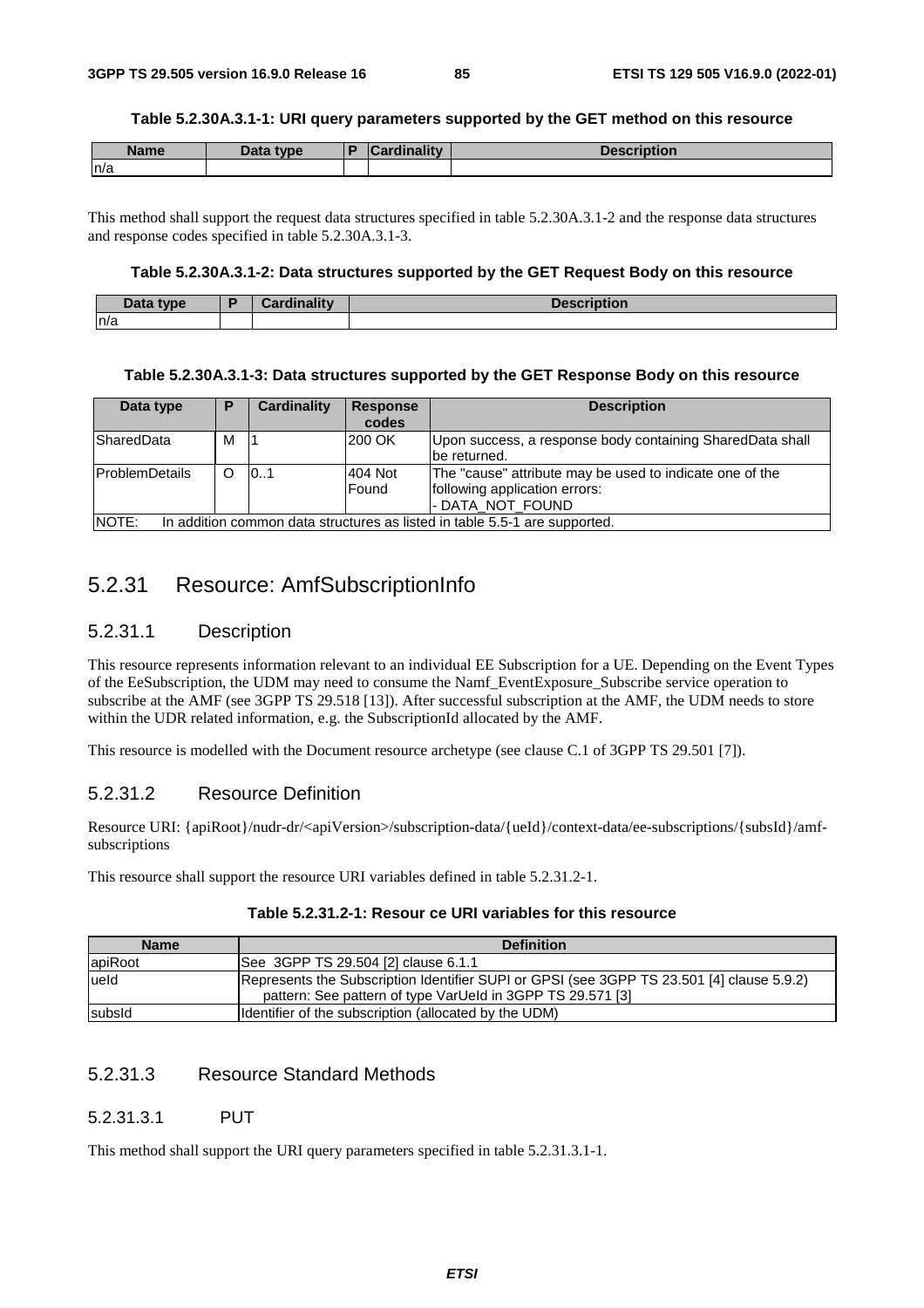#### **Table 5.2.31.3.1-1: URI query parameters supported by the PUT method on this resource**

| <b>Name</b> | Data type | Cardinality | <b>Description</b> |
|-------------|-----------|-------------|--------------------|
| n/a         |           |             |                    |

This method shall support the request data structures specified in table 5.2.31.3.1-2 and the response data structures and response codes specified in table 5.2.31.3.1-3.

### **Table 5.2.31.3.1-2: Data structures supported by the PUT Request Body on this resource**

| Data type        |   | <b>Cardinality</b> | <b>Description</b>                        |
|------------------|---|--------------------|-------------------------------------------|
| array(AmfSubscri | M | 1N                 | AMF subscription info for one or two AMFs |
| (ptionInfo       |   |                    |                                           |

#### **Table 5.2.31.3.1-3: Data structures supported by the PUT Response Body on this resource**

| Data type | D                                                                          | Cardinality | <b>Response</b> | <b>Description</b>                                      |  |  |
|-----------|----------------------------------------------------------------------------|-------------|-----------------|---------------------------------------------------------|--|--|
|           |                                                                            |             | codes           |                                                         |  |  |
| In/a      |                                                                            |             | 204 No          | Upon success, an empty response body shall be returned. |  |  |
|           |                                                                            |             | Content         |                                                         |  |  |
| NOTE:     | In addition common data structures as listed in table 5.5-1 are supported. |             |                 |                                                         |  |  |

### 5.2.31.3.2 DELETE

This method shall support the URI query parameters specified in table 5.2.31.3.2-1.

#### **Table 5.2.31.3.2-1: URI query parameters supported by the DELETE method on this resource**

| <b>Name</b> | Data type | anna litreata | .<br>101 |
|-------------|-----------|---------------|----------|
| n/a         |           |               |          |

This method shall support the request data structures specified in table 5.2.31.3.2-2 and the response data structures and response codes specified in table 5.2.31.3.2-3.

#### **Table 5.2.31.3.2-2: Data structures supported by the DELETE Request Body on this resource**

| <b>Pata type</b> | D | <b>Cordinality</b> | <b>Description</b> |
|------------------|---|--------------------|--------------------|
| n/a              |   |                    |                    |

#### **Table 5.2.31.3.2-3: Data structures supported by the DELETE Response Body on this resource**

| Data type    | D                                                                          | Cardinality | <b>Response</b><br>codes | <b>Description</b>                                      |  |  |  |
|--------------|----------------------------------------------------------------------------|-------------|--------------------------|---------------------------------------------------------|--|--|--|
| In/a         |                                                                            |             | 204 No                   | Upon success, an empty response body shall be returned. |  |  |  |
|              |                                                                            |             | <b>Content</b>           |                                                         |  |  |  |
| <b>NOTE:</b> | In addition common data structures as listed in table 5.5-1 are supported. |             |                          |                                                         |  |  |  |

## 5.2.31.3.3 GET

This method shall support the URI query parameters specified in table 5.2.31.3.3-1.

## **Table 5.2.31.3.3-1: URI query parameters supported by the GET method on this resource**

| <b>Name</b> | <b>Data type</b> | Cardinality<br>. | <b>Description</b> |
|-------------|------------------|------------------|--------------------|
| n/a         |                  |                  |                    |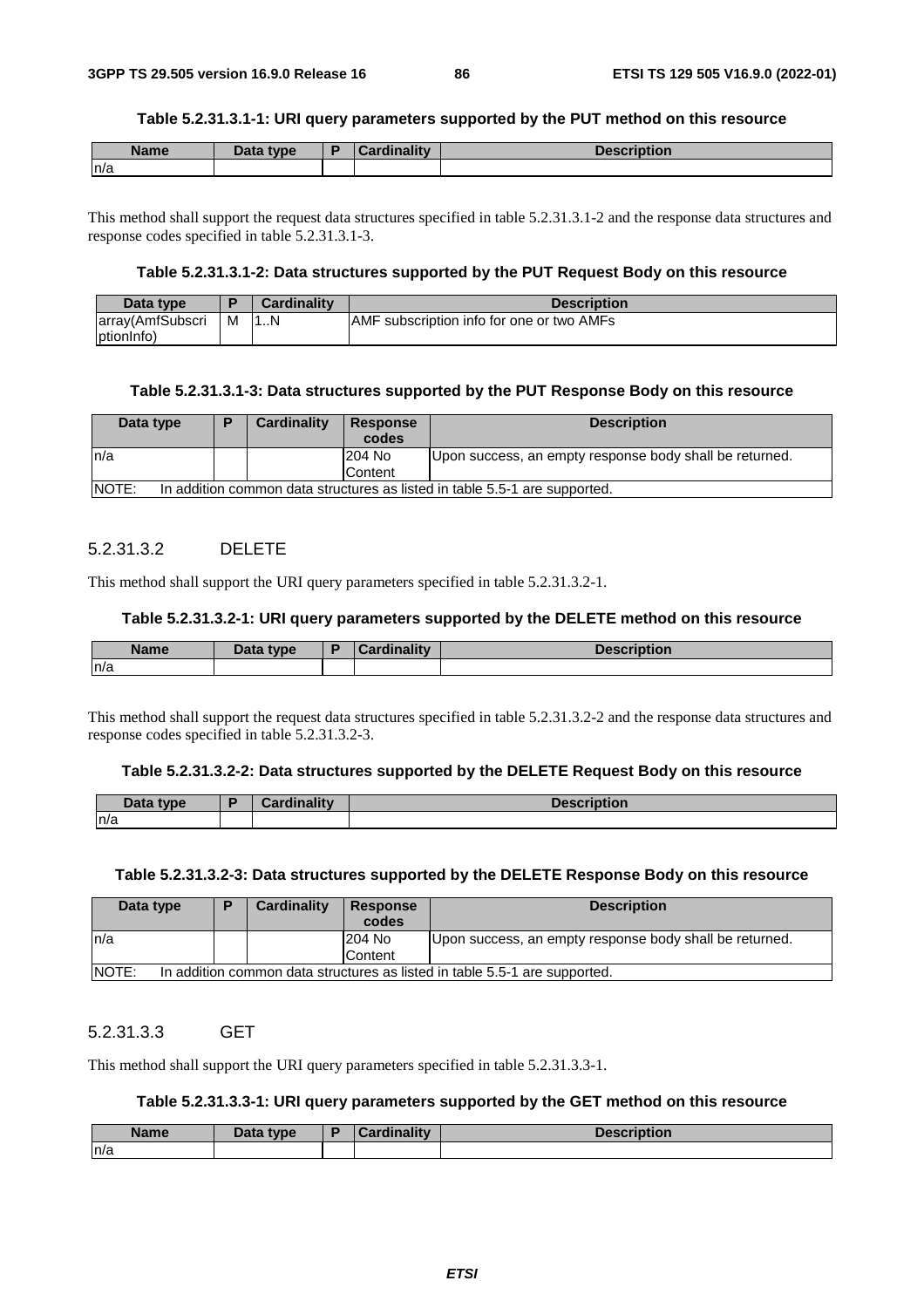This method shall support the request data structures specified in table 5.2.31.3.3-2 and the response data structures and response codes specified in table 5.2.31.3.3-3.

#### **Table 5.2.31.3.3-2: Data structures supported by the GET Request Body on this resource**

| Data type | Cordinalis- | <b>Description</b> |
|-----------|-------------|--------------------|
| n/a       |             |                    |

### **Table 5.2.31.3.3-3: Data structures supported by the GET Response Body on this resource**

| Data type                       |                                                                            | <b>Cardinality Response</b> |        | <b>Description</b>                                                                    |  |  |
|---------------------------------|----------------------------------------------------------------------------|-----------------------------|--------|---------------------------------------------------------------------------------------|--|--|
|                                 |                                                                            |                             | codes  |                                                                                       |  |  |
| array(AmfSubscriptionInfo) M 1N |                                                                            |                             | 200 OK | Upon success, a response body containing AMF<br>Subscription Infos shall be returned. |  |  |
| <b>NOTE:</b>                    | In addition common data structures as listed in table 5.5-1 are supported. |                             |        |                                                                                       |  |  |

### 5.2.31.3.4 PATCH

This method is used to modify the AMF subscription Infos in the UDR.

This method shall support the URI query parameters specified in table 5.2.31.3.4-1.

#### **Table 5.2.31.3.4-1: URI query parameters supported by the PATCH method on this resource**

| <b>Name</b>                   | Data type         | <b>Cardinality</b> | <b>Description</b>                |
|-------------------------------|-------------------|--------------------|-----------------------------------|
| supported-<br><b>features</b> | SupportedFeatures | 0                  | see 3GPP TS 29.500 [8] clause 6.6 |

This method shall support the request data structures specified in table 5.2.31.3.2-2 and the response data structures and response codes specified in table 5.2.31.3.4-3.

#### **Table 5.2.31.3.4-2: Data structures supported by the PATCH Request Body on this resource**

| Data type        |   | Cardinality | <b>Description</b>                                        |
|------------------|---|-------------|-----------------------------------------------------------|
| (array(Patchitem | M | N           | Contains the delta data to the provisioned parameter data |

#### **Table 5.2.31.3.4-3: Data structures supported by the PATCH Response Body on this resource**

| Data type                                                                                                                                                                                                                                                                                                                                                                                                                                                                                  | P       | <b>Cardinality</b> | <b>Response</b>         | <b>Description</b>                                                                                                                                                                                                                                                                                                                                        |  |
|--------------------------------------------------------------------------------------------------------------------------------------------------------------------------------------------------------------------------------------------------------------------------------------------------------------------------------------------------------------------------------------------------------------------------------------------------------------------------------------------|---------|--------------------|-------------------------|-----------------------------------------------------------------------------------------------------------------------------------------------------------------------------------------------------------------------------------------------------------------------------------------------------------------------------------------------------------|--|
|                                                                                                                                                                                                                                                                                                                                                                                                                                                                                            |         |                    | codes                   |                                                                                                                                                                                                                                                                                                                                                           |  |
| n/a                                                                                                                                                                                                                                                                                                                                                                                                                                                                                        |         |                    | 204 No                  | Upon successful modification there is no body in the response                                                                                                                                                                                                                                                                                             |  |
|                                                                                                                                                                                                                                                                                                                                                                                                                                                                                            |         |                    | Content                 | message. (NOTE 2)                                                                                                                                                                                                                                                                                                                                         |  |
| PatchResult                                                                                                                                                                                                                                                                                                                                                                                                                                                                                | м       |                    | 200 OK                  | Upon success, the execution report is returned. (NOTE 2)                                                                                                                                                                                                                                                                                                  |  |
| lProblemDetails                                                                                                                                                                                                                                                                                                                                                                                                                                                                            | $\circ$ | 0.1                | 403<br><b>Forbidden</b> | If one or more attributes are not allowed to be modified<br>according to e.g. policy or local configuration, then the<br>invalidParams attribute shall contain the JSON pointers of<br>attributes which are not allowed to be modified, and the cause<br>attribute shall be set to "MODIFICATION_NOT_ALLOWED",<br>see 3GPP TS 29.500 [8] table 5.2.7.2-1. |  |
| NOTE 1: In addition common data structures as listed in table 5.5-1 are supported.<br>NOTE 2: If all the modification instructions in the PATCH request have been implemented, the UDR shall respond<br>with 204 No Content response; if some of the modification instructions in the PATCH request have been<br>discarded, and the NF service consumer has included in the supported-feature query parameter the<br>"PatchReport" feature number, the UDR shall respond with PatchResult. |         |                    |                         |                                                                                                                                                                                                                                                                                                                                                           |  |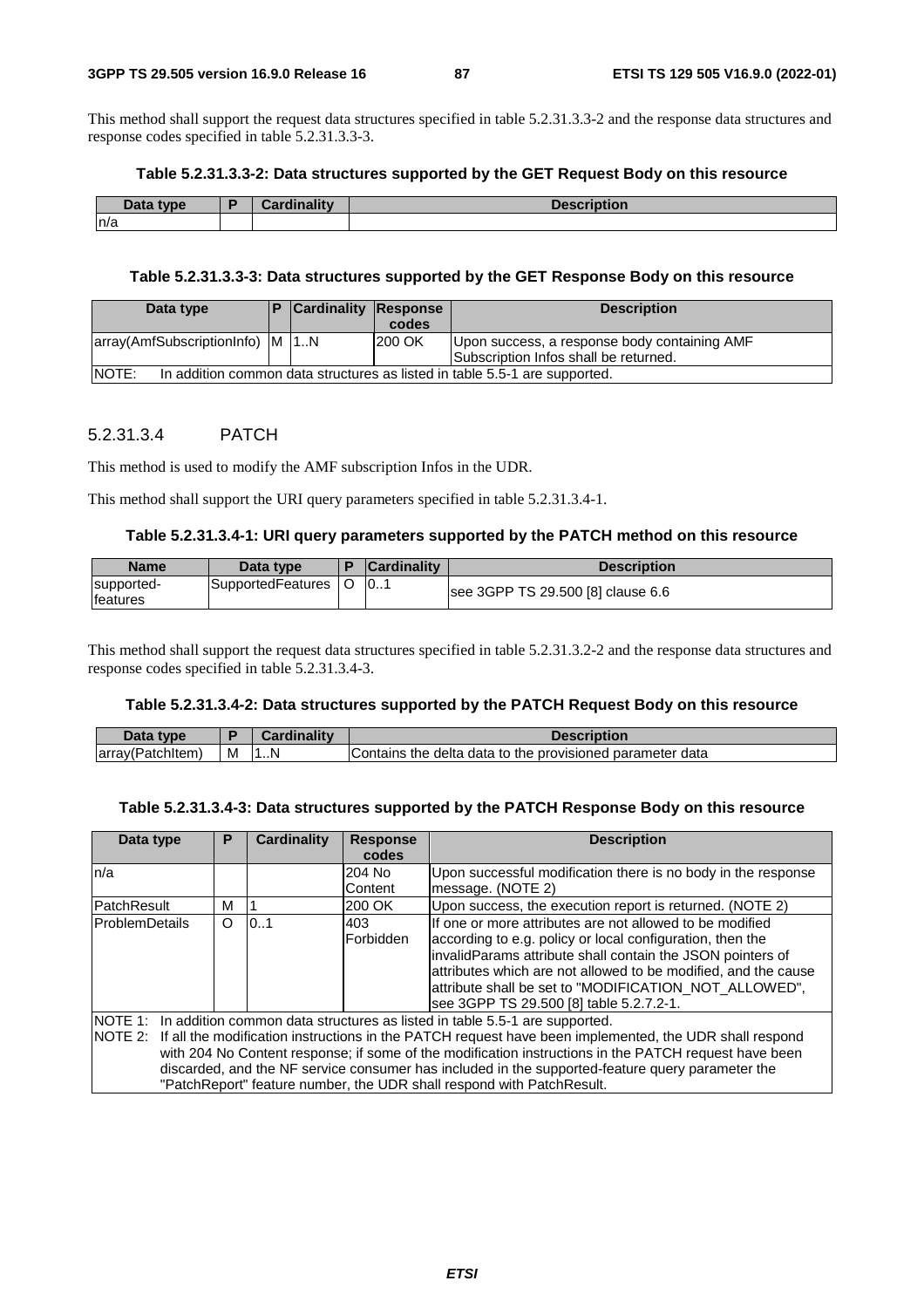# 5.2.31A Resource: SmfSubscriptionInfo

# 5.2.31A.1 Description

This resource represents information relevant to an individual EE Subscription for a UE. Depending on the Event Types of the EeSubscription, the UDM may need to consume the Nsmf\_EventExposure\_Subscribe service operation to subscribe at the SMF (see 3GPP TS 29.508 [21]). After successful subscription at the SMF, the UDM needs to store within the UDR related information, e.g. the SubscriptionId allocated by the SMF.

This resource is modelled with the Document resource archetype (see clause C.1 of 3GPP TS 29.501 [7]).

# 5.2.31A.2 Resource Definition

Resource URI: {apiRoot}/nudr-dr/<apiVersion>/subscription-data/{ueId}/context-data/ee-subscriptions/{subsId}/smfsubscriptions

This resource shall support the resource URI variables defined in table 5.2.31A.2-1.

### **Table 5.2.31A.2-1: Resource URI variables for this resource**

| <b>Name</b> | <b>Definition</b>                                                                                                                                       |
|-------------|---------------------------------------------------------------------------------------------------------------------------------------------------------|
| apiRoot     | See 3GPP TS 29.504 [2] clause 6.1.1                                                                                                                     |
| lueld       | Represents the Subscription Identifier SUPI or GPSI (see 3GPP TS 23.501 [4] clause 5.9.2)<br>pattern: See pattern of type VarUeld in 3GPP TS 29.571 [3] |
| subsid      | Identifier of the subscription (allocated by the UDM)                                                                                                   |

## 5.2.31A.3 Resource Standard Methods

### 5.2.31A.3.1 PUT

This method shall support the URI query parameters specified in table 5.2.31A.3.1-1.

#### **Table 5.2.31A.3.1-1: URI query parameters supported by the PUT method on this resource**

| <b>Name</b> | Data type | تنازله وباز<br>$\sim$<br><b>Contract Contract Contract</b><br>— Mardinality — | <b>Description</b> |
|-------------|-----------|-------------------------------------------------------------------------------|--------------------|
| n/a         |           |                                                                               |                    |

This method shall support the request data structures specified in table 5.2.31A.3.1-2 and the response data structures, and response codes specified in table 5.2.31A.3.1-3.

#### **Table 5.2.31A.3.1-2: Data structures supported by the PUT Request Body on this resource**

| Data type       |   | Cardinality | <b>Description</b>           |
|-----------------|---|-------------|------------------------------|
| SmfSubscription | M |             | <b>SMF</b> subscription info |
| ∣nfc            |   |             |                              |

#### **Table 5.2.31A.3.1-3: Data structures supported by the PUT Response Body on this resource**

| Data type     | D | <b>Cardinality</b> | <b>Response</b> | <b>Description</b>                                                          |  |  |  |  |  |  |  |
|---------------|---|--------------------|-----------------|-----------------------------------------------------------------------------|--|--|--|--|--|--|--|
|               |   |                    | codes           |                                                                             |  |  |  |  |  |  |  |
| In/a          |   |                    | 1204 No         | Upon success, an empty response body shall be returned.                     |  |  |  |  |  |  |  |
|               |   |                    | Content         |                                                                             |  |  |  |  |  |  |  |
| <b>INOTE:</b> |   |                    |                 | In addition, common data structures as listed in table 5.5-1 are supported. |  |  |  |  |  |  |  |

## 5.2.31A.3.2 DELETE

This method shall support the URI query parameters specified in table 5.2.31A.3.2-1.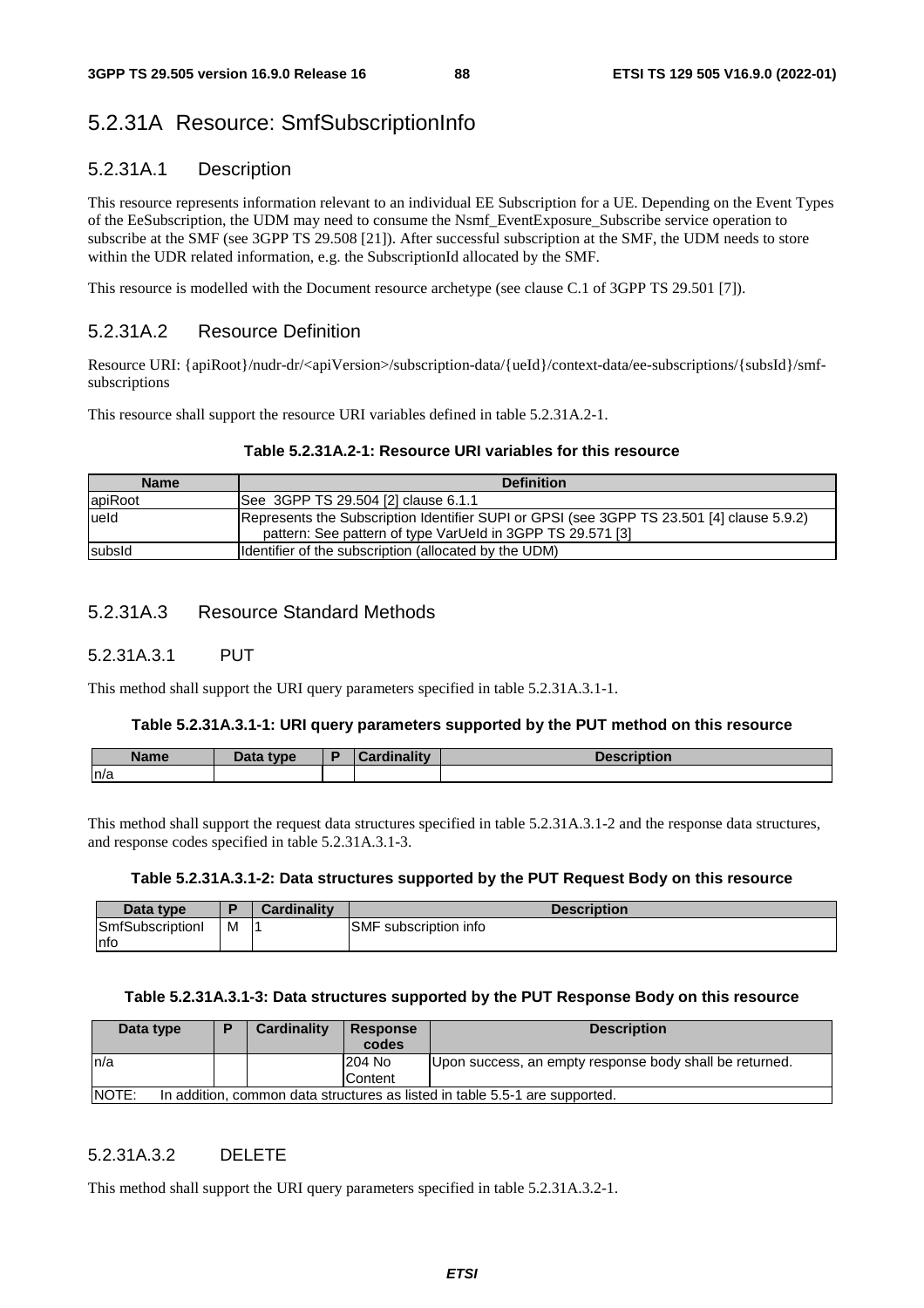#### **Table 5.2.31A.3.2-1: URI query parameters supported by the DELETE method on this resource**

| <b>Name</b> | Data type | Cardinalitv | <b>Description</b> |
|-------------|-----------|-------------|--------------------|
| n/a         |           |             |                    |

This method shall support the request data structures specified in table 5.2.31A.3.2-2 and the response data structures, and response codes specified in table 5.2.31A.3.2-3.

#### **Table 5.2.31A.3.2-2: Data structures supported by the DELETE Request Body on this resource**

| $-1$<br>type.<br>ын<br><b>Data</b> | ۰. | Consultation of Links | . |
|------------------------------------|----|-----------------------|---|
| n/a                                |    |                       |   |

#### **Table 5.2.31A.3.2-3: Data structures supported by the DELETE Response Body on this resource**

| Data type                                                                                    | D | Cardinality | <b>Response</b><br>codes | <b>Description</b>                                      |  |  |  |
|----------------------------------------------------------------------------------------------|---|-------------|--------------------------|---------------------------------------------------------|--|--|--|
| ln/a                                                                                         |   |             | 204 No                   | Upon success, an empty response body shall be returned. |  |  |  |
|                                                                                              |   |             | Content                  |                                                         |  |  |  |
| <b>INOTE:</b><br>In addition, common data structures as listed in table 5.5-1 are supported. |   |             |                          |                                                         |  |  |  |

### 5.2.31A.3.3 GET

This method shall support the URI query parameters specified in table 5.2.31A.3.3-1.

### **Table 5.2.31A.3.3-1: URI query parameters supported by the GET method on this resource**

| <b>Name</b> | Data type<br>Dala | $- dim (i)$ | <b>Description</b> |
|-------------|-------------------|-------------|--------------------|
| n/a         |                   |             |                    |

This method shall support the request data structures specified in table 5.2.31A.3.3-2 and the response data structures and response codes specified in table 5.2.31A.3.3-3.

#### **Table 5.2.31A.3.3-2: Data structures supported by the GET Request Body on this resource**

| <b>Data</b><br>type | <b>Pordinality</b><br>IMIN<br>. | <b>Description</b> |
|---------------------|---------------------------------|--------------------|
| n/a                 |                                 |                    |

#### **Table 5.2.31A.3.3-3: Data structures supported by the GET Response Body on this resource**

| Data type                                                                             | в | <b>Cardinality</b> | <b>Response</b><br>codes | <b>Description</b>                                                                    |  |  |
|---------------------------------------------------------------------------------------|---|--------------------|--------------------------|---------------------------------------------------------------------------------------|--|--|
| SmfSubscriptionInfo   M                                                               |   |                    | 200 OK                   | Upon success, a response body containing SMF Subscription<br>Infos shall be returned. |  |  |
| INOTE:<br>In addition, common data structures as listed in table 5.5-1 are supported. |   |                    |                          |                                                                                       |  |  |

#### 5.2.31A.3.4 PATCH

This method is used to modify the SMF subscription Infos in the UDR.

This method shall support the URI query parameters specified in table 5.2.31A.3.4-1.

### **Table 5.2.31A.3.4-1: URI query parameters supported by the PATCH method on this resource**

| <b>Name</b>                    | Data type         | <b>Cardinality</b> | <b>Description</b>                |
|--------------------------------|-------------------|--------------------|-----------------------------------|
| supported-<br><b>Ifeatures</b> | SupportedFeatures | 10                 | see 3GPP TS 29.500 [8] clause 6.6 |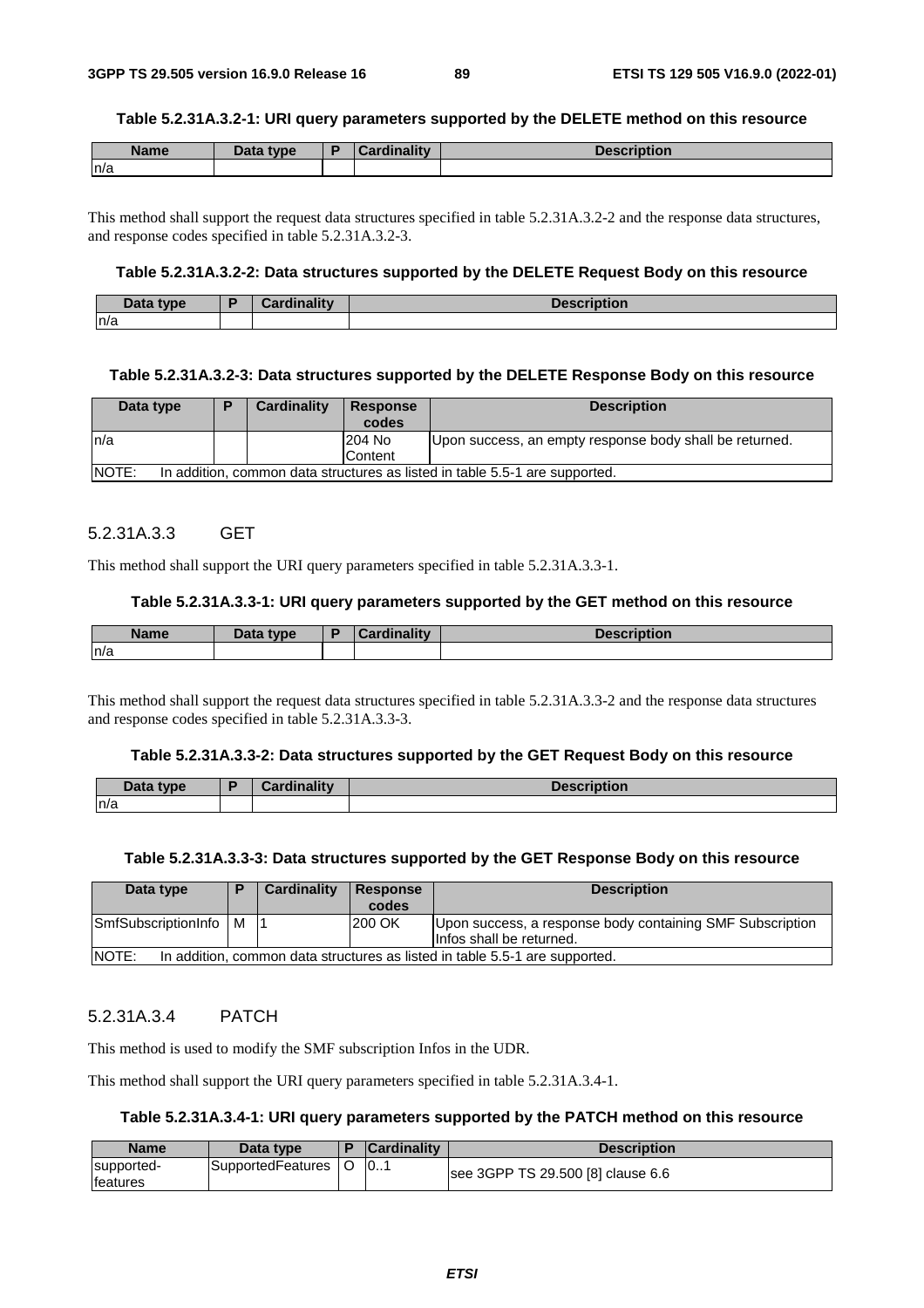This method shall support the request data structures specified in table 5.2.31A.3.2-2 and the response data structures, and response codes specified in table 5.2.31A.3.4-3.

#### **Table 5.2.31A.3.4-2: Data structures supported by the PATCH Request Body on this resource**

| tvne                |            | $-m$ ality | <b>Description</b>                                                                             |
|---------------------|------------|------------|------------------------------------------------------------------------------------------------|
| - atchItem<br>array | <b>IVI</b> | N<br>. 1   | data<br>parameter<br>the delta<br>data<br>Contains<br>$\sim$<br>provisioned<br>---<br>το<br>me |

#### **Table 5.2.31A.3.4-3: Data structures supported by the PATCH Response Body on this resource**

| Data type                                                                                                                                                                                                                                                                                                                                                                                                         | P        | Cardinality | <b>Response</b><br>codes | <b>Description</b>                                                                                                                                                                                                                                                                                                                                        |  |  |
|-------------------------------------------------------------------------------------------------------------------------------------------------------------------------------------------------------------------------------------------------------------------------------------------------------------------------------------------------------------------------------------------------------------------|----------|-------------|--------------------------|-----------------------------------------------------------------------------------------------------------------------------------------------------------------------------------------------------------------------------------------------------------------------------------------------------------------------------------------------------------|--|--|
| n/a                                                                                                                                                                                                                                                                                                                                                                                                               |          |             | 204 No<br>Content        | Upon successful modification there is no body in the response<br>message. (NOTE 2)                                                                                                                                                                                                                                                                        |  |  |
| PatchResult                                                                                                                                                                                                                                                                                                                                                                                                       | м        |             | 200 OK                   | Upon success, the execution report is returned. (NOTE 2)                                                                                                                                                                                                                                                                                                  |  |  |
| <b>ProblemDetails</b>                                                                                                                                                                                                                                                                                                                                                                                             | $\Omega$ | 0.1         | 403<br>Forbidden         | If one or more attributes are not allowed to be modified<br>according to e.g. policy or local configuration, then the<br>invalidParams attribute shall contain the JSON pointers of<br>attributes which are not allowed to be modified, and the cause<br>attribute shall be set to "MODIFICATION NOT ALLOWED",<br>see 3GPP TS 29.500 [8] table 5.2.7.2-1. |  |  |
| NOTE 1: In addition common data structures as listed in table 5.5-1 are supported.<br>NOTE 2: If all the modification instructions in the PATCH request have been implemented, the UDR shall respond<br>with 204 No Content response; if some of the modification instructions in the PATCH request have been<br>discarded, and the NF service consumer has included in the supported-feature query parameter the |          |             |                          |                                                                                                                                                                                                                                                                                                                                                           |  |  |

# 5.2.31B Resource: HssSubscriptionInfo

## 5.2.31B.1 Description

This resource represents information relevant to an individual EE Subscription for a UE. Depending on the Event Types of the EeSubscription, the UDM may need to consume the Nhss\_EventExposure\_Subscribe service operation to subscribe at the HSS (see 3GPP TS 29.562 [20]). After successful subscription at the HSS, the UDM needs to store within the UDR related information, e.g. the SubscriptionId allocated by the HSS.

This resource is modelled with the Document resource archetype (see clause C.1 of 3GPP TS 29.501 [7]).

"PatchReport" feature number, the UDR shall respond with PatchResult.

# 5.2.31B.2 Resource Definition

Resource URI: {apiRoot}/nudr-dr/<apiVersion>/subscription-data/{ueId}/context-data/ee-subscriptions/{subsId}/hsssubscriptions

This resource shall support the resource URI variables defined in table 5.2.31B.2-1.

| <b>Name</b>    | <b>Definition</b>                                                                                                                                       |
|----------------|---------------------------------------------------------------------------------------------------------------------------------------------------------|
| <b>apiRoot</b> | See 3GPP TS 29.504 [2] clause 6.1.1                                                                                                                     |
| lueld          | Represents the Subscription Identifier SUPI or GPSI (see 3GPP TS 23.501 [4] clause 5.9.2)<br>pattern: See pattern of type VarUeld in 3GPP TS 29.571 [3] |
| subsid         | Identifier of the subscription (allocated by the UDM)                                                                                                   |

## 5.2.31B.3 Resource Standard Methods

## 5.2.31B.3.1 PUT

This method shall support the URI query parameters specified in table 5.2.31B.3.1-1.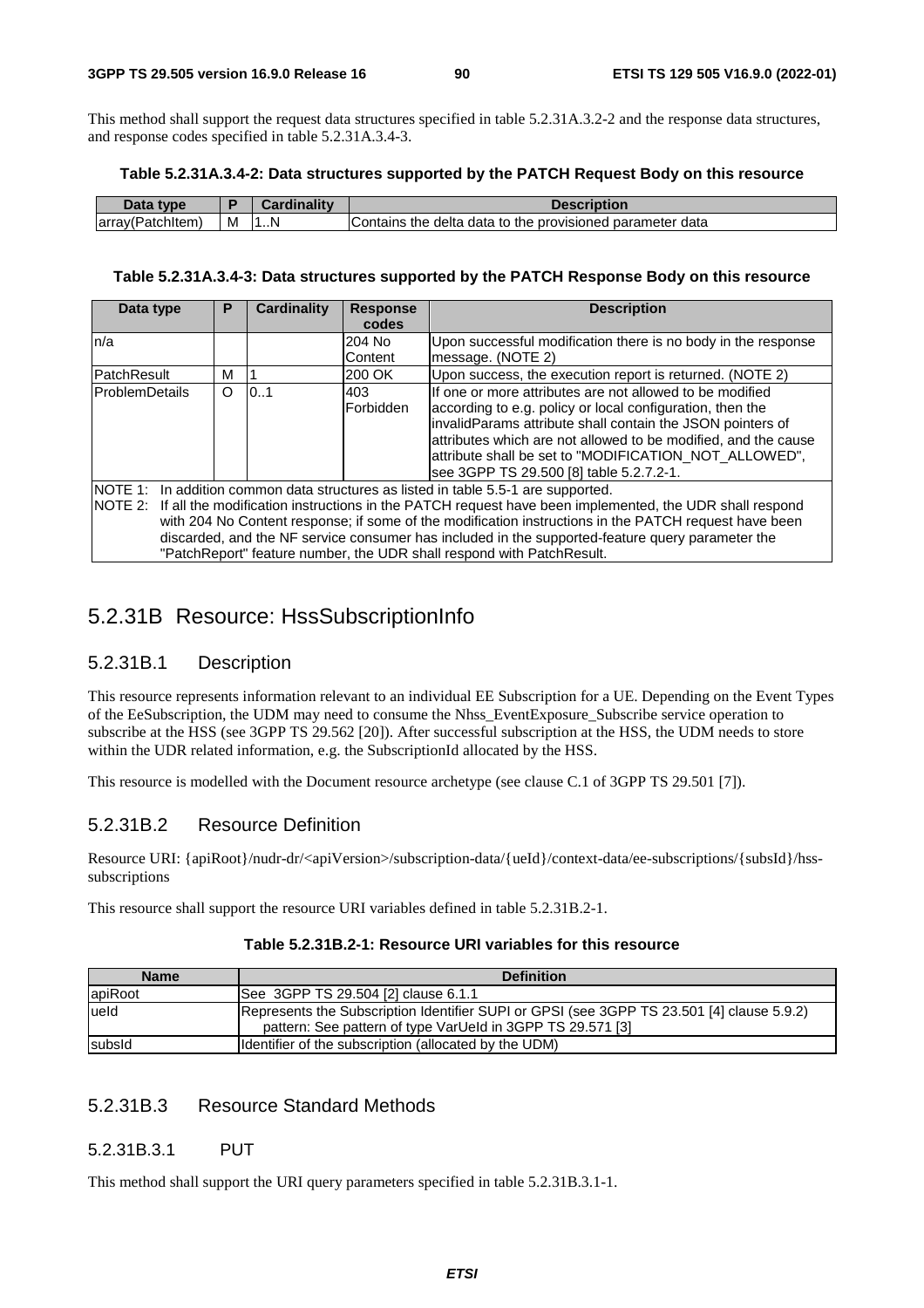#### **Table 5.2.31B.3.1-1: URI query parameters supported by the PUT method on this resource**

| <b>Name</b> | Data type | <b>Cardinality</b> | <b>Description</b> |
|-------------|-----------|--------------------|--------------------|
| ln/a        |           |                    |                    |

This method shall support the request data structures specified in table 5.2.31B.3.1-2 and the response data structures, and response codes specified in table 5.2.31B.3.1-3.

### **Table 5.2.31B.3.1-2: Data structures supported by the PUT Request Body on this resource**

| Data type                |   | <b>Cardinality</b> | <b>Description</b>    |
|--------------------------|---|--------------------|-----------------------|
| <b>HssSubscriptionIn</b> | м |                    | HSS subscription info |
| lfo                      |   |                    |                       |

#### **Table 5.2.31B.3.1-3: Data structures supported by the PUT Response Body on this resource**

| Data type     | D | Cardinality | <b>Response</b> | <b>Description</b>                                                          |
|---------------|---|-------------|-----------------|-----------------------------------------------------------------------------|
|               |   |             | codes           |                                                                             |
| ln/a          |   |             | 204 No          | Upon success, an empty response body shall be returned.                     |
|               |   |             | Content         |                                                                             |
| <b>INOTE:</b> |   |             |                 | In addition, common data structures as listed in table 5.5-1 are supported. |

### 5.2.31B.3.2 DELETE

This method shall support the URI query parameters specified in table 5.2.31B.3.2-1.

#### **Table 5.2.31B.3.2-1: URI query parameters supported by the DELETE method on this resource**

| <b>Name</b> | Data type | Cardinality | Description |
|-------------|-----------|-------------|-------------|
| n/a         |           |             |             |

This method shall support the request data structures specified in table 5.2.31B.3.2-2 and the response data structures, and response codes specified in table 5.2.31B.3.2-3.

#### **Table 5.2.31B.3.2-2: Data structures supported by the DELETE Request Body on this resource**

| <b>Data type</b><br><b>Dald</b> | æ | `ardinaliŧv |  |
|---------------------------------|---|-------------|--|
| n/a                             |   |             |  |

#### **Table 5.2.31B.3.2-3: Data structures supported by the DELETE Response Body on this resource**

| Data type                                                                                   | D | Cardinality | <b>Response</b><br>codes | <b>Description</b>                                      |  |
|---------------------------------------------------------------------------------------------|---|-------------|--------------------------|---------------------------------------------------------|--|
| In/a                                                                                        |   |             | 204 No                   | Upon success, an empty response body shall be returned. |  |
|                                                                                             |   |             | <b>Content</b>           |                                                         |  |
| <b>NOTE:</b><br>In addition, common data structures as listed in table 5.5-1 are supported. |   |             |                          |                                                         |  |

### 5.2.31B.3.3 GET

This method shall support the URI query parameters specified in table 5.2.31B.3.3-1.

#### **Table 5.2.31B.3.3-1: URI query parameters supported by the GET method on this resource**

| <b>Name</b> | Data type | <b>Cardinality</b> | <b>Description</b> |
|-------------|-----------|--------------------|--------------------|
| ln/a        |           |                    |                    |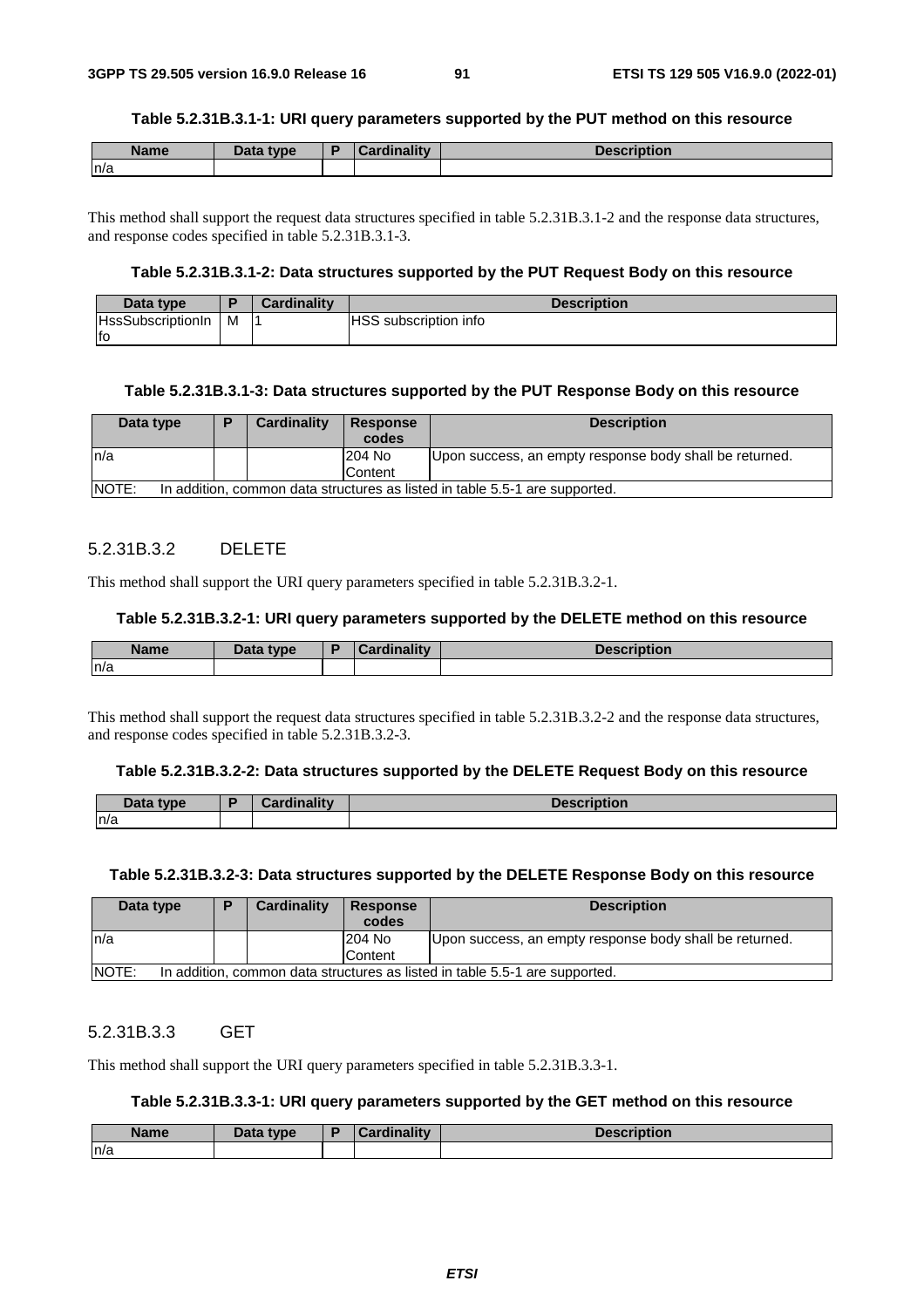This method shall support the request data structures specified in table 5.2.31B.3.3-2 and the response data structures and response codes specified in table 5.2.31B.3.3-3.

#### **Table 5.2.31B.3.3-2: Data structures supported by the GET Request Body on this resource**

| Data type | Orana Maria 1960a | <b>Description</b> |
|-----------|-------------------|--------------------|
| n/a       |                   |                    |

### **Table 5.2.31B.3.3-3: Data structures supported by the GET Response Body on this resource**

| Data type                                                                            | D | Cardinality | Response<br>codes | <b>Description</b>                                                                     |
|--------------------------------------------------------------------------------------|---|-------------|-------------------|----------------------------------------------------------------------------------------|
| HssSubscriptionInfo   M                                                              |   |             | <b>200 OK</b>     | Upon success, a response body containing HSS Subscription<br>linfos shall be returned. |
| NOTE:<br>In addition, common data structures as listed in table 5.5-1 are supported. |   |             |                   |                                                                                        |

### 5.2.31B.3.4 PATCH

This method is used to modify the HSS subscription Infos in the UDR.

This method shall support the URI query parameters specified in table 5.2.31B.3.4-1.

#### **Table 5.2.31B.3.4-1: URI query parameters supported by the PATCH method on this resource**

| <b>Name</b>                    | Data type         | <b>Cardinality</b> | <b>Description</b>                |
|--------------------------------|-------------------|--------------------|-----------------------------------|
| supported-<br><b>Ifeatures</b> | SupportedFeatures | 10                 | see 3GPP TS 29.500 [4] clause 6.6 |

This method shall support the request data structures specified in table 5.2.31B.3.2-2 and the response data structures, and response codes specified in table 5.2.31B.3.4-3.

#### **Table 5.2.31B.3.4-2: Data structures supported by the PATCH Request Body on this resource**

| Data type        |   | <b>Cardinality</b> | <b>Description</b>                                        |
|------------------|---|--------------------|-----------------------------------------------------------|
| array(Patchitem) | M | 11N                | Contains the delta data to the provisioned parameter data |

#### **Table 5.2.31B.3.4-3: Data structures supported by the PATCH Response Body on this resource**

| Data type      | Р       | <b>Cardinality</b> | <b>Response</b>         | <b>Description</b>                                                                                                                                                                                                                                                                                                                                                                                                                                                                         |
|----------------|---------|--------------------|-------------------------|--------------------------------------------------------------------------------------------------------------------------------------------------------------------------------------------------------------------------------------------------------------------------------------------------------------------------------------------------------------------------------------------------------------------------------------------------------------------------------------------|
|                |         |                    | codes                   |                                                                                                                                                                                                                                                                                                                                                                                                                                                                                            |
| n/a            |         |                    | 204 No                  | Upon successful modification there is no body in the response                                                                                                                                                                                                                                                                                                                                                                                                                              |
|                |         |                    | Content                 | message. (NOTE 2)                                                                                                                                                                                                                                                                                                                                                                                                                                                                          |
| PatchResult    | м       |                    | 200 OK                  | Upon success, the execution report is returned. (NOTE 2)                                                                                                                                                                                                                                                                                                                                                                                                                                   |
| ProblemDetails | $\circ$ | 0.1                | 403<br><b>Forbidden</b> | If one or more attributes are not allowed to be modified<br>according to e.g. policy or local configuration, then the<br>invalidParams attribute shall contain the JSON pointers of<br>attributes which are not allowed to be modified, and the cause<br>attribute shall be set to "MODIFICATION NOT ALLOWED",<br>see 3GPP TS 29.500 [8] table 5.2.7.2-1.                                                                                                                                  |
|                |         |                    |                         | NOTE 1: In addition common data structures as listed in table 5.5-1 are supported.<br>NOTE 2: If all the modification instructions in the PATCH request have been implemented, the UDR shall respond<br>with 204 No Content response; if some of the modification instructions in the PATCH request have been<br>discarded, and the NF service consumer has included in the supported-feature query parameter the<br>"PatchReport" feature number, the UDR shall respond with PatchResult. |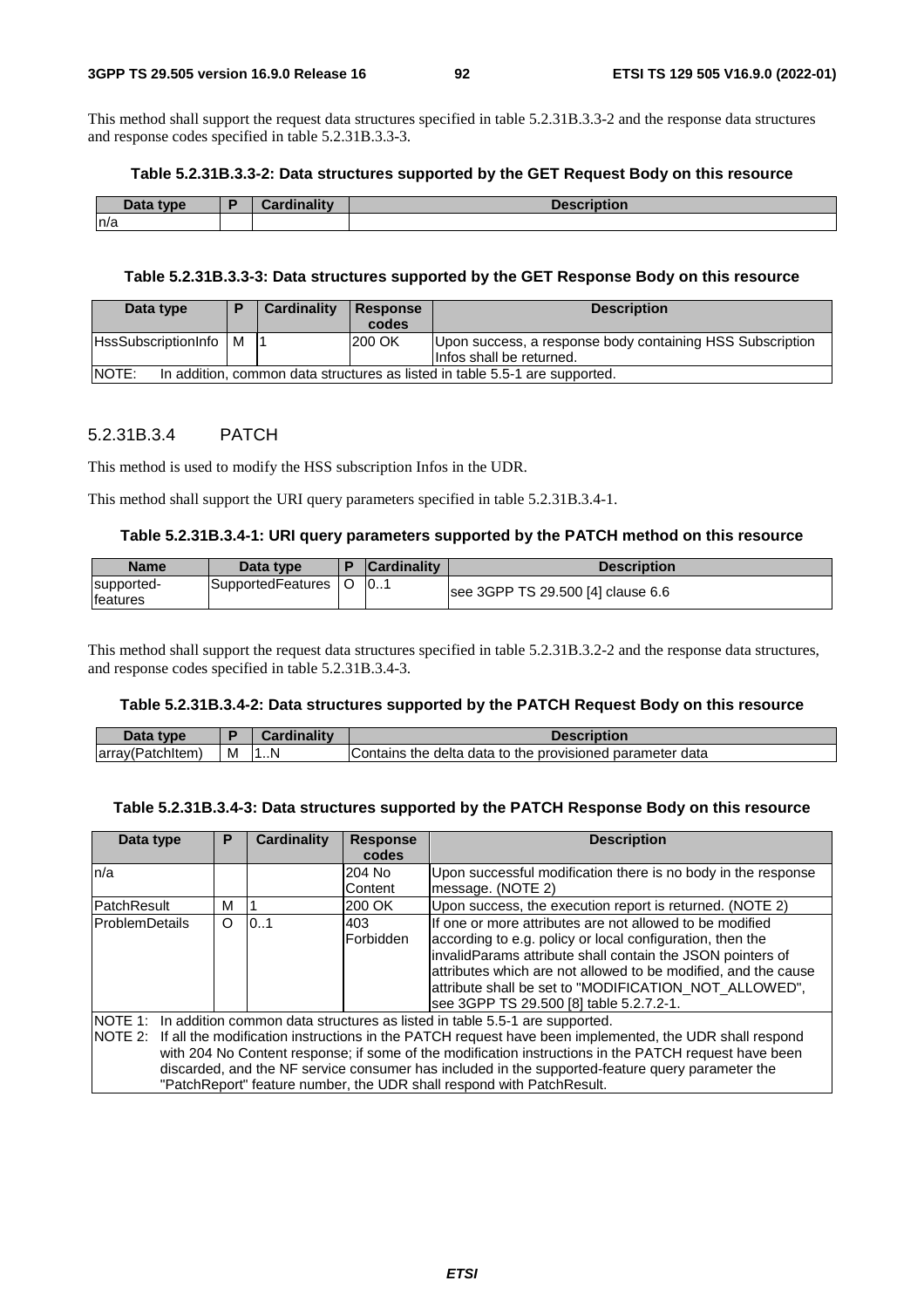# 5.2.32 Resource: ContextData

# 5.2.32.1 Description

This resource represents the ContextData for a UE ID.

This resource is modelled with the Document resource archetype (see clause C.1 of 3GPP TS 29.501 [7]).

# 5.2.32.2 Resource Definition

Resource URI: {apiRoot}/nudr-dr/<apiVersion>/subscription-data/{ueId}/context-data

This resource shall support the resource URI variables defined in table 5.2.32.2-1.

# **Table 5.2.32.2-1: Resource URI variables for this resource**

| <b>Name</b> | <b>Definition</b>                                                                                                                                       |
|-------------|---------------------------------------------------------------------------------------------------------------------------------------------------------|
| apiRoot     | See 3GPP TS 29.504 [2] clause 6.1.1                                                                                                                     |
| lueld       | Represents the Subscription Identifier SUPI or GPSI (see 3GPP TS 23.501 [4] clause 5.9.2)<br>pattern: See pattern of type VarUeld in 3GPP TS 29.571 [3] |

# 5.2.32.3 Resource Standard Methods

# 5.2.32.3.1 GET

This method shall support the URI query parameters specified in table 5.2.32.3.1-1.

## **Table 5.2.32.3.1-1: URI query parameters supported by the GET method on this resource**

| <b>Name</b>                     | Data type                      | <b>Cardinality</b> | <b>Description</b>                                                                    |
|---------------------------------|--------------------------------|--------------------|---------------------------------------------------------------------------------------|
| context-<br>Idataset-<br>Inames | array(ContextDataSetName) M 2N |                    | If included, this IE shall contain the names of context<br>data sets to be retrieved. |

This method shall support the request data structures specified in table 5.2.32.3.1-2 and the response data structures and response codes specified in table 5.2.32.3.1-3.

## **Table 5.2.32.3.1-2: Data structures supported by the GET Request Body on this resource**

| Data type | <b>The Alberta</b> | - -<br><b>DESCRIPTION</b> |
|-----------|--------------------|---------------------------|
| n/a       |                    |                           |

## **Table 5.2.32.3.1-3: Data structures supported by the GET Response Body on this resource**

| Data type                                                                           |   | <b>Cardinality</b> | <b>Response</b><br>codes | <b>Description</b>                                                                             |
|-------------------------------------------------------------------------------------|---|--------------------|--------------------------|------------------------------------------------------------------------------------------------|
| <b>ContextDataSets</b>                                                              | м |                    | 200 OK                   | Upon success, a response body containing the requested<br>context data sets shall be returned. |
| NOTE:<br>In addition common data structures as listed in table 5.5-1 are supported. |   |                    |                          |                                                                                                |

# 5.2.33 Resource: GroupIdentifiers

# 5.2.33.1 Description

This resource represents the collection of data that can be shared by multiple UEs.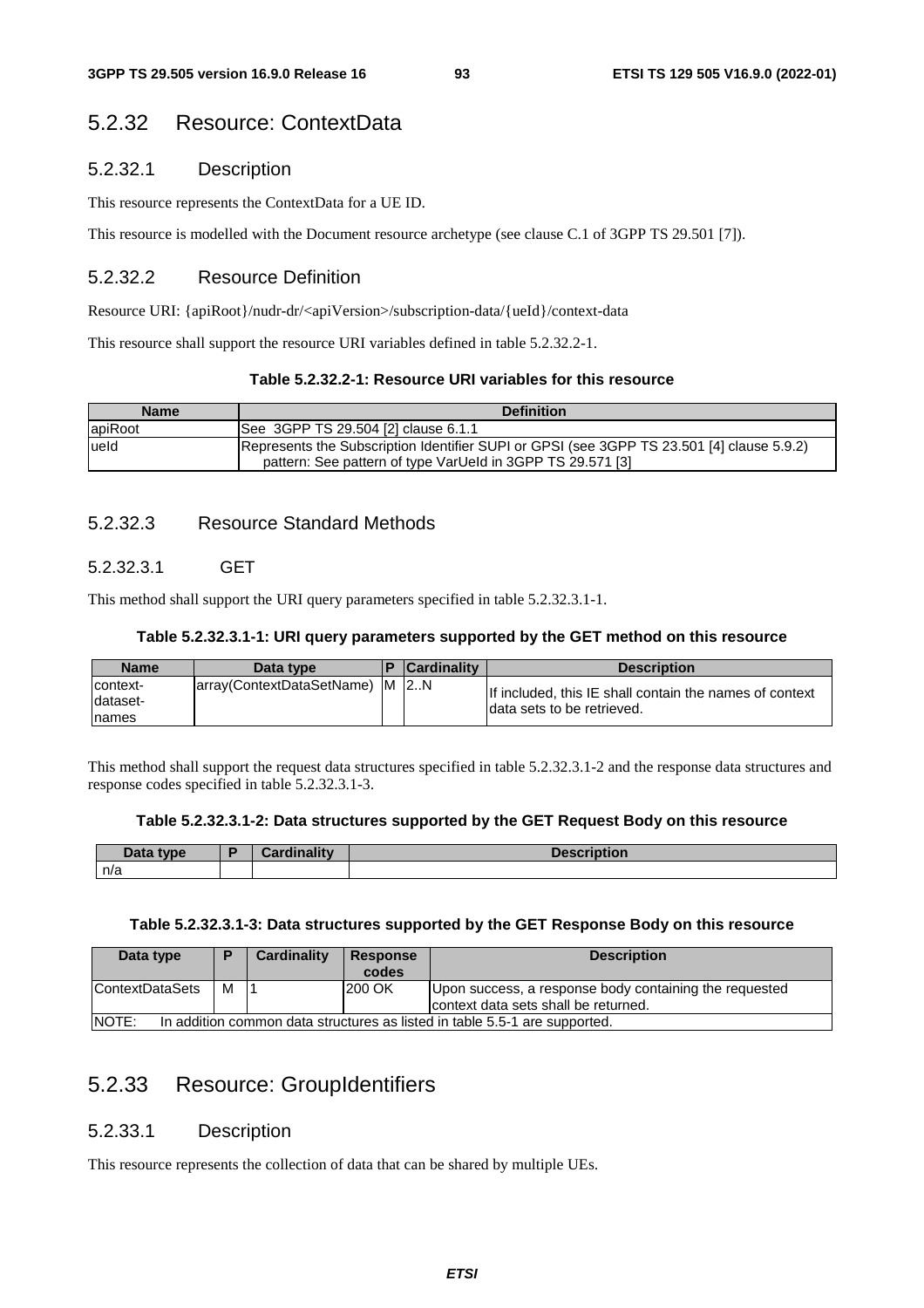## 5.2.33.2 Resource Definition

Resource URI: {apiRoot}/nudr-dr/<apiVersion>/subscription-data/group-data/group-identifiers

This resource shall support the resource URI variables defined in table 5.2.33.2-1.

#### **Table 5.2.33.2-1: Resource URI variables for this resource**

| <b>Name</b>                             | <b><i>Change Committee States</i></b><br>n <sub>0</sub><br>uon. |
|-----------------------------------------|-----------------------------------------------------------------|
| $\overline{\phantom{a}}$<br>apiF<br>oot | <b>PAT</b><br>ററ<br>See<br>clause 6.1.1<br>504<br>…–⊢<br>. .    |

# 5.2.33.3 Resource Standard Methods

### 5.2.33.3.1 GET

This method shall support the URI query parameters specified in table 5.2.33.3.1-1.

#### **Table 5.2.33.3.1-1: URI query parameters supported by the GET method on this resource**

| <b>Name</b>             | Data type                                                            | Р  | <b>Cardinality</b> | <b>Description</b>                                                                                                                       |
|-------------------------|----------------------------------------------------------------------|----|--------------------|------------------------------------------------------------------------------------------------------------------------------------------|
| supported-<br>lfeatures | <b>SupportedFeatures</b>                                             | O  | 10.1               | see 3GPP TS 29.500 [8] clause 6.6                                                                                                        |
| ext-groud-id            | <b>ExtGroupId</b>                                                    | C  | 10.1               | External Group ID                                                                                                                        |
| int-group-id            | GroupId                                                              | С  | 101                | Internal Group ID                                                                                                                        |
| lue-id-ind              | boolean                                                              | C. | 101                | Indication whether UE identifiers are required or not.                                                                                   |
|                         |                                                                      |    |                    | When present, it shall be set as following:<br>- true: UE identifiers are required<br>- false (default): UE identifiers are not required |
| <b>NOTE:</b>            | Either ext-group-id or int-group-id shall be present in the request. |    |                    |                                                                                                                                          |

Either the ext-group-id or the int-group-id shall be present in the request.

This method shall support the request data structures specified in table 5.2.33.3.1-2 and the response data structures and response codes specified in table 5.2.33.3.1-3.

#### **Table 5.2.33.3.1-2: Data structures supported by the GET Request Body on this resource**

| Data type | والمترافية والمستورة<br>. .<br>$-1$ or $-$<br><b>Mulletille</b> | $\blacksquare$<br>- - - - -<br>NDUVIL. |
|-----------|-----------------------------------------------------------------|----------------------------------------|
| n/a       |                                                                 |                                        |

#### **Table 5.2.33.3.1-3: Data structures supported by the GET Response Body on this resource**

| Data type                                                                                   | D | Cardinality | <b>Response</b><br>codes | <b>Description</b>                                                                      |
|---------------------------------------------------------------------------------------------|---|-------------|--------------------------|-----------------------------------------------------------------------------------------|
| GroupIdentifiers                                                                            | м |             | 200 OK                   | Upon success, a response body containing the group<br>lidentifier(s) shall be returned. |
| <b>NOTE:</b><br>In addition, common data structures as listed in table 5.5-1 are supported. |   |             |                          |                                                                                         |

# 5.2.34 Resource: 5GVnGroups

# 5.2.34.1 Description

This resource represents the store of 5G VN Group data.

## 5.2.34.2 Resource Definition

Resource URI: {apiRoot}/nudr-dr/<apiVersion>/subscription-data/group-data/5g-vn-groups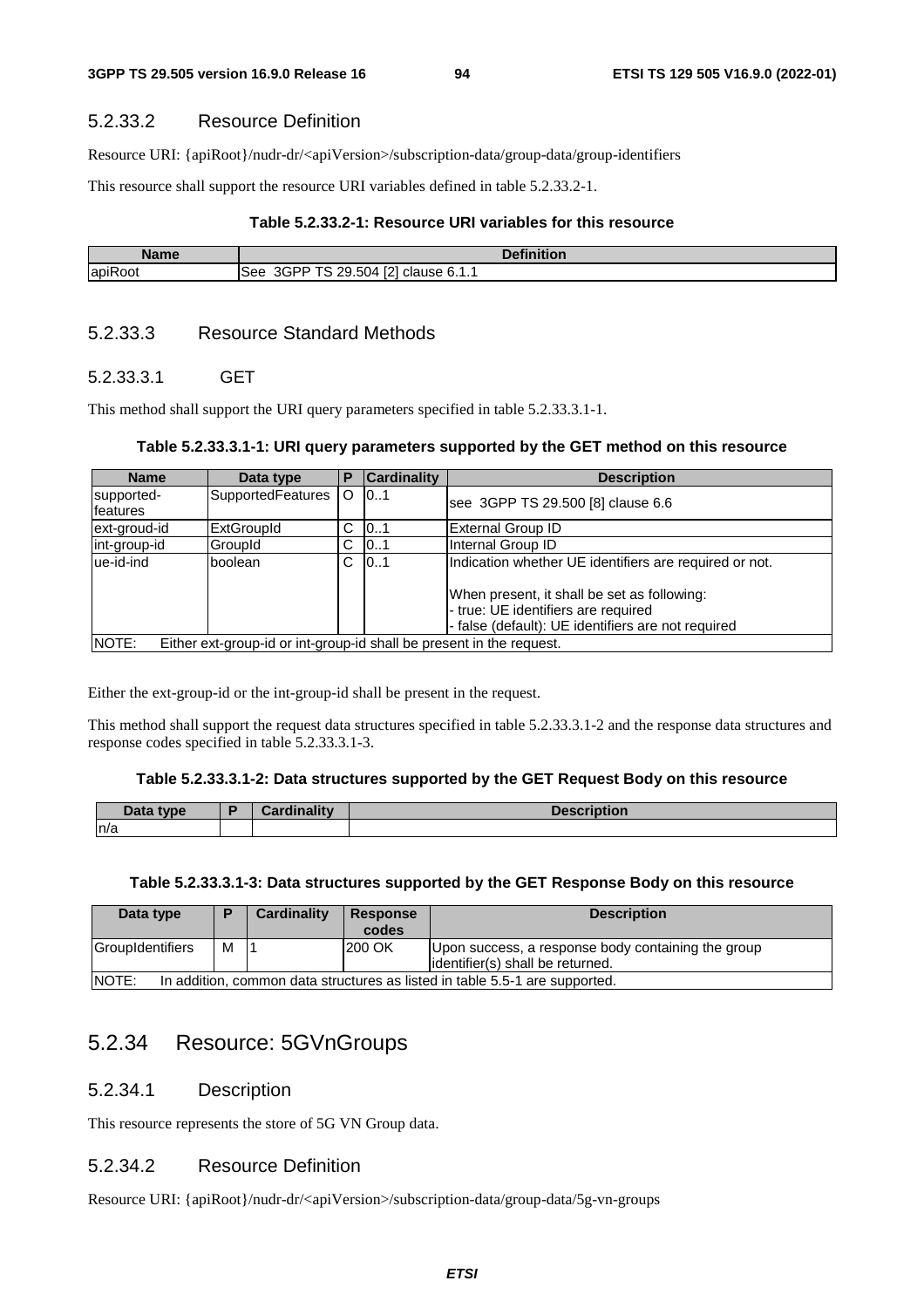This resource shall support the resource URI variables defined in table 5.2.34.2-1.

### **Table 5.2.34.2-1: Resource URI variables for this resource**

| Name                                 | <b>Definition</b>                                                       |
|--------------------------------------|-------------------------------------------------------------------------|
| $\overline{\phantom{a}}$<br>lapiRoot | ∠9.504 [2]<br>$\overline{\phantom{0}}$<br>3GPP<br>' clause 6.1.1<br>See |

### 5.2.34.3 Resource Standard Methods

### 5.2.34.3.1 GET

This method shall support the URI query parameters specified in table 5.2.34.3.1-1.

#### **Table 5.2.34.3.1-1: URI query parameters supported by the GET method on this resource**

| <b>Name</b> | Data type   | <b>Cardinality</b> | <b>Description</b>                                                                      |
|-------------|-------------|--------------------|-----------------------------------------------------------------------------------------|
| gpsis       | array(Gpsi) | 10N                | Only those group's data are retrieved of which at least one<br>of the GPSIs is a member |

This method shall support the request data structures specified in table 5.2.34.3.1-2 and the response data structures and response codes specified in table 5.2.34.3.1-3.

#### **Table 5.2.34.3.1-2: Data structures supported by the GET Request Body on this resource**

| Data tvne<br>Pata | <b>Cordinality</b> | <b>Description</b> |
|-------------------|--------------------|--------------------|
| n/a               |                    |                    |

### **Table 5.2.34.3.1-3: Data structures supported by the GET Response Body on this resource**

| Data type                        |                                                                             | <b>Cardinality Response</b> |         | <b>Description</b>                                                                                                                                                                      |  |  |  |  |
|----------------------------------|-----------------------------------------------------------------------------|-----------------------------|---------|-----------------------------------------------------------------------------------------------------------------------------------------------------------------------------------------|--|--|--|--|
|                                  |                                                                             |                             | codes   |                                                                                                                                                                                         |  |  |  |  |
| map(5GVnGroupConfiguration) M  1 |                                                                             |                             | l200 OK | Upon success, a response body containing the map<br>(list of key-value pairs where ExtGroupId (see<br>3GPP TS 29.503 [6] serves as key) of<br>5GVnGroupConfiguration shall be returned. |  |  |  |  |
| <b>INOTE:</b>                    | In addition, common data structures as listed in table 5.5-1 are supported. |                             |         |                                                                                                                                                                                         |  |  |  |  |

# 5.2.35 Resource: Individual5GVnGroup

## 5.2.35.1 Description

This resource represents an individual 5G VN Group.

This resource is modelled with the Document resource archetype (see clause C.1 of 3GPP TS 29.501 [7]).

## 5.2.35.2 Resource Definition

Resource URI: {apiRoot}/nudr-dr/<apiVersion>/subscription-data/group-data/5g-vn-groups/{externalGroupId}

This resource shall support the resource URI variables defined in table 5.2.35.2-1.

### **Table 5.2.35.2-1: Resource URI variables for this resource**

| Name             | <b>Definition</b>                               |
|------------------|-------------------------------------------------|
| apiRoot          | 3GPP TS 29.504 [2] clause 6.1.1<br><b>See</b>   |
| lexternalGroupId | Represents the External Identifier of the group |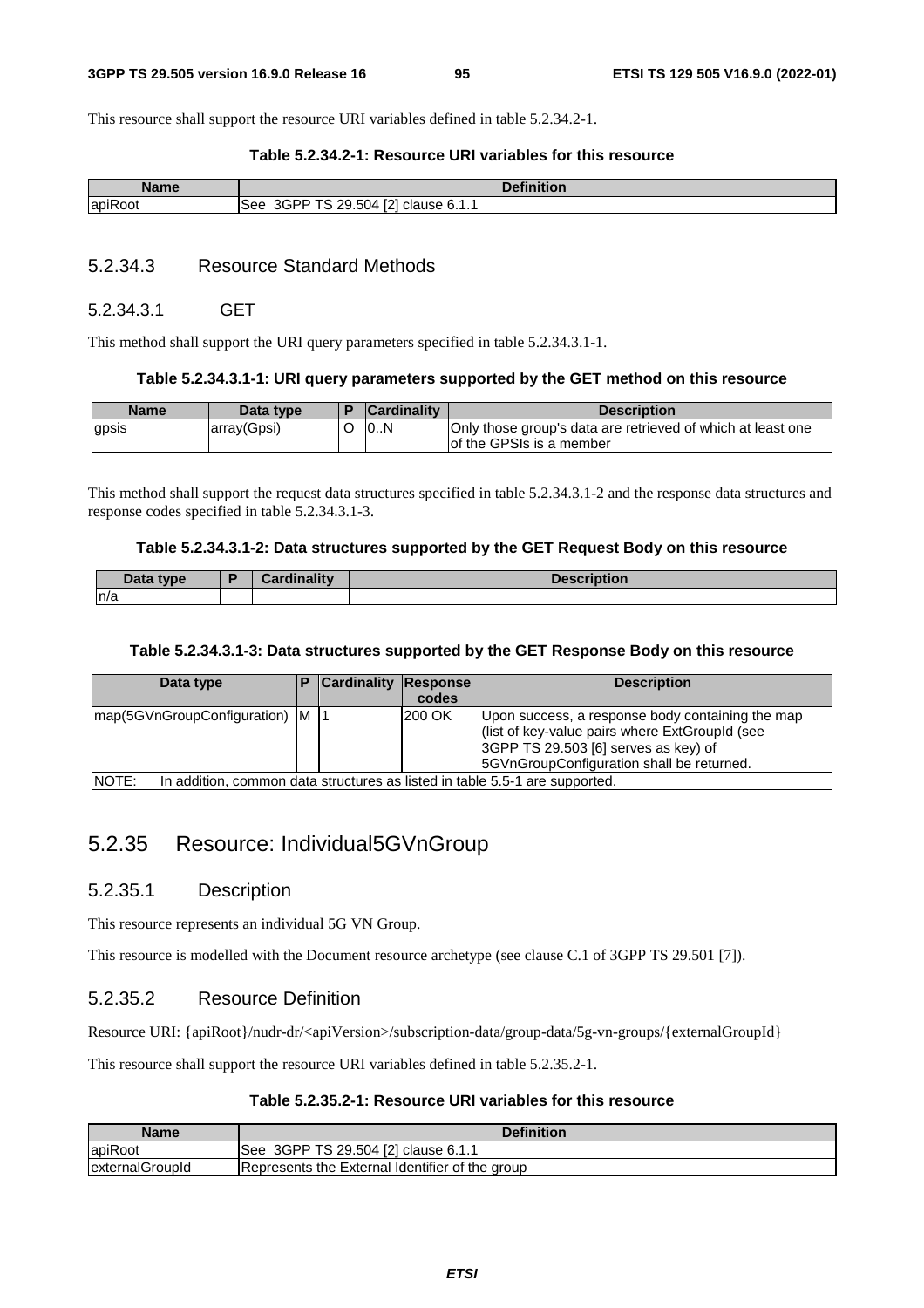# 5.2.35.3 Resource Standard Methods

## 5.2.35.3.1 PUT

This method shall support the URI query parameters specified in table 5.2.35.3.1-1.

#### **Table 5.2.35.3.1-1: URI query parameters supported by the PUT method on this resource**

| <b>Name</b> | Data type.<br>Dala | .<br>.<br>inolity | 1000<br>Description |
|-------------|--------------------|-------------------|---------------------|
| m/a         |                    |                   |                     |

This method shall support the request data structures specified in table 5.2.35.3.1-2 and the response data structures and response codes specified in table 5.2.35.3.1-3.

#### **Table 5.2.35.3.1-2: Data structures supported by the PUT Request Body on this resource**

| Data type      |   | <b>Cardinality</b> | <b>Description</b>     |
|----------------|---|--------------------|------------------------|
| 5GVnGroupConfi | M |                    | See 3GPP TS 29.503 [6] |
| guration       |   |                    |                        |

#### **Table 5.2.35.3.1-3: Data structures supported by the PUT Response Body on this resource**

| Data type                  |                                                                                  | <b>Cardinality</b> | Response<br>codes       | <b>Description</b>                                                                                                                               |  |  |  |  |
|----------------------------|----------------------------------------------------------------------------------|--------------------|-------------------------|--------------------------------------------------------------------------------------------------------------------------------------------------|--|--|--|--|
| 5GVnGroupConfiguration M 1 |                                                                                  |                    | 201<br>Created          | Upon success, a representation of the created resource<br>containing an internal group identifier as allocated by the<br>IUDR shall be returned. |  |  |  |  |
| <b>IProblemDetails</b>     |                                                                                  | $O$ $O.1$          | 403<br><b>Forbidden</b> | If the resource already exists, a response code of 403<br>Forbidden shall be returned.                                                           |  |  |  |  |
|                            | NOTE: In addition common data structures as listed in table 5.5-1 are supported. |                    |                         |                                                                                                                                                  |  |  |  |  |

# 5.2.35.3.2 DELETE

This method shall support the URI query parameters specified in table 5.2.35.3.2-1.

#### **Table 5.2.35.3.2-1: URI query parameters supported by the DELETE method on this resource**

| <b>Name</b> | Data type | Cardinalitv | <b>Description</b> |
|-------------|-----------|-------------|--------------------|
| n/a         |           |             |                    |

This method shall support the request data structures specified in table 5.2.35.3.2-2 and the response data structures and response codes specified in table 5.2.19.3.2-3.

#### **Table 5.2.35.3.2-2: Data structures supported by the DELETE Request Body on this resource**

| Data type | ъ | <b>Cordinality</b><br>$\sim$ | <b>Description</b> |
|-----------|---|------------------------------|--------------------|
| n/a       |   |                              |                    |

### **Table 5.2.35.3.2-3: Data structures supported by the DELETE Response Body on this resource**

| Data type | <b>Cardinality</b> | <b>Response</b><br>codes | <b>Description</b>                                                               |
|-----------|--------------------|--------------------------|----------------------------------------------------------------------------------|
| ln/a      |                    | 204 No                   | Upon success, an empty response body shall be returned.                          |
|           |                    | lContent                 |                                                                                  |
|           |                    |                          | NOTE: In addition common data structures as listed in table 5.5-1 are supported. |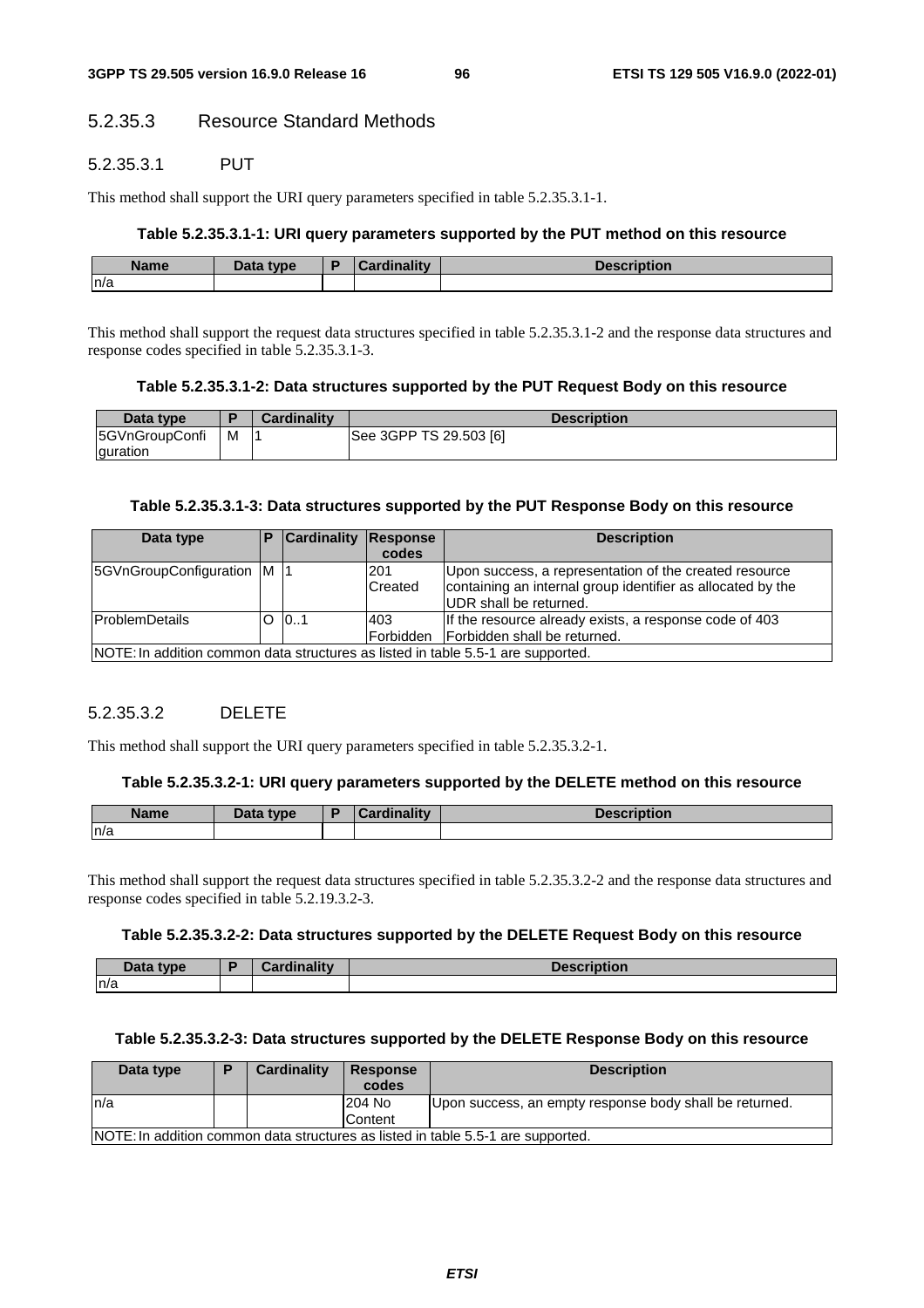# 5.2.35.3.3 PATCH

This method shall support the URI query parameters specified in table 5.2.35.3.3-1.

## **Table 5.2.35.3.3-1: URI query parameters supported by the PATCH method on this resource**

| <b>Name</b>                    | Data type         | <b>Cardinality</b> | <b>Description</b>                |
|--------------------------------|-------------------|--------------------|-----------------------------------|
| supported-<br><b>Ifeatures</b> | SupportedFeatures | 10                 | see 3GPP TS 29.500 [8] clause 6.6 |

This method shall support the request data structures specified in table 5.2.35.3.3-2 and the response data structures and response codes specified in table 5.2.35.3.3-3.

## **Table 5.2.35.3.3-2: Data structures supported by the PATCH Request Body on this resource**

| <b>DAL-1</b><br>type   |   | .  | scription                                                             |
|------------------------|---|----|-----------------------------------------------------------------------|
| larrav(<br>'(Patchitem | м | 1N | 5GNvGroup<br>data<br>to the<br>delta<br>Contains<br>Individual<br>the |

## **Table 5.2.35.3.3-3: Data structures supported by the PATCH Response Body on this resource**

| Data type             | P        | <b>Cardinality</b> | <b>Response</b><br>codes | <b>Description</b>                                                                                                                                                                                                                                                                                                                                                                                                                                                                         |
|-----------------------|----------|--------------------|--------------------------|--------------------------------------------------------------------------------------------------------------------------------------------------------------------------------------------------------------------------------------------------------------------------------------------------------------------------------------------------------------------------------------------------------------------------------------------------------------------------------------------|
| n/a                   |          |                    | 204 No<br>Content        | Upon successful modification, there is no body in the response<br>message. (NOTE 2)                                                                                                                                                                                                                                                                                                                                                                                                        |
| <b>PatchResult</b>    | м        |                    | 200 OK                   | Upon success, the execution report is returned. (NOTE 2)                                                                                                                                                                                                                                                                                                                                                                                                                                   |
| <b>ProblemDetails</b> | $\circ$  | 0.1                | 404 Not<br>Found         | If the resource corresponding to the External Groupld can't be<br>found, the "cause" attribute shall be set to:<br>- GROUP_IDENTIFIER_NOT_FOUND                                                                                                                                                                                                                                                                                                                                            |
|                       | $\Omega$ | 101                | 403<br>Forbidden         | If one or more attributes are not allowed to be modified<br>according to e.g. policy or local configuration, then<br>the invalidParams attribute shall contain the JSON pointers of<br>attributes which are not allowed to be modified, and<br>the cause attribute shall be set to<br>"MODIFICATION_NOT_ALLOWED", see 3GPP TS 29.500 [8]<br>table 5.2.7.2-1                                                                                                                                |
|                       |          |                    |                          | NOTE 1: In addition common data structures as listed in table 5.5-1 are supported.<br>NOTE 2: If all the modification instructions in the PATCH request have been implemented, the UDR shall respond<br>with 204 No Content response; if some of the modification instructions in the PATCH request have been<br>discarded, and the NF service consumer has included in the supported-feature query parameter the<br>"PatchReport" feature number, the UDR shall respond with PatchResult. |

# 5.2.35.3.4 GET

This method shall support the URI query parameters specified in table 5.2.35.3.4-1.

## **Table 5.2.35.3.4-1: URI query parameters supported by the GET method on this resource**

| <b>Name</b>                    | Data type         | <b>Cardinality</b> | Description                       |
|--------------------------------|-------------------|--------------------|-----------------------------------|
| supported-<br><b>Ifeatures</b> | SupportedFeatures | 10                 | see 3GPP TS 29.500 [8] clause 6.6 |

This method shall support the request data structures specified in table 5.2.35.3.4-2 and the response data structures and response codes specified in table 5.2.35.3.4-3.

# **Table 5.2.35.3.4-2: Data structures supported by the GET Request Body on this resource**

| $\sim$ $\sim$ $\sim$<br>type<br>Data | والمتوازن والمستحدث<br>----- | <b>Department</b><br>uvil |
|--------------------------------------|------------------------------|---------------------------|
| n/a                                  |                              |                           |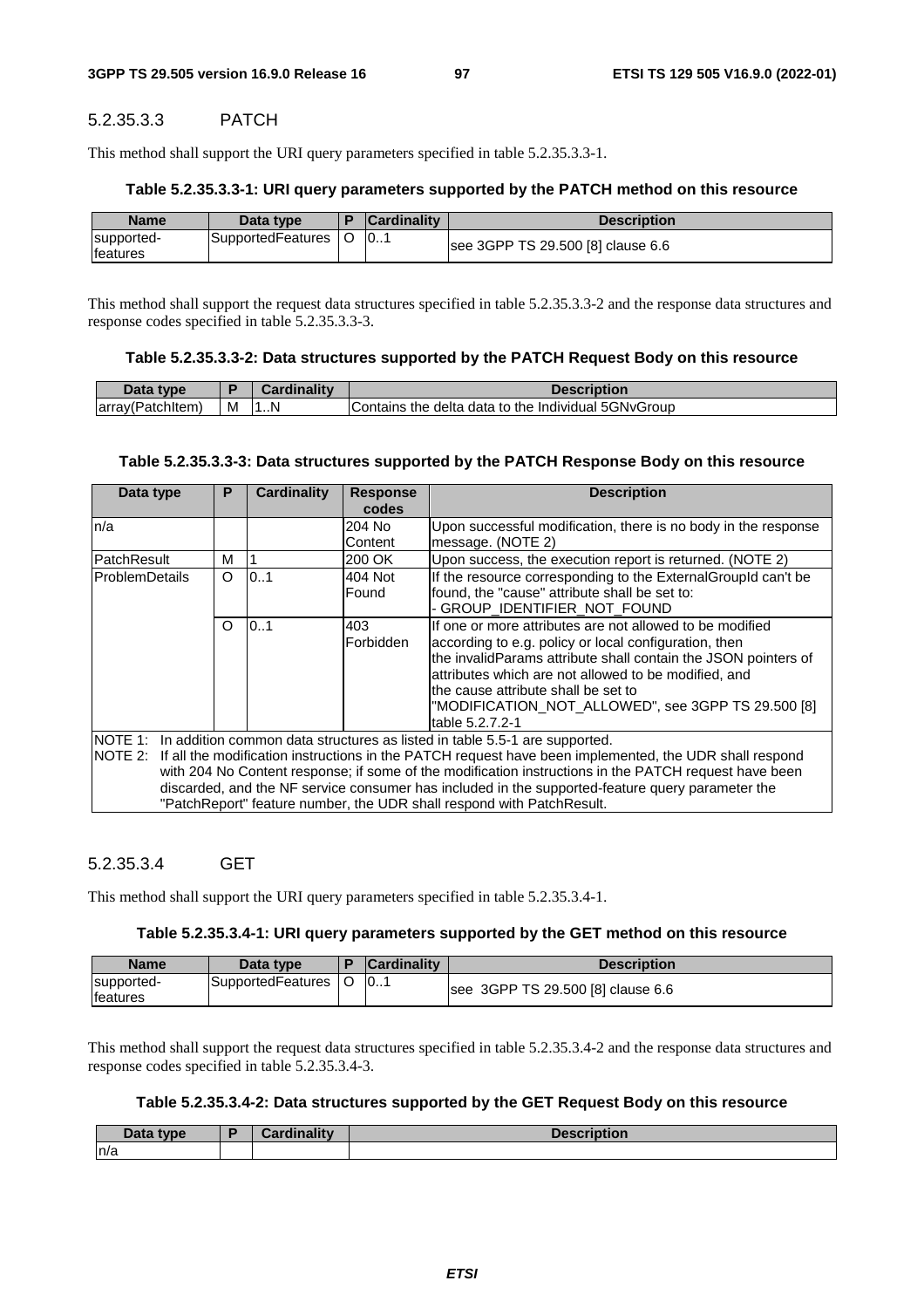#### **Table 5.2.35.3.4-3: Data structures supported by the GET Response Body on this resource**

| Data type                                                                                   |  | <b>Cardinality Response</b> | codes  | <b>Description</b>                                                                                                      |
|---------------------------------------------------------------------------------------------|--|-----------------------------|--------|-------------------------------------------------------------------------------------------------------------------------|
| 5GVnGroupConfiguration M                                                                    |  |                             | 200 OK | Upon success, a response body containing the group<br>configuration of the individual 5G VN Group shall be<br>returned. |
| <b>NOTE:</b><br>In addition, common data structures as listed in table 5.5-1 are supported. |  |                             |        |                                                                                                                         |

# 5.2.36 Resource: LcsPrivacySubscriptionData

# 5.2.36.1 Description

This resource represents the subscribed LcsPrivacySubscriptionData for an UE. It is queried by the HGMLC or NEF via the UDM.

This resource is modelled with the Document resource archetype (see clause C.1 of 3GPP TS 29.501 [7]).

# 5.2.36.2 Resource Definition

Resource URI: {apiRoot}/nudr-dr/<apiVersion>/subscription-data/{ueId}/lcs-privacy-data

This resource shall support the resource URI variables defined in table 5.2.36.2-1.

## **Table 5.2.36.2-1: Resource URI variables for this resource**

| <b>Name</b> | <b>Definition</b>                                                                                                                                        |
|-------------|----------------------------------------------------------------------------------------------------------------------------------------------------------|
| apiRoot     | See 3GPP TS 29.504 [2] clause 6.1.1                                                                                                                      |
| lueld       | Represents the Subscription Identifier SUPI or GPSI (see 3GPP TS 23.501 [4] clause 5.9.2)<br>pattern: See pattern of type VarUeld in 3GPP TS 29.571 [3]. |

# 5.2.36.3 Resource Standard Methods

## 5.2.36.3.1 GET

This method shall support the URI query parameters specified in table 5.2.36.3.1-1.

#### **Table 5.2.36.3.1-1: URI query parameters supported by the GET method on this resource**

| <b>Name</b>             | Data type             | <b>Cardinality</b> | <b>Description</b>                                                                                                                                                                                             |
|-------------------------|-----------------------|--------------------|----------------------------------------------------------------------------------------------------------------------------------------------------------------------------------------------------------------|
| fields                  | array(string)         | 1N                 | When the NF consumer only retrieves a subset of the<br>resource, the "fields" query parameter shall be included.<br>The "fields" query parameter contains the pointers of the<br>attribute(s) to be retrieved. |
| supported-<br>lfeatures | SupportedFeatures   O | 0.1                | see 3GPP TS 29.500 [8] clause 6.6                                                                                                                                                                              |

This method shall support the request data structures specified in table 5.2.36.3.1-2 and the response data structures and response codes specified in table 5.2.36.3.1-3.

### **Table 5.2.36.3.1-2: Data structures supported by the GET Request Body on this resource**

| <b>Pata type</b><br>Data | ويتقالم وبالموجود<br>штангү | <b>Description</b> |
|--------------------------|-----------------------------|--------------------|
| n/a                      |                             |                    |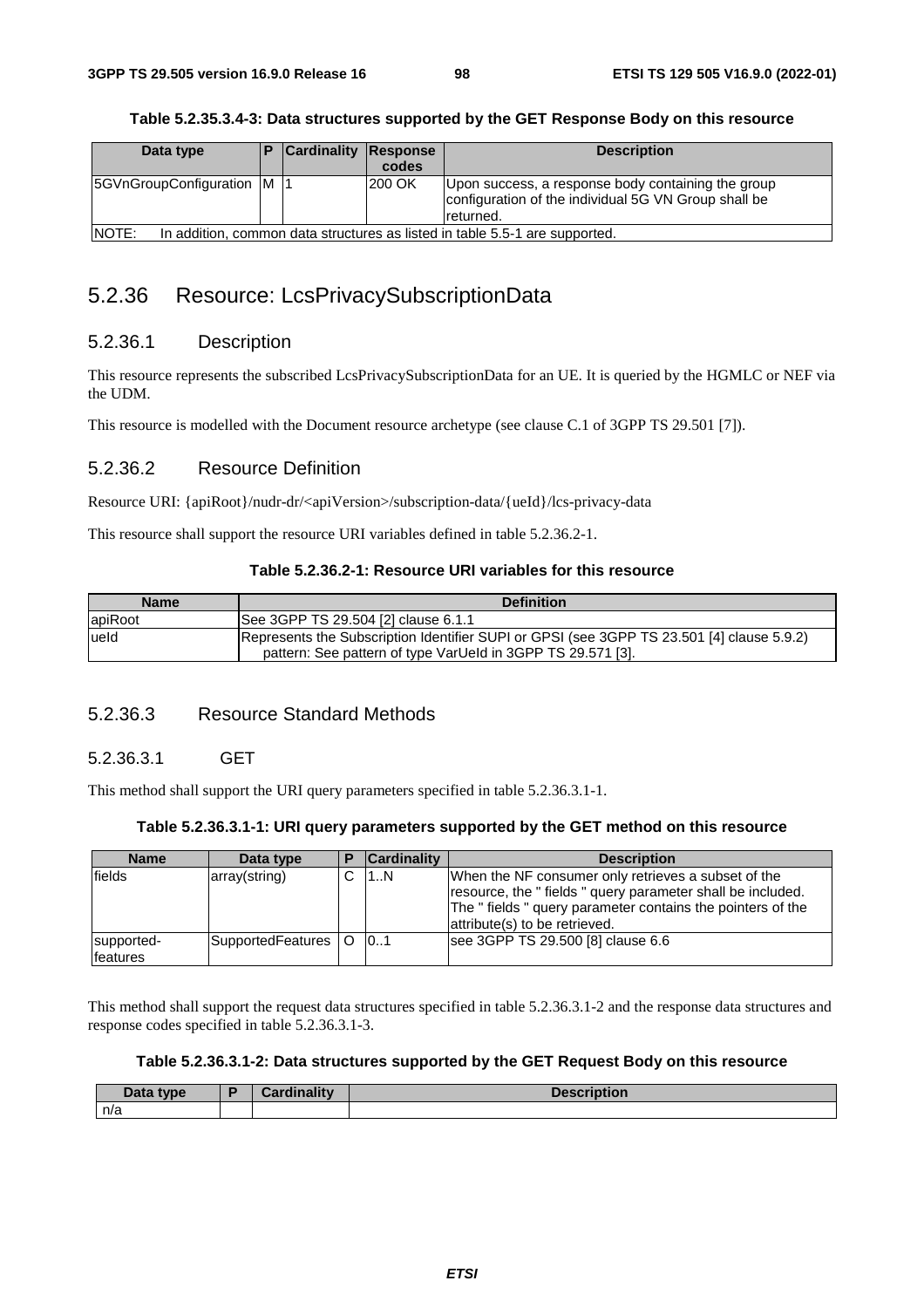| Table 5.2.36.3.1-3: Data structures supported by the GET Response Body on this resource |  |
|-----------------------------------------------------------------------------------------|--|
|-----------------------------------------------------------------------------------------|--|

| Data type                                                                        |   | Cardinality | <b>Response</b> | <b>Description</b>                                       |
|----------------------------------------------------------------------------------|---|-------------|-----------------|----------------------------------------------------------|
|                                                                                  |   |             | codes           |                                                          |
| LcsPrivacyData                                                                   | м |             | 200 OK          | Upon success, a response body containing the LCS Privacy |
|                                                                                  |   |             |                 | Subscription Data shall be returned.                     |
| NOTE: In addition common data structures as listed in table 5.5-1 are supported. |   |             |                 |                                                          |

# 5.2.37 Resource: LcsMobileOriginatedSubscriptionData

# 5.2.37.1 Description

This resource represents the subscribed LcsMobileOriginatedSubscriptionData for a SUPI. It is queried by the AMF via the UDM after registering.

This resource is modelled with the Document resource archetype (see clause C.1 of 3GPP TS 29.501 [7]).

# 5.2.37.2 Resource Definition

Resource URI: {apiRoot}/nudr-dr/<apiVersion>/subscription-data/{ueId}/lcs-mo-data

This resource shall support the resource URI variables defined in table 5.2.37.2-1.

# **Table 5.2.37.2-1: Resource URI variables for this resource**

| <b>Name</b> | <b>Definition</b>                                                                                                                              |
|-------------|------------------------------------------------------------------------------------------------------------------------------------------------|
| apiRoot     | See 3GPP TS 29.504 [2] clause 6.1.1                                                                                                            |
| lueld       | Represents the Subscription Identifier SUPI or GPSI (see 3GPP TS 23.501 [4] clause 5.9.2)<br>See pattern of type VarUeld in 3GPP TS 29.571 [3] |

# 5.2.37.3 Resource Standard Methods

# 5.2.37.3.1 GET

This method shall support the URI query parameters specified in table 5.2.37.3.1-1.

# **Table 5.2.37.3.1-1: URI query parameters supported by the GET method on this resource**

| <b>Name</b>                   | Data type             | <b>Cardinality</b> | <b>Description</b>                                                                                                                                                                                             |
|-------------------------------|-----------------------|--------------------|----------------------------------------------------------------------------------------------------------------------------------------------------------------------------------------------------------------|
| fields                        | array(string)         | 1N                 | When the NF consumer only retrieves a subset of the<br>resource, the "fields" query parameter shall be included.<br>The "fields" query parameter contains the pointers of the<br>attribute(s) to be retrieved. |
| supported-<br><b>features</b> | SupportedFeatures   O | 0.1                | see 3GPP TS 29.500 [8] clause 6.6                                                                                                                                                                              |

This method shall support the request data structures specified in table 5.2.37.3.1-2 and the response data structures and response codes specified in table 5.2.37.3.1-3.

# **Table 5.2.37.3.1-2: Data structures supported by the GET Request Body on this resource**

| <b>Data type</b><br>Dala | Cardinality | <b>Description</b> |
|--------------------------|-------------|--------------------|
| n/a                      |             |                    |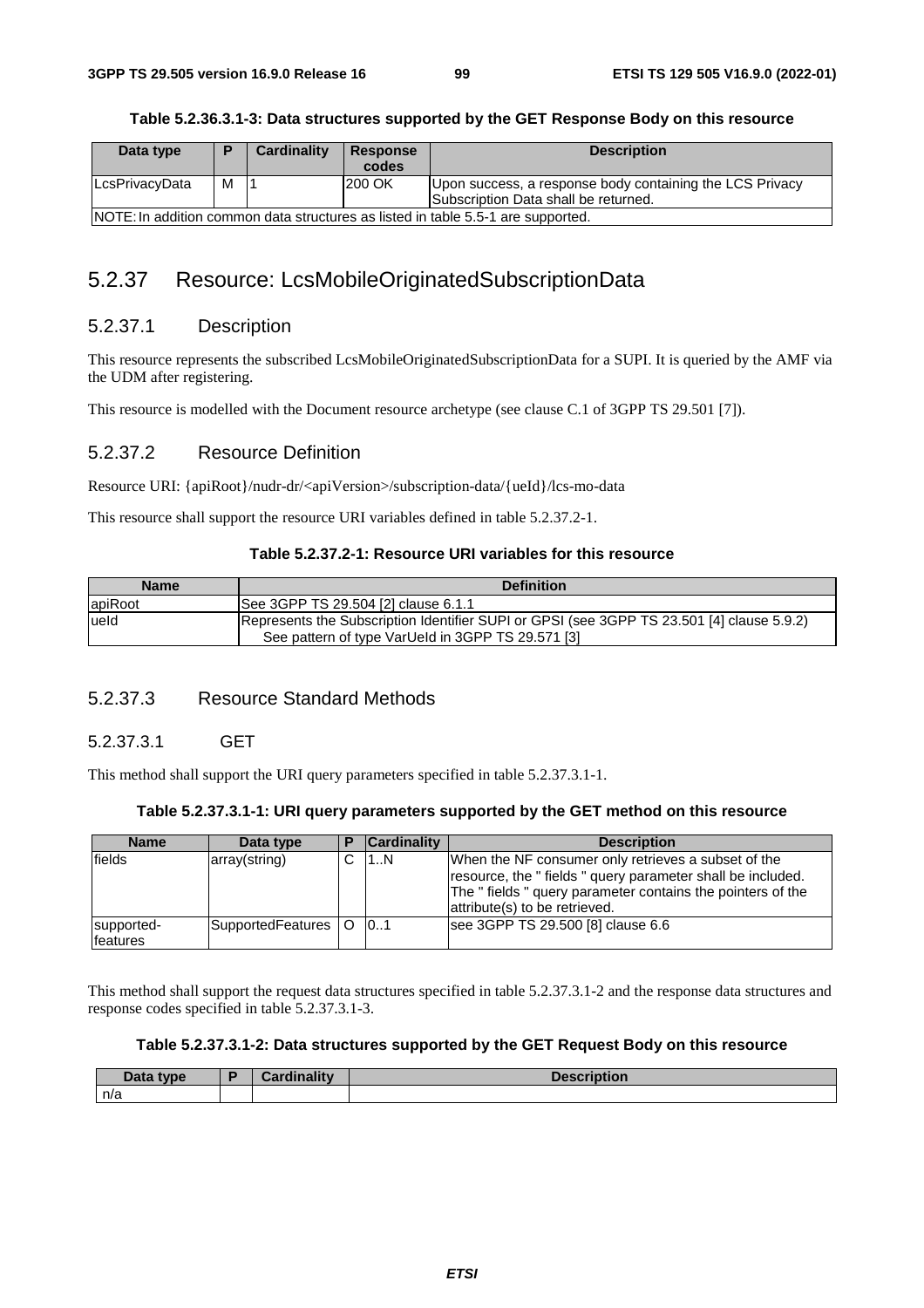| Data type                                                                        |   | <b>Cardinality</b> | Response<br>codes | <b>Description</b>                                      |
|----------------------------------------------------------------------------------|---|--------------------|-------------------|---------------------------------------------------------|
| lLcsMoData                                                                       | M |                    | 200 OK            | Upon success, a response body containing the LCS Mobile |
|                                                                                  |   |                    |                   | Originated Subscription Data shall be returned.         |
| NOTE: In addition common data structures as listed in table 5.5-1 are supported. |   |                    |                   |                                                         |

### **Table 5.2.37.3.1-3: Data structures supported by the GET Response Body on this resource**

# 5.2.38 Resource: NiddAuthorizationData

# 5.2.38.1 Description

This resource represents the subscribed NiddAuthorizationData for a GPSI. It is queried by the UDM during NIDD Authorization Data Retrieval and NIDD Authorization Data Update Notification.

This resource is modelled with the Document resource archetype (see clause C.1 of 3GPP TS 29.501 [7]).

## 5.2.38.2 Resource Definition

Resource URI: {apiRoot}/nudr-dr/<apiVersion>/subscription-data/{ueId}/nidd-authorization-data

This resource shall support the resource URI variables defined in table 5.2.38.2-1.

#### **Table 5.2.38.2-1: Resource URI variables for this resource**

| <b>Name</b> | <b>Definition</b>                                                                           |
|-------------|---------------------------------------------------------------------------------------------|
| apiRoot     | See 3GPP TS 29.504 [2] clause 6.1.1                                                         |
| lueld       | Represents the Generic Public Subscription Identifier (see 3GPP TS 23.501 [4] clause 5.9.8) |
|             | pattern: '^(msisdn-[0-9]{5,15} .+ extid-[^@]+@[^@]+ extgroupid-[^@]+@[^@]+)\$'              |

## 5.2.38.3 Resource Standard Methods

### 5.2.38.3.1 GET

This method shall support the URI query parameters specified in table 5.2.38.3.1-1.

#### **Table 5.2.38.3.1-1: URI query parameters supported by the GET method on this resource**

| <b>Name</b>                   | Data type                            | D | <b>Cardinality</b> | <b>Description</b>                                                                                                                                                                                 |
|-------------------------------|--------------------------------------|---|--------------------|----------------------------------------------------------------------------------------------------------------------------------------------------------------------------------------------------|
| single-nssai                  | Snssai                               | M |                    | When present without Slice Differentiator (sd), all slices<br>lidentified by the given Slice/Service Type (sst) and any sd<br>value (if any) shall be considered matching the query<br>Iparameter. |
| ldnn                          | Dnn                                  | M |                    |                                                                                                                                                                                                    |
| mtc-provider-<br>linformation | <b>IMtcProviderInformation IM 11</b> |   |                    |                                                                                                                                                                                                    |

This method shall support the request data structures specified in table 5.2.38.3.1-2 and the response data structures and response codes specified in table 5.2.38.3.1-3.

#### **Table 5.2.38.3.1-2: Data structures supported by the GET Request Body on this resource**

| Data type | Desartio e Barc<br>oarumantv | <b>Description</b> |
|-----------|------------------------------|--------------------|
| n/a       |                              |                    |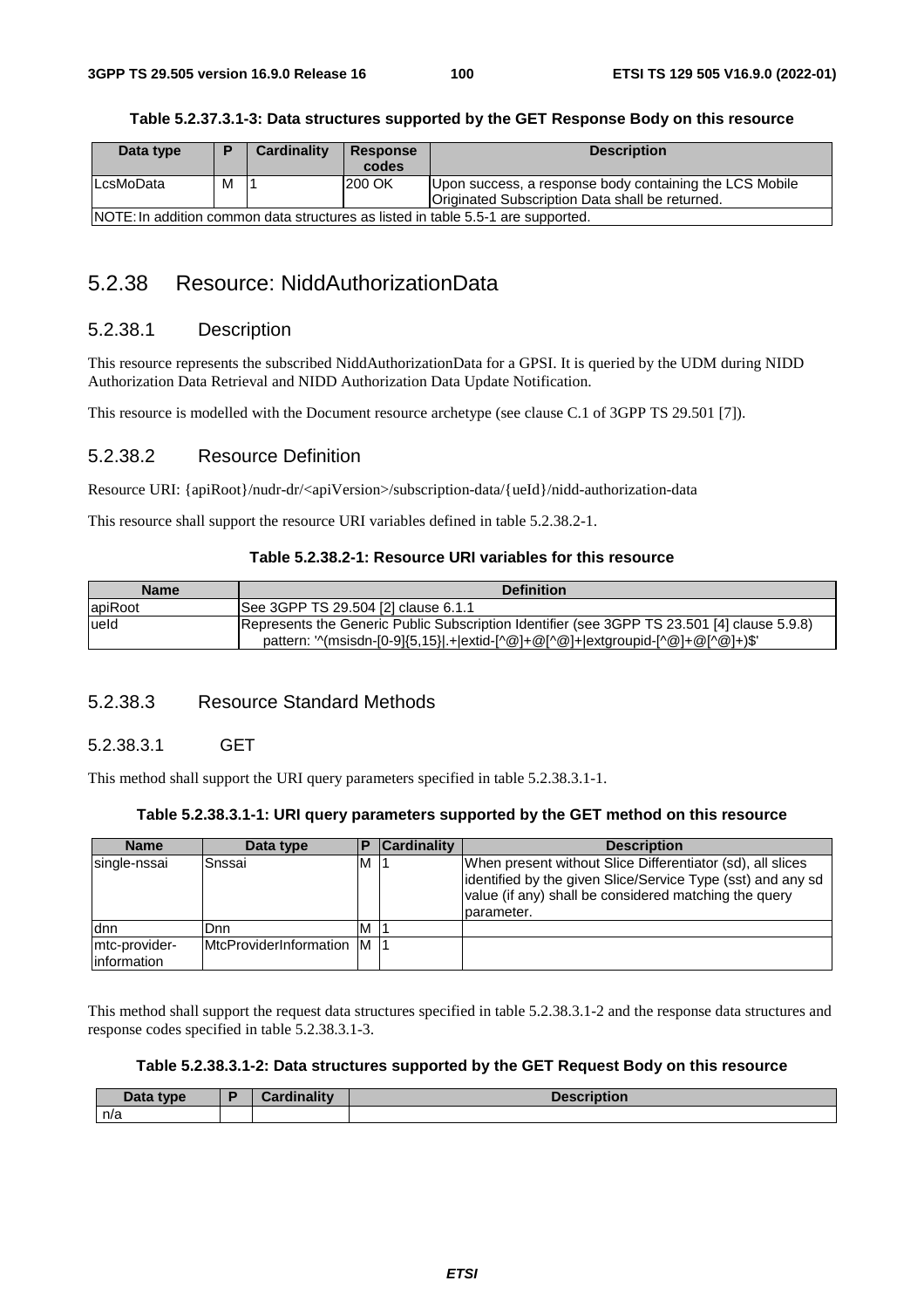#### **Table 5.2.38.3.1-3: Data structures supported by the GET Response Body on this resource**

| Data type                                                                         | D | Cardinality | Response | <b>Description</b>                                |  |
|-----------------------------------------------------------------------------------|---|-------------|----------|---------------------------------------------------|--|
|                                                                                   |   |             | codes    |                                                   |  |
| <b>AuthorizationData</b>                                                          | м |             | 200 OK   | Upon success, a response body containing the NIDD |  |
|                                                                                   |   |             |          | Authorization Data shall be returned.             |  |
| NOTE: In addition, common data structures as listed in table 5.5-1 are supported. |   |             |          |                                                   |  |

# 5.2.39 Resource: CoverageRestrictionData

## 5.2.39.1 Description

This resource represents UE's subscribed enhanced Coverage Restriction Data for a UE identifier. It is queried by the UDM during Enhanced Coverage Restriction Data Retrieval.

This resource is modelled with the Document resource archetype (see clause C.1 of 3GPP TS 29.501 [7]).

### 5.2.39.2 Resource Definition

Resource URI: {apiRoot}/nudr-dr/<apiVersion>/subscription-data/{ueId}/coverage-restriction-data

This resource shall support the resource URI variables defined in table 5.2.39.2-1.

### **Table 5.2.39.2-1: Resource URI variables for this resource**

| Name           | <b>Definition</b>                                                                            |
|----------------|----------------------------------------------------------------------------------------------|
| <b>apiRoot</b> | See 3GPP TS 29.504 [2] clause 6.1.1                                                          |
| lueld          | [Represents the Generic Public Subscription Identifier (see 3GPP TS 23.501 [4] clause 5.9.8) |
|                | pattern: '^(msisdn-[0-9]{5,15} extid-[^@]+@[^@]+ .+)\$'                                      |

# 5.2.39.3 Resource Standard Methods

### 5.2.39.3.1 GET

This method shall support the URI query parameters specified in table 5.2.39.3.1-1.

#### **Table 5.2.39.3.1-1: URI query parameters supported by the GET method on this resource**

| <b>Name</b>      | Data type         | <b>Cardinality</b> | <b>Description</b>                |
|------------------|-------------------|--------------------|-----------------------------------|
| supported-       | SupportedFeatures | 0.1                | see 3GPP TS 29.500 [8] clause 6.6 |
| <b>Ifeatures</b> |                   |                    |                                   |

This method shall support the request data structures specified in table 5.2.39.3.1-2 and the response data structures and response codes specified in table 5.2.39.3.1-3.

#### **Table 5.2.39.3.1-2: Data structures supported by the GET Request Body on this resource**

| Data type | Cardinality<br>шаш | $\blacksquare$ |
|-----------|--------------------|----------------|
| n/a       |                    |                |

## **Table 5.2.39.3.1-3: Data structures supported by the GET Response Body on this resource**

| Data type                                                                            |  | <b>Cardinality Response</b> |        | <b>Description</b>                                                                              |
|--------------------------------------------------------------------------------------|--|-----------------------------|--------|-------------------------------------------------------------------------------------------------|
|                                                                                      |  |                             | codes  |                                                                                                 |
| EnhancedCoverageRestrictionData M                                                    |  |                             | 200 OK | Upon success, a response body containing UE's<br>subscribed enhanced Coverage Restriction Data. |
| NOTE:<br>In addition, common data structures as listed in table 5.5-1 are supported. |  |                             |        |                                                                                                 |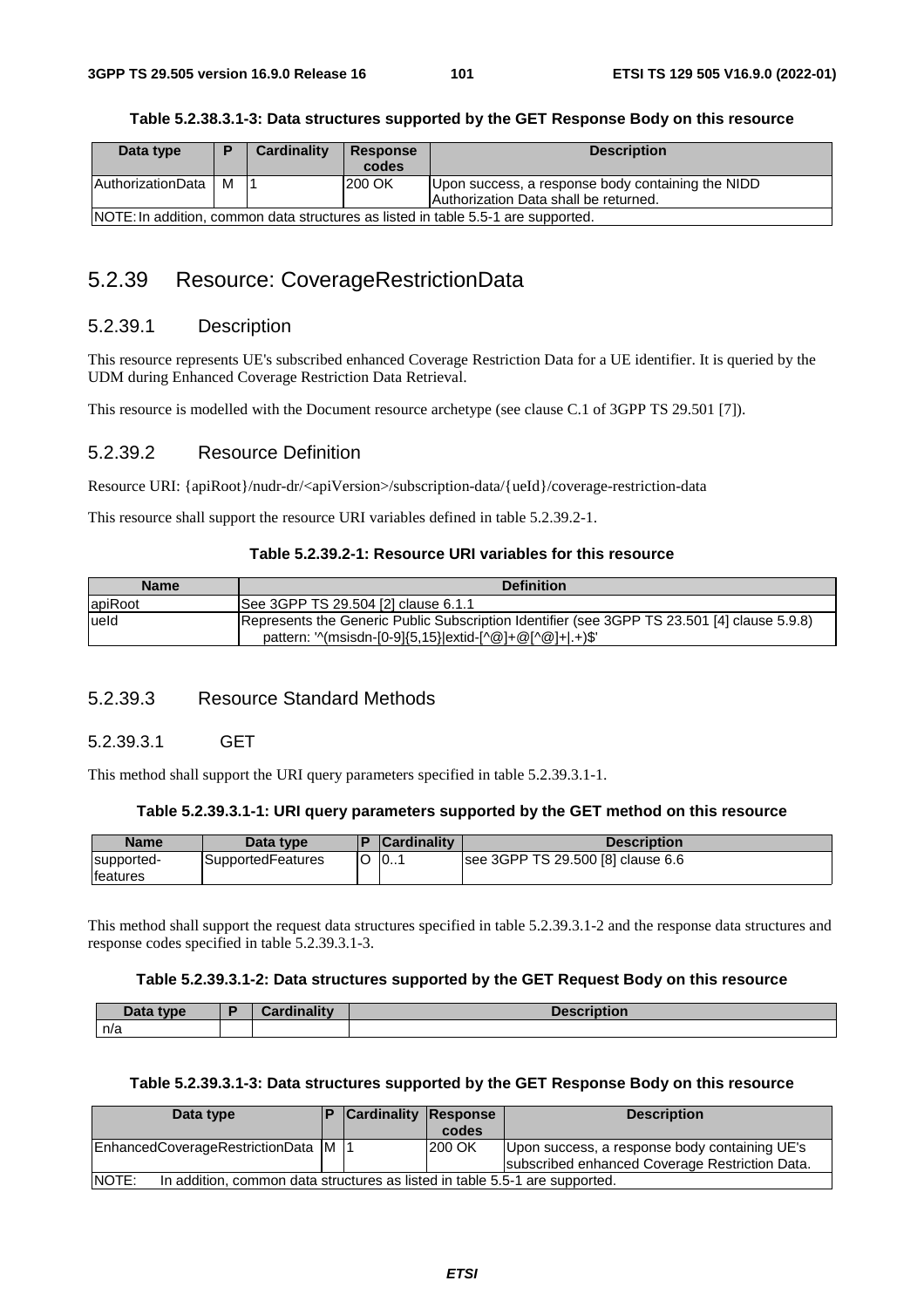# 5.2.40 Resource: Location

# 5.2.40.1 Description

This resource represents the UE's Location Information for UE's identity (e.g. SUPI or GPSI).

This resource is modelled with the Document resource archetype (see clause C.1 of 3GPP TS 29.501 [7]).

# 5.2.40.2 Resource Definition

Resource URI: {apiRoot}/nudr-dr/<apiVersion>/subscription-data/{ueId}/context-data/location

This resource shall support the resource URI variables defined in table 5.2.40.2-1.

#### **Table 5.2.40.2-1: Resource URI variables for this resource**

| <b>Name</b> | <b>Definition</b>                                                                                                                                       |
|-------------|---------------------------------------------------------------------------------------------------------------------------------------------------------|
| apiRoot     | See 3GPP TS 29.504 [2] clause 6.1.1                                                                                                                     |
| ueld        | Represents the Subscription Identifier SUPI or GPSI (see 3GPP TS 23.501 [4] clause 5.9.2)<br>pattern: See pattern of type VarUeld in 3GPP TS 29.571 [3] |

# 5.2.40.3 Resource Standard Methods

## 5.2.40.3.1 GET

This method shall support the URI query parameters specified in table 5.2.40.3.1-1.

#### **Table 5.2.40.3.1-1: URI query parameters supported by the GET method on this resource**

| <b>Name</b>                    | Data type         | <b>Cardinality</b> | <b>Description</b>                |
|--------------------------------|-------------------|--------------------|-----------------------------------|
| supported-<br><b>Ifeatures</b> | SupportedFeatures | 10                 | see 3GPP TS 29.500 [8] clause 6.6 |

This method shall support the request data structures specified in table 5.2.40.3.1-2 and the response data structures and response codes specified in table 5.2.40.3.1-3.

#### **Table 5.2.40.3.1-2: Data structures supported by the GET Request Body on this resource**

| Data type | Cardinalitv | <b>Description</b> |
|-----------|-------------|--------------------|
| n/a       |             |                    |

### **Table 5.2.40.3.1-3: Data structures supported by the GET Response Body on this resource**

| Data type            |   | Cardinality | <b>Response</b><br>codes | <b>Description</b>                                                                |
|----------------------|---|-------------|--------------------------|-----------------------------------------------------------------------------------|
| <b>ILocationInfo</b> | м |             | 200 OK                   | Upon success, a response body containing the Location Info                        |
|                      |   |             |                          | Ishall be returned.                                                               |
|                      |   |             |                          | INOTE: In addition common data structures as listed in table 5.5-1 are supported. |

NOTE: In addition common data structures as listed in table 5.5-1 are supported.

# 5.2.41 Resource: V2xSubscriptionData

## 5.2.41.1 Description

This resource represents UE's subscribed V2X Data for a UE identifier. It is queried by the UDM during V2X Subscription Data Retrieval.

This resource is modelled with the Document resource archetype (see clause C.1 of 3GPP TS 29.501 [7]).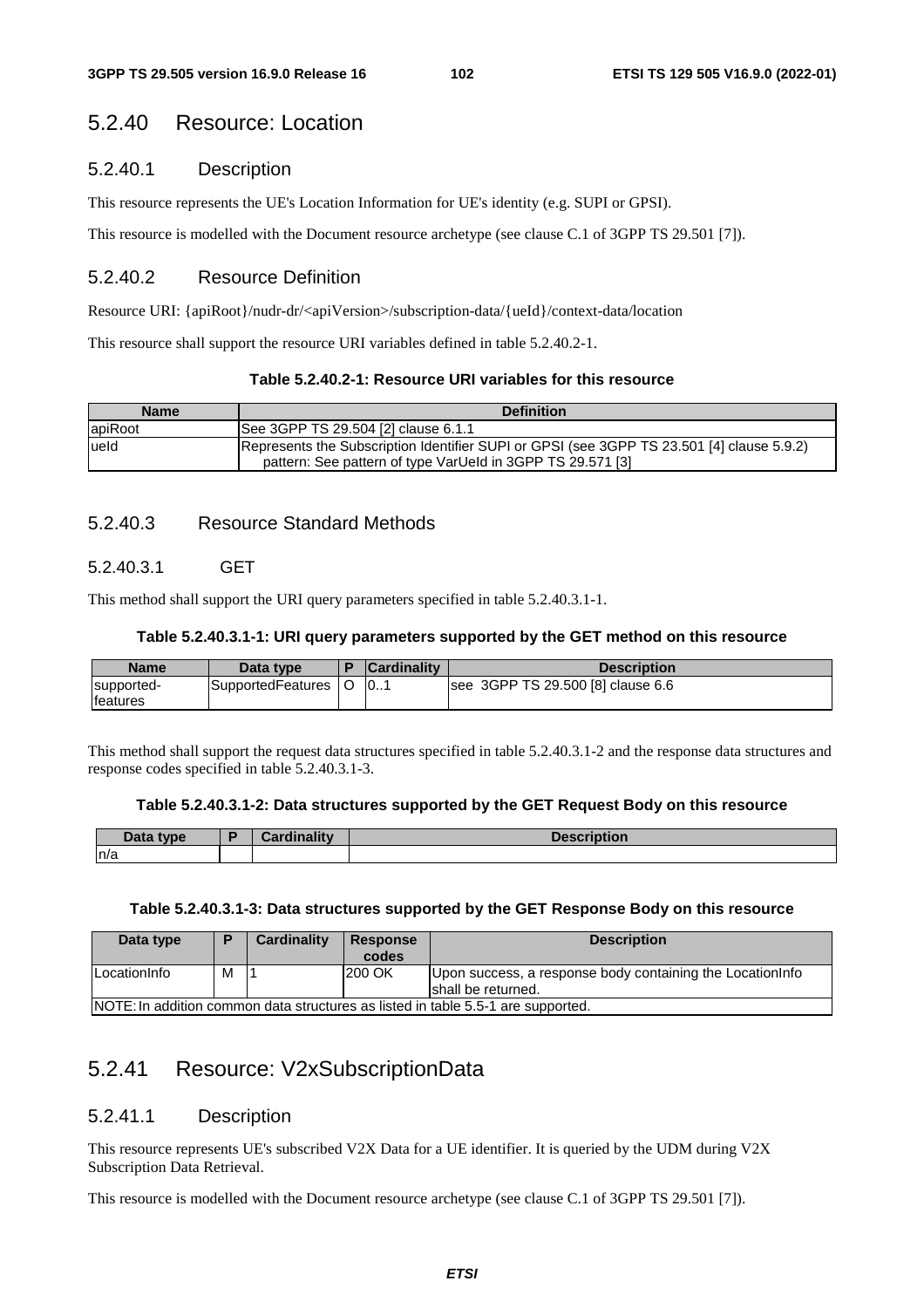# 5.2.41.2 Resource Definition

Resource URI: {apiRoot}/nudr-dr/<apiVersion>/subscription-data/{ueId}/v2x-data

This resource shall support the resource URI variables defined in table 5.2.41.2-1.

# **Table 5.2.41.2-1: Resource URI variables for this resource**

| <b>Name</b> | <b>Definition</b>                                                                                                                                                                                                                            |
|-------------|----------------------------------------------------------------------------------------------------------------------------------------------------------------------------------------------------------------------------------------------|
| apiRoot     | See 3GPP TS 29.504 [2] clause 6.1.1                                                                                                                                                                                                          |
| lueld       | Represents the Subscription Permanent Identifier (see 3GPP TS 23.501 [4] clause 5.9.2) or<br>the Generic Public Subscription Identifier (see 3GPP TS 23.501 [4] clause 5.9.8).<br>pattern: See pattern of type VarUeld in 3GPP TS 29.571 [3] |

# 5.2.41.3 Resource Standard Methods

# 5.2.41.3.1 GET

This method shall support the URI query parameters specified in table 5.2.41.3.1-1.

# **Table 5.2.41.3.1-1: URI query parameters supported by the GET method on this resource**

| <b>Name</b>                    | Data type                |   | <b>Cardinality</b> | <b>Description</b>                |
|--------------------------------|--------------------------|---|--------------------|-----------------------------------|
| supported-<br><b>Ifeatures</b> | <b>SupportedFeatures</b> | ╰ | 10                 | see 3GPP TS 29.500 [8] clause 6.6 |

This method shall support the request data structures specified in table 5.2.41.3.1-2 and the response data structures and response codes specified in table 5.2.41.3.1-3.

# **Table 5.2.41.3.1-2: Data structures supported by the GET Request Body on this resource**

| Data <sup>-</sup><br>type | Condination | - 45 - - -<br>uvn |
|---------------------------|-------------|-------------------|
| n/a                       |             |                   |

## **Table 5.2.41.3.1-3: Data structures supported by the GET Response Body on this resource**

| Data type                                                                                   | Ð | Cardinality | Response<br>codes | <b>Description</b>                                                                |  |  |
|---------------------------------------------------------------------------------------------|---|-------------|-------------------|-----------------------------------------------------------------------------------|--|--|
| V2xSubscriptionData   M                                                                     |   |             | 200 OK            | Upon success, a response body containing UE's subscribed<br>V <sub>2X</sub> Data. |  |  |
| <b>NOTE:</b><br>In addition, common data structures as listed in table 5.5-1 are supported. |   |             |                   |                                                                                   |  |  |

# 5.2.42 Resource: LcsBroadcastAssistanceSubscriptionData

# 5.2.42.1 Description

This resource represents the subscribed LcsBroadcast Assistance Subscription Data for an UE for use in a serving PLMN. It is queried by the LMF via the UDM.

This resource is modelled with the Document resource archetype (see clause C.1 of 3GPP TS 29.501 [7]).

# 5.2.42.2 Resource Definition

Resource URI: {apiRoot}/nudr-dr/<apiVersion>/subscription-data/{ueId}/{servingPlmnId}/provisioned-data/lcs-bcadata

This resource shall support the resource URI variables defined in table 5.2.42.2-1.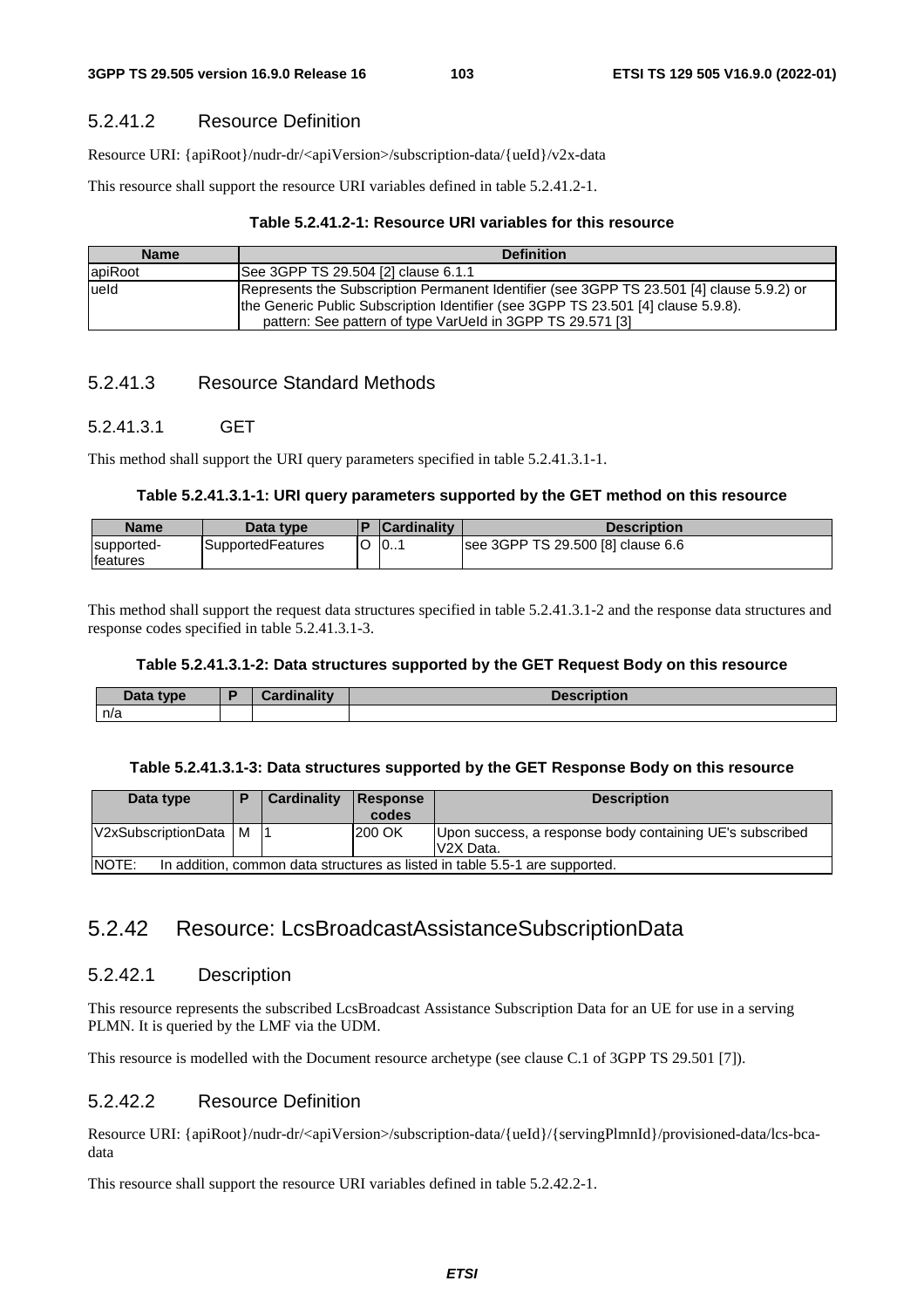| <b>Name</b>   | <b>Definition</b>                                                                                                                                              |
|---------------|----------------------------------------------------------------------------------------------------------------------------------------------------------------|
| apiRoot       | See 3GPP TS 29.504 [2] clause 6.1.1                                                                                                                            |
| lueld         | Represents the Subscription Identifier SUPI or GPSI (see 3GPP TS 23.501 [4] clause 5.9.2<br>and $5.9.8$ )<br>See pattern of type VarUeld in 3GPP TS 29.571 [3] |
| servingPlmnld | Represents the Serving PLMN ID ( <mcc><mnc>)<br/>pattern: "^[0-9]{5,6}\$"</mnc></mcc>                                                                          |

| Table 5.2.42.2-1: Resource URI variables for this resource |  |
|------------------------------------------------------------|--|
|------------------------------------------------------------|--|

# 5.2.42.3 Resource Standard Methods

## 5.2.42.3.1 GET

This method shall support the URI query parameters specified in table 5.2.42.3.1-1.

#### **Table 5.2.42.3.1-1: URI query parameters supported by the GET method on this resource**

| <b>Name</b>                   | Data type         | <b>Cardinality</b> | <b>Description</b>                |
|-------------------------------|-------------------|--------------------|-----------------------------------|
| supported-<br><b>features</b> | SupportedFeatures | 10                 | see 3GPP TS 29.500 [8] clause 6.6 |

This method shall support the request data structures specified in table 5.2.42.3.1-2 and the response data structures and response codes specified in table 5.2.42.3.1-3.

#### **Table 5.2.42.3.1-2: Data structures supported by the GET Request Body on this resource**

| Data type | <b>Cardinality</b> | <b>Description</b> |
|-----------|--------------------|--------------------|
| n/a       |                    |                    |

#### **Table 5.2.42.3.1-3: Data structures supported by the GET Response Body on this resource**

| Data type                                                                        |   | <b>Cardinality Response</b> | codes  | <b>Description</b>                                                                                                     |
|----------------------------------------------------------------------------------|---|-----------------------------|--------|------------------------------------------------------------------------------------------------------------------------|
| <b>ILcsBroadcastAssistanceT</b><br><b>v</b> pesData                              | M |                             | 200 OK | Upon success, a response body containing the<br>LCS Broadcast Assistance Data Subscription Data<br>Ishall be returned. |
| NOTE: In addition common data structures as listed in table 5.5-1 are supported. |   |                             |        |                                                                                                                        |

# 5.2.43 Resource: 5GVnGroupsInternal

## 5.2.43.1 Description

This resource represents a read-only view of the collection resource of 5G VN Group data, so it can be queried based on the Internal Group Id from NF Service Consumers having such Id as the ony way to identify a group (e.g. PCF).

# 5.2.43.2 Resource Definition

Resource URI: {apiRoot}/nudr-dr/<apiVersion>/subscription-data/group-data/5g-vn-groups/internal

This resource shall support the resource URI variables defined in table 5.2.43.2-1.

## **Table 5.2.43.2-1: Resource URI variables for this resource**

| Name                                 | <b>Definition</b>                                                               |
|--------------------------------------|---------------------------------------------------------------------------------|
| $\overline{\phantom{a}}$<br>lapiRoot | <b>FO1</b><br>$T^{\sim}$<br>.504<br>29<br>3GPP<br>6.1.1<br>See<br>clause<br>-14 |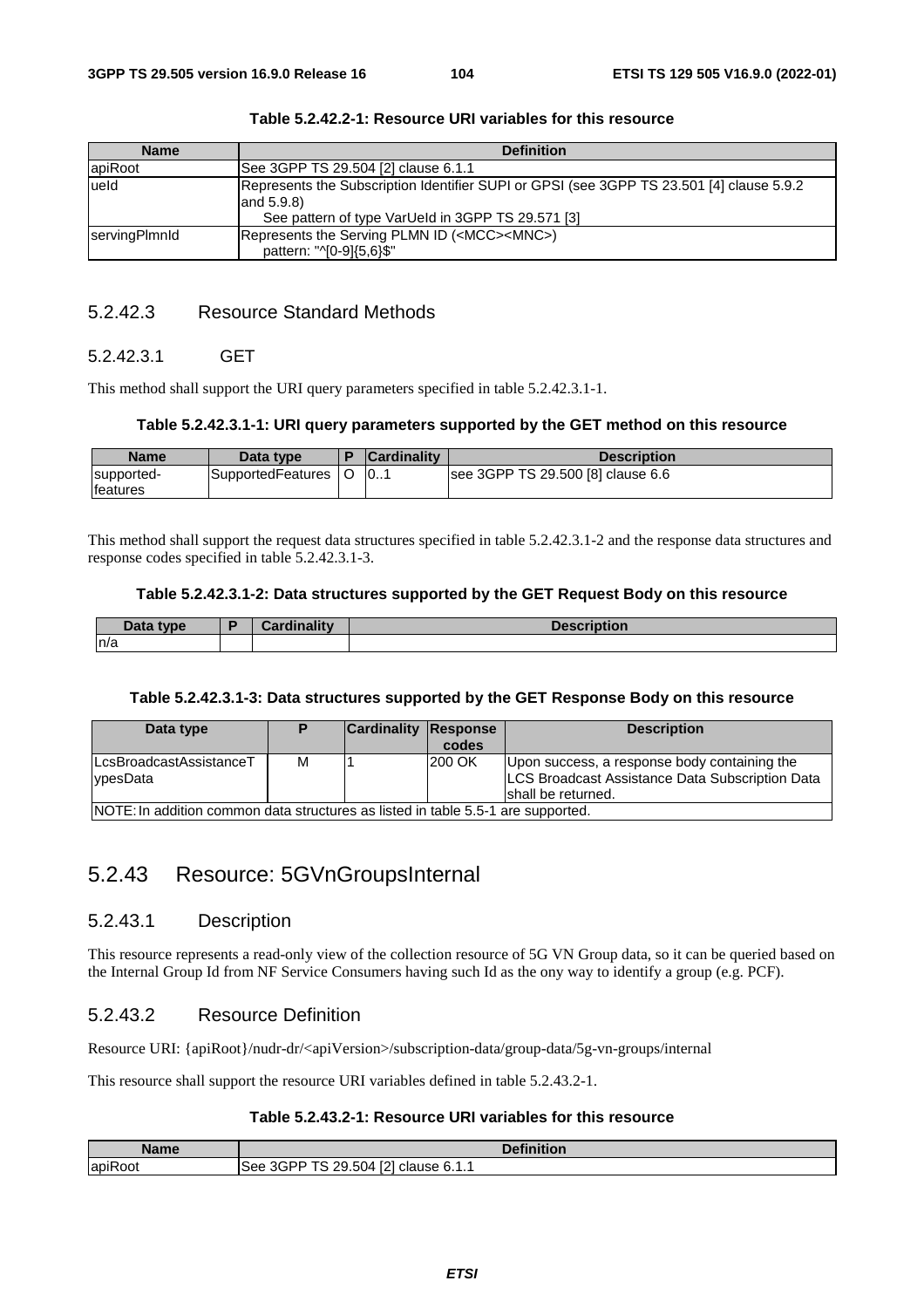# 5.2.43.3 Resource Standard Methods

## 5.2.43.3.1 GET

This method shall support the URI query parameters specified in table 5.2.43.3.1-1.

#### **Table 5.2.43.3.1-1: URI query parameters supported by the GET method on this resource**

| <b>Name</b>     | Data type      |   | <b>Cardinality</b> | Description                                          |
|-----------------|----------------|---|--------------------|------------------------------------------------------|
| internal-group- | array(GroupId) | M | 11N                | Return those 5G VN groups whose Internal Group ID    |
| lids            |                |   |                    | Icorresponds with any of the Group IDs in this list. |

This method shall support the request data structures specified in table 5.2.43.3.1-2 and the response data structures and response codes specified in table 5.2.43.3.1-3.

### **Table 5.2.43.3.1-2: Data structures supported by the GET Request Body on this resource**

| Data type | <b>Cardinality</b> | <b>Description</b> |
|-----------|--------------------|--------------------|
| n/a       |                    |                    |

#### **Table 5.2.43.3.1-3: Data structures supported by the GET Response Body on this resource**

| Data type                   |           | <b>Cardinality Response</b> | codes  | <b>Description</b>                                                                                                                                                                         |
|-----------------------------|-----------|-----------------------------|--------|--------------------------------------------------------------------------------------------------------------------------------------------------------------------------------------------|
| map(5GVnGroupConfiguration) | <b>M1</b> |                             | 200 OK | Upon success, a response body containing the map<br>(list of key-value pairs where ExtGroupId (see<br>$ 3GPP$ TS 29.503 [6] serves as key) of<br>5GVnGroupConfiguration shall be returned. |

# 5.2.44 Resource: Pp5gVnGroupProfileData

## 5.2.44.1 Description

This resource represents the Parameter Provision Profile Data for the 5G VN Groups. It is queried by the UDM.

#### 5.2.44.2 Resource Definition

Resource URI: {apiRoot}/nudr-dr/<apiVersion>/subscription-data/group-data/5g-vn-groups/pp-profile-data

This resource shall support the resource URI variables defined in table 5.2.44.2-1.

### **Table 5.2.44.2-1: Resource URI variables for this resource**

| $1 - \omega$             | $D = 0.111$<br>וטוי |
|--------------------------|---------------------|
| $\overline{\phantom{a}}$ | `6.1…               |
| apil                     | clause              |
| oot?                     | ء⊿∶                 |

### 5.2.44.3 Resource Standard Methods

### 5.2.44.3.1 GET

This method shall support the URI query parameters specified in table 5.2.44.3.1-1.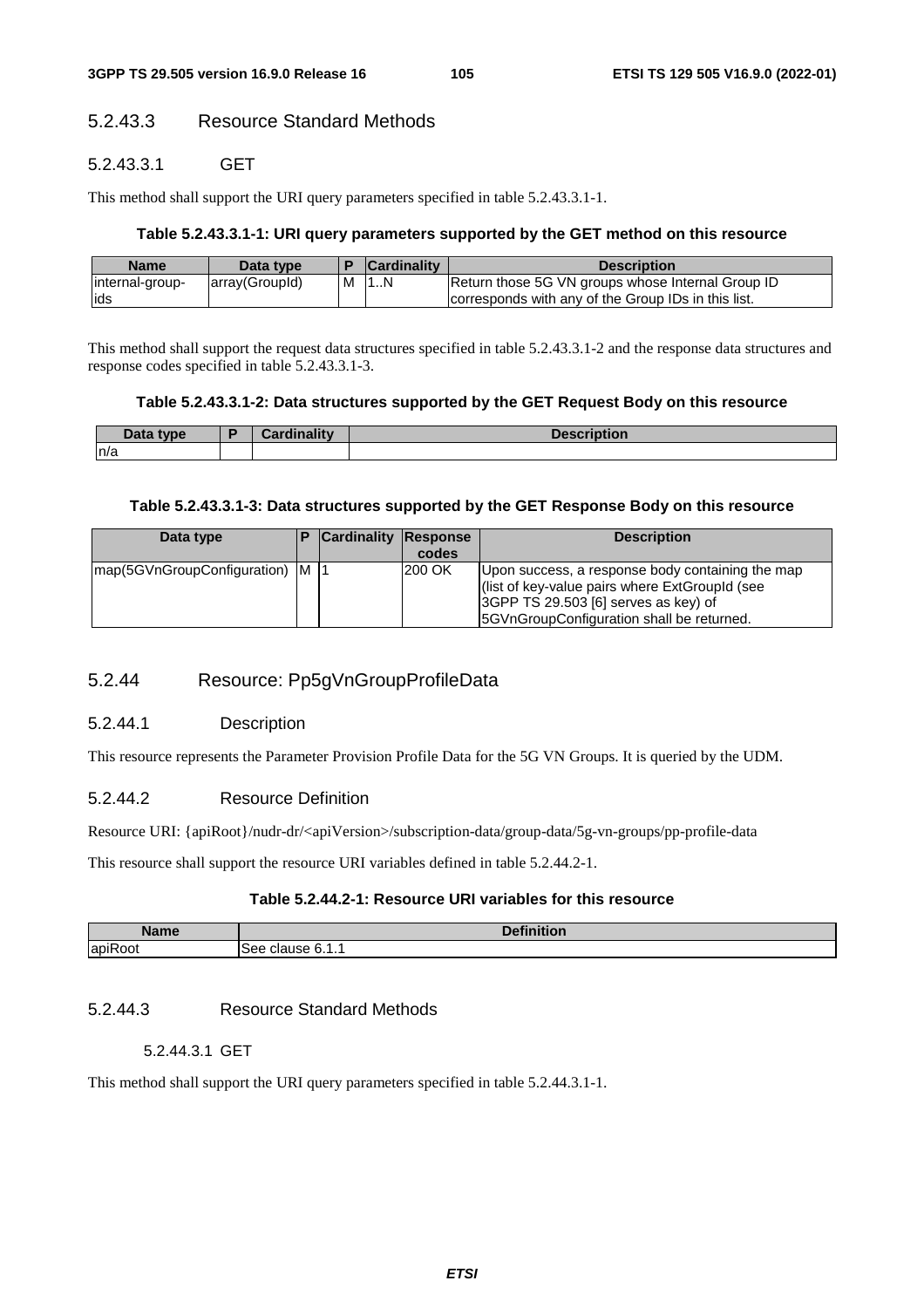| <b>Name</b>                    | Data type                  | <b>Cardinality</b> | <b>Description</b>                                                                                             |
|--------------------------------|----------------------------|--------------------|----------------------------------------------------------------------------------------------------------------|
| ext-group-ids                  | array(ExtGroupId)          | 11N                | If included, this IE Contain a list of external VN group<br>lidentifiers for which the profiles are retrieved. |
| supported-<br><b>Ifeatures</b> | SupportedFeatures   O   01 |                    | see 3GPP TS 29.500 [8] clause 6.6                                                                              |

#### **Table 5.2.44.3.1-1: URI query parameters supported by the GET method on this resource**

This method shall support the request data structures specified in table 5.2.44.3.1-2 and the response data structures and response codes specified in table 5.2.44.3.1-3.

#### **Table 5.2.44.3.1-2: Data structures supported by the GET Request Body on this resource**

| Data type | Cardinality<br>. | <b>Description</b> |
|-----------|------------------|--------------------|
| ln/a      |                  |                    |

#### **Table 5.2.44.3.1-3: Data structures supported by the GET Response Body on this resource**

| Data type                                                                        |  | <b>P</b> Cardinality Response |        | <b>Description</b>                                                                            |  |  |
|----------------------------------------------------------------------------------|--|-------------------------------|--------|-----------------------------------------------------------------------------------------------|--|--|
|                                                                                  |  |                               | codes  |                                                                                               |  |  |
| Pp5gVnGroupProfileData M  1                                                      |  |                               | 200 OK | Upon success, a response body containing the Parameter<br>Provision Profile for 5G VN Groups. |  |  |
| NOTE: In addition common data structures as listed in table 5.5-1 are supported. |  |                               |        |                                                                                               |  |  |

# 5.3 Notifications

# 5.3.1 General

This clause describes the resources to provide Notification to NF service consumers which have explicitly or implicitly subscribed to UDR to be notified when data is changed.

# 5.3.2 Data Change Notification

The POST method shall be used for Data Change Notifications.

- For explicit subscriptions (i.e., subscriptions created under the "subs-to-notif" collection resource, the URI shall be as provided during the subscription procedure;
- For implicit subscriptions, the UDR shall use either a locally configured callback URI of the UDM, or the UDR may retrieve from NRF a default notification URI stored by UDM in NRF during the NF registration procedure.
- The UDM should register in NRF a default notification URI globally at NF Profile level, rather than registering individual default notification URIs per NF Service.
- NOTE 1: If the UDM registers different default notification URIs per NF Service, then how UDR determines which resources are monitored per UDM service is implementation dependent.

The "callback" clause of the OpenAPI specification found in Annex A.2 associated to the POST method of the "subs-tonotif" resource shall be used as the notification request for both explicit and implicit subscriptions.

NOTE 2: For explicit subscriptions, a stateless UDM/NF provides a URI which identifies a set of UDMs/NFs; a stateful UDM/NF provides a specific URI identifying a node.

Resource URI: {callbackReference}

Support of URI query parameters is specified in table 5.3.2-1.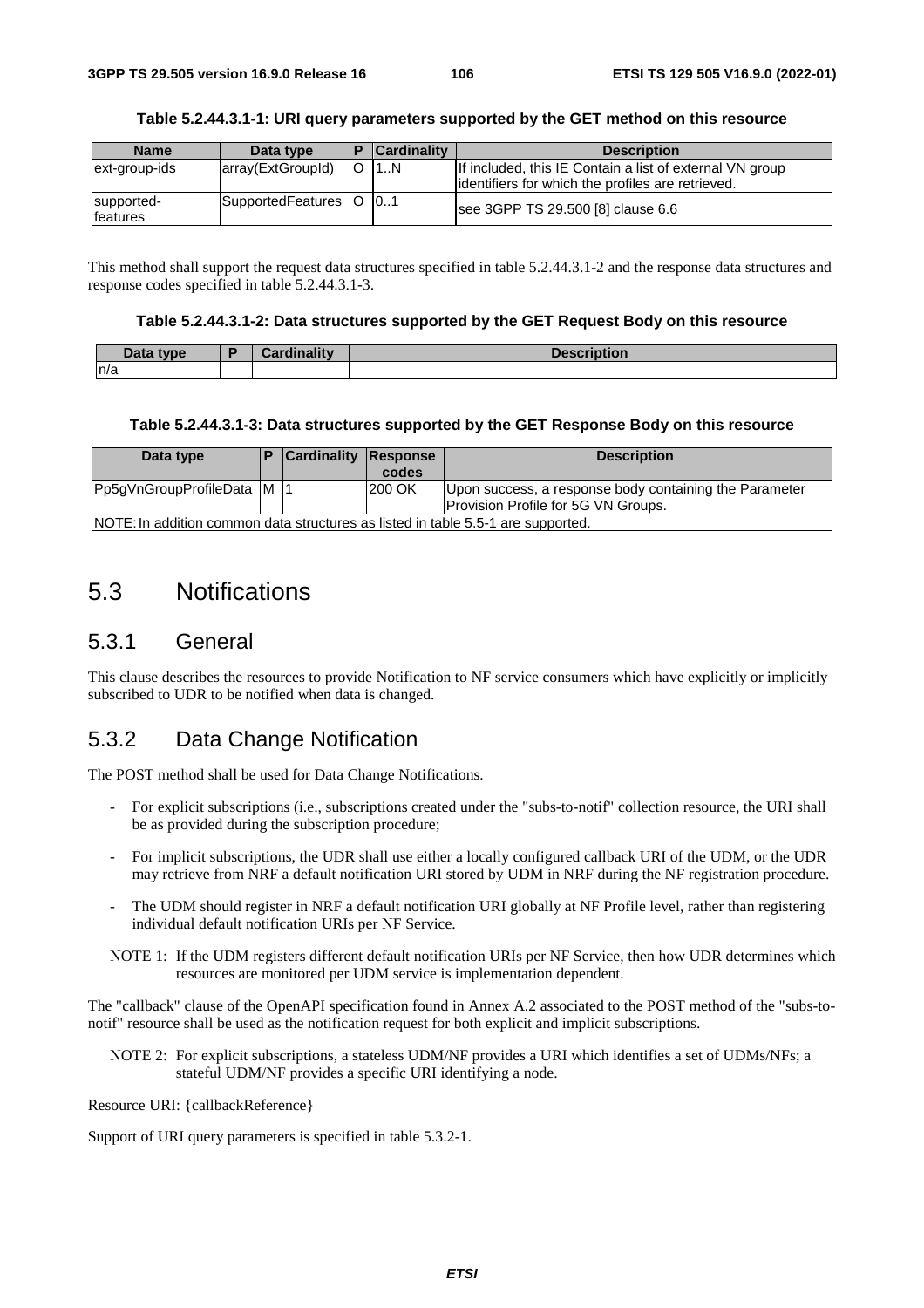#### **Table 5.3.2-1: URI query parameters supported by the POST method**

| <b>Name</b> | Data type | <b>Cordinality</b> | <b>Description</b> |
|-------------|-----------|--------------------|--------------------|
| n/a         |           |                    |                    |

Support of request data structures is specified in table 5.3.2-2 and of response data structures and response codes is specified in table 5.3.2-3.

#### **Table 5.3.2-2: Data structures supported by the POST Request Body**

| Data type               |   | <b>Cardinality</b> | Description |
|-------------------------|---|--------------------|-------------|
| <b>DataChangeNotify</b> | M |                    |             |

#### **Table5.3.2-3: Data structures supported by the POST Response Body**

| Data type                                                                        |  | <b>Cardinality</b> | <b>Response</b><br>codes | <b>Description</b>                                      |  |
|----------------------------------------------------------------------------------|--|--------------------|--------------------------|---------------------------------------------------------|--|
| n/a                                                                              |  |                    | 204 No                   | Upon success, an empty response body shall be returned. |  |
|                                                                                  |  |                    | Content                  |                                                         |  |
| NOTE: In addition common data structures as listed in table 5.5-1 are supported. |  |                    |                          |                                                         |  |

# 5.3.3 Data Removal Notification

The POST method shall be used for Data Removal Notifications.

Data Removal Notifications are used for subscription withdraw cases implicitly subscribed by the UDM.

- The UDR shall use either a locally configured callback URI of the UDM, or the UDR may retrieve from NRF a default notification URI stored by UDM in NRF during the NF registration procedure.
- The UDM should register in NRF a default notification URI globally at NF Profile level, rather than registering individual default notification URIs per NF Service.

The "callback" clause of the OpenAPI specification found in Annex A.2 associated to the POST method of the "subs-tonotif" resource shall be used as the notification request.

Resource URI: {callbackReference}

Support of URI query parameters is specified in table 5.3.3-1.

#### **Table 5.3.3-1: URI query parameters supported by the POST method**

| <b>Name</b> | <b>Data type</b><br><b>Data</b> |  | --------<br>IIUUUII |
|-------------|---------------------------------|--|---------------------|
| n/a         |                                 |  |                     |

Support of request data structures is specified in table 5.3.3-2 and of response data structures and response codes is specified in table 5.3.3-3.

#### **Table 5.3.3-2: Data structures supported by the POST Request Body**

| Data type        |   | <b>Cardinality</b> | <b>Description</b>                                                       |
|------------------|---|--------------------|--------------------------------------------------------------------------|
| DataChangeNotify | M |                    | Inotifyltems within the DataChangeNotify type shall indicate deletion of |
|                  |   |                    | the resources Amf3GppAccessRegistration and/or                           |
|                  |   |                    | AmfNon3GppAccessRegistration                                             |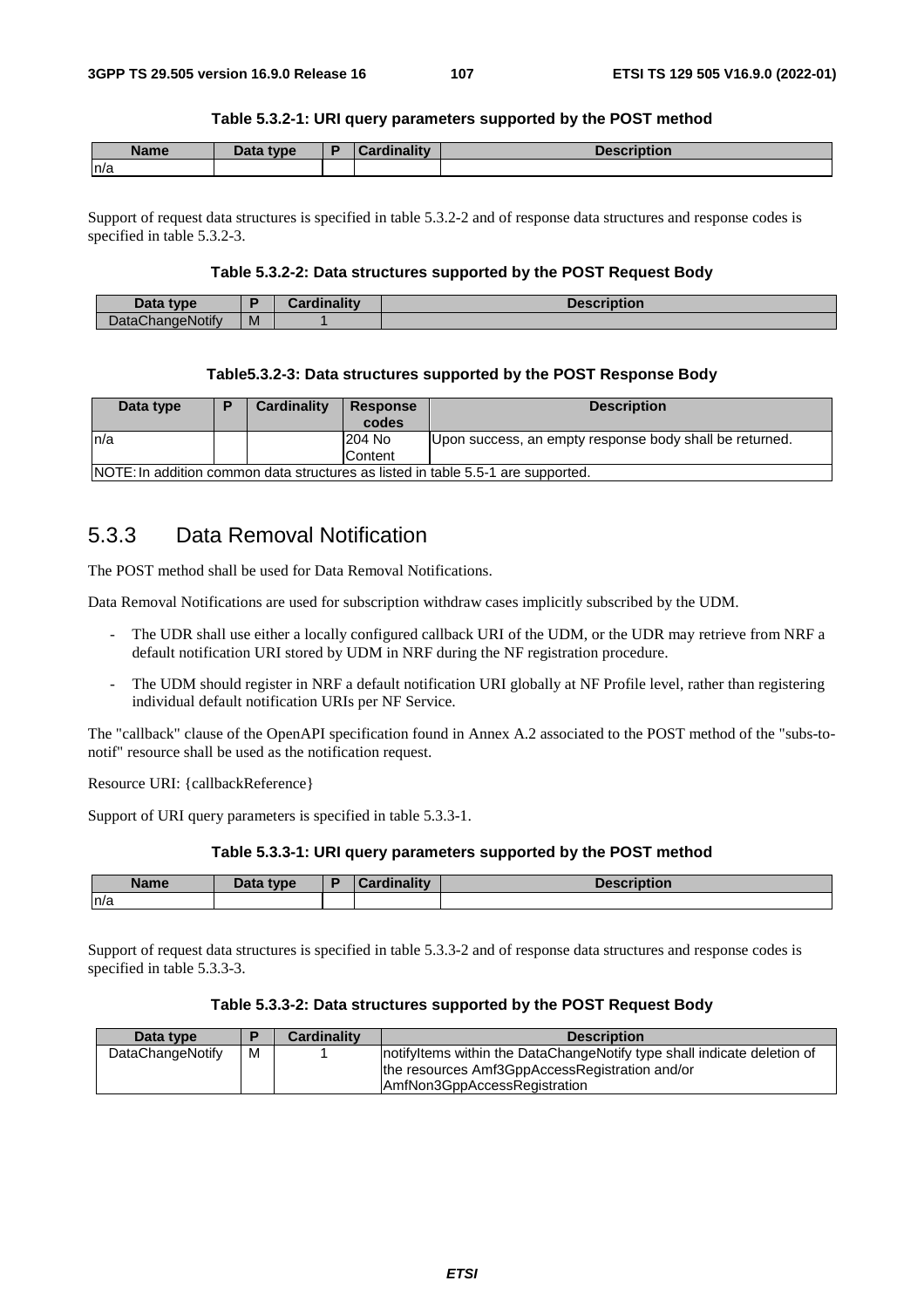| Data type                                                                                  | D | Cardinality | Response | <b>Description</b>                                      |  |  |  |
|--------------------------------------------------------------------------------------------|---|-------------|----------|---------------------------------------------------------|--|--|--|
|                                                                                            |   |             | codes    |                                                         |  |  |  |
| ∣n/a                                                                                       |   |             | 1204 No  | Upon success, an empty response body shall be returned. |  |  |  |
|                                                                                            |   |             | Content  |                                                         |  |  |  |
| <b>NOTE:</b><br>In addition common data structures as listed in table 5.5-1 are supported. |   |             |          |                                                         |  |  |  |

**Table5.3.3-3: Data structures supported by the POST Response Body** 

# 5.4 Data Model

## 5.4.1 General

This clause specifies the application data model supported by the API.

Table 5.4.1-1 specifies the data types defined for the Nudr service based interface protocol.

#### **Table 5.4.1-1: Nudr Subscriber Data specific Data Types**

| Data type                     | <b>Clause defined</b> | <b>Description</b>                                       |
|-------------------------------|-----------------------|----------------------------------------------------------|
| AuthenticationSubscription    | 5.4.2.2               | A UE's authentication data                               |
| OperatorSpecificDataContainer | 5.4.2.3               | Container for operator specific data                     |
| SmfRegList                    | 5.4.2.4               | The list of all the SMF registrations of a UE            |
| SubscriptionDataSubscriptions | 5.4.2.5               | A subscription to notifications.                         |
| <b>DataChangeNotify</b>       | 5.4.2.6               | Container for data which have changed and notification   |
|                               |                       | was requested when changed.                              |
| IdentityData                  | 5.4.2.7               | Identity data corresponds to the provided ueld           |
| ProvisionedDataSets           | 5.4.2.8               |                                                          |
| SorData                       | 5.4.2.9               | Used to store the status of the latest SOR data update   |
| UpuData                       | 5.4.2.9A              | Used to store the status of the latest UPU data update   |
| <b>NssaiAckData</b>           | 5.4.2.9B              | Used to store the status of the latest NSSAI data update |
| CagAckData                    | 5.4.2.9C              | Used to store the status of the latest CAG data update   |
| AmfSubscriptionInfo           | 5.4.2.19              | Information the UDR stores and retrieves related to      |
|                               |                       | active subscriptions at the AMF(s)                       |
| EeProfileData                 | 5.4.2.20              | Event Exposure Profile Data                              |
| ContextDataSets               | 5.4.2.22              |                                                          |
| SequenceNumber                | 5.4.2.23              |                                                          |
| MessageWaitingData            | 5.4.2.24              |                                                          |
| <b>SmscData</b>               | 5.4.2.25              |                                                          |
| SmfSubscriptionInfo           | 5.4.2.26              | Information the UDR stores and retrieves related to      |
|                               |                       | active subscriptions at the SMF(s)                       |
| SmfSubscriptionItem           | 5.4.2.27              | Contains info about a single SMF event subscription      |
| <b>MtcProvider</b>            | 5.4.2.28              |                                                          |
| HssSubscriptionInfo           | 5.4.2.29              | Information the UDR stores related to active             |
|                               |                       | subscriptions at the HSS(s)                              |
| <b>HssSubscriptionItem</b>    | 5.4.2.30              | Contains info about a single HSS event subscription      |
| EeGroupProfileData            | $\overline{5.4.2.31}$ | The Event Exposure Profile Data for a group of UEs       |
| Pp5gVnGroupProfileData        | 5.4.2.32              | The Paramter Provision Profile Data for 5G VN groups     |
| PpProfileData                 | 5.4.2.33              | The Paramter Provision Profile Data                      |
| AllowedMtcProviderInfo        | $\overline{5.4.2.34}$ | Allowed MTC Providers or AFs Information to provision    |
|                               |                       | parameters for UE.                                       |
| AuthMethod                    | 5.4.3.3               |                                                          |
| <b>DataSetName</b>            | $\overline{5.4.3.4}$  |                                                          |
| ContextDataSetName            | 5.4.3.6               |                                                          |
| SqnScheme                     | 5.4.3.7               |                                                          |
| Sign                          | 5.4.3.8               |                                                          |
| <b>UeUpdateStatus</b>         | 5.4.3.9               |                                                          |
| PpDataType                    | 5.4.3.10              |                                                          |

Table 5.4.1-2 specifies data types re-used by the Nudr service based interface protocol from other specifications, including a reference to their respective specifications and when needed, a short description of their use within the Nudr service based interface.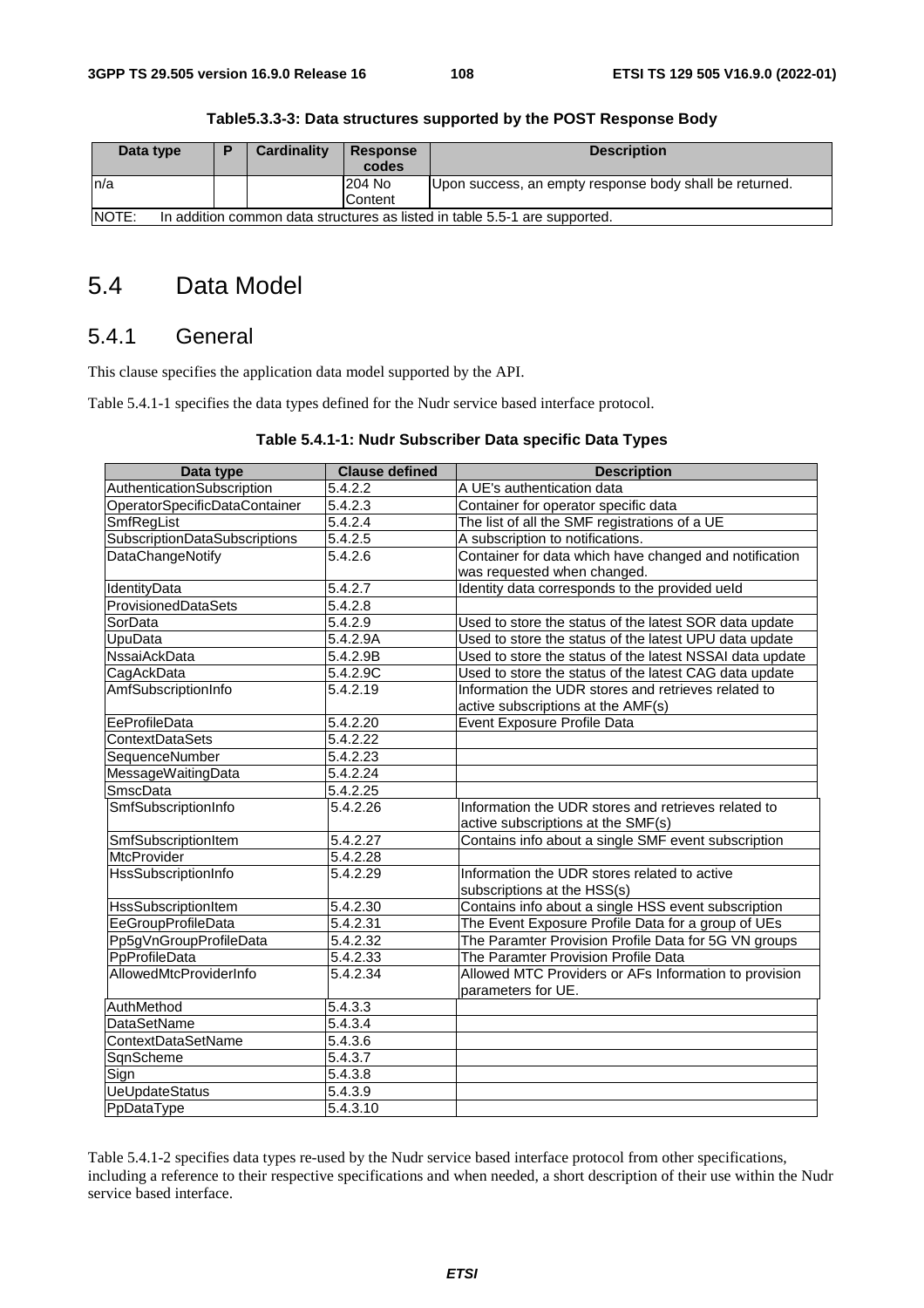|                                   | <b>Reference</b>    | <b>Comments</b>                                     |
|-----------------------------------|---------------------|-----------------------------------------------------|
| AccessAndMobilitySubscriptionData | 3GPP TS 29.503 [6]  | Access and Mobility Subscription Data               |
| SmfSelectionSubscriptionData      | 3GPP TS 29.503 [6]  | <b>SMF Selection Subscription Data</b>              |
| SessionManagementSubscriptionData | 3GPP TS 29.503 [6]  | Session Management Subscription Data                |
| Amf3GppAccessRegistration         | 3GPP TS 29.503 [6]  |                                                     |
| AmfNon3GppAccessRegistration      | 3GPP TS 29.503 [6]  | The complete set of information relevant to the     |
|                                   |                     | AMF where the UE has registered via non 3GPP        |
|                                   |                     | access.                                             |
| SmfRegistration                   | 3GPP TS 29.503 [6]  |                                                     |
| SmsfRegistration                  | 3GPP TS 29.503 [6]  |                                                     |
| SmsManagementSubscriptionData     | 3GPP TS 29.503 [6]  |                                                     |
| SupportedFeatures                 | 3GPP TS 29.571 [3]  | Used to negotiate the applicability of the optional |
|                                   |                     | features                                            |
| ProblemDetails                    | 3GPP TS 29.571 [3]  | Detailed information about the status code.         |
| PpData                            | 3GPP TS 29.503 [6]  |                                                     |
| SmsSubscriptionData               | 3GPP TS 29.503 [6]  |                                                     |
| PatchItem                         | 3GPP TS 29.571 [3]  | Data structure used for JSON patch.                 |
| SdmSubscription                   | 3GPP TS 29.503 [6]  |                                                     |
| EeSubscription                    | 3GPP TS 29.503 [6]  |                                                     |
| Uri                               | 3GPP TS 29.571 [3]  |                                                     |
| TraceData                         | 3GPP TS 29.571 [3]  |                                                     |
| Dnn                               | 3GPP TS 29.571 [3]  | Data Network Name                                   |
| Snssai                            | 3GPP TS 29.571 [3]  | Single NSSAI                                        |
| VarUeld                           | 3GPP TS 29.571 [3]  | String represents the SUPI or GPSI.                 |
| Nflnstanceld                      | 3GPP TS 29.571 [3]  |                                                     |
| NotifyItem                        | 3GPP TS 29.571 [3]  | Common data type used for data change               |
|                                   |                     | notification.                                       |
| OdbData                           | 3GPP TS 29.571 [3]  | <b>Operator Determined Barring Data</b>             |
| EventType                         | 3GPP TS 29.503 [6]  |                                                     |
| ExtGroupId                        | 3GPP TS 29.503 [6]  | <b>External Group Identifier</b>                    |
| PduSessionId                      | 3GPP TS 29.571 [3]  |                                                     |
| DateTime                          | 3GPP TS 29.571 [3]  |                                                     |
| <b>UpuMac</b>                     | 3GPP TS 29.509 [15] |                                                     |
| 5GVnGroupConfiguration            | 3GPP TS 29.503 [6]  |                                                     |
| PatchResult                       | 3GPP TS 29.571 [3]  |                                                     |
| SupportedFeatures                 | 3GPP TS 29.571 [3]  |                                                     |
| AppPortId                         | 3GPP TS 29.503 [6]  |                                                     |
| LcsPrivacyData                    | 3GPP TS 29.503 [6]  | <b>LCS Privacy Subscription Data</b>                |
| LcsMoData                         | 3GPP TS 29.503 [6]  | LCS Mobile Originated Subscription Data             |
| MtcProviderInformation            | 3GPP TS 29.571 [3]  |                                                     |
| AuthorizationData                 | 3GPP TS 29.503 [6]  |                                                     |
| EnhancedCoverageRestrictionData   | 3GPP TS 29.503 [6]  |                                                     |
| LocationInfo                      | 3GPP TS 29.503 [6]  |                                                     |
| V2xSubscriptionData               | 3GPP TS 29.503 [6]  | V2X Subscription Data                               |
| E164Number                        | 3GPP TS 29.503 [6]  |                                                     |
| NetworkNodeDiameterAddress        | 3GPP TS 29.503 [6]  |                                                     |
| IpSmGwRegistration                | 3GPP TS 29.503 [6]  |                                                     |
| LcsBroadcastAssistanceTypesData   | 3GPP TS 29.503 [6]  | LCS Broadcast Assistance Data Types                 |

|  | Table 5.4.1-2: Nudr re-used Data Types |  |
|--|----------------------------------------|--|
|--|----------------------------------------|--|

# 5.4.2 Structured data types

## 5.4.2.1 Introduction

This clause defines the structures to be used in resource representations.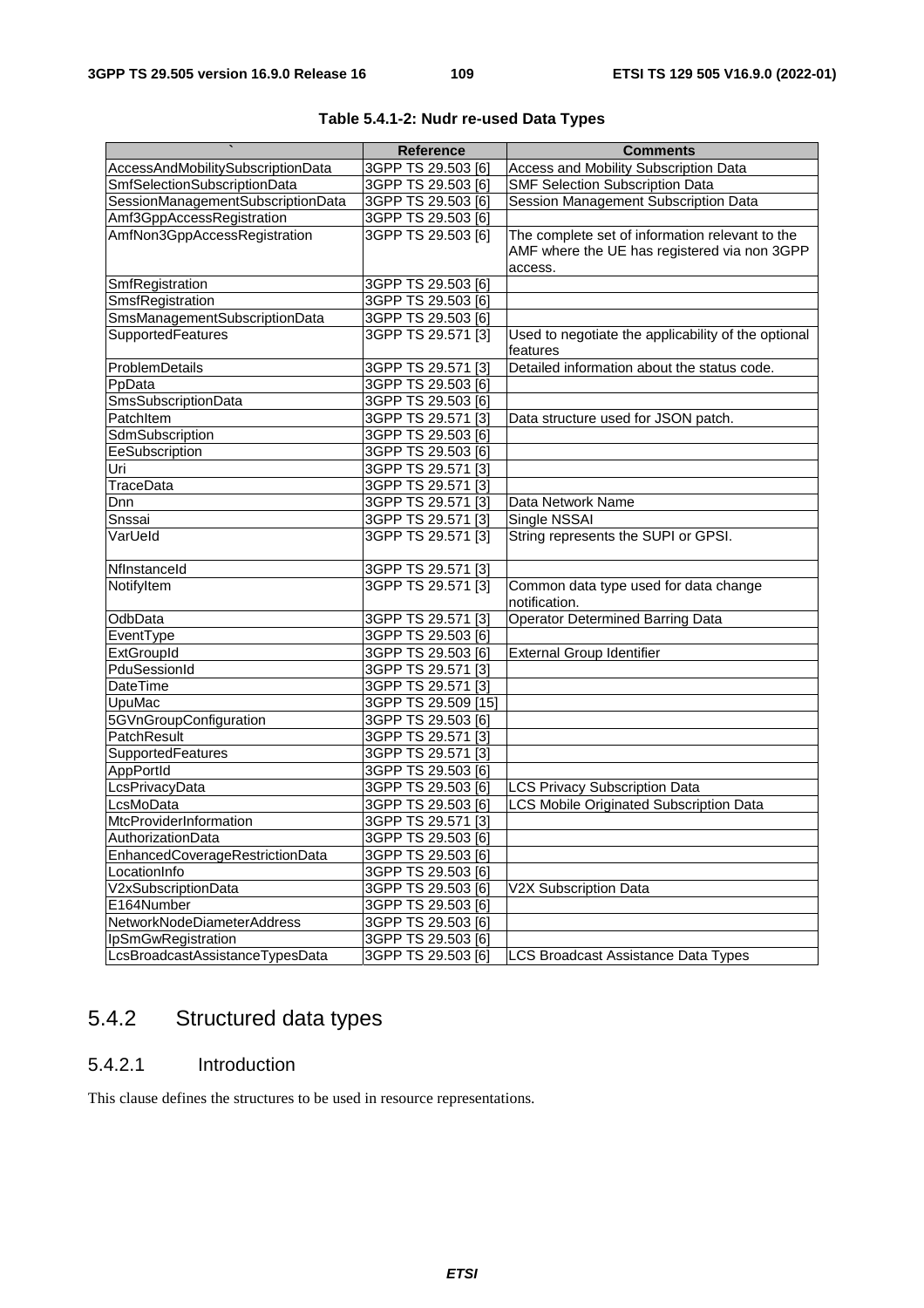5.4.2.2 Type: AuthenticationSubscription

**Table 5.4.2.2-1: Definition of type AuthenticationSubscription**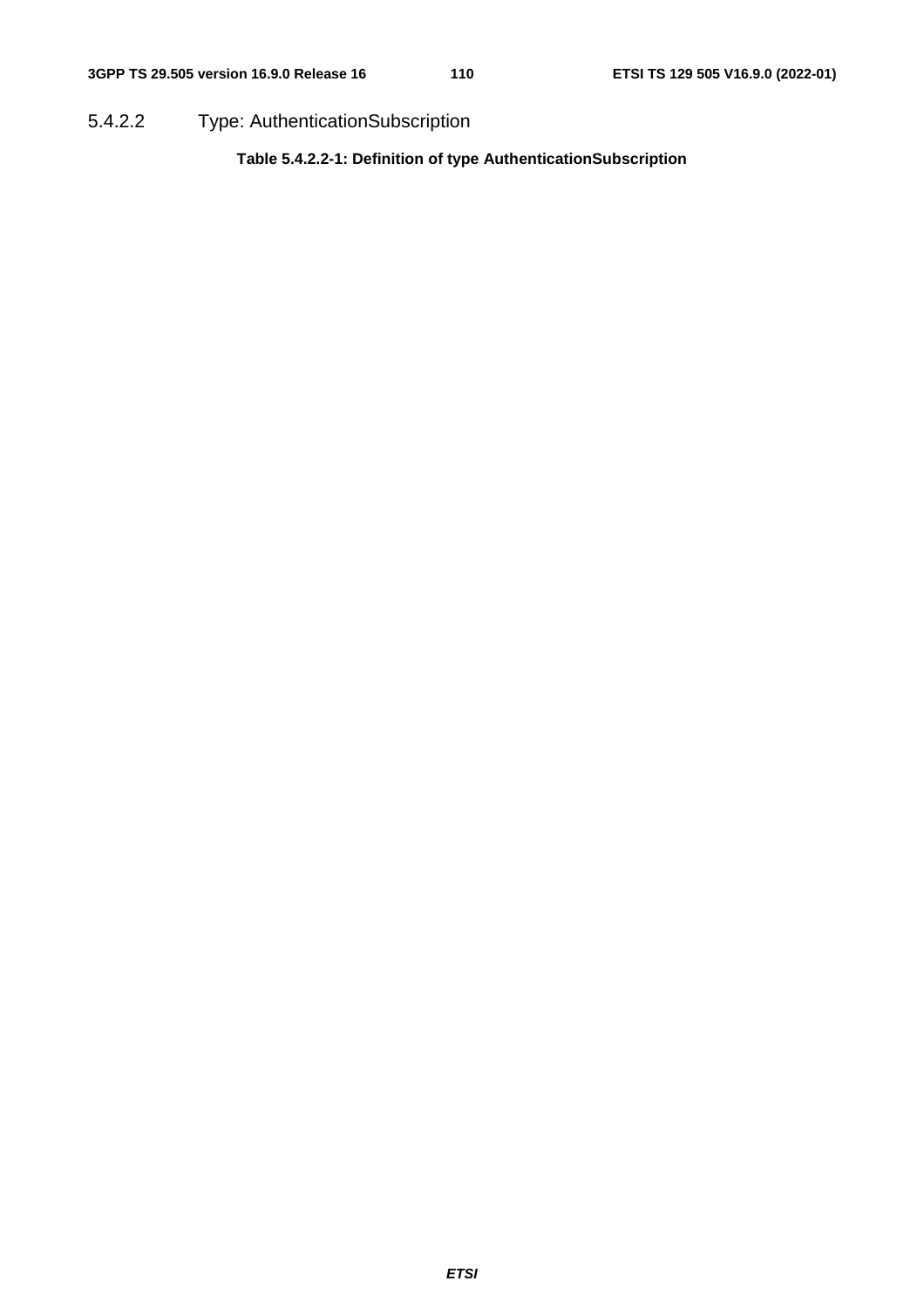| <b>Attribute name</b>             | Data type     | $\overline{P}$ | <b>Cardinality</b> | <b>Description</b>                                                                                                                                                                                                                                                                                                                                                         |
|-----------------------------------|---------------|----------------|--------------------|----------------------------------------------------------------------------------------------------------------------------------------------------------------------------------------------------------------------------------------------------------------------------------------------------------------------------------------------------------------------------|
| authenticationMethod              | AuthMethod    | М              |                    | String containing the Authentication Method<br>("5G_AKA", "EAP_AKA_PRIME", "EAP_TLS") that<br>shall be used when the UE's device is 5G capable.                                                                                                                                                                                                                            |
|                                   |               |                |                    | If AV generation for HSS is required in UDM, this<br>attribute shall take any 5G AKA-based value (i.e.                                                                                                                                                                                                                                                                     |
|                                   |               |                |                    | "5G_AKA" or "EAP_AKA_PRIME").                                                                                                                                                                                                                                                                                                                                              |
| encPermanentKey                   | string        | C              | 0.1                | The encrypted value (hexstring) of the permanent<br>authentication key (K) (see 3GPP TS 33.501 [9]).<br>It shall be present if the authentication method is<br>"5G_AKA" or "EAP_AKA_PRIME" unless vector<br>generation is to be done in the HSS.                                                                                                                           |
| protectionParameterId             | string        | C              | 0.1                | Identifies a parameter set securely stored in the<br>UDM (ARPF) that can be used to decrypt the<br>encPermanentKey (and encOpcKey or encTopcKey<br>if present). Values and their meaning are HPLMN-<br>operator specific.<br>It shall be present if the authentication method is<br>"5G_AKA" or "EAP_AKA_PRIME" unless vector<br>generation is to be done in the HSS.      |
| sequenceNumber                    | SequenceNumbe | C              | 0.1                | String containing the SQN as defined in<br>3GPP TS 33.102 [10].<br>It shall be present if the authentication method is<br>"5G_AKA" or "EAP_AKA_PRIME" unless vector<br>generation is to be done in the HSS.                                                                                                                                                                |
| authenticationManagem<br>entField | string        | C              | 0.1                | Hexstring containing the Authentication management<br>field as defined in 3GPP TS 33.501 [9].<br>It shall be present if the authentication method is<br>"5G_AKA" or "EAP_AKA_PRIME" unless vector<br>generation is to be done in the HSS.<br>Pattern: '^[A-Fa-f0-9]{4}\$'                                                                                                  |
| algorithmId                       | string        | C              | 0.1                | Identifies a parameter set securely stored in the<br>UDM (ARPF) that provides details on the algorithm<br>and parameters used to generate authentication<br>vectors. Values and their meaning are HPLMN-<br>operator specific.<br>It shall be present if the authentication method is<br>"5G_AKA" or "EAP_AKA_PRIME" unless vector<br>generation is to be done in the HSS. |
| encOpcKey                         | string        | O              | 0.1                | Hexstring of the encrypted OPC Key.<br>Presence indicates that the provided value<br>(decrypted) shall be used instead of the value<br>derived from OP and K.                                                                                                                                                                                                              |
| encTopcKey                        | string        | O              | 0.1                | Hexstring of the encrypted TOPC Key.<br>Presence indicates that the provided value<br>(decrypted) shall be used instead of the value<br>derived from TOP and K.                                                                                                                                                                                                            |
| vectorGenerationInHss             | boolean       | O              | 0.1                | True indicates that the UDM needs to retrieve an<br>Authentication Vector from the HSS;<br>False and absence indicates that vector generation<br>shall be performed in the UDM.                                                                                                                                                                                            |
| n5gcDeviceAuthMethod              | AuthMethod    | O              | 0.1                | String containing the Authentication Method that<br>shall be used when the UE's device is Non-5G-<br>Capable behind Cable RGs in private networks or in<br>isolated deployment scenarios with wireline access.<br>See NOTE.                                                                                                                                                |
| rgAuthenticationInd               | boolean       | O              | 0.1                | true: indicates that authentication by the home<br>network is not required if authentication has been<br>completed by the W-5GAN. See 3GPP TS 33.501 [9]<br>clause 7b.<br>false (default): otherwise.                                                                                                                                                                      |
| supi                              | Supi          | C              | 0.1                | If present, this IE shall contain the UE's SUPI which<br>shall contain an IMSI.<br>It shall be present if the subscription is allowed to be<br>identified by a pseudonym of the SUPI e.g. by a GCI<br>or GLI that is not the SUPI.                                                                                                                                         |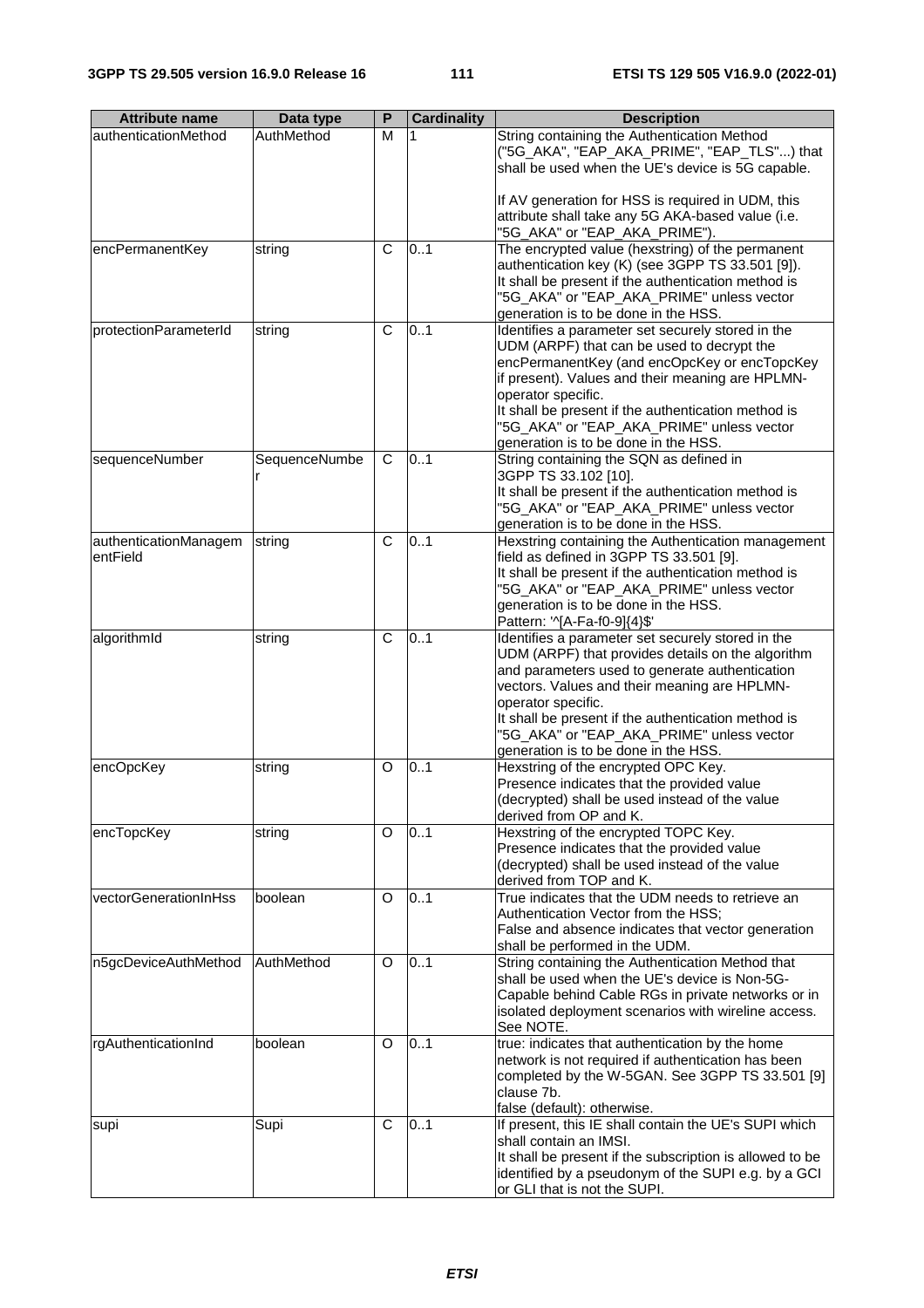NOTE: The attribute n5gcDeviceAuthMethod is used for EAP-TLS, which is described in the informative annex O of 3GPP TS 33.501 [9] and is not mandatory to support.

#### 5.4.2.3 Type: OperatorSpecificDataContainer

#### **Table 5.4.2.3-1: Definition of type OperatorSpecificDataContainer**

| <b>Attribute name</b> | Data type             | P | <b>Cardinality</b> | <b>Description</b>                                                                                                                                                                                                                                                                                                                                                    |
|-----------------------|-----------------------|---|--------------------|-----------------------------------------------------------------------------------------------------------------------------------------------------------------------------------------------------------------------------------------------------------------------------------------------------------------------------------------------------------------------|
| ldataType             | string                | м |                    | This attribute value must be a string equals to the<br>name of the actual data type of the "Value" attribute.                                                                                                                                                                                                                                                         |
| value                 | any type              | M |                    |                                                                                                                                                                                                                                                                                                                                                                       |
| dataTypeDefinition    | string                | O | 10.1               | If present, this attribute is applicable when<br>"dataType" takes value "object" and it shall contain a<br>JSON Pointer expression referencing a JSON<br>Schema data type definition (same as how the<br>attribute "\$ref" is used in JSON Schema<br>specifications), which the "value" attribute must<br>conform to.                                                 |
| supportedFeatures     | SupportedFeatur<br>es | C | 0.1                | Indicates the list of negotiated supported features.<br>This parameter shall be supplied by the UDR in the<br>response to the GET request when the GET request<br>includes the "supported-features" query parameter<br>and the UDR supports feature negotiation for the<br>OperatorSpecificData resource defined in this<br>specification and in 3GPP TS 29.519 [17]. |

EXAMPLE: A JSON object of type "OperatorSpecificDataContainer" can be as follows:

```
{ 
   "dataType": "object", 
   "value": { 
     "operatorData1": "foo", 
     "operatorData2": 123, 
     "operatorData3": false 
   }, 
   "dataTypeDefinition": "https://operator.com/definitions.json#/OpSpecificDataType" 
}
```
And where the file "/definitions.json" contains a fragment as follows:

```
{ 
   "OpSpecificDataType": { 
      "type": "object", 
      "properties": { 
        "operatorData1": { 
           "type": "string" 
        }, 
        "operatorData2": { 
           "type": "integer" 
        }, 
        "operatorData3": { 
          "type": "boolean" 
        } 
      } 
   } 
}
```
#### 5.4.2.4 Type: SmfRegList

| <b>Attribute name</b> | Data type        |   | <b>Cardinality</b> | <b>Description</b>                            |
|-----------------------|------------------|---|--------------------|-----------------------------------------------|
| N/A                   | array(SmfRegistr | м | L.N                | Each member of the array is an individual SMF |
|                       | ation)           |   |                    | Iregistration of the UE.                      |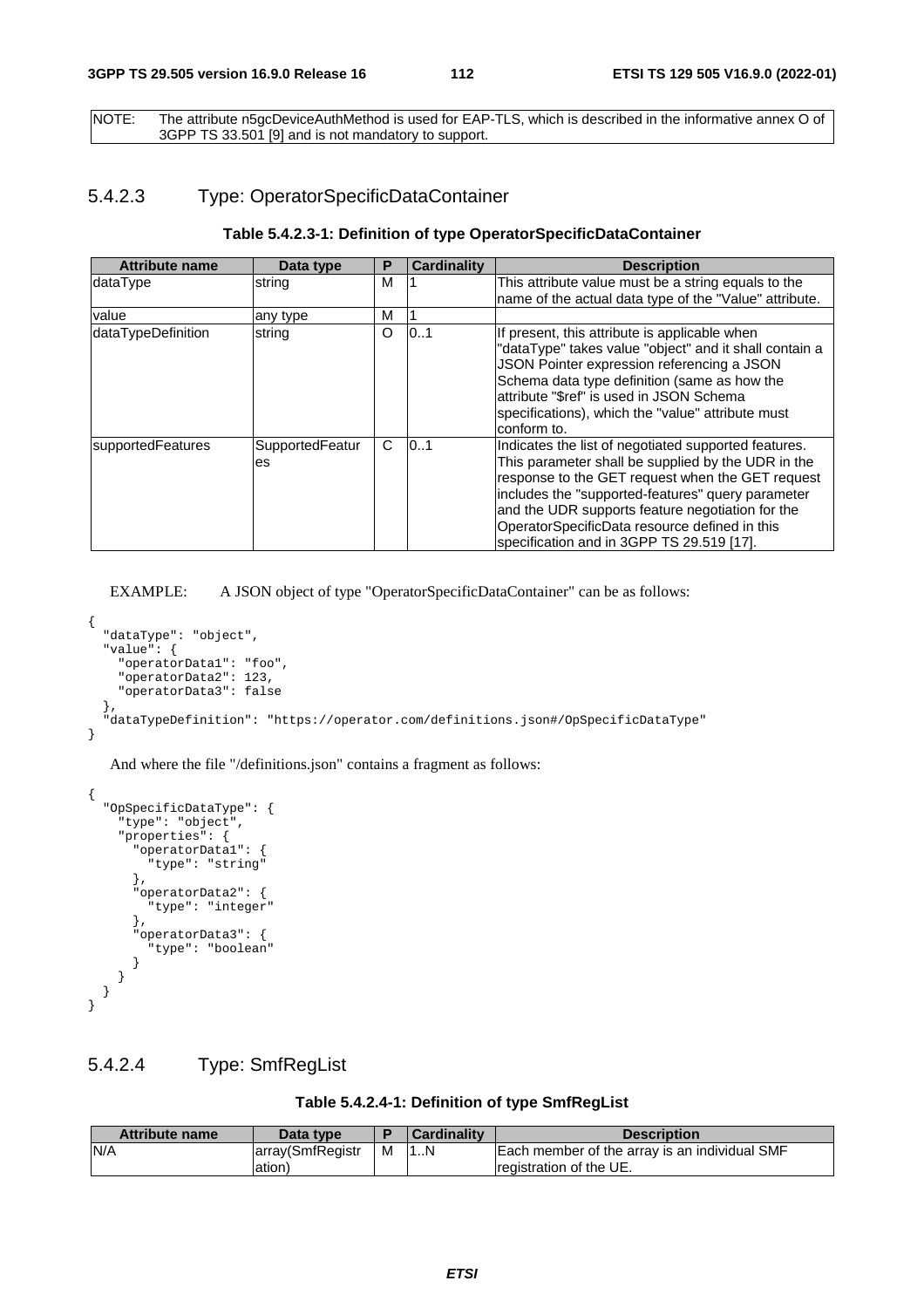## 5.4.2.5 Type: SubscriptionDataSubscriptions

| <b>Attribute name</b>         | Data type             | P            | <b>Cardinality</b> | <b>Description</b>                                                                                                                                                                                                                                                                                                                                                                                                                                                                            |
|-------------------------------|-----------------------|--------------|--------------------|-----------------------------------------------------------------------------------------------------------------------------------------------------------------------------------------------------------------------------------------------------------------------------------------------------------------------------------------------------------------------------------------------------------------------------------------------------------------------------------------------|
| callbackReference             | Uri                   | M            |                    | Identifies the UDM/NF pool or an individual UDM/NF<br>which should be used by the UDR to send<br>notification to UDM/NF.                                                                                                                                                                                                                                                                                                                                                                      |
| originalCallbackReferen<br>ce | Uri                   | O            | 0.1                | URI provided by the NF service consumer to the<br>UDM to receive notifications from the UDR.<br>If "sdmSubscription" is present, this attribute may be<br>absent (and, if it is also present, it shall take the<br>same value as the attribute "callbackReference" of<br>"sdmSubscription").                                                                                                                                                                                                  |
| ueld                          | VarUeld               | O            | 0.1                | User identity if subscription to notifications is related<br>to a user.                                                                                                                                                                                                                                                                                                                                                                                                                       |
| monitoredResourceUris         | array(Uri)            | M            | 1.N                | A set of URIs that identify the resources for which a<br>modification of the representation triggers a<br>notification.<br>The URI shall take the form of either an absolute<br>URI or an absolute-path reference as defined in<br>IETF RFC 3986 [16].<br>See NOTE 1.                                                                                                                                                                                                                         |
| expiry                        | DateTime              | $\mathsf{C}$ | 0.1                | This IE shall be included in a subscription response,<br>if, based on operator policy and taking into account<br>the expiry time included in the request, the UDR<br>needs to include an expiry time.<br>This IE may be included in a subscription request.<br>When present, this IE shall represent the time after<br>which the subscription becomes invalid.<br>The absence of this attribute in the subscription<br>response means the subscription to be valid without<br>an expiry time. |
| sdmSubscription               | SdmSubscription       | O            | 0.1                | Data related to the subscription to changes on SDM<br>data, created by the NF Service Consumer of the<br>UDM (see 3GPP TS 29.503 [6], clause 6.1.6.2.3).                                                                                                                                                                                                                                                                                                                                      |
| subscriptionId                | string                | $\mathsf{C}$ | 0.1                | This attribute shall be present if the<br>SubscriptionDataSubscriptions is sent in a GET<br>response message or in a Notification. It identifies<br>the individual SubscriptionDataSubscriptions stored<br>in the UDR and may be used by the UDM to e.g.<br>delete or update a SubscriptionDataSubscriptions.<br>Read Only: true                                                                                                                                                              |
| supportedFeatures             | SupportedFeatur<br>es | O            | 0.1                | Used to negotiate the applicability of optional<br>features                                                                                                                                                                                                                                                                                                                                                                                                                                   |

### **Table 5.4.2.5-1: Definition of type SubscriptionDataSubscriptions**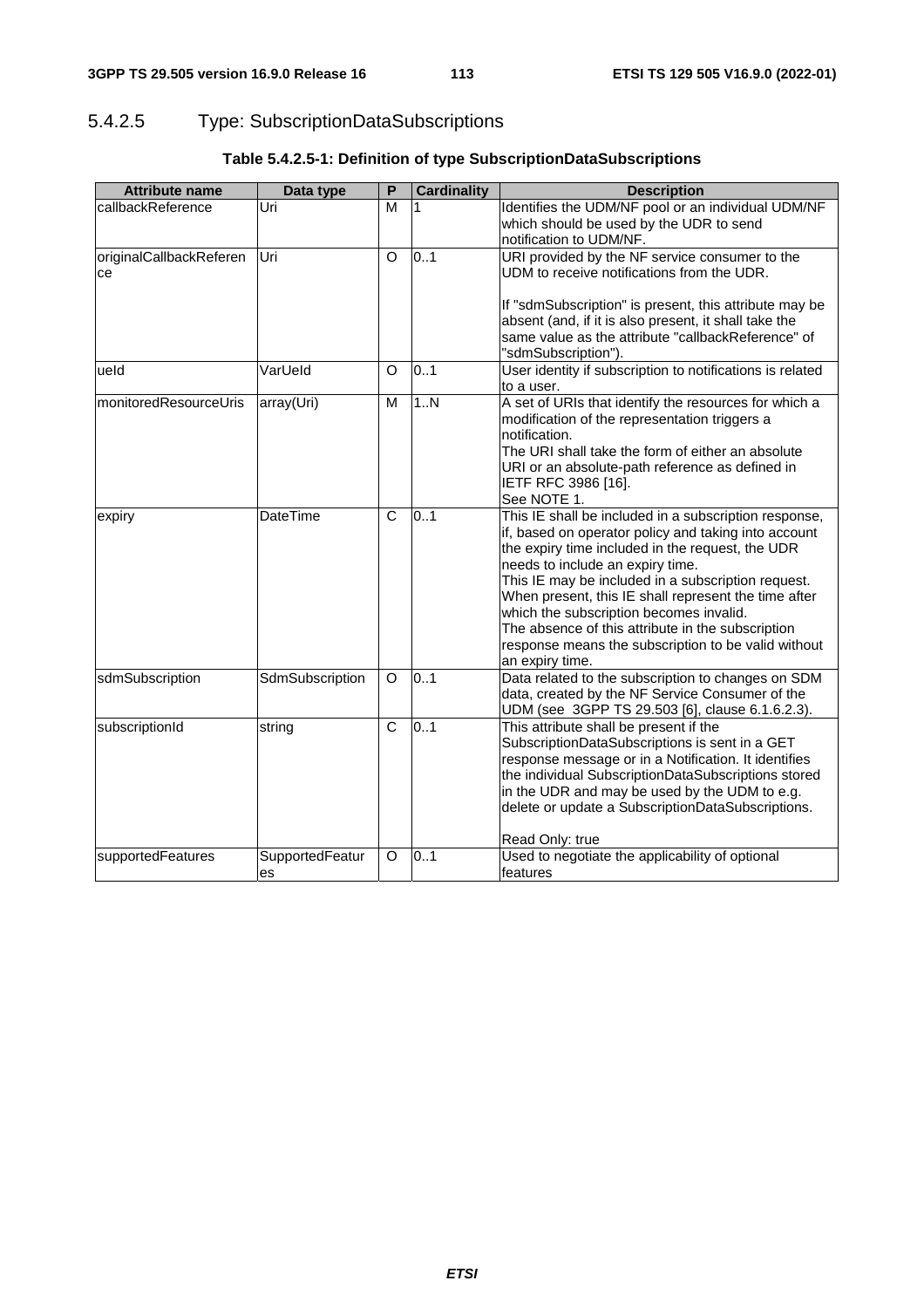## 5.4.2.6 Type: DataChangeNotify

| <b>Attribute name</b>                                                                                            | Data type         | P            | <b>Cardinality</b> | <b>Description</b>                                        |  |  |
|------------------------------------------------------------------------------------------------------------------|-------------------|--------------|--------------------|-----------------------------------------------------------|--|--|
| originalCallbackReferen                                                                                          | array(Uri)        | C            | 1N                 | Original Callback Reference shall be present if a         |  |  |
| ce                                                                                                               |                   |              |                    | UDM has subscribed to notification due to an              |  |  |
|                                                                                                                  |                   |              |                    | request from an NF. If present it is Identifying the NF   |  |  |
|                                                                                                                  |                   |              |                    | to which the UDM has to provide the notification of       |  |  |
|                                                                                                                  |                   |              |                    | data change.                                              |  |  |
| ueld                                                                                                             | VarUeld           | $\mathsf{C}$ | 0.1                | User identity if subscription to notifications is related |  |  |
|                                                                                                                  |                   |              |                    | to a user that may be provided e.g. in case               |  |  |
|                                                                                                                  |                   |              |                    | OriginalCallback URI is not included.                     |  |  |
| notifyltems                                                                                                      | array(NotifyItem) | O            | 1N                 | This attribute contains the changes which have been       |  |  |
|                                                                                                                  |                   |              |                    | applied on the resources.                                 |  |  |
| sdmSubscription                                                                                                  | SdmSubscription   | $\circ$      | 0.1                | Data related to the subscription to changes on SDM        |  |  |
|                                                                                                                  |                   |              |                    | data created by the NF Service Consumer of the            |  |  |
|                                                                                                                  |                   |              |                    | UDM (see 3GPP TS 29.503 [6], clause 6.1.6.2.3).           |  |  |
|                                                                                                                  |                   |              |                    | This attribute should be omitted if the                   |  |  |
|                                                                                                                  |                   |              |                    | SubscriptionsDataSubscriptions array is included.         |  |  |
| additionalSdmSubscripti                                                                                          | array(SdmSubscr   | C            | 1N                 | Shall be present if more than one subscription to         |  |  |
| ons                                                                                                              | iption)           |              |                    | changes on SDM data created by different NF               |  |  |
|                                                                                                                  |                   |              |                    | service consumers of the UDM exist. This attribute if     |  |  |
|                                                                                                                  |                   |              |                    | present shall convey sdm subscriptions in addition to     |  |  |
|                                                                                                                  |                   |              |                    | and different from the sdm subscription present in        |  |  |
|                                                                                                                  |                   |              |                    | the sdmSubscription attribute.                            |  |  |
| subscriptionDataSubscri                                                                                          | array(Subscriptio | $\circ$      | 1N                 | This attribute contain the Subscription Data              |  |  |
| ptions                                                                                                           | nDataSubscriptio  |              |                    | Subscriptions (subs-to-notify) associated with the        |  |  |
|                                                                                                                  | ns)               |              |                    | Notification.                                             |  |  |
| NOTE 1:<br>The UDR should handle only the relative-path part (apiSpecificResourceUriPart, see 3GPP TS 29.501 [7] |                   |              |                    |                                                           |  |  |
| clause 4.4.1) and ignore possible inconsistencies (caused by e.g. an SCP) in the base URI part.                  |                   |              |                    |                                                           |  |  |

## **Table 5.4.2.6-1: Definition of type DataChangeNotify**

# 5.4.2.7 Type: IdentityData

| <b>Attribute name</b> | Data type   | <b>Cardinality</b> | <b>Description</b>                                                                                                                     |
|-----------------------|-------------|--------------------|----------------------------------------------------------------------------------------------------------------------------------------|
| supiList              | array(Supi) | N                  | Supi list corresponding to the provided apsi ueld.                                                                                     |
| gpsiList              | array(Gpsi) | N                  | Gpsi list corresponding to the provided supi ueld.<br>Zero or one MSISDN and/or zero or more external<br>Ildentifiers may be included. |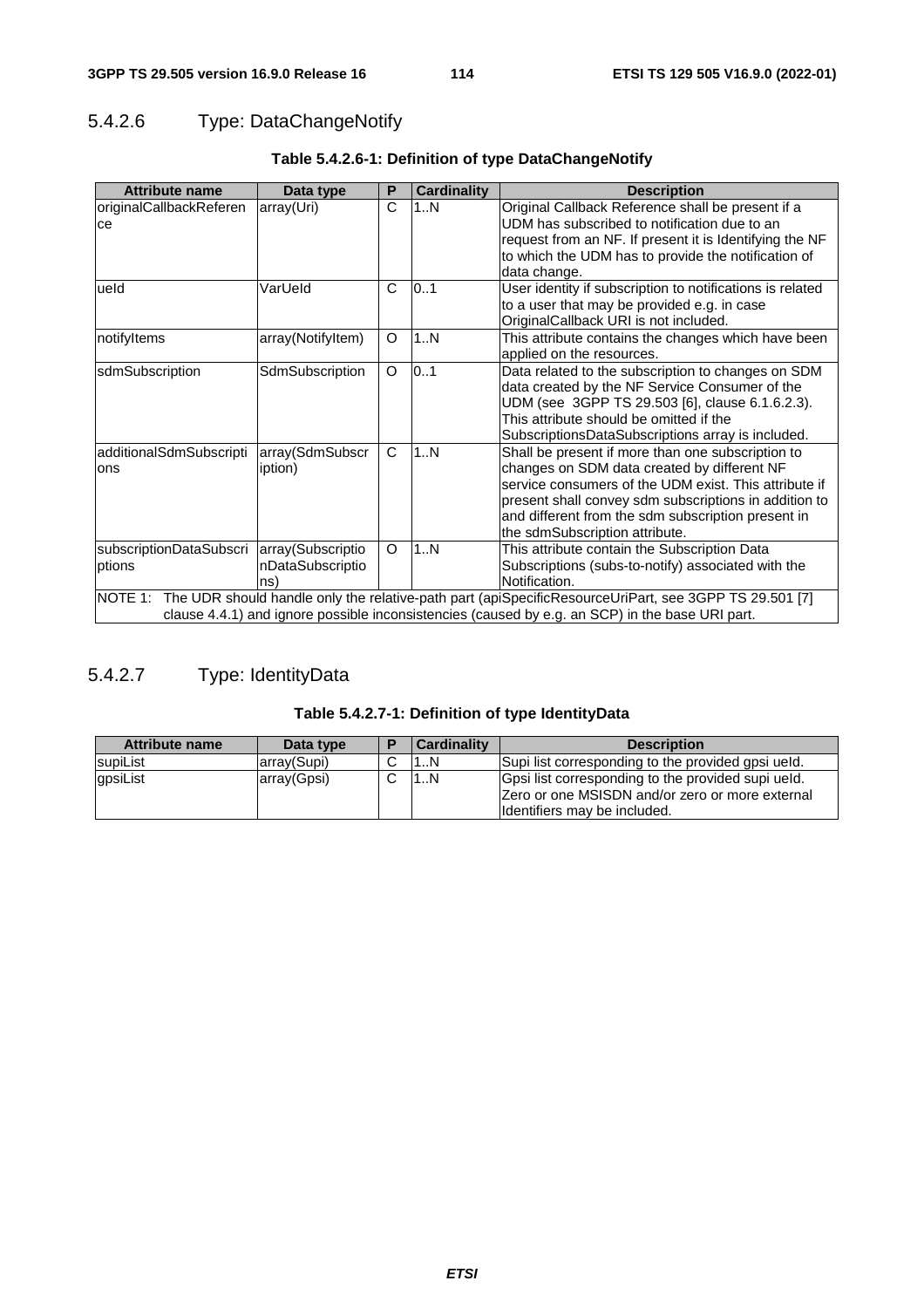# 5.4.2.8 Type: ProvisionedDataSets

| <b>Attribute name</b> | Data type                                        | P       | <b>Cardinality</b> | <b>Description</b>                                                 |
|-----------------------|--------------------------------------------------|---------|--------------------|--------------------------------------------------------------------|
| lamData               | <b>AccessAndMobilityS</b><br>ubscriptionData     | O       | 0.1                | Access and Mobility Subscription Data                              |
| <b>smfSelData</b>     | <b>SmfSelectionSubscri</b><br>ptionData          | $\circ$ | 0.1                | <b>SMF Selection Subscription Data</b>                             |
| smsSubsData           | <b>SmsSubscriptionDat</b>                        | O       | 0.1                | <b>SMS Subscription Data</b>                                       |
| smData                | array(SessionManag<br>ementSubscriptionD<br>ata) | O       | 1N                 | Session Management Subscription Data                               |
| traceData             | TraceData                                        | O       | 0.1                | Trace Data. The Null value indicates that trace<br>lis not active. |
| smsMngData            | SmsManagementSu<br>bscriptionData                | $\circ$ | 0.1                | <b>SMS Management Subscription Data</b>                            |
| <b>IcsPrivacyData</b> | LcsPrivacyData                                   | O       | 01                 | <b>LCS Privacy Subscription Data</b>                               |
| <b>IcsMoData</b>      | LcsMoData                                        | O       | 01                 | LCS Mobile Originated Subscription Data                            |
| <b>IcsBcaData</b>     | LcsBroadcastAssista<br>nceTypesData              | O       | 0.1                | LCS Broadcast Assistance Subscription Data                         |
| v2xData               | V2xSubscriptionData                              | O       | 0.1                | V2X Subscription Data                                              |

#### **Table 5.4.2.8-1: ProvisionedDataSets**

### 5.4.2.9 Type: SorData

#### **Table 5.4.2.9-1: Definition of type SorData**

| Attribute name    | Data type             | P  | <b>Cardinality</b> | <b>Description</b>                                                                                                                                      |
|-------------------|-----------------------|----|--------------------|---------------------------------------------------------------------------------------------------------------------------------------------------------|
| provisioningTime  | <b>DateTime</b>       | м  |                    | Point in time of provisioning                                                                                                                           |
| lueUpdateStatus   | <b>UeUpdateStatus</b> | М  |                    | status of the SOR data update procedure                                                                                                                 |
| sorXmaclue        | SorMac                | C. | 101                | String containing SoR-XMAC-IUE as specified in<br>3GPP TS 33.501 [9]. Shall be present if<br>UeUpdateStatus is "WAITING_FOR_ACK" or<br>l"ACK RECEIVED". |
| <b>IsorMaclue</b> | SorMac                | C. | 101                | String containing SoR-MAC-IUE as specified in<br>3GPP TS 33.501 [9]. Shall be preset if<br>UeUpdateStatus is "ACK_RECEIVED".                            |

## 5.4.2.9A Type: UpuData

#### **Table 5.4.2.9A-1: Definition of type UpuData**

| <b>Attribute name</b> | Data type             | Р | <b>Cardinality</b> | <b>Description</b>                                                                                                                                     |
|-----------------------|-----------------------|---|--------------------|--------------------------------------------------------------------------------------------------------------------------------------------------------|
| provisioningTime      | <b>DateTime</b>       | м |                    | Point in time of provisioning                                                                                                                          |
| ueUpdateStatus        | <b>UeUpdateStatus</b> | м |                    | status of the UPU data update procedure                                                                                                                |
| upuXmaclue            | <b>UpuMac</b>         | C | 101                | String containing UPU-XMAC-IUE as specified in<br>3GPP TS 33.501 [9]. Shall be present if<br>UeUpdateStatus is "WAITING_FOR_ACK" or<br>"ACK RECEIVED". |
| lupuMaclue            | UpuMac                | C | 101                | String containing UPU-MAC-IUE as specified in<br>3GPP TS 33.501 [9]. Shall be preset if<br>UeUpdateStatus is "ACK_RECEIVED".                           |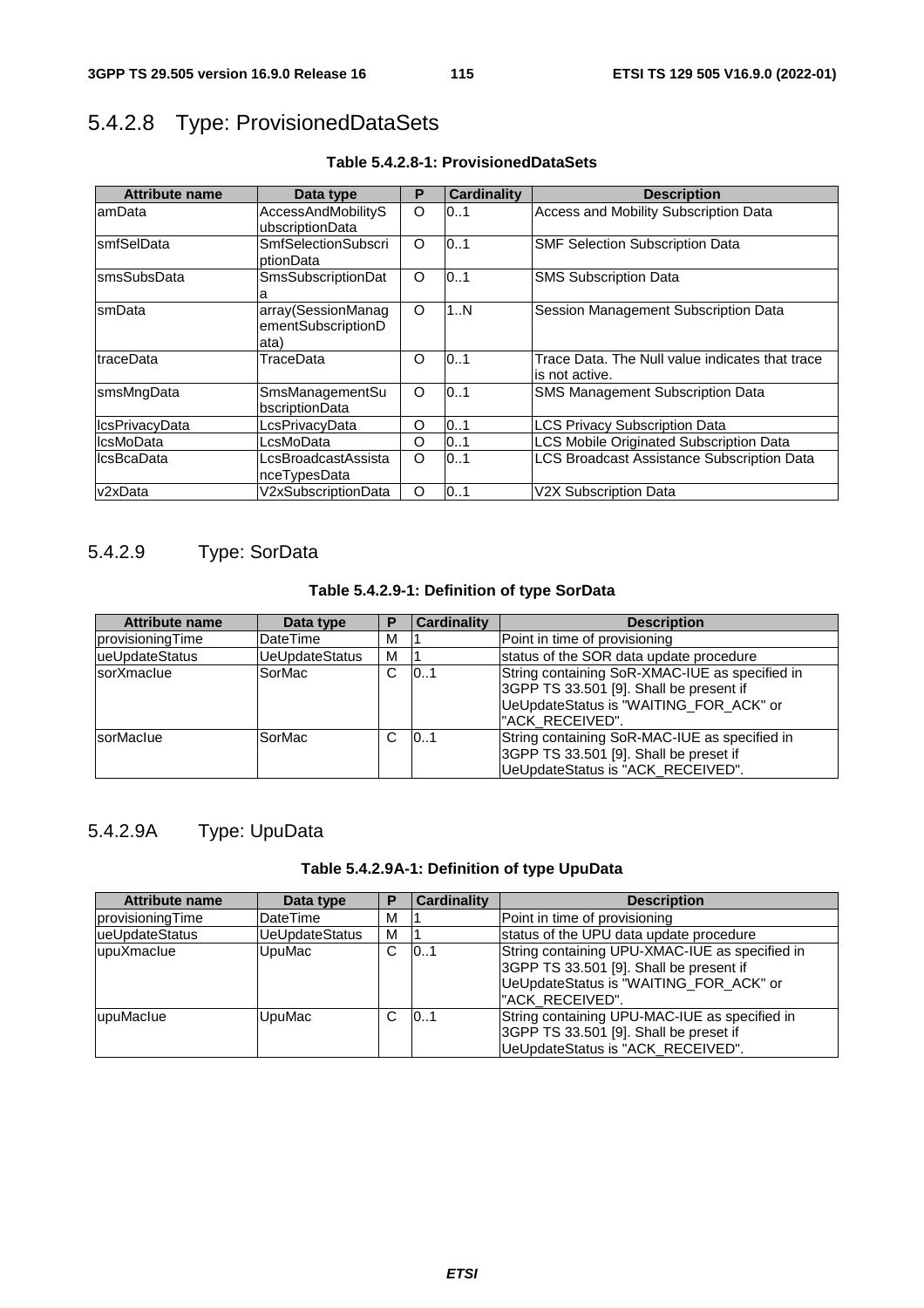## 5.4.2.9B Type: NssaiAckData

### **Table 5.4.2.9B-1: Definition of type NssaiAckData**

| <b>Attribute name</b> | Data type             |   | Cardinalitv | <b>Description</b>                   |
|-----------------------|-----------------------|---|-------------|--------------------------------------|
| Iprovisioning Time    | DateTime              | M |             | Point in time of provisioning        |
| lueUpdateStatus       | <b>UeUpdateStatus</b> | M |             | status of the Nssai update procedure |

## 5.4.2.9C Type: CagAckData

#### **Table 5.4.2.9C-1: Definition of type CagAckData**

| <b>Attribute name</b> |      | Data type             | P              | <b>Cardinality</b> | <b>Description</b>                 |  |
|-----------------------|------|-----------------------|----------------|--------------------|------------------------------------|--|
| provisioningTime      |      | <b>DateTime</b>       | M              | $\mathbf 1$        | Point in time of provisioning      |  |
| ueUpdateStatus        |      | <b>UeUpdateStatus</b> | $\overline{M}$ | $\overline{1}$     | status of the Cag update procedure |  |
| 5.4.2.10              | Void |                       |                |                    |                                    |  |
| 5.4.2.11              | Void |                       |                |                    |                                    |  |
| 5.4.2.12              | Void |                       |                |                    |                                    |  |
|                       |      |                       |                |                    |                                    |  |
| 5.4.2.13              | Void |                       |                |                    |                                    |  |
| 5.4.2.14              | Void |                       |                |                    |                                    |  |
| 5.4.2.15              | Void |                       |                |                    |                                    |  |
| 5.4.2.16              | Void |                       |                |                    |                                    |  |
| 5.4.2.17              | Void |                       |                |                    |                                    |  |
| 5.4.2.18              | Void |                       |                |                    |                                    |  |
|                       |      |                       |                |                    |                                    |  |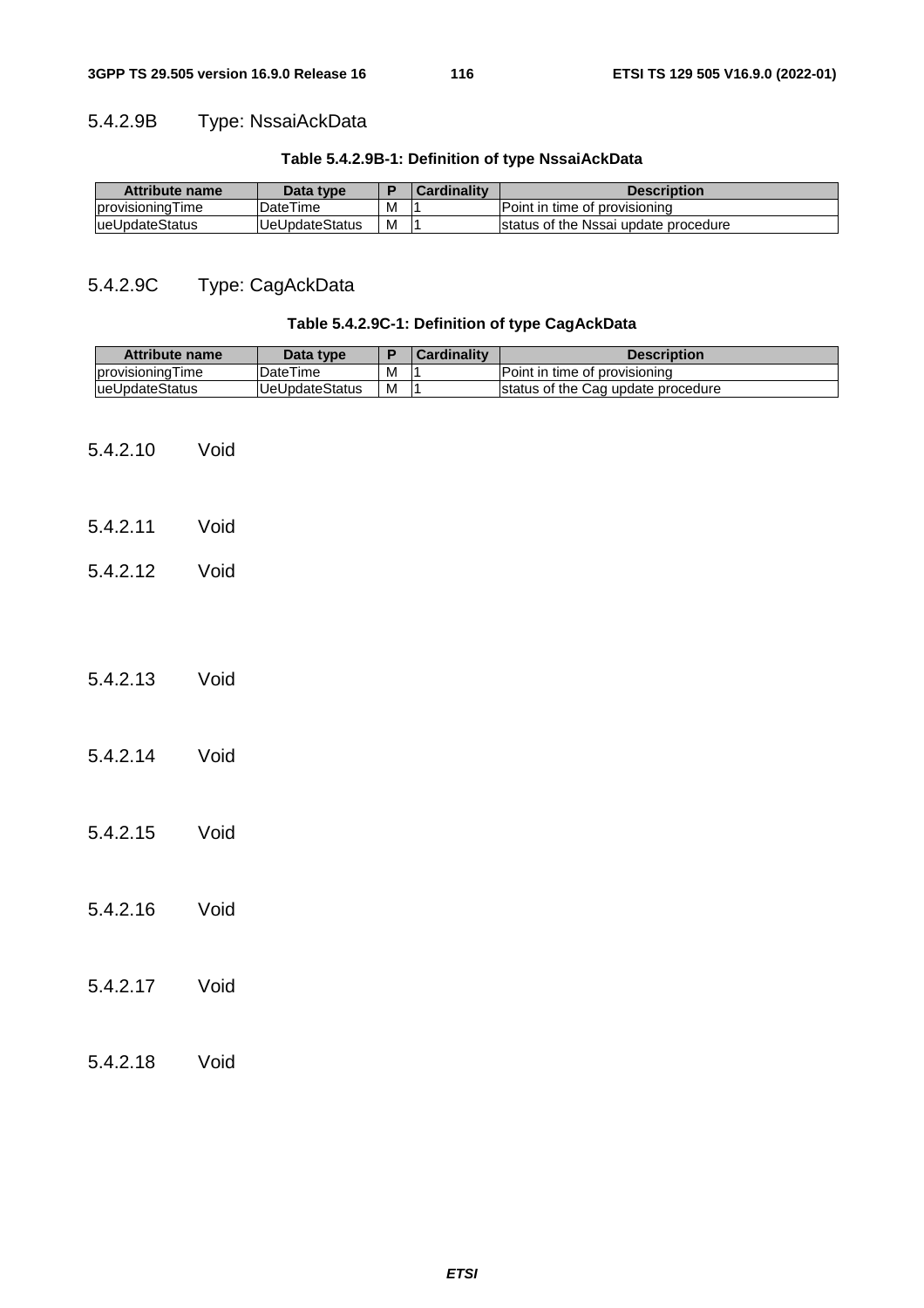## 5.4.2.19 Type: AmfSubscriptionInfo

| <b>Attribute name</b>        | Data type    | P | <b>Cardinality</b> | <b>Description</b>                                  |
|------------------------------|--------------|---|--------------------|-----------------------------------------------------|
| lamfinstanceld               | Nflnstanceld | м |                    | Instanceld of the AMF to which the subscription was |
|                              |              |   |                    | Isent                                               |
| subscriptionId               | Uri          | М |                    | The Subscription Id allocated by the AMF as         |
|                              |              |   |                    | received by the UDM in the HTTP "Location" header   |
|                              |              |   |                    | of the Namf_EventExposure_Subscribe response        |
| subsChangeNotifyCorre string |              | O |                    | The Correlation Id allocated by the UDM and sent to |
| lationId                     |              |   |                    | the AMF for correlation of subscriptionId-change-   |
|                              |              |   |                    | Inotifications                                      |

#### **Table 5.4.2.19-1: Definition of type AmfSubscriptionInfo**

## 5.4.2.20 Type: EeProfileData

#### **Table 5.4.2.20-1: Definition of type EeProfileData**

| <b>Attribute name</b> | Data type                   | P | <b>Cardinality</b> | <b>Description</b>                                                                                                                                                                                                                                                                                                                                                                                                                 |
|-----------------------|-----------------------------|---|--------------------|------------------------------------------------------------------------------------------------------------------------------------------------------------------------------------------------------------------------------------------------------------------------------------------------------------------------------------------------------------------------------------------------------------------------------------|
| restrictedEventTypes  | array(EventType)            | O | 1N                 | List of the event types that are restricted (if any) for<br>the UE.<br>The absence of this IE indicates that all event types<br>are authorized for the UE.                                                                                                                                                                                                                                                                         |
| supportedFeatures     | SupportedFeatur<br>es       | O | 0.1                |                                                                                                                                                                                                                                                                                                                                                                                                                                    |
| allowedMtcProvider    | map(array(MtcPr<br>ovider)) | O | 1N(1M)             | A map (list of key-value pairs where EventType (see<br>3GPP TS 29.503 [6] serves as key) of MTC<br>Provider.<br>In addition to defined EventTypes, the key value<br>"ALL" may be used to identify a map entry which<br>contains a list of MtcProviders that are allowed<br>monitoring all Event Types.<br>The absence of this IE indicates that monitoring by<br>any MTC provider is allowed for any non restricted<br>event type. |

5.4.2.21 Void

## 5.4.2.22 Type: ContextDataSets

#### **Table 5.4.2.22-1: ContextDataSets**

| <b>Attribute name</b>             | Data type                                | Р | <b>Cardinality</b> | <b>Description</b>                                                                                                  |
|-----------------------------------|------------------------------------------|---|--------------------|---------------------------------------------------------------------------------------------------------------------|
| amf3Gpp                           | Amf3GppAccessReg<br>istration            | O | 0.1                | AMF 3GPP Access registration                                                                                        |
| amfNon3Gpp                        | AmfNon3GppAccess<br>Registration         | O | 0.1                | <b>AMF Non 3GPP Access registration</b>                                                                             |
| sdmSubscriptions                  | array(SdmSubscripti<br>on)               | O | 1N                 | <b>SDM-Subscriptions</b>                                                                                            |
| eeSubscriptions                   | array(EeSubscription                     | O | 1N                 | <b>Event Exposure Subscriptions</b>                                                                                 |
| smsf3GppAccess                    | SmsfRegistration                         | O | 0.1                | SMSF 3GPP Access registration                                                                                       |
| smsfNon3GppAccess                 | SmsfRegistration                         | O | 0.1                | SMSF Non 3GPP Access registration                                                                                   |
| subscriptionDataSubscri<br>ptions | array(SubscriptionDa<br>taSubscriptions) | O | 1N                 | This attribute contain the Subscription Data<br>Subscriptions (subs-to-notify) associated with<br>the Notification. |
| smfRegistrations                  | SmfRegList                               | O | 0.1                | <b>SMF Registrations</b>                                                                                            |
| ipSmGw                            | IpSmGwRegistration                       | O | 0.1                | IP-SM-GW Registration                                                                                               |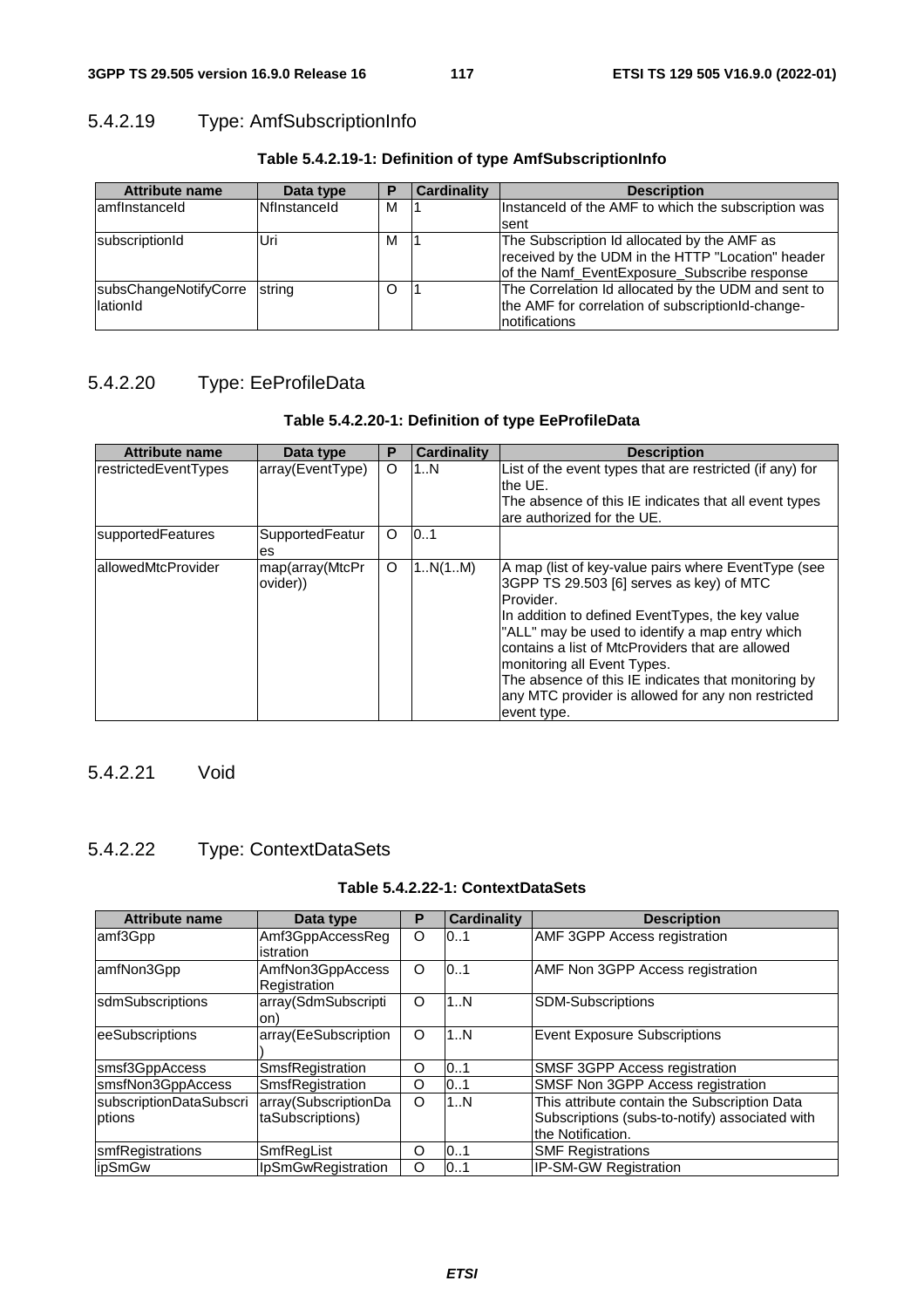## 5.4.2.23 Type: SequenceNumber

| <b>Attribute name</b> | Data type    | P              | <b>Cardinality</b> | <b>Description</b>                                                                                                                                                                                                                                                                                                                                                                                                                                                                                                                                                                         |
|-----------------------|--------------|----------------|--------------------|--------------------------------------------------------------------------------------------------------------------------------------------------------------------------------------------------------------------------------------------------------------------------------------------------------------------------------------------------------------------------------------------------------------------------------------------------------------------------------------------------------------------------------------------------------------------------------------------|
| sqnScheme             | SqnScheme    | М              | 1                  | The scheme used to generate the sequence<br>numbers, as described in 3GPP TS 33.102 [10],<br>clause C.1.1.                                                                                                                                                                                                                                                                                                                                                                                                                                                                                 |
| sqn                   | string       | C              | 0.1                | A 48-bit hex string containing the SEQ part of SQN<br>(most significant bits), as specified in<br>3GPP TS 33.102 [10], and where the IND part (least<br>significant bits) is filled with 0's.<br>When the sqnScheme is "TIME_BASED", the SEQ<br>part (most significant bits) of this attribute contains<br>the DIF value.<br>This IE may be absent, if it does not exist in UDR<br>(e.g. right after the subscriber is provisioned);<br>otherwise, it shall be present.                                                                                                                    |
| lastIndexes           | map(integer) | $\overline{C}$ | 1N                 | Pattern: '^[A-Fa-f0-9]{12}\$'<br>A map of integer values, where the key of the map is<br>the type of node that is requesting the generation of<br>an authentication vector in UDM, and the integer is<br>the last used value of IND for the corresponding type<br>of node.<br>The types of nodes currently defined are:<br>- "ausf"<br>- "vlr"<br>- "sgsn"<br>- "s-cscf"<br>- "bsf",<br>- "gan-aaa-server"<br>- "wlan-aaa-server"<br>- "mme"<br>This IE may be absent, if it does not exist in UDR<br>(e.g. right after the subscriber is provisioned);<br>otherwise, it shall be present. |
| indLength             | integer      | O              | $\overline{1}$     | Number of bits of the IND part of SQN. The length of<br>the SEQ part is, therefore, (48 - indLength) bits.<br>If not present, the default value is 5.                                                                                                                                                                                                                                                                                                                                                                                                                                      |
| difSign               | Sign         | O              | l 1                | Sign of the DIF value. It is applicable when the<br>sqnScheme is "TIME_BASED".<br>If not present, the default value is "NEGATIVE".                                                                                                                                                                                                                                                                                                                                                                                                                                                         |

### **Table 5.4.2.23-1: Definition of type SequenceNumber**

## 5.4.2.24 Type: MessageWaitingData

#### **Table 5.4.2.24-1: Definition of type MessageWaitingData**

| <b>Attribute name</b> | Data type       | Cardinality | <b>Description</b>                                                                            |
|-----------------------|-----------------|-------------|-----------------------------------------------------------------------------------------------|
| ImwdList              | array(SmscData) | 1N          | List of addresses of SM-Service Center entities with<br>SMS wating to be delivered to the UE. |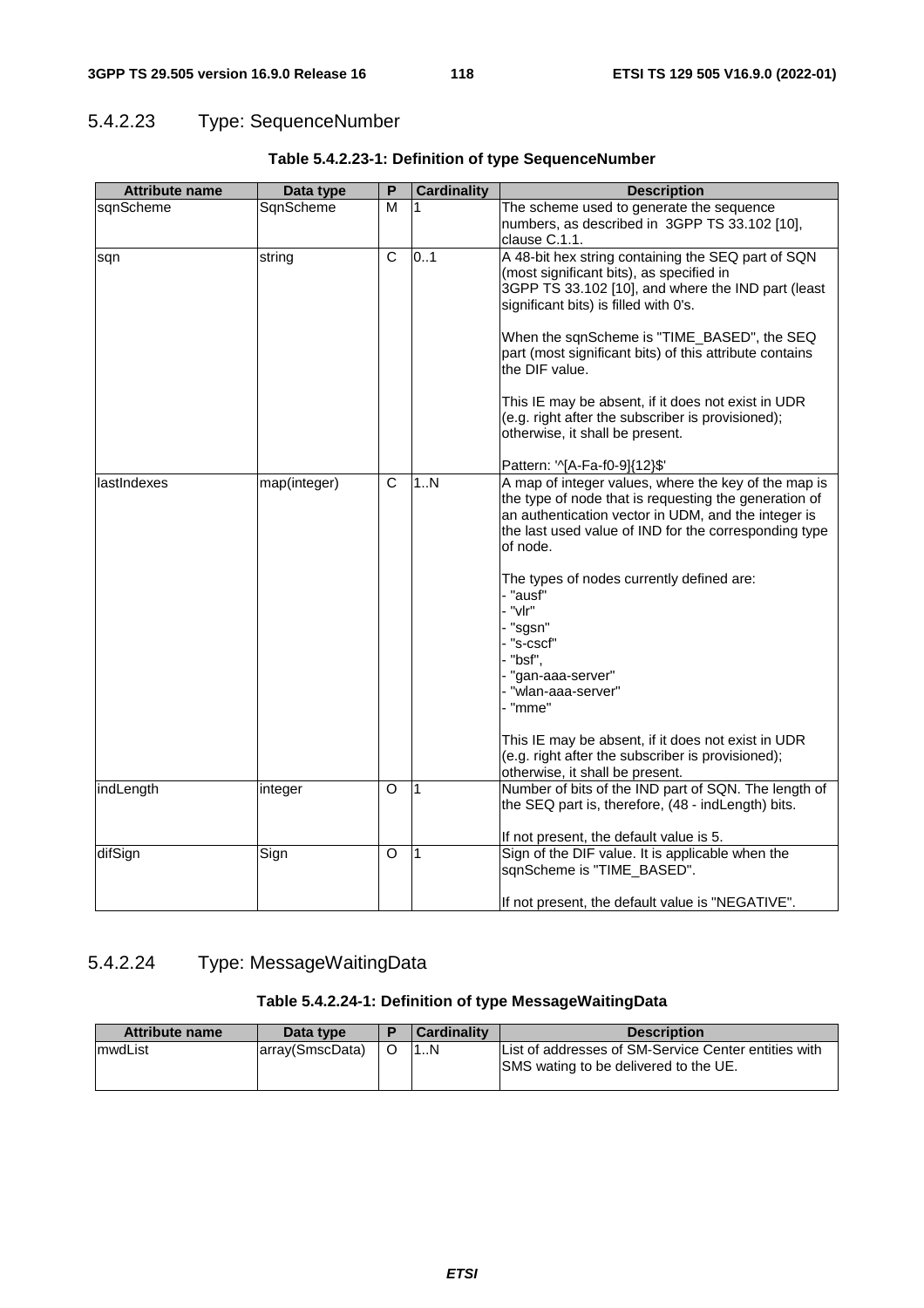## 5.4.2.25 Type: SmscData

**Table 5.4.2.25-1: Definition of type SmscData** 

| <b>Attribute name</b>                                                                              | Data type  |  | <b>Cardinality</b> | <b>Description</b>                                                                                      |  |  |
|----------------------------------------------------------------------------------------------------|------------|--|--------------------|---------------------------------------------------------------------------------------------------------|--|--|
| smscMapAddress                                                                                     | E164Number |  | 101                | International E.164 number of the SM-SC; it shall be<br>present if the SM-SC supports the MAP protocol. |  |  |
| <b>IsmscDiameterAddress</b><br>lNetworkNodeDia<br>10.1<br>meterAddress                             |            |  |                    | Diameter Identity of the SM-SC; it shall be present if<br>the SM-SC supports the Diameter protocol.     |  |  |
| INOTE:<br>At least one of the properties, smscMapAddress or smscDiameterAddress, shall be present. |            |  |                    |                                                                                                         |  |  |

#### 5.4.2.26 Type: SmfSubscriptionInfo

#### **Table 5.4.2.26-1: Definition of type SmfSubscriptionInfo**

| Attribute name              | Data type         |   | <b>Cardinality</b> | <b>Description</b>                  |
|-----------------------------|-------------------|---|--------------------|-------------------------------------|
| <b>IsmfSubscriptionList</b> | larrav(SmfSubscri | M | 1N                 | List of SmfSubscriptionItem objects |
|                             | ptionItem)        |   |                    |                                     |

#### 5.4.2.27 Type: SmfSubscriptionItem

#### **Table 5.4.2.27-1: Definition of type SmfSubscriptionItem**

| <b>Attribute name</b>  | Data type    |   | <b>Cardinality</b> | <b>Description</b>                                                                                                                               |
|------------------------|--------------|---|--------------------|--------------------------------------------------------------------------------------------------------------------------------------------------|
| Ismflnstanceld         | Nflnstanceld | м |                    | Instanceld of the SMF to which the subscription was                                                                                              |
|                        |              |   |                    | sent                                                                                                                                             |
| <b>IsubscriptionId</b> | Uri          | M |                    | The Subscription Id allocated by the SMF as<br>received by the UDM in the HTTP "Location" header<br>of the Nsmf_EventExposure_Subscribe response |

#### 5.4.2.28 Type: MtcProvider

#### **Table 5.4.2.28-1: Definition of type MtcProvider**

| <b>Attribute name</b>   | Data type               |   | <b>Cardinality</b> | <b>Description</b>                                   |
|-------------------------|-------------------------|---|--------------------|------------------------------------------------------|
| ImtcProviderInformation | <b>MtcProviderInfor</b> | O | 101                | Indicates MTC provider information for Monitoring    |
|                         | mation                  |   |                    | Configuration authorization.                         |
| lafld                   | string                  |   | 101                | ID of the AF. The string identifying the originating |
|                         |                         |   |                    | AF, formatted as described in the definition of type |
|                         |                         |   |                    | MonitoringConfiguration in 3GPP TS 29.503 [6].       |

#### 5.4.2.29 Type: HssSubscriptionInfo

#### **Table 5.4.2.29-1: Definition of type hssSubscriptionInfo**

| <b>Attribute name</b>       | Data type         |   | <b>Cardinality</b> | <b>Description</b>                  |
|-----------------------------|-------------------|---|--------------------|-------------------------------------|
| <b>InssSubscriptionList</b> | array (HssSubscri | M | 1N                 | List of hssSubscriptionItem obiects |
|                             | ptionItem)        |   |                    |                                     |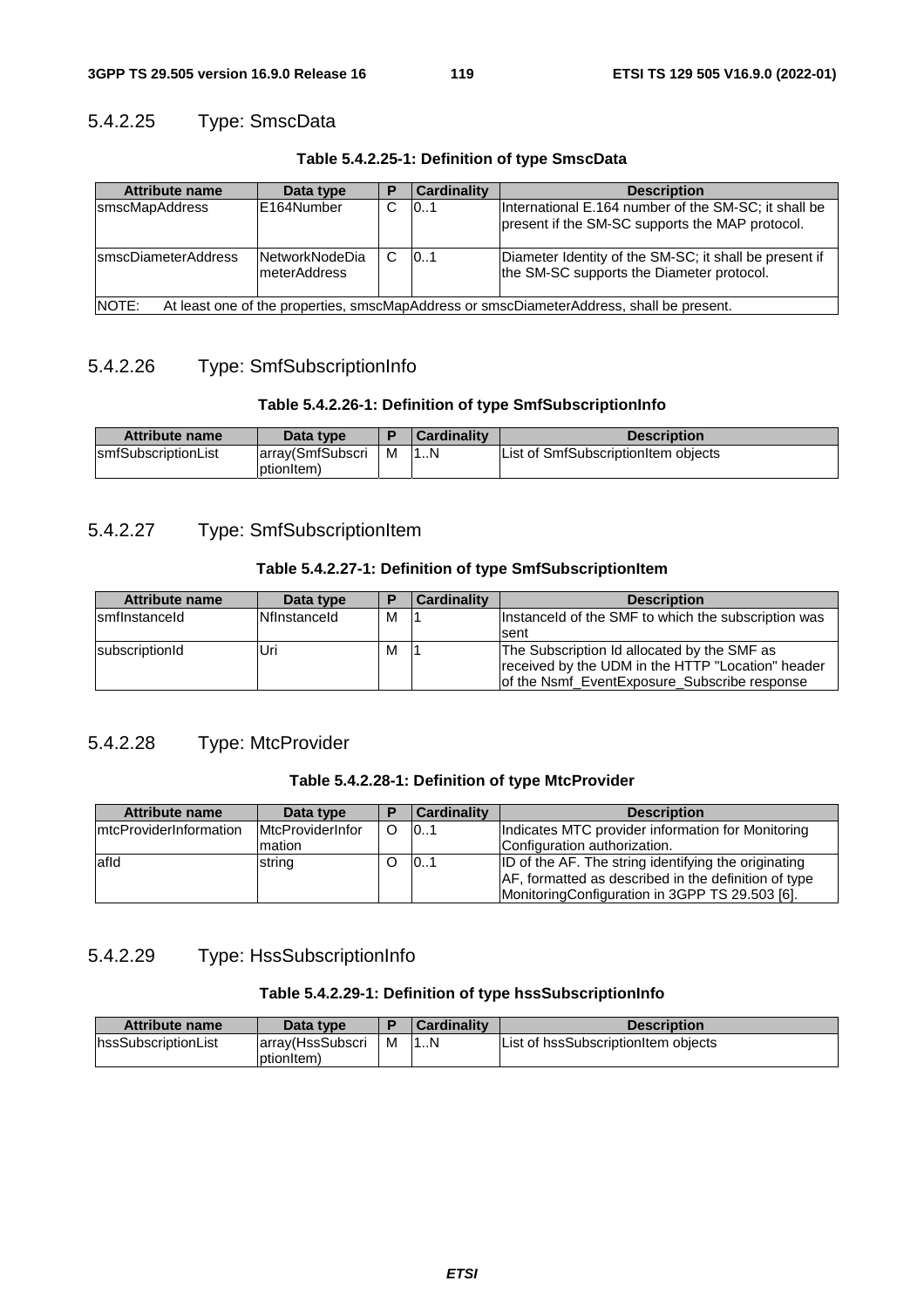## 5.4.2.30 Type: HssSubscriptionItem

| <b>Attribute name</b> | Data type    |   | <b>Cardinality</b> | <b>Description</b>                                  |
|-----------------------|--------------|---|--------------------|-----------------------------------------------------|
| Ihssinstanceld        | Nflnstanceld | M |                    | Instanceld of the HSS to which the subscription was |
|                       |              |   |                    | sent                                                |
| subscriptionId        | Uri          | M |                    | The Subscription Id allocated by the HSS as         |
|                       |              |   |                    | received by the UDM in the HTTP "Location" header   |
|                       |              |   |                    | of the Nhss EventExposure Subscribe response        |

#### **Table 5.4.2.30-1: Definition of type HssSubscriptionItem**

## 5.4.2.31 Type: EeGroupProfileData

|  | Table 5.4.2.31-1: Definition of type EeGroupProfileData |
|--|---------------------------------------------------------|
|  |                                                         |

| <b>Attribute name</b> | Data type                   | P | <b>Cardinality</b> | <b>Description</b>                                                                                                                                                                                                                                                                                                                                                                                                                 |
|-----------------------|-----------------------------|---|--------------------|------------------------------------------------------------------------------------------------------------------------------------------------------------------------------------------------------------------------------------------------------------------------------------------------------------------------------------------------------------------------------------------------------------------------------------|
| restrictedEventTypes  | array(EventType)            | O | 1N                 | List of the event types that are restricted (if any) for<br>the group.<br>The absence of this IE indicates that all event types<br>are authorized for the group.                                                                                                                                                                                                                                                                   |
| allowedMtcProvider    | map(array(MtcPr<br>ovider)) | O | 1.N(1.M)           | A map (list of key-value pairs where EventType (see<br>3GPP TS 29.503 [6] serves as key) of MTC<br>Provider.<br>In addition to defined EventTypes, the key value<br>"ALL" may be used to identify a map entry which<br>contains a list of MtcProviders that are allowed<br>monitoring all Event Types.<br>The absence of this IE indicates that monitoring by<br>any MTC provider is allowed for any non restricted<br>event type. |
| supportedFeatures     | SupportedFeatur             | O | 10.1               |                                                                                                                                                                                                                                                                                                                                                                                                                                    |
|                       | es                          |   |                    |                                                                                                                                                                                                                                                                                                                                                                                                                                    |

### 5.4.2.32 Type: Pp5gVnGroupProfileData

## **Table 5.4.2.32-1: Definition of type Pp5gVnGroupProfileData**

| <b>Attribute name</b> | Data type                             | P       | <b>Cardinality</b> | <b>Description</b>                                                                                                                                                                                                                                                                                                                                                                                                                                                                                                                                                                                                                                                                             |
|-----------------------|---------------------------------------|---------|--------------------|------------------------------------------------------------------------------------------------------------------------------------------------------------------------------------------------------------------------------------------------------------------------------------------------------------------------------------------------------------------------------------------------------------------------------------------------------------------------------------------------------------------------------------------------------------------------------------------------------------------------------------------------------------------------------------------------|
| allowedMtcProviders   | map(array(Allowe<br>dMtcProviderInfo) | $\circ$ | 1.N(1.M)           | A map (list of key-value pairs where ExtGroupId (see<br>3GPP TS 29.503 [6]) serves as key of a list of<br>AllowedMtcProviderInfos which include MTC<br>provider informations or AF IDs that are allowed to<br>create, update and delete a 5G VN Group for the<br>user using UDM ParameterProvision service.<br>In addition to defined external group identifier, the<br>key value "ALL" may be used to identify a map entry<br>which contains a list of AllowedMtcProviderInfos that<br>are allowed operating all the external group<br>identifiers.<br>The absence of this IE indicates that all the MTC<br>Providers and AFs are authorized to create, update<br>and delete any 5G VN Group. |
| supportedFeatures     | SupportedFeatur<br>es                 | $\circ$ | 0.1                |                                                                                                                                                                                                                                                                                                                                                                                                                                                                                                                                                                                                                                                                                                |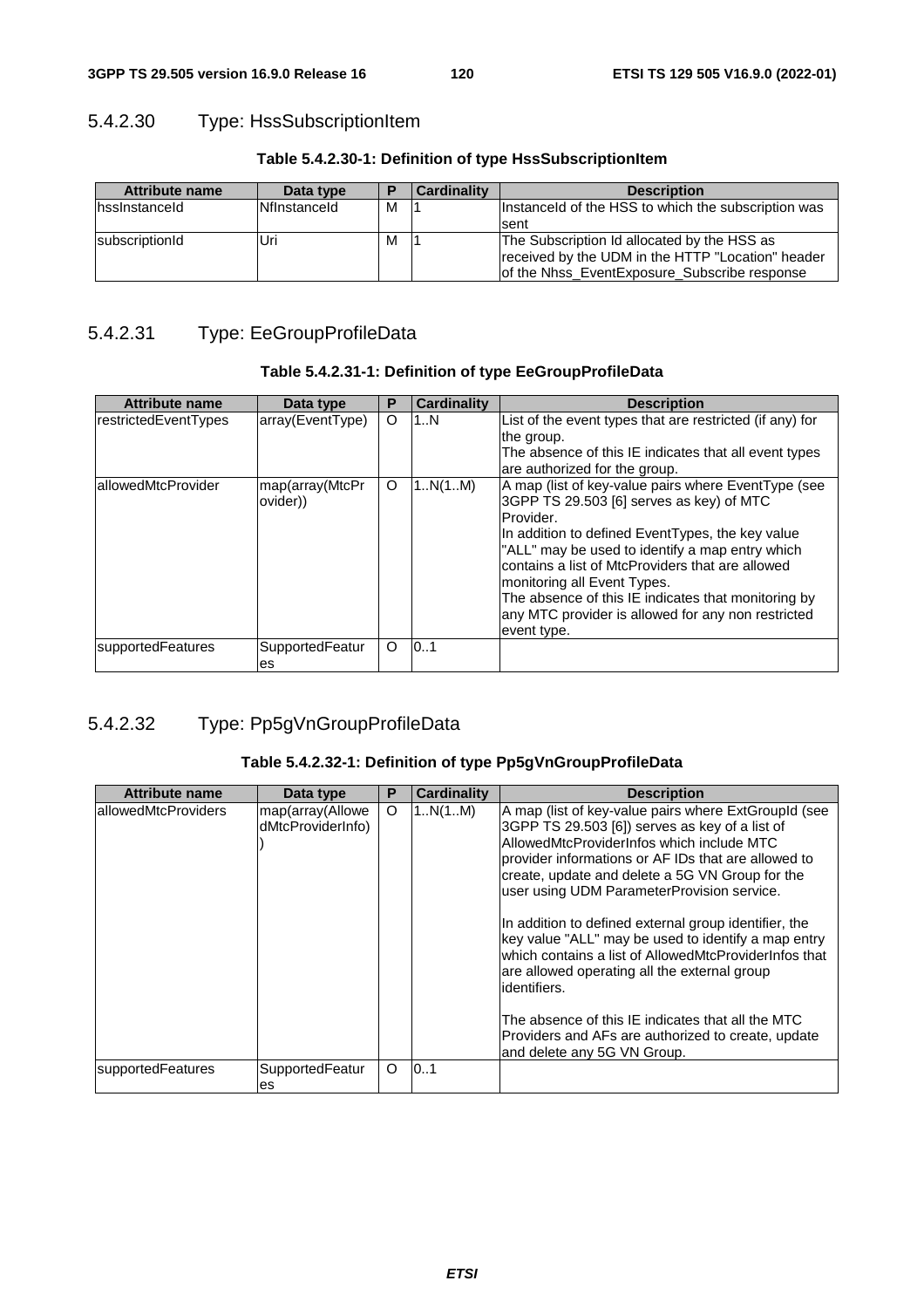## 5.4.2.33 Type: PpProfileData

| <b>Attribute name</b> | Data type                             | P        | <b>Cardinality</b> | <b>Description</b>                                                                                                                                                                                                                                                                                                                                                                                                                                                                                                                                                                                                                                     |
|-----------------------|---------------------------------------|----------|--------------------|--------------------------------------------------------------------------------------------------------------------------------------------------------------------------------------------------------------------------------------------------------------------------------------------------------------------------------------------------------------------------------------------------------------------------------------------------------------------------------------------------------------------------------------------------------------------------------------------------------------------------------------------------------|
| lallowedMtcProviders  | map(array(Allowe<br>dMtcProviderInfo) | O        | 1N(1M)             | A map (list of key-value pairs where PpDataType<br>(see 5.4.3.10) serves as key of a list of<br>AllowedMtcProviderInfos which include MTC<br>provider informations or AF IDs that are allowed to<br>provision the parameters for the user using UDM<br>ParameterProvision service.<br>In addition to defined external group identifier, the<br>key value "ALL" may be used to identify a map entry<br>which contains a list of AllowedMtcProviderInfos that<br>are allowed provisioning all types of PP data.<br>The absence of this IE indicates that all the MTC<br>Providers and AFs are authorized to provision all<br>types of PP data for the UE |
| supportedFeatures     | SupportedFeatur<br>es                 | $\Omega$ | 101                |                                                                                                                                                                                                                                                                                                                                                                                                                                                                                                                                                                                                                                                        |

#### **Table 5.4.2.33-1: Definition of type PpProfileData**

### 5.4.2.34 Type: AllowedMtcProviderInfo

#### **Table 5.4.2.34-1: Definition of type AllowedMtcProviderInfo**

| <b>Attribute name</b>   | Data type               | Р  | <b>Cardinality</b> | <b>Description</b>                                      |
|-------------------------|-------------------------|----|--------------------|---------------------------------------------------------|
| ImtcProviderInformation | <b>MtcProviderInfor</b> | C. | 101                | Indicates MTC provider information for Parameters       |
|                         | mation                  |    |                    | Provision authorization.                                |
| lafld                   | string                  | C. | 101                | Indicates ID of the AF for Parameters Provision         |
|                         |                         |    |                    | authorization.                                          |
|                         |                         |    |                    | The string identifying the originating AF, formatted as |
|                         |                         |    |                    | described in the definition of type                     |
|                         |                         |    |                    | MonitoringConfiguration in 3GPP TS 29.503 [6].          |

## 5.4.3 Simple data types and enumerations

#### 5.4.3.1 Introduction

This clause defines simple data types and enumerations that can be referenced from data structures defined in the previous clauses.

#### 5.4.3.2 Simple data types

The simple data types defined in table 5.4.3.2-1 shall be supported.

#### **Table 5.4.3.2-1: Simple data types**

| <b>Type Name</b> | <b>Type Definition</b> | <b>Description</b>                                                       |
|------------------|------------------------|--------------------------------------------------------------------------|
| VarUeGroupId     | string                 | String identifying identifier of the external Group of UEs or any<br>UE. |
|                  |                        | Pattern: '^(extgroupid-[^@]+@[^@]+ anyUE)\$'                             |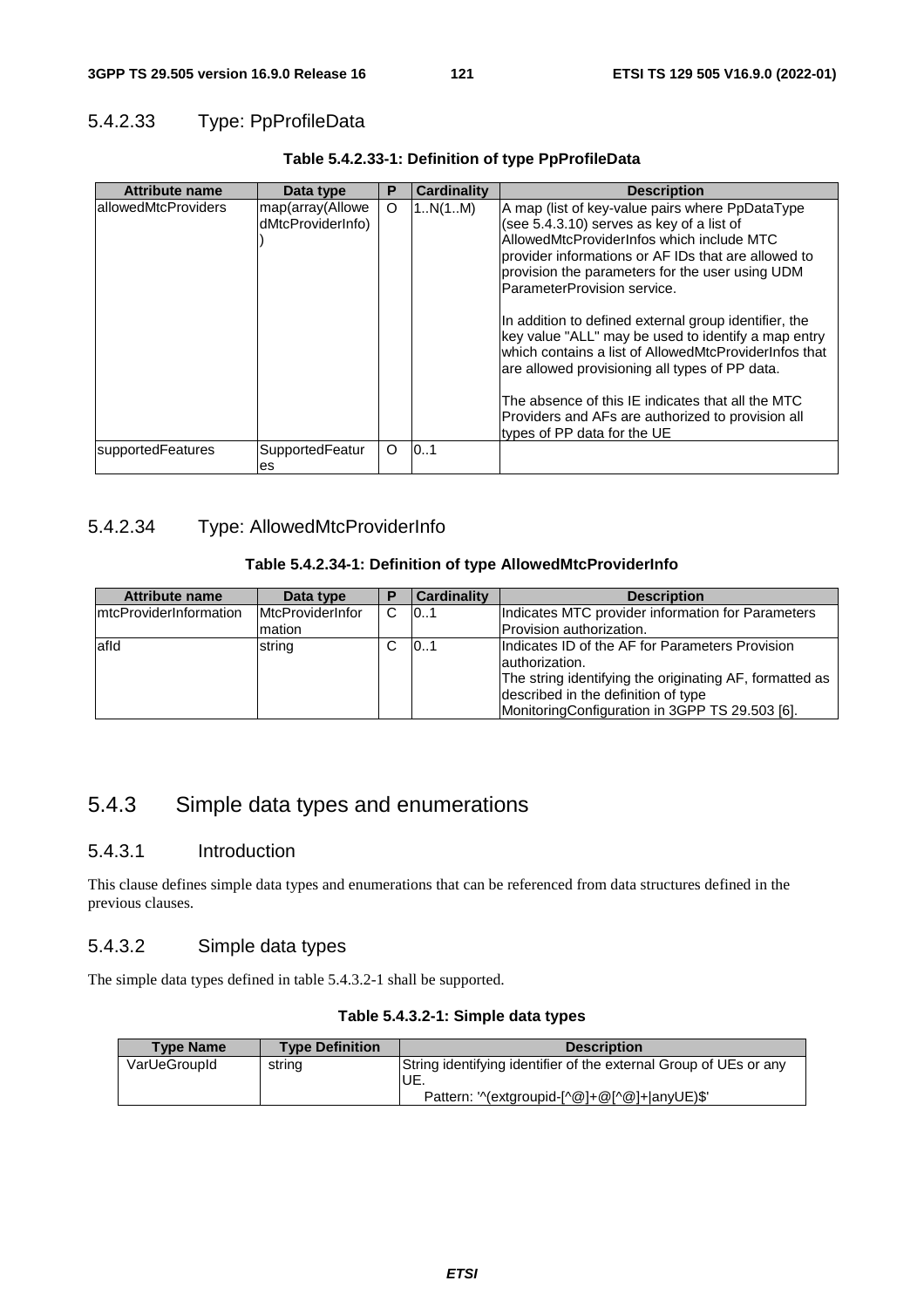#### 5.4.3.3 Enumeration: AuthMethod

#### **Table 5.4.3.3-1: Enumeration AuthMethod**

| <b>Enumeration value</b> | <b>Description</b> |
|--------------------------|--------------------|
| "5G_AKA"                 | 5G AKA             |
| "EAP<br>AKA PRIME"       | EAP AKA'           |
| "EAP-TLS"                | <b>EAP TLS</b>     |

## 5.4.3.4 Enumeration: DataSetName

#### **Table 5.4.3.4-1: Enumeration DataSetName**

| <b>Enumeration value</b> | <b>Description</b>                                |
|--------------------------|---------------------------------------------------|
| "AM"                     | Access and Mobility Subscription Data             |
| "SMF_SEL"                | <b>SMF Selection Subscription Data</b>            |
| "SMS SUB"                | <b>SMS Subscription Data</b>                      |
| "SM"                     | Session Management Subscription Data              |
| "TRACE"                  | Trace Data                                        |
| "SMS_MNG"                | SMS Management Subscription Data                  |
| "LCS_PRIVACY"            | <b>LCS Privacy Subscription Data</b>              |
| "LCS_MO"                 | LCS Mobile Originated Subscription Data           |
| "LCS BCA"                | <b>LCS Broadcast Assistance Subscription Data</b> |
| "V2X"                    | V2X Subscription Data                             |

5.4.3.5 Void

## 5.4.3.6 Enumeration: ContextDataSetName

|  |  | Table 5.4.3.6-1: Enumeration ContextDataSetName |
|--|--|-------------------------------------------------|
|--|--|-------------------------------------------------|

| <b>Enumeration value</b> | <b>Description</b>                |
|--------------------------|-----------------------------------|
| "AMF_3GPP"               | AMF 3GPP Access Registration      |
| "AMF_NON_3GPP"           | SMF Non 3GPP Access Registration  |
| "SDM SUBSCRIPTIONS"      | <b>SDM Subscriptions</b>          |
| "EE_SUBSCRIPTIONS"       | <b>EE Subscriptions</b>           |
| "SMSF_3GPP"              | SMSF 3GPP Access Registration     |
| "SMSF_NON_3GPP"          | SMSF Non 3GPP Access Registration |
| "SUBS_TO_NOTIFY"         | <b>UDR Subscriptions</b>          |
| "SMF_REG"                | <b>SMF Registrations</b>          |
| "IP_SM_GW"               | <b>IP-SM-GW Registration</b>      |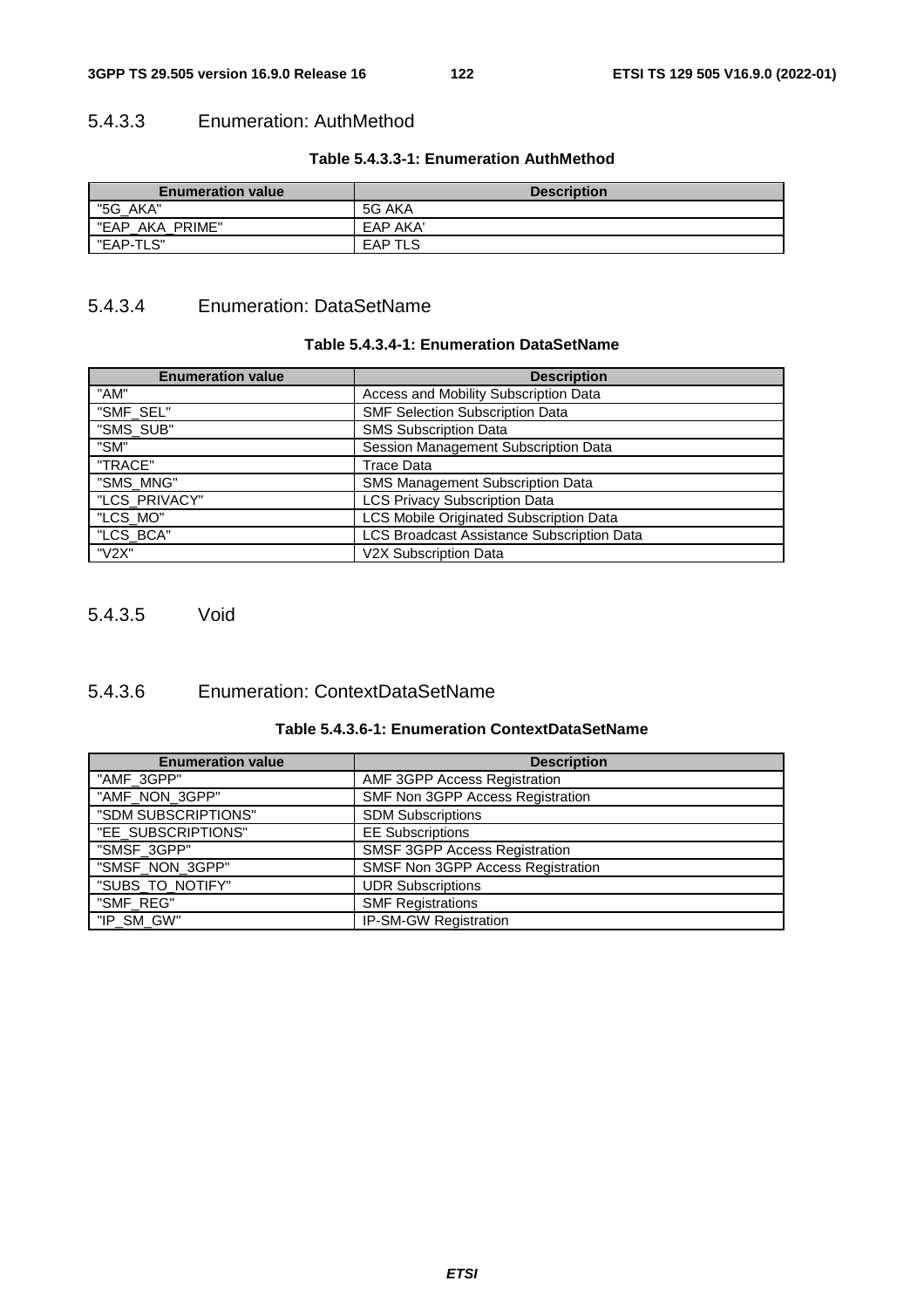## 5.4.3.7 Enumeration: SqnScheme

### **Table 5.4.3.7-1: Enumeration SqnScheme**

| <b>Enumeration value</b>                                                                                                                                                                                                                                                                                                                                                  | <b>Description</b>                                                                                                        |
|---------------------------------------------------------------------------------------------------------------------------------------------------------------------------------------------------------------------------------------------------------------------------------------------------------------------------------------------------------------------------|---------------------------------------------------------------------------------------------------------------------------|
| "GENERAL"                                                                                                                                                                                                                                                                                                                                                                 | Scheme for generation of Sequence Numbers (partially time-<br>based), as described in 3GPP TS 33.102 [10], clause C.1.1.1 |
| "NON_TIME_BASED"                                                                                                                                                                                                                                                                                                                                                          | Scheme for generation of Sequence Numbers (non-time-based),<br>as described in 3GPP TS 33.102 [10], clause C.1.1.2        |
| "TIME_BASED"                                                                                                                                                                                                                                                                                                                                                              | Scheme for generation of Sequence Numbers (entirely time-<br>based), as described in 3GPP TS 33.102 [10], clause C.1.1.3  |
| These schemes for Sequence Number generation are documented in an informative Annex in<br>NOTE:<br>3GPP TS 33.102 [10]; having these different schemes listed in this Enumeration type does not<br>imply that UDM implementations are required to support all of them; the Sequence Number<br>generation schemes that need to be supported by UDM is deployment-specific. |                                                                                                                           |

## 5.4.3.8 Enumeration: Sign

## **Table 5.4.3.8-1: Enumeration Sign**

| <b>Enumeration value</b> | <b>Description</b> |
|--------------------------|--------------------|
| "POSITIVE"               |                    |
| "NEGATIVE"               |                    |

### 5.4.3.9 Enumeration: UeUpdateStatus

| Table 5.4.3.9-1: Enumeration UeUpdateStatus |  |
|---------------------------------------------|--|
|---------------------------------------------|--|

| <b>Enumeration value</b> | <b>Description</b>                                                                                                                                                                                                                                                                                                                                      |
|--------------------------|---------------------------------------------------------------------------------------------------------------------------------------------------------------------------------------------------------------------------------------------------------------------------------------------------------------------------------------------------------|
| "NOT_SENT"               | SOR data update / UPU data update / NSSAI update / CAG<br>update has not been sent to the AMF e.g. because no AMF was<br>registered at provisioning time                                                                                                                                                                                                |
| "SENT_NO_ACK_REQUIRED"   | SOR data update / UPU data update has been sent to the AMF;<br>Acknowledgement was not requested<br>This state is not applicable for NSSAI update / CAG update                                                                                                                                                                                          |
| "WAITING_FOR_ACK"        | SOR data update has been sent to the AMF; Acknowledgement<br>has been requested. In this state sorXmaclue shall be present;<br>or<br>UPU data update has been sent to the AMF; Acknowledgement<br>has been requested. In this state upuXmaclue shall be present;<br>or<br>NSSAI has been sent to the AMF<br>or<br>CAG has been sent to the AMF.         |
| "ACK_RECEIVED"           | SOR data update has been acknowledged by the UE. In this state<br>sorXmaclue and sorMaclue shall be present;<br>or<br>UPU data update has been acknowledged by the UE. In this state<br>upuXmaclue and upuMaclue shall be present;<br>or<br>NSSAI data update has been acknowledged by the UE<br>or<br>CAG data update has been acknowledged by the UE. |
| "NEGATIVE_ACK_RECEIVED"  | SOR data update / UPU data update has been sent to the AMF,<br>but could not be forwarded to the UE due to the UE not being<br>reachable.                                                                                                                                                                                                               |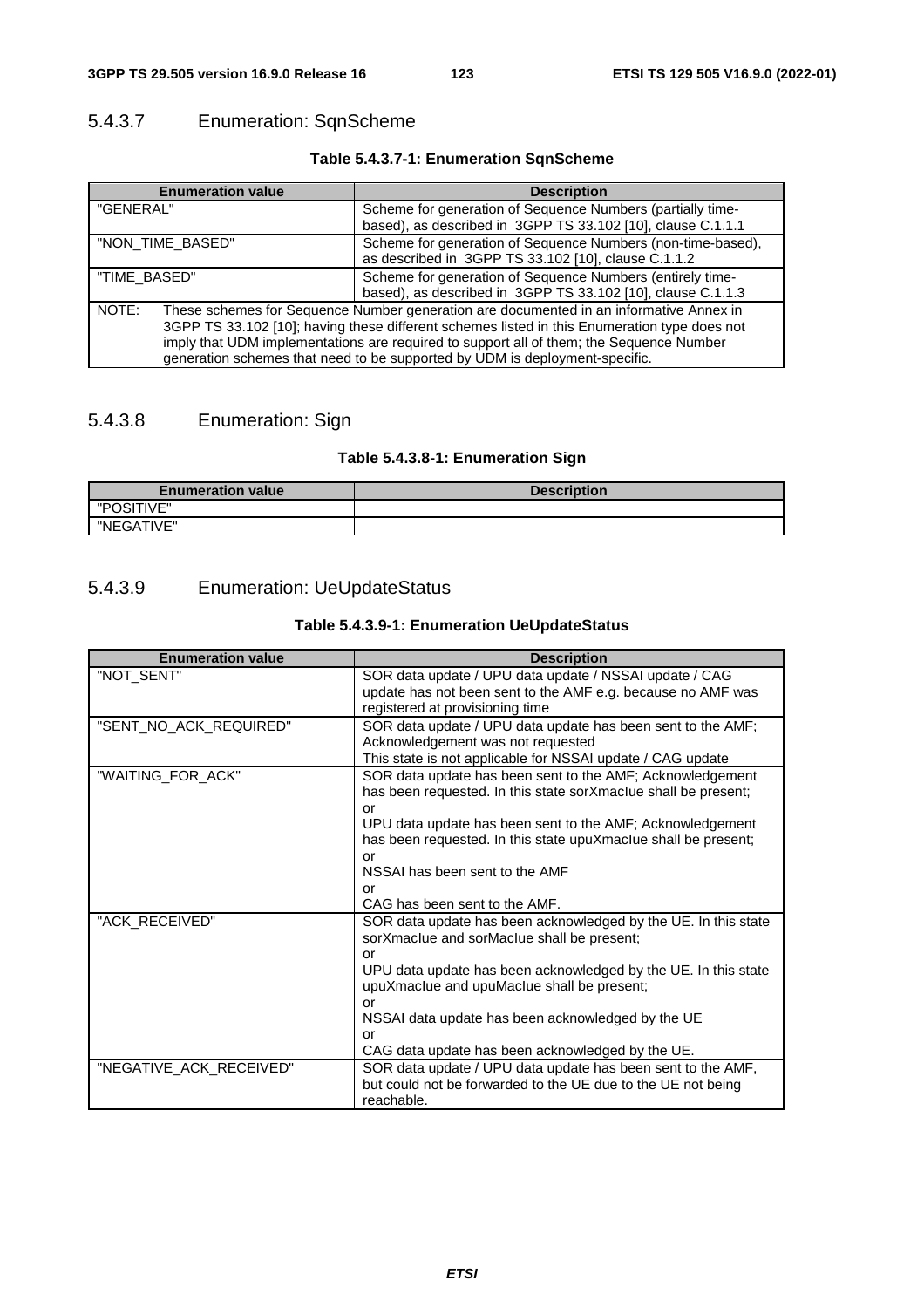#### 5.4.3.10 Enumeration: PpDataType

#### **Table 5.4.3.10-1: Enumeration PpDataType**

| <b>Enumeration value</b>        | <b>Description</b>                                     |
|---------------------------------|--------------------------------------------------------|
| "COMMUNICATION_CHARACTERISTICS" | <b>Communication Characteristics Parameters</b>        |
| "EXPECTED_UE_BEHAVIOUR"         | <b>Expected UE Behaviour Parameters</b>                |
| "EC_RESTRICTION"                | <b>Enhanced Coverage Restriction Parameters</b>        |
| "ACS_INFO"                      | <b>ACS</b> Information                                 |
| "TRACE"                         | Trace Data                                             |
| "STN SR"                        | Session Transfer Number for SRVCC                      |
| "LCS PRIVACY"                   | <b>LCS Privacy Parameters</b>                          |
| "SOR INFO"                      | Steering of Roaming information to be conveyed to a UE |

## 5.4.4 Binary data

N/A

# 5.5 Error handling

Table 5.5-1 lists common response body data structures used within the Nudr-dr API

#### **Table 5.5-1: Common Response Body Data Structures**

| Data type                                                                                |  | <b>Cardinality</b> | Response<br><b>codes</b> | <b>IDescription</b>                                         |
|------------------------------------------------------------------------------------------|--|--------------------|--------------------------|-------------------------------------------------------------|
| <b>ProblemDetails</b>                                                                    |  | 0                  | 14xx. 5xx                | For unsuccessful status codes, the UDR may provide detailed |
|                                                                                          |  |                    | responses                | linformation.                                               |
| INOTE: In addition common data atrustures as defined in 2CDD TS 20 E00 [8] are supported |  |                    |                          |                                                             |

NOTE: In addition common data structures as defined in 3GPP TS 29.500 [8] are supported. The application layer error handling shall follow 3GPP TS 29.504 [2] clause 6.1.6 unless explicitly specified in this document.

# 5.6 Feature negotiation

The optional features in table 6.1.8-1 of 3GPP TS 29.504 [2] are defined for the Nudr\_DataRepository API. They shall be negotiated using the extensibility mechanism defined in clause 6.6 of 3GPP TS 29.500 [8].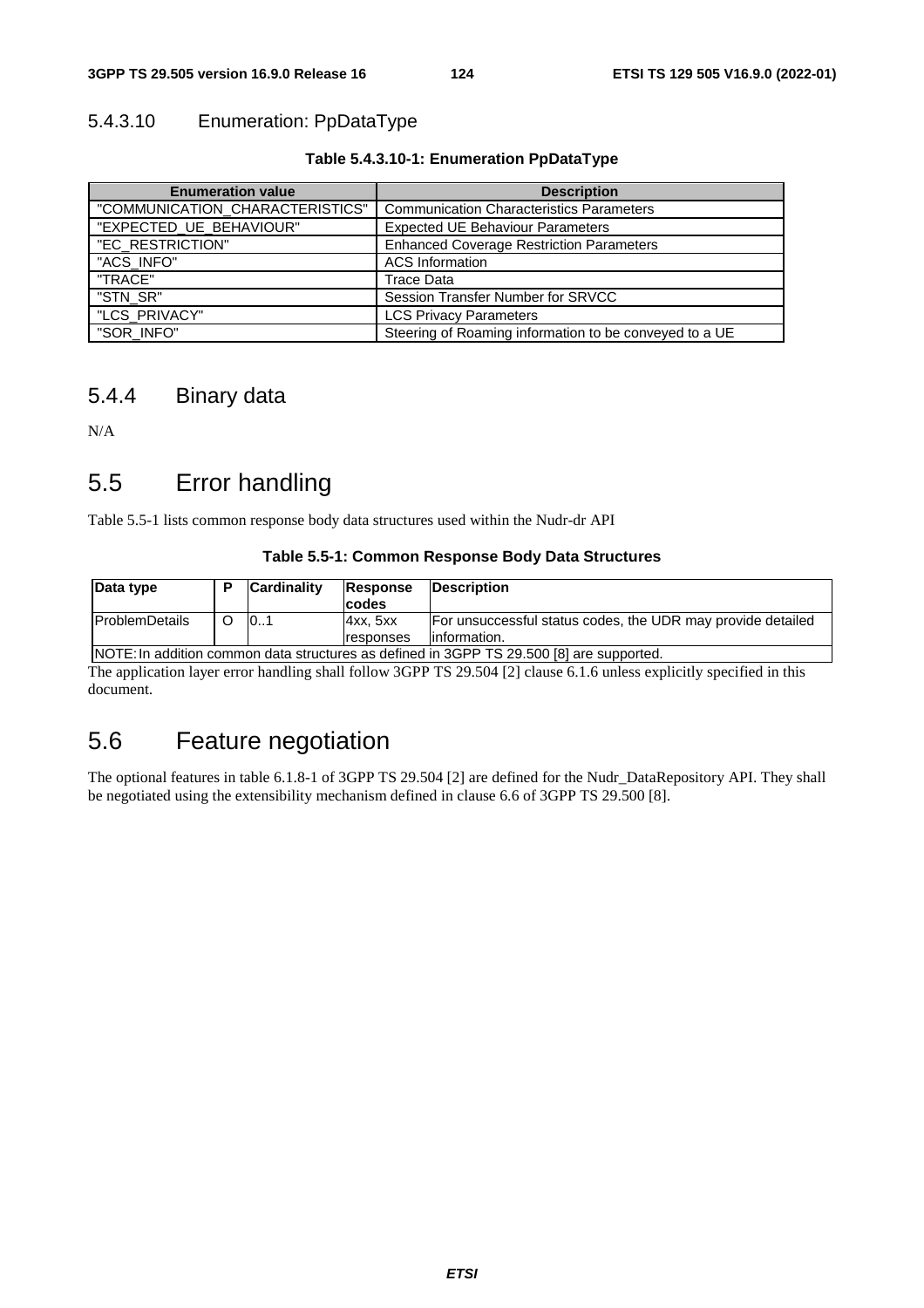# Annex A (normative): OpenAPI specification

## A.1 General

This Annex specifies the formal definition of the Nudr\_DataRepository service API for Subscription Data. It consists of OpenAPI 3.0.0 specifications, in YAML format.

This Annex takes precedence when being discrepant to other parts of the specification with respect to the encoding of information elements and methods within the API(s).

NOTE: The semantics and procedures, as well as conditions, e.g. for the applicability and allowed combinations of attributes or values, not expressed in the OpenAPI definitions but defined in other parts of the specification also apply.

Informative copies of the OpenAPI specification files contained in this 3GPP Technical Specification are available on a Git-based repository, that uses the GitLab software version control system (see 3GPP TS 29.501 [7] clause 5.3.1 and 3GPP TR 21.900 [14] clause 5B).

## A.2 Nudr\_DataRepository API for Subscription Data

For the purpose of referencing entities in the Open API file defined in this Annex, it shall be assumed that this Open API file is contained in a physical file named "TS29505\_Subscription\_Data.yaml".

```
openapi: 3.0.0 
info: 
   version: '-' 
   title: 'Unified Data Repository Service API file for subscription data' 
   description: | 
     Unified Data Repository Service (subscription data). 
     The API version is defined in 3GPP TS 29.504. 
     © 2021, 3GPP Organizational Partners (ARIB, ATIS, CCSA, ETSI, TSDSI, TTA, TTC). 
     All rights reserved. 
externalDocs: 
   description: 3GPP TS 29.505 V16.9.0; 5G System; Usage of the Unified Data Repository Service for 
subscription data; Stage 3 
   url: 'http://www.3gpp.org/ftp/Specs/archive/29_series/29.505/' 
paths: 
   /subscription-data/{ueId}/authentication-data/authentication-subscription: 
     get: 
       summary: Retrieves the authentication subscription data of a UE 
       operationId: QueryAuthSubsData 
       tags: 
          - Authentication Data (Document) 
       security: 
         - {} 
         - oAuth2ClientCredentials: 
            - nudr-dr 
          - oAuth2ClientCredentials: 
           - nudr-dr 
            - nudr-dr:subscription-data:authentication-subscription:read 
       parameters: 
          - name: ueId 
           in: path 
           description: UE id 
           required: true 
           schema: 
              $ref: 'TS29571_CommonData.yaml#/components/schemas/Supi' 
          - name: supported-features 
           in: query 
           description: Supported Features 
            schema: 
              $ref: 'TS29571_CommonData.yaml#/components/schemas/SupportedFeatures' 
       responses:
```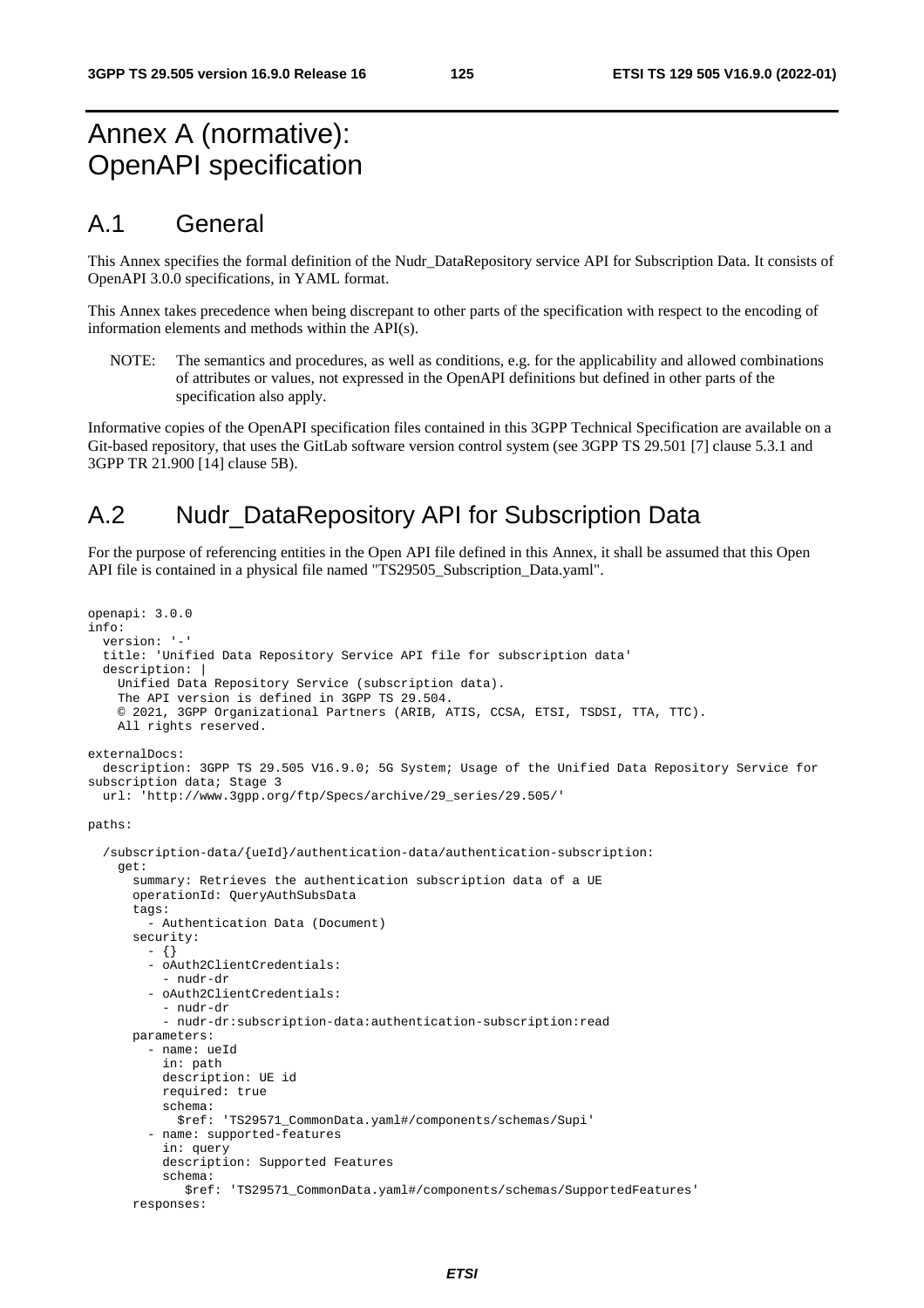'200': description: Expected response to a valid request content: application/json: schema: \$ref: '#/components/schemas/AuthenticationSubscription' default: \$ref: 'TS29571\_CommonData.yaml#/components/responses/default' patch: summary: modify the authentication subscription data of a UE operationId: ModifyAuthenticationSubscription tags: - Authentication Subscription (Document) security:  $- \{ \}$  - oAuth2ClientCredentials: - nudr-dr - oAuth2ClientCredentials: - nudr-dr - nudr-dr:subscription-data:authentication-subscription:modify parameters: - name: ueId in: path description: UE id required: true schema: \$ref: 'TS29571\_CommonData.yaml#/components/schemas/Supi' - name: supported-features in: query description: Features required to be supported by the target NF schema: \$ref: 'TS29571\_CommonData.yaml#/components/schemas/SupportedFeatures' requestBody: content: application/json-patch+json: schema: type: array items: \$ref: 'TS29571\_CommonData.yaml#/components/schemas/PatchItem' required: true responses: '204': description: Expected response to a valid request '403': description: modification is rejected content: application/problem+json: schema: \$ref: 'TS29571\_CommonData.yaml#/components/schemas/ProblemDetails' '200': description: Expected response to a valid request content: application/json: schema: \$ref: 'TS29571\_CommonData.yaml#/components/schemas/PatchResult' default: \$ref: 'TS29571\_CommonData.yaml#/components/responses/default' /subscription-data/{ueId}/authentication-data/authentication-status: put: summary: To store the Authentication Status data of a UE operationId: CreateAuthenticationStatus tags: - Authentication Status (Document) parameters: - name: ueId in: path description: UE id required: true schema: \$ref: 'TS29571\_CommonData.yaml#/components/schemas/Supi' requestBody: content: application/json: schema: \$ref: 'TS29503\_Nudm\_UEAU.yaml#/components/schemas/AuthEvent' required: true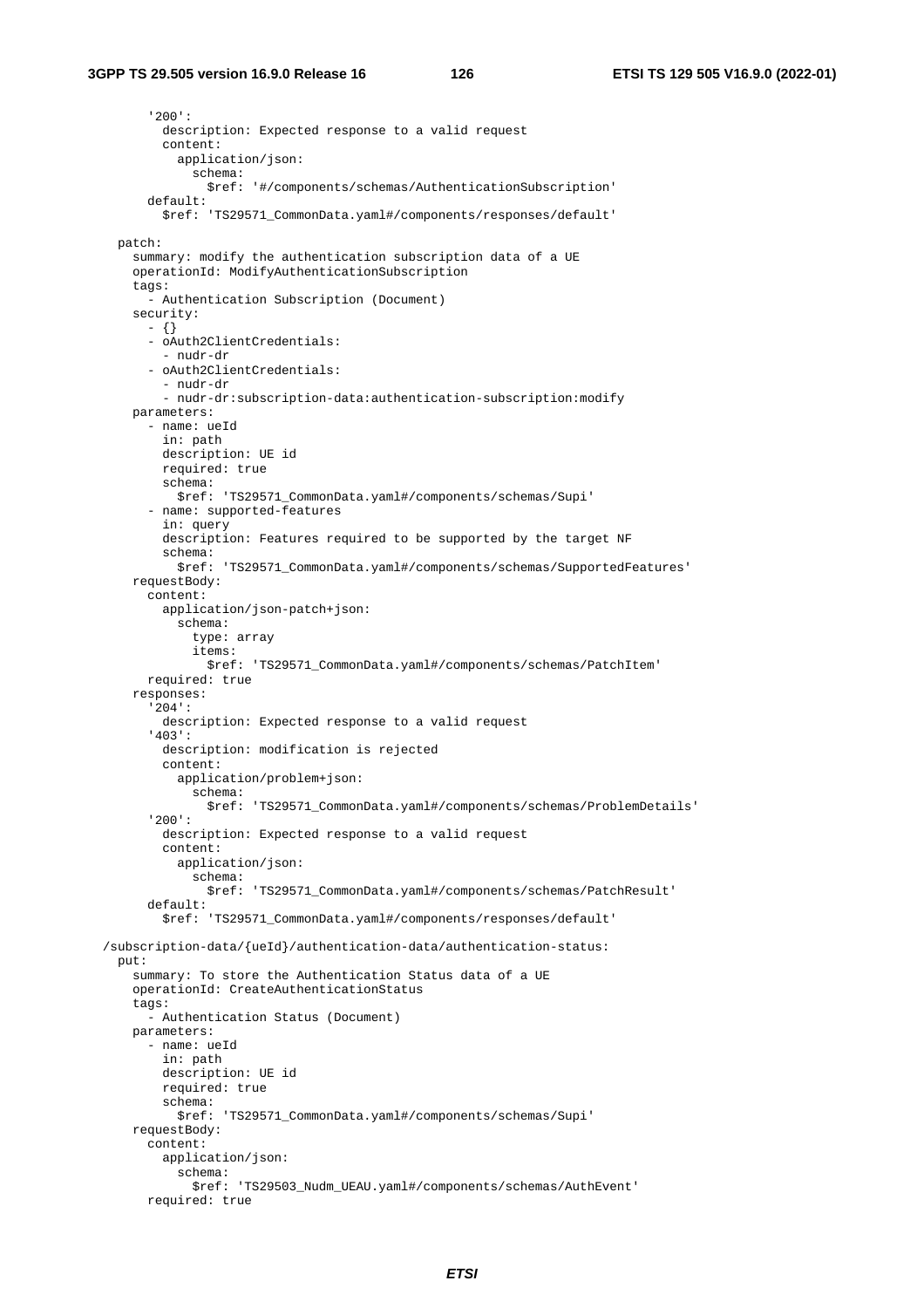responses: '204': description: Upon success, an empty response body shall be returned default: \$ref: 'TS29571\_CommonData.yaml#/components/responses/default' get: summary: Retrieves the Authentication Status of a UE operationId: QueryAuthenticationStatus tags: - AuthEvent (Document) parameters: - name: ueId in: path description: UE id required: true schema: \$ref: 'TS29571\_CommonData.yaml#/components/schemas/Supi' - name: fields in: query description: attributes to be retrieved required: false schema: type: array items: type: string minItems: 1 style: form explode: false - name: supported-features description: Supported Features in: query schema: \$ref: 'TS29571\_CommonData.yaml#/components/schemas/SupportedFeatures' responses: '200': description: Expected response to a valid request content: application/json: schema: \$ref: 'TS29503\_Nudm\_UEAU.yaml#/components/schemas/AuthEvent' default: \$ref: 'TS29571\_CommonData.yaml#/components/responses/default' delete: summary: To remove the Authentication Status of a UE operationId: DeleteAuthenticationStatus tags: - AuthEvent (Document) parameters: - name: ueId in: path description: UE id required: true schema: \$ref: 'TS29571\_CommonData.yaml#/components/schemas/Supi' responses: '204': description: Upon success, an empty response body shall be returned. default: \$ref: 'TS29571\_CommonData.yaml#/components/responses/default' /subscription-data/{ueId}/authentication-data/authentication-status/{servingNetworkName}: put: summary: To store the individual Authentication Status data of a UE operationId: CreateIndividualAuthenticationStatus tags: - Individual Authentication Status (Document) parameters: - name: ueId in: path description: UE id required: true schema: \$ref: 'TS29571\_CommonData.yaml#/components/schemas/Supi' - name: servingNetworkName in: path description: Serving Network Name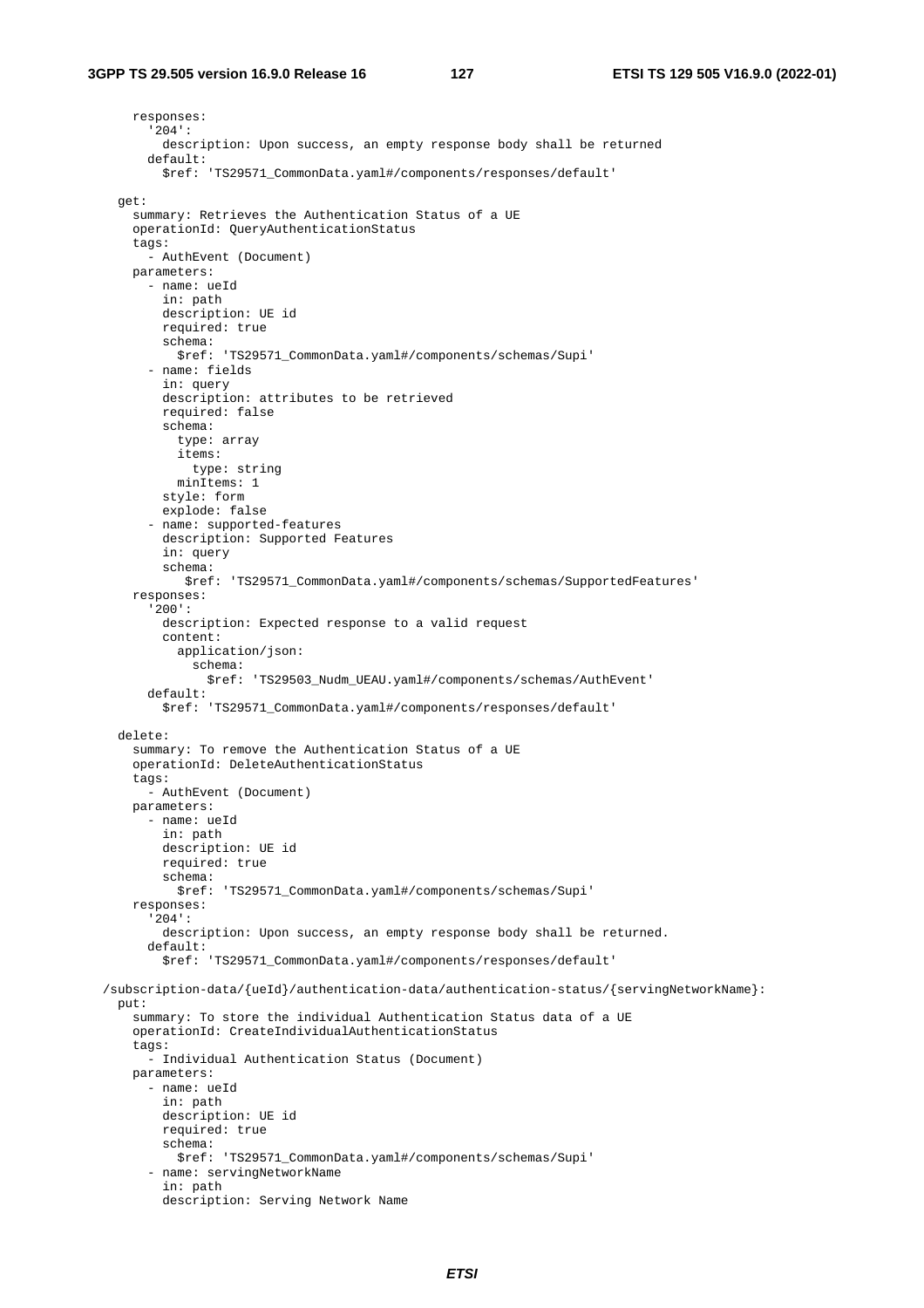required: true schema: \$ref: 'TS29503\_Nudm\_UEAU.yaml#/components/schemas/ServingNetworkName' requestBody: content: application/json: schema: \$ref: 'TS29503\_Nudm\_UEAU.yaml#/components/schemas/AuthEvent' required: true responses: '204': description: Upon success, an empty response body shall be returned default: \$ref: 'TS29571\_CommonData.yaml#/components/responses/default' get: summary: Retrieves the Individual Authentication Status of a UE operationId: QueryIndividualAuthenticationStatus tags: - Individual AuthEvent (Document) parameters: - name: ueId in: path description: UE id required: true schema: \$ref: 'TS29571\_CommonData.yaml#/components/schemas/Supi' - name: servingNetworkName in: path description: Serving Network Name required: true schema: \$ref: 'TS29503\_Nudm\_UEAU.yaml#/components/schemas/ServingNetworkName' - name: fields in: query description: attributes to be retrieved required: false schema: type: array items: type: string minItems: 1 style: form explode: false - name: supported-features description: Supported Features in: query schema: \$ref: 'TS29571\_CommonData.yaml#/components/schemas/SupportedFeatures' responses: '200': description: Expected response to a valid request content: application/json: schema: \$ref: 'TS29503\_Nudm\_UEAU.yaml#/components/schemas/AuthEvent' default: \$ref: 'TS29571\_CommonData.yaml#/components/responses/default' delete: summary: To remove the Individual Authentication Status of a UE operationId: DeleteIndividualAuthenticationStatus tags: - Individual AuthEvent (Document) parameters: - name: ueId in: path description: UE id required: true schema: \$ref: 'TS29571\_CommonData.yaml#/components/schemas/Supi' - name: servingNetworkName in: path description: Serving Network Name required: true schema: \$ref: 'TS29503\_Nudm\_UEAU.yaml#/components/schemas/ServingNetworkName'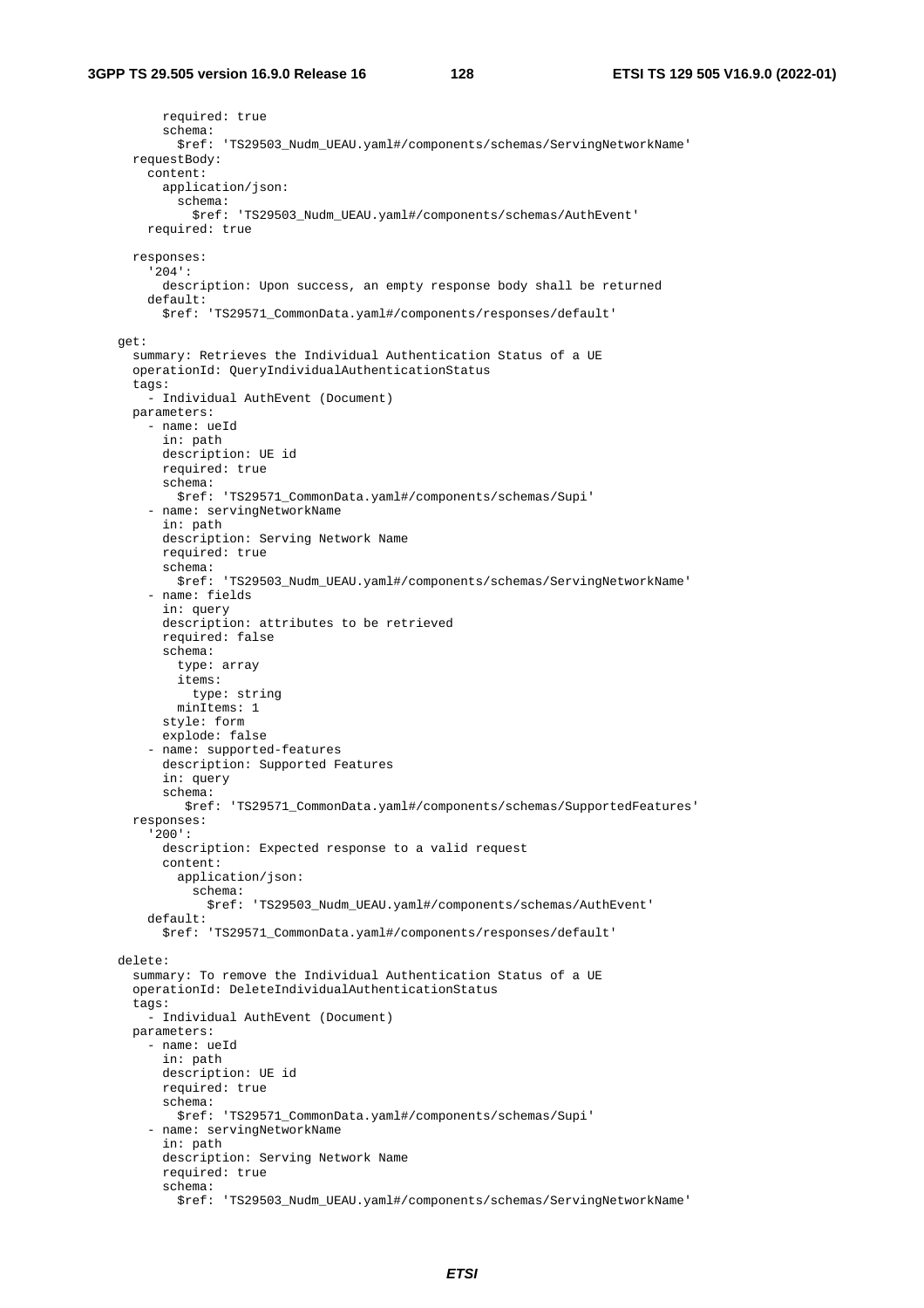```
 responses: 
       '204': 
         description: Upon success, an empty response body shall be returned. 
       default: 
         $ref: 'TS29571_CommonData.yaml#/components/responses/default' 
 /subscription-data/{ueId}/ue-update-confirmation-data/sor-data: 
  put: 
     summary: To store the SoR acknowledgement information of a UE 
     operationId: CreateAuthenticationSoR 
     tags: 
       - Authentication SoR (Document) 
     parameters: 
       - name: ueId 
         in: path 
         description: UE id 
         required: true 
         schema: 
           $ref: 'TS29571_CommonData.yaml#/components/schemas/Supi' 
       - name: supported-features 
         in: query 
         description: Supported Features 
         schema: 
            $ref: 'TS29571_CommonData.yaml#/components/schemas/SupportedFeatures' 
     requestBody: 
       content: 
         application/json: 
           schema: 
             $ref: '#/components/schemas/SorData' 
       required: true 
     responses: 
       '204': 
        description: Expected response to a valid request
       default: 
         $ref: 'TS29571_CommonData.yaml#/components/responses/default' 
   get: 
     summary: Retrieves the SoR acknowledgement information of a UE 
     operationId: QueryAuthSoR 
     tags: 
       - Authentication SoR (Document) 
     parameters: 
       - name: ueId 
         in: path 
         description: UE id 
         required: true 
         schema: 
           $ref: 'TS29571_CommonData.yaml#/components/schemas/Supi' 
       - name: supported-features 
         in: query 
         description: Supported Features 
         schema: 
            $ref: 'TS29571_CommonData.yaml#/components/schemas/SupportedFeatures' 
     responses: 
       '200': 
         description: Expected response to a valid request 
         content: 
           application/json: 
             schema: 
                $ref: '#/components/schemas/SorData' 
       default: 
         $ref: 'TS29571_CommonData.yaml#/components/responses/default' 
 /subscription-data/{ueId}/ue-update-confirmation-data/upu-data: 
  put: 
     summary: To store the UPU acknowledgement information of a UE 
     operationId: CreateAuthenticationUPU 
     tags: 
       - Authentication UPU (Document) 
     parameters: 
       - name: ueId 
         in: path 
         description: UE id 
         required: true 
         schema: 
           $ref: 'TS29571_CommonData.yaml#/components/schemas/Supi' 
       - name: supported-features
```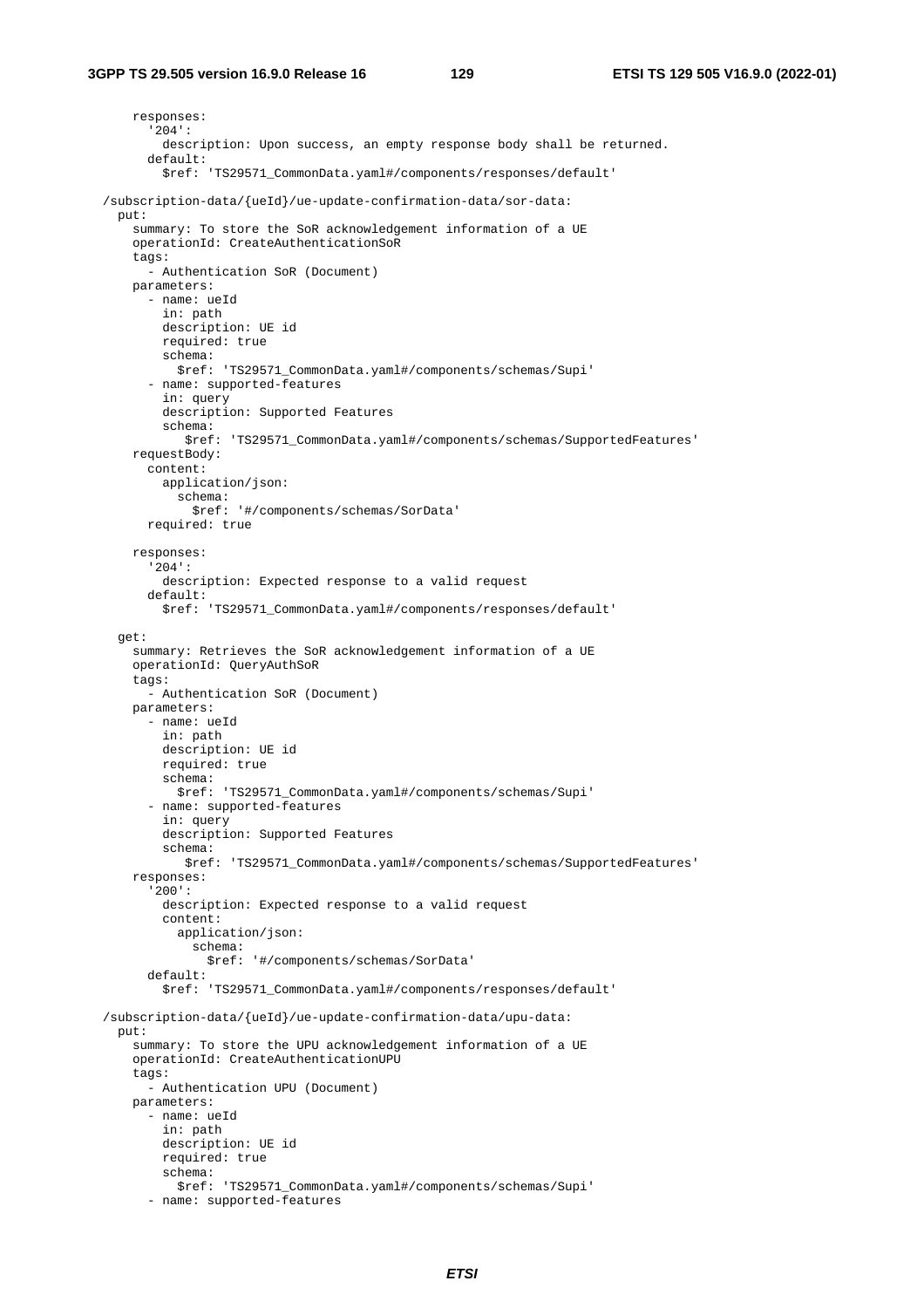in: query description: Supported Features schema: \$ref: 'TS29571\_CommonData.yaml#/components/schemas/SupportedFeatures' requestBody: content: application/json: schema: \$ref: '#/components/schemas/UpuData' responses: '204': description: Expected response to a valid request default: \$ref: 'TS29571\_CommonData.yaml#/components/responses/default' get: summary: Retrieves the UPU acknowledgement information of a UE operationId: QueryAuthUPU tags: - Authentication UPU (Document) parameters: - name: ueId in: path description: UE id required: true schema: \$ref: 'TS29571\_CommonData.yaml#/components/schemas/Supi' - name: supported-features in: query description: Supported Features schema: \$ref: 'TS29571\_CommonData.yaml#/components/schemas/SupportedFeatures' responses: '200': description: Expected response to a valid request content: application/json: schema: \$ref: '#/components/schemas/UpuData' default: \$ref: 'TS29571\_CommonData.yaml#/components/responses/default' /subscription-data/{ueId}/ue-update-confirmation-data/subscribed-snssais: put: summary: To store the NSSAI update acknowledgement information of a UE operationId: Create NSSAI update ack tags: - NSSAI update ack (Document) parameters: - name: ueId in: path description: UE id required: true schema: \$ref: 'TS29571\_CommonData.yaml#/components/schemas/Supi' - name: supported-features in: query description: Supported Features schema: \$ref: 'TS29571\_CommonData.yaml#/components/schemas/SupportedFeatures' requestBody: content: application/json: schema: \$ref: '#/components/schemas/NssaiAckData' required: true responses: '204': description: Expected response to a valid request default: \$ref: 'TS29571\_CommonData.yaml#/components/responses/default' get: summary: Retrieves the UPU acknowledgement information of a UE operationId: QueryNssaiAck tags: - NSSAI ACK (Document) parameters: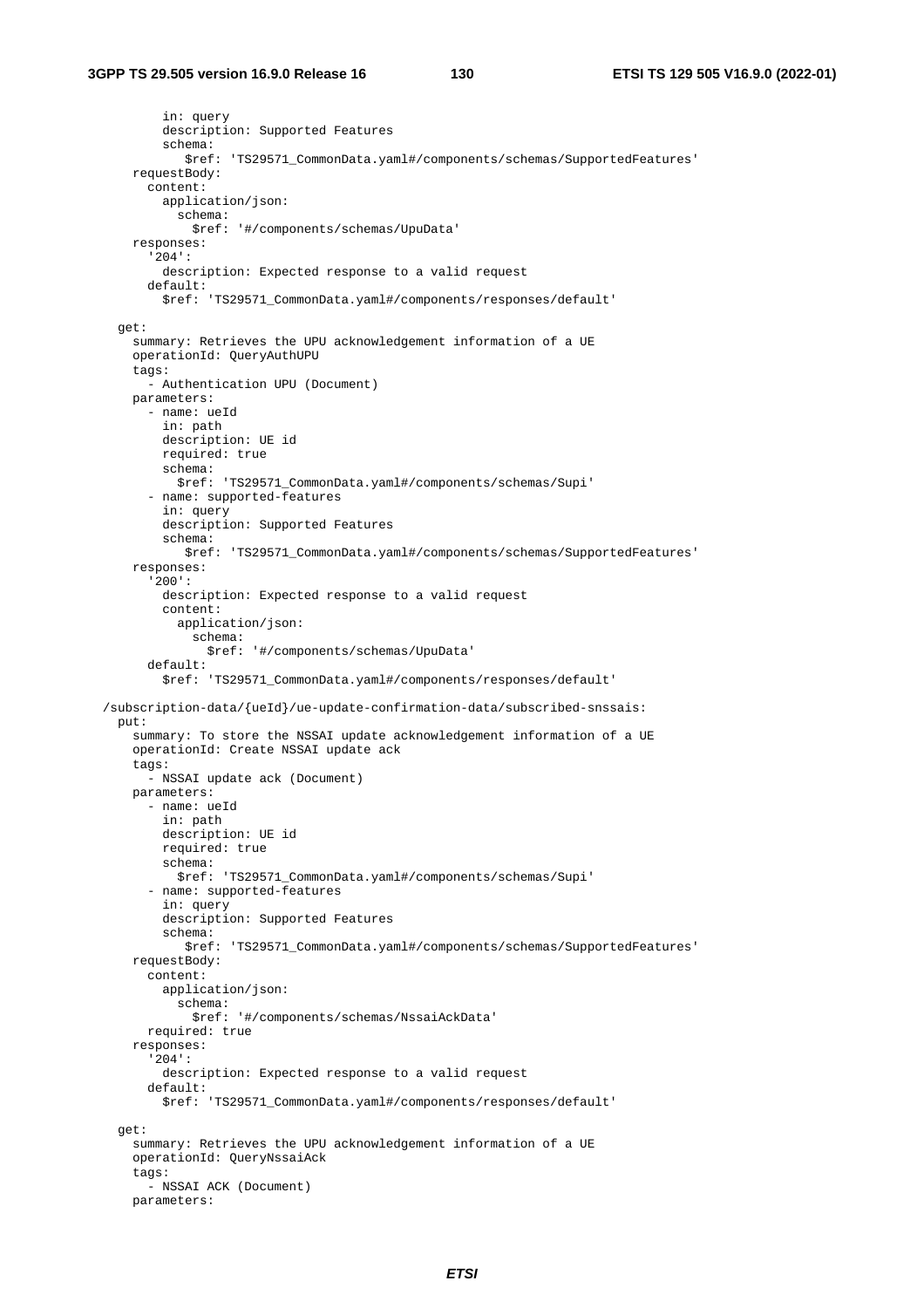- name: ueId in: path description: UE id required: true schema: \$ref: 'TS29571\_CommonData.yaml#/components/schemas/Supi' - name: supported-features in: query description: Supported Features schema: \$ref: 'TS29571\_CommonData.yaml#/components/schemas/SupportedFeatures' responses: '200': description: Expected response to a valid request content: application/json: schema: \$ref: '#/components/schemas/NssaiAckData' default: \$ref: 'TS29571\_CommonData.yaml#/components/responses/default' /subscription-data/{ueId}/ue-update-confirmation-data/subscribed-cag: put: summary: To store the CAG update acknowledgement information of a UE operationId: CreateCagUpdateAck tags: - CAG update ack (Document) parameters: - name: ueId in: path description: UE id required: true schema: \$ref: 'TS29571\_CommonData.yaml#/components/schemas/Supi' - name: supported-features in: query description: Supported Features schema: \$ref: 'TS29571\_CommonData.yaml#/components/schemas/SupportedFeatures' requestBody: content: application/json: schema: \$ref: '#/components/schemas/CagAckData' required: true responses: '204': description: Expected response to a valid request default: \$ref: 'TS29571\_CommonData.yaml#/components/responses/default' get: summary: Retrieves the CAG acknowledgement information of a UE operationId: QueryCagAck tags: - CAG ACK (Document) parameters: - name: ueId in: path description: UE id required: true schema: \$ref: 'TS29571\_CommonData.yaml#/components/schemas/Supi' - name: supported-features in: query description: Supported Features schema: \$ref: 'TS29571\_CommonData.yaml#/components/schemas/SupportedFeatures' responses: '200': description: Expected response to a valid request content: application/json: schema: \$ref: '#/components/schemas/CagAckData' default: \$ref: 'TS29571\_CommonData.yaml#/components/responses/default'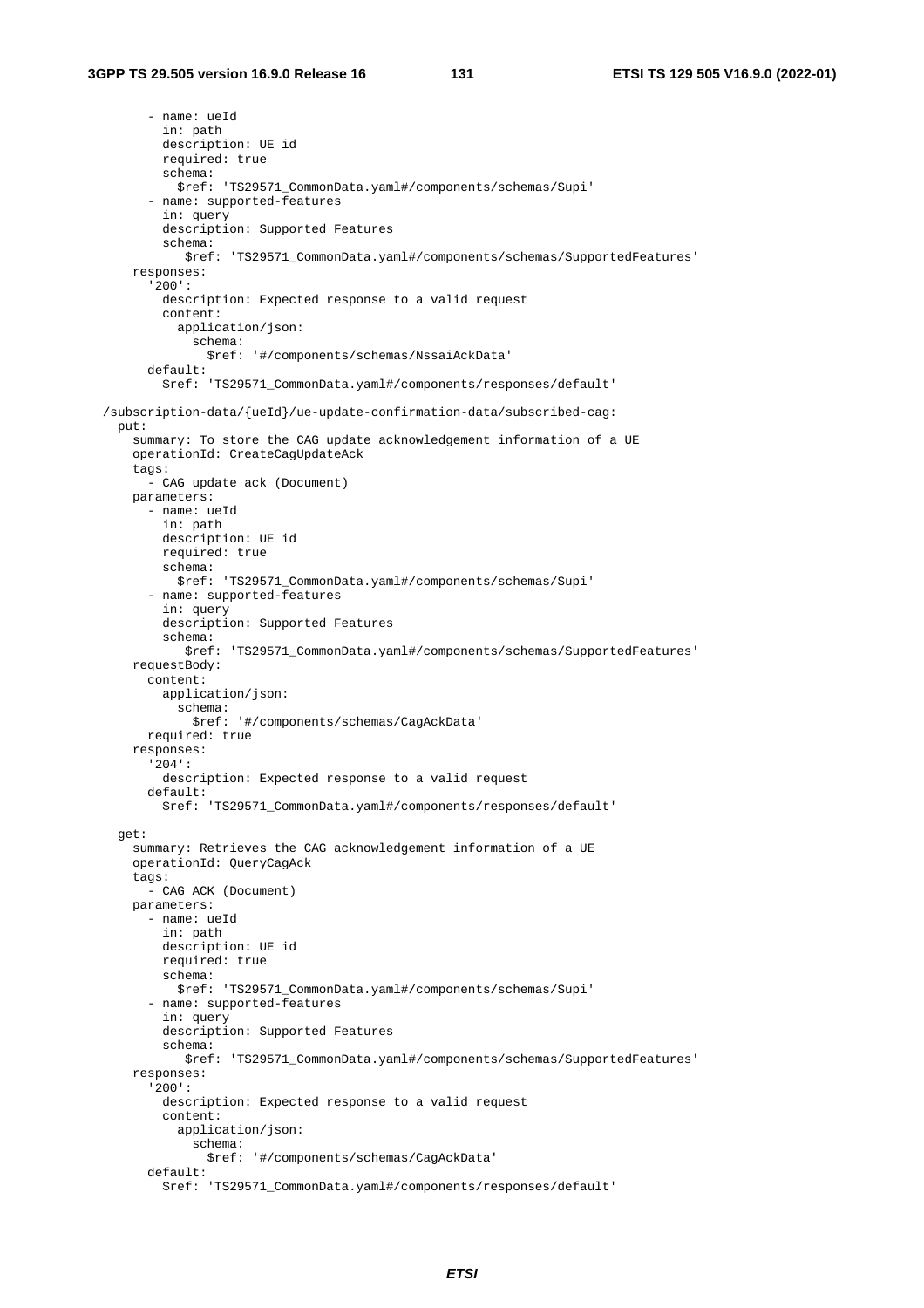```
 /subscription-data/{ueId}/{servingPlmnId}/provisioned-data: 
   get: 
     summary: Retrieve multiple provisioned data sets of a UE 
     operationId: QueryProvisionedData 
     tags: 
       - Provisioned Data (Document) 
     parameters: 
       - name: ueId 
         in: path 
         description: UE id 
         required: true 
         schema: 
           $ref: 'TS29571_CommonData.yaml#/components/schemas/VarUeId' 
       - name: servingPlmnId 
         in: path 
         description: PLMN ID 
         required: true 
         schema: 
           $ref: '#/components/schemas/VarPlmnId' 
       - name: dataset-names 
         in: query 
         description: List of dataset names 
         style: form 
         explode: false 
         schema: 
           $ref: '#/components/schemas/DatasetNames' 
     responses: 
        '200': 
         description: Expected response to a valid request 
         content: 
           application/json: 
             schema: 
                $ref: '#/components/schemas/ProvisionedDataSets' 
       default: 
         $ref: 'TS29571_CommonData.yaml#/components/responses/default' 
 /subscription-data/{ueId}/{servingPlmnId}/provisioned-data/am-data: 
   get: 
     summary: Retrieves the access and mobility subscription data of a UE 
     operationId: QueryAmData 
     tags: 
       - Access And Mobility Subscription Data (Document) 
     parameters: 
       - name: ueId 
         in: path 
         description: UE id 
         required: true 
         schema: 
           $ref: 'TS29571_CommonData.yaml#/components/schemas/VarUeId' 
       - name: servingPlmnId 
         in: path 
         description: PLMN ID 
         required: true 
         schema: 
           $ref: '#/components/schemas/VarPlmnId' 
       - name: fields 
         in: query 
         description: attributes to be retrieved 
         required: false 
         schema: 
           type: array 
           items: 
             type: string 
           minItems: 1 
         style: form 
         explode: false 
        - name: supported-features 
         in: query 
         description: Supported Features 
         schema: 
             $ref: 'TS29571_CommonData.yaml#/components/schemas/SupportedFeatures' 
        - name: If-None-Match 
         in: header 
         description: Validator for conditional requests, as described in RFC 7232, 3.2 
         schema: 
           type: string 
        - name: If-Modified-Since 
         in: header
```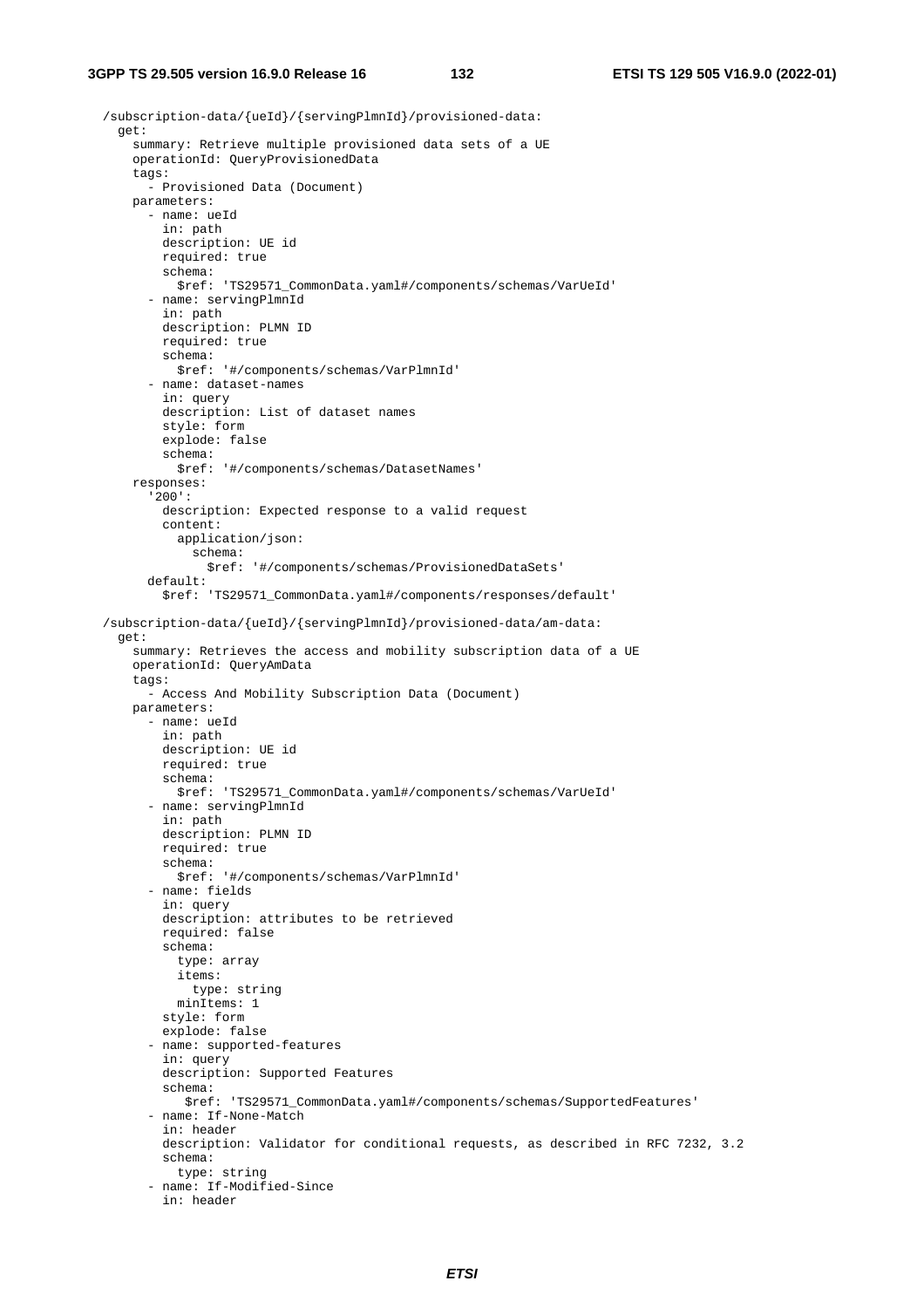```
 description: Validator for conditional requests, as described in RFC 7232, 3.3 
           schema: 
             type: string 
       responses: 
          '200': 
           description: Expected response to a valid request 
           content: 
             application/json: 
                schema: 
                 $ref: '#/components/schemas/AccessAndMobilitySubscriptionData' 
           headers: 
              Cache-Control: 
                description: Cache-Control containing max-age, as described in RFC 7234, 5.2 
                schema: 
                 type: string 
              ETag: 
                description: Entity Tag, containing a strong validator, as described in RFC 7232, 2.3 
                schema: 
                 type: string 
              Last-Modified: 
                description: Timestamp for last modification of the resource, as described in RFC 
7232, 2.2 
                schema: 
                 type: string 
         default: 
           $ref: 'TS29571_CommonData.yaml#/components/responses/default' 
   /subscription-data/{ueId}/{servingPlmnId}/provisioned-data/smf-selection-subscription-data: 
     get: 
       summary: Retrieves the SMF selection subscription data of a UE 
       operationId: QuerySmfSelectData 
       tags: 
          - SMF Selection Subscription Data (Document) 
       parameters: 
         - name: ueId 
            in: path 
           description: UE id 
           required: true 
           schema: 
              $ref: 'TS29571_CommonData.yaml#/components/schemas/VarUeId' 
          - name: servingPlmnId 
           in: path 
           description: PLMN ID 
           required: true 
           schema: 
             $ref: '#/components/schemas/VarPlmnId' 
          - name: fields 
           in: query 
           description: attributes to be retrieved 
           required: false 
           schema: 
              type: array 
              items: 
                type: string 
            minItems: 1
           style: form 
           explode: false 
          - name: supported-features 
           in: query 
           description: Supported Features 
           schema: 
              $ref: 'TS29571_CommonData.yaml#/components/schemas/SupportedFeatures' 
          - name: If-None-Match 
           in: header 
           description: Validator for conditional requests, as described in RFC 7232, 3.2 
           schema: 
             type: string 
          - name: If-Modified-Since 
           in: header 
           description: Validator for conditional requests, as described in RFC 7232, 3.3 
           schema: 
             type: string 
       responses: 
          '200': 
           description: Expected response to a valid request 
           content: 
             application/json: 
                schema:
```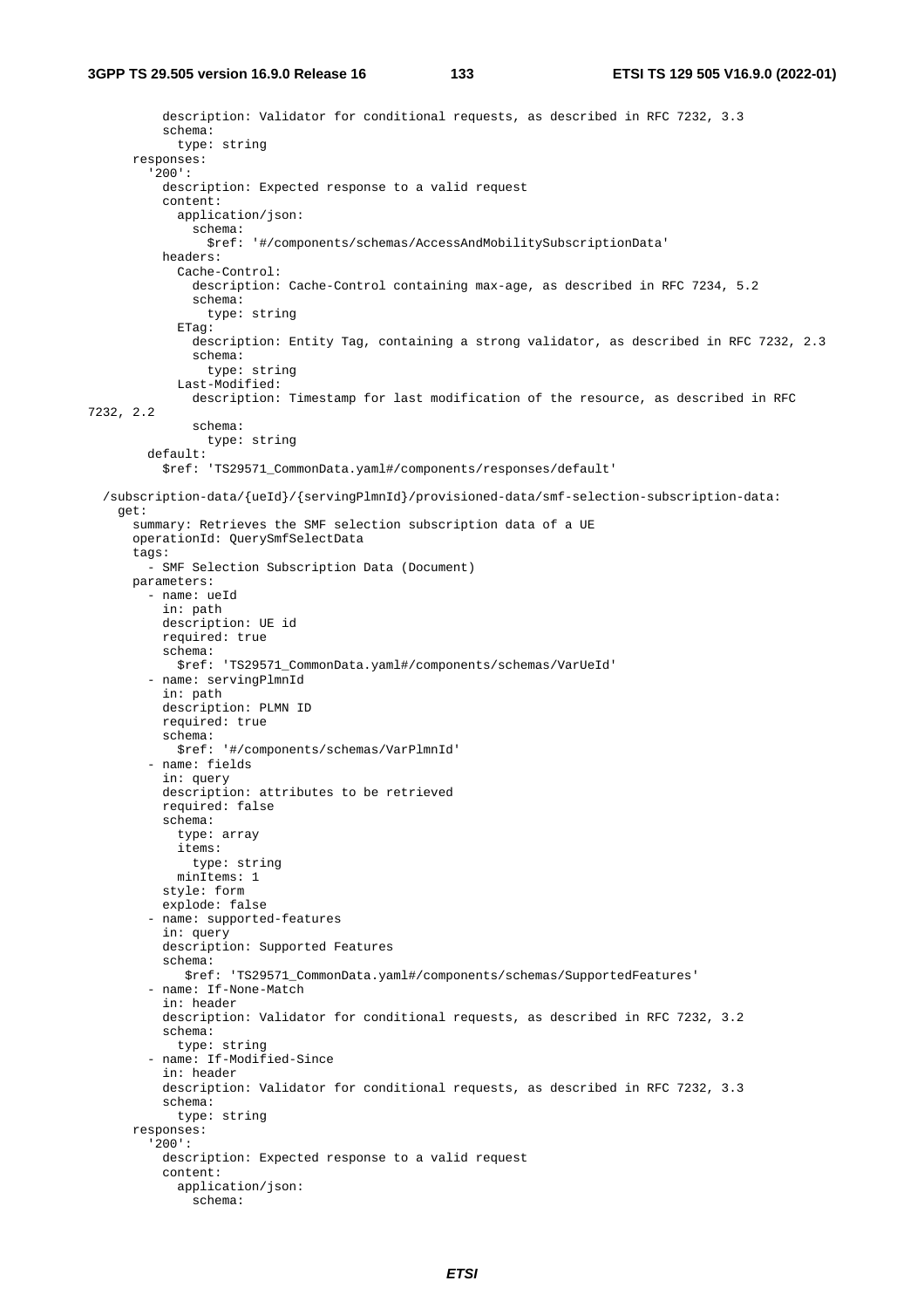```
 $ref: '#/components/schemas/SmfSelectionSubscriptionData' 
           headers: 
              Cache-Control: 
                description: Cache-Control containing max-age, as described in RFC 7234, 5.2 
                schema: 
                  type: string 
              ETag: 
                description: Entity Tag, containing a strong validator, as described in RFC 7232, 2.3 
                schema: 
                  type: string 
              Last-Modified: 
                description: Timestamp for last modification of the resource, as described in RFC 
7232, 2.2 
                schema: 
                  type: string 
         default: 
           $ref: 'TS29571_CommonData.yaml#/components/responses/default' 
   /subscription-data/{ueId}/{servingPlmnId}/provisioned-data/sm-data: 
     get: 
       summary: Retrieves the Session Management subscription data of a UE 
       operationId: QuerySmData 
       tags: 
         - Session Management Subscription Data 
       parameters: 
          - name: ueId 
           in: path 
           description: UE id 
           required: true 
           schema: 
             $ref: 'TS29571_CommonData.yaml#/components/schemas/VarUeId' 
         - name: servingPlmnId
            in: path 
           description: PLMN ID 
           required: true 
           schema: 
             $ref: '#/components/schemas/VarPlmnId' 
          - name: single-nssai 
           in: query 
           content: 
             application/json: 
               schema: 
                  $ref: '#/components/schemas/VarSnssai' 
           description: single NSSAI 
           required: false 
          - name: dnn 
           in: query 
           description: DNN 
           required: false 
           schema: 
             $ref: '#/components/schemas/Dnn' 
          - name: fields 
           in: query 
            description: attributes to be retrieved 
           required: false 
           schema: 
             type: array 
             items: 
                type: string 
             minItems: 1 
           style: form 
            explode: false 
          - name: supported-features 
           in: query 
           description: Supported Features 
           schema: 
              $ref: 'TS29571_CommonData.yaml#/components/schemas/SupportedFeatures' 
          - name: If-None-Match 
           in: header 
           description: Validator for conditional requests, as described in RFC 7232, 3.2 
           schema: 
             type: string 
          - name: If-Modified-Since 
           in: header 
            description: Validator for conditional requests, as described in RFC 7232, 3.3 
            schema: 
             type: string 
       responses:
```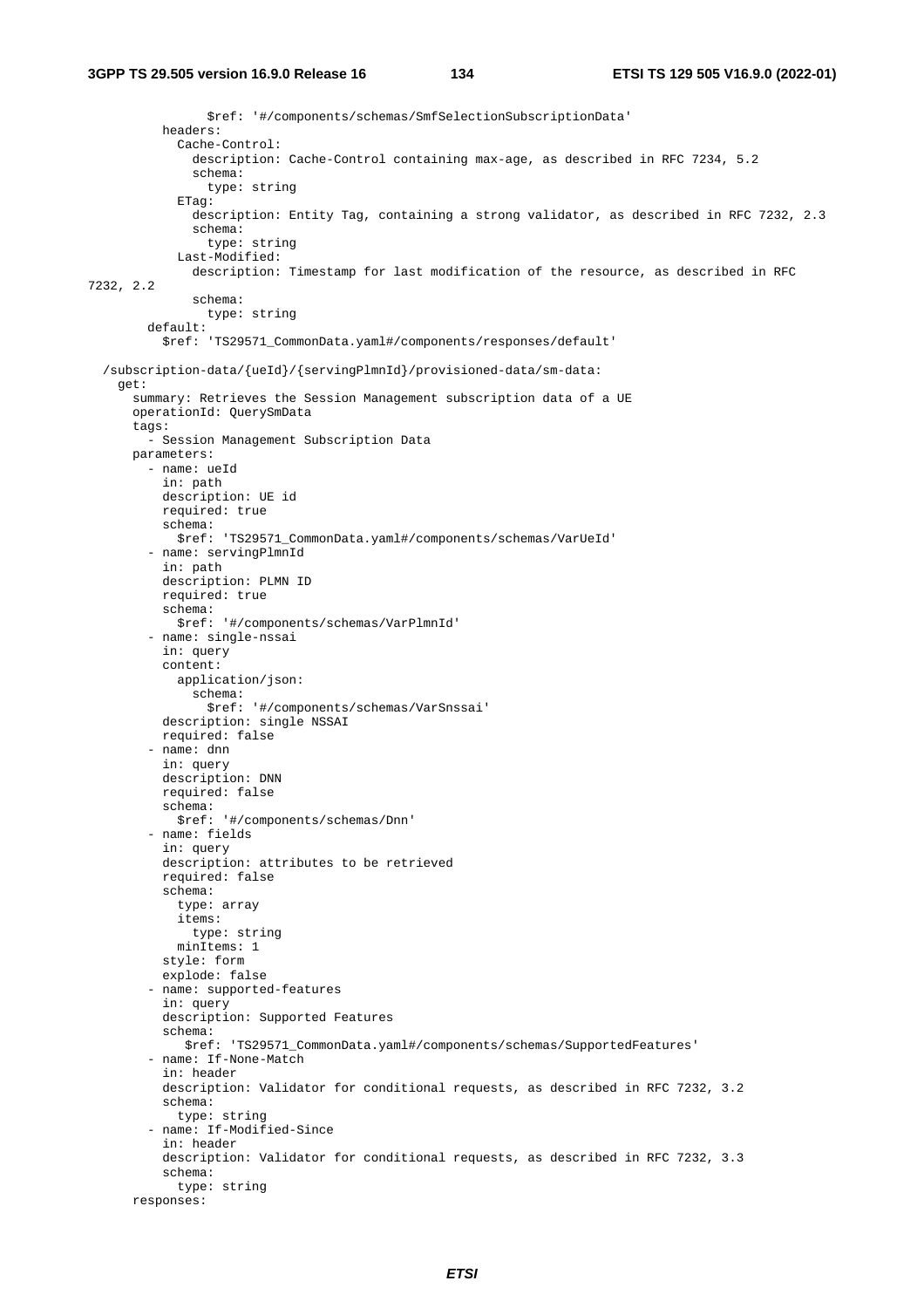```
 '200': 
           description: Expected response to a valid request 
           content: 
              application/json: 
                schema: 
                  type: array 
                  items: 
                    $ref: '#/components/schemas/SessionManagementSubscriptionData' 
                  minItems: 1 
           headers: 
              Cache-Control: 
                description: Cache-Control containing max-age, as described in RFC 7234, 5.2 
                schema: 
                  type: string 
              ETag: 
               description: Entity Tag, containing a strong validator, as described in RFC 7232, 2.3 
                schema: 
                  type: string 
              Last-Modified: 
                description: Timestamp for last modification of the resource, as described in RFC 
7232, 2.2 
                schema: 
                  type: string 
         default: 
            $ref: 'TS29571_CommonData.yaml#/components/responses/default' 
   /subscription-data/{ueId}/context-data/amf-3gpp-access: 
     get: 
       summary: Retrieves the AMF context data of a UE using 3gpp access 
       operationId: QueryAmfContext3gpp 
       tags: 
         - AMF 3GPP Access Registration (Document) 
       parameters: 
         - name: ueId 
           in: path 
           description: UE id 
           required: true 
           schema: 
             $ref: 'TS29571_CommonData.yaml#/components/schemas/VarUeId' 
          - name: fields 
            in: query 
           description: attributes to be retrieved 
           required: false 
           schema: 
             type: array 
             items: 
               type: string 
             minItems: 1 
            style: form 
           explode: false 
          - name: supported-features 
           in: query 
           description: Supported Features 
            schema: 
              $ref: 'TS29571_CommonData.yaml#/components/schemas/SupportedFeatures' 
       responses: 
          '200': 
           description: Expected response to a valid request 
           content: 
             application/json: 
                schema: 
                  $ref: '#/components/schemas/Amf3GppAccessRegistration' 
         default: 
           $ref: 'TS29571_CommonData.yaml#/components/responses/default' 
     put: 
       summary: To store the AMF context data of a UE using 3gpp access in the UDR 
       operationId: CreateAmfContext3gpp 
       tags: 
         - AMF 3GPP Access Registration (Document) 
       parameters: 
         - name: ueId 
           in: path 
           description: UE id 
           required: true 
            schema: 
             $ref: 'TS29571_CommonData.yaml#/components/schemas/VarUeId' 
       requestBody:
```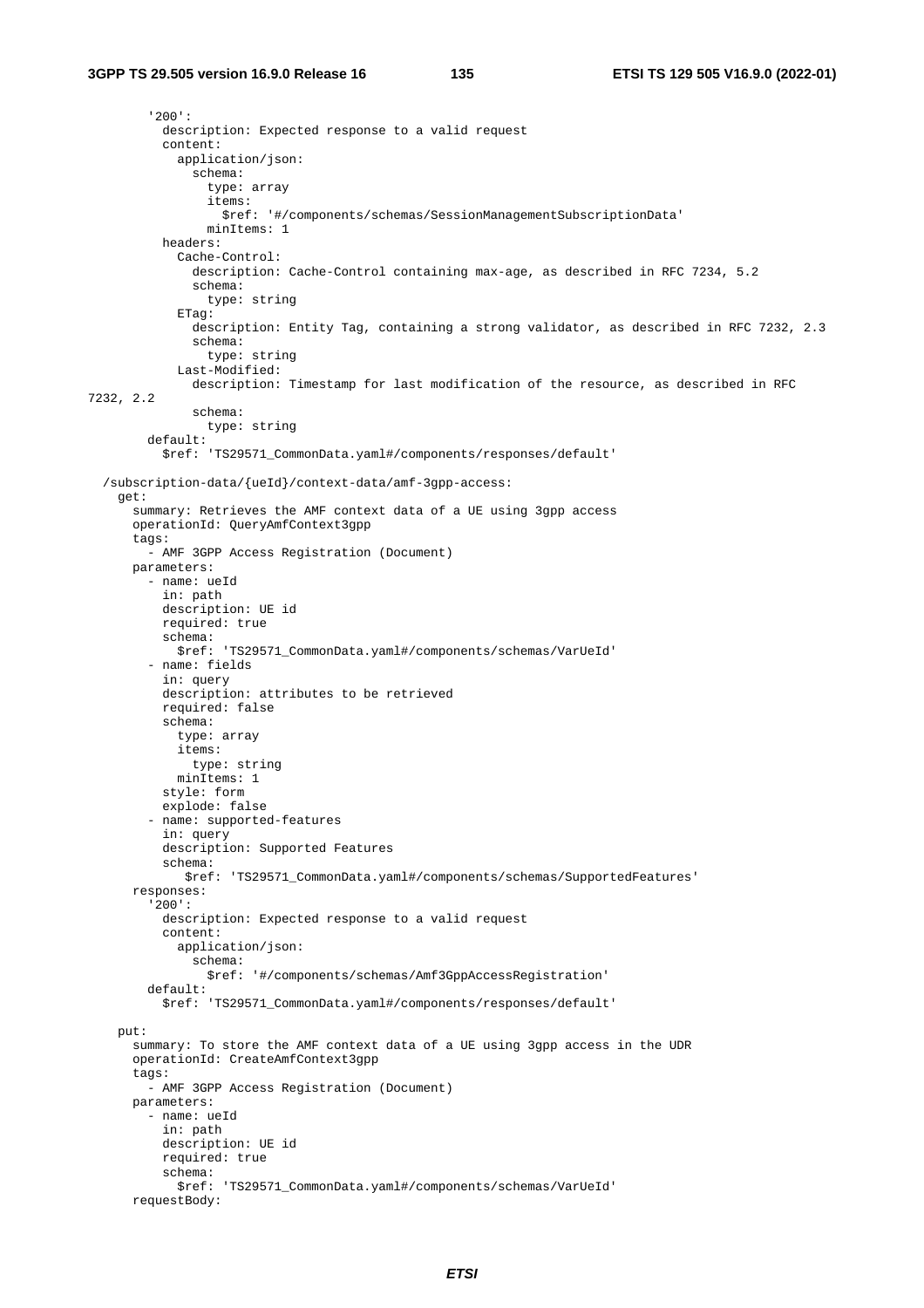content: application/json: schema: \$ref: '#/components/schemas/Amf3GppAccessRegistration' required: true responses:  $204$  : description: Upon success, an empty response body shall be returned '201': description: Created content: application/json: schema: \$ref: '#/components/schemas/Amf3GppAccessRegistration' headers: Location: description: 'Contains the URI of the newly created resource, according to the structure: {apiRoot}/nudr-dr/<apiVersion>/subscription-data/{ueId}/context-data/amf-3gpp-access' required: true schema: type: string default: \$ref: 'TS29571\_CommonData.yaml#/components/responses/default' patch: summary: To modify the AMF context data of a UE using 3gpp access in the UDR operationId: AmfContext3gpp tags: - AMF 3GPP Access Registration (Document) parameters: - name: ueId in: path description: UE id required: true schema: \$ref: 'TS29571\_CommonData.yaml#/components/schemas/VarUeId' - name: supported-features in: query description: Features required to be supported by the target NF schema: \$ref: 'TS29571\_CommonData.yaml#/components/schemas/SupportedFeatures' requestBody: content: application/json-patch+json: schema: type: array items: \$ref: 'TS29571\_CommonData.yaml#/components/schemas/PatchItem' required: true responses: '204': description: Expected response to a valid request '200': description: Expected response to a valid request content: application/json: schema: \$ref: 'TS29571\_CommonData.yaml#/components/schemas/PatchResult' '403': description: modification is rejected content: application/problem+json: schema: \$ref: 'TS29571\_CommonData.yaml#/components/schemas/ProblemDetails' default: \$ref: 'TS29571\_CommonData.yaml#/components/responses/default' /subscription-data/{ueId}/context-data/amf-non-3gpp-access: get: summary: Retrieves the AMF context data of a UE using non-3gpp access operationId: QueryAmfContextNon3gpp tags: - AMF Non-3GPP Access Registration (Document) parameters: - name: ueId in: path description: UE id required: true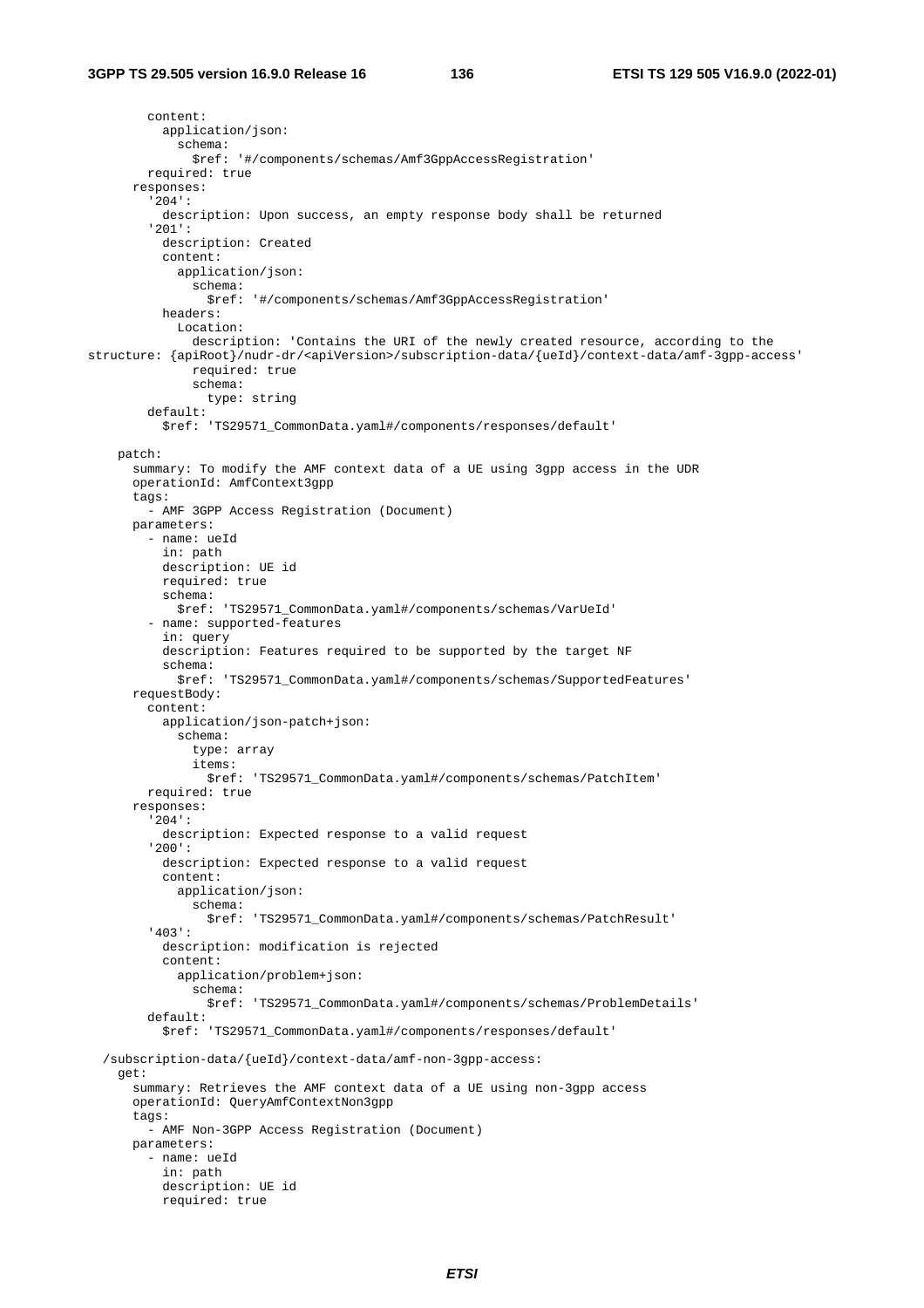```
 schema: 
              $ref: 'TS29571_CommonData.yaml#/components/schemas/VarUeId' 
          - name: fields 
           in: query 
           description: attributes to be retrieved 
           required: false 
           schema: 
              type: array 
             items: 
               type: string 
             minItems: 1 
           style: form 
            explode: false 
          - name: supported-features 
            in: query 
           description: Supported Features 
           schema: 
               $ref: 'TS29571_CommonData.yaml#/components/schemas/SupportedFeatures' 
       responses: 
          '200': 
           description: Expected response to a valid request 
           content: 
             application/json: 
               schema: 
                  $ref: '#/components/schemas/AmfNon3GppAccessRegistration' 
         default: 
            $ref: 'TS29571_CommonData.yaml#/components/responses/default' 
     put: 
       summary: To store the AMF context data of a UE using non-3gpp access in the UDR 
       operationId: CreateAmfContextNon3gpp 
       tags: 
          - AMF Non-3GPP Access Registration (Document) 
       parameters: 
          - name: ueId 
            in: path 
           description: UE id 
           required: true 
           schema: 
              $ref: 'TS29571_CommonData.yaml#/components/schemas/VarUeId' 
       requestBody: 
         content: 
           application/json: 
              schema: 
                $ref: '#/components/schemas/AmfNon3GppAccessRegistration' 
         required: true 
       responses: 
          '204': 
           description: Upon success, an empty response body shall be returned 
          '201': 
           description: Created 
           content: 
              application/json: 
                schema: 
                 $ref: '#/components/schemas/Amf3GppAccessRegistration' 
           headers: 
              Location: 
               description: 'Contains the URI of the newly created resource, according to the 
structure: {apiRoot}/nudr-dr/<apiVersion>/subscription-data/{ueId}/context-data/amf-non-3gpp-access' 
                required: true 
                schema: 
                  type: string 
         default: 
            $ref: 'TS29571_CommonData.yaml#/components/responses/default' 
     patch: 
       summary: To modify the AMF context data of a UE using non 3gpp access in the UDR 
       operationId: AmfContextNon3gpp 
       tags: 
         - AMF Non-3GPP Access Registration (Document) 
       parameters: 
         - name: ueId 
           in: path 
           description: UE id 
           required: true 
           schema: 
             $ref: 'TS29571_CommonData.yaml#/components/schemas/VarUeId' 
          - name: supported-features
```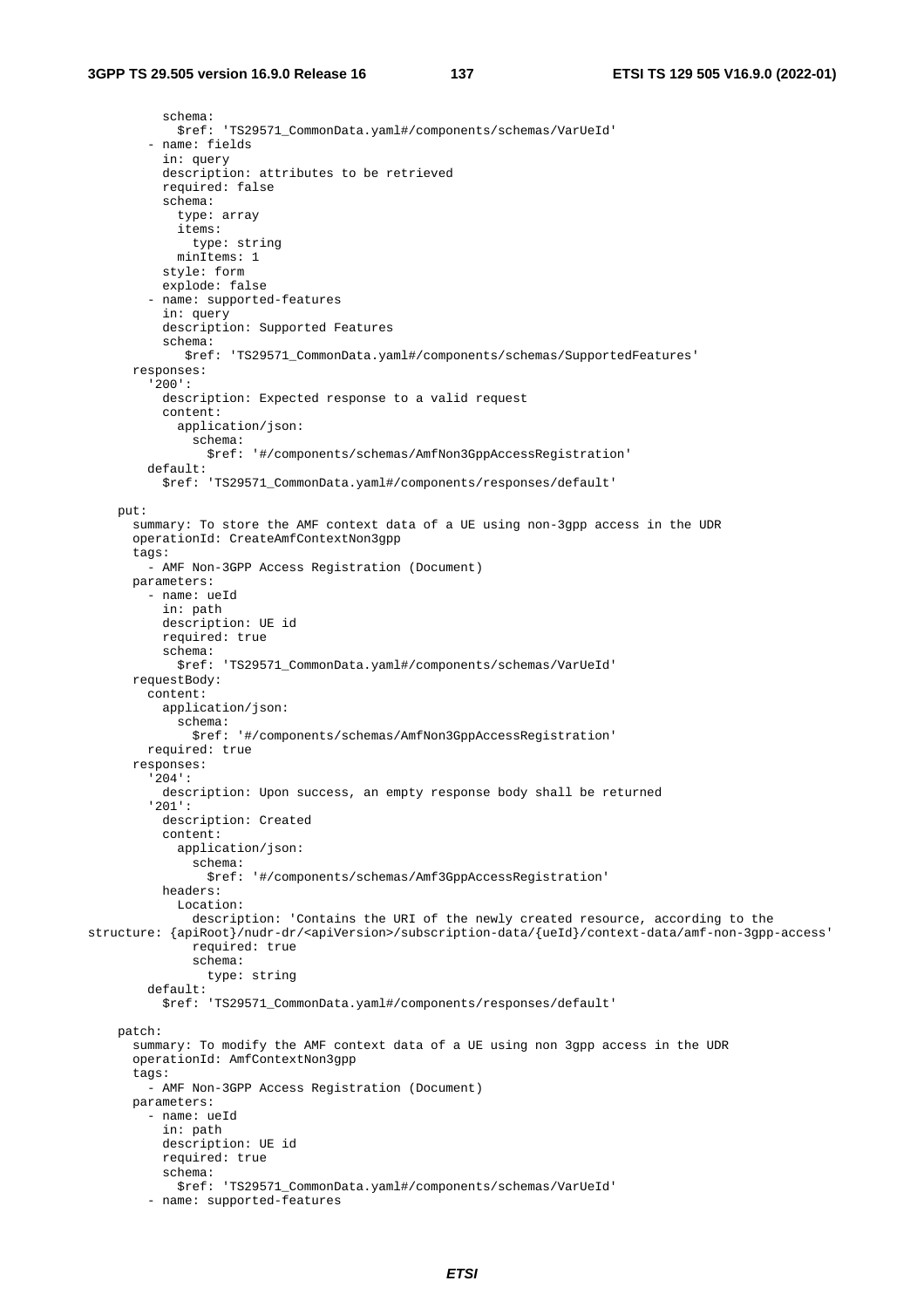in: query description: Features required to be supported by the target NF schema: \$ref: 'TS29571\_CommonData.yaml#/components/schemas/SupportedFeatures' requestBody: content: application/json-patch+json: schema: type: array items: \$ref: 'TS29571\_CommonData.yaml#/components/schemas/PatchItem' required: true responses: '204': description: Expected response to a valid request '200': description: Expected response to a valid request content: application/json: schema: \$ref: 'TS29571\_CommonData.yaml#/components/schemas/PatchResult' '403': description: modification is rejected content: application/problem+json: schema: \$ref: 'TS29571\_CommonData.yaml#/components/schemas/ProblemDetails' default: \$ref: 'TS29571\_CommonData.yaml#/components/responses/default' /subscription-data/{ueId}/context-data/smf-registrations: get: summary: Retrieves the SMF registration list of a UE operationId: QuerySmfRegList tags: - SMF Registrations (Collection) parameters: - name: ueId in: path description: UE id required: true schema: \$ref: 'TS29571\_CommonData.yaml#/components/schemas/VarUeId' - name: supported-features in: query description: Supported Features schema: \$ref: 'TS29571\_CommonData.yaml#/components/schemas/SupportedFeatures' responses: '200': description: Expected response to a valid request content: application/json: schema: \$ref: '#/components/schemas/SmfRegList' default: \$ref: 'TS29571\_CommonData.yaml#/components/responses/default' /subscription-data/{ueId}/context-data/smf-registrations/{pduSessionId}: get: summary: Retrieves the individual SMF registration of a UE operationId: QuerySmfRegistration tags: - SMF Registration (Document) parameters: - name: ueId in: path description: UE id required: true schema: \$ref: 'TS29571\_CommonData.yaml#/components/schemas/VarUeId' - name: pduSessionId in: path description: PDU session id required: true schema: \$ref: 'TS29571\_CommonData.yaml#/components/schemas/PduSessionId' - name: fields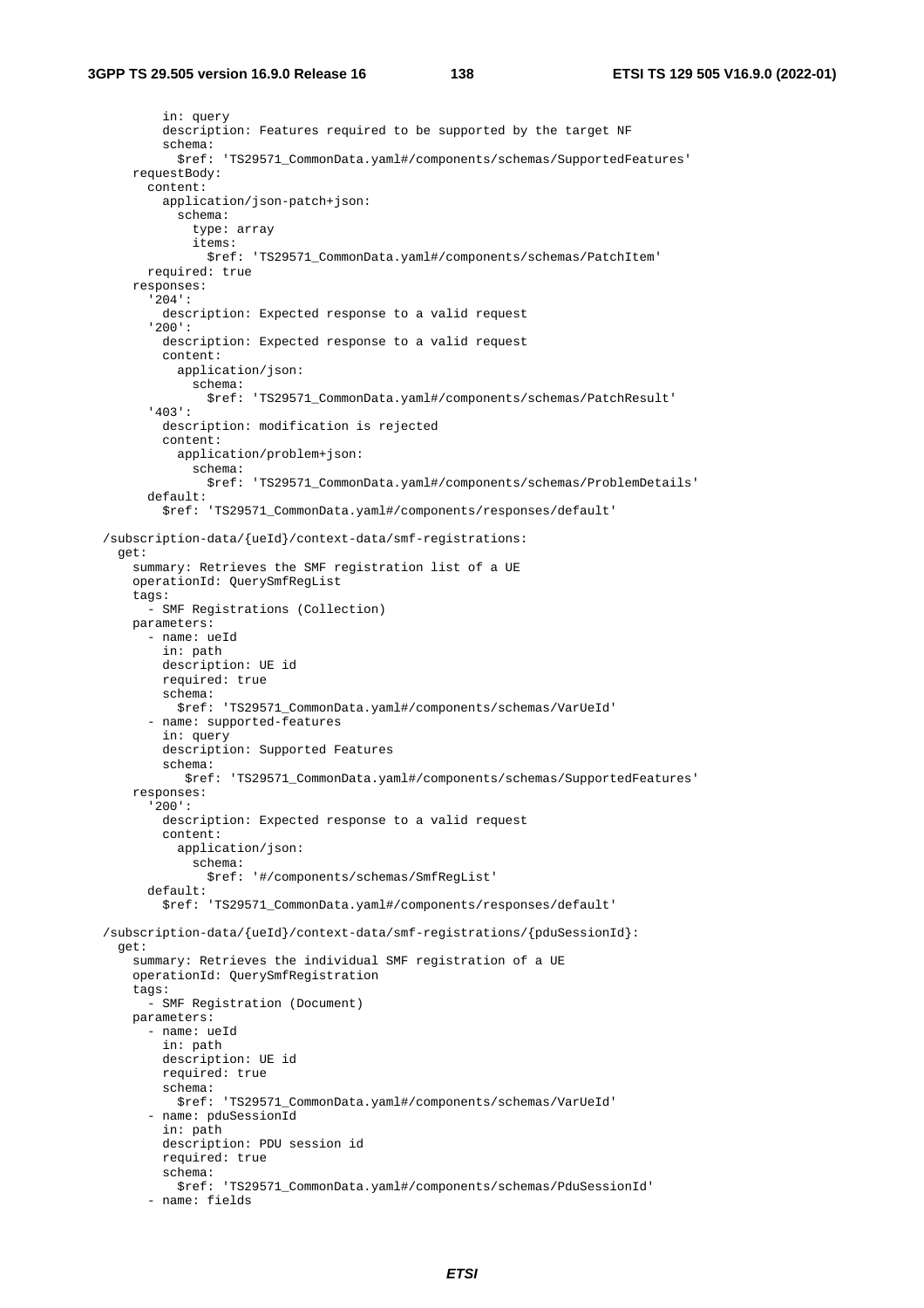```
 in: query 
           description: attributes to be retrieved 
           required: false 
            schema: 
              type: array 
              items: 
                type: string 
            minTtems: 1
           style: form 
            explode: false 
          - name: supported-features 
            in: query 
           description: Supported Features 
            schema: 
              $ref: 'TS29571_CommonData.yaml#/components/schemas/SupportedFeatures' 
       responses: 
          '200': 
           description: Expected response to a valid request 
            content: 
             application/json: 
               schema: 
                  $ref: '#/components/schemas/SmfRegistration' 
         default: 
            $ref: 'TS29571_CommonData.yaml#/components/responses/default' 
     put: 
       summary: To create an individual SMF context data of a UE in the UDR 
       operationId: CreateSmfContextNon3gpp 
       tags: 
         - SMF Registration (Document) 
       parameters: 
         - name: ueId 
           in: path 
           description: UE id 
           required: true 
           schema: 
             $ref: 'TS29571_CommonData.yaml#/components/schemas/VarUeId' 
          - name: pduSessionId 
           in: path 
           description: PDU session id 
           required: true 
           schema: 
              $ref: 'TS29571_CommonData.yaml#/components/schemas/PduSessionId' 
       requestBody: 
         content: 
           application/json: 
              schema: 
                $ref: '#/components/schemas/SmfRegistration' 
         required: true 
       responses: 
          '201': 
           description: Upon success, a response body containing a representation of the created 
Individual SmfRegistration resource shall be returned 
            content: 
             application/json: 
                schema: 
                  $ref: '#/components/schemas/SmfRegistration' 
           headers: 
              Location: 
                description: 'Contains the URI of the newly created resource, according to the 
structure: {apiRoot}/nudr-dr/<apiVersion>/subscription-data/{ueId}/context-data/smf-
registrations/{pduSessionId}' 
               required: true 
               schema: 
                  type: string 
         '204': 
           description: No content 
         default: 
           $ref: 'TS29571_CommonData.yaml#/components/responses/default' 
     delete: 
       summary: To remove an individual SMF context data of a UE the UDR 
       operationId: DeleteSmfContext 
       tags: 
          - SMF Registration (Document) 
       parameters: 
         - name: ueId 
           in: path
```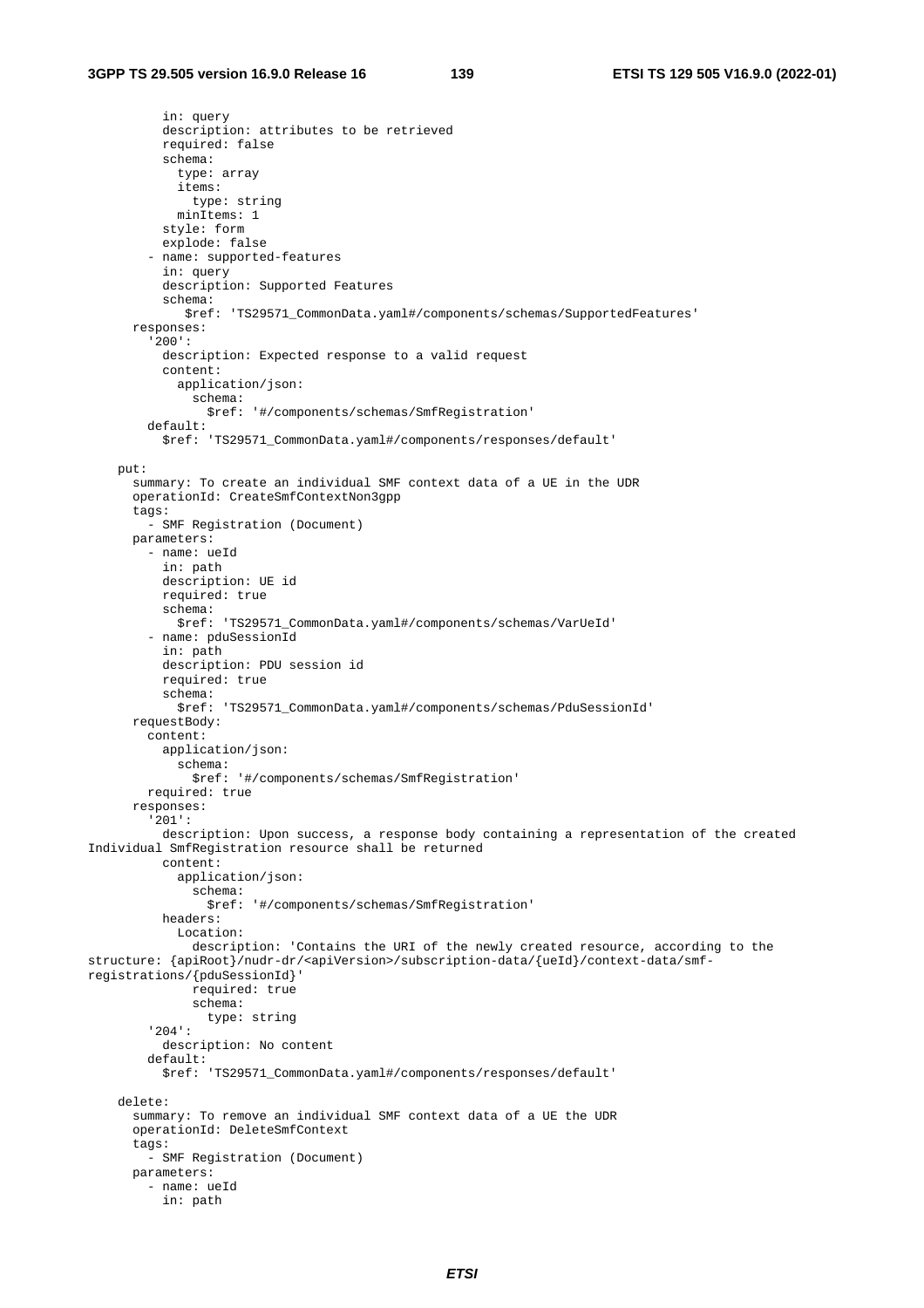description: UE id required: true schema: \$ref: 'TS29571\_CommonData.yaml#/components/schemas/VarUeId' - name: pduSessionId in: path description: PDU session id required: true schema: \$ref: 'TS29571\_CommonData.yaml#/components/schemas/PduSessionId' responses: '204': description: Upon success, an empty response body shall be returned. default: \$ref: 'TS29571\_CommonData.yaml#/components/responses/default' /subscription-data/{ueId}/operator-specific-data: get: summary: Retrieves the operator specific data of a UE operationId: QueryOperSpecData tags: - Operator-Specific Data Container (Document) parameters: - name: ueId in: path description: UE id required: true schema: \$ref: 'TS29571\_CommonData.yaml#/components/schemas/VarUeId' - name: fields in: query description: attributes to be retrieved required: false schema: type: array items: type: string minItems: 1 style: form explode: false - name: supported-features in: query description: Supported Features schema: \$ref: 'TS29571\_CommonData.yaml#/components/schemas/SupportedFeatures' - name: If-None-Match in: header description: Validator for conditional requests, as described in RFC 7232, 3.2 schema: type: string - name: If-Modified-Since in: header description: Validator for conditional requests, as described in RFC 7232, 3.3 schema: type: string responses: '200': description: Expected response to a valid request content: application/json: schema: type: object additionalProperties: \$ref: '#/components/schemas/OperatorSpecificDataContainer' headers: Cache-Control: description: Cache-Control containing max-age, as described in RFC 7234, 5.2 schema: type: string ETag: description: Entity Tag, containing a strong validator, as described in RFC 7232, 2.3 schema: type: string Last-Modified: description: Timestamp for last modification of the resource, as described in RFC 7232, 2.2 schema: type: string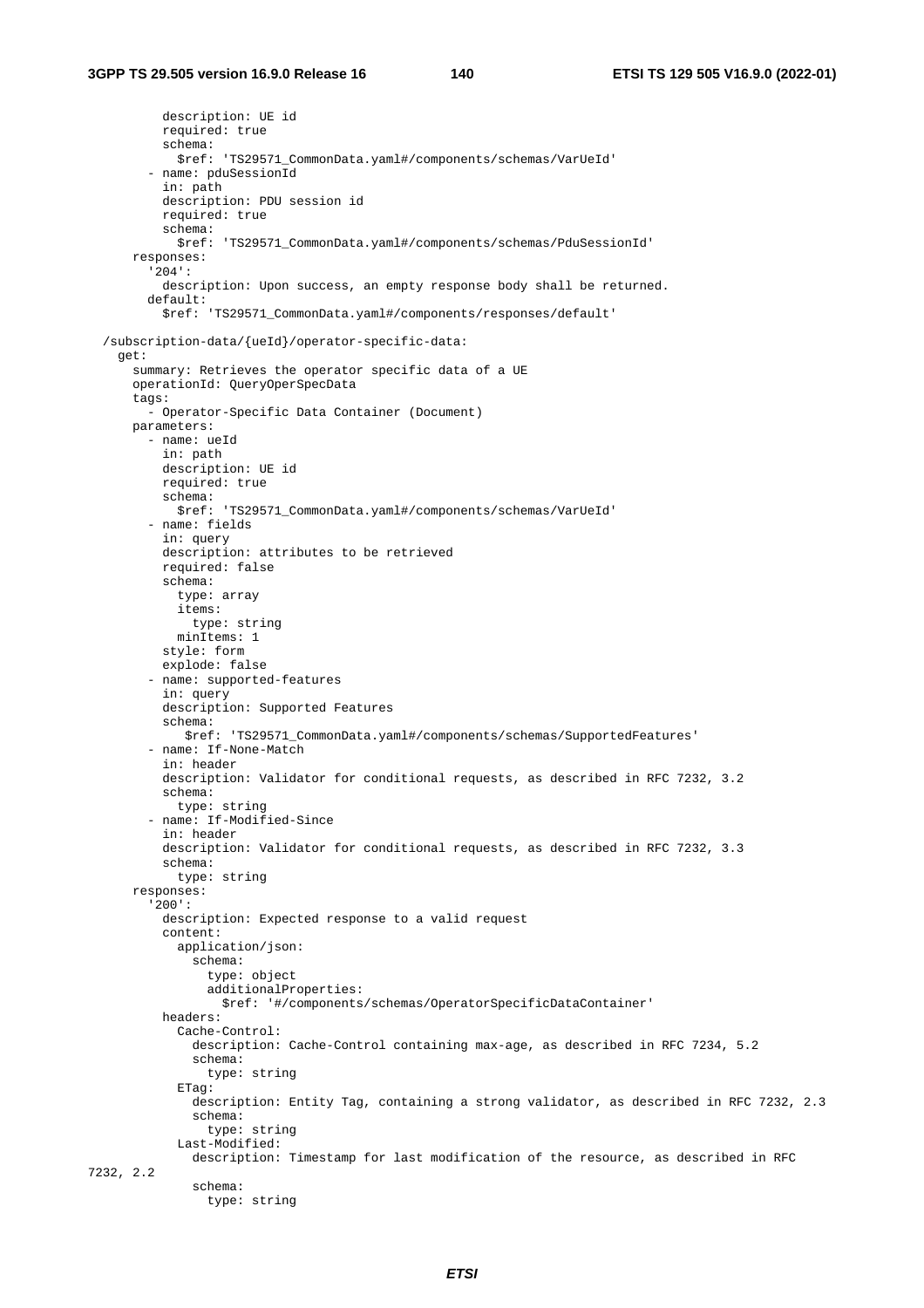default: \$ref: 'TS29571\_CommonData.yaml#/components/responses/default' patch: summary: To modify operator specific data of a UE operationId: ModifyOperSpecData tags: - Operator-Specific Data Container (Document) parameters: - name: ueId in: path description: UE id required: true schema: \$ref: 'TS29571\_CommonData.yaml#/components/schemas/VarUeId' - name: supported-features in: query description: Features required to be supported by the target NF schema: \$ref: 'TS29571\_CommonData.yaml#/components/schemas/SupportedFeatures' requestBody: content: application/json-patch+json: schema: type: array items: \$ref: 'TS29571\_CommonData.yaml#/components/schemas/PatchItem' required: true responses: '204': description: Expected response to a valid request '200': description: Expected response to a valid request content: application/json: schema: \$ref: 'TS29571\_CommonData.yaml#/components/schemas/PatchResult' '403': description: modification is rejected content: application/problem+json: schema: \$ref: 'TS29571\_CommonData.yaml#/components/schemas/ProblemDetails' default: \$ref: 'TS29571\_CommonData.yaml#/components/responses/default' /subscription-data/{ueId}/context-data/smsf-3gpp-access: put: summary: Create the SMSF context data of a UE via 3GPP access operationId: CreateSmsfContext3gpp tags: - SMSF 3GPP Registration (Document) parameters: - name: ueId in: path description: UE id required: true schema: \$ref: 'TS29571\_CommonData.yaml#/components/schemas/VarUeId' requestBody: content: application/json: schema: \$ref: '#/components/schemas/SmsfRegistration' required: true responses: '204': description: Upon success, an empty response body shall be returned '201': description: Created content: application/json: schema: \$ref: '#/components/schemas/SmsfRegistration' headers: Location: description: 'Contains the URI of the newly created resource, according to the

structure: {apiRoot}/nudr-dr/<apiVersion>/subscription-data/{ueId}/context-data/smsf-3gpp-access'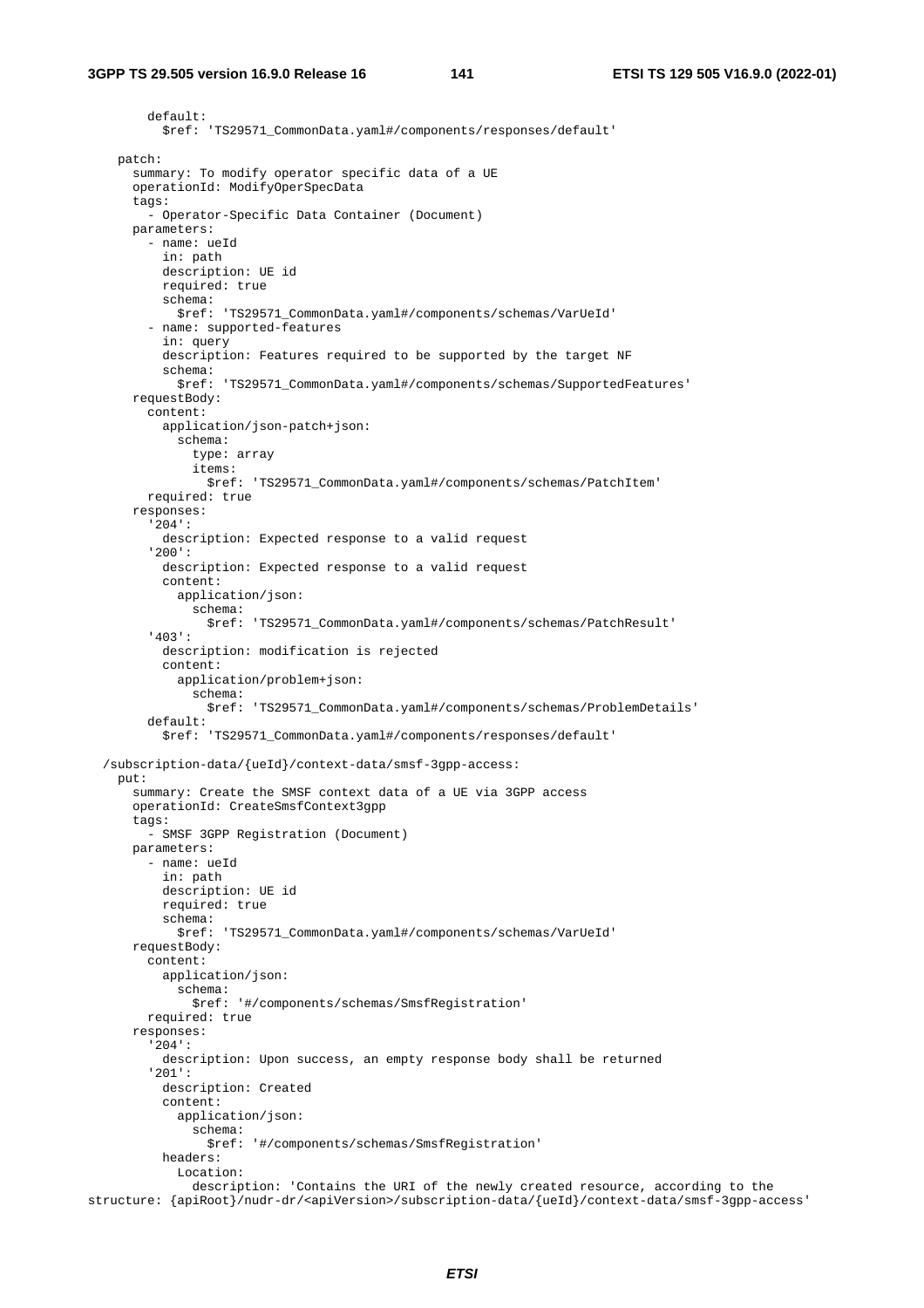required: true schema: type: string default: \$ref: 'TS29571\_CommonData.yaml#/components/responses/default' delete: summary: To remove the SMSF context data of a UE via 3GPP access operationId: DeleteSmsfContext3gpp tags: - SMSF 3GPP Registration (Document) parameters: - name: ueId in: path description: UE id required: true schema: \$ref: 'TS29571\_CommonData.yaml#/components/schemas/VarUeId' responses: '204': description: Upon success, an empty response body shall be returned default: \$ref: 'TS29571\_CommonData.yaml#/components/responses/default' get: summary: Retrieves the SMSF context data of a UE using 3gpp access operationId: QuerySmsfContext3gpp tags: - SMSF 3GPP Registration (Document) parameters: - name: ueId in: path description: UE id required: true schema: \$ref: 'TS29571\_CommonData.yaml#/components/schemas/VarUeId' - name: fields in: query description: attributes to be retrieved required: false schema: type: array items: type: string minItems: 1 style: form explode: false - name: supported-features in: query description: Supported Features schema: \$ref: 'TS29571\_CommonData.yaml#/components/schemas/SupportedFeatures' responses: '200': description: Expected response to a valid request content: application/json: schema: \$ref: '#/components/schemas/SmsfRegistration' default: \$ref: 'TS29571\_CommonData.yaml#/components/responses/default' /subscription-data/{ueId}/context-data/smsf-non-3gpp-access: put: summary: Create the SMSF context data of a UE via non-3GPP access operationId: CreateSmsfContextNon3gpp tags: - SMSF Non-3GPP Registration (Document) parameters: - name: ueId in: path description: UE id required: true schema: \$ref: 'TS29571\_CommonData.yaml#/components/schemas/VarUeId' requestBody: content: application/json: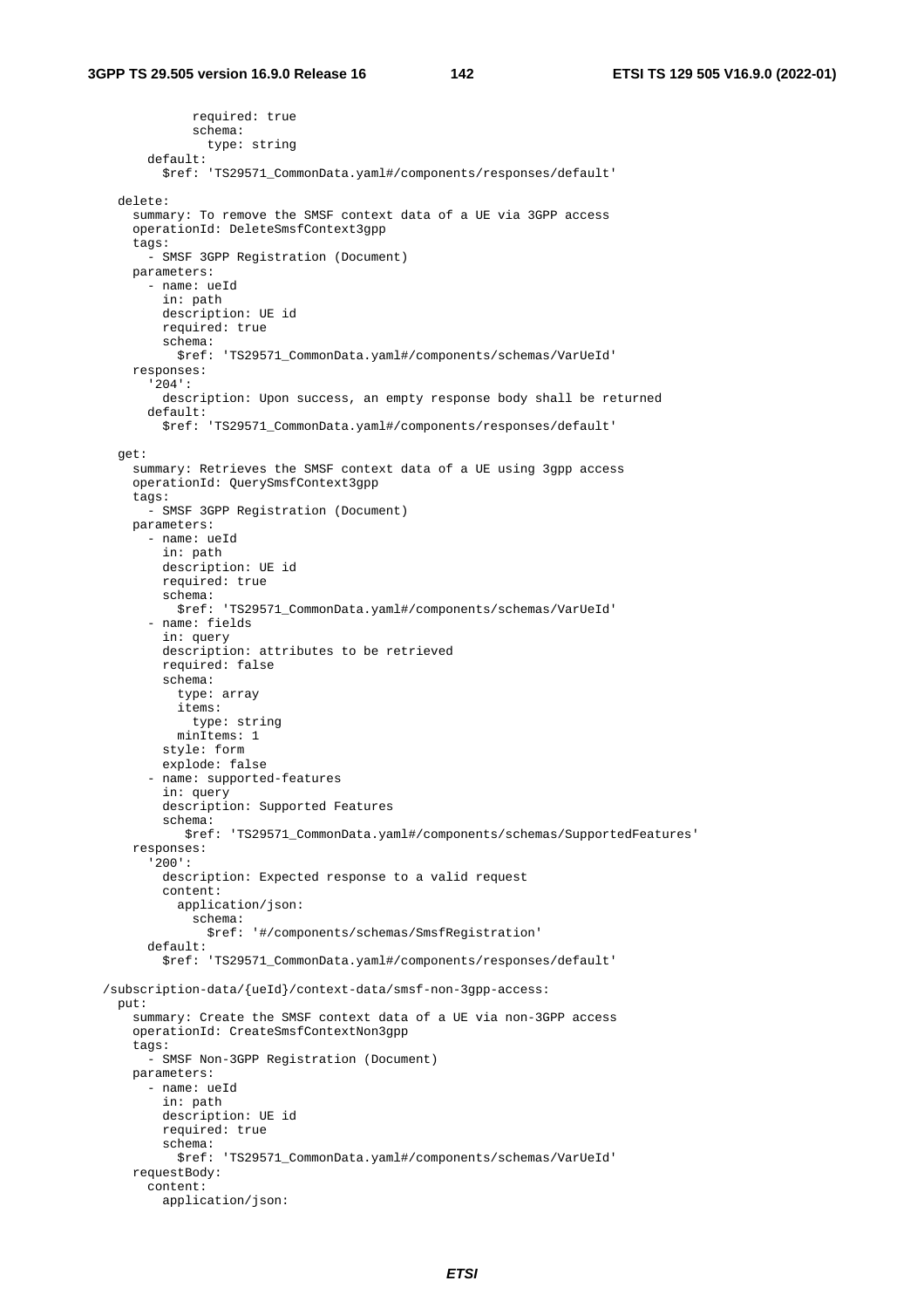schema: \$ref: '#/components/schemas/SmsfRegistration' required: true responses: '204': description: Upon success, an empty response body shall be returned '201': description: Created content: application/json: schema: \$ref: '#/components/schemas/SmsfRegistration' headers: Location: description: 'Contains the URI of the newly created resource, according to the structure: {apiRoot}/nudr-dr/<apiVersion>/subscription-data/{ueId}/context-data/smsf-non-3gppaccess' required: true schema: type: string default: \$ref: 'TS29571\_CommonData.yaml#/components/responses/default' delete: summary: To remove the SMSF context data of a UE via non-3GPP access operationId: DeleteSmsfContextNon3gpp tags: - SMSF Non-3GPP Registration (Document) parameters: - name: ueId in: path description: UE id required: true schema: \$ref: 'TS29571\_CommonData.yaml#/components/schemas/VarUeId' responses: '204': description: Upon success, an empty response body shall be returned default: \$ref: 'TS29571\_CommonData.yaml#/components/responses/default' get: summary: Retrieves the SMSF context data of a UE using non-3gpp access operationId: QuerySmsfContextNon3gpp tags: - SMSF Non-3GPP Registration (Document) parameters: - name: ueId in: path description: UE id required: true schema: \$ref: 'TS29571\_CommonData.yaml#/components/schemas/VarUeId' - name: fields in: query description: attributes to be retrieved required: false schema: type: array items: type: string minItems: 1 style: form explode: false - name: supported-features in: query description: Supported Features schema: \$ref: 'TS29571\_CommonData.yaml#/components/schemas/SupportedFeatures' responses: '200': description: Expected response to a valid request content: application/json: schema: \$ref: '#/components/schemas/SmsfRegistration' default: \$ref: 'TS29571\_CommonData.yaml#/components/responses/default'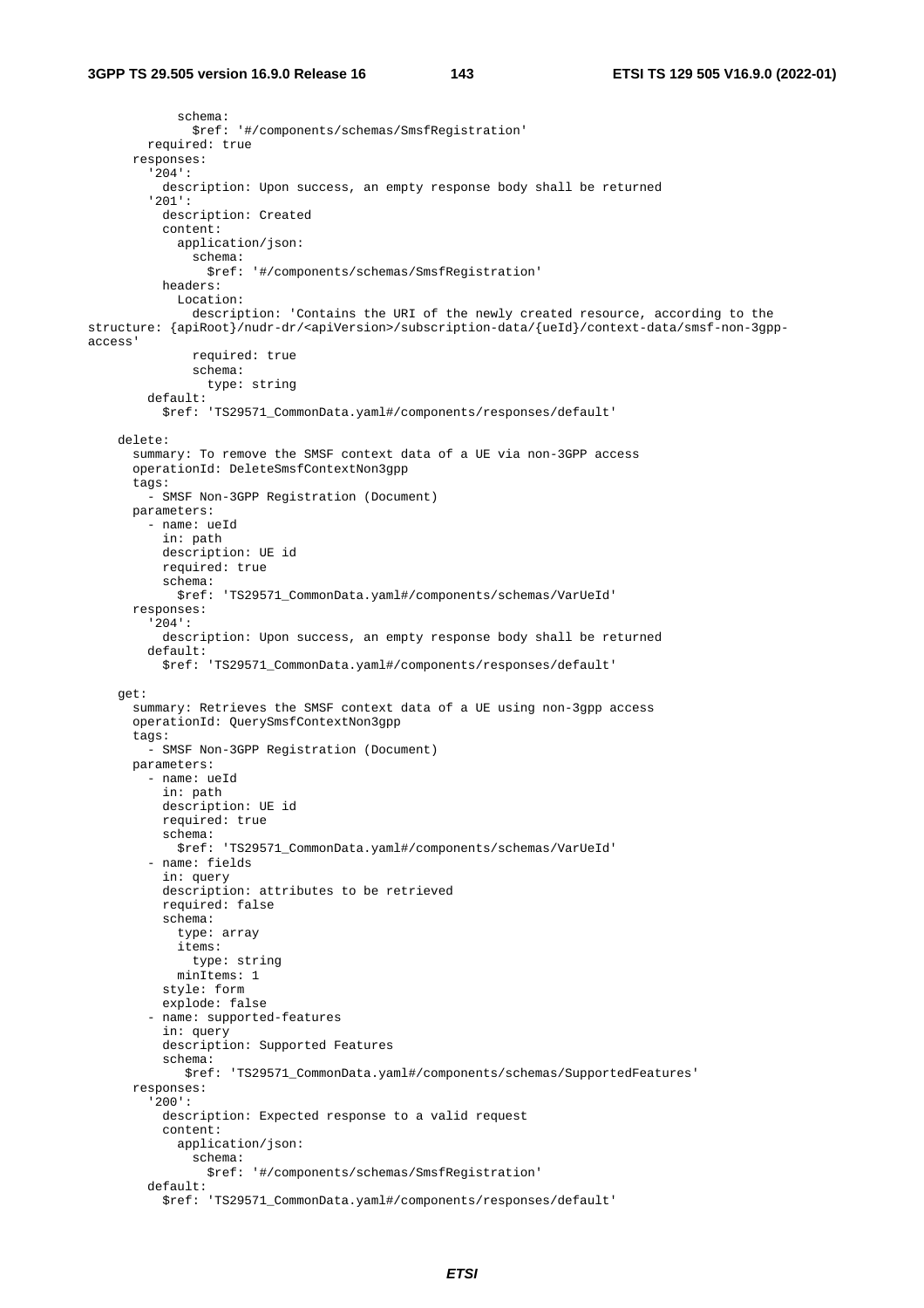/subscription-data/{ueId}/context-data/ip-sm-gw: put: summary: Create the IP-SM-GW context data of a UE operationId: CreateIpSmGwContext tags: - IP-SM-GW Registration (Document) parameters: - name: ueId in: path description: UE id required: true schema: \$ref: 'TS29571\_CommonData.yaml#/components/schemas/VarUeId' requestBody: content: application/json: schema: \$ref: '#/components/schemas/IpSmGwRegistration' required: true responses: '204': description: Upon success, an empty response body shall be returned default: \$ref: 'TS29571\_CommonData.yaml#/components/responses/default' delete: summary: To remove the IP-SM-GW context data of a UE operationId: DeleteIpSmGwContext tags: - IP-SM-GW Registration (Document) parameters: - name: ueId in: path description: UE id required: true schema: \$ref: 'TS29571\_CommonData.yaml#/components/schemas/VarUeId' responses: '204': description: Upon success, an empty response body shall be returned default: \$ref: 'TS29571\_CommonData.yaml#/components/responses/default' patch: summary: Modify the IP-SM-GW context data of a UE operationId: ModifyIpSmGwContext tags: - IP-SM-GW Registration (Document) parameters: - name: ueId in: path description: UE id required: true schema: \$ref: 'TS29571\_CommonData.yaml#/components/schemas/VarUeId' requestBody: content: application/json-patch+json: schema: type: array items: \$ref: 'TS29571\_CommonData.yaml#/components/schemas/PatchItem' minItems: 1 required: true responses: '204': description: Successful response '403': \$ref: 'TS29571\_CommonData.yaml#/components/responses/403' '404': \$ref: 'TS29571\_CommonData.yaml#/components/responses/404' default: \$ref: 'TS29571\_CommonData.yaml#/components/responses/default' get: summary: Retrieves the IP-SM-GW context data of a UE operationId: QueryIpSmGwContext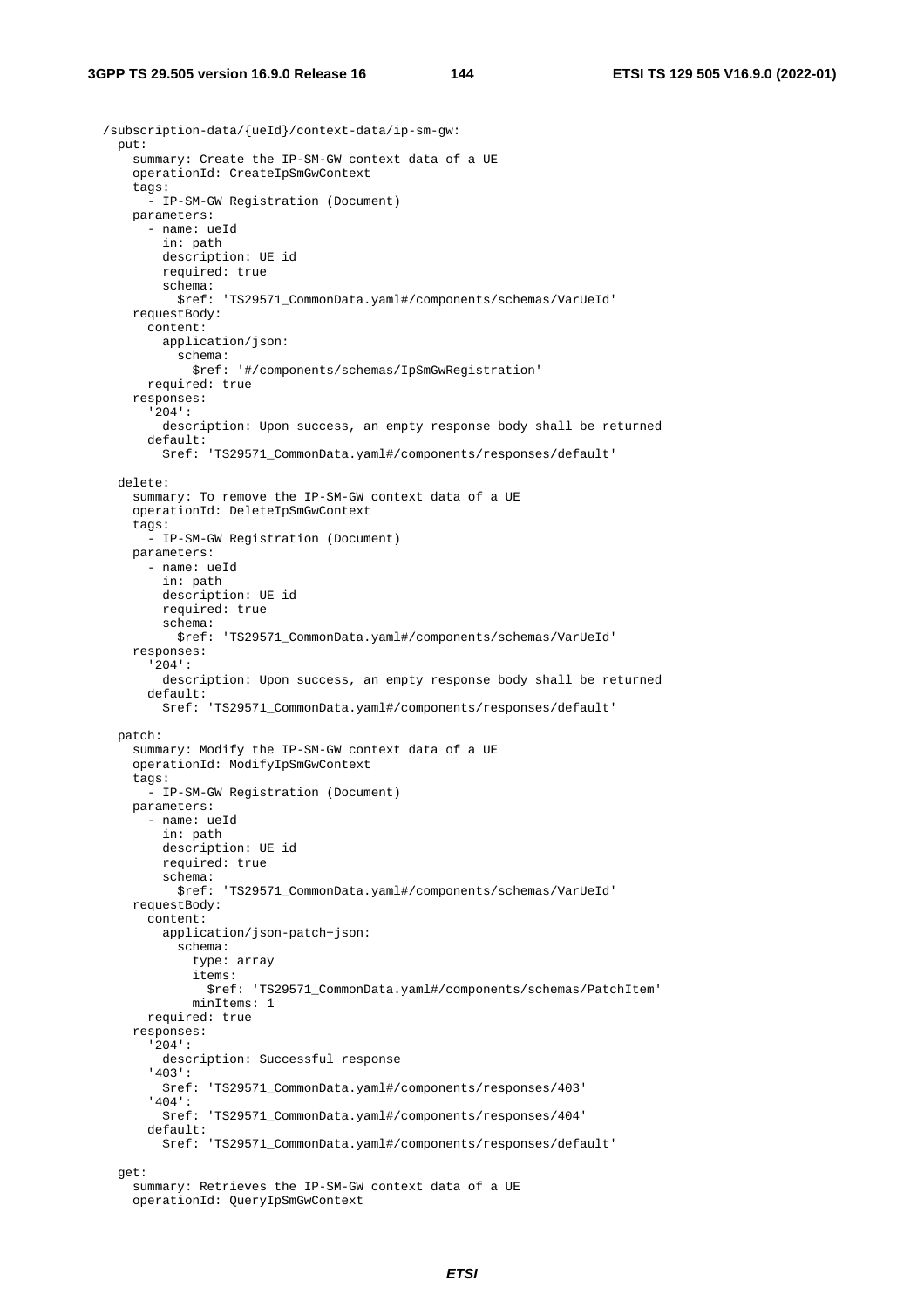tags: - IP-SM-GW Registration (Document) parameters: - name: ueId in: path description: UE id required: true schema: \$ref: 'TS29571\_CommonData.yaml#/components/schemas/VarUeId' - name: fields in: query description: attributes to be retrieved required: false schema: type: array items: type: string minItems: 1 style: form explode: false - name: supported-features in: query description: Supported Features schema: \$ref: 'TS29571\_CommonData.yaml#/components/schemas/SupportedFeatures' responses: '200': description: Expected response to a valid request content: application/json: schema: \$ref: '#/components/schemas/IpSmGwRegistration' default: \$ref: 'TS29571\_CommonData.yaml#/components/responses/default' /subscription-data/{ueId}/context-data/mwd: put: summary: Create the Message Waiting Data of the UE operationId: CreateMessageWaitingData tags: .<br>- Message Waiting Data (Document) parameters: - name: ueId in: path description: UE id required: true schema: \$ref: 'TS29571\_CommonData.yaml#/components/schemas/VarUeId' requestBody: content: application/json: schema: \$ref: '#/components/schemas/MessageWaitingData' required: true responses: '204': description: Upon success, an empty response body shall be returned default: description: Unexpected error delete: summary: To remove the Message Waiting Data of the UE operationId: DeleteMessageWaitingData tags: - Message Waiting Data (Document) parameters: - name: ueId in: path description: UE id required: true schema: \$ref: 'TS29571\_CommonData.yaml#/components/schemas/VarUeId' responses: '204': description: Upon success, an empty response body shall be returned default: \$ref: 'TS29571\_CommonData.yaml#/components/responses/default'

```
 patch:
```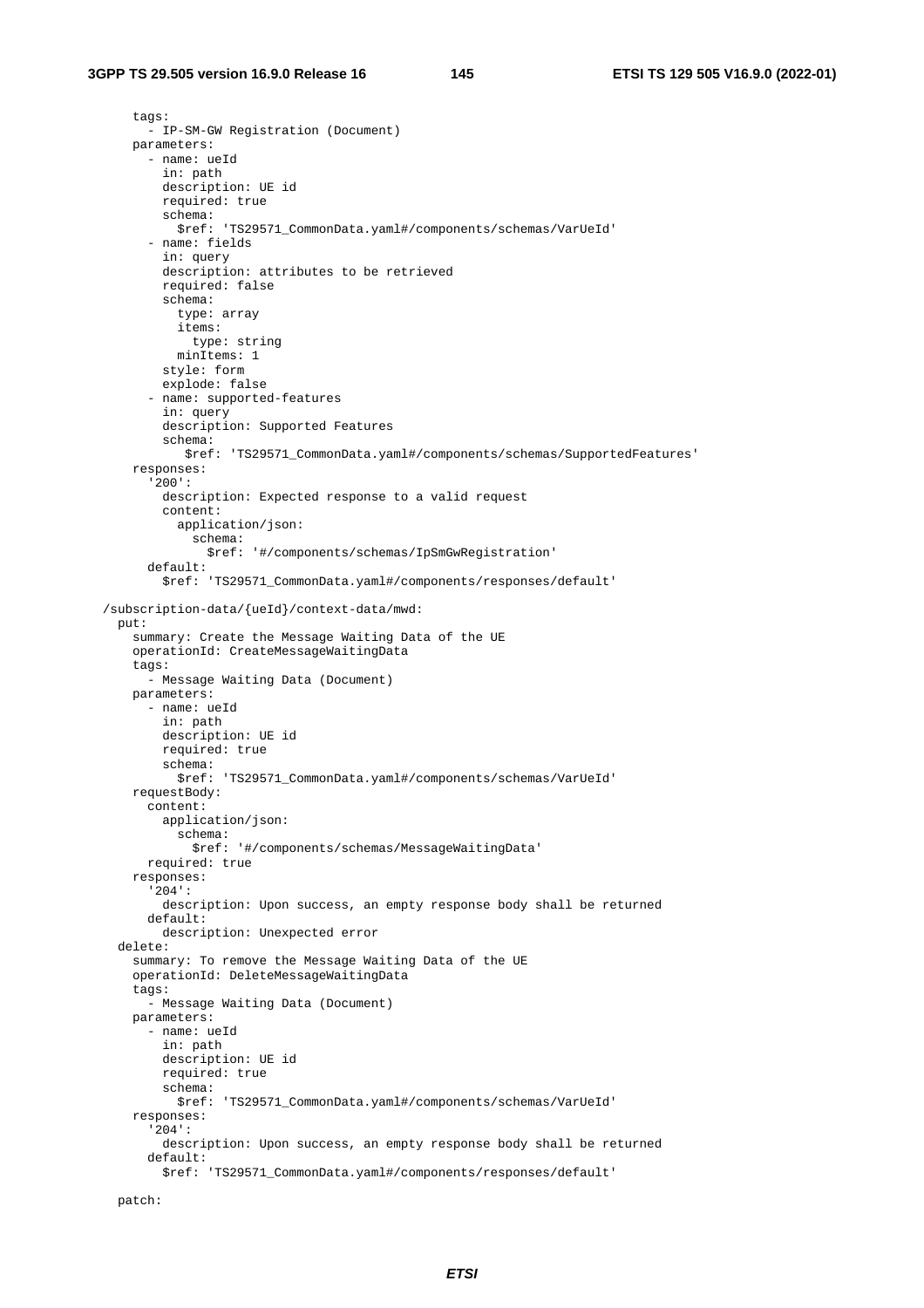## **3GPP TS 29.505 version 16.9.0 Release 16 146 ETSI TS 129 505 V16.9.0 (2022-01)**

```
 summary: Modify the Message Waiting Data of the UE 
     operationId: ModifyMessageWaitingData 
     tags: 
       - Message Waiting Data (Document) 
    parameters: 
       - name: ueId 
         in: path 
         description: UE id 
         required: true 
         schema: 
           $ref: 'TS29571_CommonData.yaml#/components/schemas/VarUeId' 
     requestBody: 
       content: 
         application/json-patch+json: 
           schema: 
             type: array 
              items: 
                $ref: 'TS29571_CommonData.yaml#/components/schemas/PatchItem' 
              minItems: 1 
       required: true 
    responses: 
       '204': 
         description: Successful response 
       '403': 
         $ref: 'TS29571_CommonData.yaml#/components/responses/403' 
       '404': 
         $ref: 'TS29571_CommonData.yaml#/components/responses/404' 
       default: 
         $ref: 'TS29571_CommonData.yaml#/components/responses/default' 
  get: 
     summary: Retrieves the Message Waiting Data of the UE 
     operationId: QueryMessageWaitingData 
    tags: 
       - Message Waiting Data (Document) 
    parameters: 
       - name: ueId 
         in: path 
         description: UE id 
         required: true 
         schema: 
           $ref: 'TS29571_CommonData.yaml#/components/schemas/VarUeId' 
       - name: fields 
         in: query 
         description: attributes to be retrieved 
         required: false 
         schema: 
           type: array 
           items: 
             type: string 
           minItems: 1 
         style: form 
         explode: false 
       - name: supported-features 
         in: query 
         description: Supported Features 
         schema: 
            $ref: 'TS29571_CommonData.yaml#/components/schemas/SupportedFeatures' 
     responses: 
       '200': 
         description: Expected response to a valid request 
         content: 
           application/json: 
             schema: 
                $ref: '#/components/schemas/MessageWaitingData' 
       default: 
         $ref: 'TS29571_CommonData.yaml#/components/responses/default' 
 /subscription-data/{ueId}/{servingPlmnId}/provisioned-data/sms-mng-data: 
  get: 
     summary: Retrieves the SMS management subscription data of a UE 
    operationId: QuerySmsMngData 
    tags: 
       - SMS Management Subscription Data (Document) 
    parameters: 
       - name: ueId 
         in: path 
         description: UE id
```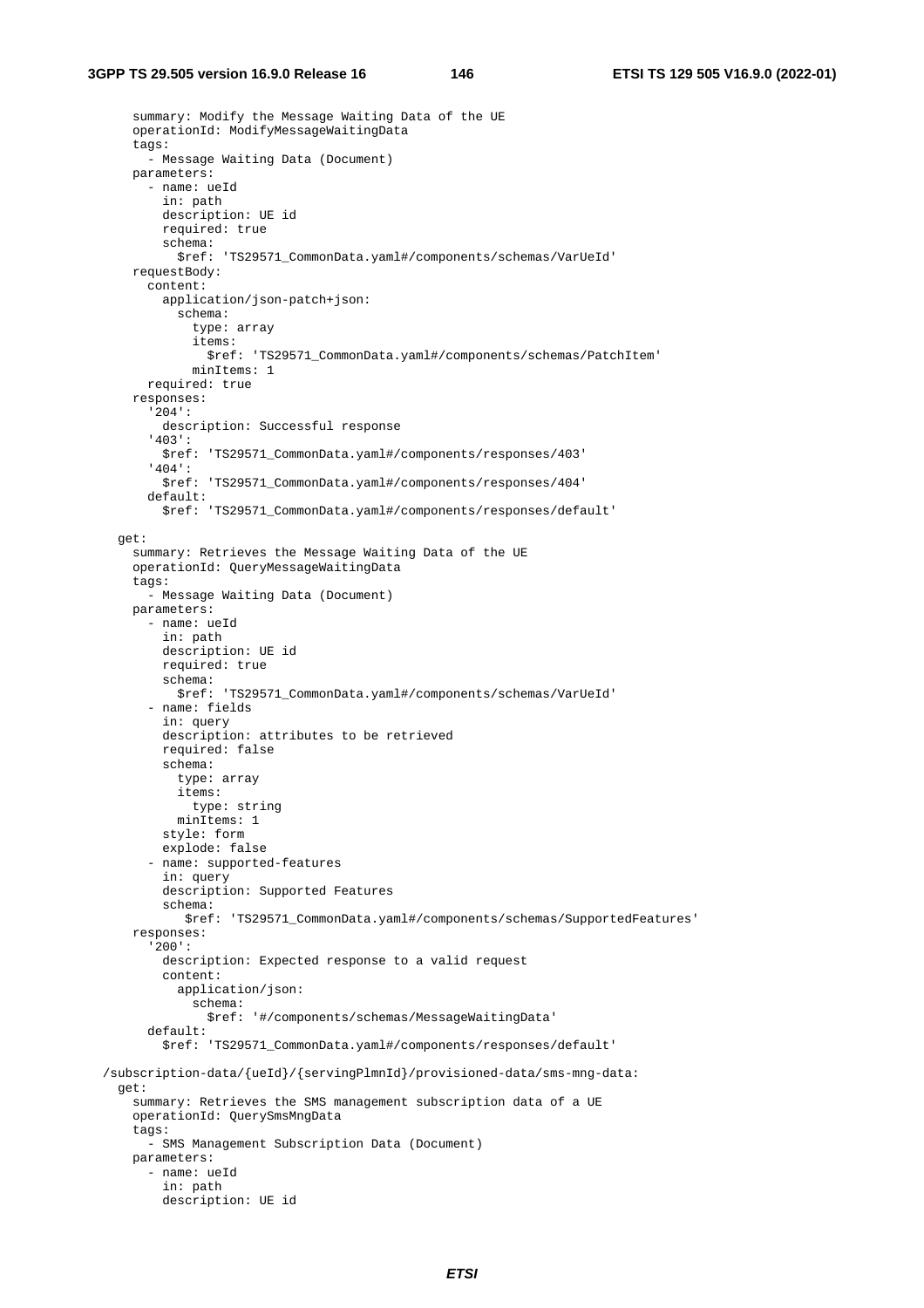required: true schema: \$ref: 'TS29571\_CommonData.yaml#/components/schemas/VarUeId' - name: servingPlmnId in: path description: PLMN ID required: true schema: \$ref: '#/components/schemas/VarPlmnId' - name: supported-features in: query description: Supported Features schema: \$ref: 'TS29571\_CommonData.yaml#/components/schemas/SupportedFeatures' - name: If-None-Match in: header description: Validator for conditional requests, as described in RFC 7232, 3.2 schema: type: string - name: If-Modified-Since in: header description: Validator for conditional requests, as described in RFC 7232, 3.3 schema: type: string responses: '200': description: Expected response to a valid request content: application/json: schema: \$ref: '#/components/schemas/SmsManagementSubscriptionData' headers: Cache-Control: description: Cache-Control containing max-age, as described in RFC 7234, 5.2 schema: type: string ETag: description: Entity Tag, containing a strong validator, as described in RFC 7232, 2.3 schema: type: string Last-Modified: description: Timestamp for last modification of the resource, as described in RFC 7232, 2.2 schema: type: string default: \$ref: 'TS29571\_CommonData.yaml#/components/responses/default' /subscription-data/{ueId}/{servingPlmnId}/provisioned-data/sms-data: get: summary: Retrieves the SMS subscription data of a UE operationId: QuerySmsData tags: - SMS Subscription Data (Document) parameters: - name: ueId in: path description: UE id required: true schema: \$ref: 'TS29571\_CommonData.yaml#/components/schemas/VarUeId' - name: servingPlmnId in: path description: PLMN ID required: true schema: \$ref: '#/components/schemas/VarPlmnId' - name: supported-features in: query description: Supported Features schema: \$ref: 'TS29571\_CommonData.yaml#/components/schemas/SupportedFeatures' - name: If-None-Match in: header description: Validator for conditional requests, as described in RFC 7232, 3.2 schema: type: string - name: If-Modified-Since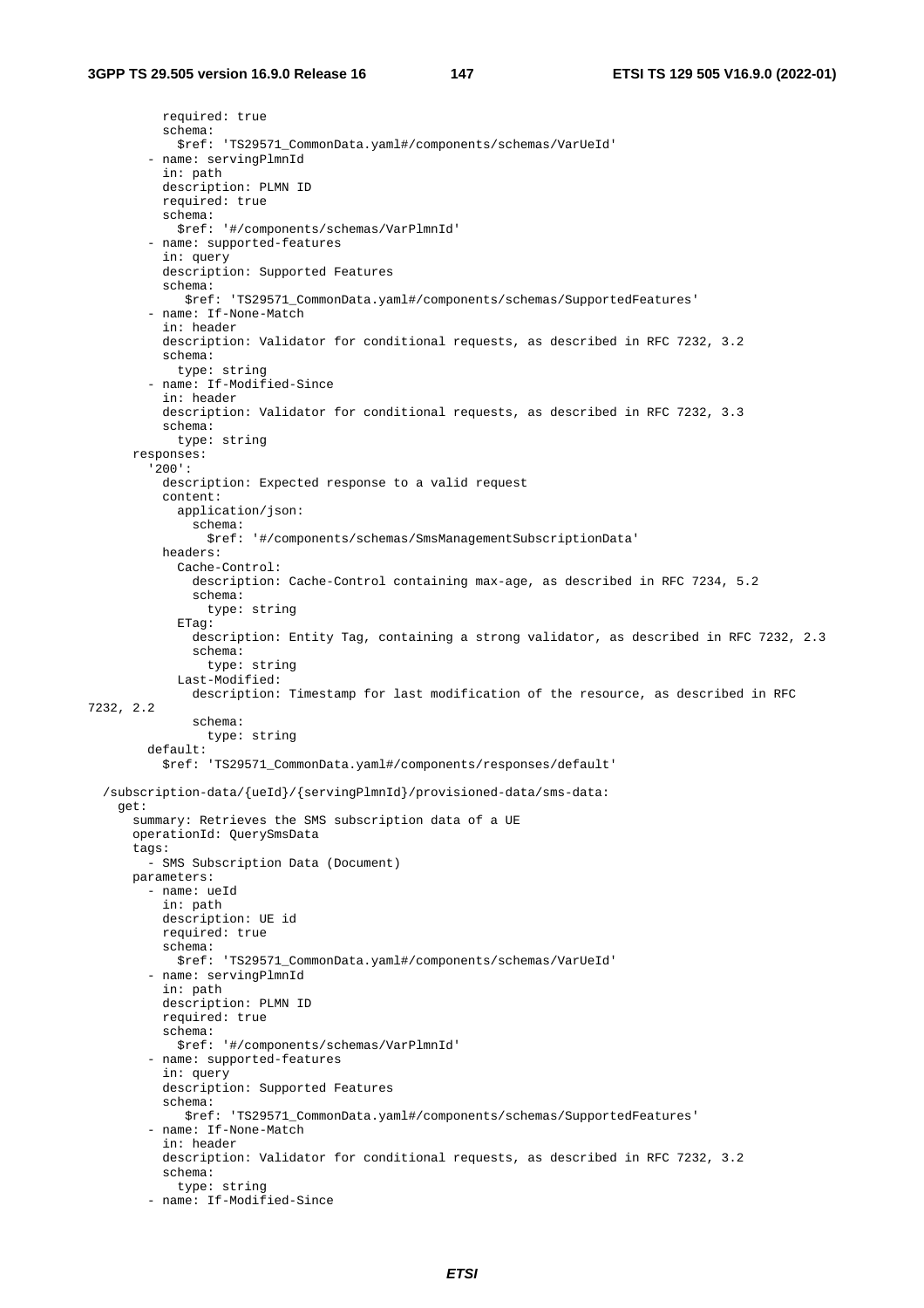in: header description: Validator for conditional requests, as described in RFC 7232, 3.3 schema: type: string responses: '200': description: Expected response to a valid request content: application/json: schema: \$ref: '#/components/schemas/SmsSubscriptionData' headers: Cache-Control: description: Cache-Control containing max-age, as described in RFC 7234, 5.2 schema: type: string ETag: description: Entity Tag, containing a strong validator, as described in RFC 7232, 2.3 schema: type: string Last-Modified: description: Timestamp for last modification of the resource, as described in RFC 7232, 2.2 schema: type: string default: \$ref: 'TS29571\_CommonData.yaml#/components/responses/default' /subscription-data/{ueId}/pp-data: get: summary: Read the profile of a given UE operationId: GetppData tags: - Parameter Provision (Document) parameters: - name: ueId in: path description: pp data for a UE required: true schema: \$ref: 'TS29571\_CommonData.yaml#/components/schemas/VarUeId' - name: supported-features in: query description: Supported Features schema: \$ref: 'TS29571\_CommonData.yaml#/components/schemas/SupportedFeatures' - name: If-None-Match in: header description: Validator for conditional requests, as described in RFC 7232, 3.2 schema: type: string - name: If-Modified-Since in: header description: Validator for conditional requests, as described in RFC 7232, 3.3 schema: type: string responses: '200': description: Expected response to a valid request content: application/json: schema: \$ref: '#/components/schemas/PpData' headers: Cache-Control: description: Cache-Control containing max-age, as described in RFC 7234, 5.2 schema: type: string ETag: description: Entity Tag, containing a strong validator, as described in RFC 7232, 2.3 schema: type: string Last-Modified: description: Timestamp for last modification of the resource, as described in RFC 7232, 2.2 schema: type: string '403':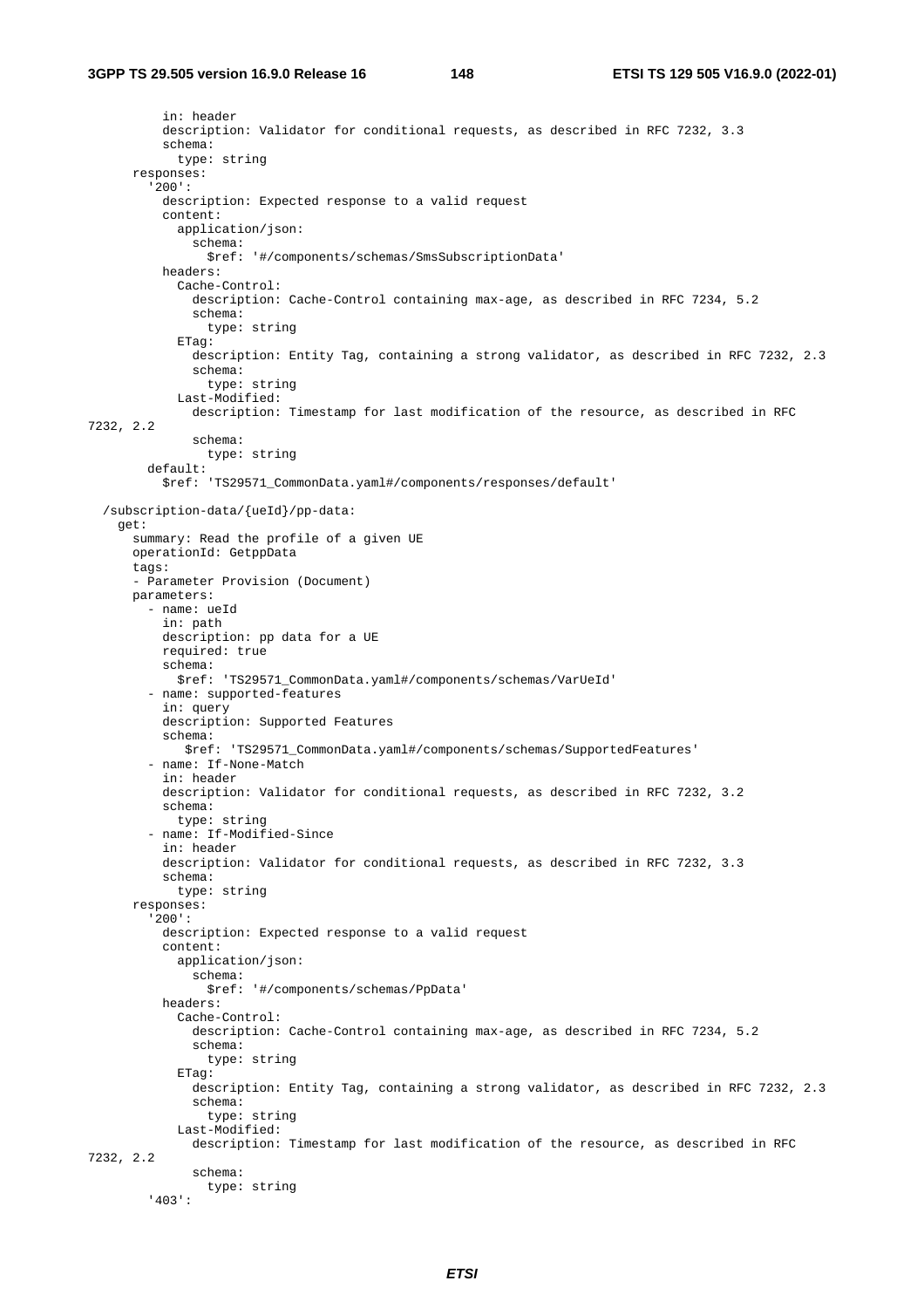```
 description: Forbidden 
         content: 
           application/problem+json: 
             schema: 
                $ref: 'TS29571_CommonData.yaml#/components/schemas/ProblemDetails' 
       default: 
         $ref: 'TS29571_CommonData.yaml#/components/responses/default' 
  patch: 
    summary: modify the provisioned parameter data 
    operationId: ModifyPpData 
   tags:
       - ProvisionedParameterData (Document) 
    parameters: 
       - name: ueId 
        in: path 
         description: pp data for a UE 
         required: true 
         schema: 
           $ref: 'TS29571_CommonData.yaml#/components/schemas/VarUeId' 
       - name: supported-features 
         in: query 
         description: Features required to be supported by the target NF 
         schema: 
           $ref: 'TS29571_CommonData.yaml#/components/schemas/SupportedFeatures' 
     requestBody: 
       content: 
         application/json-patch+json: 
           schema: 
             type: array 
             items: 
               $ref: 'TS29571_CommonData.yaml#/components/schemas/PatchItem' 
       required: true 
    responses: 
       '204': 
         description: Expected response to a valid request 
       '200': 
         description: Expected response to a valid request 
         content: 
           application/json: 
             schema: 
               $ref: 'TS29571_CommonData.yaml#/components/schemas/PatchResult' 
       '403': 
         description: modification is rejected 
         content: 
           application/problem+json: 
             schema: 
               $ref: 'TS29571_CommonData.yaml#/components/schemas/ProblemDetails' 
       default: 
         $ref: 'TS29571_CommonData.yaml#/components/responses/default' 
 /subscription-data/{ueId}/pp-profile-data: 
  get: 
     summary: Retrieves the parameter provision profile data of a UE 
    operationId: QueryPPData 
    tags: 
       - Parameter Provision profile Data (Document) 
    parameters: 
       - name: ueId 
        in: path 
         description: UE id 
         required: true 
         schema: 
           $ref: 'TS29571_CommonData.yaml#/components/schemas/VarUeId' 
       - name: supported-features 
         in: query 
         description: Supported Features 
         schema: 
            $ref: 'TS29571_CommonData.yaml#/components/schemas/SupportedFeatures' 
     responses: 
       '200': 
         description: Expected response to a valid request 
         content: 
           application/json: 
             schema: 
               $ref: '#/components/schemas/PpProfileData' 
       default: 
         $ref: 'TS29571_CommonData.yaml#/components/responses/default'
```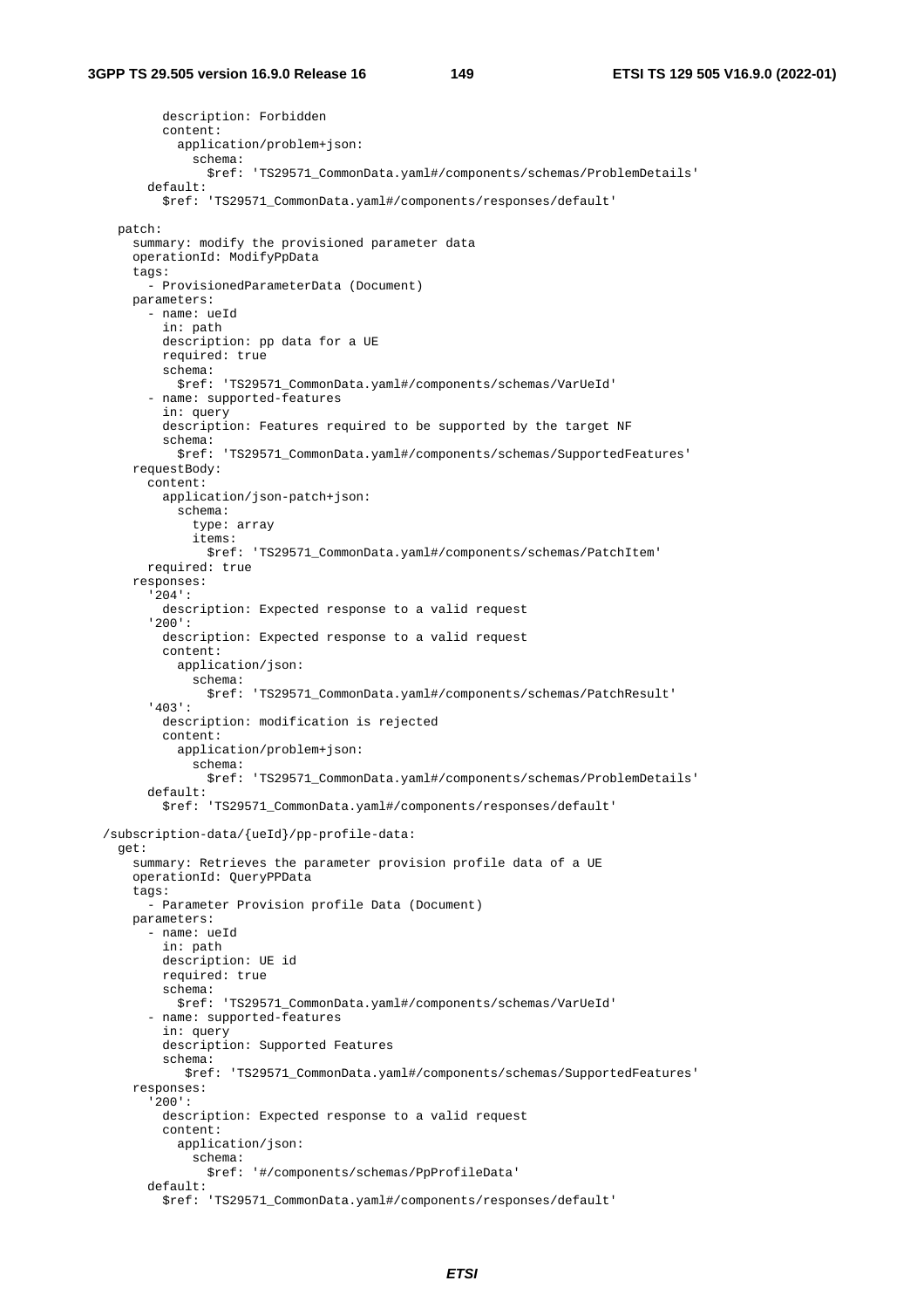```
 /subscription-data/{ueId}/context-data/ee-subscriptions: 
     get: 
       summary: Retrieves the ee subscriptions of a UE 
       operationId: Queryeesubscriptions 
       tags: 
          - Event Exposure Subscriptions (Collection) 
       parameters: 
         - name: ueId 
           in: path 
           description: UE id 
           required: true 
           schema: 
              $ref: 'TS29571_CommonData.yaml#/components/schemas/VarUeId' 
          - name: supported-features 
           in: query 
           description: Supported Features 
            schema: 
              $ref: 'TS29571_CommonData.yaml#/components/schemas/SupportedFeatures' 
       responses: 
          '200': 
           description: Expected response to a valid request 
            content: 
              application/json: 
                schema: 
                 type: array 
                 items: 
                  $ref: '#/components/schemas/EeSubscription' 
         default: 
           $ref: 'TS29571_CommonData.yaml#/components/responses/default' 
     post: 
       summary: Create individual EE subscription 
       operationId: CreateEeSubscriptions 
       tags: 
          - Event Exposure Subscriptions (Collection) 
       parameters: 
         - name: ueId 
           in: path 
           description: UE ID 
           required: true 
           schema: 
              $ref: 'TS29571_CommonData.yaml#/components/schemas/VarUeId' 
       requestBody: 
         content: 
           application/json: 
              schema: 
                $ref: '#/components/schemas/EeSubscription' 
         required: true 
       responses: 
          '201': 
           description: Expected response to a valid request 
            content: 
              application/json: 
                schema: 
                  $ref: '#/components/schemas/EeSubscription' 
           headers: 
              Location: 
                description: 'Contains the URI of the newly created resource, according to the 
structure: {apiRoot}/nudr-dr/<apiVersion>/subscription-data/{ueId}/context-data/ee-
subscriptions/{subsId}' 
                required: true 
                schema: 
                  type: string 
         default: 
            $ref: 'TS29571_CommonData.yaml#/components/responses/default' 
   /subscription-data/{ueId}/context-data/ee-subscriptions/{subsId}: 
     put: 
       summary: Update an individual ee subscriptions of a UE 
       operationId: UpdateEesubscriptions 
       tags: 
         - Event Exposure Subscription (Document) 
       parameters: 
          - name: ueId 
           in: path 
           required: true 
           schema:
```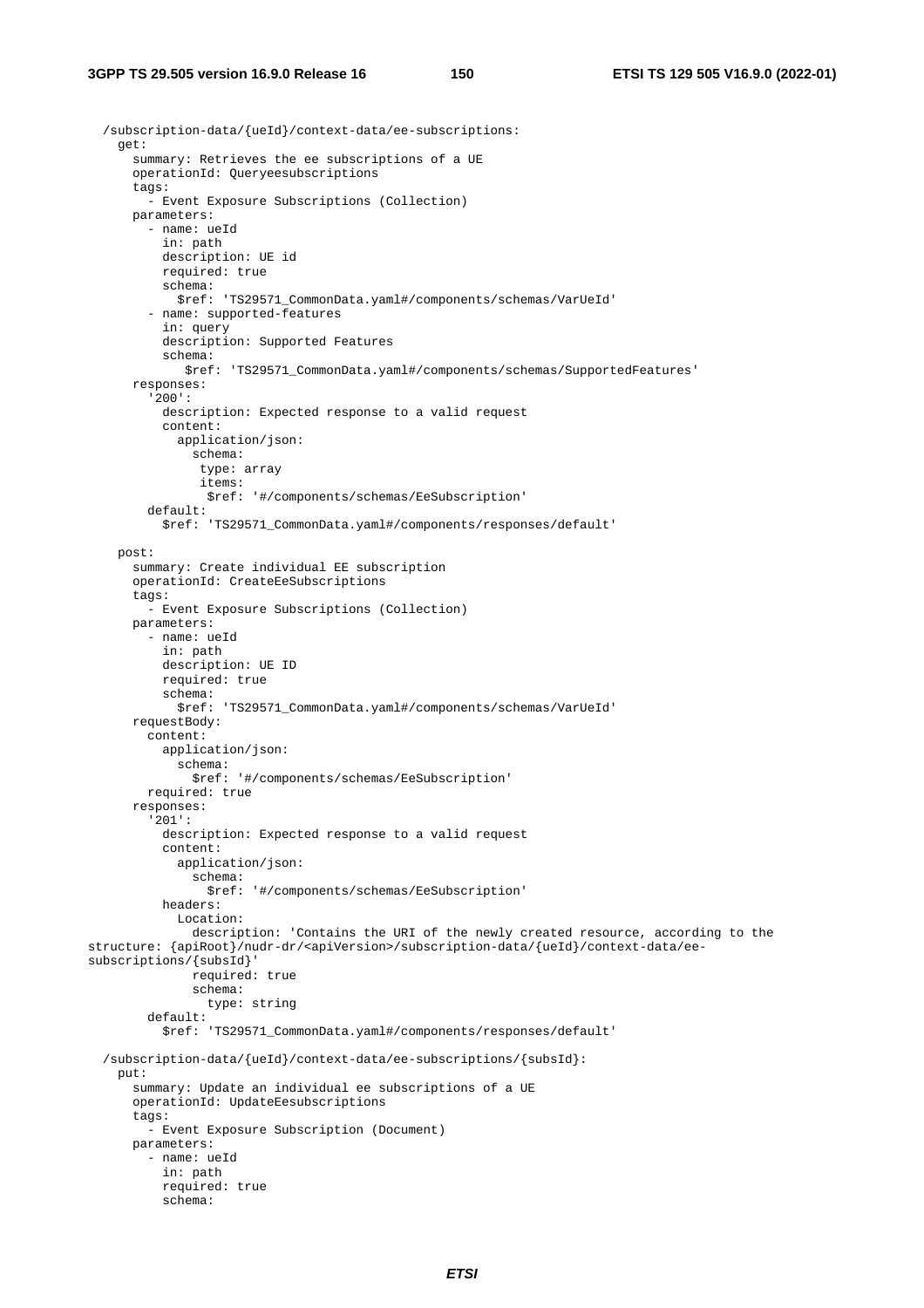\$ref: 'TS29571\_CommonData.yaml#/components/schemas/VarUeId' - name: subsId in: path required: true schema: type: string requestBody: content: application/json: schema: \$ref: '#/components/schemas/EeSubscription' required: true responses: '204': description: Upon success, an empty response body shall be returned '404': description: update of non-existing resource is rejected content: application/problem+json: schema: \$ref: 'TS29571\_CommonData.yaml#/components/schemas/ProblemDetails' default: \$ref: 'TS29571\_CommonData.yaml#/components/responses/default' delete: summary: Deletes a eeSubscription operationId: RemoveeeSubscriptions tags: - Event Exposure Subscription (Document) parameters: - name: ueId in: path required: true schema: \$ref: 'TS29571\_CommonData.yaml#/components/schemas/VarUeId' - name: subsId in: path required: true description: Unique ID of the subscription to remove schema: type: string responses: '204': description: Expected response to a successful subscription removal default: \$ref: 'TS29571\_CommonData.yaml#/components/responses/default' patch: summary: Modify an individual ee subscription of a UE operationId: ModifyEesubscription tags: - Event Exposure Subscription (Document) parameters: - name: ueId in: path description: UE id required: true schema: \$ref: 'TS29571\_CommonData.yaml#/components/schemas/VarUeId' - name: subsId in: path required: true schema: type: string - name: supported-features in: query description: Features required to be supported by the target NF schema: \$ref: 'TS29571\_CommonData.yaml#/components/schemas/SupportedFeatures' requestBody: content: application/json-patch+json: schema: type: array items: \$ref: 'TS29571\_CommonData.yaml#/components/schemas/PatchItem' minItems: 1 required: true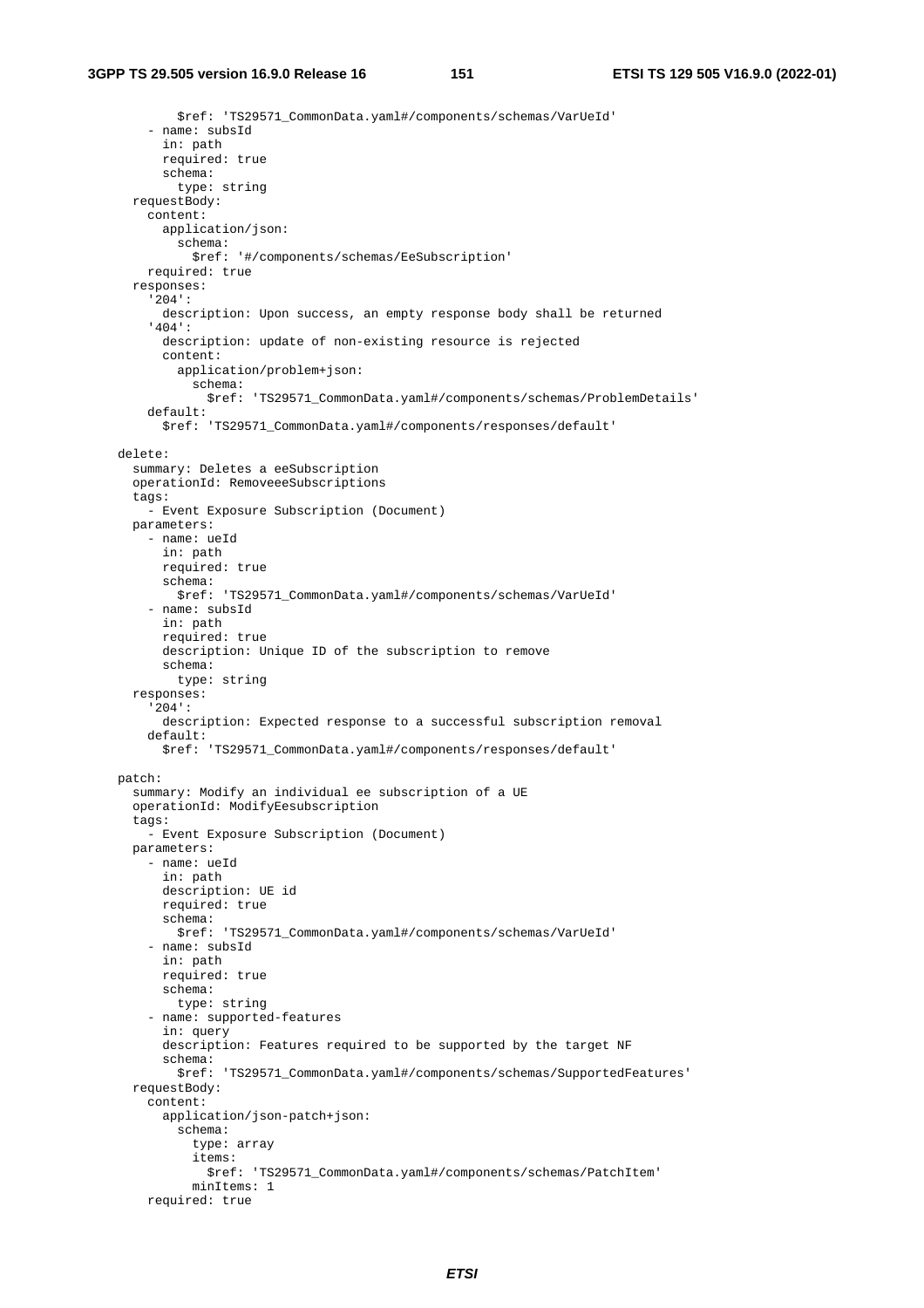responses: '204': description: Successful response '200': description: Expected response to a valid request content: application/json: schema: \$ref: 'TS29571\_CommonData.yaml#/components/schemas/PatchResult' '403': \$ref: 'TS29571\_CommonData.yaml#/components/responses/403' '404': \$ref: 'TS29571\_CommonData.yaml#/components/responses/404' default: \$ref: 'TS29571\_CommonData.yaml#/components/responses/default' get: summary: Retrieve a eeSubscription operationId: QueryeeSubscription tags: - Event Exposure Subscription (Document) parameters: - name: ueId in: path required: true schema: \$ref: 'TS29571\_CommonData.yaml#/components/schemas/VarUeId' - name: subsId in: path required: true description: Unique ID of the subscription to remove schema: type: string responses: '200': description: Expected response to a valid request content: application/json: schema: items: \$ref: '#/components/schemas/EeSubscription' default: \$ref: 'TS29571\_CommonData.yaml#/components/responses/default' /subscription-data/{ueId}/context-data/ee-subscriptions/{subsId}/amf-subscriptions: put: summary: Create AmfSubscriptions for an individual ee subscriptions of a UE operationId: Create AMF Subscriptions tags: - AMF Subscription Info (Document) parameters: - name: ueId in: path required: true schema: \$ref: 'TS29571\_CommonData.yaml#/components/schemas/VarUeId' - name: subsId in: path required: true schema: type: string requestBody: content: application/json: schema: type: array items: \$ref: '#/components/schemas/AmfSubscriptionInfo' minItems: 1 required: true responses: '204': description: Upon success, an empty response body shall be returned default: \$ref: 'TS29571\_CommonData.yaml#/components/responses/default' delete: summary: Deletes AMF Subscription Info for an eeSubscription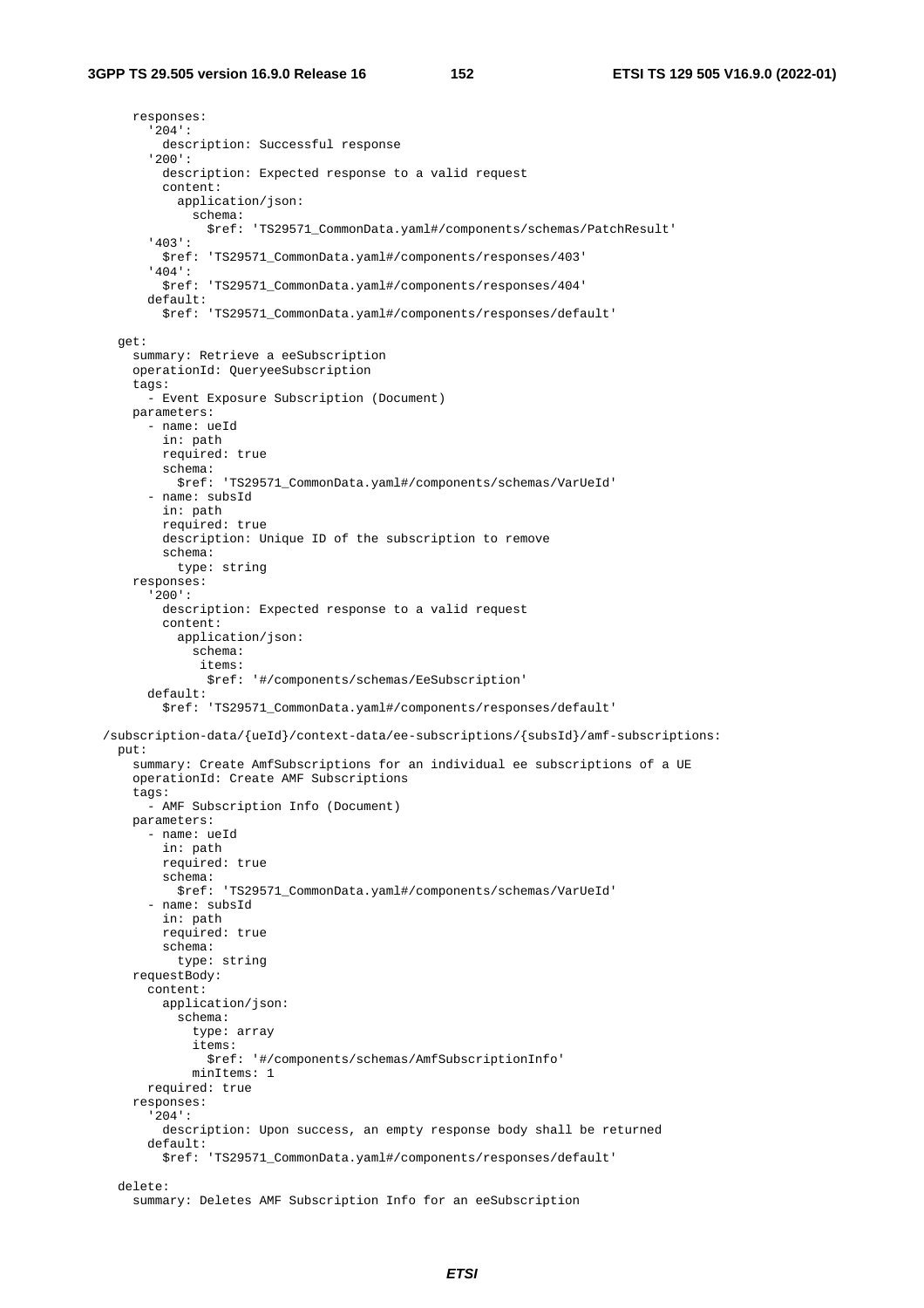```
 operationId: RemoveAmfSubscriptionsInfo 
   tags: 
     - Event AMF Subscription Info (Document) 
   parameters: 
      - name: ueId 
       in: path 
       required: true 
       schema: 
          $ref: 'TS29571_CommonData.yaml#/components/schemas/VarUeId' 
      - name: subsId 
       in: path 
       required: true 
       schema: 
         type: string 
   responses: 
      '204': 
       description: Expected response to a successful subscription removal 
     default: 
       $ref: 'TS29571_CommonData.yaml#/components/responses/default' 
 patch: 
   summary: modify the AMF Subscription Info 
   operationId: ModifyAmfSubscriptionInfo 
   tags: 
      - AmfSubscriptionInfo (Document) 
   parameters: 
      - name: ueId 
       in: path 
       required: true 
       schema: 
         $ref: 'TS29571_CommonData.yaml#/components/schemas/VarUeId' 
      - name: subsId 
       in: path 
       required: true 
       schema: 
         type: string 
      - name: supported-features 
       in: query 
       description: Features required to be supported by the target NF 
       schema: 
         $ref: 'TS29571_CommonData.yaml#/components/schemas/SupportedFeatures' 
   requestBody: 
     content: 
       application/json-patch+json: 
          schema: 
            type: array 
            items: 
              $ref: 'TS29571_CommonData.yaml#/components/schemas/PatchItem' 
     required: true 
   responses: 
      '204': 
       description: Expected response to a valid request 
      '200': 
       description: Expected response to a valid request 
       content: 
         application/json: 
            schema: 
              $ref: 'TS29571_CommonData.yaml#/components/schemas/PatchResult' 
      '403': 
       description: modification is rejected 
       content: 
          application/problem+json: 
           schema: 
              $ref: 'TS29571_CommonData.yaml#/components/schemas/ProblemDetails' 
     default: 
       $ref: 'TS29571_CommonData.yaml#/components/responses/default' 
 get: 
   summary: Retrieve AMF subscription Info 
   operationId: GetAmfSubscriptionInfo 
   tags: 
      - Query AMF Subscription Info (Document) 
   parameters: 
      - name: ueId 
       in: path 
       required: true 
       schema: 
          $ref: 'TS29571_CommonData.yaml#/components/schemas/VarUeId'
```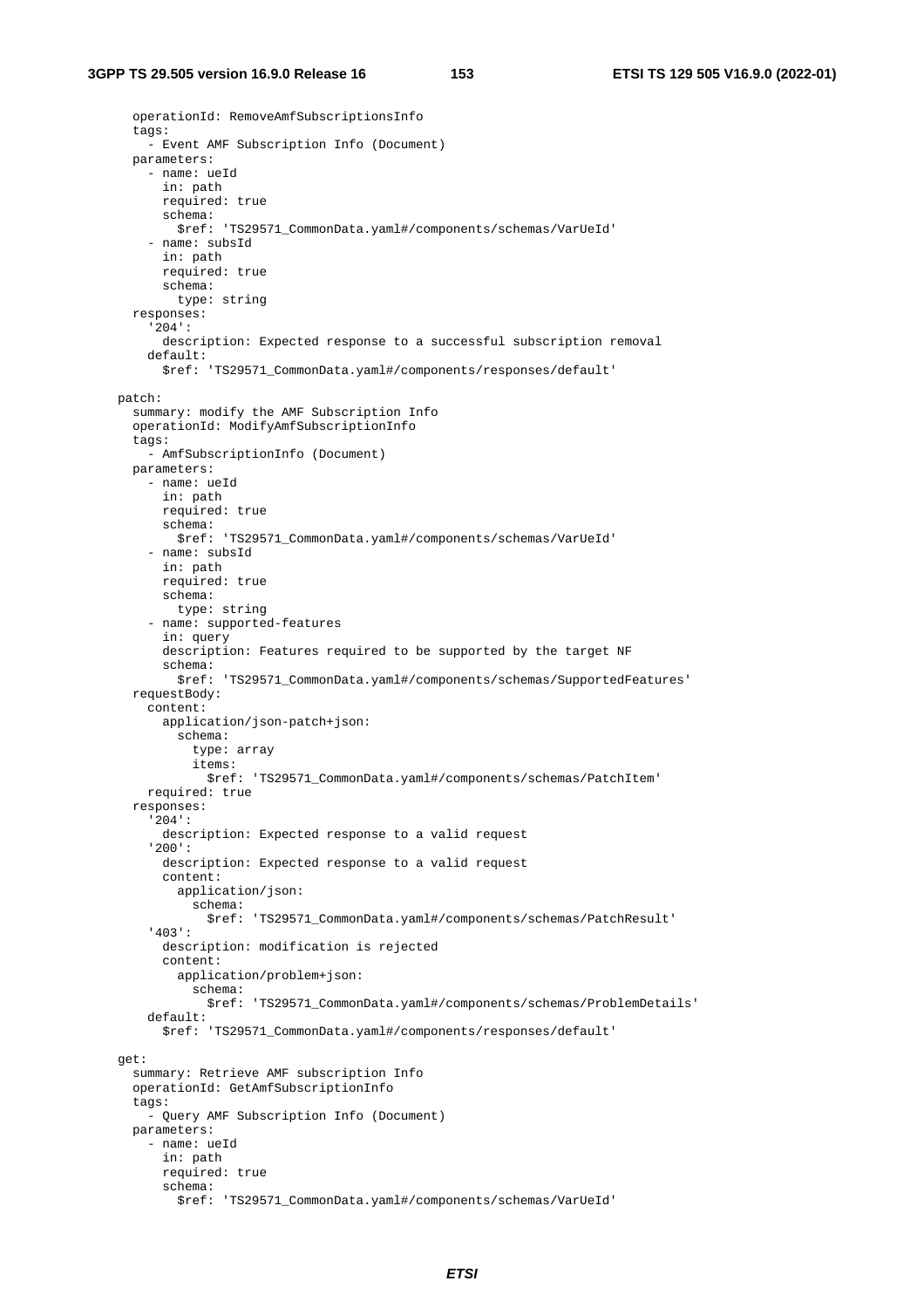- name: subsId in: path required: true schema: type: string responses: '200': description: OK content: application/json: schema: type: array items: \$ref: '#/components/schemas/AmfSubscriptionInfo' minItems: 1 default: \$ref: 'TS29571\_CommonData.yaml#/components/responses/default' /subscription-data/{ueId}/context-data/ee-subscriptions/{subsId}/smf-subscriptions: put: summary: Create SMF Subscription Info operationId: Create SMF Subscriptions tags: - SMF Event Subscription Info (Document) parameters: - name: ueId in: path required: true schema: \$ref: 'TS29571\_CommonData.yaml#/components/schemas/VarUeId' - name: subsId in: path required: true schema: type: string requestBody: content: application/json: schema: \$ref: '#/components/schemas/SmfSubscriptionInfo' required: true responses: '204': description: Upon success, an empty response body shall be returned default: \$ref: 'TS29571\_CommonData.yaml#/components/responses/default' delete: summary: Delete SMF Subscription Info operationId: RemoveSmfSubscriptionsInfo tags: - SMF Event Subscription Info (Document) parameters: - name: ueId in: path required: true schema: \$ref: 'TS29571\_CommonData.yaml#/components/schemas/VarUeId' - name: subsId in: path required: true schema: type: string responses: '204': description: Expected response to a successful subscription removal default: \$ref: 'TS29571\_CommonData.yaml#/components/responses/default' patch: summary: Modify SMF Subscription Info operationId: ModifySmfSubscriptionInfo tags: - SMF Event Subscription Info (Document) parameters: - name: ueId in: path required: true schema: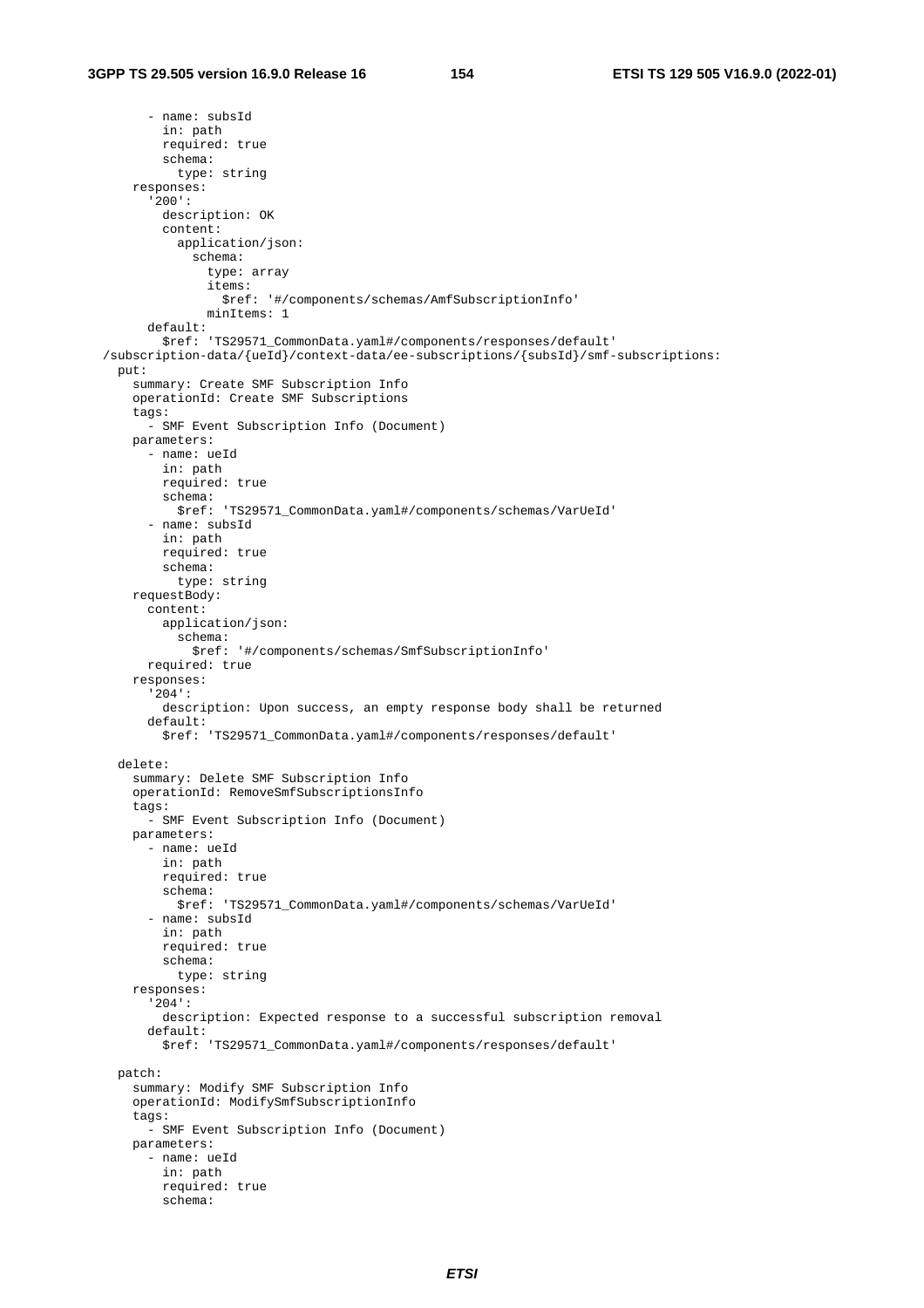```
 $ref: 'TS29571_CommonData.yaml#/components/schemas/VarUeId' 
       - name: subsId 
         in: path 
         required: true 
         schema: 
           type: string 
       - name: supported-features 
         in: query 
         description: Features required to be supported by the target NF 
         schema: 
           $ref: 'TS29571_CommonData.yaml#/components/schemas/SupportedFeatures' 
     requestBody: 
       content: 
         application/json-patch+json: 
           schema: 
             type: array 
             items: 
                $ref: 'TS29571_CommonData.yaml#/components/schemas/PatchItem' 
       required: true 
     responses: 
       '204': 
         description: Expected response to a valid request 
       '200': 
         description: Expected response to a valid request 
         content: 
           application/json: 
             schema: 
                $ref: 'TS29571_CommonData.yaml#/components/schemas/PatchResult' 
       '403': 
         description: modification is rejected 
         content: 
           application/problem+json: 
             schema: 
                $ref: 'TS29571_CommonData.yaml#/components/schemas/ProblemDetails' 
       default: 
         $ref: 'TS29571_CommonData.yaml#/components/responses/default' 
  get: 
     summary: Retrieve SMF Subscription Info 
     operationId: GetSmfSubscriptionInfo 
     tags: 
       - SMF Event Subscription Info (Document) 
    parameters: 
       - name: ueId 
        in: path 
         required: true 
         schema: 
           $ref: 'TS29571_CommonData.yaml#/components/schemas/VarUeId' 
       - name: subsId 
         in: path 
         required: true 
         schema: 
           type: string 
     responses: 
       '200': 
         description: OK 
         content: 
           application/json: 
             schema: 
                $ref: '#/components/schemas/SmfSubscriptionInfo' 
       default: 
         $ref: 'TS29571_CommonData.yaml#/components/responses/default' 
 /subscription-data/{ueId}/context-data/ee-subscriptions/{subsId}/hss-subscriptions: 
  put: 
     summary: Create HSS Subscription Info 
     operationId: Create HSS Subscriptions 
     tags: 
       - HSS Event Subscription Info (Document) 
    parameters: 
       - name: ueId 
         in: path 
         required: true 
         schema: 
           $ref: 'TS29571_CommonData.yaml#/components/schemas/VarUeId' 
       - name: subsId 
         in: path 
         required: true
```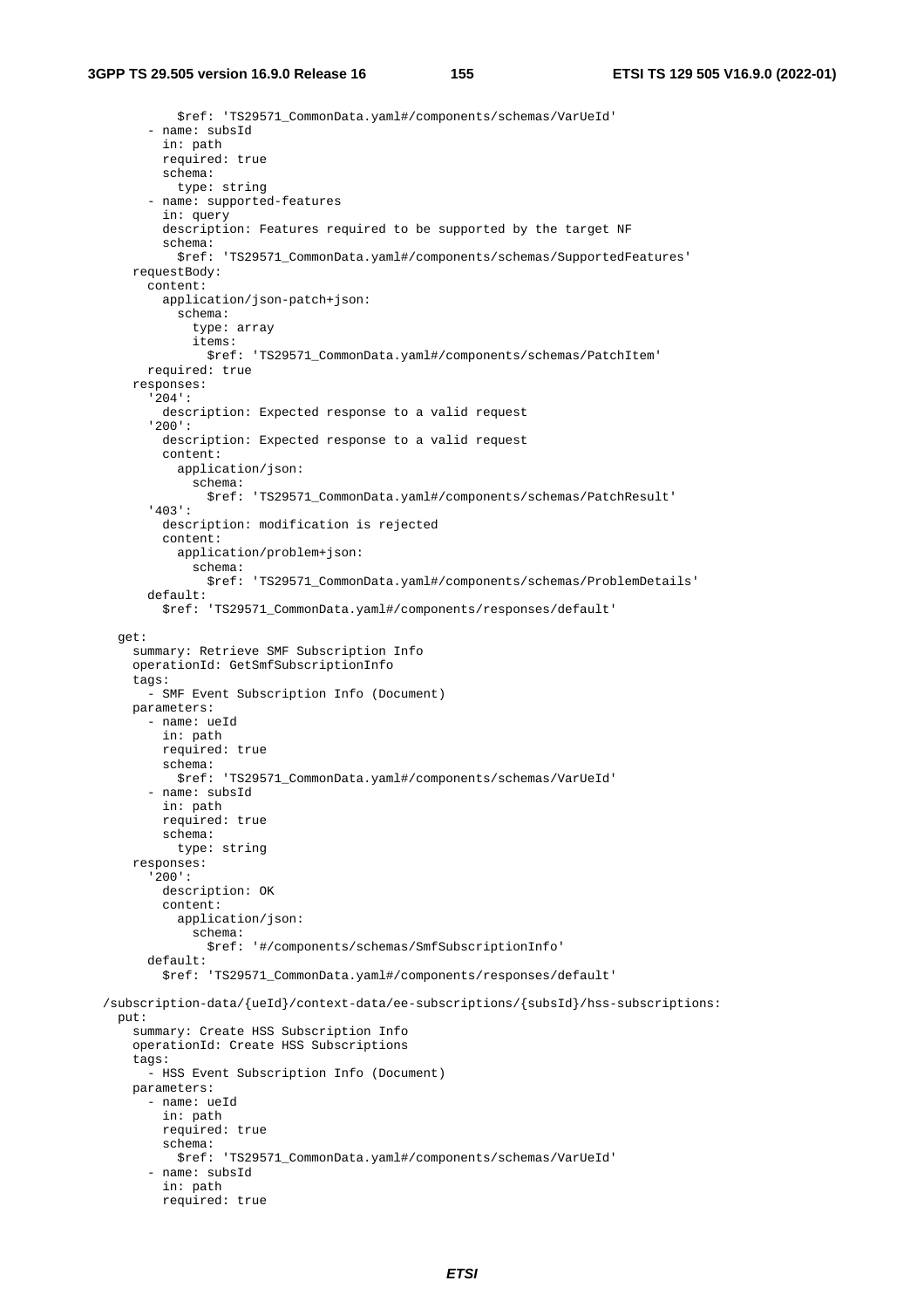schema: type: string requestBody: content: application/json: schema: \$ref: '#/components/schemas/HssSubscriptionInfo' required: true responses: '204': description: Upon success, an empty response body shall be returned default: \$ref: 'TS29571\_CommonData.yaml#/components/responses/default' delete: summary: Delete HSS Subscription Info operationId: RemoveHssSubscriptionsInfo tags: - HSS Event Subscription Info (Document) parameters: - name: ueId in: path required: true schema: \$ref: 'TS29571\_CommonData.yaml#/components/schemas/VarUeId' - name: subsId in: path required: true schema: type: string responses: '204': description: Expected response to a successful subscription removal default: \$ref: 'TS29571\_CommonData.yaml#/components/responses/default' patch: summary: Modify HSS Subscription Info operationId: ModifyHssSubscriptionInfo tags: - HSS Event Subscription Info (Document) parameters: - name: ueId in: path required: true schema: \$ref: 'TS29571\_CommonData.yaml#/components/schemas/VarUeId' - name: subsId in: path required: true schema: type: string - name: supported-features in: query description: Features required to be supported by the target NF schema: \$ref: 'TS29571\_CommonData.yaml#/components/schemas/SupportedFeatures' requestBody: content: application/json-patch+json: schema: type: array items: \$ref: 'TS29571\_CommonData.yaml#/components/schemas/PatchItem' required: true responses: '204': description: Expected response to a valid request '200': description: Expected response to a valid request content: application/json: schema: \$ref: 'TS29571\_CommonData.yaml#/components/schemas/PatchResult' '403': description: modification is rejected content: application/problem+json: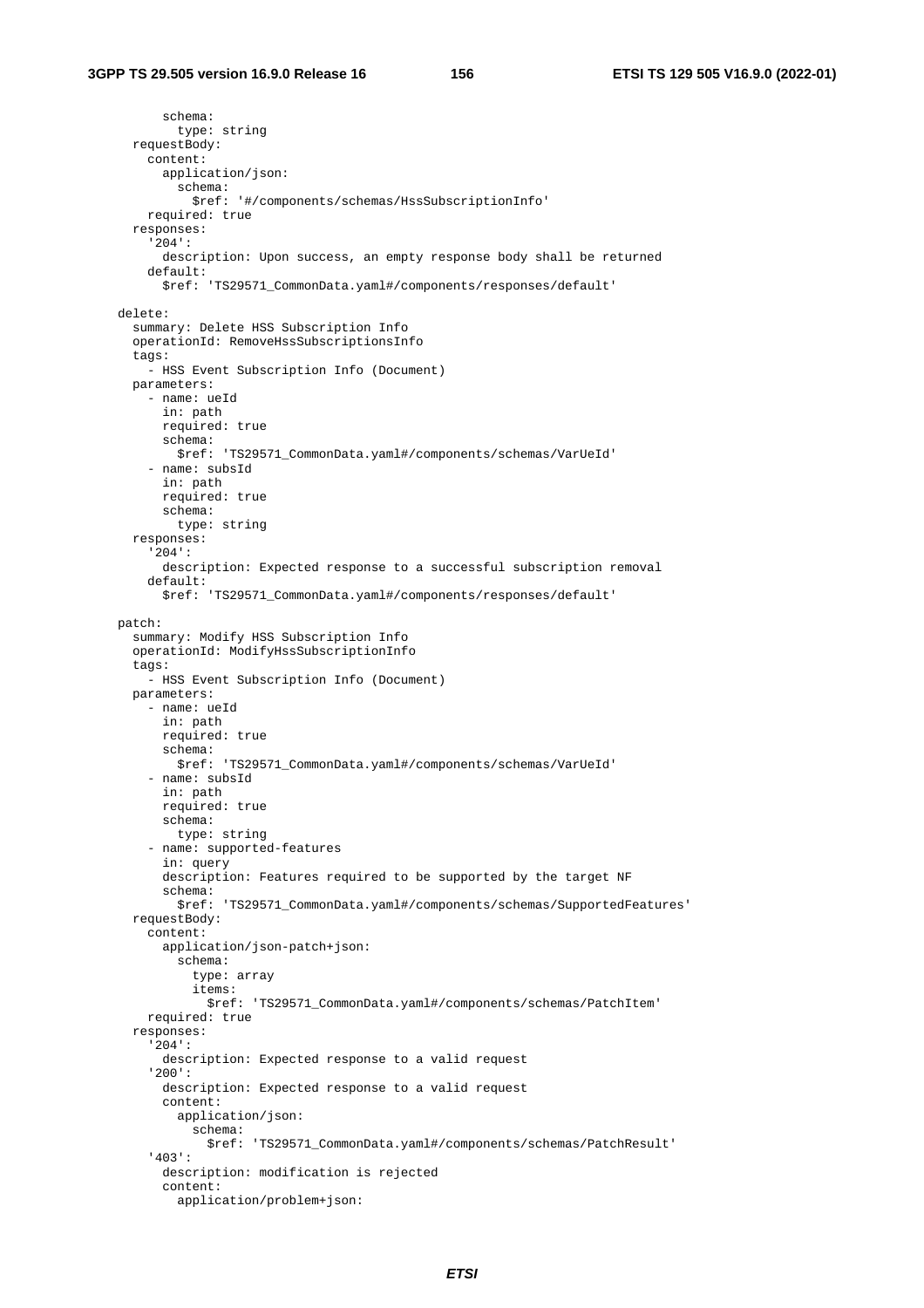```
 schema: 
                $ref: 'TS29571_CommonData.yaml#/components/schemas/ProblemDetails' 
       default: 
         $ref: 'TS29571_CommonData.yaml#/components/responses/default' 
  get: 
    summary: Retrieve HSS Subscription Info 
    operationId: GetHssSubscriptionInfo 
    tags: 
       - HSS Event Subscription Info (Document) 
    parameters: 
       - name: ueId 
         in: path 
         required: true 
         schema: 
           $ref: 'TS29571_CommonData.yaml#/components/schemas/VarUeId' 
       - name: subsId 
         in: path 
         required: true 
         schema: 
           type: string 
     responses: 
       '200': 
         description: OK 
         content: 
           application/json: 
             schema: 
                $ref: '#/components/schemas/SmfSubscriptionInfo' 
       default: 
         $ref: 'TS29571_CommonData.yaml#/components/responses/default' 
 /subscription-data/group-data/{ueGroupId}/ee-subscriptions: 
  get: 
    summary: Retrieves the ee subscriptions of a group of UEs or any UE 
    operationId: QueryEeGroupSubscriptions 
     tags: 
       - Event Exposure Group Subscriptions (Collection) 
    parameters: 
       - name: ueGroupId 
         in: path 
         description: Group of UEs or any UE 
         required: true 
         schema: 
             $ref: '#/components/schemas/VarUeGroupId' 
       - name: supported-features 
         in: query 
         description: Supported Features 
         schema: 
            $ref: 'TS29571_CommonData.yaml#/components/schemas/SupportedFeatures' 
    responses: 
       '200': 
         description: Expected response to a valid request 
         content: 
           application/json: 
             schema: 
              type: array 
              items: 
               $ref: '#/components/schemas/EeSubscription' 
       default: 
         $ref: 'TS29571_CommonData.yaml#/components/responses/default' 
  post: 
    summary: Create individual EE subscription for a group of UEs or any UE 
    operationId: CreateEeGroupSubscriptions 
    tags: 
       - Event Exposure Group Subscriptions (Collection) 
    parameters: 
       - name: ueGroupId 
         in: path 
         description: Group of UEs or any UE 
         required: true 
         schema: 
             $ref: '#/components/schemas/VarUeGroupId' 
     requestBody: 
       content: 
         application/json: 
           schema: 
             $ref: '#/components/schemas/EeSubscription'
```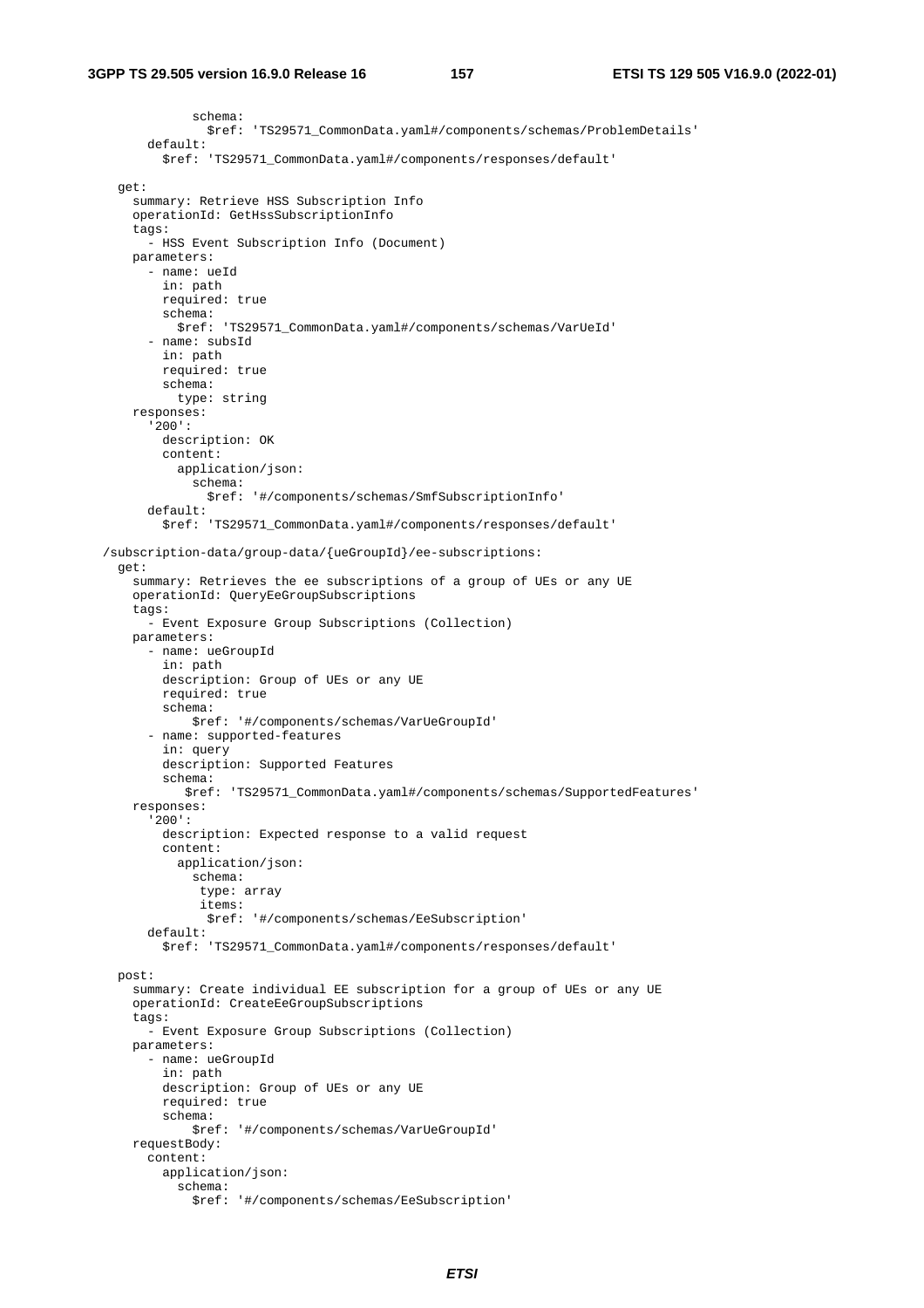required: true responses: '201': description: Expected response to a valid request content: application/json: schema: \$ref: '#/components/schemas/EeSubscription' headers: Location: description: 'Contains the URI of the newly created resource, according to the structure: {apiRoot}/nudr-dr/<apiVersion>/subscription-data/group-data/{ueGroupId}/ee-subscriptions' required: true schema: type: string default: \$ref: 'TS29571\_CommonData.yaml#/components/responses/default' /subscription-data/group-data/{ueGroupId}/ee-subscriptions/{subsId}: put: summary: Update an individual ee subscription of a group of UEs or any UE operationId: UpdateEeGroupSubscriptions tags: - Event Exposure Group Subscription (Document) parameters: - name: ueGroupId in: path required: true schema: \$ref: '#/components/schemas/VarUeGroupId' - name: subsId in: path required: true schema: type: string requestBody: content: application/json: schema: \$ref: '#/components/schemas/EeSubscription' required: true responses: '204': description: Upon success, an empty response body shall be returned '404': description: update of non-existing resource is rejected content: application/problem+json: schema: \$ref: 'TS29571\_CommonData.yaml#/components/schemas/ProblemDetails' default: \$ref: 'TS29571\_CommonData.yaml#/components/responses/default' delete: summary: Deletes a eeSubscription for a group of UEs or any UE operationId: RemoveEeGroupSubscriptions tags: - Event Exposure Group Subscription (Document) parameters: - name: ueGroupId in: path required: true schema: \$ref: '#/components/schemas/VarUeGroupId' - name: subsId in: path required: true description: Unique ID of the subscription to remove schema: type: string responses: '204': description: Expected response to a successful subscription removal default: \$ref: 'TS29571\_CommonData.yaml#/components/responses/default' patch: summary: Modify an individual ee subscription for a group of a UEs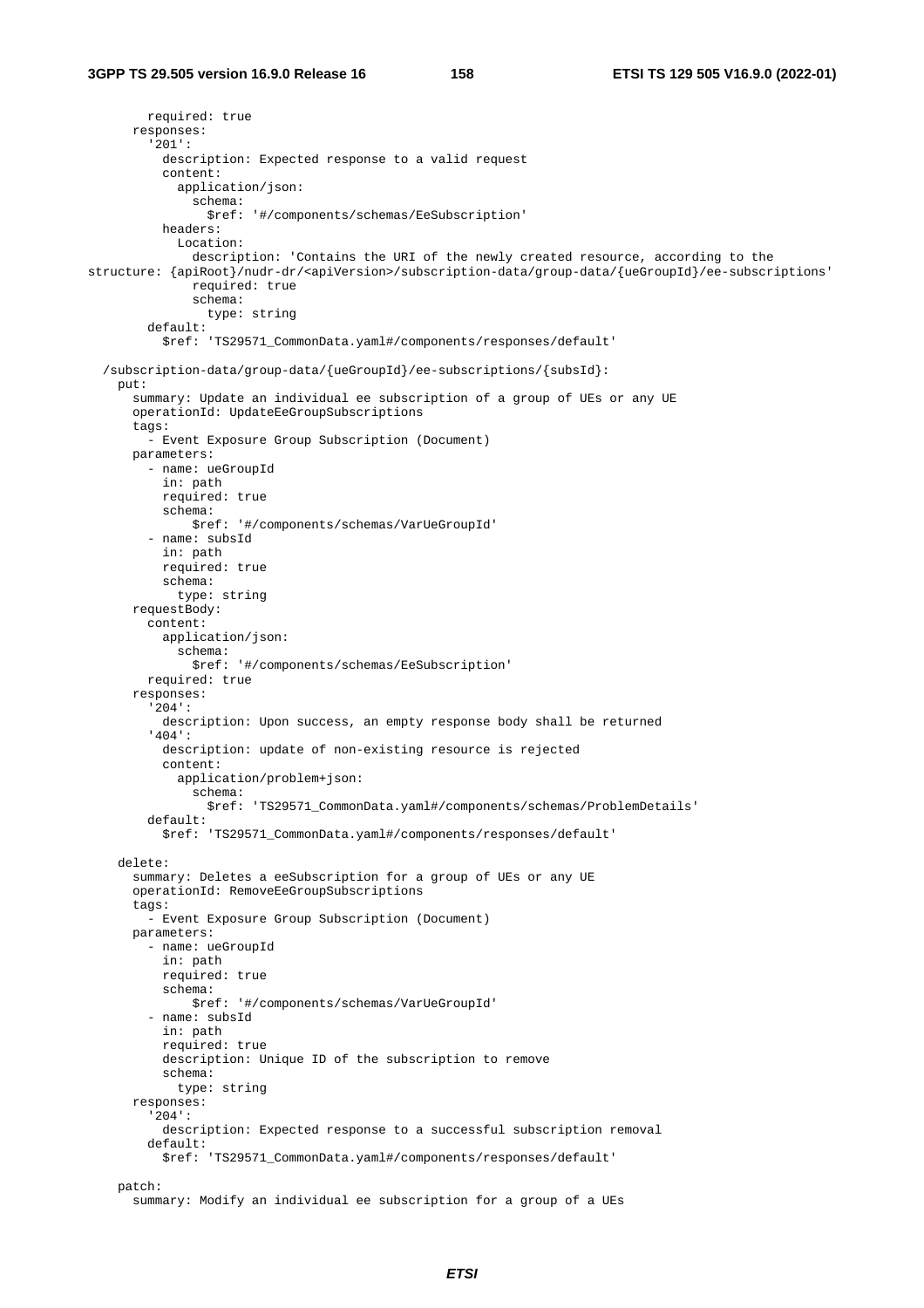```
 operationId: ModifyEeGroupSubscription 
     tags: 
       - Event Exposure Group Subscription (Document) 
     parameters: 
       - name: ueGroupId 
         in: path 
         required: true 
         schema: 
             $ref: '#/components/schemas/VarUeGroupId' 
       - name: subsId 
         in: path 
         required: true 
         schema: 
           type: string 
       - name: supported-features 
         in: query 
         description: Features required to be supported by the target NF 
         schema: 
           $ref: 'TS29571_CommonData.yaml#/components/schemas/SupportedFeatures' 
     requestBody: 
       content: 
         application/json-patch+json: 
           schema: 
             type: array 
             items: 
                $ref: 'TS29571_CommonData.yaml#/components/schemas/PatchItem' 
             minItems: 1 
       required: true 
     responses: 
       '204': 
         description: Successful response 
       '200': 
         description: Expected response to a valid request 
         content: 
           application/json: 
             schema: 
               $ref: 'TS29571_CommonData.yaml#/components/schemas/PatchResult' 
       '403': 
         $ref: 'TS29571_CommonData.yaml#/components/responses/403' 
       '404': 
         $ref: 'TS29571_CommonData.yaml#/components/responses/404' 
       default: 
         $ref: 'TS29571_CommonData.yaml#/components/responses/default' 
   get: 
     summary: Retrieve a individual eeSubscription for a group of UEs or any UE 
     operationId: QueryEeGroupSubscription 
     tags: 
       - Event Exposure Group Subscription (Document) 
     parameters: 
       - name: ueGroupId 
         in: path 
         required: true 
         schema: 
            $ref: '#/components/schemas/VarUeGroupId' 
       - name: subsId 
         in: path 
         required: true 
         description: Unique ID of the subscription to remove 
         schema: 
           type: string 
     responses: 
       '200': 
         description: Expected response to a valid request 
         content: 
           application/json: 
              schema: 
              items: 
                $ref: '#/components/schemas/EeSubscription' 
       default: 
         $ref: 'TS29571_CommonData.yaml#/components/responses/default' 
 /subscription-data/group-data/{ueGroupId}/ee-profile-data: 
   get: 
     summary: Retrieves the ee profile data profile data of a group or anyUE 
     operationId: QueryGroupEEData 
     tags: 
       - Event Exposure Data for a group (Document)
```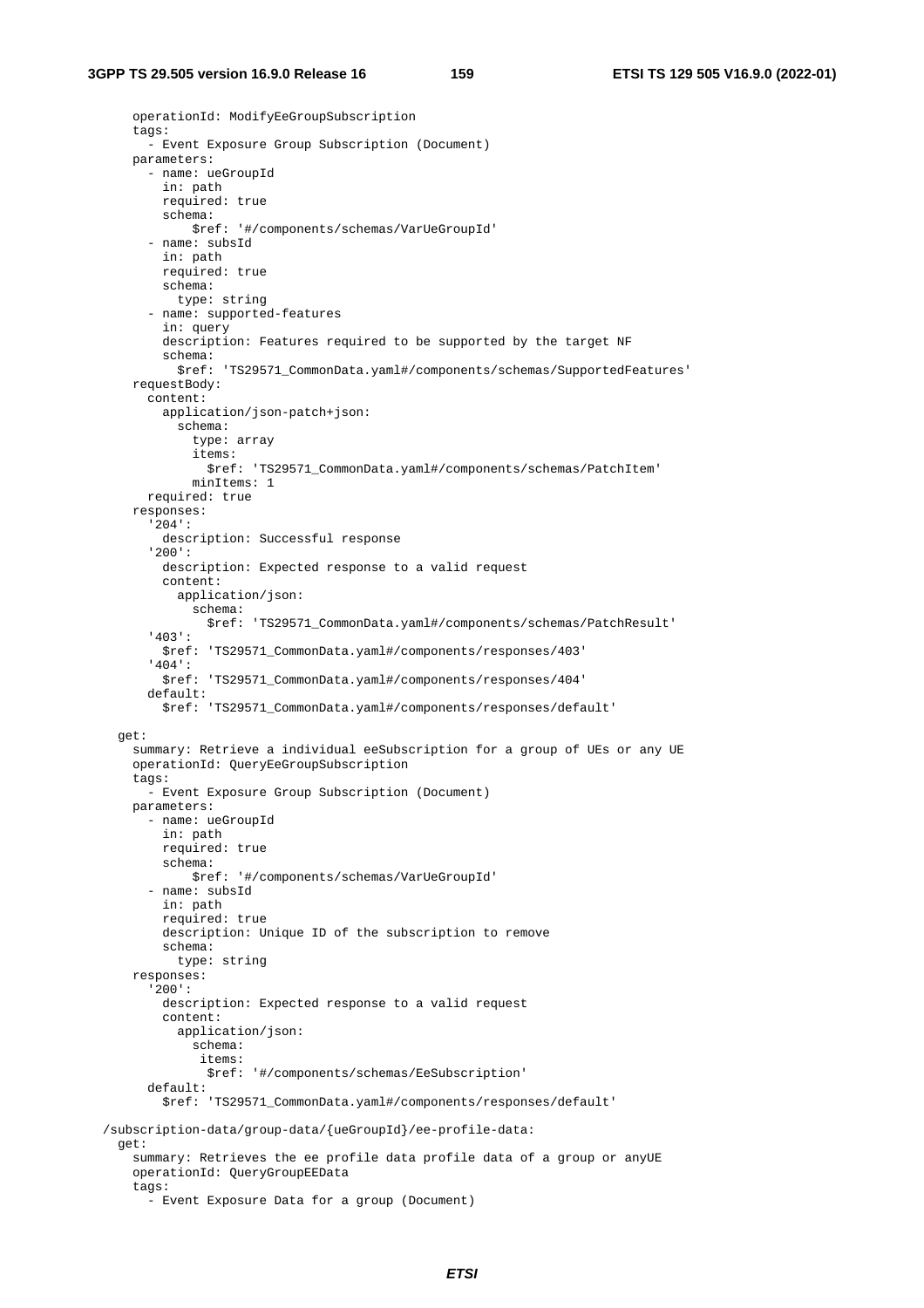parameters: - name: ueGroupId in: path description: Group of UEs or any UE required: true schema: \$ref: '#/components/schemas/VarUeGroupId' - name: supported-features in: query description: Supported Features schema: \$ref: 'TS29571\_CommonData.yaml#/components/schemas/SupportedFeatures' responses: '200': description: Expected response to a valid request content: application/json: schema: \$ref: '#/components/schemas/EeGroupProfileData' default: \$ref: 'TS29571\_CommonData.yaml#/components/responses/default' /subscription-data/{ueId}/ee-profile-data: get: summary: Retrieves the ee profile data of a UE operationId: QueryEEData tags: - Event Exposure Data (Document) parameters: - name: ueId in: path description: UE id required: true schema: \$ref: 'TS29571\_CommonData.yaml#/components/schemas/VarUeId' - name: fields in: query description: attributes to be retrieved required: false schema: type: array items: type: string style: form explode: false - name: supported-features in: query description: Supported Features schema: \$ref: 'TS29571\_CommonData.yaml#/components/schemas/SupportedFeatures' responses: '200': description: Expected response to a valid request content: application/json: schema: \$ref: '#/components/schemas/EeProfileData' default: \$ref: 'TS29571\_CommonData.yaml#/components/responses/default' /subscription-data/{ueId}/context-data/sdm-subscriptions: get: summary: Retrieves the sdm subscriptions of a UE operationId: Querysdmsubscriptions tags: - SDM Subscriptions (Collection) parameters: - name: ueId in: path description: UE id required: true schema: \$ref: 'TS29571\_CommonData.yaml#/components/schemas/VarUeId' - name: supported-features in: query description: Supported Features schema: \$ref: 'TS29571\_CommonData.yaml#/components/schemas/SupportedFeatures'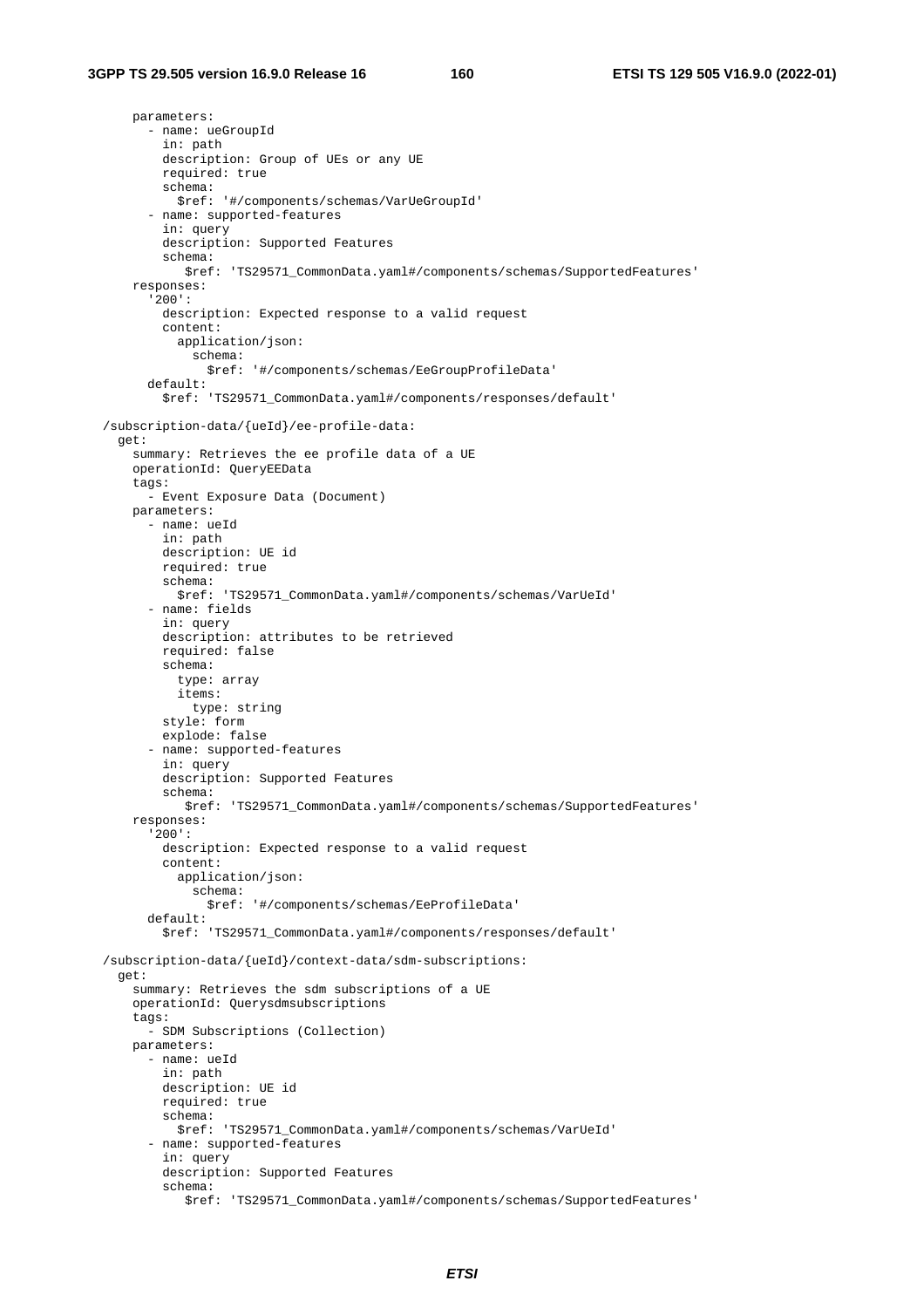responses: '200': description: Expected response to a valid request content: application/json: schema: type: array items: \$ref: '#/components/schemas/SdmSubscription' default: \$ref: 'TS29571\_CommonData.yaml#/components/responses/default' post: summary: Create individual sdm subscription operationId: CreateSdmSubscriptions tags: - SDM Subscriptions (Collection) parameters: - name: ueId in: path description: UE ID required: true schema: \$ref: 'TS29571\_CommonData.yaml#/components/schemas/VarUeId' requestBody: content: application/json: schema: \$ref: '#/components/schemas/SdmSubscription' required: true responses: '201': description: Expected response to a valid request content: application/json: schema: \$ref: '#/components/schemas/SdmSubscription' headers: Location: description: 'Contains the URI of the newly created resource, according to the structure: {apiRoot}/nudr-dr/<apiVersion>/subscription-data/{ueId}/context-data/sdmsubscriptions/{subsId}' required: true schema: type: string default: \$ref: 'TS29571\_CommonData.yaml#/components/responses/default' /subscription-data/{ueId}/context-data/sdm-subscriptions/{subsId}: put: summary: Update an individual sdm subscriptions of a UE operationId: Updatesdmsubscriptions tags: - SDM Subscription (Document) parameters: - name: ueId in: path required: true schema: \$ref: 'TS29571\_CommonData.yaml#/components/schemas/VarUeId' - name: subsId in: path required: true schema: type: string requestBody: content: application/json: schema: \$ref: '#/components/schemas/SdmSubscription' required: true responses: '204': description: Upon success, an empty response body shall be returned '404': description: update of non-existing resource is rejected content: application/problem+json: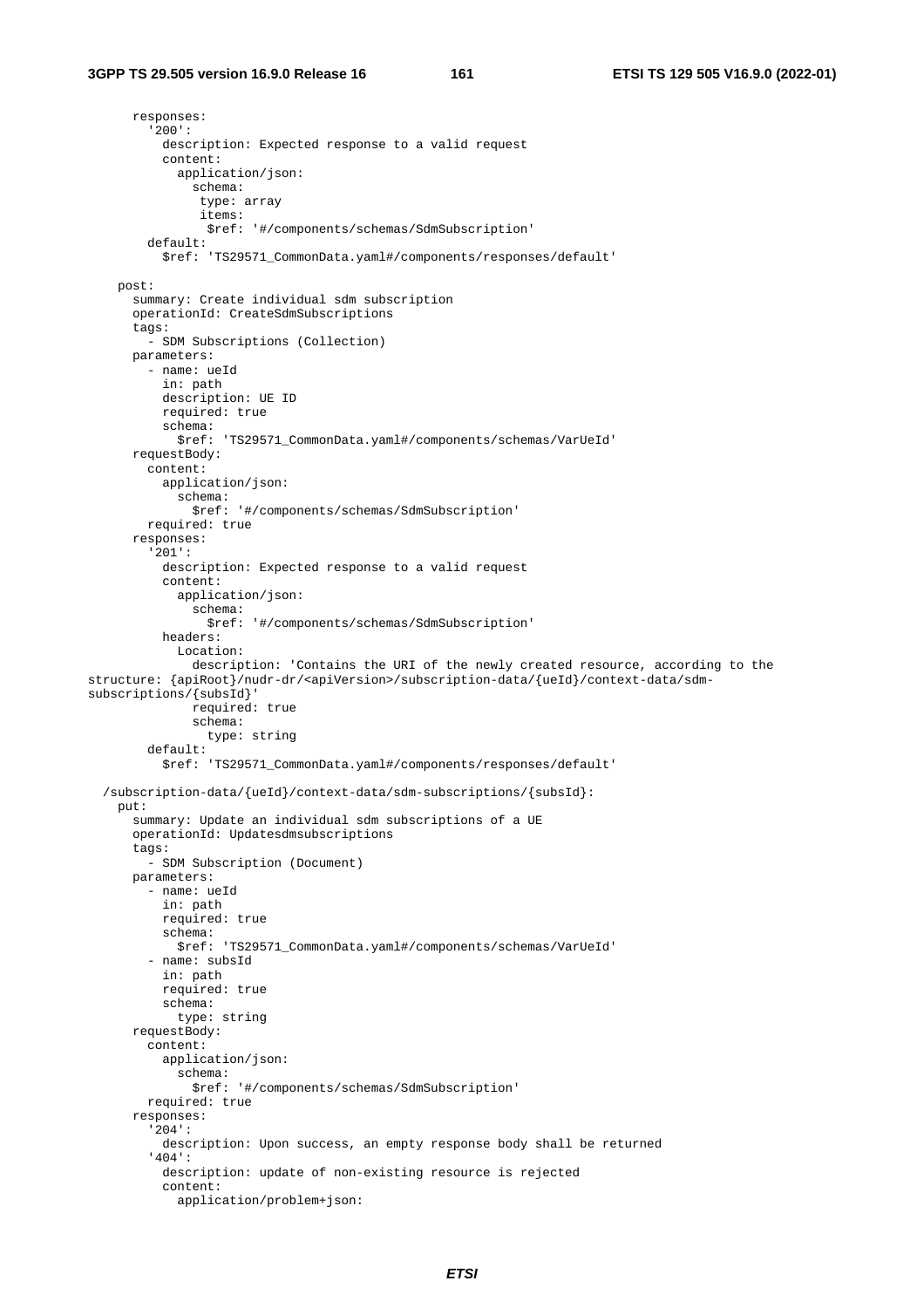schema: \$ref: 'TS29571\_CommonData.yaml#/components/schemas/ProblemDetails' default: \$ref: 'TS29571\_CommonData.yaml#/components/responses/default' delete: summary: Deletes a sdmsubscriptions operationId: RemovesdmSubscriptions tags: - SDM Subscription (Document) parameters: - name: ueId in: path required: true schema: \$ref: 'TS29571\_CommonData.yaml#/components/schemas/VarUeId' - name: subsId in: path required: true description: Unique ID of the subscription to remove schema: type: string responses: '204': description: Expected response to a successful subscription removal '404': \$ref: 'TS29571\_CommonData.yaml#/components/responses/404' default: \$ref: 'TS29571\_CommonData.yaml#/components/responses/default' patch: summary: Modify an individual sdm subscription operationId: ModifysdmSubscription tags: - SDM Subscription (Document) parameters: - name: ueId in: path description: UE id required: true schema: \$ref: 'TS29571\_CommonData.yaml#/components/schemas/VarUeId' - name: subsId in: path required: true schema: type: string - name: supported-features in: query description: Features required to be supported by the target NF schema: \$ref: 'TS29571\_CommonData.yaml#/components/schemas/SupportedFeatures' requestBody: content: application/json-patch+json: schema: type: array items: \$ref: 'TS29571\_CommonData.yaml#/components/schemas/PatchItem' minItems: 1 required: true responses: '204': description: Successful response '200': description: Expected response to a valid request content: application/json: schema: \$ref: 'TS29571\_CommonData.yaml#/components/schemas/PatchResult' '403': \$ref: 'TS29571\_CommonData.yaml#/components/responses/403' '404': \$ref: 'TS29571\_CommonData.yaml#/components/responses/404' default: \$ref: 'TS29571\_CommonData.yaml#/components/responses/default'

get: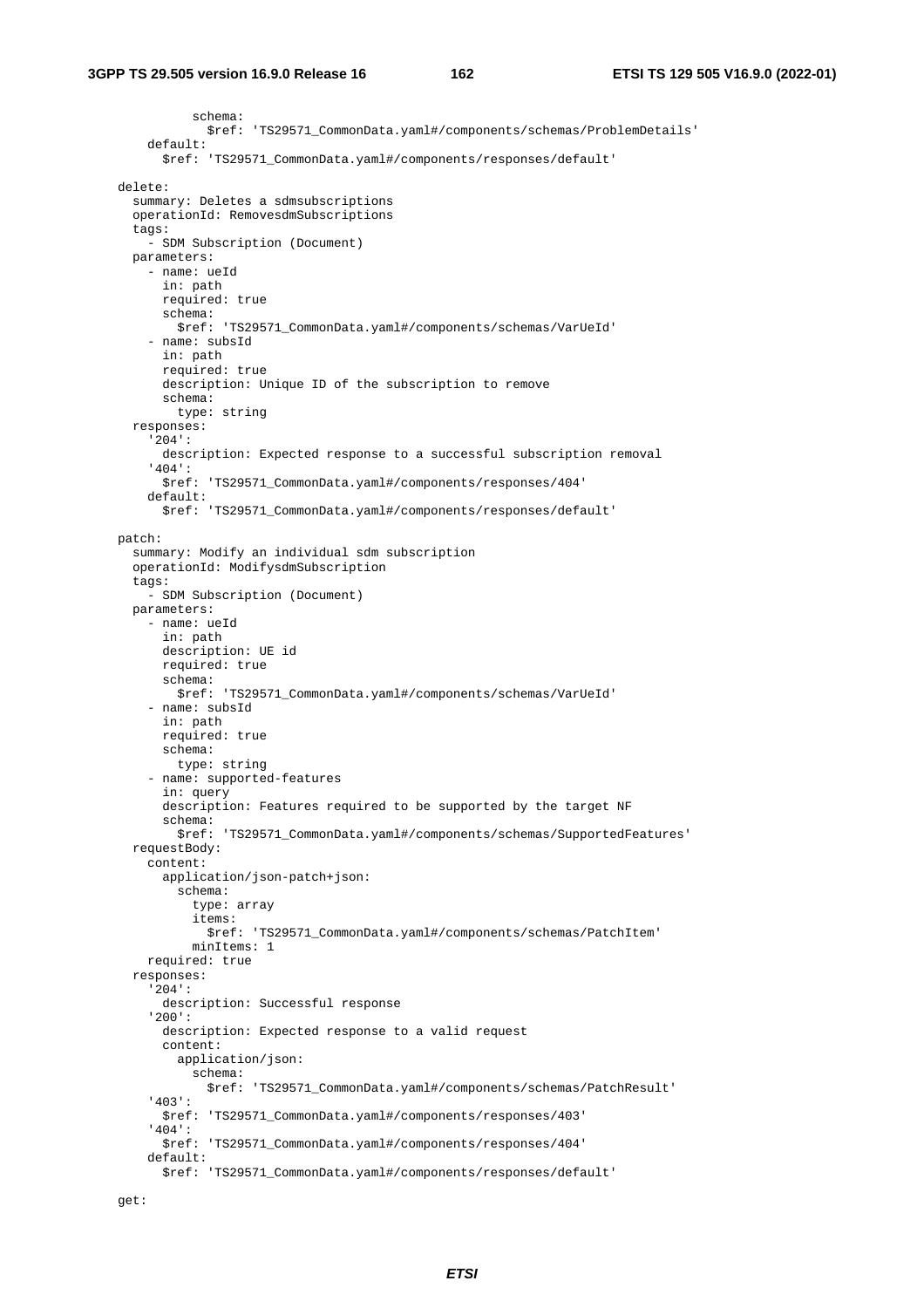```
 summary: Retrieves a individual sdmSubscription identified by subsId 
    operationId: QuerysdmSubscription 
    tags: 
       - SDM Subscription (Document) 
    parameters: 
       - name: ueId 
         in: path 
         required: true 
         schema: 
           $ref: 'TS29571_CommonData.yaml#/components/schemas/VarUeId' 
       - name: subsId 
         in: path 
         required: true 
         description: Unique ID of the subscription to retrieve 
         schema: 
          type: string 
     responses: 
       '200': 
         description: Expected response to a valid request 
         content: 
           application/json: 
             schema: 
               items: 
                  $ref: '#/components/schemas/SdmSubscription' 
       default: 
         $ref: 'TS29571_CommonData.yaml#/components/responses/default' 
 /subscription-data/{ueId}/context-data/sdm-subscriptions/{subsId}/hss-sdm-subscriptions: 
  put: 
    summary: Create HSS SDM Subscription Info 
    operationId: Create HSS SDM Subscriptions 
   tags:
       - HSS SDM Subscription Info (Document) 
    parameters: 
       - name: ueId 
         in: path 
        required: true 
         schema: 
           $ref: 'TS29571_CommonData.yaml#/components/schemas/VarUeId' 
       - name: subsId 
         in: path 
         required: true 
         schema: 
           type: string 
    requestBody: 
       content: 
         application/json: 
           schema: 
             $ref: '#/components/schemas/HssSubscriptionInfo' 
       required: true 
    responses: 
       '204': 
         description: Upon success, an empty response body shall be returned 
       default: 
        $ref: 'TS29571_CommonData.yaml#/components/responses/default' 
  delete: 
     summary: Delete HSS SDM Subscription Info 
    operationId: RemoveHssSDMSubscriptionsInfo 
    tags: 
       - HSS SDM Subscription Info (Document) 
    parameters: 
       - name: ueId 
        in: path 
         required: true 
         schema: 
           $ref: 'TS29571_CommonData.yaml#/components/schemas/VarUeId' 
       - name: subsId 
         in: path 
         required: true 
         schema: 
           type: string 
    responses: 
       '204': 
         description: Expected response to a successful subscription removal 
       default: 
         $ref: 'TS29571_CommonData.yaml#/components/responses/default' 
  patch: 
     summary: Modify HSS SDM Subscription Info
```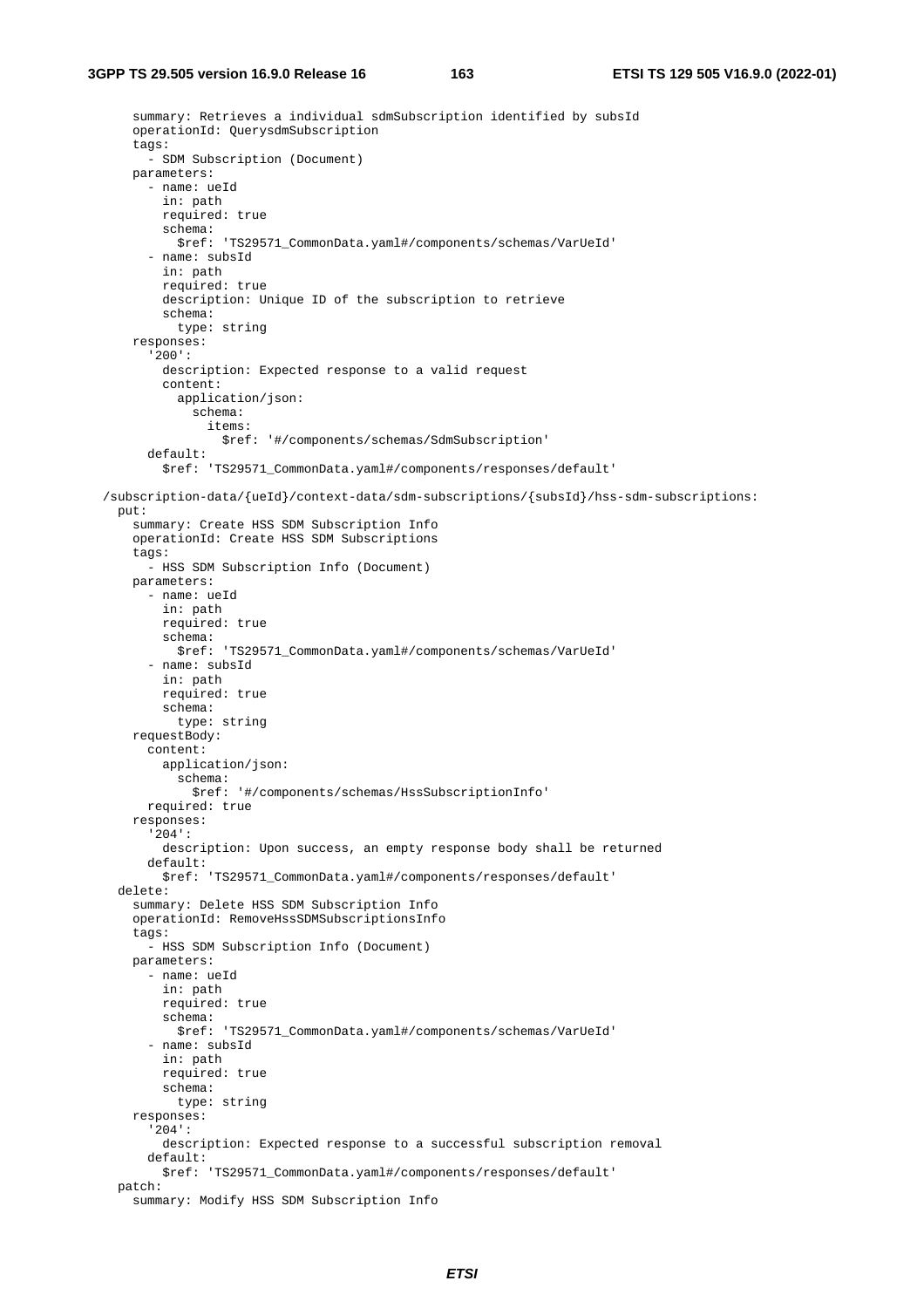```
 operationId: ModifyHssSDMSubscriptionInfo 
     tags: 
       - HSS SDM Subscription Info (Document) 
    parameters: 
       - name: ueId 
        in: path 
         required: true 
         schema: 
           $ref: 'TS29571_CommonData.yaml#/components/schemas/VarUeId' 
       - name: subsId 
         in: path 
         required: true 
         schema: 
           type: string 
       - name: supported-features 
         in: query 
         description: Features required to be supported by the target NF 
         schema: 
           $ref: 'TS29571_CommonData.yaml#/components/schemas/SupportedFeatures' 
     requestBody: 
       content: 
         application/json-patch+json: 
           schema: 
             type: array 
             items: 
               $ref: 'TS29571_CommonData.yaml#/components/schemas/PatchItem' 
       required: true 
     responses: 
       '204': 
         description: Expected response to a valid request 
       '200': 
         description: Expected response to a valid request 
         content: 
           application/json: 
             schema: 
               $ref: 'TS29571_CommonData.yaml#/components/schemas/PatchResult' 
       '403': 
         description: modification is rejected 
         content: 
           application/problem+json: 
             schema: 
               $ref: 'TS29571_CommonData.yaml#/components/schemas/ProblemDetails' 
       default: 
         $ref: 'TS29571_CommonData.yaml#/components/responses/default' 
  get: 
    summary: Retrieve HSS SDM Subscription Info 
    operationId: GetHssSDMSubscriptionInfo 
    tags: 
       - HSS SDM Subscription Info (Document) 
    parameters: 
       - name: ueId 
        in: path 
         required: true 
         schema: 
           $ref: 'TS29571_CommonData.yaml#/components/schemas/VarUeId' 
       - name: subsId 
         in: path 
         required: true 
         schema: 
           type: string 
     responses: 
       '200': 
        description: OK 
         content: 
           application/json: 
             schema: 
                $ref: '#/components/schemas/SmfSubscriptionInfo' 
       default: 
         $ref: 'TS29571_CommonData.yaml#/components/responses/default' 
 /subscription-data/shared-data: 
  get: 
    summary: retrieve shared data 
    operationId: GetSharedData 
     tags: 
       - Retrieval of shared data 
    parameters: 
       - name: shared-data-ids
```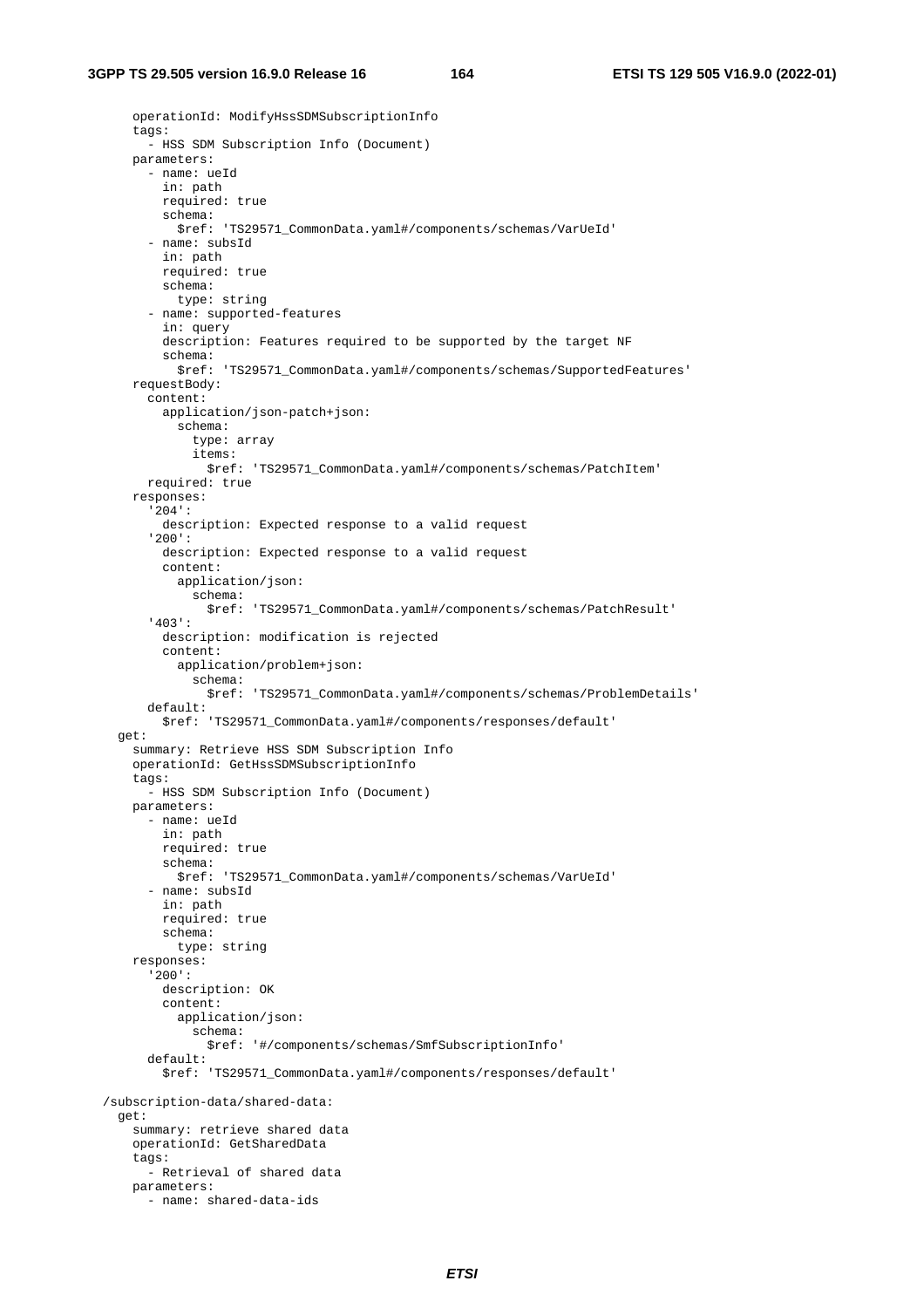```
 in: query 
           description: List of shared data ids 
           required: true 
           style: form 
           explode: false 
           schema: 
              $ref: 'TS29503_Nudm_SDM.yaml#/components/schemas/SharedDataIds' 
         - name: supported-features 
           in: query 
           description: Supported Features 
           schema: 
               $ref: 'TS29571_CommonData.yaml#/components/schemas/SupportedFeatures' 
       responses: 
          '200': 
           description: Expected response to a valid request 
           content: 
              application/json: 
                schema: 
                  type: array 
                  items: 
                   $ref: 'TS29503_Nudm_SDM.yaml#/components/schemas/SharedData' 
                  minItems: 1 
         '400': 
           $ref: 'TS29571_CommonData.yaml#/components/responses/400' 
          '404': 
           $ref: 'TS29571_CommonData.yaml#/components/responses/404' 
         '500': 
           $ref: 'TS29571_CommonData.yaml#/components/responses/500' 
         '503': 
           $ref: 'TS29571_CommonData.yaml#/components/responses/503' 
         default: 
           $ref: 'TS29571_CommonData.yaml#/components/responses/default' 
   /subscription-data/shared-data/{sharedDataId}: 
     get: 
       summary: retrieve individual shared data 
       operationId: GetIndividualSharedData 
       tags: 
         - Retrieval of individual shared data 
       parameters: 
         - name: If-None-Match 
           in: header 
           description: Validator for conditional requests, as described in RFC 7232, 3.2 
           schema: 
             type: string 
         - name: If-Modified-Since 
           in: header 
           description: Validator for conditional requests, as described in RFC 7232, 3.3 
           schema: 
            type: string 
       responses: 
          '200': 
           description: Expected response to a valid request 
           content: 
             application/json: 
               schema: 
                 $ref: 'TS29503_Nudm_SDM.yaml#/components/schemas/SharedData' 
           headers: 
             Cache-Control: 
                description: Cache-Control containing max-age, as described in RFC 7234, 5.2 
                schema: 
                 type: string 
              ETag: 
                description: Entity Tag, containing a strong validator, as described in RFC 7232, 2.3 
                schema: 
                  type: string 
             Last-Modified: 
               description: Timestamp for last modification of the resource, as described in RFC 
7232, 2.2 
                schema: 
                  type: string 
         '400': 
           $ref: 'TS29571_CommonData.yaml#/components/responses/400' 
         '404': 
           $ref: 'TS29571_CommonData.yaml#/components/responses/404' 
         '500': 
           $ref: 'TS29571_CommonData.yaml#/components/responses/500' 
          '503':
```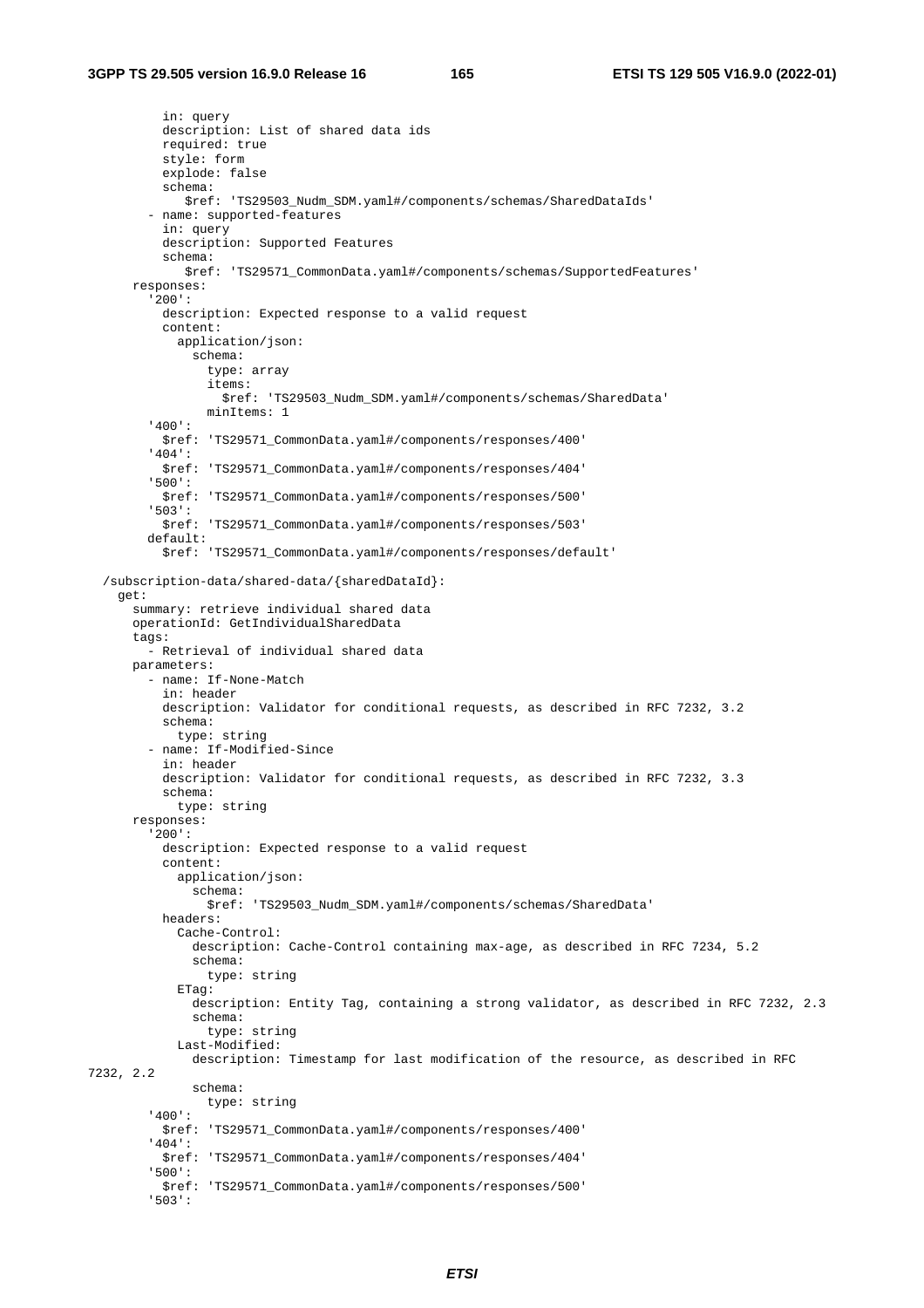\$ref: 'TS29571\_CommonData.yaml#/components/responses/503' default: \$ref: 'TS29571\_CommonData.yaml#/components/responses/default' /subscription-data/subs-to-notify: post: summary: Subscription data subscriptions operationId: SubscriptionDataSubscriptions tags: - Subs To Notify (Collection) requestBody: content: application/json: schema: \$ref: '#/components/schemas/SubscriptionDataSubscriptions' required: true responses: '201': description: Expected response to a valid request content: application/json: schema: \$ref: '#/components/schemas/SubscriptionDataSubscriptions' headers: Location: description: 'Contains the URI of the newly created resource, according to the structure: {apiRoot}/nudr-dr/<apiVersion>/subscription-data/subs-to-notify/{subsId}' required: true schema: type: string default: \$ref: 'TS29571\_CommonData.yaml#/components/responses/default' callbacks: onDataChange: '{request.body#/callbackReference}': post: requestBody: required: true content: application/json: schema: \$ref: '#/components/schemas/DataChangeNotify' responses: '204': description: Expected response to a valid request get: summary: Retrieves the list of subscriptions operationId: QuerySubsToNotify tags: - Subs To Notify (Collection) parameters: - name: ue-id in: query description: UE id required: true schema: \$ref: 'TS29571\_CommonData.yaml#/components/schemas/VarUeId' - name: supported-features in: query description: Supported Features schema: \$ref: 'TS29571\_CommonData.yaml#/components/schemas/SupportedFeatures' responses: '200': description: Expected response to a valid request content: application/json: schema: type: array items: \$ref: '#/components/schemas/SubscriptionDataSubscriptions' default: \$ref: 'TS29571\_CommonData.yaml#/components/responses/default' delete: summary: Deletes subscriptions identified by a given ue-id parameter

```
 operationId: RemoveMultipleSubscriptionDataSubscriptions
```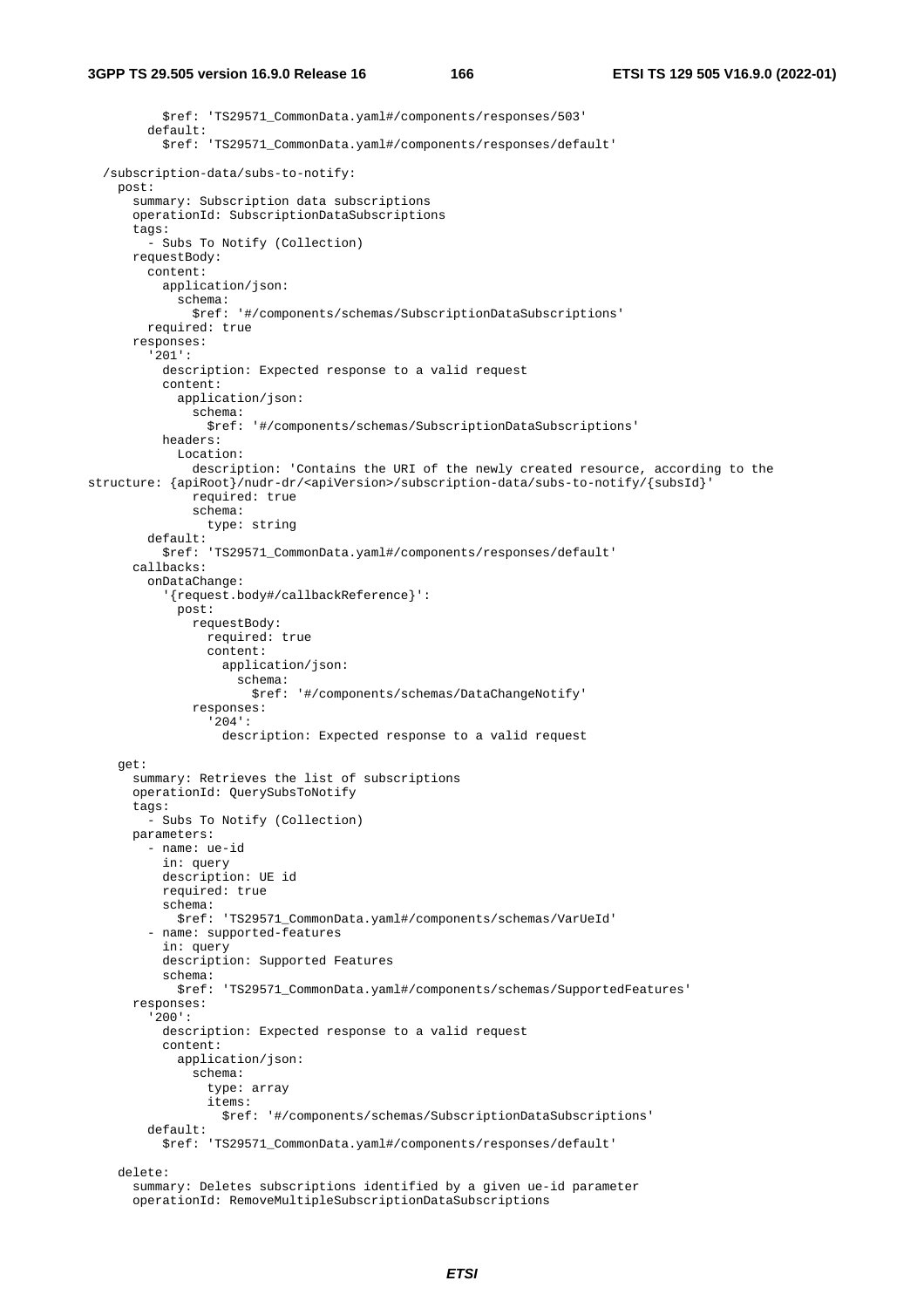tags: - Subs To Notify (Collection) parameters: - name: ue-id in: query required: true description: UE ID schema: \$ref: 'TS29571\_CommonData.yaml#/components/schemas/VarUeId' - name: nf-instance-id in: query required: false description: NF Instance ID schema: \$ref: 'TS29571\_CommonData.yaml#/components/schemas/NfInstanceId' - name: delete-all-nfs in: query required: false description: Flag to delete subscriptions from all NFs schema: type: boolean - name: implicit-unsubscribe-indication in: query required: false description: Implicit Unsubscribe Indication schema: type: boolean responses: '204': description: Expected response to a successful subscription removal default: \$ref: 'TS29571\_CommonData.yaml#/components/responses/default' /subscription-data/subs-to-notify/{subsId}: delete: summary: Deletes a subscriptionDataSubscriptions operationId: RemovesubscriptionDataSubscriptions tags: - Subs To Notify (Document) parameters: - name: subsId in: path required: true description: Unique ID of the subscription to remove schema: type: string responses: '204': description: Expected response to a successful subscription removal default: \$ref: 'TS29571\_CommonData.yaml#/components/responses/default' patch: summary: Modify an individual subscriptionDataSubscription operationId: ModifysubscriptionDataSubscription tags: - Subs To Notify (Document) parameters: - name: subsId in: path required: true schema: type: string - name: supported-features in: query description: Features required to be supported by the target NF schema: \$ref: 'TS29571\_CommonData.yaml#/components/schemas/SupportedFeatures' requestBody: content: application/json-patch+json: schema: type: array items: \$ref: 'TS29571\_CommonData.yaml#/components/schemas/PatchItem' minItems: 1 required: true responses: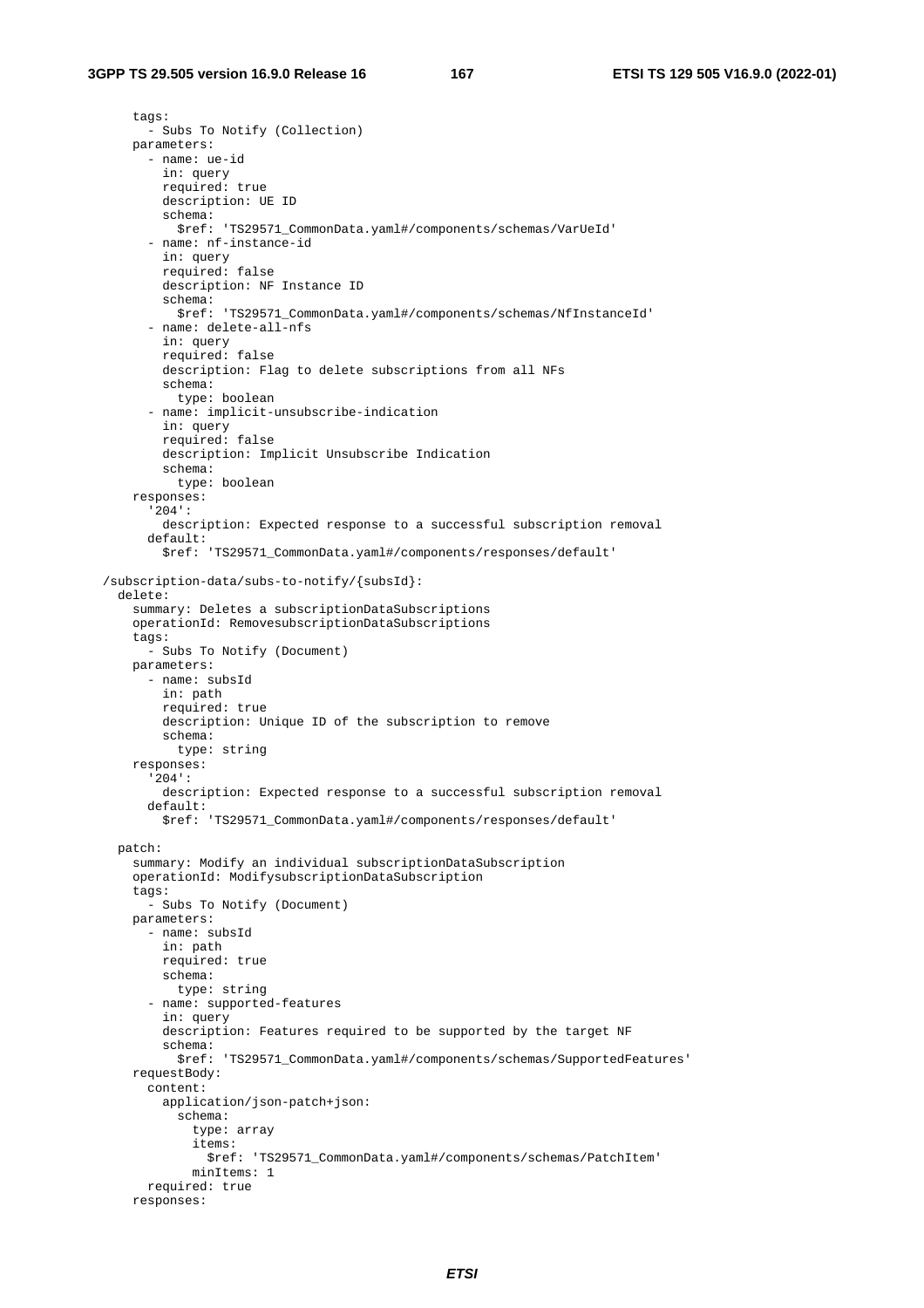'204': description: Successful response '200': description: Expected response to a valid request content: application/json: schema: \$ref: 'TS29571\_CommonData.yaml#/components/schemas/PatchResult' '403': \$ref: 'TS29571\_CommonData.yaml#/components/responses/403' '404': \$ref: 'TS29571\_CommonData.yaml#/components/responses/404' default: \$ref: 'TS29571\_CommonData.yaml#/components/responses/default' get: summary: Retrieves a individual subscriptionDataSubscription identified by subsId operationId: QuerySubscriptionDataSubscriptions tags: - Subs To Notify (Document) parameters: - name: subsId in: path required: true description: Unique ID of the subscription to retrieve schema: type: string responses: '200': description: Expected response to a valid request content: application/json: schema: items: \$ref: '#/components/schemas/SubscriptionDataSubscriptions' default: \$ref: 'TS29571\_CommonData.yaml#/components/responses/default' /subscription-data/{ueId}/{servingPlmnId}/provisioned-data/trace-data: get: summary: Retrieves the trace configuration data of a UE operationId: QueryTraceData tags: - Trace Data (Document) parameters: - name: ueId in: path description: UE id required: true schema: \$ref: 'TS29571\_CommonData.yaml#/components/schemas/VarUeId' - name: servingPlmnId in: path description: PLMN ID required: true schema: \$ref: '#/components/schemas/VarPlmnId' - name: If-None-Match in: header description: Validator for conditional requests, as described in RFC 7232, 3.2 schema: type: string - name: If-Modified-Since in: header description: Validator for conditional requests, as described in RFC 7232, 3.3 schema: type: string responses: '200': description: Expected response to a valid request content: application/json: schema: \$ref: 'TS29571\_CommonData.yaml#/components/schemas/TraceData' headers: Cache-Control: description: Cache-Control containing max-age, as described in RFC 7234, 5.2 schema: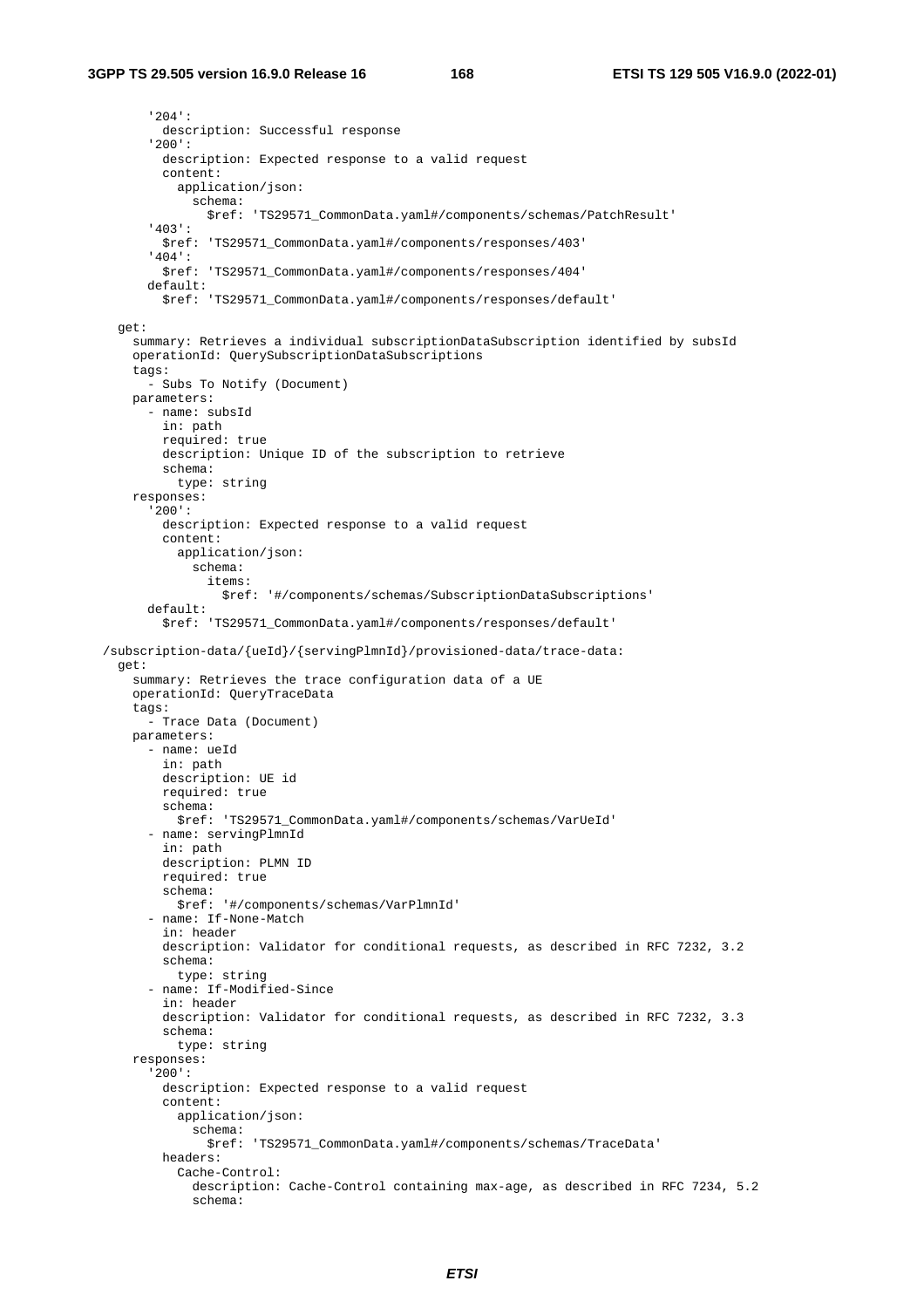type: string ETag: description: Entity Tag, containing a strong validator, as described in RFC 7232, 2.3 schema: type: string Last-Modified: description: Timestamp for last modification of the resource, as described in RFC 7232, 2.2 schema: type: string default: \$ref: 'TS29571\_CommonData.yaml#/components/responses/default' /subscription-data/{ueId}/identity-data: get: summary: Retrieve identity data by SUPI or GPSI operationId: GetIdentityData tags: - Query Identity Data by SUPI or GPSI (Document) parameters: - name: ueId in: path description: UE ID required: true schema: \$ref: 'TS29571\_CommonData.yaml#/components/schemas/VarUeId' - name: app-port-id in: query description: Application port identifier content: application/json: schema: \$ref: 'TS29503\_Nudm\_SDM.yaml#/components/schemas/AppPortId' - name: If-None-Match in: header description: Validator for conditional requests, as described in RFC 7232, 3.2 schema: type: string - name: If-Modified-Since in: header description: Validator for conditional requests, as described in RFC 7232, 3.3 schema: type: string responses: '200': description: OK content: application/json: schema: \$ref: '#/components/schemas/IdentityData' headers: Cache-Control: description: Cache-Control containing max-age, as described in RFC 7234, 5.2 schema: type: string ETag: description: Entity Tag, containing a strong validator, as described in RFC 7232, 2.3 schema: type: string Last-Modified: description: Timestamp for last modification of the resource, as described in RFC 7232, 2.2 schema: type: string default: \$ref: 'TS29571\_CommonData.yaml#/components/responses/default' /subscription-data/{ueId}/operator-determined-barring-data: get: summary: Retrieve ODB Data data by SUPI or GPSI operationId: GetOdbData tags: - Query ODB Data by SUPI or GPSI (Document) parameters: - name: ueId in: path description: UE ID required: true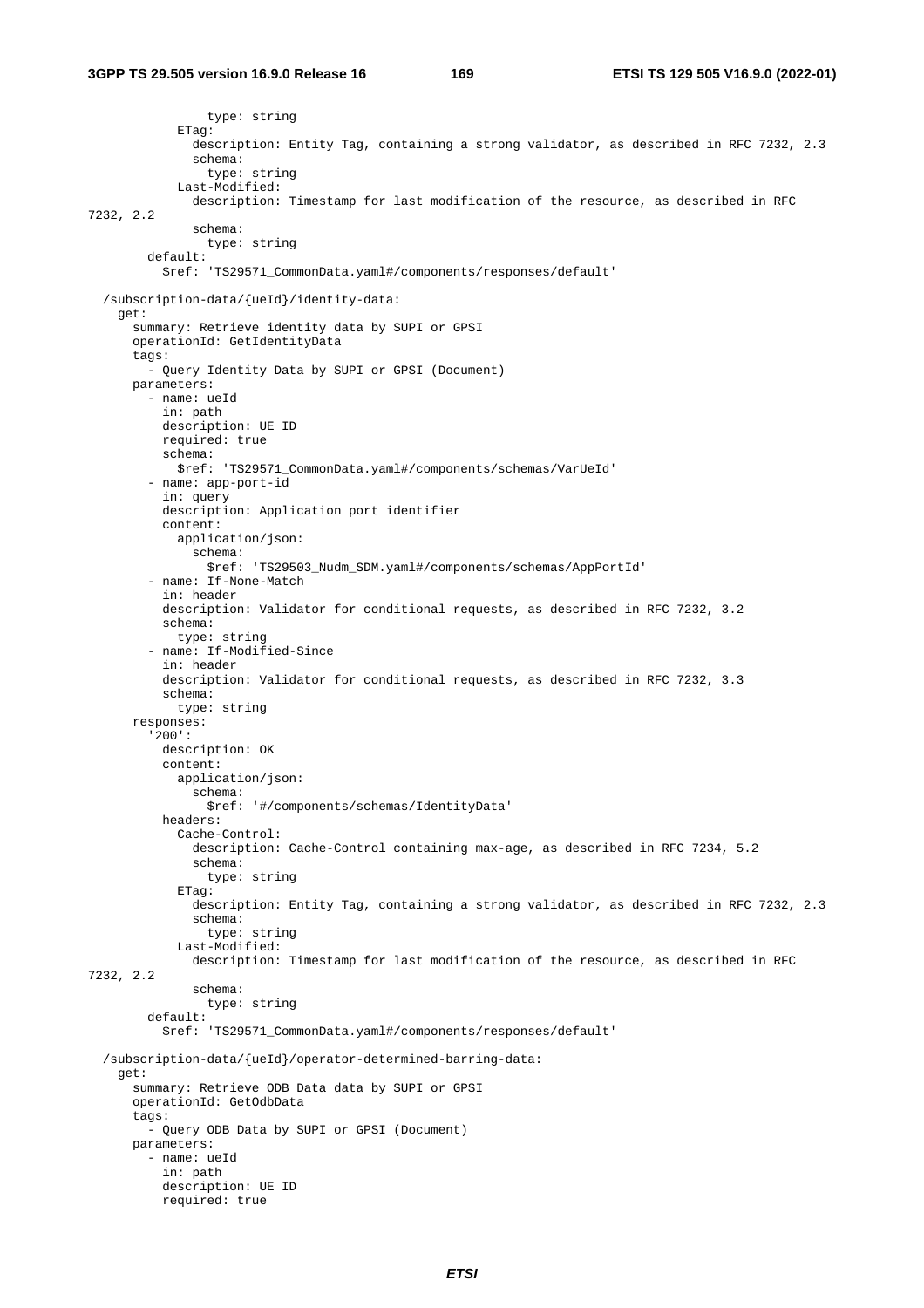schema: \$ref: 'TS29571\_CommonData.yaml#/components/schemas/VarUeId' responses: '200': description: OK content: application/json: schema: \$ref: 'TS29571\_CommonData.yaml#/components/schemas/OdbData' default: \$ref: 'TS29571\_CommonData.yaml#/components/responses/default' /subscription-data/{ueId}/context-data: get: summary: Retrieve multiple context data sets of a UE operationId: QueryContextData tags: - Context Data (Document) parameters: - name: ueId in: path description: UE id required: true schema: \$ref: 'TS29571\_CommonData.yaml#/components/schemas/VarUeId' - name: context-dataset-names in: query description: List of context dataset names style: form explode: false required: true schema: \$ref: '#/components/schemas/ContextDatasetNames' responses: '200': description: Expected response to a valid request content: application/json: schema: \$ref: '#/components/schemas/ContextDataSets' default: \$ref: 'TS29571\_CommonData.yaml#/components/responses/default' /subscription-data/group-data/group-identifiers: get: summary: Mapping of Group Identifiers operationId: GetGroupIdentifiers tags: - Group Identifiers parameters: - name: ext-group-id in: query description: External Group Identifier required: false schema: \$ref: 'TS29503\_Nudm\_SDM.yaml#/components/schemas/ExtGroupId' - name: int-group-id in: query description: Internal Group Identifier required: false schema: \$ref: 'TS29571\_CommonData.yaml#/components/schemas/GroupId' - name: ue-id-ind in: query description: Indication whether UE identifiers are required or not required: false schema: type: boolean default: false - name: supported-features in: query description: Supported Features schema: \$ref: 'TS29571\_CommonData.yaml#/components/schemas/SupportedFeatures' responses: '200': description: Expected response to a valid request content: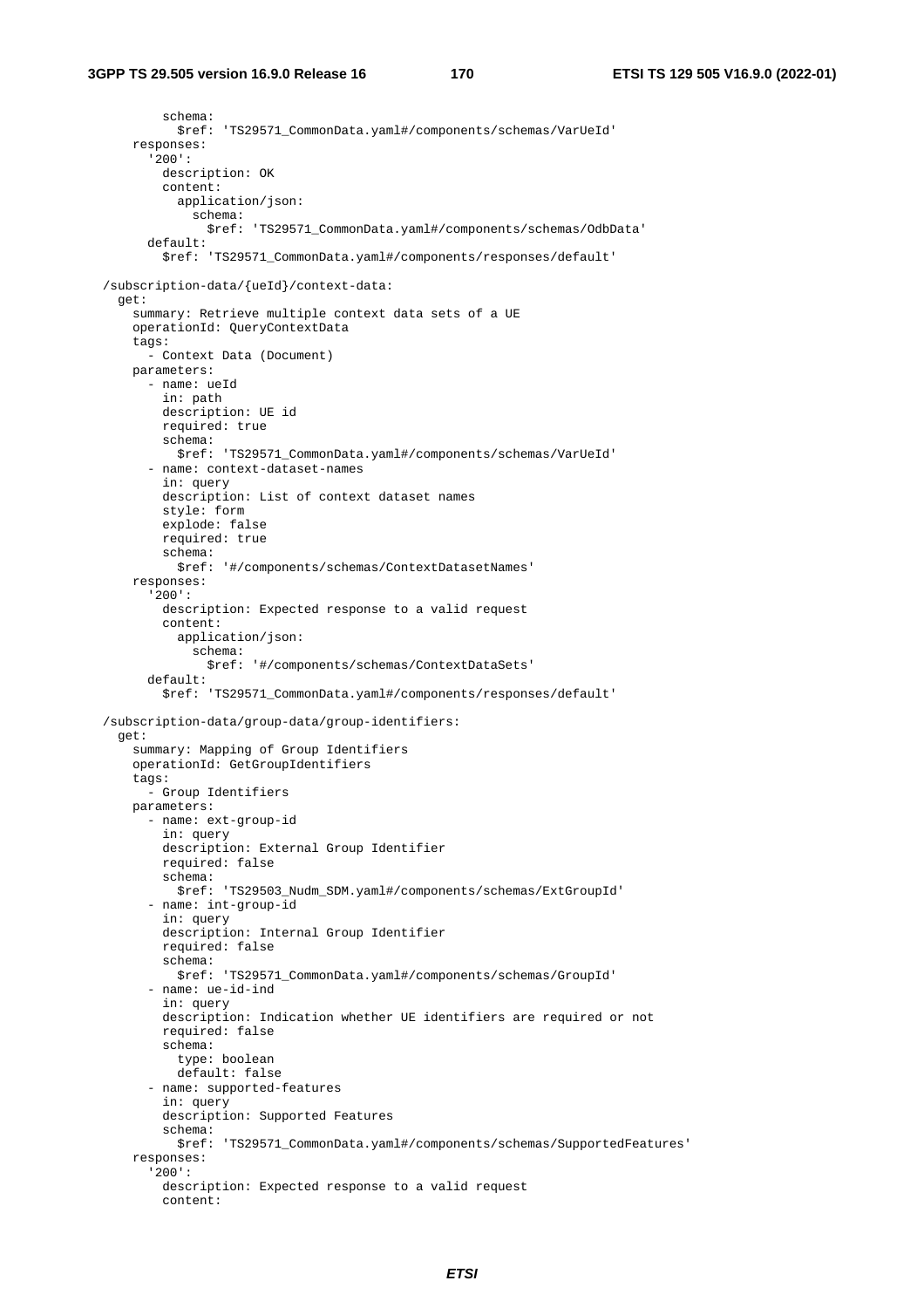```
 application/json: 
             schema: 
              $ref: 'TS29503 Nudm SDM.yaml#/components/schemas/GroupIdentifiers'
       default: 
         $ref: 'TS29571_CommonData.yaml#/components/responses/default' 
 /subscription-data/group-data/5g-vn-groups: 
  get: 
     summary: Retrieves the data of a 5G VN Group 
     operationId: Query5GVnGroup 
    tags: 
       - 5G-VN-Groups (Store) 
    parameters: 
       - name: gpsis 
         in: query 
         description: List of GPSIs 
         schema: 
           type: array 
           items: 
             $ref: 'TS29571_CommonData.yaml#/components/schemas/Gpsi' 
         style: form 
         explode: false 
     responses: 
       '200': 
         description: Expected response to a valid request 
         content: 
           application/json: 
             schema: 
              type: object 
              description: A map(list of key-value pairs) where ExtGroupId serves as key 
              additionalProperties: 
                $ref: 'TS29503_Nudm_PP.yaml#/components/schemas/5GVnGroupConfiguration' 
       default: 
         $ref: 'TS29571_CommonData.yaml#/components/responses/default' 
 /subscription-data/group-data/5g-vn-groups/{externalGroupId}: 
  put: 
    summary: Create an individual 5G VN Grouop 
    operationId: Create5GVnGroup 
    tags: 
        - 5GVnGroupConfiguration (Document) 
    parameters: 
       - name: externalGroupId 
         in: path 
         required: true 
         schema: 
           $ref: 'TS29503_Nudm_SDM.yaml#/components/schemas/ExtGroupId' 
    requestBody: 
       content: 
         application/json: 
           schema: 
             $ref: 'TS29503_Nudm_PP.yaml#/components/schemas/5GVnGroupConfiguration' 
       required: true 
     responses: 
       '201': 
         description: Expected response to a valid request 
         content: 
           application/json: 
             schema: 
               $ref: 'TS29503_Nudm_PP.yaml#/components/schemas/5GVnGroupConfiguration' 
       '403': 
         $ref: 'TS29571_CommonData.yaml#/components/responses/403' 
       default: 
         $ref: 'TS29571_CommonData.yaml#/components/responses/default' 
  delete: 
    summary: Deletes the 5GVnGroup 
    operationId: Delete5GVnGroup 
    tags: 
       - Delete 5GVnGroup 
    parameters: 
       - name: externalGroupId 
        in: path 
         required: true 
         schema: 
          $ref: 'TS29503_Nudm_SDM.yaml#/components/schemas/ExtGroupId' 
     responses: 
       '204':
```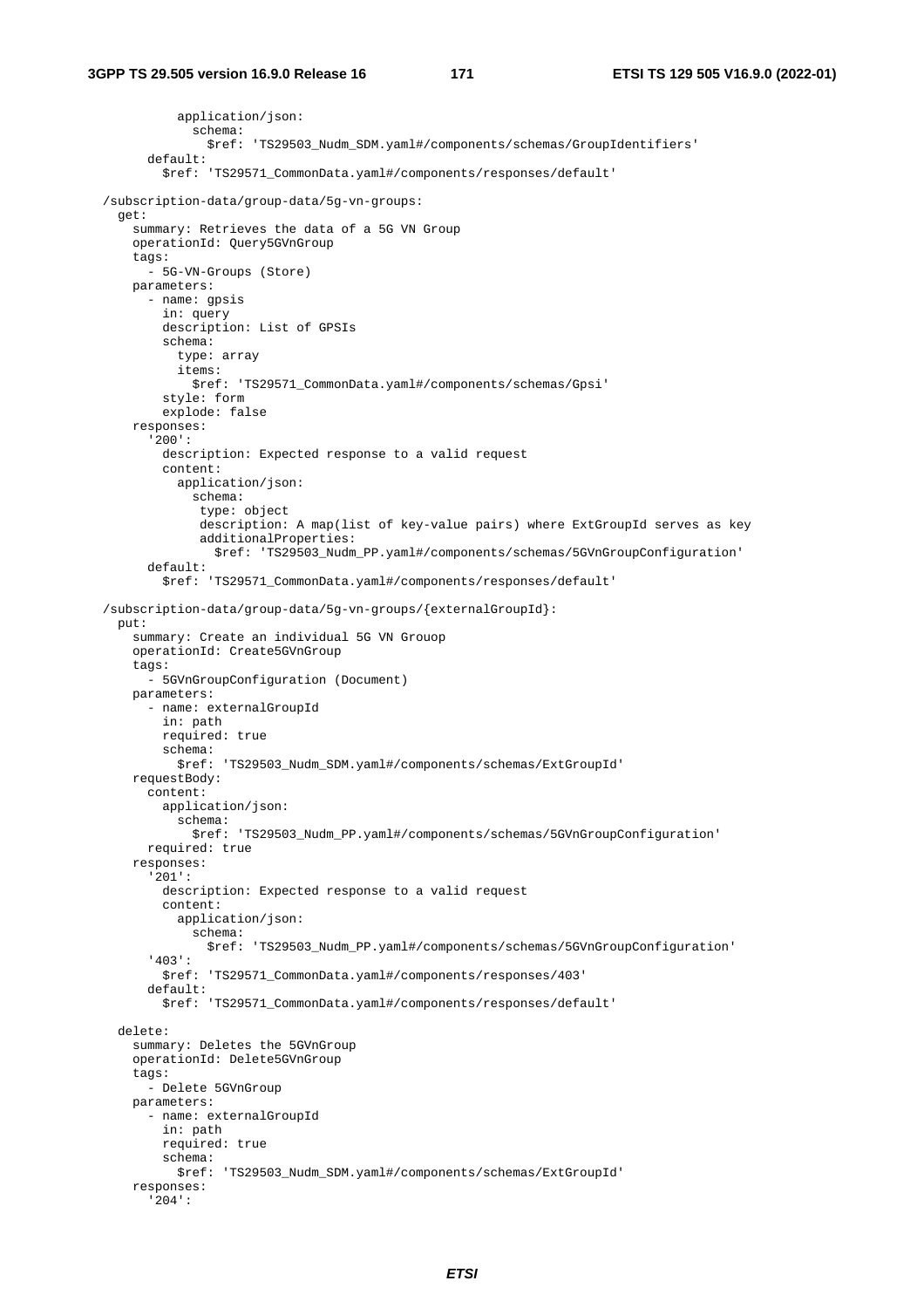description: Expected response to a successful group removal default: \$ref: 'TS29571\_CommonData.yaml#/components/responses/default' patch: summary: modify the 5GVnGroup operationId: Modify5GVnGroup tags: - Modify 5GVnGroup parameters: - name: externalGroupId in: path required: true schema: \$ref: 'TS29503\_Nudm\_SDM.yaml#/components/schemas/ExtGroupId' - name: supported-features in: query description: Features required to be supported by the target NF schema: \$ref: 'TS29571\_CommonData.yaml#/components/schemas/SupportedFeatures' requestBody: content: application/json-patch+json: schema: type: array items: \$ref: 'TS29571\_CommonData.yaml#/components/schemas/PatchItem' required: true responses: '204': description: Expected response to a valid request '200': description: Expected response to a valid request content: application/json: schema: \$ref: 'TS29571\_CommonData.yaml#/components/schemas/PatchResult' '403': description: modification is rejected content: application/problem+json: schema: \$ref: 'TS29571\_CommonData.yaml#/components/schemas/ProblemDetails' default: \$ref: 'TS29571\_CommonData.yaml#/components/responses/default' get: summary: Retrieve a 5GVnGroup configuration operationId: Get5GVnGroupConfiguration tags: - Query 5GVnGroupConfiguration (Document) parameters: - name: externalGroupId in: path required: true schema: \$ref: 'TS29503\_Nudm\_SDM.yaml#/components/schemas/ExtGroupId' responses: '200': description: OK content: application/json: schema: \$ref: 'TS29503\_Nudm\_PP.yaml#/components/schemas/5GVnGroupConfiguration' default: \$ref: 'TS29571\_CommonData.yaml#/components/responses/default' /subscription-data/{ueId}/lcs-privacy-data: get: summary: Retrieves the LCS Privacy subscription data of a UE operationId: QueryLcsPrivacyData tags: - LCS Privacy Subscription Data parameters: - name: ueId in: path description: UE id required: true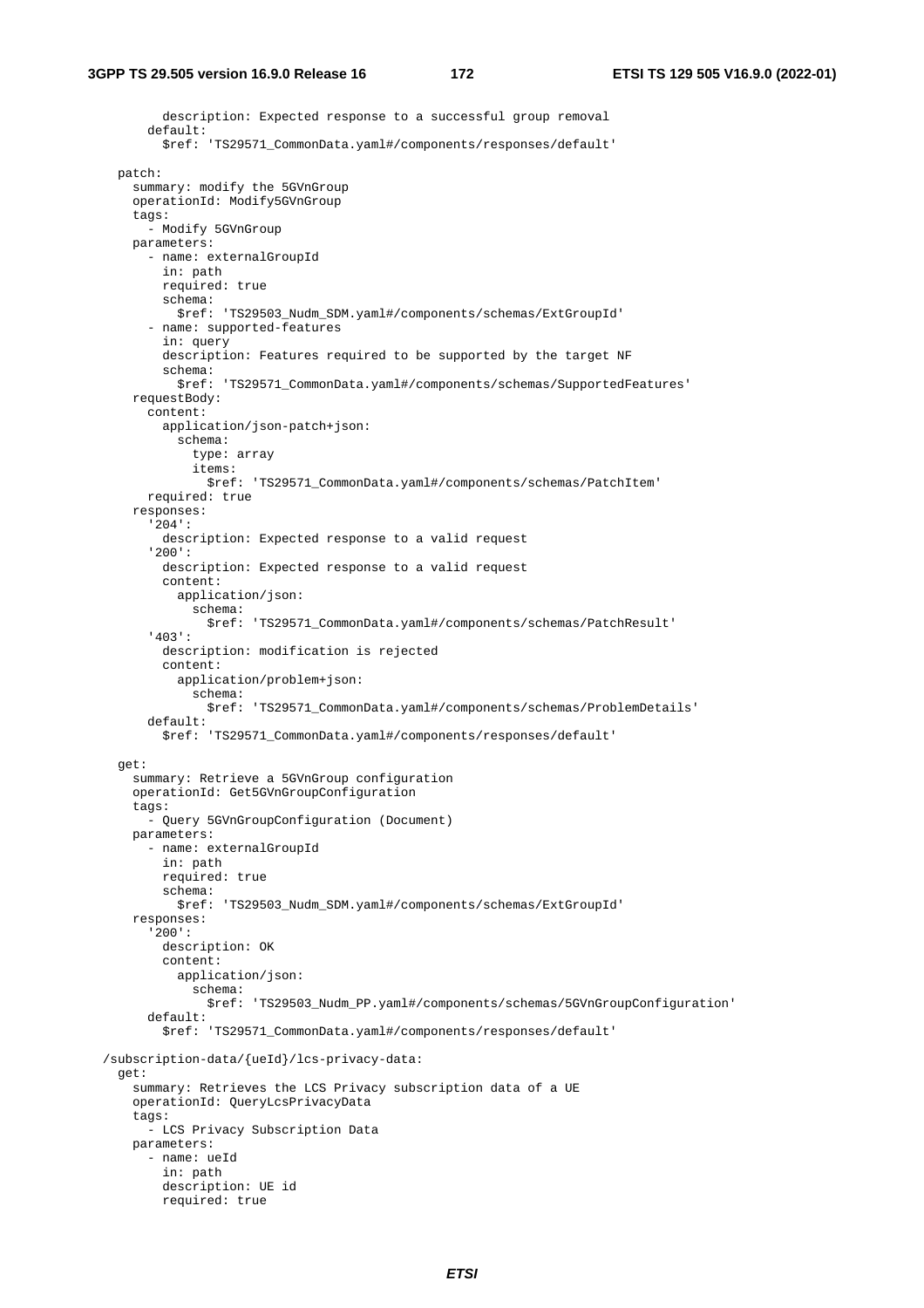schema: \$ref: 'TS29571\_CommonData.yaml#/components/schemas/VarUeId' - name: fields in: query description: attributes to be retrieved required: false schema: type: array items: type: string minItems: 1 style: form explode: false - name: supported-features in: query description: Supported Features schema: \$ref: 'TS29571\_CommonData.yaml#/components/schemas/SupportedFeatures' - name: If-None-Match in: header description: Validator for conditional requests, as described in RFC 7232, 3.2 schema: type: string - name: If-Modified-Since in: header description: Validator for conditional requests, as described in RFC 7232, 3.3 schema: type: string responses: '200': description: Expected response to a valid request content: application/json: --<br>schema: \$ref: '#/components/schemas/LcsPrivacyData' headers: Cache-Control: description: Cache-Control containing max-age, as described in RFC 7234, 5.2 schema: type: string ETag: description: Entity Tag, containing a strong validator, as described in RFC 7232, 2.3 schema: type: string Last-Modified: description: Timestamp for last modification of the resource, as described in RFC 7232, 2.2 schema: type: string default: \$ref: 'TS29571\_CommonData.yaml#/components/responses/default' /subscription-data/{ueId}/lcs-mo-data: get: summary: Retrieves the LCS Mobile Originated subscription data of a UE operationId: QueryLcsMoData tags: - LCS Mobile Originated Subscription Data parameters: - name: ueId in: path description: UE id required: true schema: \$ref: 'TS29571\_CommonData.yaml#/components/schemas/VarUeId' - name: fields in: query description: attributes to be retrieved required: false schema: type: array items: type: string minItems: 1 style: form explode: false - name: supported-features in: query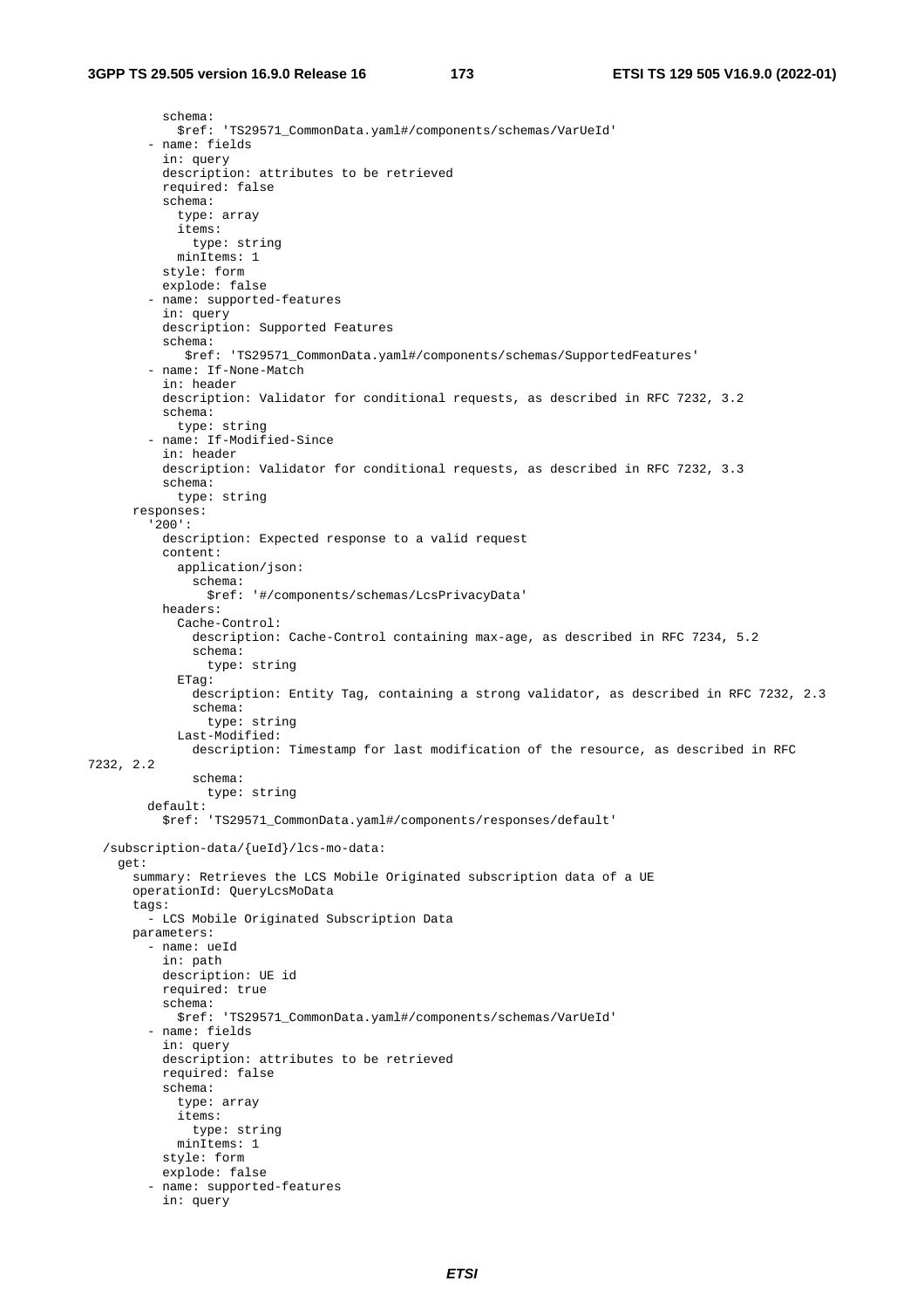```
 description: Supported Features 
           schema: 
              $ref: 'TS29571_CommonData.yaml#/components/schemas/SupportedFeatures' 
         - name: If-None-Match 
           in: header 
           description: Validator for conditional requests, as described in RFC 7232, 3.2 
           schema: 
             type: string 
         - name: If-Modified-Since 
           in: header 
           description: Validator for conditional requests, as described in RFC 7232, 3.3 
           schema: 
             type: string 
       responses: 
          '200': 
           description: Expected response to a valid request 
           content: 
             application/json: 
                schema: 
                 $ref: '#/components/schemas/LcsMoData' 
           headers: 
             Cache-Control: 
                description: Cache-Control containing max-age, as described in RFC 7234, 5.2 
                schema: 
                 type: string 
              ETag: 
                description: Entity Tag, containing a strong validator, as described in RFC 7232, 2.3 
                schema: 
                 type: string 
             Last-Modified: 
                description: Timestamp for last modification of the resource, as described in RFC 
7232, 2.2 
                schema: 
                 type: string 
         default: 
            $ref: 'TS29571_CommonData.yaml#/components/responses/default' 
   /subscription-data/{ueId}/nidd-authorization-data: 
     get: 
       summary: Retrieve NIDD Authorization Data GPSI or External Group identifier 
       operationId: GetNiddAuData 
       tags: 
          - Query NIDD Authorization Data GPSI or External Group identifier (Document) 
       parameters: 
         - name: ueId 
           in: path 
           description: UE ID 
           required: true 
           schema: 
             type: string 
             pattern: '^(msisdn-[0-9]{5,15}|.+|extid-[^@]+@[^@]+|extgroupid-[^@]+@[^@]+)$' 
          - name: single-nssai 
           in: query 
           content: 
             application/json: 
                schema: 
                  $ref: '#/components/schemas/VarSnssai' 
           description: single NSSAI 
           required: true 
          - name: dnn 
           in: query 
           description: DNN 
           required: true 
           schema: 
             $ref: '#/components/schemas/Dnn' 
          - name: mtc-provider-information 
            in: query 
           description: MTC Provider Information 
           required: true 
           schema: 
              $ref: 'TS29571_CommonData.yaml#/components/schemas/MtcProviderInformation' 
          - name: If-None-Match 
           in: header 
           description: Validator for conditional requests, as described in RFC 7232, 3.2 
           schema: 
             type: string 
          - name: If-Modified-Since 
           in: header
```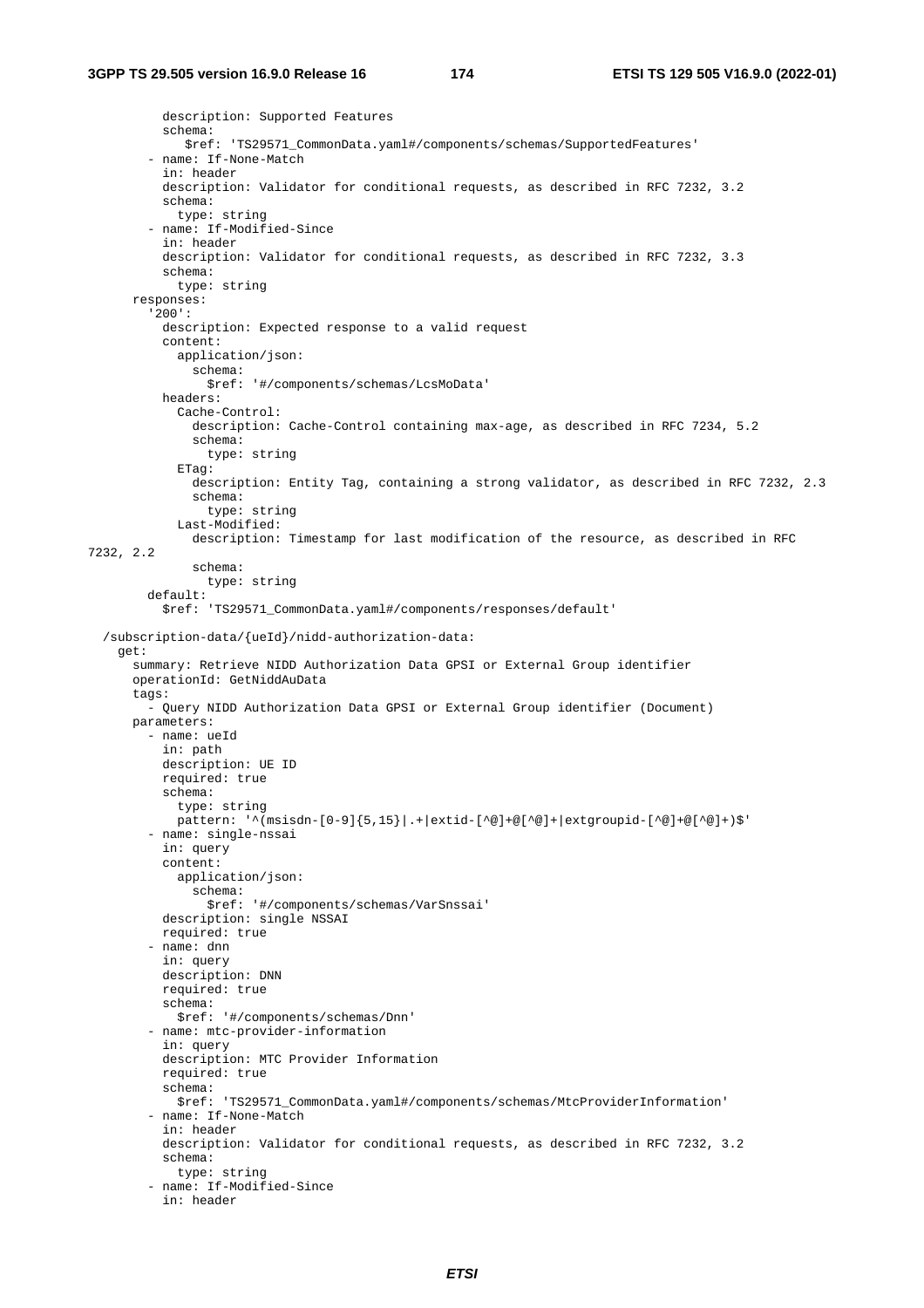```
 description: Validator for conditional requests, as described in RFC 7232, 3.3 
           schema: 
             type: string 
       responses: 
          '200': 
           description: OK 
           content: 
             application/json: 
                schema: 
                 $ref: '#/components/schemas/AuthorizationData' 
           headers: 
             Cache-Control: 
                description: Cache-Control containing max-age, as described in RFC 7234, 5.2 
                schema: 
                 type: string 
              ETag: 
                description: Entity Tag, containing a strong validator, as described in RFC 7232, 2.3 
                schema: 
                 type: string 
             Last-Modified: 
               description: Timestamp for last modification of the resource, as described in RFC 
7232, 2.2 
               schema: 
                 type: string 
         default: 
           $ref: 'TS29571_CommonData.yaml#/components/responses/default' 
   /subscription-data/{ueId}/coverage-restriction-data: 
     get: 
       summary: Retrieves the subscribed enhanced Coverage Restriction Data of a UE 
       operationId: QueryCoverageRestrictionData 
       tags: 
          - Enhanced Coverage Restriction Data 
       parameters: 
         - name: ueId 
            in: path 
           description: UE id 
           required: true 
           schema: 
             $ref: 'TS29571_CommonData.yaml#/components/schemas/VarUeId' 
          - name: supported-features 
           in: query 
           description: Supported Features 
           schema: 
              $ref: 'TS29571_CommonData.yaml#/components/schemas/SupportedFeatures' 
          - name: If-None-Match 
           in: header 
           description: Validator for conditional requests, as described in RFC 7232, 3.2 
           schema: 
             type: string 
          - name: If-Modified-Since 
           in: header 
           description: Validator for conditional requests, as described in RFC 7232, 3.3 
           schema: 
             type: string 
       responses: 
          '200': 
           description: OK 
           content: 
             application/json: 
                schema: 
                  $ref: '#/components/schemas/EnhancedCoverageRestrictionData' 
           headers: 
             Cache-Control: 
                description: Cache-Control containing max-age, as described in RFC 7234, 5.2 
                schema: 
                  type: string 
             ETaG:
                description: Entity Tag, containing a strong validator, as described in RFC 7232, 2.3 
                schema: 
                 type: string 
             Last-Modified: 
               description: Timestamp for last modification of the resource, as described in RFC 
7232, 2.2 
                schema: 
                 type: string 
         default:
```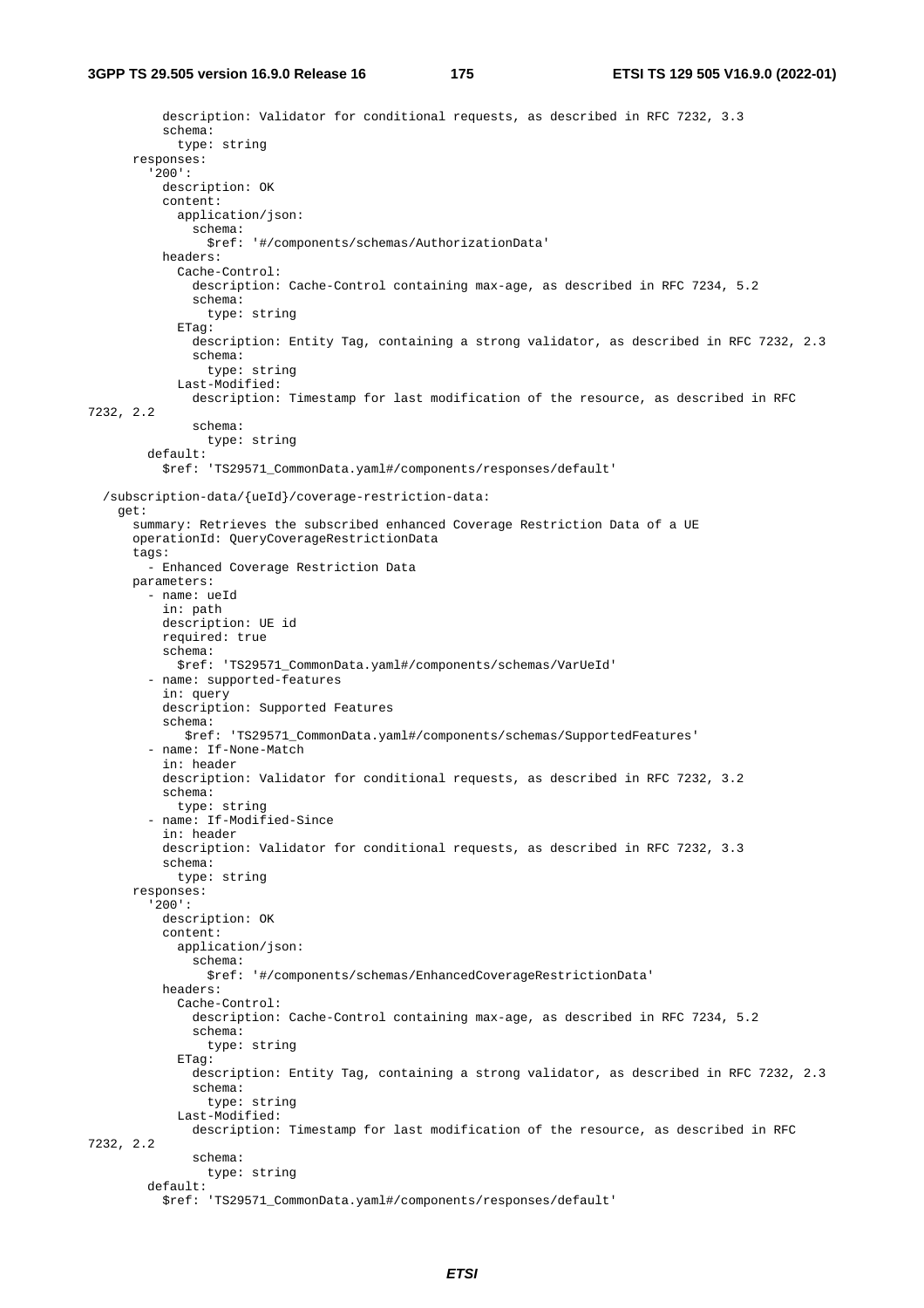```
 /subscription-data/{ueId}/context-data/location: 
     get: 
       summary: Retrieves the UE's Location Information 
       operationId: QueryUeLocation 
       tags: 
          - UE's Location Information (Document) 
       parameters: 
         - name: ueId 
           in: path 
           description: UE id 
           required: true 
           schema: 
              $ref: 'TS29571_CommonData.yaml#/components/schemas/VarUeId' 
          - name: supported-features 
           in: query 
           description: Supported Features 
            schema: 
              $ref: 'TS29571_CommonData.yaml#/components/schemas/SupportedFeatures' 
       responses: 
          '200': 
           description: Expected response to a valid request 
            content: 
             application/json: 
                schema: 
                 $ref: '#/components/schemas/LocationInfo' 
         default: 
            $ref: 'TS29571_CommonData.yaml#/components/responses/default' 
   /subscription-data/{ueId}/v2x-data: 
     get: 
       summary: Retrieves the subscribed V2X Data of a UE 
       operationId: QueryV2xData 
       tags: 
         - V2X Subscription Data 
       parameters: 
         - name: ueId 
           in: path 
           description: UE id 
           required: true 
           schema: 
             $ref: 'TS29571_CommonData.yaml#/components/schemas/VarUeId' 
          - name: supported-features 
           in: query 
           description: Supported Features 
           schema: 
              $ref: 'TS29571_CommonData.yaml#/components/schemas/SupportedFeatures' 
         - name: If-None-Match 
            in: header 
           description: Validator for conditional requests, as described in RFC 7232, 3.2 
           schema: 
             type: string 
         - name: If-Modified-Since 
            in: header 
           description: Validator for conditional requests, as described in RFC 7232, 3.3 
           schema: 
             type: string 
       responses: 
          '200': 
           description: OK 
           content: 
              application/json: 
                schema: 
                  $ref: '#/components/schemas/V2xSubscriptionData' 
           headers: 
              Cache-Control: 
                description: Cache-Control containing max-age, as described in RFC 7234, 5.2 
                schema: 
                  type: string 
              ETag: 
                description: Entity Tag, containing a strong validator, as described in RFC 7232, 2.3 
                schema: 
                  type: string 
              Last-Modified: 
                description: Timestamp for last modification of the resource, as described in RFC 
7232, 2.2 
               schema: 
                  type: string
```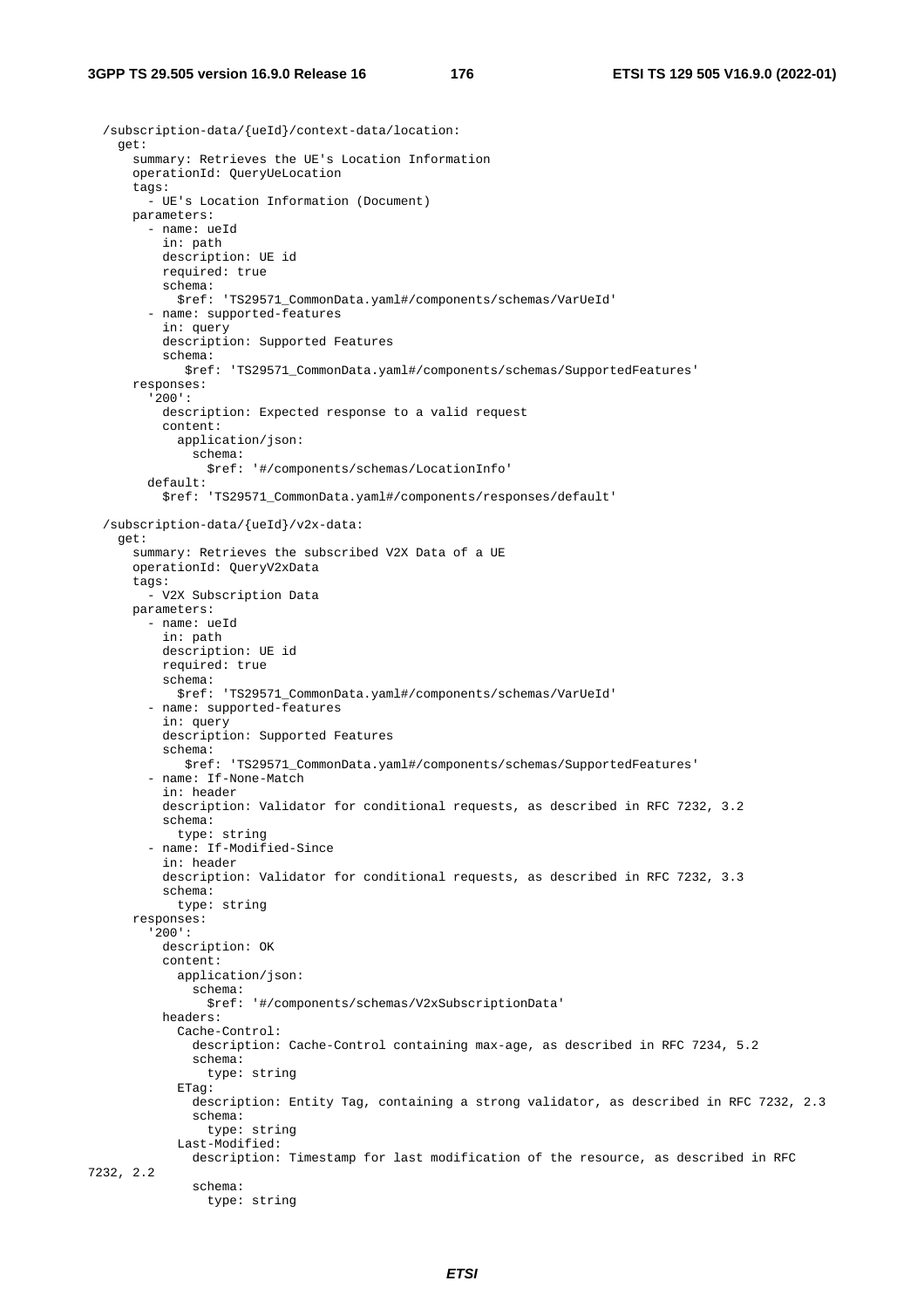default: \$ref: 'TS29571\_CommonData.yaml#/components/responses/default' /subscription-data/{ueId}/{servingPlmnId}/provisioned-data/lcs-bca-data: get: summary: Retrieves the LCS Broadcast Assistance subscription data of a UE operationId: QueryLcsBcaData tags: - LCS Broadcast Assistance Subscription Data parameters: - name: ueId in: path description: UE id required: true schema: \$ref: 'TS29571\_CommonData.yaml#/components/schemas/VarUeId' - name: servingPlmnId in: path description: PLMN ID required: true schema: \$ref: '#/components/schemas/VarPlmnId' - name: supported-features in: query description: Supported Features schema: \$ref: 'TS29571\_CommonData.yaml#/components/schemas/SupportedFeatures' - name: If-None-Match in: header description: Validator for conditional requests, as described in RFC 7232, 3.2 schema: type: string - name: If-Modified-Since in: header description: Validator for conditional requests, as described in RFC 7232, 3.3 schema: type: string responses: '200': description: Expected response to a valid request content: application/json: schema: \$ref: '#/components/schemas/LcsBroadcastAssistanceTypesData' headers: Cache-Control: description: Cache-Control containing max-age, as described in RFC 7234, 5.2 schema: type: string ETag: description: Entity Tag, containing a strong validator, as described in RFC 7232, 2.3 schema: type: string Last-Modified: description: Timestamp for last modification of the resource, as described in RFC 7232, 2.2 schema: type: string default: description: Unexpected error content: application/problem+json: schema: \$ref: 'TS29571\_CommonData.yaml#/components/schemas/ProblemDetails' /subscription-data/group-data/5g-vn-groups/internal: get: summary: Retrieves the data of 5G VN Group operationId: Query5GVnGroupInternal tags: - 5G-VN-Groups-Internal (Document) parameters: - name: internal-group-ids in: query description: List of Internal Group IDs required: true schema: type: array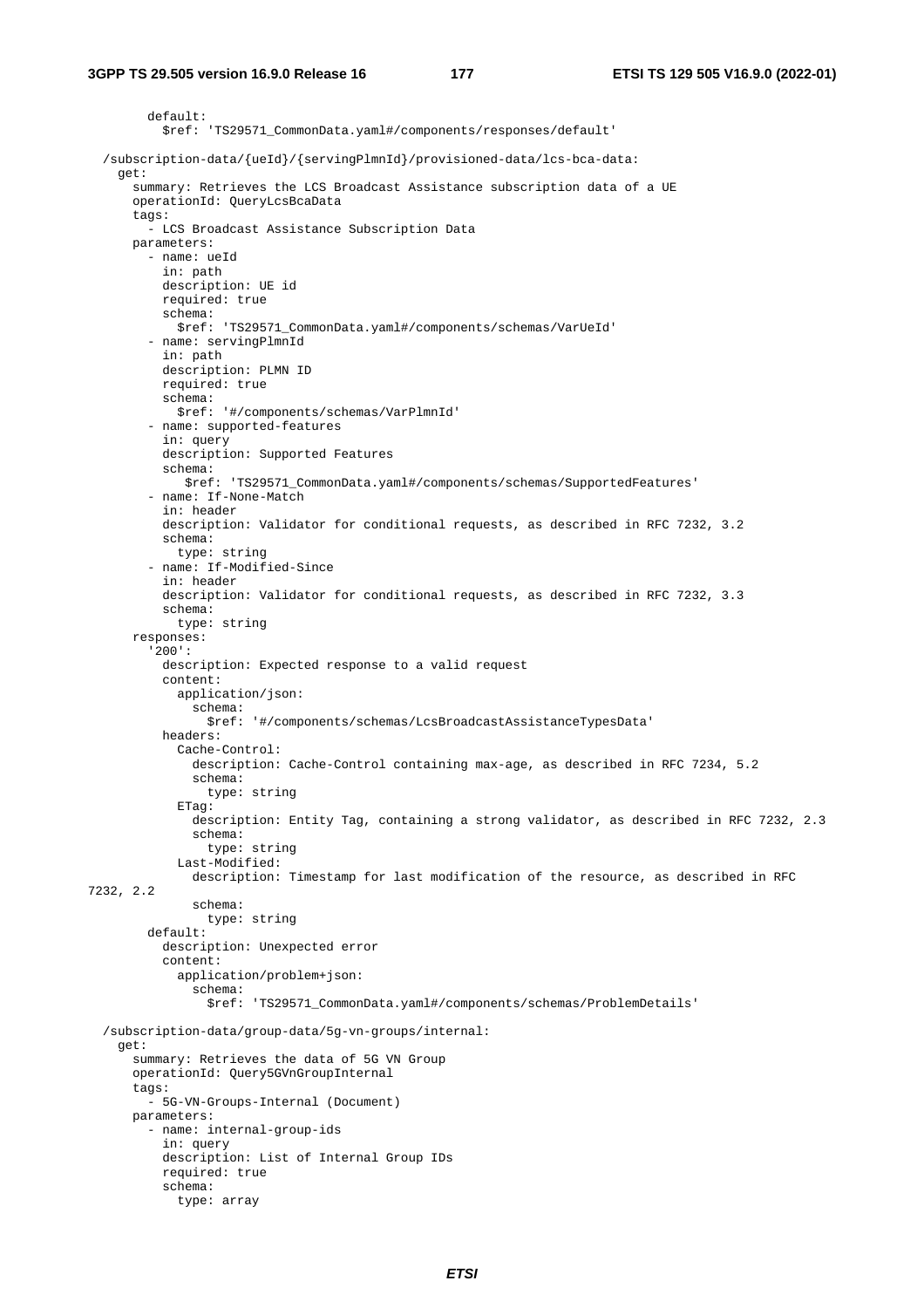items: \$ref: 'TS29571\_CommonData.yaml#/components/schemas/GroupId' style: form explode: false responses: '200': description: Expected response to a valid request content: application/json: schema: type: object description: A map (list of key-value pairs) where ExtGroupId serves as key additionalProperties: \$ref: 'TS29503\_Nudm\_PP.yaml#/components/schemas/5GVnGroupConfiguration' default: \$ref: 'TS29571\_CommonData.yaml#/components/responses/default' /subscription-data/group-data/5g-vn-groups/pp-profile-data: get: summary: Retrieves the parameter provision profile data for 5G VN Group operationId: Query5GVNGroupPPData tags: - Parameter Provision profile Data for 5G VN Group(Document) parameters: - name: ext-group-ids in: query description: List of external VN group identifiers schema: type: array items: \$ref: 'TS29503\_Nudm\_SDM.yaml#/components/schemas/ExtGroupId' minItems: 1 style: form explode: false - name: supported-features in: query description: Supported Features schema: \$ref: 'TS29571\_CommonData.yaml#/components/schemas/SupportedFeatures' responses: '200': description: Expected response to a valid request content: application/json: schema: \$ref: '#/components/schemas/Pp5gVnGroupProfileData' default: \$ref: 'TS29571\_CommonData.yaml#/components/responses/default' components: schemas: AuthenticationSubscription: type: object required: - authenticationMethod properties: authenticationMethod: \$ref: '#/components/schemas/AuthMethod' encPermanentKey: type: string protectionParameterId: type: string sequenceNumber: \$ref: '#/components/schemas/SequenceNumber' authenticationManagementField: type: string pattern: '^[A-Fa-f0-9]{4}\$' algorithmId: type: string encOpcKey: type: string encTopcKey: type: string vectorGenerationInHss: type: boolean default: false n5gcAuthMethod: \$ref: '#/components/schemas/AuthMethod'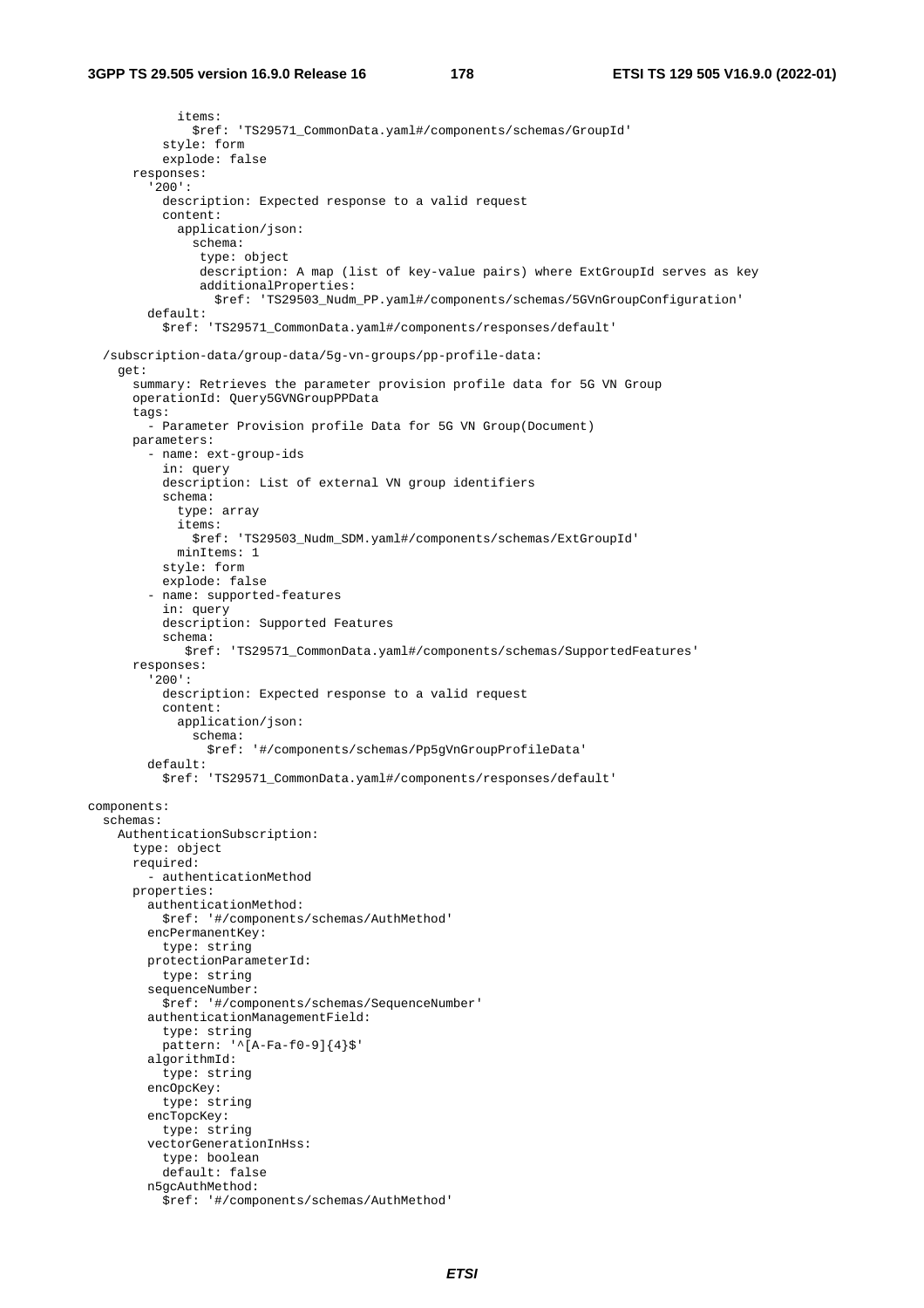rgAuthenticationInd: type: boolean default: false supi: \$ref: 'TS29571\_CommonData.yaml#/components/schemas/Supi' SequenceNumber: type: object properties: sqnScheme: \$ref: '#/components/schemas/SqnScheme' sqn: type: string pattern: '^[A-Fa-f0-9]{12}\$' lastIndexes: type: object additionalProperties: type: integer minimum: 0 indLength: type: integer minimum: 0 difSign: \$ref: '#/components/schemas/Sign' SqnScheme: anyOf: - type: string enum: - GENERAL - NON\_TIME\_BASED - TIME\_BASED - type: string Sign: type: string enum: - POSITIVE - NEGATIVE VarPlmnId: type: string pattern: '^[0-9]{5,6}\$' DatasetNames: type: array items: \$ref: '#/components/schemas/DataSetName' minItems: 1 uniqueItems: true DataSetName: anyOf: - type: string enum: - AM - SMF\_SEL - SMS\_SUB - SM - TRACE - SMS\_MNG - LCS\_PRIVACY - LCS\_MO - LCS\_BCA - V2X - type: string ProvisionedDataSets: type: object properties: amData: \$ref: '#/components/schemas/AccessAndMobilitySubscriptionData' smfSelData: \$ref: '#/components/schemas/SmfSelectionSubscriptionData' smsSubsData: \$ref: '#/components/schemas/SmsSubscriptionData' smData: type: array items: \$ref: '#/components/schemas/SessionManagementSubscriptionData' traceData: \$ref: 'TS29571\_CommonData.yaml#/components/schemas/TraceData' smsMngData: \$ref: '#/components/schemas/SmsManagementSubscriptionData'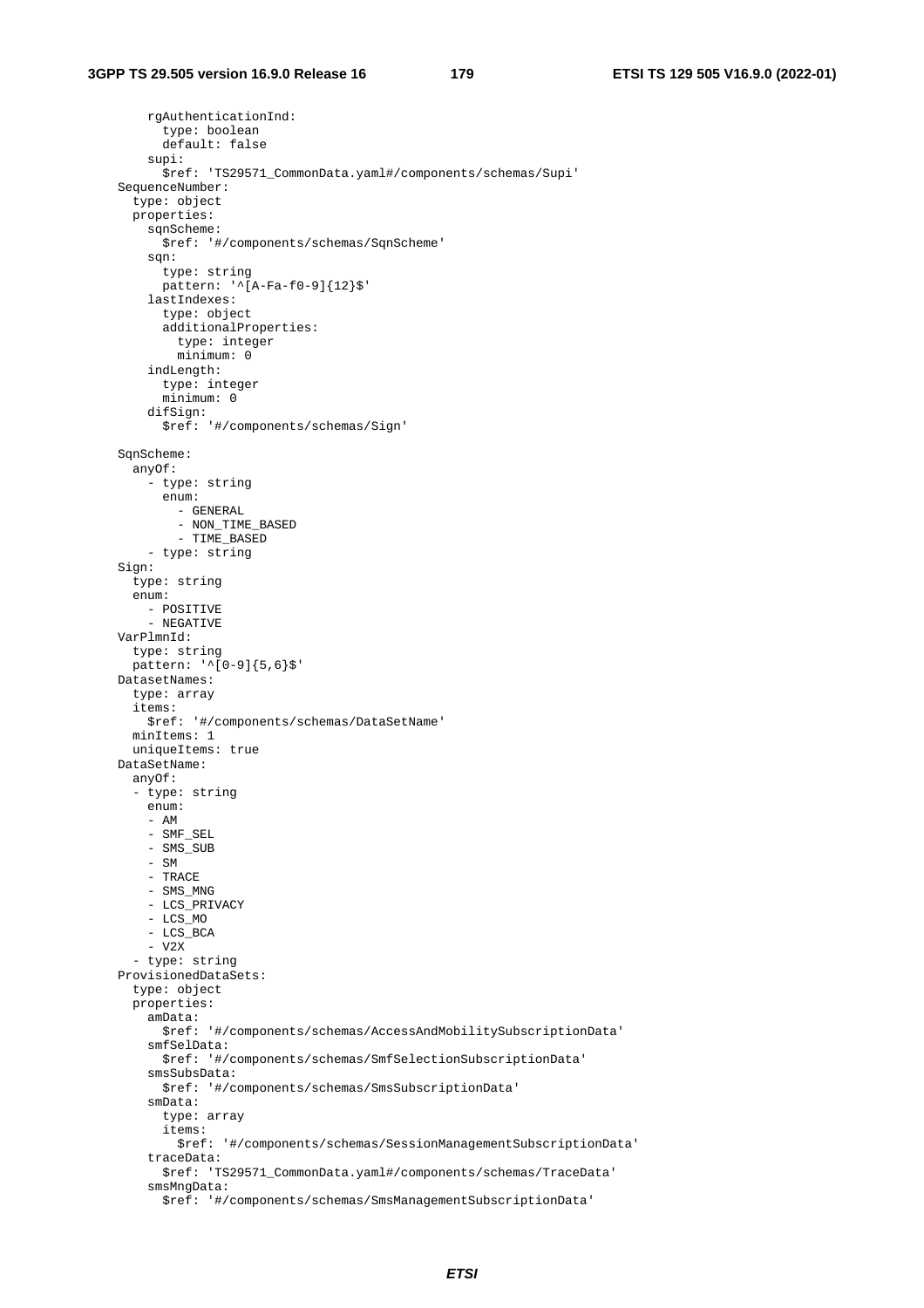lcsPrivacyData: \$ref: '#/components/schemas/LcsPrivacyData' lcsMoData: \$ref: '#/components/schemas/LcsMoData' lcsBcaData: \$ref: '#/components/schemas/LcsBroadcastAssistanceTypesData' v2xData: \$ref: '#/components/schemas/V2xSubscriptionData' AccessAndMobilitySubscriptionData: \$ref: 'TS29503\_Nudm\_SDM.yaml#/components/schemas/AccessAndMobilitySubscriptionData' SmfSelectionSubscriptionData: \$ref: 'TS29503\_Nudm\_SDM.yaml#/components/schemas/SmfSelectionSubscriptionData' VarSnssai: \$ref: 'TS29571\_CommonData.yaml#/components/schemas/Snssai' Dnn: \$ref: 'TS29571\_CommonData.yaml#/components/schemas/Dnn' SessionManagementSubscriptionData: \$ref: 'TS29503\_Nudm\_SDM.yaml#/components/schemas/SessionManagementSubscriptionData' Amf3GppAccessRegistration: \$ref: 'TS29503\_Nudm\_UECM.yaml#/components/schemas/Amf3GppAccessRegistration' AmfNon3GppAccessRegistration: \$ref: 'TS29503\_Nudm\_UECM.yaml#/components/schemas/AmfNon3GppAccessRegistration' SmfRegistration: \$ref: 'TS29503\_Nudm\_UECM.yaml#/components/schemas/SmfRegistration' SmsfRegistration: \$ref: 'TS29503\_Nudm\_UECM.yaml#/components/schemas/SmsfRegistration' LocationInfo: \$ref: 'TS29503\_Nudm\_UECM.yaml#/components/schemas/LocationInfo' SmsManagementSubscriptionData: \$ref: 'TS29503\_Nudm\_SDM.yaml#/components/schemas/SmsManagementSubscriptionData' SmsSubscriptionData: \$ref: 'TS29503\_Nudm\_SDM.yaml#/components/schemas/SmsSubscriptionData' LcsPrivacyData: \$ref: 'TS29503\_Nudm\_SDM.yaml#/components/schemas/LcsPrivacyData' LcsMoData: \$ref: 'TS29503\_Nudm\_SDM.yaml#/components/schemas/LcsMoData' AuthorizationData: \$ref: 'TS29503\_Nudm\_NIDDAU.yaml#/components/schemas/AuthorizationData' EnhancedCoverageRestrictionData: \$ref: 'TS29503\_Nudm\_SDM.yaml#/components/schemas/EnhancedCoverageRestrictionData' V2xSubscriptionData: \$ref: 'TS29503\_Nudm\_SDM.yaml#/components/schemas/V2xSubscriptionData' LcsBroadcastAssistanceTypesData: \$ref: 'TS29503\_Nudm\_SDM.yaml#/components/schemas/LcsBroadcastAssistanceTypesData' OperatorSpecificDataContainer: type: object required: - dataType - value properties: dataType: type: string enum: - string - integer - number - boolean - object dataTypeDefinition: type: string value: oneOf: - type: string - type: integer - type: number - type: boolean - type: object supportedFeatures: \$ref: 'TS29571\_CommonData.yaml#/components/schemas/SupportedFeatures' AuthMethod: anyOf: - type: string enum: - 5G\_AKA - EAP\_AKA\_PRIME - EAP\_TLS - type: string PpData: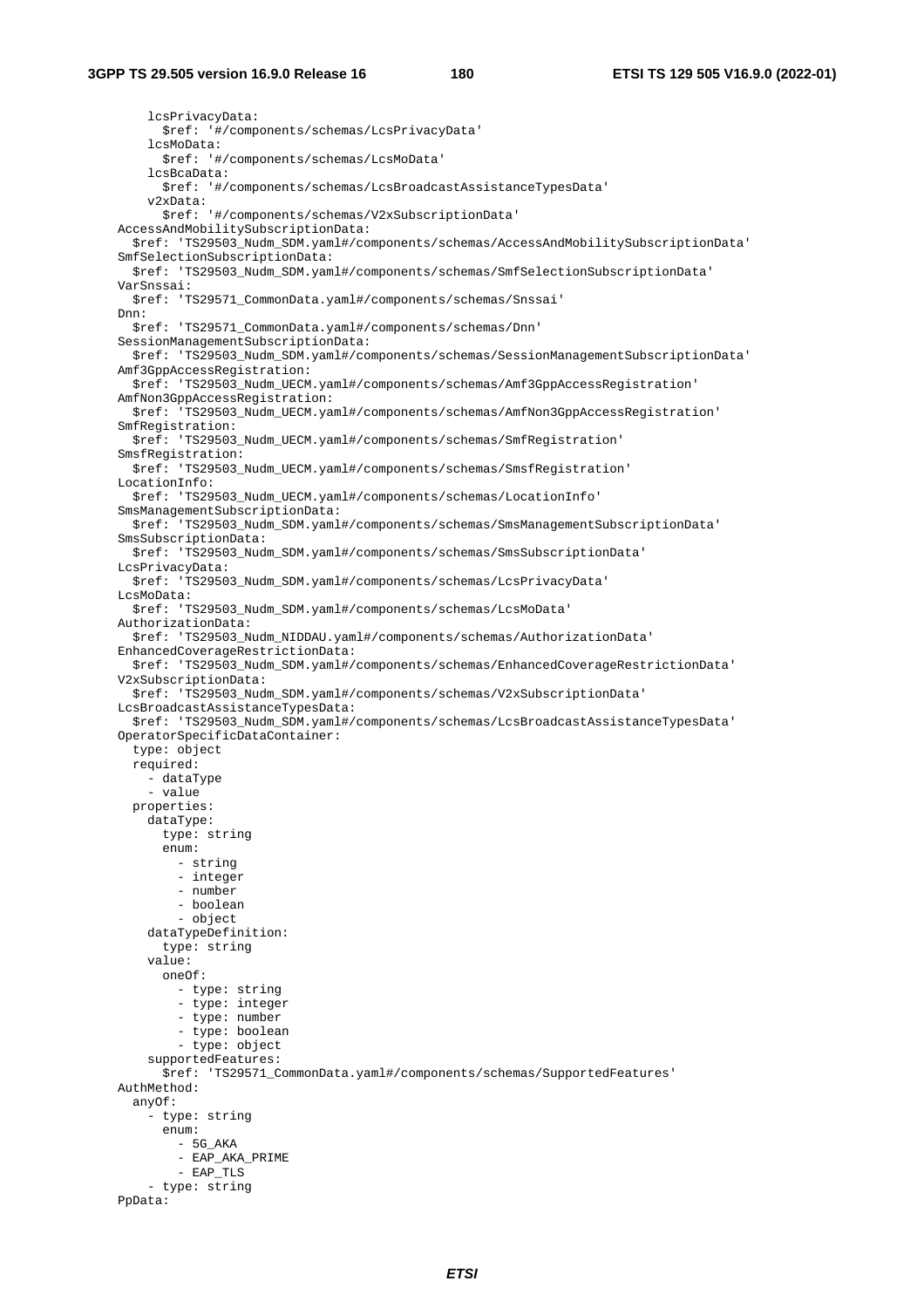\$ref: 'TS29503\_Nudm\_PP.yaml#/components/schemas/PpData' EeSubscription: \$ref: 'TS29503 Nudm EE.yaml#/components/schemas/EeSubscription' VarUeGroupId: type: string pattern: '^(extgroupid-[^@]+@[^@]+|anyUE)\$' SdmSubscription: \$ref: 'TS29503\_Nudm\_SDM.yaml#/components/schemas/SdmSubscription' SmfRegList: type: array items: \$ref: '#/components/schemas/SmfRegistration' SubscriptionDataSubscriptions: type: object required: - monitoredResourceUris - callbackReference properties: ueId: \$ref: 'TS29571\_CommonData.yaml#/components/schemas/VarUeId' callbackReference: \$ref: 'TS29571\_CommonData.yaml#/components/schemas/Uri' originalCallbackReference: \$ref: 'TS29571\_CommonData.yaml#/components/schemas/Uri' monitoredResourceUris: type: array items: \$ref: 'TS29571\_CommonData.yaml#/components/schemas/Uri' expiry: \$ref: 'TS29571\_CommonData.yaml#/components/schemas/DateTime' sdmSubscription: \$ref: 'TS29503\_Nudm\_SDM.yaml#/components/schemas/SdmSubscription' subscriptionId: type: string supportedFeatures: \$ref: 'TS29571\_CommonData.yaml#/components/schemas/SupportedFeatures' DataChangeNotify: type: object properties: originalCallbackReference: type: array items: \$ref: 'TS29571\_CommonData.yaml#/components/schemas/Uri' minItems: 1 ueId: \$ref: 'TS29571\_CommonData.yaml#/components/schemas/VarUeId' notifyItems: type: array items: \$ref: 'TS29571\_CommonData.yaml#/components/schemas/NotifyItem' minItems: 1 sdmSubscription: \$ref: 'TS29503\_Nudm\_SDM.yaml#/components/schemas/SdmSubscription' additionalSdmSubscriptions: type: array items: \$ref: 'TS29503\_Nudm\_SDM.yaml#/components/schemas/SdmSubscription' minItems: 1 subscriptionDataSubscriptions: type: array items: \$ref: '#/components/schemas/SubscriptionDataSubscriptions' IdentityData: type: object properties: supiList: type: array items: \$ref: 'TS29571\_CommonData.yaml#/components/schemas/Supi' minItems: 1 gpsiList: type: array items: \$ref: 'TS29571\_CommonData.yaml#/components/schemas/Gpsi' minItems: 1 SorData: type: object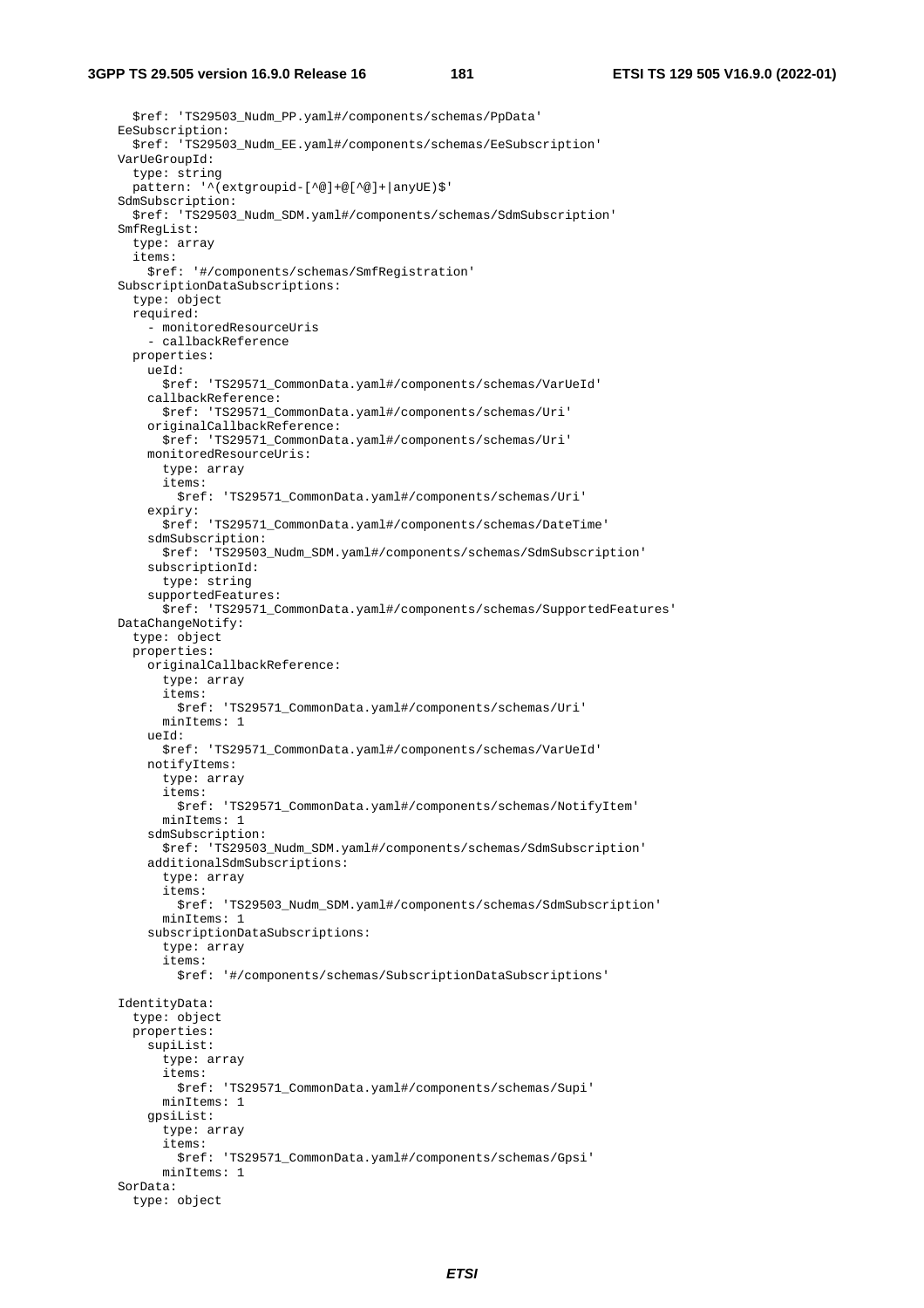properties: provisioningTime: \$ref: 'TS29571\_CommonData.yaml#/components/schemas/DateTime' ueUpdateStatus: \$ref: '#/components/schemas/UeUpdateStatus' sorXmacIue: \$ref: 'TS29509\_Nausf\_SoRProtection.yaml#/components/schemas/SorMac' sorMacIue: \$ref: 'TS29509\_Nausf\_SoRProtection.yaml#/components/schemas/SorMac' required: - provisioningTime - ueUpdateStatus UpuData: type: object properties: provisioningTime: \$ref: 'TS29571\_CommonData.yaml#/components/schemas/DateTime' ueUpdateStatus: \$ref: '#/components/schemas/UeUpdateStatus' upuXmacIue: \$ref: 'TS29509\_Nausf\_UPUProtection.yaml#/components/schemas/UpuMac' upuMacIue: \$ref: 'TS29509\_Nausf\_UPUProtection.yaml#/components/schemas/UpuMac' required: - provisioningTime - ueUpdateStatus NssaiAckData: type: object properties: provisioningTime: \$ref: 'TS29571\_CommonData.yaml#/components/schemas/DateTime' ueUpdateStatus: \$ref: '#/components/schemas/UeUpdateStatus' required: - provisioningTime - ueUpdateStatus CagAckData: type: object properties: provisioningTime: \$ref: 'TS29571\_CommonData.yaml#/components/schemas/DateTime' ueUpdateStatus: \$ref: '#/components/schemas/UeUpdateStatus' required: - provisioningTime - ueUpdateStatus UeUpdateStatus: type: string enum: - NOT\_SENT - SENT\_NO\_ACK\_REQUIRED - WAITING\_FOR\_ACK - ACK RECEIVED - NEGATIVE\_ACK\_RECEIVED EeProfileData: type: object properties: restrictedEventTypes: type: array items: \$ref: 'TS29503\_Nudm\_EE.yaml#/components/schemas/EventType' supportedFeatures: \$ref: 'TS29571\_CommonData.yaml#/components/schemas/SupportedFeatures' allowedMtcProvider: description: A map (list of key-value pairs where EventType serves as key) of MTC provider lists. In addition to defined EventTypes, the key value "ALL" may be used to identify a map entry which contains a list of MtcProviders that are allowed monitoring all Event Types. type: object additionalProperties: type: array items: \$ref: '#/components/schemas/MtcProvider'

minItems: 1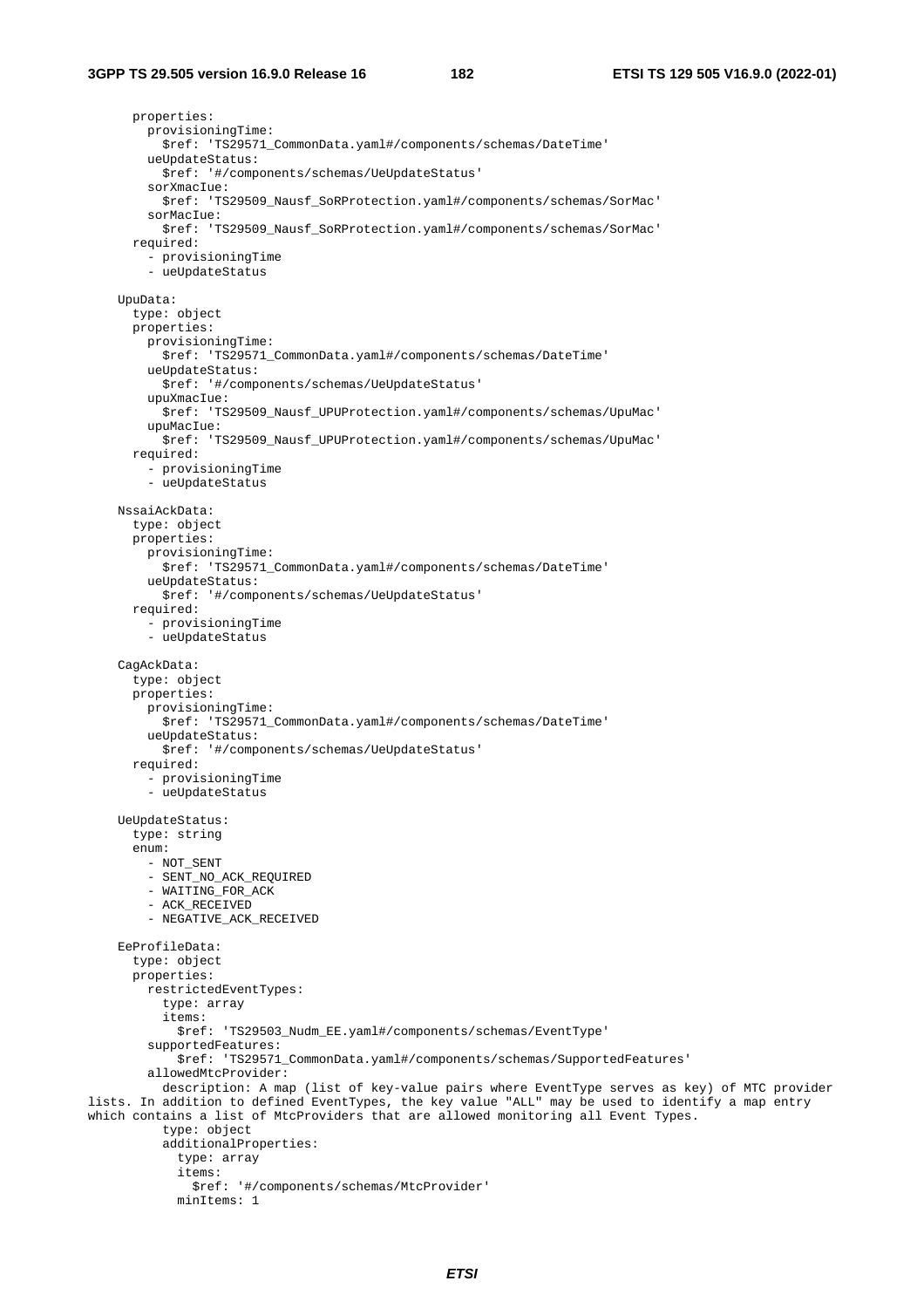```
 minProperties: 1 
 AmfSubscriptionInfo: 
   type: object 
   required: 
     - amfInstanceId 
     - subscriptionId 
   properties: 
     amfInstanceId: 
       $ref: 'TS29571_CommonData.yaml#/components/schemas/NfInstanceId' 
     subscriptionId: 
      $ref: 'TS29571_CommonData.yaml#/components/schemas/Uri' 
     subsChangeNotifyCorrelationId: 
       type: string 
 ContextDatasetNames: 
   type: array 
   items: 
     $ref: '#/components/schemas/ContextDataSetName' 
   minItems: 2 
   uniqueItems: true 
 ContextDataSetName: 
   anyOf: 
   - type: string 
     enum: 
     - AMF_3GPP 
     - AMF_NON_3GPP 
     - SDM_SUBSCRIPTIONS 
     - EE_SUBSCRIPTIONS 
     - SMSF_3GPP 
     - SMSF_NON_3GPP 
     - SUBS_TO_NOTIFY 
     - SMF_REG 
     - IP_SM_GW 
   - type: string 
 ContextDataSets: 
   type: object 
   properties: 
     amf3Gpp: 
       $ref: '#/components/schemas/Amf3GppAccessRegistration' 
     amfNon3Gpp: 
       $ref: '#/components/schemas/AmfNon3GppAccessRegistration' 
     sdmSubscriptions: 
       type: array 
       items: 
         $ref: '#/components/schemas/SdmSubscription' 
       minItems: 1 
     eeSubscriptions: 
       type: array 
       items: 
         $ref: '#/components/schemas/EeSubscription' 
       minItems: 1 
     smsf3GppAccess: 
       $ref: '#/components/schemas/SmsfRegistration' 
     smsfNon3GppAccess: 
       $ref: '#/components/schemas/SmsfRegistration' 
     subscriptionDataSubscriptions: 
       type: array 
       items: 
         $ref: '#/components/schemas/SubscriptionDataSubscriptions' 
       minItems: 1 
     smfRegistrations: 
       $ref: '#/components/schemas/SmfRegList' 
     ipSmGw: 
       $ref: '#/components/schemas/IpSmGwRegistration' 
 IpSmGwRegistration: 
   $ref: 'TS29503_Nudm_UECM.yaml#/components/schemas/IpSmGwRegistration' 
 MessageWaitingData: 
   type: object 
   properties: 
     mwdList: 
       type: array 
       items: 
         $ref: '#/components/schemas/SmscData' 
       minItems: 1 
 SmscData: 
   type: object
```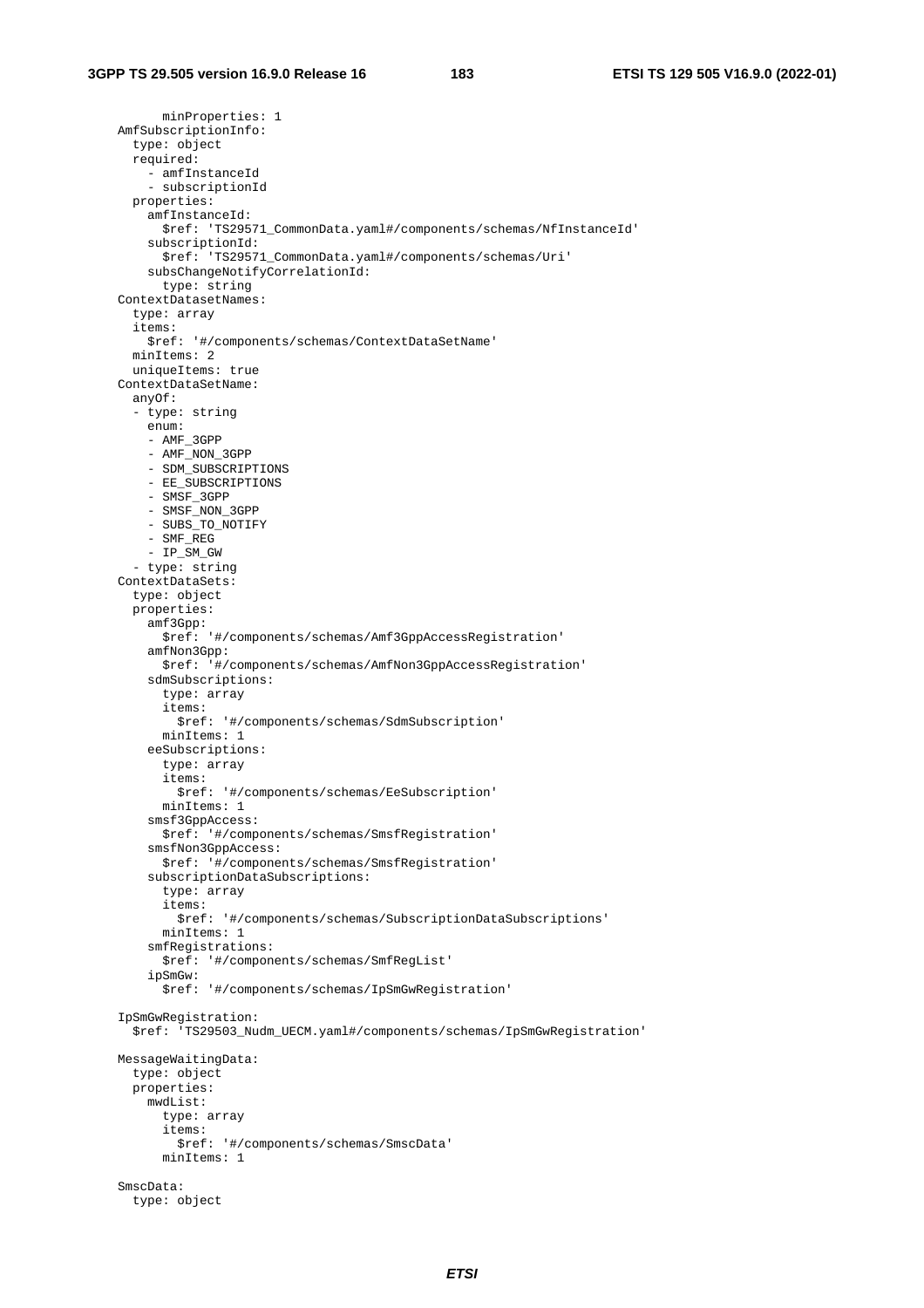anyOf: .<br>- required: [ smscMapAddress ] - required: [ smscDiameterAddress ] properties: smscMapAddress: \$ref: 'TS29503\_Nudm\_UECM.yaml#/components/schemas/E164Number' smscDiameterAddress: \$ref: 'TS29503\_Nudm\_UECM.yaml#/components/schemas/NetworkNodeDiameterAddress' SmfSubscriptionInfo: description: Information related to active subscriptions at the SMF(s) type: object required: - smfSubscriptionList properties: smfSubscriptionList: type: array items: \$ref: '#/components/schemas/SmfSubscriptionItem' minItems: 1 SmfSubscriptionItem: description: Contains info about a single SMF event subscription type: object required: - smfInstanceId - subscriptionId properties: smfInstanceId: \$ref: 'TS29571\_CommonData.yaml#/components/schemas/NfInstanceId' subscriptionId: \$ref: 'TS29571\_CommonData.yaml#/components/schemas/Uri' MtcProvider: type: object properties: mtcProviderInformation: \$ref: 'TS29571\_CommonData.yaml#/components/schemas/MtcProviderInformation'  $affId:$  type: string HssSubscriptionInfo: description: Information related to active subscriptions at the HSS(s) type: object required: - hssSubscriptionList properties: hssSubscriptionList: type: array items: \$ref: '#/components/schemas/HssSubscriptionItem' minItems: 1 HssSubscriptionItem: description: Contains info about a single HSS event subscription type: object required: - hssInstanceId - subscriptionId properties: hssInstanceId: \$ref: 'TS29571\_CommonData.yaml#/components/schemas/NfInstanceId' subscriptionId: \$ref: 'TS29571\_CommonData.yaml#/components/schemas/Uri' EeGroupProfileData: type: object properties: restrictedEventTypes: type: array items: \$ref: 'TS29503\_Nudm\_EE.yaml#/components/schemas/EventType' allowedMtcProvider: description: A map (list of key-value pairs where EventType serves as key) of MTC provider lists. In addition to defined EventTypes, the key value "ALL" may be used to identify a map entry which contains a list of MtcProviders that are allowed monitoring all Event Types. type: object additionalProperties: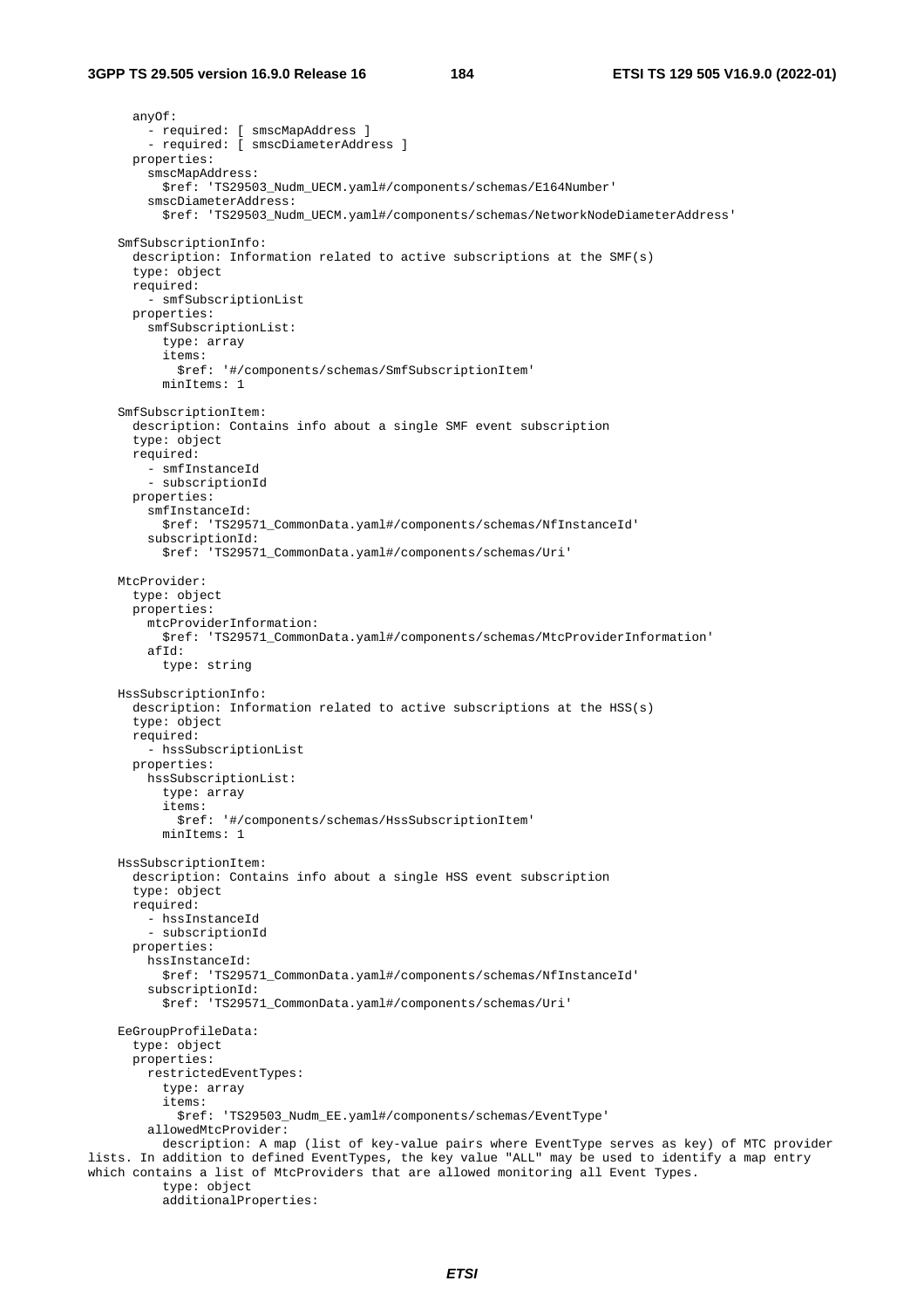```
 type: array 
             items: 
                $ref: '#/components/schemas/MtcProvider' 
             minItems: 1 
           minProperties: 1 
         supportedFeatures: 
             $ref: 'TS29571_CommonData.yaml#/components/schemas/SupportedFeatures' 
     Pp5gVnGroupProfileData: 
       type: object 
       properties: 
         allowedMtcProviders: 
           description: A map (list of key-value pairs where external VN group identifier serves as 
key) of AllowedMtcProviderInfo lists. In addition to defined external VN group identifier, the key 
value "ALL" may be used to identify a map entry which contains a list of AllowedMtcProviderInfo that 
are allowed operating all the external group identifiers. 
           type: object 
           additionalProperties: 
             type: array 
             items: 
               $ref: '#/components/schemas/AllowedMtcProviderInfo' 
             minItems: 1 
           minProperties: 1 
         supportedFeatures: 
             $ref: 'TS29571_CommonData.yaml#/components/schemas/SupportedFeatures' 
     PpProfileData: 
       type: object 
       properties: 
         allowedMtcProviders: 
           description: A map (list of key-value pairs where PpDataType serves as key) of 
AllowedMtcProviderInfo lists. In addition to defined PpDataType, the key value "ALL" may be used to 
identify a map entry which contains a list of AllowedMtcProviderInfo that are allowed to provision 
all types of the PP data for the user using UDM ParameterProvision service. 
           type: object 
           additionalProperties: 
             type: array 
             items: 
                $ref: '#/components/schemas/AllowedMtcProviderInfo' 
             minItems: 1 
           minProperties: 1 
         supportedFeatures: 
             $ref: 'TS29571_CommonData.yaml#/components/schemas/SupportedFeatures' 
     AllowedMtcProviderInfo: 
       type: object 
       properties: 
         mtcProviderInformation: 
           $ref: 'TS29571_CommonData.yaml#/components/schemas/MtcProviderInformation' 
         afId: 
           type: string 
     PpDataType: 
       anyOf: 
       - type: string 
         enum: 
        - COMMUNICATION CHARACTERISTICS
         - EXPECTED_UE_BEHAVIOUR 
         - EC_RESTRICTION 
        - ACS INFO
         - TRACE 
         - STN_SR 
         - LCS_PRIVACY 
         - SOR_INFO 
       - type: string
```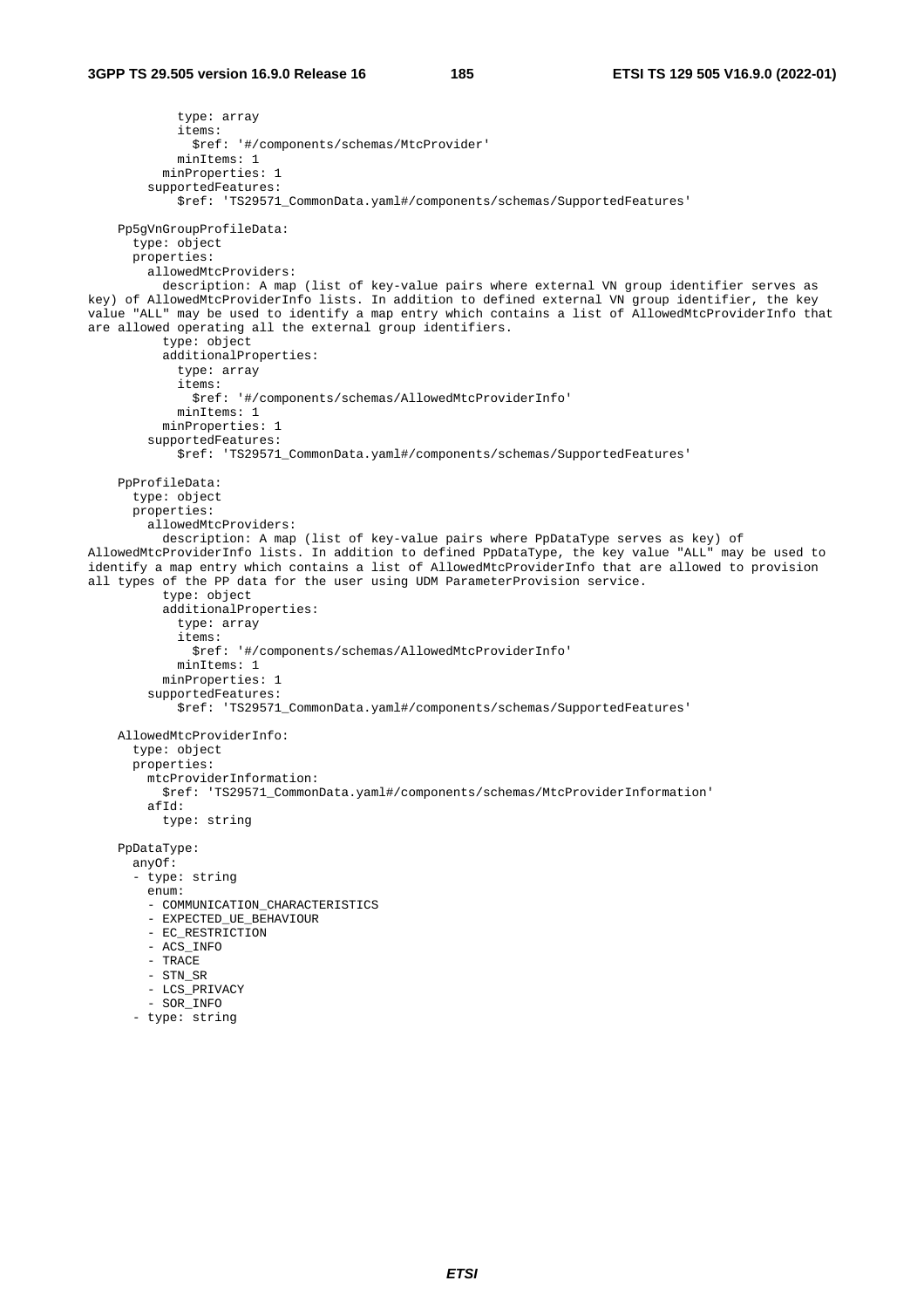Annex B (informative): Change history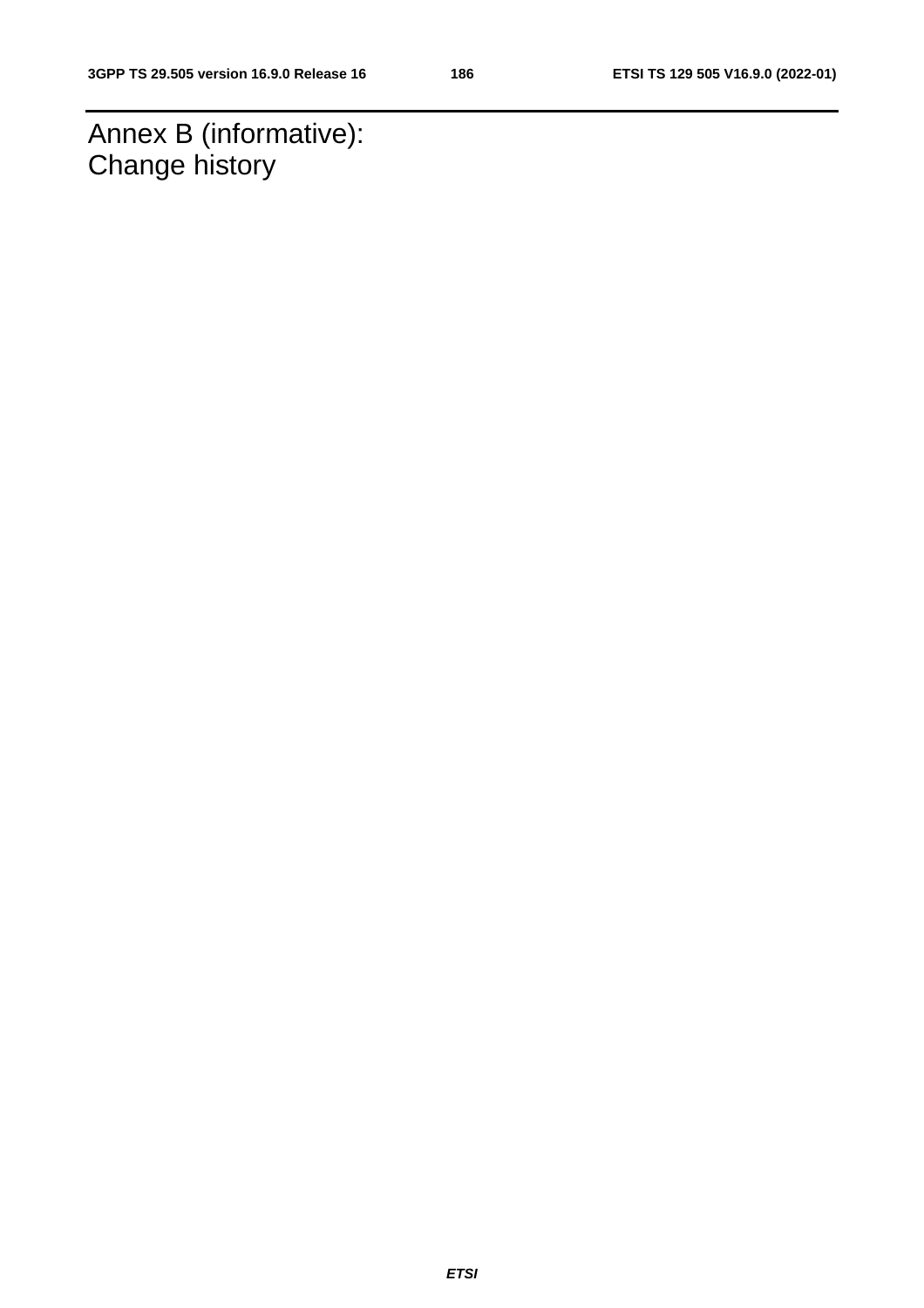|         |                |             |           |                  |     | <b>Change history</b>                                     |                       |
|---------|----------------|-------------|-----------|------------------|-----|-----------------------------------------------------------|-----------------------|
| Date    | <b>Meeting</b> | <b>TDoc</b> | <b>CR</b> | Rev              | Cat | Subject/Comment                                           | <b>New</b><br>version |
| 2018-01 | CT4#82         |             |           |                  |     | TS skeleton of Usage of the Unified Data Repository       | 0.0.0                 |
|         |                |             |           |                  |     | service for Subscription Data                             |                       |
| 2018-01 | CT4#82         | C4-181397   |           |                  |     | Version after CT4#82 including agreed pCRs                | 0.1.0                 |
| 2018-03 | CT4#83         | C4-182442   |           |                  |     | Version after CT4#83 including agreed pCRs                | 0.2.0                 |
| 2018-04 | CT4#84         | C4-183523   |           |                  |     | Version after CT4#84 including agreed pCRs                | 0.3.0                 |
| 2018-05 | CT4#85         | C4-184638   |           |                  |     | Version after CT4#85 including agreed pCRs                | 0.4.0                 |
| 2018-06 | CT#80          | CP-181103   |           |                  |     | Presented for information and approval                    | 1.0.0                 |
| 2018-06 | CT#80          |             |           |                  |     | Approved in CT#80.                                        | 15.0.0                |
| 2018-09 | CT#81          | CP-182058   | 0004      |                  | F   | <b>Path Segment Correction</b>                            | 15.1.0                |
| 2018-09 | CT#81          | CP-182058   | 0005      | $\blacksquare$   | F   | URI variables for the Resource OperatorSpecificData       | 15.1.0                |
| 2018-09 | CT#81          | CP-182058   | 0008      |                  | F   | Formatting of query parameter                             | 15.1.0                |
| 2018-09 | CT#81          | CP-182212   | 0009      | $\overline{2}$   | В   | PATCH method for ProvisionedParamenterData                | 15.1.0                |
| 2018-09 | CT#81          | CP-182058   | 0010      | L.               | F   | JSON structure in query and missing data type reference   | 15.1.0                |
| 2018-09 | CT#81          | CP-182058   | 0014      | L.               | F   | Description of Structured data types                      | 15.1.0                |
| 2018-09 | CT#81          | CP-182058   | 0016      |                  | F   | <b>Implicit Subscriptions</b>                             | 15.1.0                |
| 2018-09 | CT#81          | CP-182058   | 0011      | $\mathbf{1}$     | F   | Align security and servers clause in openAPI              | 15.1.0                |
| 2018-09 | CT#81          | CP-182058   | 0013      | $\mathbf{1}$     | F   | VarUeld used in TS 29.505                                 | 15.1.0                |
| 2018-09 | CT#81          | CP-182058   | 0012      | $\overline{2}$   | F   | OpenAPI schema for SubscriptionData                       | 15.1.0                |
| 2018-09 | CT#81          | CP-182058   | 0018      | $\mathbf{1}$     | F   | <b>Supported Features Negotiation</b>                     | 15.1.0                |
| 2018-09 | CT#81          | CP-182041   | 0015      | $\mathbf{1}$     | B   | Nudr Id Translation                                       | 15.1.0                |
| 2018-09 | CT#81          | CP-182043   | 0001      | $\overline{2}$   | B   | Add support for 5G Trace to Nudr                          | 15.1.0                |
| 2018-12 | CT#82          | CP-183016   | 0026      |                  | F   | <b>Corrections in Query Parameters</b>                    | 15.2.0                |
| 2018-12 | CT#82          | CP-183016   | 0030      |                  | F   | 29505 CR data change notification data type               | 15.2.0                |
| 2018-12 | CT#82          | CP-183016   | 0021      | $\mathbf{1}$     | F   | Pattern correction                                        | 15.2.0                |
| 2018-12 | CT#82          | CP-183016   | 0022      | $\mathbf{1}$     | F   | Session Management Subscription Data                      | 15.2.0                |
| 2018-12 | CT#82          | CP-183016   | 0019      | $\mathbf{1}$     | F   | <b>Shared Data</b>                                        | 15.2.0                |
| 2018-12 | CT#82          | CP-183016   | 0029      | $\mathbf{1}$     | F   | 29505 CR cardinality                                      | 15.2.0                |
| 2018-12 | CT#82          | CP-183016   | 0025      | $\overline{2}$   | F   | Clarification of contents of SUPI list                    | 15.2.0                |
| 2018-12 | CT#82          | CP-183016   | 0032      |                  | F   | Cache control and conditional request header addition     | 15.2.0                |
| 2018-12 | CT#82          | CP-183016   | 0024      | 3                | F   | Introduction of Barring of Roaming in 5GC                 | 15.2.0                |
| 2018-12 | CT#82          | CP-183016   | 0037      | $\mathbf{1}$     | F   | Session Management Subscription Data                      | 15.2.0                |
| 2018-12 | CT#82          | CP-183016   | 0039      | $\mathbf{1}$     | F   | <b>Authorized Event Types</b>                             | 15.2.0                |
| 2018-12 | CT#82          | CP-183016   | 0040      | $\mathbf{1}$     | F   | <b>Group Subscriptions</b>                                | 15.2.0                |
| 2018-12 | CT#82          | CP-183016   | 0041      | $\mathbf{1}$     | F   | Location header in 201 response                           | 15.2.0                |
| 2018-12 | CT#82          | CP-183016   | 0038      | $\overline{2}$   | F   | Active AmfSubscriptions storage                           | 15.2.0                |
| 2018-12 | <b>CT#82</b>   | CP-183016   | 0036      | $\overline{2}$   | F   | lifetime of subscription                                  | 15.2.0                |
| 2018-12 | CT#82          | CP-183158   | 0028      | 3                | F   | Definition of Authentication Data for steering of roaming | 15.2.0                |
| 2018-12 | CT#82          | CP-183159   | 0027      | $\overline{4}$   | F   | Definition of Authentication Status                       | 15.2.0                |
| 2018-12 | CT#82          | CP-183160   | 0020      | $\overline{5}$   | F   | Definition of Authentication data                         | 15.2.0                |
| 2018-12 | CT#82          | CP-183187   | 0023      | $\overline{3}$   | F   | Get multiple datasets for ProvisionedData                 | 15.2.0                |
| 2018-12 | CT#82          | CP-183249   | 0042      |                  | F   | Corrections on openAPI                                    | 15.2.0                |
| 2019-03 | CT#83          | CP-190179   | 0043      |                  | F   | CR 0019r1 was not correctly implemented                   | 15.3.0                |
| 2019-03 | CT#83          | CP-190179   | 0044      |                  | F   | CR 0020r5 was not correctly implemented                   | 15.3.0                |
| 2019-03 | CT#83          | CP-190179   | 0045      |                  | F   | CR 0021r1 was not correctly implemented                   | 15.3.0                |
| 2019-03 | CT#83          | CP-190179   | 0046      |                  | F   | CR 0023r3 was not correctly implemented                   | 15.3.0                |
| 2019-03 | CT#83          | CP-190179   | 0047      |                  | F   | CR 0038r2 was not correctly implemented                   | 15.3.0                |
| 2019-03 | CT#83          | CP-190179   | 0048      |                  | F   | CR 0039r1 was not correctly implemented                   | 15.3.0                |
| 2019-03 | CT#83          | CP-190179   | 0049      |                  | F   | CR 0040r1 was not correctly implemented                   | 15.3.0                |
| 2019-03 | CT#83          | CP-190179   | 0050      |                  | F   | Correction of annex B                                     | 15.3.0                |
| 2019-03 | CT#83          | CP-190179   | 0052      | $\sqrt{2}$       | F   | Clarification on use of PUT                               | 15.3.0                |
| 2019-03 | CT#83          | CP-190179   | 0054      |                  | F   | <b>Missing Headlines</b>                                  | 15.3.0                |
| 2019-03 | CT#83          | CP-190179   | 0055      | $\overline{c}$   | F   | Sequence Number                                           | 15.3.0                |
| 2019-03 | CT#83          | CP-190179   | 0056      | 1                | F   | Retrieval of multiple context data sets                   | 15.3.0                |
| 2019-03 | CT#83          | CP-190179   | 0057      | $\mathbf{3}$     | F   | <b>UDR Subscriptions</b>                                  | 15.3.0                |
| 2019-03 | CT#83          | CP-190179   | 0058      | 1                | F   | Data Set Names in URI Query Parameters                    | 15.3.0                |
| 2019-03 | CT#83          | CP-190179   | 0060      | 2                | F   | AuthenticationSubscription correction                     | 15.3.0                |
| 2019-03 | CT#83          | CP-190179   | 0061      | $\boldsymbol{2}$ | F   | SOR data update status                                    | 15.3.0                |
| 2019-03 | CT#83          | CP-190168   | 0062      | 1                | F   | 3GPP TS 29.505 API version update                         | 15.3.0                |
| 2019-06 | CT#84          | CP-191032   | 0065      |                  | F   | CR 0049 was not correctly implemented                     | 15.4.0                |
| 2019-06 | CT#84          | CP-191032   | 0066      |                  | F   | CR 0050 was not correctly implemented                     | 15.4.0                |
| 2019-06 | CT#84          | CP-191032   | 0067      |                  | F   | CR 0054 was not correctly implemented                     | 15.4.0                |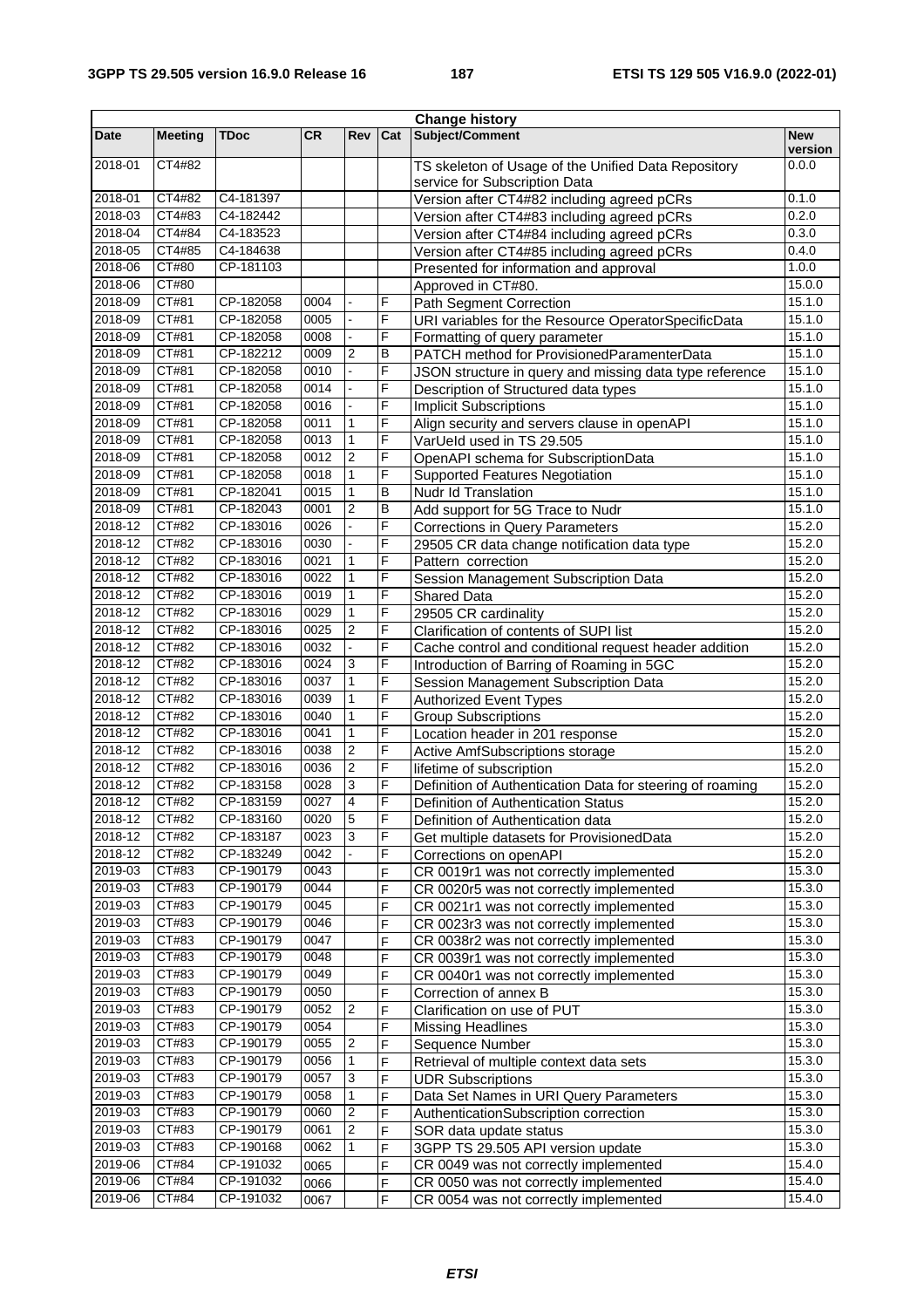| 2019-06            | CT#84              | CP-191032              | 0068         |                  | F           | CR 0056r1 was not correctly implemented                                               | 15.4.0           |
|--------------------|--------------------|------------------------|--------------|------------------|-------------|---------------------------------------------------------------------------------------|------------------|
| 2019-06            | CT#84              | CP-191032              | 0070         |                  | F           | Update of the SubsToNotify                                                            | 15.4.0           |
| 2019-06            | CT#84              | CP-191032              | 0071         |                  | F           | Update of the EESubscription                                                          | 15.4.0           |
| 2019-06            | CT#84              | CP-191032              | 0064         | $\mathbf{1}$     | F           | Update Individual Subscription                                                        | 15.4.0           |
| 2019-06            | CT#84              | CP-191032              | 0072         | $\mathbf{1}$     | F           | missing enties of data type summary table                                             | 15.4.0           |
| 2019-06            | CT#84              | CP-191032              | 0073         | $\mathbf{1}$     | F           | correction on operationId                                                             | 15.4.0           |
| 2019-06            | CT#84              | CP-191032              | 0074         | $\mathbf{1}$     | F           | 404 error response                                                                    | 15.4.0           |
| 2019-06            | CT#84              | CP-191032              |              |                  |             | Correct the GET Request Body of                                                       | 15.4.0           |
|                    |                    |                        | 0076         | 1                | F           | AmfNon3GppAccessRegistration resource                                                 |                  |
| 2019-06            | CT#84              | CP-191032              | 0077         | $\mathbf{1}$     | F           | <b>Default Notification URI</b>                                                       | 15.4.0           |
| 2019-06            | CT#84              | CP-191032              | 0081         | $\mathbf{1}$     | F           | OdbData Correction                                                                    | 15.4.0           |
| 2019-06            | CT#84              | CP-191032              | 0086         | $\overline{c}$   | F           | Storage of OpenAPI specification files                                                | 15.4.0           |
| 2019-06            | CT#84              | CP-191032              | 0075         | $\mathbf{3}$     | F           | CR 0062r1 was not correctly implemented                                               | 15.4.0           |
| 2019-06            | CT#84              | CP-191032              | 0079         | $\overline{c}$   | F           | <b>Subscriptions Deletion</b>                                                         | 15.4.0           |
| 2019-06            | CT#84              | CP-191032              | 0087         |                  | F           | PduSessionId                                                                          | 15.4.0           |
| 2019-06            | CT#84              | CP-191032              | 0063         | $\boldsymbol{2}$ | F           | UE Parameter Update (UPU)                                                             | 15.4.0           |
| 2019-06            | CT#84              | CP-191032              | 0078         | $\overline{2}$   | F           | <b>Group Identifier Translation</b>                                                   | 15.4.0           |
| 2019-06            | CT#84              | CP-191032              | 0080         | $\overline{2}$   | F           | Authentication Subscription                                                           | 15.4.0           |
| 2019-06            | CT#84              | CP-191032              | 0069         | $\overline{2}$   | F           | CR 0062r1 was not correctly implemented                                               | 15.4.0           |
| 2019-06            | CT#84              | CP-191032              | 0088         | $\mathbf{1}$     | F           | <b>Protection Parameter ID</b>                                                        | 15.4.0           |
| 2019-06            | CT#84              | CP-191032              | 0089         | $\mathbf{1}$     | F           | Copyright Note in YAML file                                                           | 15.4.0           |
| 2019-06            | CT#84              | CP-191032              | 0083         | $6\phantom{a}$   | F           | SubscriptionDataSubscriptions identification                                          | 15.4.0           |
| 2019-09            | CT#85              | CP-192229              | 0094         | $\mathbf{1}$     | B           | Definition of OperatorSpecificDataContainer                                           | 16.0.0           |
| 2019-09            | CT#85              | CP-192123              | 0100         | $\overline{a}$   | F           | Missing supportedFeatures                                                             | 16.0.0           |
| 2019-09            | CT#85              | CP-192123              | 0090         | $\mathbf{1}$     | B           | Network Slicing Subscription Change                                                   | 16.0.0           |
| 2019-09            | CT#85              | CP-192123              | 0098         | $\mathbf{1}$     | F           | <b>UDR Application Errors</b>                                                         | 16.0.0           |
| 2019-09            | CT#85              | CP-192123              | 0101         | $\mathbf{1}$     | B           | Application errors for DELETE method                                                  | 16.0.0           |
| 2019-09            | CT#85              | CP-192133              | 0095         | $\mathbf{1}$     | B           | <b>Closed Access Group</b>                                                            | 16.0.0           |
| 2019-09            | CT#85              | CP-192027              | 0096         | $\overline{2}$   | B           | VN-Group parameter provisioning                                                       | 16.0.0           |
| 2019-09            | CT#85              | CP-192120              | 0104         |                  | F           | 3GPP TS 29.505 externalDoc correction                                                 | 16.0.0           |
| 2019-10            |                    |                        |              |                  |             | Corrupted references fixed                                                            | 16.0.1           |
| 2019-12            | CT#86              | CP-193029              | 0108         |                  | A           | Monitored Resurce URI                                                                 | 16.1.0           |
| 2019-12            | <b>CT#86</b>       | CP-193029              | 0263         | 1                | A           | GroupIdentifier resource URI                                                          | 16.1.0           |
| 2019-12            | <b>CT#86</b>       | CP-193049              | 0112         | $\mathbf{1}$     | в           | Id translation for MSISDN-less MO SMS service                                         | 16.1.0           |
| 2019-12            | <b>CT#86</b>       | CP-193278              | 0258         | $\overline{4}$   | B           | NIDD Authorization Data                                                               | 16.1.0           |
| 2019-12            | <b>CT#86</b>       | CP-193131              | 0257         | $\mathbf{1}$     | B           | Authentication Subscription Data                                                      | 16.1.0           |
| 2019-12            | CT#86              | CP-193055              | 0109         | $\overline{2}$   | $\mathsf B$ | <b>LCS Private</b>                                                                    | 16.1.0           |
| 2019-12            | CT#86              | CP-193055              | 0110         | $\overline{3}$   | B           | Mobile Originated Data                                                                | 16.1.0           |
| 2019-12            | CT#86              | CP-193063              | 0105         | $\mathbf{1}$     | F           | DataChangeNotify                                                                      | 16.1.0           |
| 2019-12            | <b>CT#86</b>       | CP-193063              | 0106         | $\mathbf{1}$     | B           | Patch Report                                                                          | 16.1.0           |
| 2019-12            | CT#86              | CP-193063              | 0259         | 1                | В           | Feature Negotiation for OperatorSpecificData resource                                 | 16.1.0           |
| 2019-12            | CT#86              | CP-193124              | 0265         |                  | F           | externalDocs correction                                                               | 16.1.0           |
| 2020-03            | CT#87              | CP-200018              | 0269         |                  | B           | Translation of Group Id to UE identifier list                                         | 16.2.0           |
| 2020-03            | CT#87              | CP-200020              | 0271         | $\mathbf{1}$     | F           | <b>GET Method to subscriptions</b>                                                    | 16.2.0           |
| 2020-03            | CT#87              | CP-200020              | 0272         |                  | F           | Add SMFRegistration to ContextDataSet                                                 | 16.2.0           |
| 2020-03            | CT#87              | CP-200020              | 0266         | $\overline{2}$   | F           | AuthEvent deletion                                                                    | 16.2.0           |
| 2020-03            | CT#87              | CP-200033              | 0267         | 1                | в           | Retrieve the status of Enhanced Coverage Restriction                                  | 16.2.0           |
| 2020-03            | CT#87              | CP-200020              | 0268         | 1                | B           | 29505 CR optionality of ProblemDetails                                                | 16.2.0           |
| 2020-03            | CT#87              | CP-200052              | 0273         |                  | F           | 3GPP TS 29.505 Rel16 External doc update                                              | 16.2.0           |
| 2020-06            | СТ#88-е            | CP-201032              | 0275         |                  | B           | Location information retrieval for GMLC                                               | 16.3.0           |
| 2020-06            | CT#88-e            | CP-201032              | 0276         | 1                | В           | Resource LcsPrivacySubscriptionData                                                   | 16.3.0           |
| 2020-06            | CT#88-e            | CP-201071              | 0281         |                  | F           | Storage of YAML files in ETSI Forge                                                   | 16.3.0           |
| 2020-06            | СТ#88-е            | CP-201049              | 0283         |                  | B           | Correction on V2X Subscription data                                                   | 16.3.0           |
| 2020-06            | CT#88-e            | CP-201033              | 0285         |                  | В           | Auth Vector Generation for HSS                                                        | 16.3.0           |
| 2020-06            | CT#88-e            | CP-201034              | 0286<br>0282 |                  | B<br>F      | Resource Level Authorization                                                          | 16.3.0           |
| 2020-06<br>2020-06 | CT#88-e<br>CT#88-e | CP-201034<br>CP-201032 | 0288         | 1<br>1           | F           | Authentication results for multiple registrations<br>Mobile Originated Data retrieval | 16.3.0<br>16.3.0 |
| 2020-06            | $CT#88-e$          | CP-201048              | 0280         | 1                | B           | N5GC device Authentication                                                            | 16.3.0           |
| 2020-06            | CT#88-e            | CP-201033              | 0287         | 1                | В           | Support of SMSoIP                                                                     | 16.3.0           |
| 2020-06            | CT#88-e            | CP-201073              | 0290         |                  | F           | 29.505 Rel16 External doc update                                                      | 16.3.0           |
| 2020-06            | СТ#88-е            | CP-201021              | 0279         | $\mathbf{1}$     | Α           | Correction of PUT responses                                                           | 16.3.0           |
| 2020-09            | CT#89-e            | CP-202110              | 0291         |                  | F           | Security for Authentication Subscription Data                                         | 16.4.0           |
| 2020-09            | CT#89-e            | CP-202110              | 0294         |                  | F           | Corrections to default responses                                                      | 16.4.0           |
| 2020-09            | CT#89-e            | CP-202110              | 0295         |                  | F           | Corrections to the Event Group Subscription                                           | 16.4.0           |
| 2020-09            | CT#89-e            | CP-202112              | 0297         | 1                | F<br>F      | Store Broadcast Location Assistance Data                                              | 16.4.0           |
| 2020-09            | СТ#89-е            | CP-202110              | 0298         |                  |             | Correct mismatches of definition between table and yaml                               | 16.4.0           |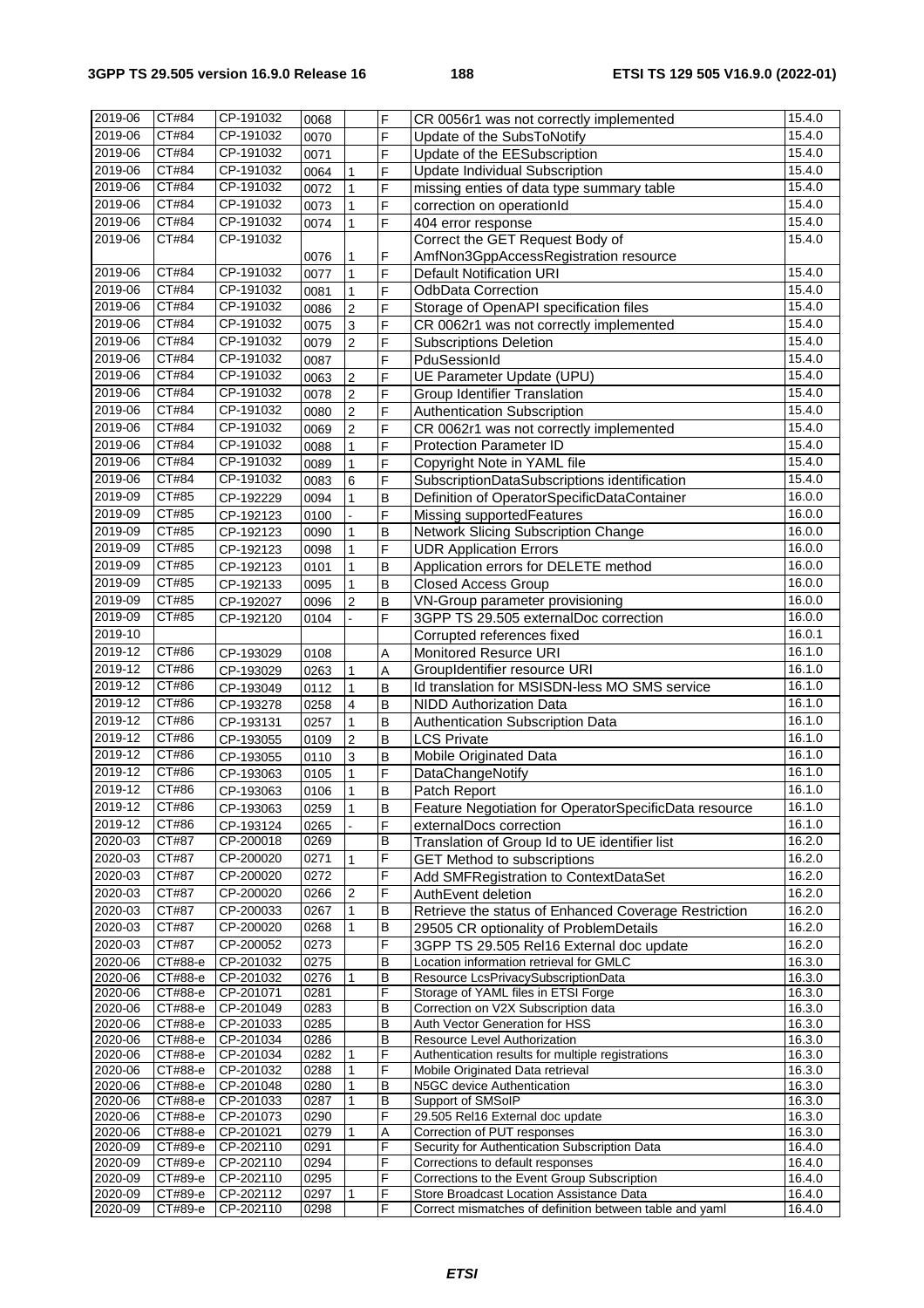## **3GPP TS 29.505 version 16.9.0 Release 16 189 ETSI TS 129 505 V16.9.0 (2022-01)**

| 2020-09 | CT#89-e | CP-202111 | 0299 |                | F | Incorrect index type                                      | 16.4.0 |
|---------|---------|-----------|------|----------------|---|-----------------------------------------------------------|--------|
| 2020-09 | CT#89-e | CP-202096 | 0301 |                | F | API version and External doc update                       | 16.4.0 |
| 2020-12 | CT#90-e | CP-203048 | 0302 |                | F | Data Removal Notification                                 | 16.5.0 |
| 2020-12 | СТ#90-е | CP-203039 | 0304 |                | F | Retrieval of SUPI from Authentication Data                | 16.5.0 |
| 2020-12 | CT#90-e | CP-203048 | 0306 |                | F | <b>Retrieve Context Data</b>                              | 16.5.0 |
| 2020-12 | СТ#90-е | CP-203042 | 0308 | $\mathbf{1}$   | F | 5G VN Groups                                              | 16.5.0 |
| 2020-12 | CT#90-e | CP-203039 | 0311 | $\mathbf{1}$   | F | Pattern alignment for ueld in resource URIs               | 16.5.0 |
| 2020-12 | CT#90-e | CP-203035 | 0313 |                | F | Storage of YAML files in 3GPP Forge                       | 16.5.0 |
| 2020-12 | CT#90-e | CP-203048 | 0315 |                | F | Subs-To-Notify Tag Description                            | 16.5.0 |
| 2020-12 | CT#90-e | CP-203048 | 0317 |                | F | Snssai query parameter                                    | 16.5.0 |
| 2020-12 | CT#90-e | CP-203036 | 0319 |                | F | Rel16 External doc update                                 | 16.5.0 |
| 2021-03 | CT#91-e | CP-210043 | 0323 | $\mathbf{1}$   | F | Missing requestBody required indication in PUT operations | 16.6.0 |
| 2021-03 | CT#91-e | CP-210048 | 0327 | $\overline{c}$ | F | Event Subscription Storage for SMF                        | 16.6.0 |
| 2021-03 | CT#91-e | CP-210054 | 0332 |                | F | 29.505 Rel-16 External doc update                         | 16.6.0 |
| 2021-06 | CT#92-e | CP-211064 | 0333 |                | F | Event subscription Storage for HSS                        | 16.7.0 |
| 2021-06 | CT#92-e | CP-211065 | 0342 |                | F | UPU and SOR negative ack                                  | 16.7.0 |
| 2021-06 | CT#92-e | CP-211065 | 0356 | $\mathbf{1}$   | F | <b>Monitored Resource URI</b>                             | 16.7.0 |
| 2021-06 | CT#92-e | CP-211067 | 0335 |                | F | CR implementation error                                   | 16.7.0 |
| 2021-06 | CT#92-e | CP-211067 | 0336 |                | F | References                                                | 16.7.0 |
| 2021-06 | CT#92-e | CP-211073 | 0362 |                | F | 29.505 Rel-16 External doc update                         | 16.7.0 |
| 2021-06 | CT#92-e | CP-211079 | 0353 |                | F | Subscribed PP profile data                                | 16.7.0 |
| 2021-06 | CT#92-e | CP-211079 | 0359 |                | F | Subscribed EE profile data                                | 16.7.0 |
| 2021-06 | CT#92-e | CP-211079 | 0351 | 1              | F | Subscribed PP profile data for 5g-VN-group                | 16.7.0 |
| 2021-06 | CT#92-e | CP-211079 | 0349 | $\overline{2}$ | F | Subscribed EE profile data for a group                    | 16.7.0 |
| 2021-09 | CT#93-e | CP-212063 | 0365 |                | F | SDM subscription Storage for HSS                          | 16.8.0 |
| 2021-09 | CT#93-e | CP-212064 | 0386 | $\mathbf{1}$   | F | <b>SharedDataId Resource</b>                              | 16.8.0 |
| 2021-09 | CT#93-e | CP-212080 | 0385 |                | F | 29.505 Rel-16 External doc update                         | 16.8.0 |
| 2021-12 | CT#94-e | CP-213088 | 0401 |                | F | Wrong "security" section in OpenAPI                       | 16.9.0 |
| 2021-12 | CT#94-e | CP-213088 | 0402 | $\mathbf{1}$   | F | <b>Naming Convention</b>                                  | 16.9.0 |
| 2021-12 | CT#94-e | CP-213146 | 0410 |                | F | 29.505 Rel-16 External doc update                         | 16.9.0 |